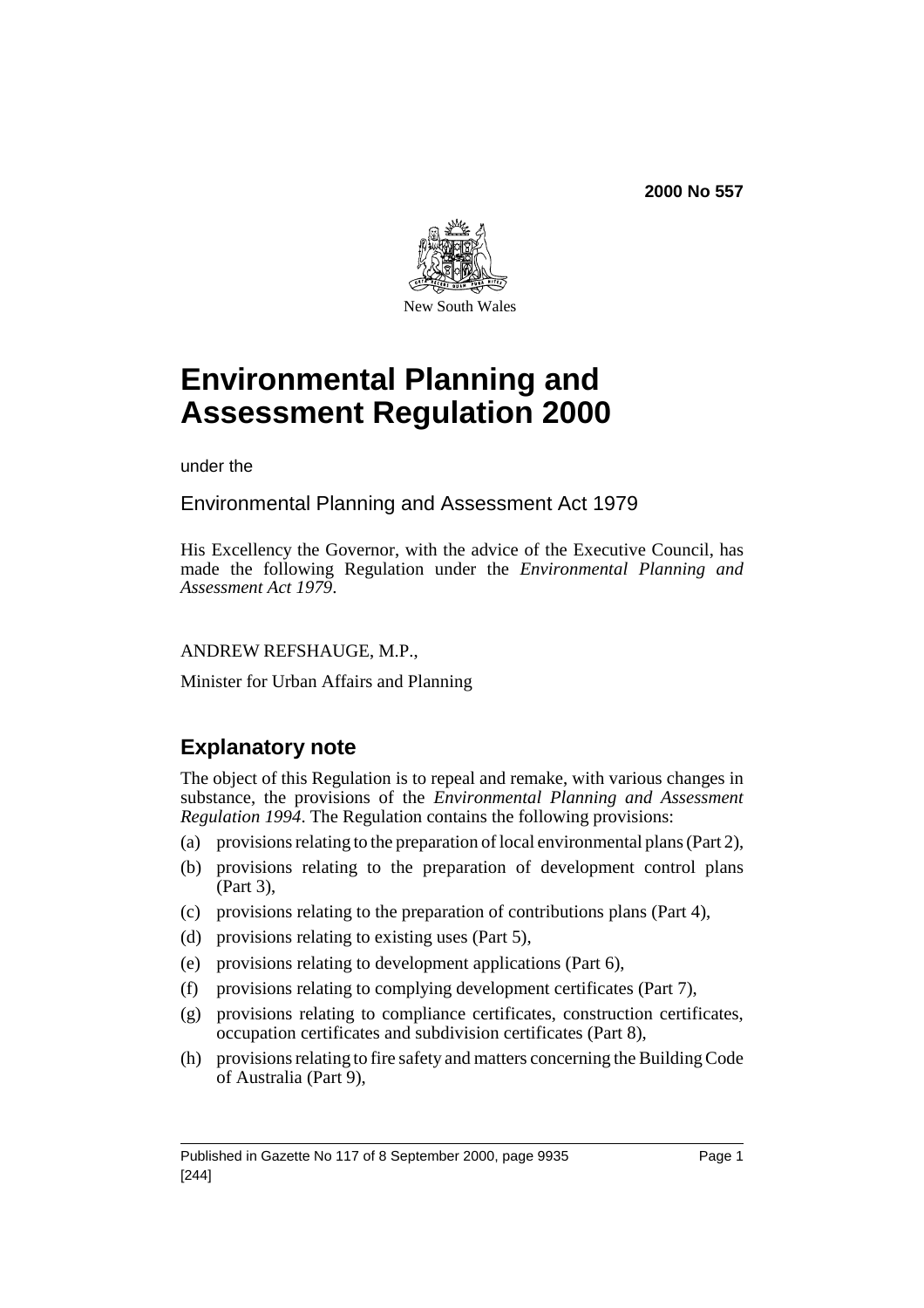Environmental Planning and Assessment Regulation 2000

Explanatory note

- (i) provisions relating to accreditation bodies and accredited certifiers (Part 10),
- (j) provisions relating to insurance for building work and subdivision work under Part 4C of the Act (Part 11),
- (k) provisions relating to the accreditation of components, processes and designs (Part 12),
- (l) provisions relating to development by the Crown (Part 13),
- (m) provisions relating to environmental assessment (Part 14),
- (n) provisions relating to fees and charges (Part 15),
- (o) provisions relating to registers and other records (Part 16),
- (p) other provisions of a miscellaneous nature (Parts 1 and 17).

This Regulation refers to or adopts the following publications and schemes:

- (a) the *Building Code of Australia*, prepared by the Australian Building Codes Board,
- (b) *Australian Standard AS 2021–2000: Acoustics—Aircraft Noise Intrusion—Building Siting and Construction*, published by Standards Australia,
- (c) *Australian Standard AS 2601–1991: The Demolition of Structures*, published by Standards Australia,
- (d) the *NSW Coastal Policy 1997: A Sustainable Future for the New South Wales Coast*, published by the Government of New South Wales,
- (e) the *Australian Building Products and Systems Certification Scheme*, administered by the Australian Building Codes Board,
- (f) the *Australian Dangerous Goods Code*, prepared by the National Road Transport Commission.

This Regulation is made under the *Environmental Planning and Assessment Act 1979*, including section 157 (the general power to make regulations) and various other sections referred to in the Regulation.

This Regulation is made in connection with the staged repeal of subordinate legislation under the *Subordinate Legislation Act 1989*.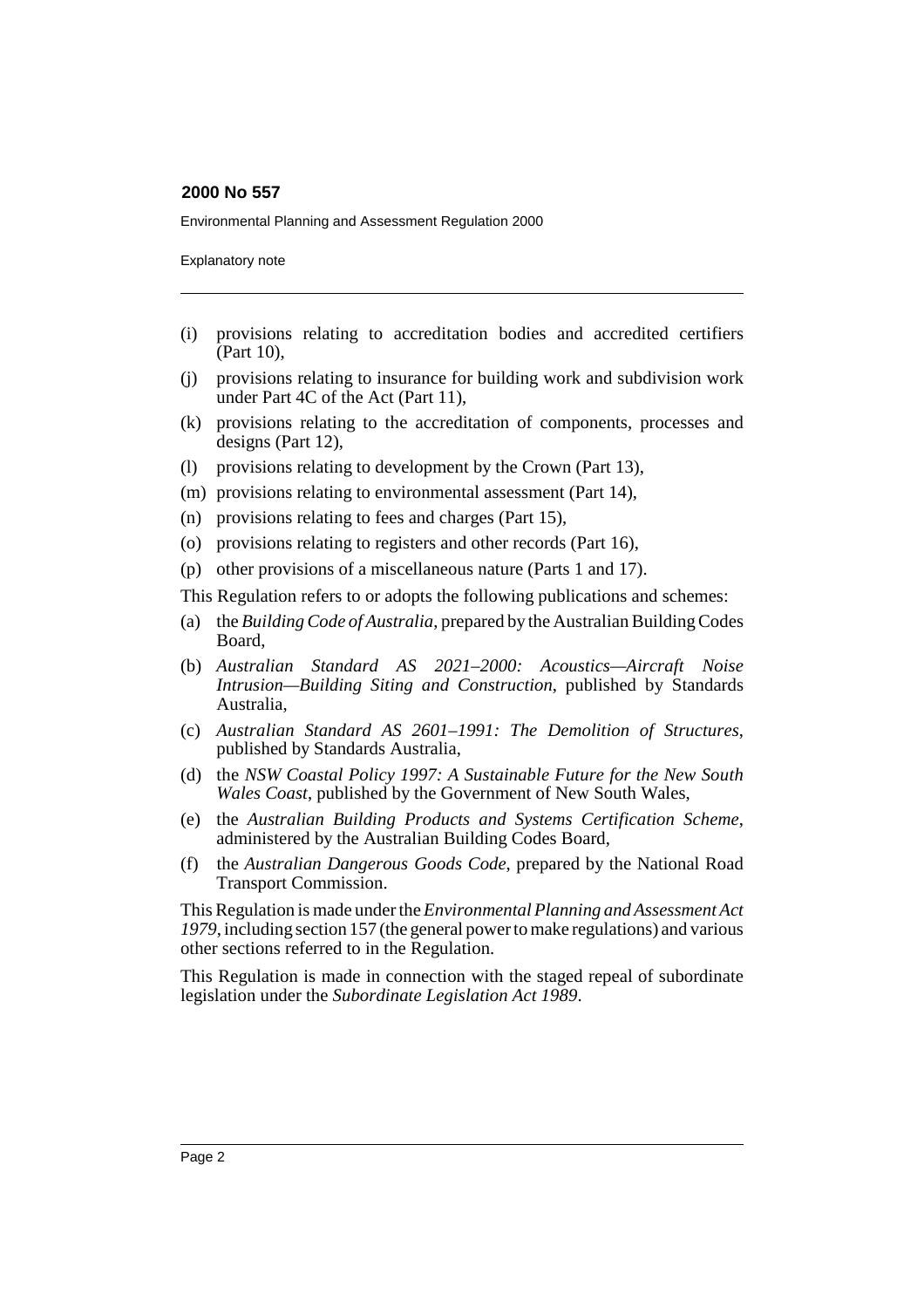Environmental Planning and Assessment Regulation 2000

**Contents** 

|        |                                                                                                                                                                                                                                                                   | Page                                         |
|--------|-------------------------------------------------------------------------------------------------------------------------------------------------------------------------------------------------------------------------------------------------------------------|----------------------------------------------|
| Part 1 | <b>Preliminary</b>                                                                                                                                                                                                                                                |                                              |
|        | Name of Regulation<br>1<br>$\overline{2}$<br>Commencement<br>3<br>Definitions<br>What is designated development?<br>4<br>What is advertised development?<br>5<br>When is public notice given?<br>6<br>7<br><b>Building Code of Australia</b><br><b>Notes</b><br>8 | 19<br>19<br>19<br>22<br>23<br>24<br>24<br>24 |
| Part 2 | <b>Local environmental plans</b>                                                                                                                                                                                                                                  |                                              |
|        | <b>Division 1</b><br><b>Notice to Director-General</b>                                                                                                                                                                                                            |                                              |
|        | Notice to Director-General<br>9                                                                                                                                                                                                                                   | 25                                           |
|        | <b>Division 2</b><br><b>Consultation and concurrence with other</b><br><b>authorities</b>                                                                                                                                                                         |                                              |
|        | 10 What documents must be given to other public<br>authorities?<br>Public authorities must concur to proposed reservation<br>11<br>of land                                                                                                                        | 25<br>26                                     |
|        | <b>Division 3</b><br><b>Public participation</b>                                                                                                                                                                                                                  |                                              |
|        | What public notice is required for an environmental<br>12<br>study and draft local environmental plan?                                                                                                                                                            | 26                                           |
|        | For how long must an environmental study and draft<br>13<br>local environmental plan be exhibited?<br>14<br>How is notice of a public hearing to be given?                                                                                                        | 26<br>26                                     |
|        | <b>Division 4</b><br>General                                                                                                                                                                                                                                      |                                              |
|        | 15<br>Recovery of cost of environmental study                                                                                                                                                                                                                     | 27                                           |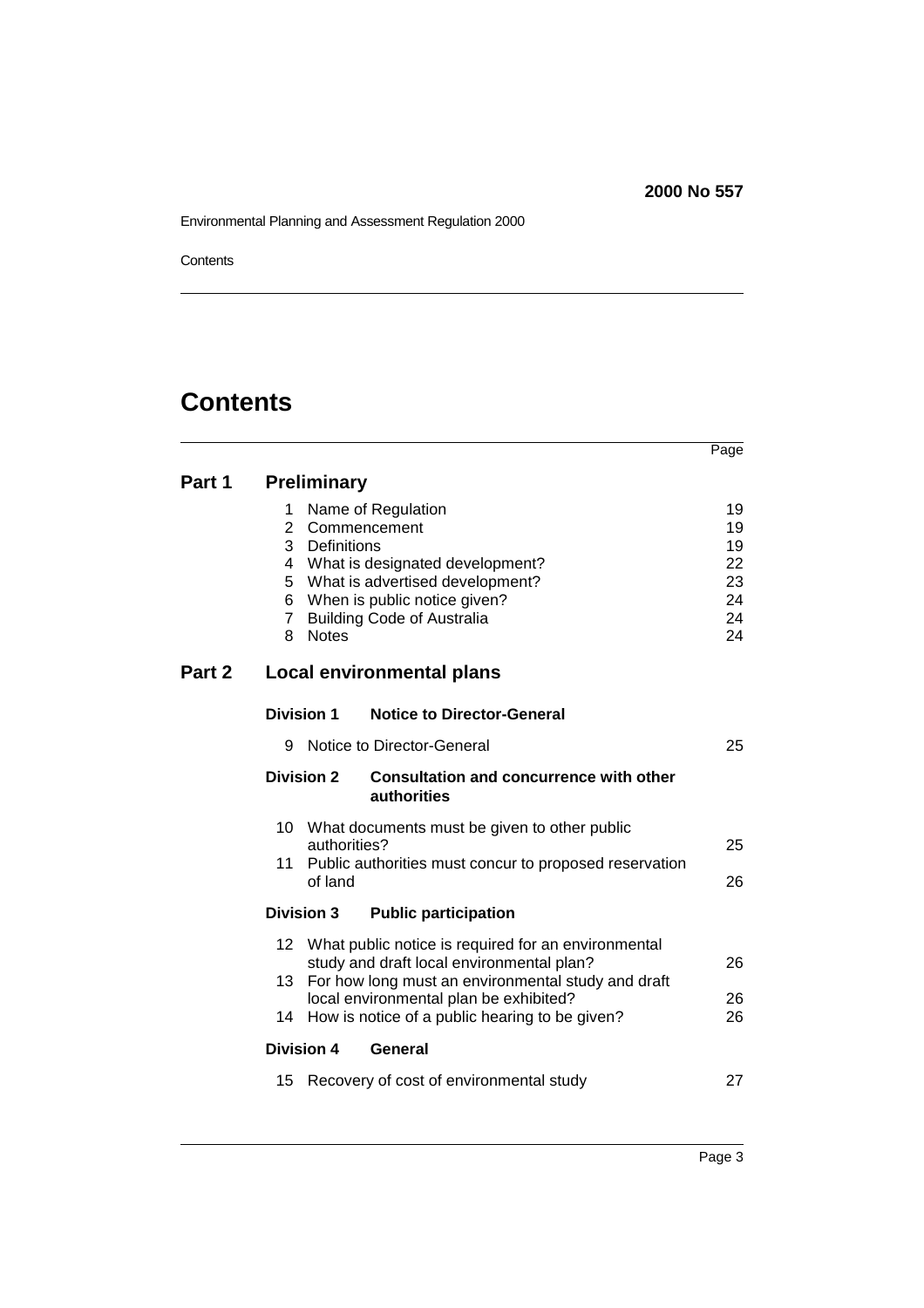Environmental Planning and Assessment Regulation 2000

**Contents** 

# **Part 3 Development control plans**

|    | <b>Division 1</b> | Preparation of development control plans<br>by councils                             |    |
|----|-------------------|-------------------------------------------------------------------------------------|----|
| 16 | prepared?         | In what form must a development control plan be                                     | 28 |
| 17 | provide?          | For what matters may a development control plan                                     | 28 |
|    | <b>Division 2</b> | <b>Public participation</b>                                                         |    |
| 18 | exhibited         | Draft development control plan must be publicly                                     | 28 |
| 19 | available         | Copies of draft development control plans to be publicly                            | 29 |
| 20 | control plan?     | Who may make submissions about a draft development                                  | 29 |
|    | <b>Division 3</b> | Approval of development control plans                                               |    |
| 21 |                   | Approval of development control plans                                               | 29 |
|    | <b>Division 4</b> | Amendment and repeal of development<br>control plans                                |    |
| 22 | repealed?         | How may a development control plan be amended or                                    | 30 |
| 23 | public notice     | Procedure for repealing a development control plan by                               | 30 |
|    | <b>Division 5</b> | Development control plans made by the<br><b>Director-General</b>                    |    |
|    |                   | 24 Application of Part to development control plans made<br>by the Director-General | 30 |
|    | Division 6        | <b>Public access</b>                                                                |    |
| 25 | available         | Copies of development control plans to be publicly                                  | 31 |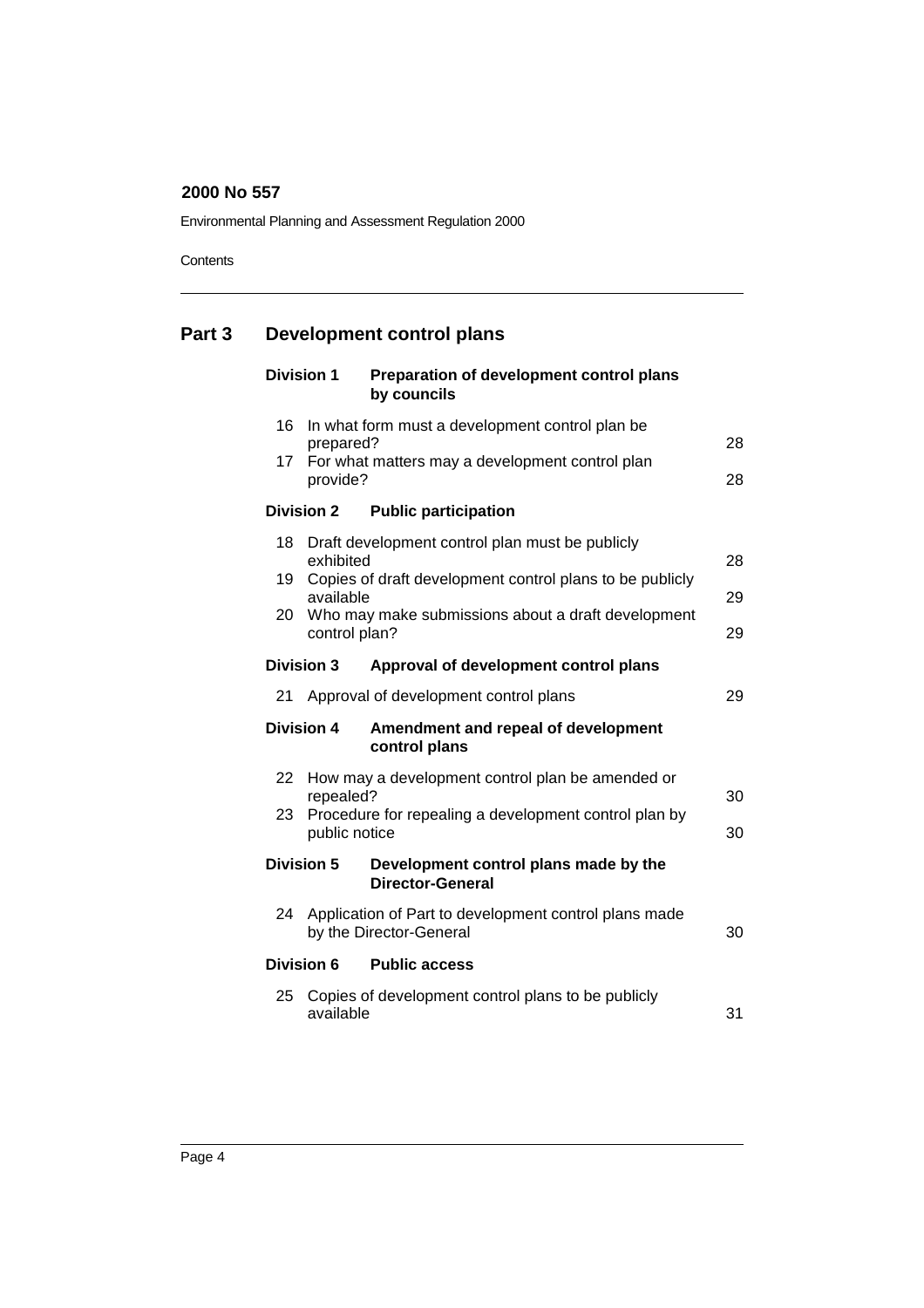Environmental Planning and Assessment Regulation 2000

**Contents** 

# **Part 4 Contributions plans**

|        |          | <b>Division 1</b>                       | <b>Preparation of contributions plans</b>                                                                                                          |                |
|--------|----------|-----------------------------------------|----------------------------------------------------------------------------------------------------------------------------------------------------|----------------|
|        | 26<br>27 |                                         | In what form must a contributions plan be prepared?<br>What particulars must a contributions plan contain?                                         | 32<br>32       |
|        |          | <b>Division 2</b>                       | <b>Public participation</b>                                                                                                                        |                |
|        | 28<br>29 |                                         | Draft contributions plan must be publicly exhibited<br>Copies of draft contributions plans to be publicly                                          | 33<br>33       |
|        | 30       | available<br>plan?                      | Who may make submissions about a draft contributions                                                                                               | 33             |
|        |          | <b>Division 3</b>                       | Approval of contributions plans                                                                                                                    |                |
|        | 31       |                                         | Approval of contributions plan by council                                                                                                          | 34             |
|        |          | <b>Division 4</b>                       | Amendment and repeal of contributions<br>plans                                                                                                     |                |
|        | 32       | repealed?                               | How may a contributions plan be amended or                                                                                                         | 34             |
|        | 33       | notice                                  | Procedure for repealing a contributions plan by public                                                                                             | 35             |
|        |          | <b>Division 5</b>                       | <b>Accounting</b>                                                                                                                                  |                |
|        | 36       |                                         | 34 Councils must maintain contributions register<br>35 Accounting for monetary section 94 contributions<br>Councils must prepare annual statements | 35<br>36<br>36 |
|        |          | <b>Division 6</b>                       | <b>Public access</b>                                                                                                                               |                |
|        | 37       |                                         | Councils must keep certain records available for public                                                                                            |                |
|        | 38       | inspection                              | Copies of contributions plans to be publicly available                                                                                             | 37<br>37       |
| Part 5 |          | <b>Existing uses</b>                    |                                                                                                                                                    |                |
|        | 39       | <b>Definitions</b><br>40 Object of Part |                                                                                                                                                    | 38<br>38       |
|        | 41       |                                         | Certain development allowed                                                                                                                        | 38             |
|        | 42       |                                         | Development consent required for enlargement,<br>expansion and intensification of existing uses                                                    | 39             |
|        |          |                                         |                                                                                                                                                    |                |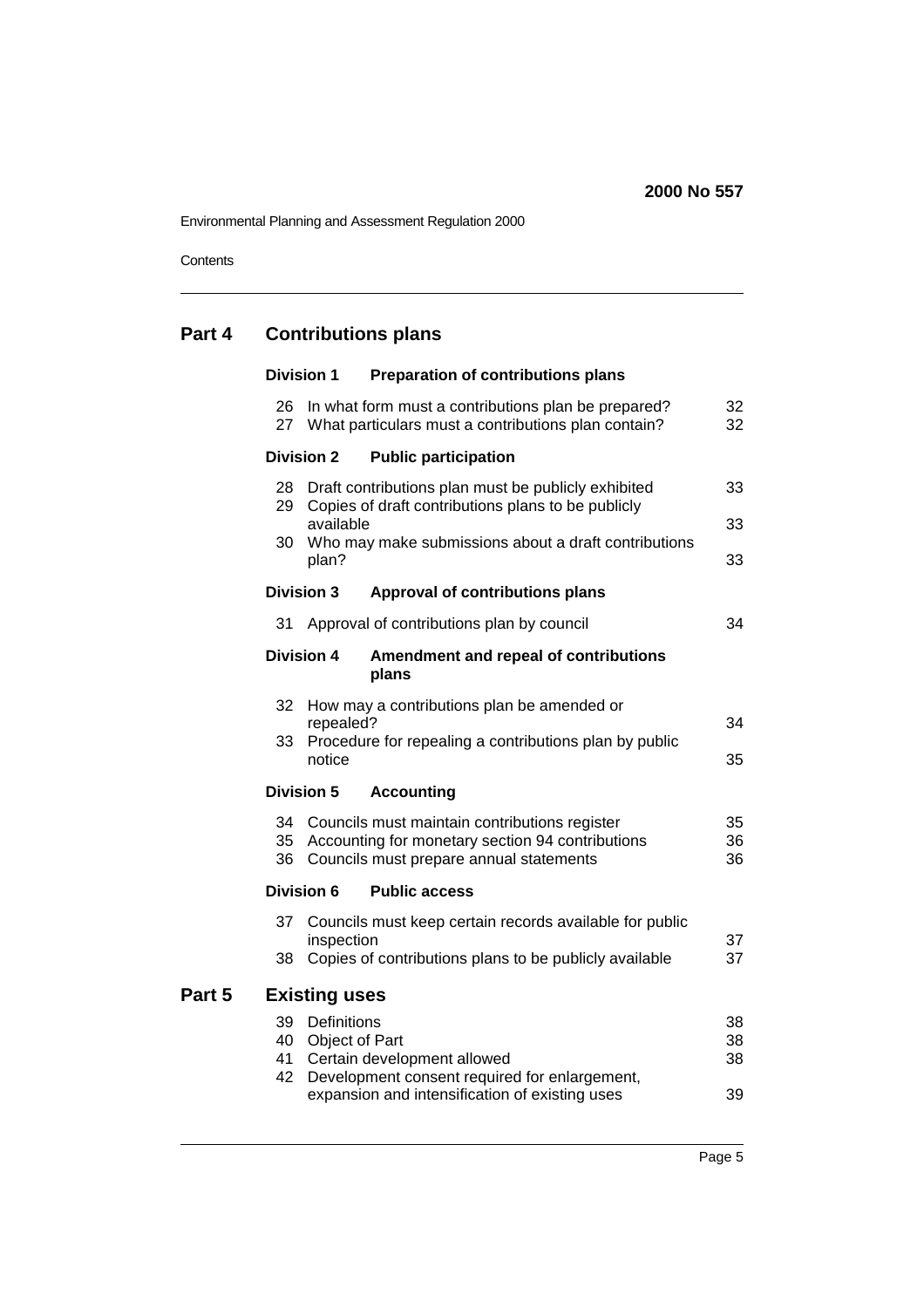Environmental Planning and Assessment Regulation 2000

|        | 43<br>44<br>45<br>46                                           | Development consent required for alteration or<br>extension of buildings and works<br>Development consent required for rebuilding of<br>buildings and works<br>Development consent required for changes of existing<br>uses<br>Uses may be changed at the same time as they are<br>altered, extended, enlarged or rebuilt                                                                                                                                                                                                                                                                                                                                                                                                | 39<br>39<br>39<br>40                                           |
|--------|----------------------------------------------------------------|--------------------------------------------------------------------------------------------------------------------------------------------------------------------------------------------------------------------------------------------------------------------------------------------------------------------------------------------------------------------------------------------------------------------------------------------------------------------------------------------------------------------------------------------------------------------------------------------------------------------------------------------------------------------------------------------------------------------------|----------------------------------------------------------------|
| Part 6 |                                                                | Procedures relating to development applications                                                                                                                                                                                                                                                                                                                                                                                                                                                                                                                                                                                                                                                                          |                                                                |
|        |                                                                | <b>Division 1</b><br><b>Development applications generally</b>                                                                                                                                                                                                                                                                                                                                                                                                                                                                                                                                                                                                                                                           |                                                                |
|        | 47<br>48<br>49<br>50<br>51<br>52<br>53<br>54<br>55<br>56<br>57 | Application of Part<br>Consent authority to provide development application<br>forms to intending applicants<br>Who can make a development application?<br>How must a development application be made?<br>Rejection of development applications<br>Withdrawal of development applications<br>Consent authority may require additional copies of<br>development application and supporting documents<br>Consent authority may request additional information<br>What is the procedure for amending a development<br>application?<br>Extracts of development applications to be publicly<br>available<br>Copyright in documents forming part of or<br>accompanying development applications-applicant's<br>indemnification | 41<br>41<br>41<br>42<br>43<br>44<br>44<br>44<br>45<br>46<br>46 |
|        |                                                                | <b>Division 2</b><br>Development applications for development<br>requiring concurrence                                                                                                                                                                                                                                                                                                                                                                                                                                                                                                                                                                                                                                   |                                                                |
|        | 58<br>59<br>60<br>61<br>62<br>63<br>64                         | <b>Application of Division</b><br>Seeking concurrence<br>Concurrence authority may require additional<br>information<br>Forwarding of submissions to concurrence authorities<br>Notification of decision<br>Reasons for granting or refusal of concurrence<br>Circumstances in which concurrence may be assumed                                                                                                                                                                                                                                                                                                                                                                                                          | 47<br>47<br>47<br>48<br>48<br>49<br>50                         |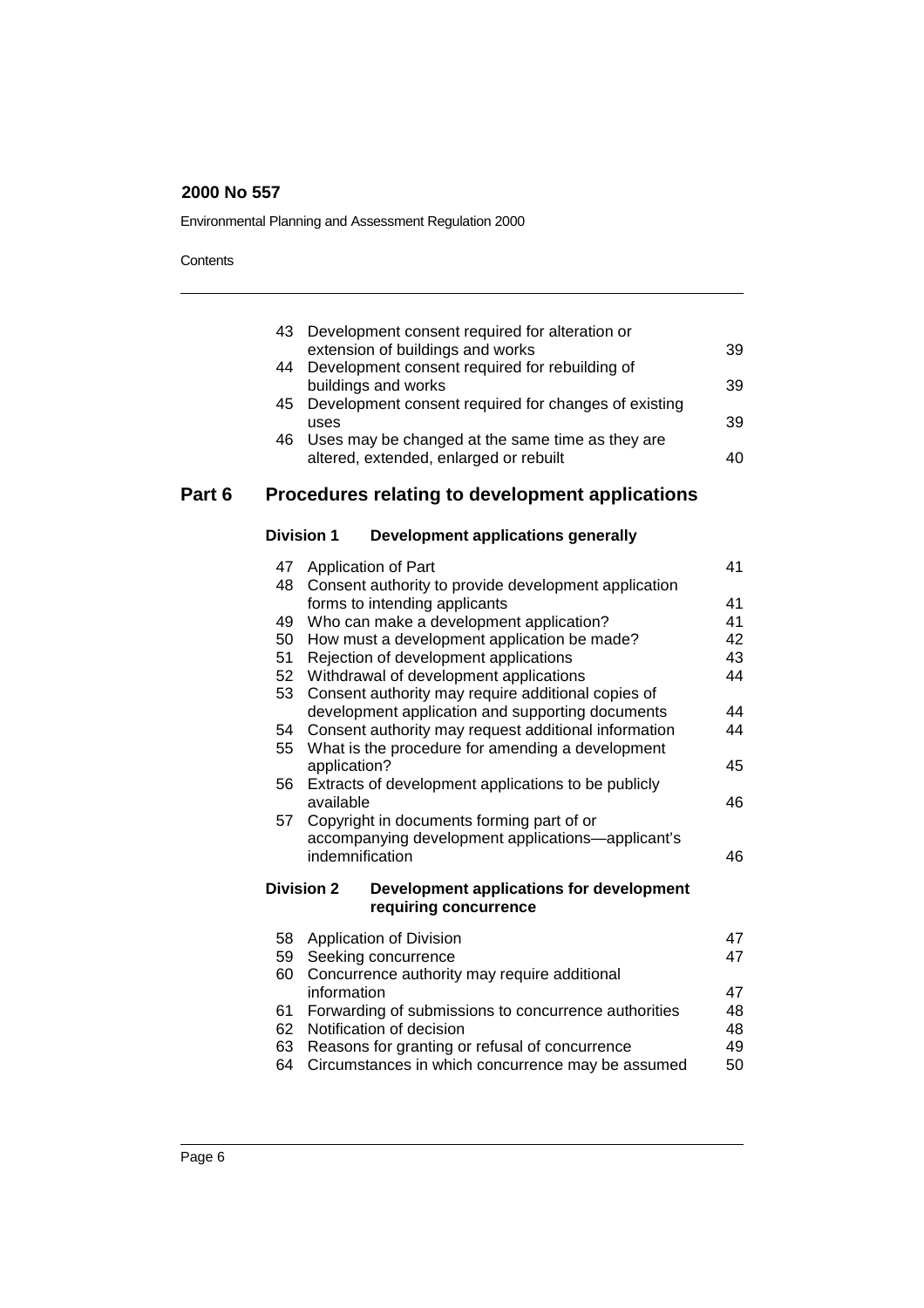Environmental Planning and Assessment Regulation 2000

**Contents** 

### **Division 3 Development applications for integrated development**

| 65<br>66<br>67<br>68 | Application of Division<br>Seeking general terms of approval<br>Approval body may require additional information<br>Consent authority to be notified of proposed<br>consultations under National Parks and Wildlife Act | 50<br>50<br>51 |
|----------------------|-------------------------------------------------------------------------------------------------------------------------------------------------------------------------------------------------------------------------|----------------|
| 69<br>70             | 1974<br>Forwarding of submissions to approval bodies<br>Notification of general terms of approval                                                                                                                       | 52<br>52<br>52 |
|                      | <b>Division 4</b><br><b>Environmental impact statements</b>                                                                                                                                                             |                |
| 71                   | What is the form for an environmental impact                                                                                                                                                                            |                |
| 72                   | statement?<br>What must an environmental impact statement contain?                                                                                                                                                      | 53<br>54       |
| 73                   | Requirements of Director-General and approval bodies<br>concerning preparation of environmental impact                                                                                                                  |                |
|                      | statements                                                                                                                                                                                                              | 55             |
| 74                   | Consent authority may require additional copies of<br>environmental impact statement                                                                                                                                    | 56             |
| 75                   | Consent authority may sell copies of environmental<br>impact statement to the public                                                                                                                                    | 56             |
| 76                   | Documents adopted or referred to by environmental<br>impact statement                                                                                                                                                   | 57             |
|                      | <b>Division 5</b><br><b>Public participation-designated</b>                                                                                                                                                             |                |
|                      | development                                                                                                                                                                                                             |                |
| 77                   | Notice of application for designated development to                                                                                                                                                                     |                |
|                      | public authorities (other than concurrence authorities<br>and approval bodies)                                                                                                                                          | 57             |
| 78                   | What information must a written notice of designated                                                                                                                                                                    |                |
| 79                   | development contain?<br>How is the notice under section 79 (1) (c) of the Act                                                                                                                                           | 57             |
|                      | exhibited on land for designated development?                                                                                                                                                                           | 58             |
| 80                   | How is the notice under section 79 (1) (d) published for                                                                                                                                                                |                |
| 81                   | designated development?<br>Forwarding of submissions to Director-General                                                                                                                                                | 59<br>59       |
|                      |                                                                                                                                                                                                                         |                |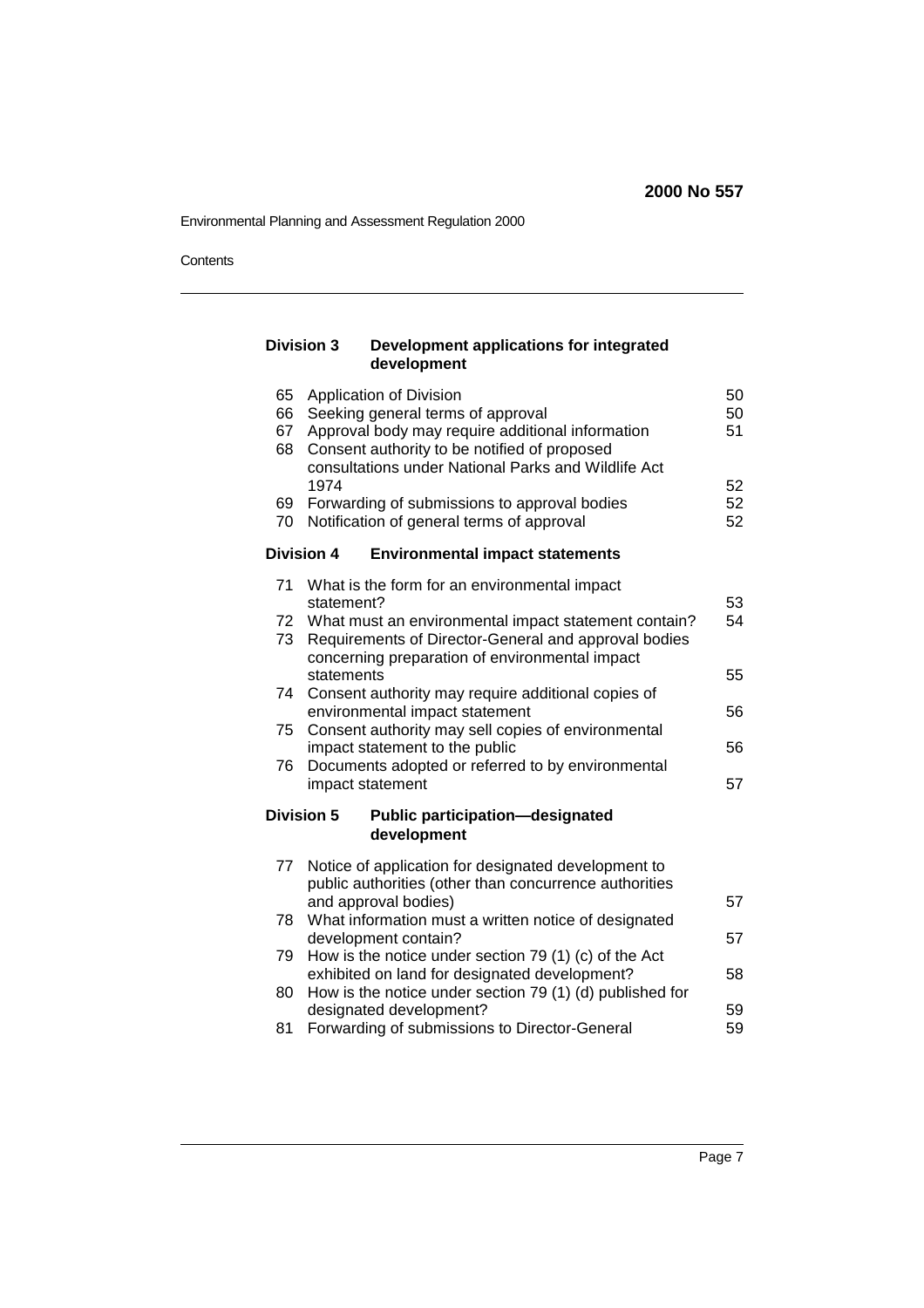Environmental Planning and Assessment Regulation 2000

|          | <b>Division 6</b> | <b>Public participation-State significant</b><br>advertised development                                  |          |
|----------|-------------------|----------------------------------------------------------------------------------------------------------|----------|
| 82       |                   | Application of section 79 of the Act relating to<br>designated development                               | 60       |
| 83       |                   | What must a written notice under section 79 (1) (b) of<br>the Act contain?                               | 60       |
| 84       |                   | How is the notice under section 79 (1) (c) of the Act to<br>be exhibited on land?                        | 61       |
| 85       |                   | How is the notice published under section 79 (1) (d) of<br>the Act published?                            | 62       |
|          | <b>Division 7</b> | <b>Public participation-other advertised</b><br>development                                              |          |
| 86<br>87 |                   | Application of Division<br>How must a development application be publicly                                | 62       |
|          | notified?         |                                                                                                          | 62       |
| 88<br>89 |                   | Who must written notice be given to?<br>What information must be contained in a written notice           | 63       |
| 90       |                   | and a published notice?<br>Circumstances in which notice requirements may be                             | 63       |
| 91       |                   | dispensed with<br>Public notification of development application and                                     | 64       |
|          |                   | accompanying information                                                                                 | 65       |
|          | <b>Division 8</b> | Determination of development applications                                                                |          |
| 92       | application?      | What additional matters must a consent authority take<br>into consideration in determining a development | 65       |
| 93       |                   | Fire safety considerations                                                                               | 67       |
| 94<br>95 |                   | Consent authority may require buildings to be upgraded<br>Deferred commencement consent                  | 67<br>68 |
| 96       |                   | Imposition of conditions-ancillary aspects of                                                            |          |
|          | development       |                                                                                                          | 69       |
| 97       |                   | Modification or surrender of development consent or<br>existing use right                                | 69       |
| 98       |                   | Compliance with Building Code of Australia and<br>insurance requirements under Home Building Act 1989    | 70       |
|          | <b>Division 9</b> | <b>Public inquiries</b>                                                                                  |          |
| 99       |                   | Public inquiries                                                                                         | 70       |
|          |                   |                                                                                                          |          |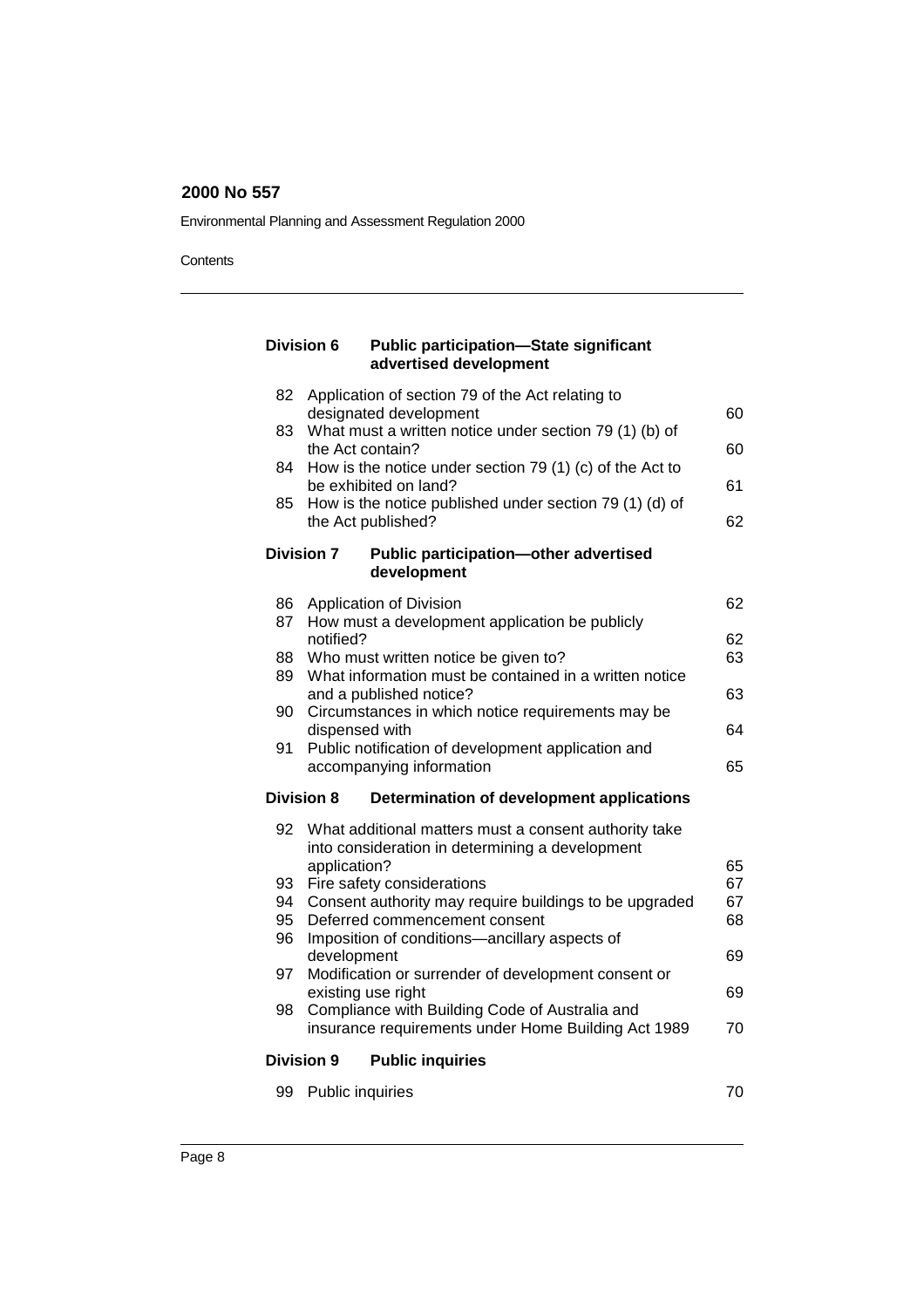Environmental Planning and Assessment Regulation 2000

### **Contents**

### **Division 10 Post-determination notifications**

| 100<br>101 | Notice of determination-what is the form of the notice?<br>What additional particulars must be included in a notice<br>of determination to the applicant with respect to section | 71 |
|------------|----------------------------------------------------------------------------------------------------------------------------------------------------------------------------------|----|
|            | 94 conditions?                                                                                                                                                                   | 73 |
| 102        | How soon must a notice of determination be sent?                                                                                                                                 | 73 |
| 103        | Notice under section 81A of the Act of appointment of                                                                                                                            |    |
|            | principal certifying authority                                                                                                                                                   | 73 |
| 104        | Notice under section 81A of the Act of intention to                                                                                                                              |    |
|            | commence subdivision work or erection of building                                                                                                                                | 74 |
| 105        | Notice under section 91A (6) or section 92 (7) of the Act                                                                                                                        |    |
|            | to approval bodies of determination of development                                                                                                                               |    |
|            | application for integrated development                                                                                                                                           | 75 |
|            | <b>Division 11</b><br>Time within which development application                                                                                                                  |    |
|            | procedures to be completed                                                                                                                                                       |    |
| 106        | <b>Definitions</b>                                                                                                                                                               | 75 |
| 107        | First 2 days after development application is lodged                                                                                                                             | 75 |
| 108        | Days prior to referral of application to other bodies to be                                                                                                                      |    |
|            | disregarded                                                                                                                                                                      | 76 |
| 109        | Days occurring while consent authority's request for                                                                                                                             |    |
|            | additional information remains unanswered                                                                                                                                        | 76 |
| 110        | Days occurring while concurrence authority's or                                                                                                                                  |    |
|            | approval body's request for additional information                                                                                                                               |    |
|            | remains unanswered                                                                                                                                                               | 77 |
| 111        | Days occurring during consultation under National                                                                                                                                |    |
|            | Parks and Wildlife Act 1974                                                                                                                                                      | 77 |
| 112        | Consent authority to notify applicant that time has                                                                                                                              |    |
|            | ceased to run                                                                                                                                                                    | 78 |
| 113        | When is an application taken to be refused?                                                                                                                                      | 78 |
|            | <b>Division 12</b><br>Development consents-extension,                                                                                                                            |    |
|            | completion and modification                                                                                                                                                      |    |
| 114        | What is the form for an application for extension of a                                                                                                                           |    |
|            | development consent?                                                                                                                                                             | 79 |
| 115        | What are the requirements for an application for                                                                                                                                 |    |
|            | modification of a development consent?                                                                                                                                           | 80 |
| 116        | Applications for modification of development consents                                                                                                                            |    |
|            | granted by the Land and Environment Court or the                                                                                                                                 |    |
|            | Minister                                                                                                                                                                         | 80 |
| 117        | Public participation-application under section 96 (1A)                                                                                                                           |    |
|            | for modification of development consents                                                                                                                                         | 81 |
|            |                                                                                                                                                                                  |    |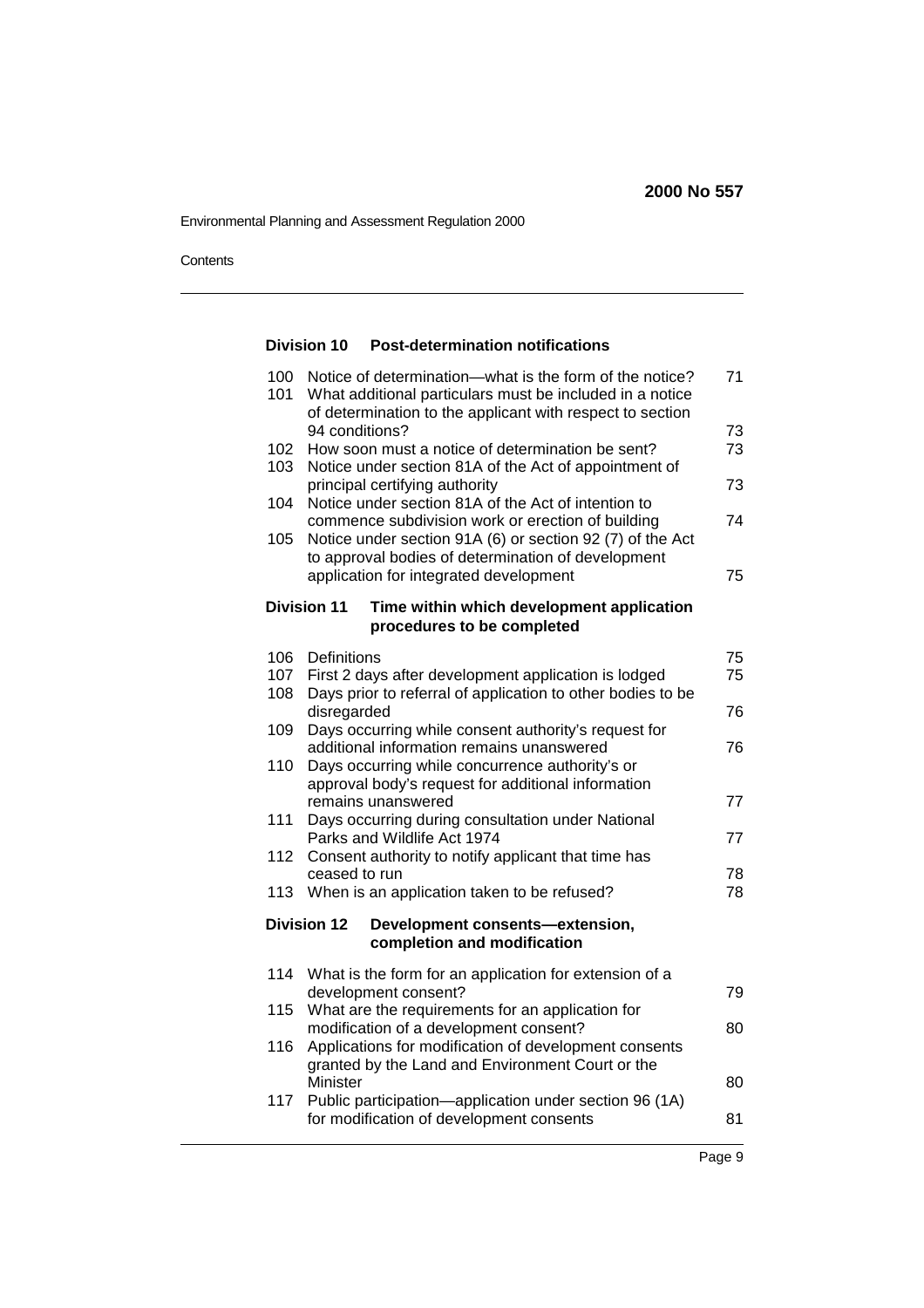Environmental Planning and Assessment Regulation 2000

|        | 118 | Public participation—application under section 96 (2) of<br>the Act for modification of certain development  |    |
|--------|-----|--------------------------------------------------------------------------------------------------------------|----|
|        | 119 | consents<br>Public participation—application under section 96 (2) for                                        | 81 |
|        | 120 | modification of other development consents<br>Notification of concurrence authorities and approval           | 83 |
|        |     | bodies                                                                                                       | 84 |
|        | 121 | Applications for modifications of development consents<br>to be kept available for public inspection         | 84 |
|        | 122 | Notice of determination of application to modify<br>development consent                                      | 84 |
|        | 123 | Persons to be informed of proposed revocation or<br>modification of consent under section 96A (3) of the Act | 85 |
|        |     | <b>Division 13</b><br>Validity of development consents                                                       |    |
|        | 124 | What are the public notification procedures for the<br>purposes of section 101 of the Act?                   | 85 |
| Part 7 |     | Procedures relating to complying development<br>certificates                                                 |    |
|        |     | <b>Division 1</b><br>Applications for complying development<br>certificates                                  |    |
|        | 125 | Application of Part                                                                                          | 86 |
|        | 126 | How must an application for a complying development<br>certificate be made?                                  | 86 |
|        | 127 | Council or accredited certifier may require additional<br>information                                        | 86 |
|        | 128 | Council or accredited certifier to supply application form                                                   |    |
|        | 129 | for complying development certificates<br>Copyright in documents forming part of or                          | 87 |
|        |     | accompanying applications for complying development<br>certificates-applicant's indemnification              | 87 |
|        |     | <b>Division 2</b><br>Determination of applications and<br>commencement of complying development              |    |
|        | 130 | Procedure for determining an application for a                                                               |    |
|        | 131 | complying development certificate<br>Development standards for building work associated                      | 87 |
|        |     | with a change of building use                                                                                | 88 |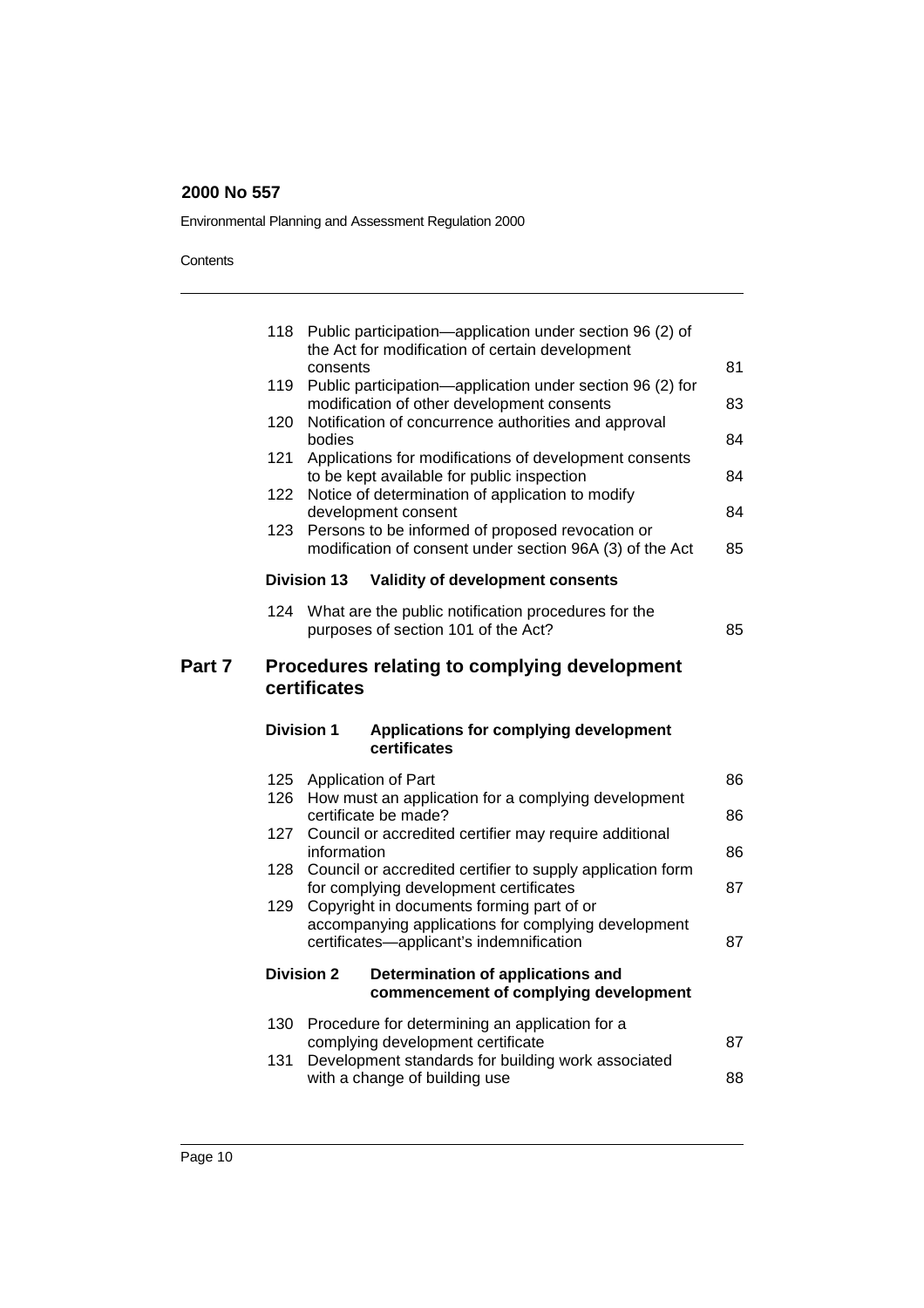Environmental Planning and Assessment Regulation 2000

|        | 133<br>135 | 132 Development standards for building work involving the<br>alteration, enlargement or extension of an existing<br>building<br>Compliance with Building Code of Australia and<br>insurance requirements under Home Building Act 1989<br>134 Form of complying development certificate<br>Notice under section 86 of the Act of appointment of | 88<br>89<br>89 |
|--------|------------|------------------------------------------------------------------------------------------------------------------------------------------------------------------------------------------------------------------------------------------------------------------------------------------------------------------------------------------------|----------------|
|        | 136        | principal certifying authority<br>Notice under section 86 of the Act of intention to<br>commence subdivision work or erection of building                                                                                                                                                                                                      | 90<br>91       |
|        |            | <b>Division 3</b><br>Validity of complying development<br>certificates                                                                                                                                                                                                                                                                         |                |
|        |            | 137 What are the public notification procedures for the<br>purposes of section 101 of the Act?                                                                                                                                                                                                                                                 | 91             |
| Part 8 |            | <b>Certification of development</b>                                                                                                                                                                                                                                                                                                            |                |
|        |            | <b>Division 1</b><br><b>Compliance certificates</b>                                                                                                                                                                                                                                                                                            |                |
|        |            | 138 Compliance certificates                                                                                                                                                                                                                                                                                                                    | 93             |
|        |            | <b>Construction certificates</b><br><b>Division 2</b>                                                                                                                                                                                                                                                                                          |                |
|        | 139        | How must an application for a construction certificate be<br>made?                                                                                                                                                                                                                                                                             | 94             |
|        |            | 140 Certifying authority may require additional information                                                                                                                                                                                                                                                                                    | 94             |
|        | 141        | Certifying authority to supply application form for<br>construction certificates                                                                                                                                                                                                                                                               | 94             |
|        |            | 142 Procedure for determining application for construction                                                                                                                                                                                                                                                                                     |                |
|        |            | certificate<br>143 Fire protection and structural capacity                                                                                                                                                                                                                                                                                     | 94<br>96       |
|        | 144        | Referral of certain plans and specifications to New                                                                                                                                                                                                                                                                                            |                |
|        | 145        | South Wales Fire Brigades<br>Compliance with development consent and Building<br>Code of Australia                                                                                                                                                                                                                                             | 96             |
|        |            |                                                                                                                                                                                                                                                                                                                                                |                |
|        | 146        |                                                                                                                                                                                                                                                                                                                                                | 99<br>99       |
|        | 147        | Compliance with conditions of development consent<br>Form of construction certificate                                                                                                                                                                                                                                                          | 100            |
|        | 148        | Modification of construction certificate                                                                                                                                                                                                                                                                                                       | 100            |
|        |            | <b>Division 3</b><br><b>Occupation certificates</b>                                                                                                                                                                                                                                                                                            |                |
|        | 149<br>150 | Applications for occupation certificates<br>Certifying authorities to supply application form for                                                                                                                                                                                                                                              | 101            |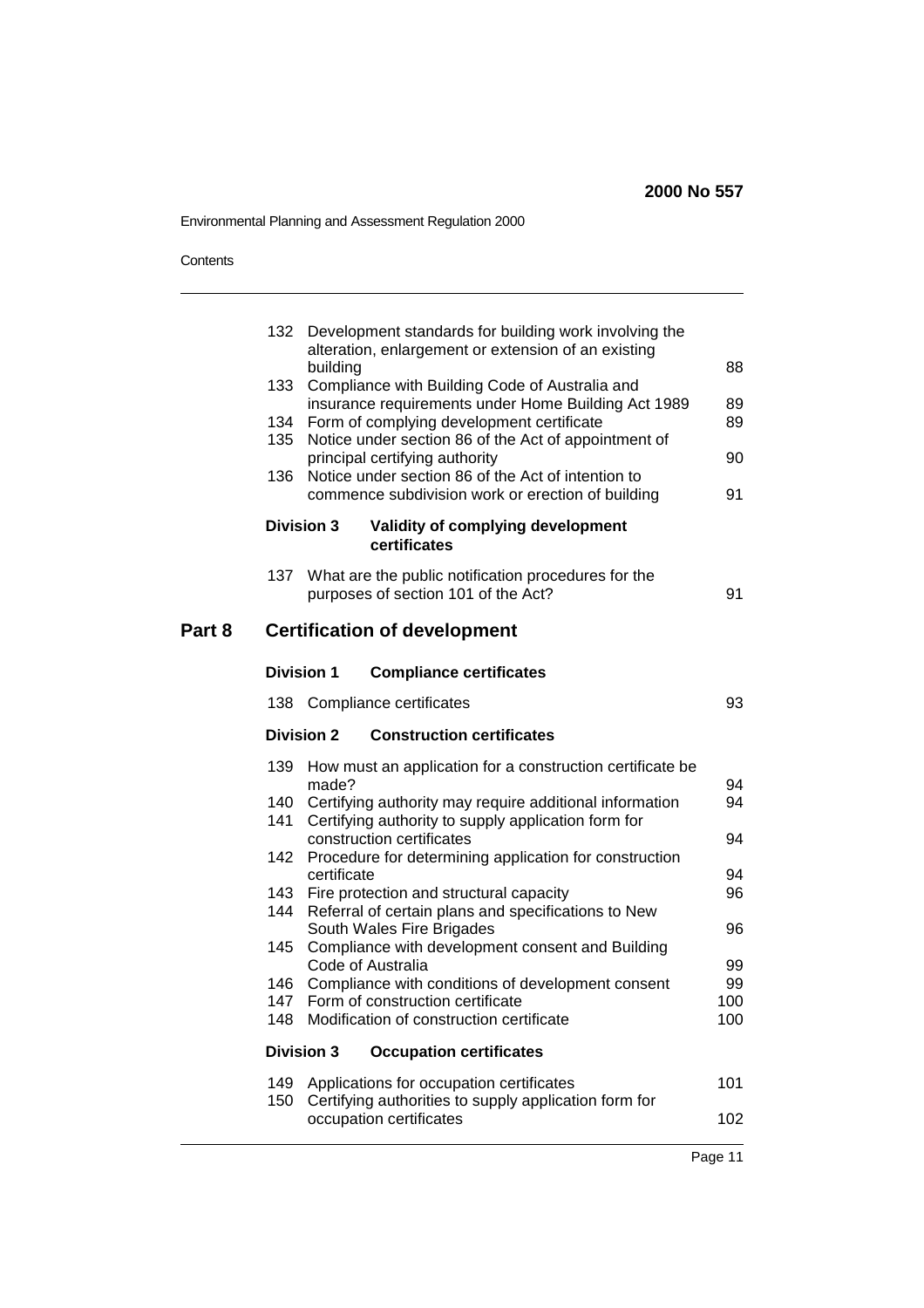Environmental Planning and Assessment Regulation 2000

|        | 151        | certificate       | Procedure for determining application for occupation                                                 | 102        |
|--------|------------|-------------------|------------------------------------------------------------------------------------------------------|------------|
|        | 152        |                   | Reports of Fire Commissioner: section 109H<br>153 Fire safety certificates: section 109H             | 102<br>103 |
|        |            |                   | 154 Health and safety: section 109H                                                                  | 104        |
|        | 155<br>156 |                   | Form of occupation certificate<br>Occupation and use of new buildings: section 109M (2)              | 104<br>105 |
|        |            | <b>Division 4</b> | <b>Subdivision certificates</b>                                                                      |            |
|        | 157<br>158 |                   | Applications for subdivision certificates<br>Certifying authority may require additional information | 106<br>107 |
|        | 159        |                   | Certifying authorities to supply application form for                                                |            |
|        | 160        |                   | subdivision certificates<br>Procedure for determining application for subdivision                    | 107        |
|        |            | certificate       |                                                                                                      | 108        |
|        |            | <b>Division 5</b> | General                                                                                              |            |
|        | 161        |                   | Certifying authorities may be satisfied as to certain<br>matters: section 1090                       | 108        |
|        | 162        |                   | Consent authority to be notified of replacement principal                                            |            |
|        | 163        |                   | certifying authority<br>Notice to allow inspection                                                   | 109<br>109 |
|        | 164        |                   | No need for duplicate notices                                                                        | 109        |
| Part 9 |            |                   | Fire safety and matters concerning the Building Code                                                 |            |
|        |            | of Australia      |                                                                                                      |            |
|        |            | <b>Division 1</b> | <b>Preliminary</b>                                                                                   |            |
|        | 165        | Definitions       |                                                                                                      | 110        |
|        | 166<br>167 |                   | Statutory fire safety measures<br>Application of Part                                                | 111<br>112 |
|        |            | <b>Division 2</b> | <b>Fire safety schedules</b>                                                                         |            |
|        |            |                   | 168 Fire safety schedules                                                                            | 113        |
|        |            | <b>Division 3</b> | Fire safety orders                                                                                   |            |
|        |            |                   | 169 Fire safety schedules and fire safety certificates                                               | 114        |
|        |            | <b>Division 4</b> | <b>Fire safety certificates</b>                                                                      |            |
|        |            |                   | 170 What is a final fire safety certificate?                                                         | 114        |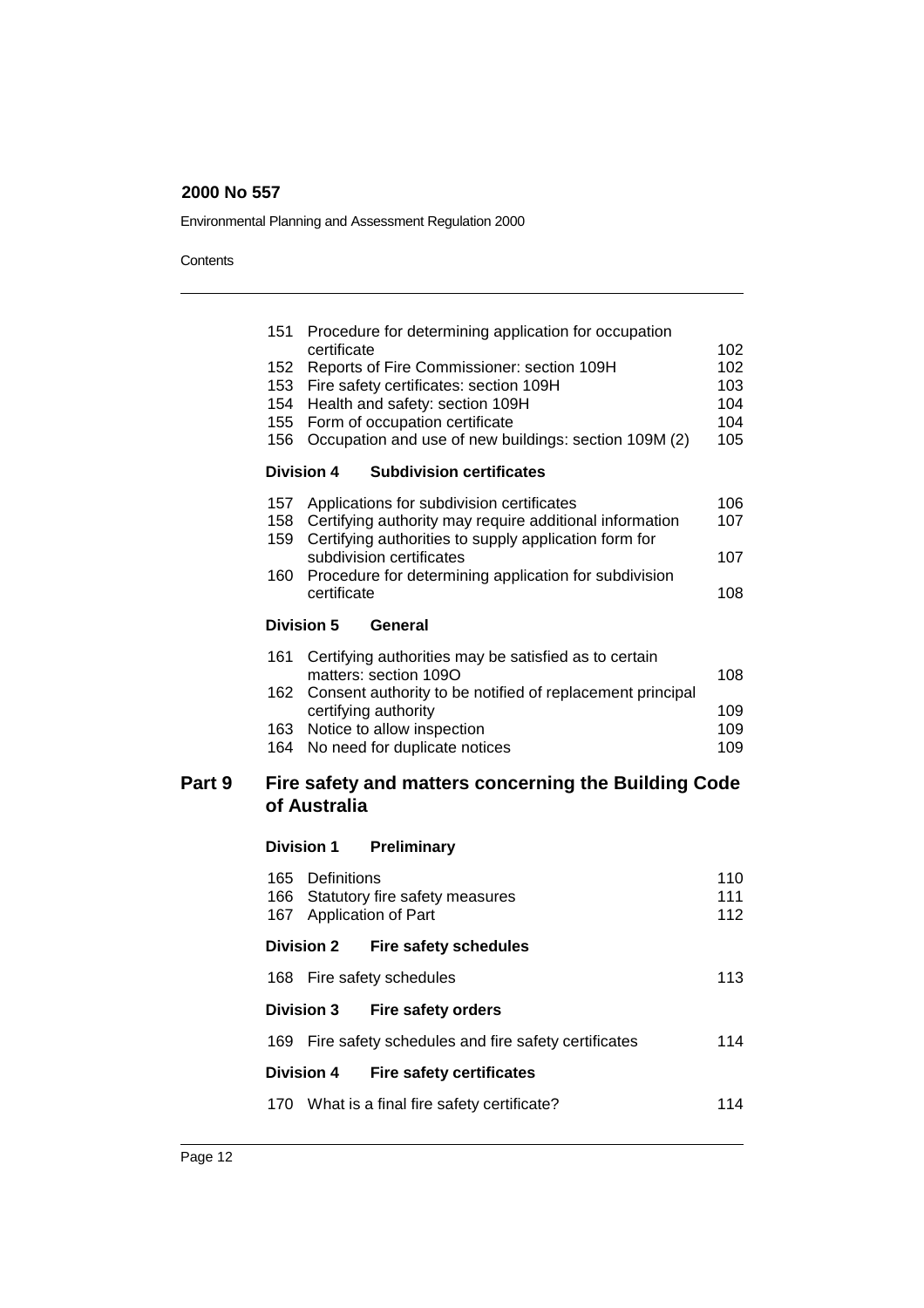Environmental Planning and Assessment Regulation 2000

|         |            | 171 Issue of final fire safety certificates<br>172 Final fire safety certificate to be given to Fire<br>Commissioner and prominently displayed in building<br>173 What is an interim fire safety certificate?<br>174 Form of fire safety certificates | 115<br>116<br>116<br>116 |
|---------|------------|-------------------------------------------------------------------------------------------------------------------------------------------------------------------------------------------------------------------------------------------------------|--------------------------|
|         |            | <b>Division 5</b><br><b>Fire safety statements</b>                                                                                                                                                                                                    |                          |
|         |            | 175 What is an annual fire safety statement?                                                                                                                                                                                                          | 117                      |
|         |            | 176 Issue of annual fire safety statements<br>177 Annual fire safety statement to be given to council and<br>Fire Commissioner and prominently displayed in                                                                                           | 118                      |
|         | 178        | building<br>What is a supplementary fire safety statement?                                                                                                                                                                                            | 118<br>119               |
|         | 179<br>180 | Issue of supplementary fire safety statements<br>Supplementary fire safety statement to be given to<br>council and Fire Commissioner and prominently                                                                                                  | 119                      |
|         | 181        | displayed in building<br>Form of fire safety statements                                                                                                                                                                                               | 119<br>120               |
|         |            |                                                                                                                                                                                                                                                       |                          |
|         |            | Division 6<br>Fire safety maintenance                                                                                                                                                                                                                 |                          |
|         |            | 182 Essential fire safety measures to be maintained                                                                                                                                                                                                   | 120                      |
|         |            | <b>Division 7</b><br><b>Miscellaneous fire safety offences</b>                                                                                                                                                                                        |                          |
|         |            | 183 Fire safety notices<br>184 Fire exits<br>185 Doors relating to fire exits<br>186 Paths of travel to fire exits                                                                                                                                    | 121<br>122<br>122<br>123 |
|         |            | <b>Division 8</b><br><b>Miscellaneous</b>                                                                                                                                                                                                             |                          |
|         | 187        | Modification and supplementation of Building Code of<br>Australia standards                                                                                                                                                                           | 123                      |
|         | 188        | Exemption from fire safety standards                                                                                                                                                                                                                  | 126                      |
|         | 189        | Prescribed matters for inspection by NSW Fire<br>Brigades: section 118L (1) (b) of the Act                                                                                                                                                            | 128                      |
|         | 190        | Offences relating to certain Crown property                                                                                                                                                                                                           | 128                      |
| Part 10 |            | Accreditation bodies and accredited certifiers                                                                                                                                                                                                        |                          |
|         |            | <b>Accreditation bodies</b><br><b>Division 1</b>                                                                                                                                                                                                      |                          |
|         | 191<br>192 | Definition<br>Application for authorisation                                                                                                                                                                                                           | 129<br>129               |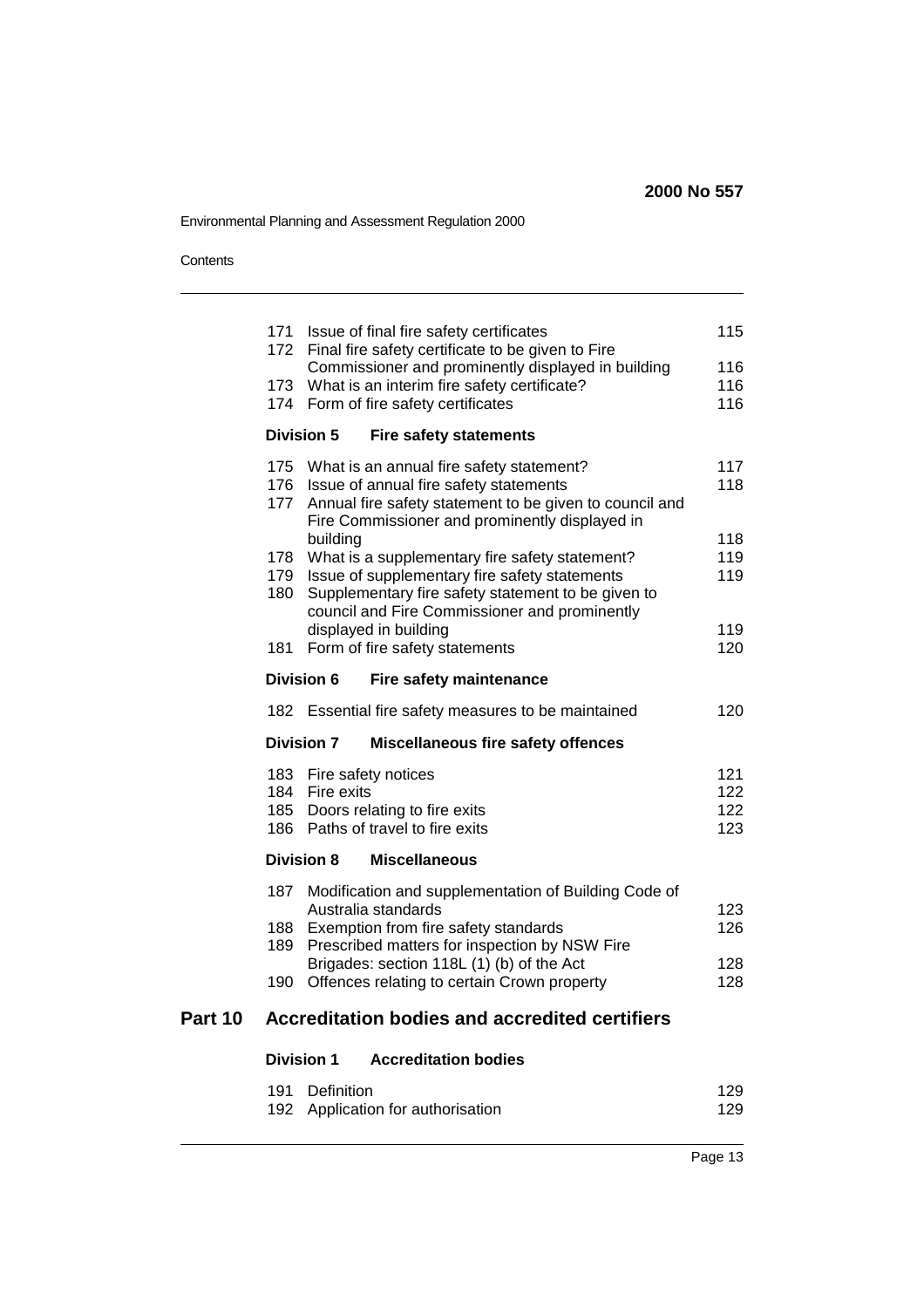Environmental Planning and Assessment Regulation 2000

|         | 194<br>199                      | body<br>195 Authorisations<br>ceases             | 193 Public notice of applications<br>Matters to be demonstrated by proposed accreditation<br>196 Variation of authorisations<br>197 Withdrawal of authorisations<br>198 Ministerial guidelines<br>Savings and transitional provisions where authorisation                                                                                                                                                                | 129<br>130<br>131<br>131<br>132<br>133<br>133                             |
|---------|---------------------------------|--------------------------------------------------|--------------------------------------------------------------------------------------------------------------------------------------------------------------------------------------------------------------------------------------------------------------------------------------------------------------------------------------------------------------------------------------------------------------------------|---------------------------------------------------------------------------|
|         |                                 | <b>Division 2</b>                                | <b>Registers and records</b>                                                                                                                                                                                                                                                                                                                                                                                             |                                                                           |
|         |                                 | 202 Central register<br>203 Annual reports       | 200 Accreditation bodies' registers<br>201 Other documents to be kept by accreditation bodies                                                                                                                                                                                                                                                                                                                            | 134<br>135<br>136<br>137                                                  |
|         |                                 | <b>Division 3</b>                                | <b>Accredited certifiers</b>                                                                                                                                                                                                                                                                                                                                                                                             |                                                                           |
|         | 204<br>205                      |                                                  | Grounds for refusing, withdrawing or suspending<br>accreditation: section 109T (2) (c)<br>Record keeping by accredited certifiers                                                                                                                                                                                                                                                                                        | 138<br>139                                                                |
| Part 11 |                                 | <b>Insurance</b>                                 |                                                                                                                                                                                                                                                                                                                                                                                                                          |                                                                           |
|         |                                 | <b>Division 1</b>                                | Preliminary                                                                                                                                                                                                                                                                                                                                                                                                              |                                                                           |
|         | 206                             |                                                  |                                                                                                                                                                                                                                                                                                                                                                                                                          |                                                                           |
|         |                                 | Definitions                                      |                                                                                                                                                                                                                                                                                                                                                                                                                          | 141                                                                       |
|         |                                 | <b>Division 2</b>                                | <b>Automatic run-off contracts</b>                                                                                                                                                                                                                                                                                                                                                                                       |                                                                           |
|         | 207<br>208<br>211<br>216<br>217 | Run-off cover<br>213 Excess<br><b>Division 3</b> | Required insurance: section 109ZN<br>Individual contracts<br>209 Company contracts<br>210 Partnership contracts<br>212 Extent of indemnity for costs and expenses<br>214 Limit of indemnity as to compensation<br>215 Limitation of indemnity as to costs and expenses<br><b>Exceptions and exclusions</b><br>Insured becomes re-accredited<br>Non-practising insured engages in employment with<br>certifying authority | 142<br>142<br>143<br>144<br>145<br>146<br>147<br>147<br>148<br>149<br>149 |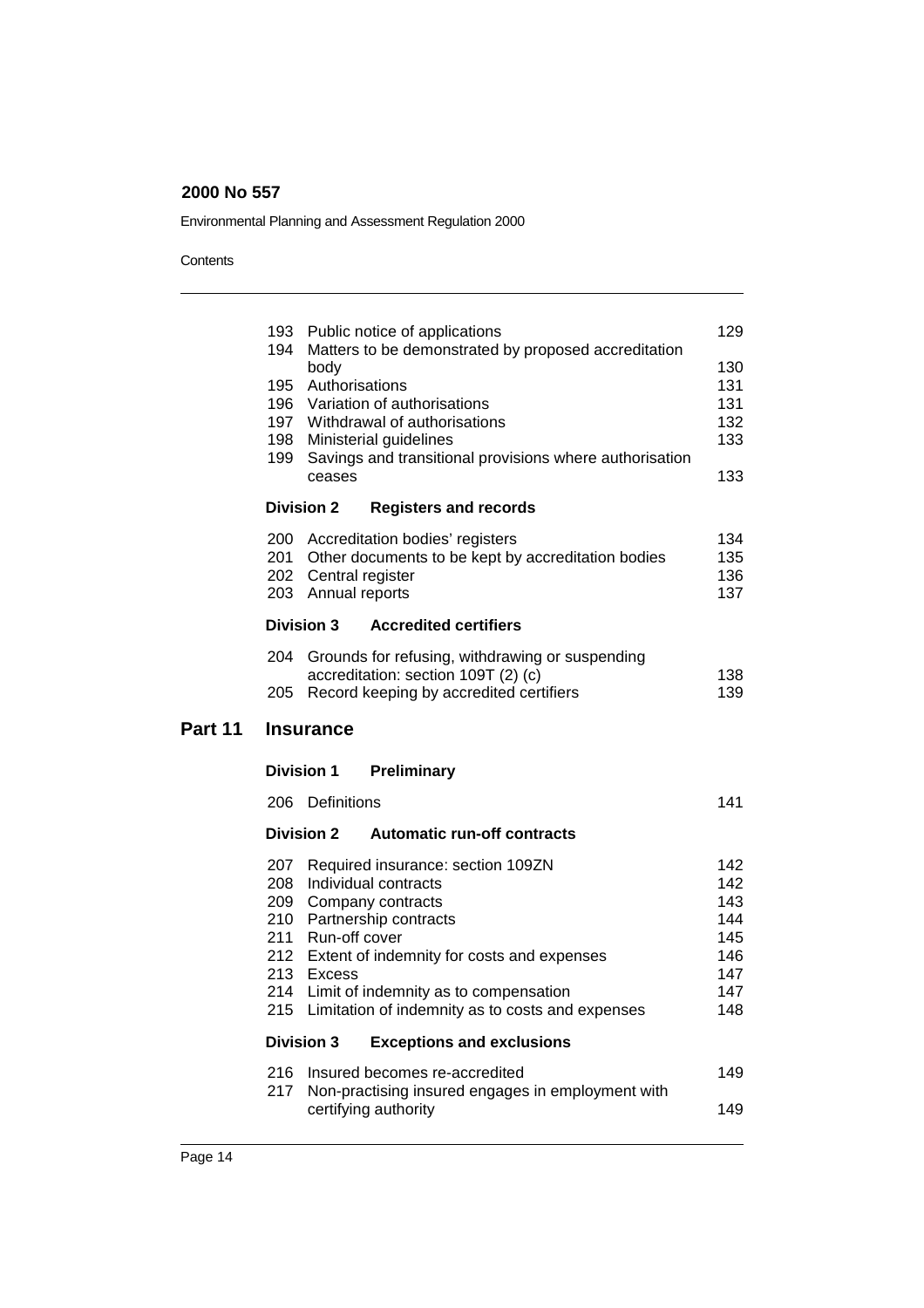Environmental Planning and Assessment Regulation 2000

|                | 218               |                   | Buildings for which no occupation certificate issued<br>219 Standard exclusions                                                                             | 150<br>151        |
|----------------|-------------------|-------------------|-------------------------------------------------------------------------------------------------------------------------------------------------------------|-------------------|
|                |                   | <b>Division 4</b> | <b>Inactive insurers</b>                                                                                                                                    |                   |
|                | 220<br>221<br>222 |                   | Insurer becomes inactive<br>Replacement contracts under different schemes<br>Return of inactive insurers to the market                                      | 151<br>152<br>152 |
|                |                   | <b>Division 5</b> | General                                                                                                                                                     |                   |
|                |                   |                   | 223 Insurers to notify accreditation bodies of certain events                                                                                               | 153               |
| <b>Part 12</b> |                   |                   | Accreditation of components, processes and designs                                                                                                          |                   |
|                | 224               | Scheme            | Components, processes and designs certified under the<br>Australian Building Products and Systems Certification<br>225 Transitional provisions              | 155<br>155        |
| Part 13        |                   |                   | Development by the Crown                                                                                                                                    |                   |
|                | 226<br>227        |                   | Prescribed persons: section 115H<br>Technical provisions of the State's building laws                                                                       | 156<br>157        |
|                |                   |                   |                                                                                                                                                             |                   |
| Part 14        |                   |                   | Environmental assessment under Part 5 of the Act                                                                                                            |                   |
|                |                   | <b>Division 1</b> | <b>Circumstances requiring an environmental</b><br>impact statement                                                                                         |                   |
|                | 228               |                   | What factors must be taken into account concerning the<br>impact of an activity on the environment?                                                         | 158               |
|                |                   | <b>Division 2</b> | <b>Environmental impact statements</b>                                                                                                                      |                   |
|                | 230               | statement?        | 229 What is the form for an environmental impact                                                                                                            | 159<br>160        |
|                | 231               |                   | What must an environmental impact statement contain?<br>Director-General may make requirements concerning<br>preparation of environmental impact statements | 161               |
|                | 232               |                   | Determining authority may require additional copies of<br>environmental impact statement                                                                    | 162               |
|                |                   | <b>Division 3</b> | <b>Public participation</b>                                                                                                                                 |                   |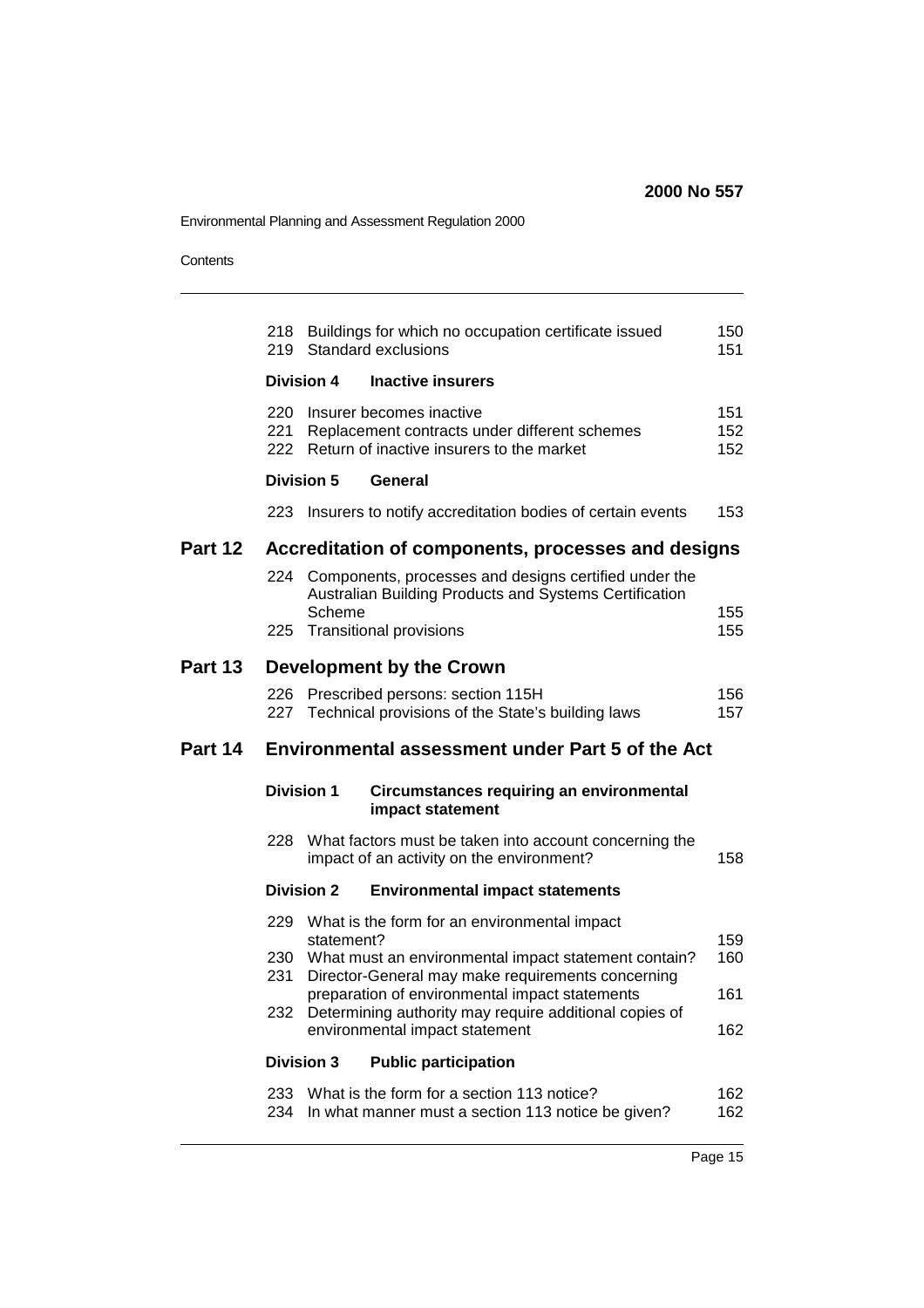Environmental Planning and Assessment Regulation 2000

|                                                   | 235        | inspected?                                                                      | Where may an environmental impact statement be                                                                                                                       | 163        |
|---------------------------------------------------|------------|---------------------------------------------------------------------------------|----------------------------------------------------------------------------------------------------------------------------------------------------------------------|------------|
|                                                   |            | <b>Division 4</b>                                                               | <b>Public access</b>                                                                                                                                                 |            |
|                                                   | 236        |                                                                                 | Determining authority may sell copies of environmental<br>impact statement to the public                                                                             | 163        |
|                                                   | 237        |                                                                                 | Documents adopted or referred to by environmental<br>impact statement                                                                                                | 164        |
| <b>Division 5</b><br>Minister's approval where no |            | Public participation-modification of<br>environmental impact statement required |                                                                                                                                                                      |            |
|                                                   | 238        | exhibited                                                                       | Particulars of proposed modification to be publicly                                                                                                                  | 164        |
|                                                   | 239        |                                                                                 | Notice to be given of the public exhibition of the                                                                                                                   |            |
|                                                   | 240        |                                                                                 | proposed modification<br>Where may the proposed modification be inspected?                                                                                           | 164<br>165 |
|                                                   | 241        |                                                                                 | Period of exhibition of proposed modification                                                                                                                        | 165        |
|                                                   | 242        |                                                                                 | Representations on proposed modification                                                                                                                             | 165        |
| <b>Division 6</b><br>General                      |            |                                                                                 |                                                                                                                                                                      |            |
|                                                   | 243        |                                                                                 | Report to be prepared for activities to which an<br>environmental impact statement relates                                                                           | 166        |
|                                                   | 244        |                                                                                 | Concurrence or consultation with Director-General of<br>National Parks and Wildlife                                                                                  | 167        |
| Part 15                                           |            | Fees and charges                                                                |                                                                                                                                                                      |            |
|                                                   |            | <b>Division 1</b>                                                               | <b>Fees for development applications</b>                                                                                                                             |            |
|                                                   | 245        |                                                                                 | What is the maximum fee?                                                                                                                                             | 168        |
|                                                   |            |                                                                                 | 246 What is the fee for a development application?                                                                                                                   | 168        |
|                                                   | 247        |                                                                                 | Development involving the erection of a dwelling-house<br>with an estimated construction cost of \$100,000 or less                                                   | 169        |
|                                                   | 248        |                                                                                 | Development involving the erection of a building for the<br>purposes of a hospital, school or police station by a                                                    |            |
|                                                   |            | public authority                                                                |                                                                                                                                                                      | 169        |
|                                                   | 249<br>250 |                                                                                 | Development involving the subdivision of land<br>Development not involving the erection of a building,<br>the carrying out of a work, the subdivision of land or the | 169        |
|                                                   |            |                                                                                 | demolition of a building or work                                                                                                                                     | 170        |
|                                                   | 251        |                                                                                 | Minimum fee for designated development                                                                                                                               | 170        |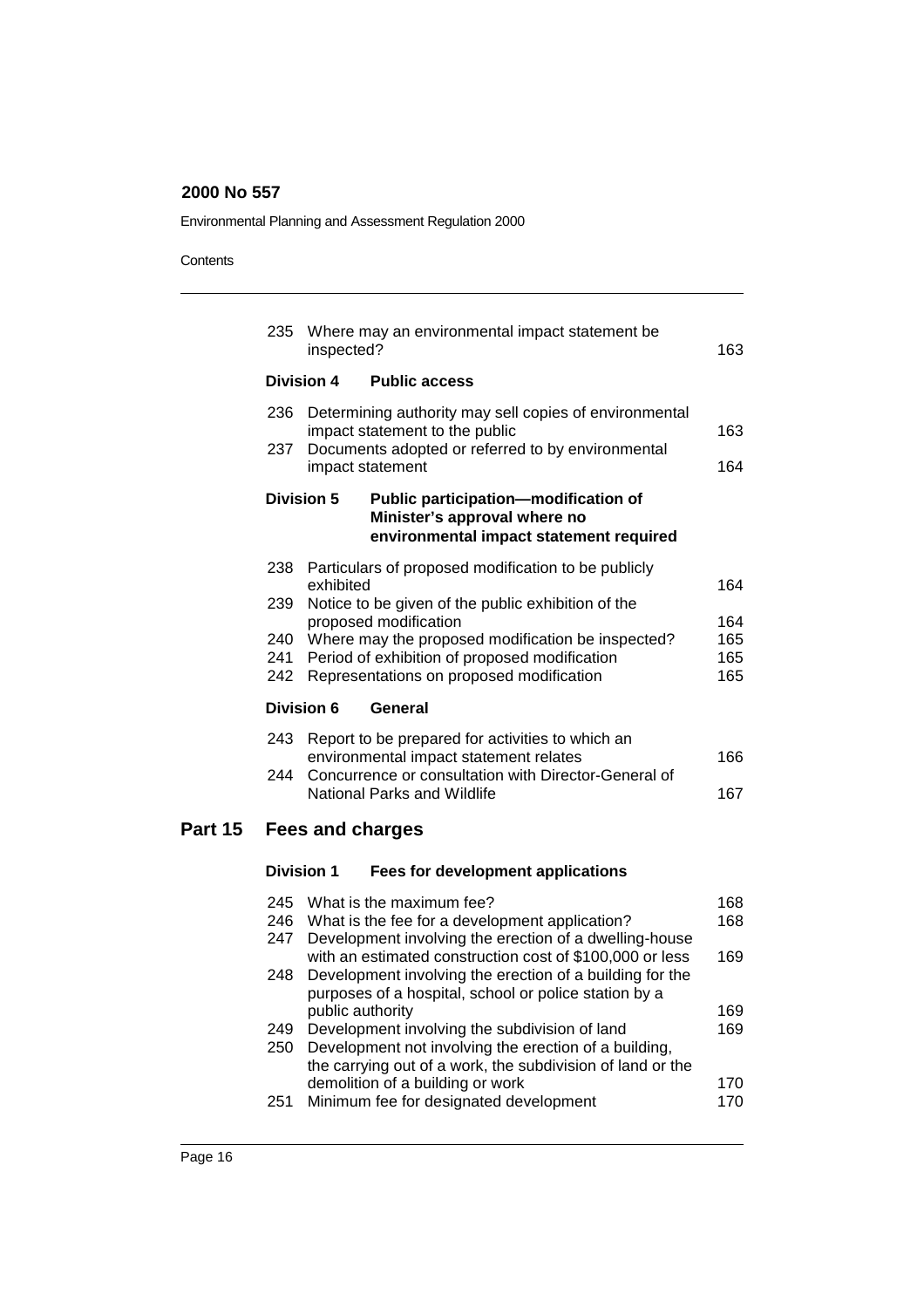Environmental Planning and Assessment Regulation 2000

|         |            | 252 What additional fees are payable for development that<br>requires advertising?                                                   | 170        |
|---------|------------|--------------------------------------------------------------------------------------------------------------------------------------|------------|
|         | 253        | What additional fees are payable for integrated                                                                                      | 170        |
|         | 254        | development?<br>What if two or more fees are applicable to a single                                                                  |            |
|         | 255<br>256 | development application?<br>How is a fee based on estimated cost determined?<br>Determination of fees after development applications | 171<br>171 |
|         |            | have been made                                                                                                                       | 171        |
|         |            | <b>Division 2</b><br>Other fees and charges                                                                                          |            |
|         | 257        | What is the fee for a request for a review of a<br>determination?                                                                    | 171        |
|         | 258        | What is the fee for an application for modification of a<br>consent for local development or State significant                       |            |
|         |            | development?                                                                                                                         | 172        |
|         | 259        | What is the fee for a planning certificate?                                                                                          | 172        |
|         | 260        | What is the fee for a building certificate?                                                                                          | 173        |
|         | 261        | What is the fee for a copy of a building certificate?                                                                                | 173        |
|         | 262        | What is the fee for a certified copy of a document, map                                                                              |            |
|         |            | or plan held by the department or a council?                                                                                         | 174        |
|         | 263        | What other fees and charges may be imposed by the                                                                                    |            |
|         |            |                                                                                                                                      |            |
|         |            | Act?                                                                                                                                 | 174        |
| Part 16 |            | <b>Registers and other records</b>                                                                                                   |            |
|         | 264        | Council to maintain a register of development                                                                                        |            |
|         | 265        | applications and consents<br>Council to maintain a register of complying                                                             | 175        |
|         | 266        | development applications<br>Council to keep certain documents relating to                                                            | 176        |
|         | 267        | development applications and consents<br>Council to keep certain documents relating to complying                                     | 178        |
|         | 268        | development certificates<br>Council to keep certain records available for public                                                     | 179        |
|         |            | inspection                                                                                                                           | 180        |
| Part 17 |            | <b>Miscellaneous</b>                                                                                                                 |            |
|         |            |                                                                                                                                      |            |
|         | 269<br>270 | Notice of proposal to constitute development area<br>Release areas under SEPP 59                                                     | 182        |
|         |            |                                                                                                                                      | 182        |
|         | 271        | Precinct plans and section 94B contributions plans                                                                                   |            |
|         | 272        | under SEPP 59<br>Assessment fee for draft Precinct plans under SEPP 59                                                               | 182<br>183 |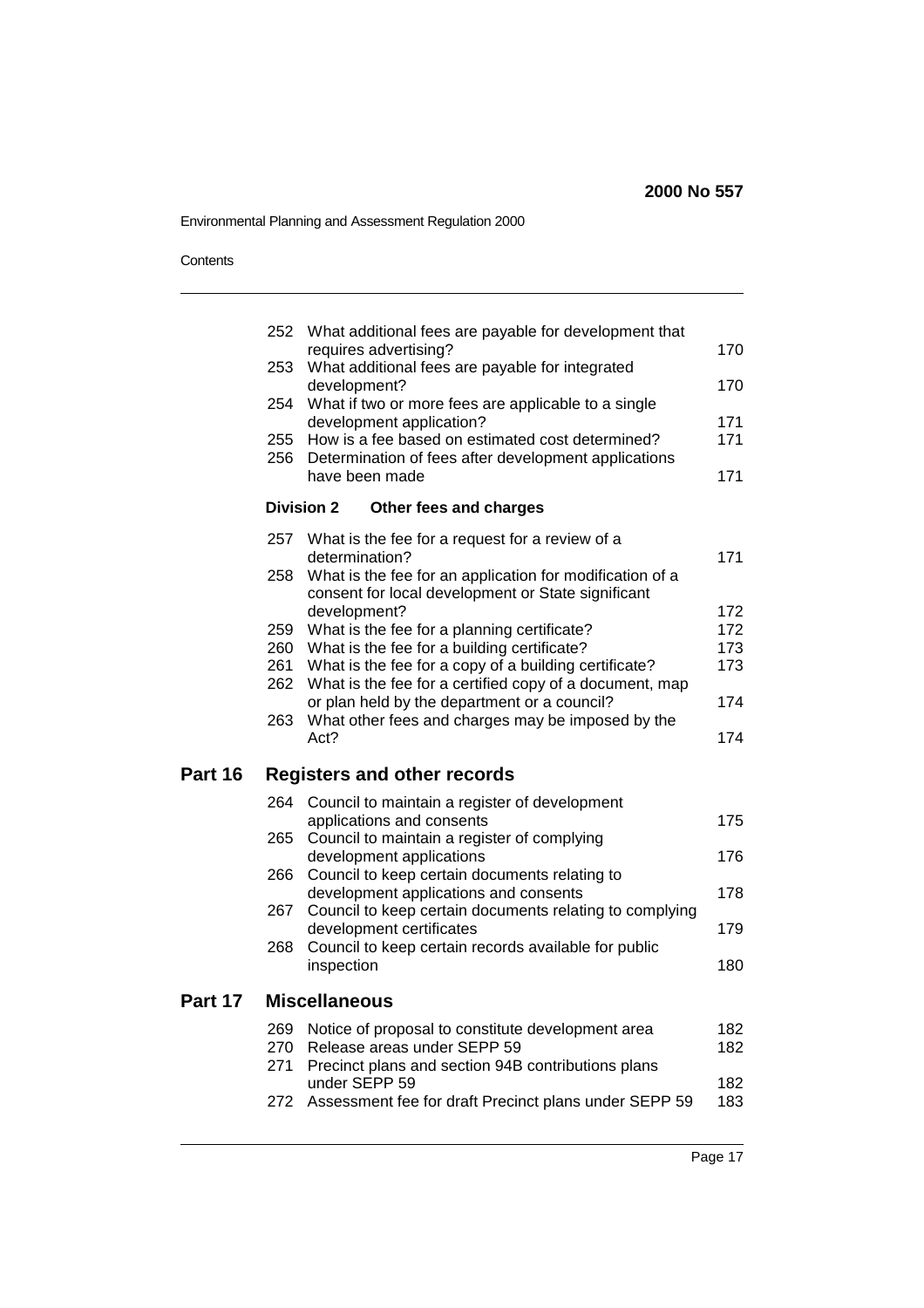Environmental Planning and Assessment Regulation 2000

### **Contents**

| under SEPP 56                                  | 183.                                                                                                                                                                                                                                                    |
|------------------------------------------------|---------------------------------------------------------------------------------------------------------------------------------------------------------------------------------------------------------------------------------------------------------|
| Master plans under SREP 28-Parramatta          | 184                                                                                                                                                                                                                                                     |
| Comprehensive development applications under   |                                                                                                                                                                                                                                                         |
| <b>Concord Planning Scheme Ordinance</b>       | 185                                                                                                                                                                                                                                                     |
|                                                | 186                                                                                                                                                                                                                                                     |
|                                                | 186                                                                                                                                                                                                                                                     |
|                                                |                                                                                                                                                                                                                                                         |
| development areas                              | 187                                                                                                                                                                                                                                                     |
| What matters must be specified in a planning   |                                                                                                                                                                                                                                                         |
| certificate?                                   | 187                                                                                                                                                                                                                                                     |
| Application for building certificate           | 188                                                                                                                                                                                                                                                     |
| Form of building certificate                   | 188                                                                                                                                                                                                                                                     |
| Director-General may certify certain documents | 188                                                                                                                                                                                                                                                     |
| False or misleading statements                 | 189                                                                                                                                                                                                                                                     |
|                                                | 189                                                                                                                                                                                                                                                     |
| Short descriptions                             | 189                                                                                                                                                                                                                                                     |
|                                                | 190                                                                                                                                                                                                                                                     |
|                                                |                                                                                                                                                                                                                                                         |
| 282                                            | 273 Assessment and preparation fees for draft master plans<br>276 Master plans for Randwick<br>277 Public authorities<br>278 Assessment of loan commitments of councils in<br>Penalty notice offences: section 127A<br>Repeal, savings and transitional |

# **Schedules**

| 1 Forms                           | 191  |
|-----------------------------------|------|
| 2 Environmental impact statements | -203 |
| 3 Designated development          | -206 |
| 4 Planning certificates           | 238  |
| 5 Penalty notice offences         | 242  |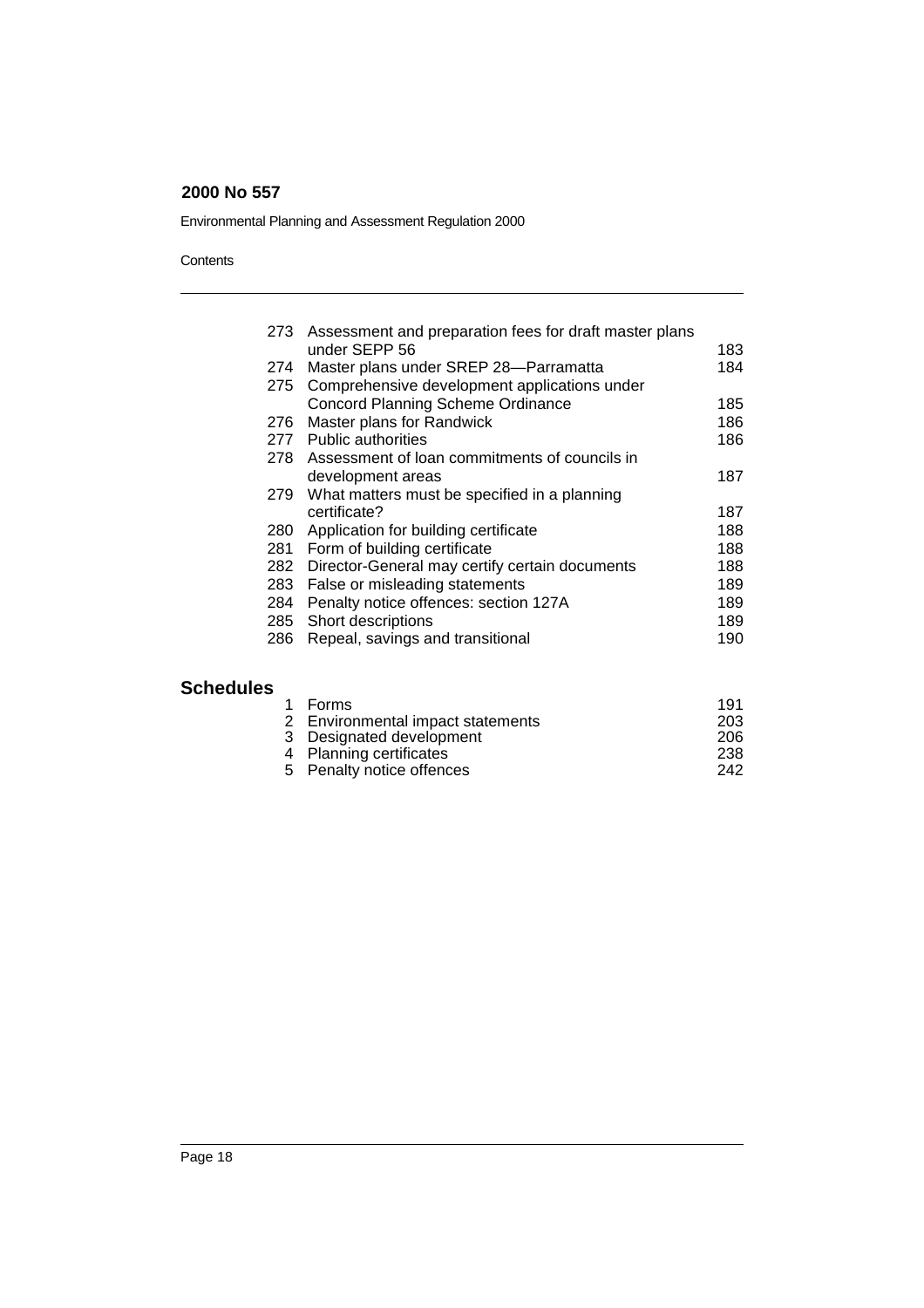|                                                       | 2000 No 557 |
|-------------------------------------------------------|-------------|
| Environmental Planning and Assessment Regulation 2000 | Clause 1    |
| Preliminary                                           | Part 1      |

# **Environmental Planning and Assessment Regulation 2000**

# **Part 1 Preliminary**

## **1 Name of Regulation**

This Regulation is the *Environmental Planning and Assessment Regulation 2000*.

### **2 Commencement**

This Regulation commences on 1 January 2001.

**3 Definitions** (cf clause 3 of EP&A Regulation 1994)

In this Regulation:

*alternative solution* has the same meaning as in the *Building Code of Australia*.

*approval body* has the same meaning as in section 90A of the Act.

*assessment method* has the same meaning as in the *Building Code of Australia*.

*building premises*, in relation to a building, means the building and the land on which it is situated.

*Category 1 fire safety provision* means the following provisions of the *Building Code of Australia*, namely, EP1.3, EP1.4, EP1.6, EP2.1, EP2.2 and EP3.2 in Volume One of that Code and P2.3.2 in Volume Two of that Code.

*Category 2 fire safety provision* means the following provisions of the *Building Code of Australia*, namely, CP9, EP1.3, EP1.4, EP1.6, EP2.2 and EP3.2 in Volume One of that Code.

*Category 3 fire safety provision* means the following provisions of the *Building Code of Australia*, namely, EP1.3, EP1.4, EP1.6, EP2.2 and EP3.2 in Volume One of that Code.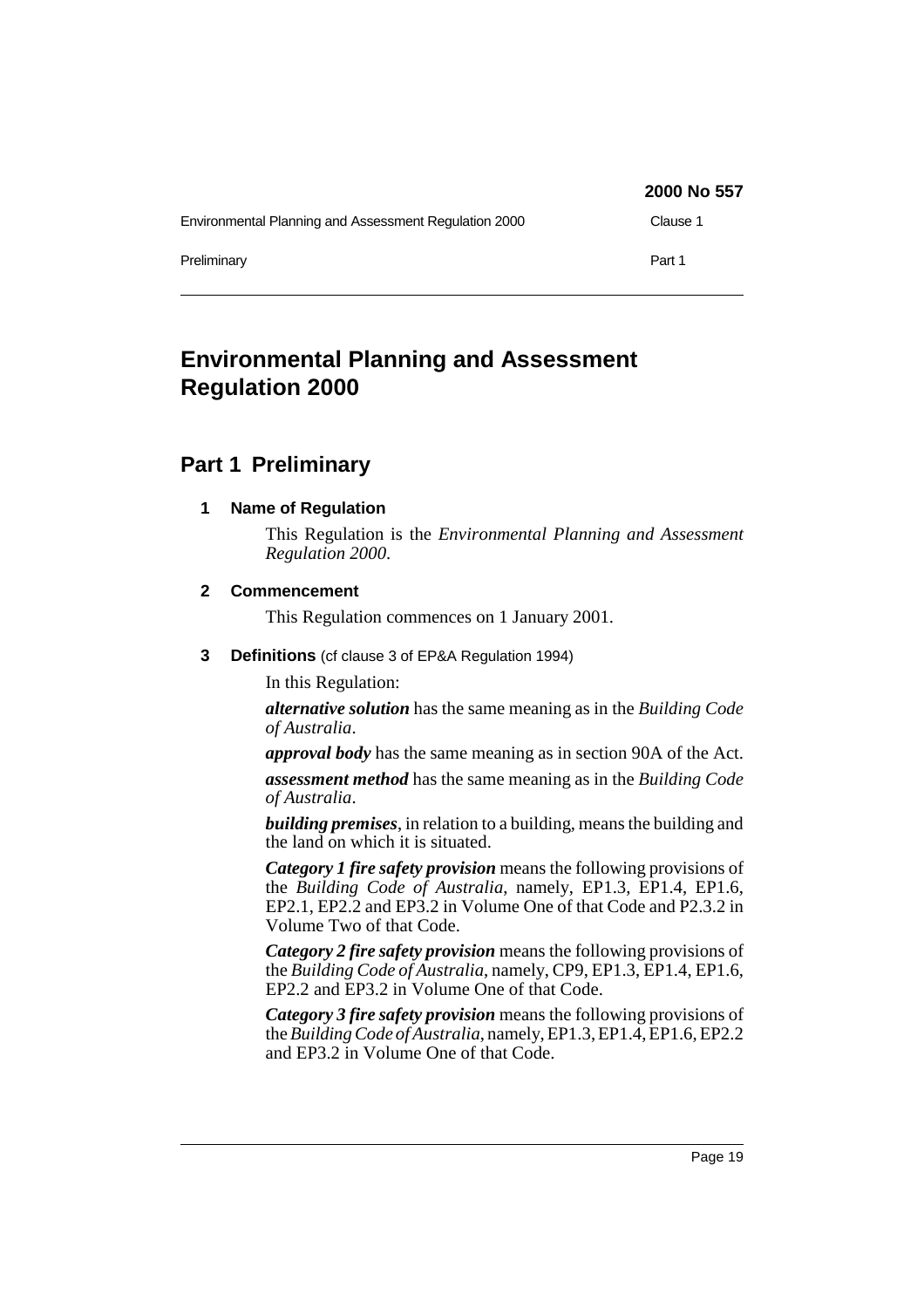| Clause 3 | Environmental Planning and Assessment Regulation 2000 |
|----------|-------------------------------------------------------|
| Part 1   | Preliminary                                           |

*class*, in relation to a building, means:

- (a) in a provision of this Regulation that imposes requirements with respect to a development consent, the class to which the building belongs, as identified by that consent, or
- (b) in any other provision of this Regulation, the class to which the building belongs, as ascertained in accordance with the *Building Code of Australia*.

*Class 1 aquaculture development* means development of the kind referred to in clause 5 (1) (d).

*concurrence authority* means a person whose concurrence is, by the Act or an environmental planning instrument, required by the consent authority before determining a development application.

*contributions plan* means a contributions plan referred to in section 94B of the Act.

*deemed-to-satisfy provisions* has the same meaning as in the *Building Code of Australia*.

*Department* means the Department of Urban Affairs and Planning.

*Director-General* means the Director-General of the Department.

*environmental impact statement* means an environmental impact statement referred to in section 78A or 112 of the Act.

*existing use right* means a right conferred by Division 10 of Part 4 of the Act.

*exit* has the same meaning as in the *Building Code of Australia*.

*Fire Commissioner* means the Commissioner of New South Wales Fire Brigades.

*fire compartment* has the same meaning as in the *Building Code of Australia*.

*fire protection and structural capacity* of a building means:

- (a) the structural strength and load-bearing capacity of the building, and
- (b) the measures to protect persons using the building, and to facilitate their egress from the building, in the event of fire, and
- (c) the measures to restrict the spread of fire from the building to other buildings nearby.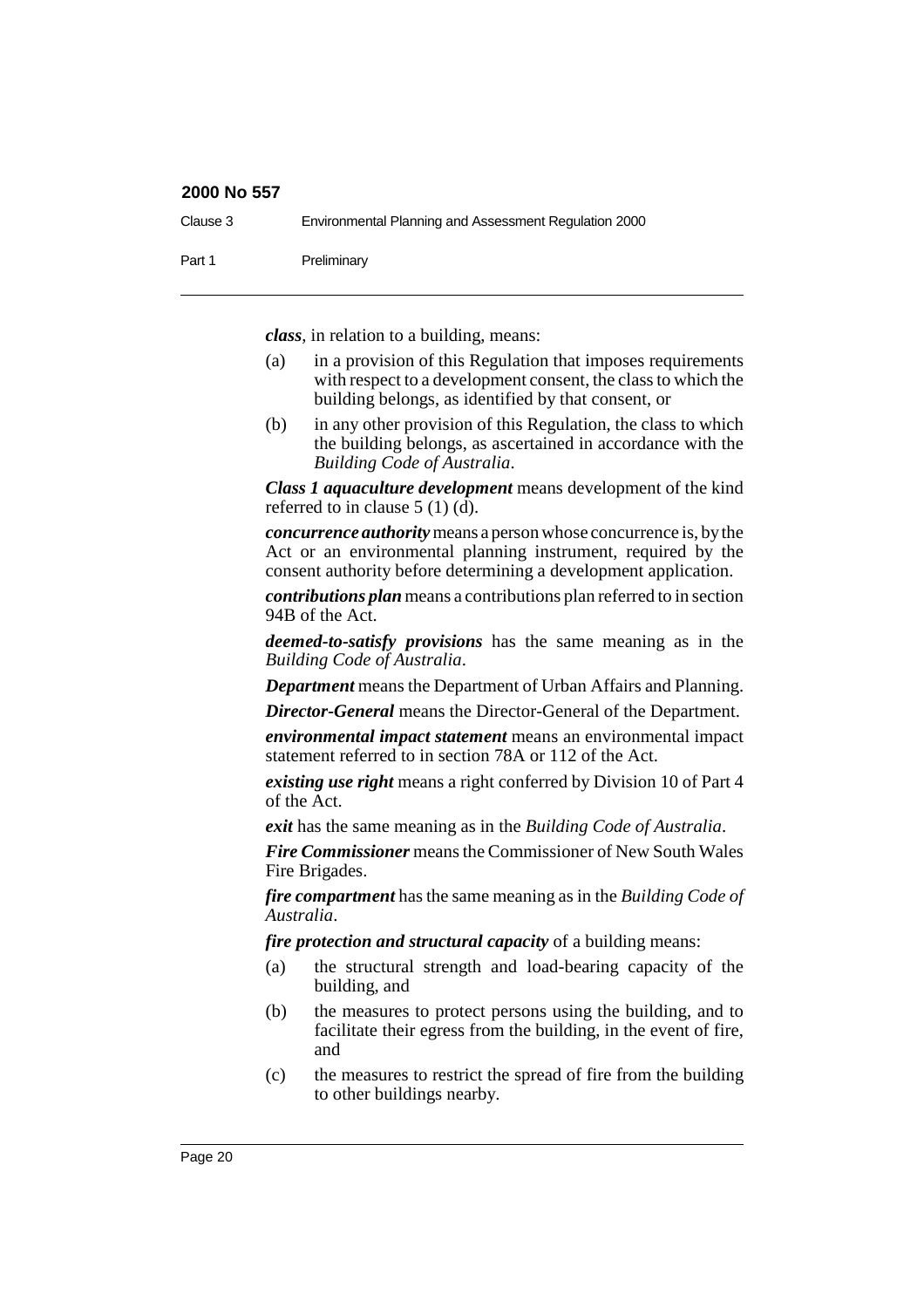|                                                       | <b>2000 NO 557</b> |
|-------------------------------------------------------|--------------------|
| Environmental Planning and Assessment Regulation 2000 | Clause 3           |
| Preliminary                                           | Part 1             |

*fire safety schedule* means a schedule issued in accordance with clause 168 or 182 (2), and includes:

2000 No 55

- (d) a schedule attached to a building approval in accordance with clause 22 of the *Local Government (Approvals) Regulation 1993*, and
- (e) a schedule attached to a fire safety order in accordance with clause 5D of the *Local Government (Orders) Regulation 1993*,

as those regulations were in force immediately before the commencement of the *Environmental Planning and Assessment Amendment Act 1997*.

*local newspaper* means a newspaper circulating throughout the relevant area at intervals of not more than 2 weeks.

*nominated integrated development* means development of the kind referred to in clause 5 (1) (b).

*other advertised development* means development of the kind referred to in clause 5 (2).

*performance requirement* has the same meaning as in the *Building Code of Australia*.

### *relevant submission period* means:

- (a) in relation to submissions concerning a draft development control plan, the submission period specified for the plan in the notice referred to in clause 18 (1), or
- (b) in relation to submissions concerning a draft contributions plan, the submission period specified for the plan in the notice referred to in clause 28, or
- (c) in relation to submissions concerning designated development that has been notified as required by section 79 (1) of the Act, the submission period specified for the development in the notice referred to in clause 78 (1), or
- (d) in relation to submissions concerning State significant advertised development that has been notified as required by section 79A (1) of the Act, the submission period specified for the development in the notice referred to in clause 83 (1), or
- (e) in relation to submissions concerning nominated integrated development that has been notified as required by section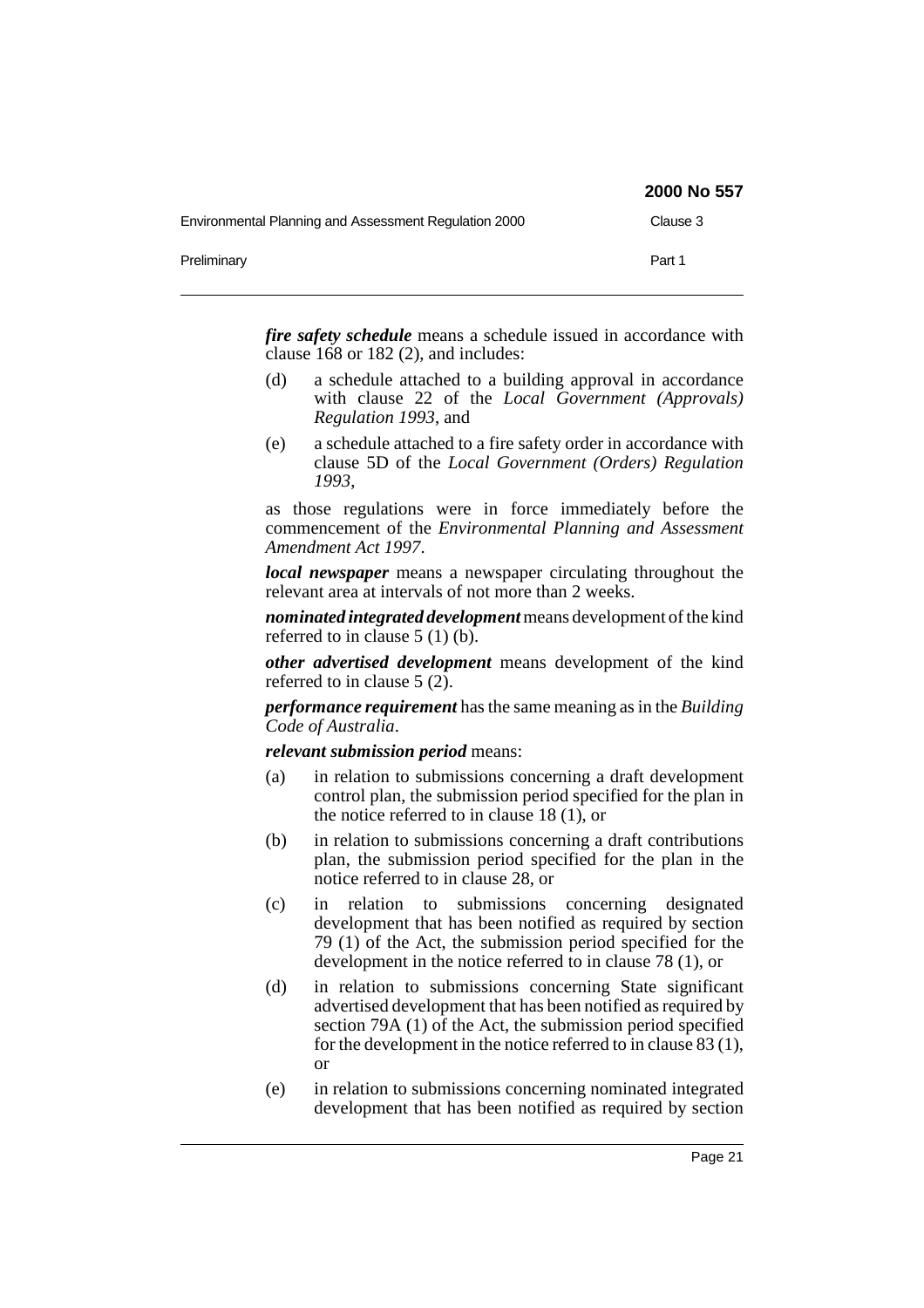| Clause 3 | Environmental Planning and Assessment Regulation 2000 |
|----------|-------------------------------------------------------|
| Part 1   | Preliminary                                           |

79A (1) of the Act, the submission period specified for the development in the notice referred to in clause 89 (1), or

- (f) in relation to submissions concerning development that has been notified or advertised as required by a development control plan referred to in section 79A (2) of the Act, the submission period specified for the development in the instrument by which the development has been so notified or advertised, or
- (g) in relation to submissions concerning an application for authorisation as an accreditation body, the submission period specified in the notice referred to in clause 193 (1), or
- (h) in relation to submissions concerning development of a kind referred to in two or more of paragraphs (c), (d), (e) and (f), the longer or longest of those periods.

*required*, when used as an adjective, has the same meaning as in the *Building Code of Australia*.

*section 94 condition* means a condition under section 94 of the Act requiring the dedication of land or the payment of a monetary contribution, or both.

*section 94 contribution* means the dedication of land, the payment of a monetary contribution or the provision of a material public benefit, as referred to in section 94 of the Act.

*State significant advertised development* means development of the kind referred to in clause 5 (1) (a).

*temporary building* means a building that is stated to be a temporary building in the development consent or complying development certificate granted or issued in relation to its erection.

*the Act* means the *Environmental Planning and Assessment Act 1979*.

*threatened species development* means development of the kind referred to in clause 5 (1) (c).

- **4 What is designated development?** (cf clause 53C of EP&A Regulation 1994)
	- (1) Development described in Part 1 of Schedule 3 is declared to be designated development for the purposes of the Act unless it is declared not to be designated development by a provision of Part 2 or 3 of that Schedule.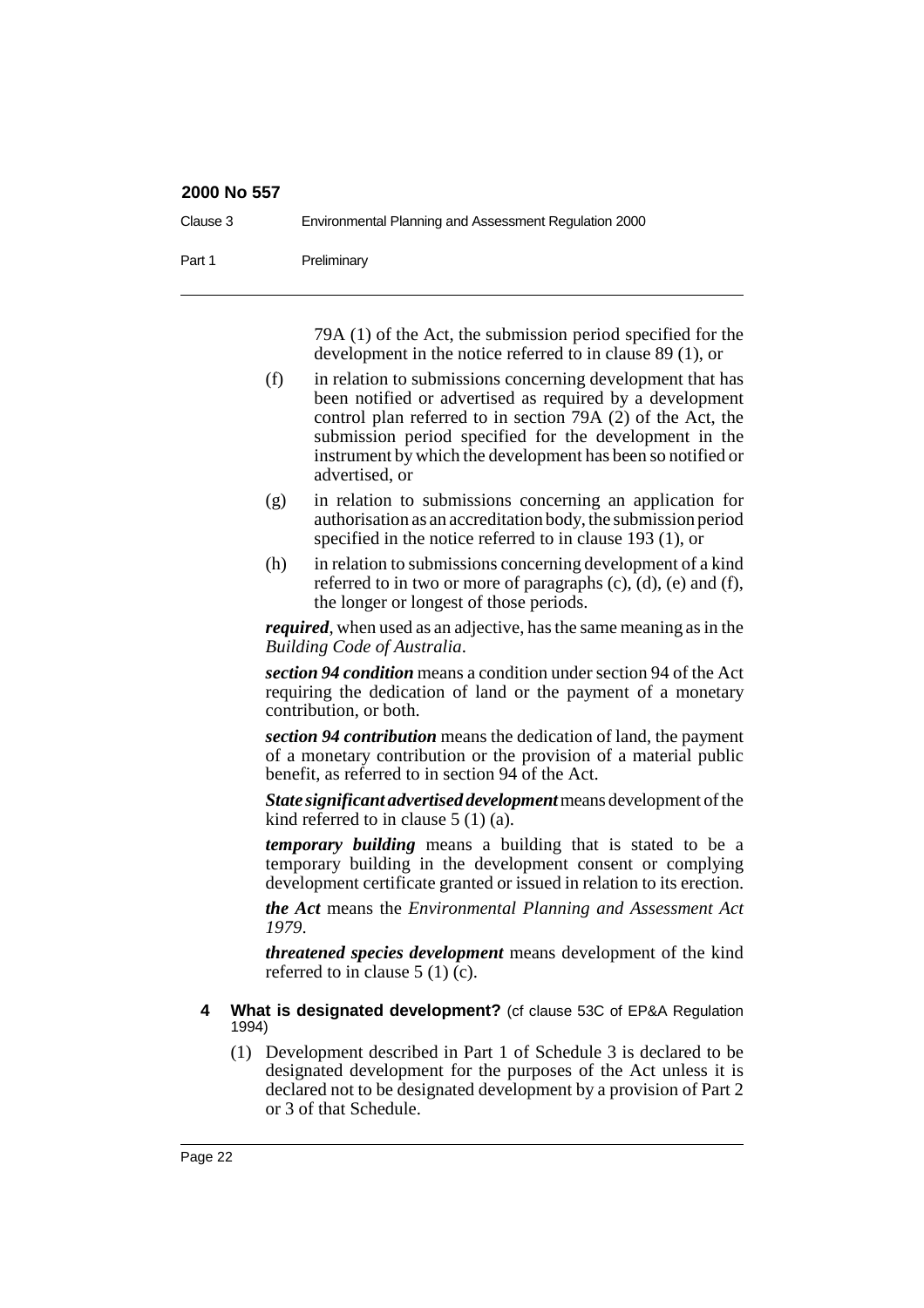|                                                       | 2000 No 557 |
|-------------------------------------------------------|-------------|
| Environmental Planning and Assessment Regulation 2000 | Clause 4    |
| Preliminary                                           | Part 1      |

- (2) Part 4 of Schedule 3 defines certain words and expressions used in that Schedule.
- (3) Part 5 of Schedule 3 prescribes how certain distances are to be measured for the purposes of that Schedule.
- (4) Schedule 3, as in force when a development application is made, continues to apply to and in respect of the development application regardless of any subsequent substitution or amendment of that Schedule, and the application is unaffected by any such substitution or amendment.
- (5) References in subclause (4) to Schedule 3 include references to Schedule 3 to the *Environmental Planning and Assessment Regulation 1994*.

### **5 What is advertised development?** (cf clause 63 of EP&A Regulation 1994)

- (1) For the purposes of the definition of *advertised development* in section 4 (1) of the Act, the following types of development (not being designated development) are identified as advertised development:
	- (a) State significant development referred to in section 76A (7) (b) or (d) of the Act (not being Class 1 aquaculture development), referred to in this Regulation as *State significant advertised development*,
	- (b) integrated development (not being State significant advertised development, threatened species development or Class 1 aquaculture development) that requires an approval (within the meaning of section 90A of the Act) under:
		- (i) a provision of the *Heritage Act 1977* specified in section 91 (1) of the Act, or
		- (ii) a provision of the *Water Act 1912* specified in section 91 (1) of the Act, or
		- (iii) a provision of the *Protection of the Environment Operations Act 1997* specified in section 91 (1) of the Act,

referred to in this Regulation as *nominated integrated development*,

(c) development referred to in section 78A (8) (b) of the Act (not being State significant advertised development), referred to in this Regulation as *threatened species development*,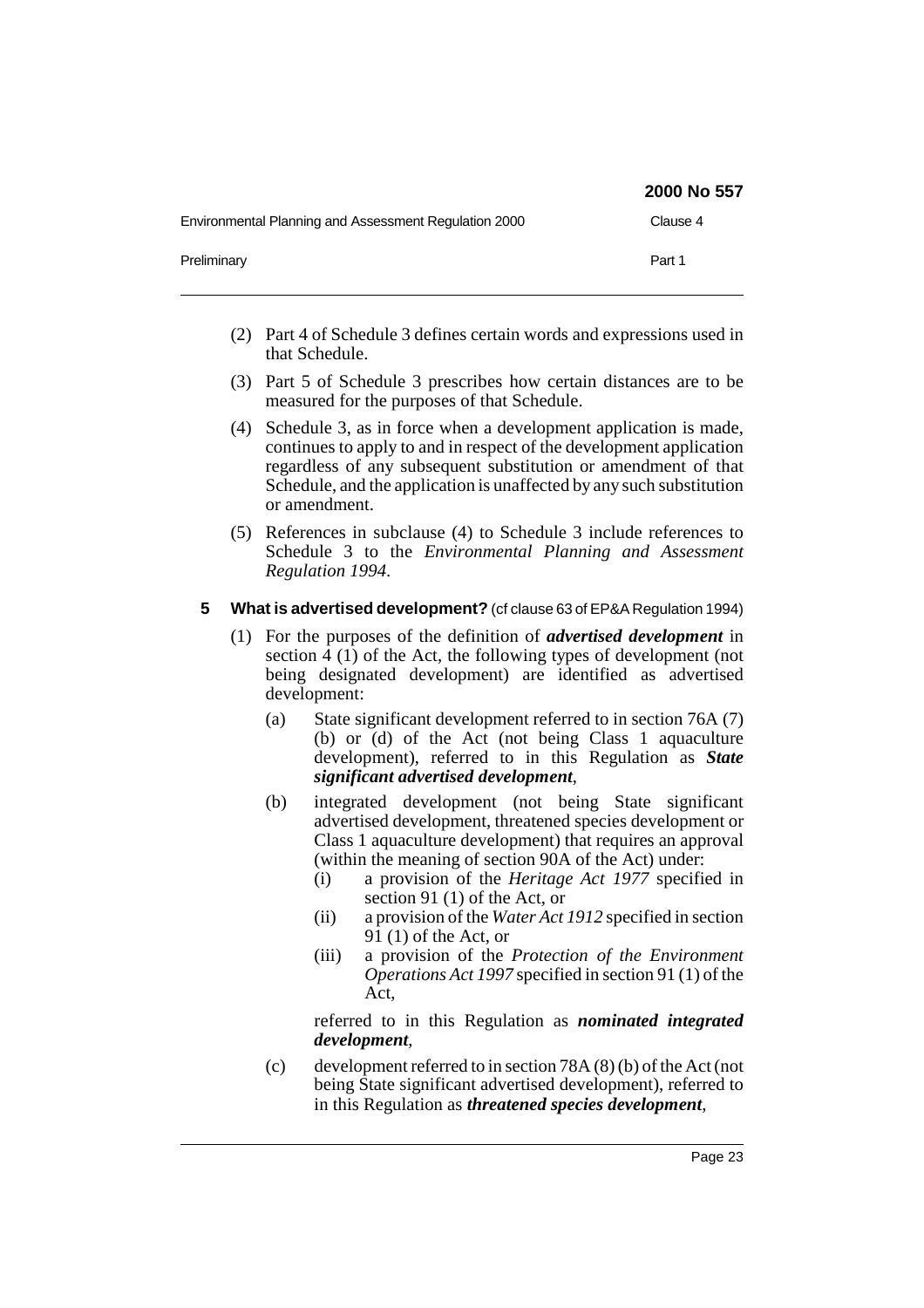| Clause 5 | Environmental Planning and Assessment Regulation 2000 |
|----------|-------------------------------------------------------|
| Part 1   | Preliminary                                           |

- (d) development that, pursuant to *State Environmental Planning Policy No 62—Sustainable Aquaculture*, is Class 1 aquaculture development, referred to in this Regulation as *Class 1 aquaculture development*.
- (2) For the purposes of this Regulation, each of the following kinds of development, namely:
	- (a) nominated integrated development,
	- (b) threatened species development,
	- (c) Class 1 aquaculture development,
	- (d) any development that is identified as advertised development by an environmental planning instrument or a development control plan,

is referred to in this Regulation as *other advertised development*.

**6 When is public notice given?** (cf clause 5 of EP&A Regulation 1994)

Public notice in a local newspaper is given for the purposes of this Regulation when the notice is first published in a local newspaper. even if the notice is required to be published more than once or in more than one newspaper.

- **7 Building Code of Australia** (cf clause 5A of EP&A Regulation 1994)
	- (1) For the purposes of the definition of *Building Code of Australia* in section 4 (1) of the Act:
		- (a) all amendments to that Code that are from time to time made by the Australian Building Codes Board are prescribed, and
		- (b) all variations of that Code that are from time to time approved by the Australian Building Codes Board in relation to New South Wales are prescribed.
	- (2) Any such amendment or variation comes into effect on the adoption date specified in that regard for New South Wales in the document by which the amendment or variation is published on behalf of the Australian Building Codes Board.
- **8 Notes** (cf clause 4 of EP&A Regulation 1994)

The explanatory note, table of contents and notes in this Regulation do not form part of this Regulation.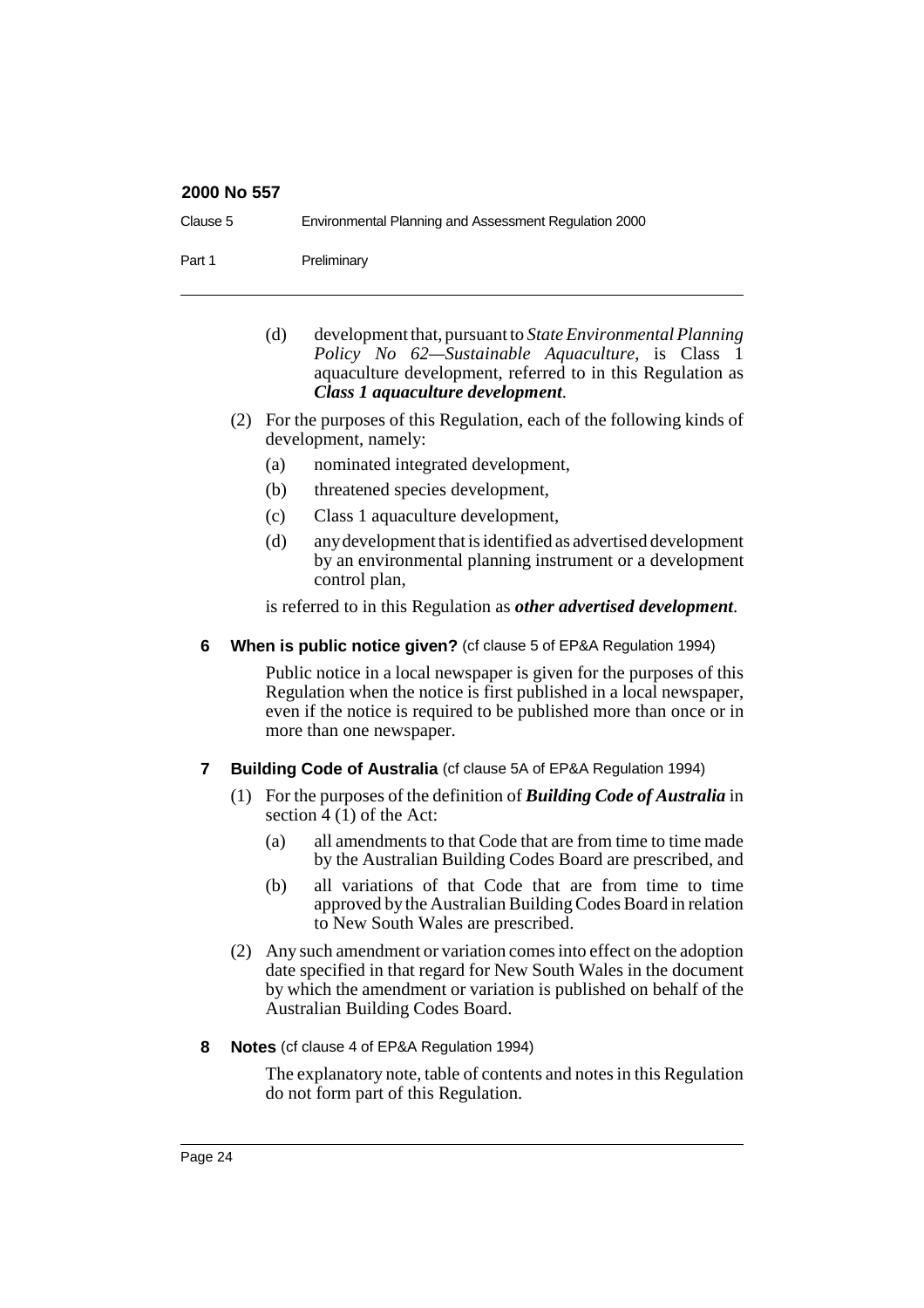|                                                       | 2000 No 557 |
|-------------------------------------------------------|-------------|
| Environmental Planning and Assessment Regulation 2000 | Clause 9    |
| Local environmental plans                             | Part 2      |
| Notice to Director-General                            | Division 1  |

# **Part 2 Local environmental plans**

# **Division 1 Notice to Director-General**

### **9 Notice to Director-General**

- (1) As soon as practicable after resolving to prepare a draft local environmental plan, a council is to give notice of that fact to the Director-General.
- (2) The notice must contain:
	- (a) the terms of the resolution passed by the council, and
	- (b) such information as the Director-General may require for the purpose of determining:
		- (i) the effect of the proposed plan in relation to matters of State or regional significance,
		- (ii) the adequacy of the consultation procedures to be adopted by the council in the preparation of the proposed plan, and
		- (iii) the adequacy of any environmental study to be prepared by the council in relation to the proposed plan.

# **Division 2 Consultation and concurrence with other authorities**

### **10 What documents must be given to other public authorities?** (cf clause 9 of EP&A Regulation 1994)

The following documents are to be given, free of charge, to each public authority that the council considers likely to be affected by, or to have an interest in, an environmental study prepared for the purposes of a draft local environmental plan:

- (a) a copy or summary of the study,
- (b) a copy or summary of the plan.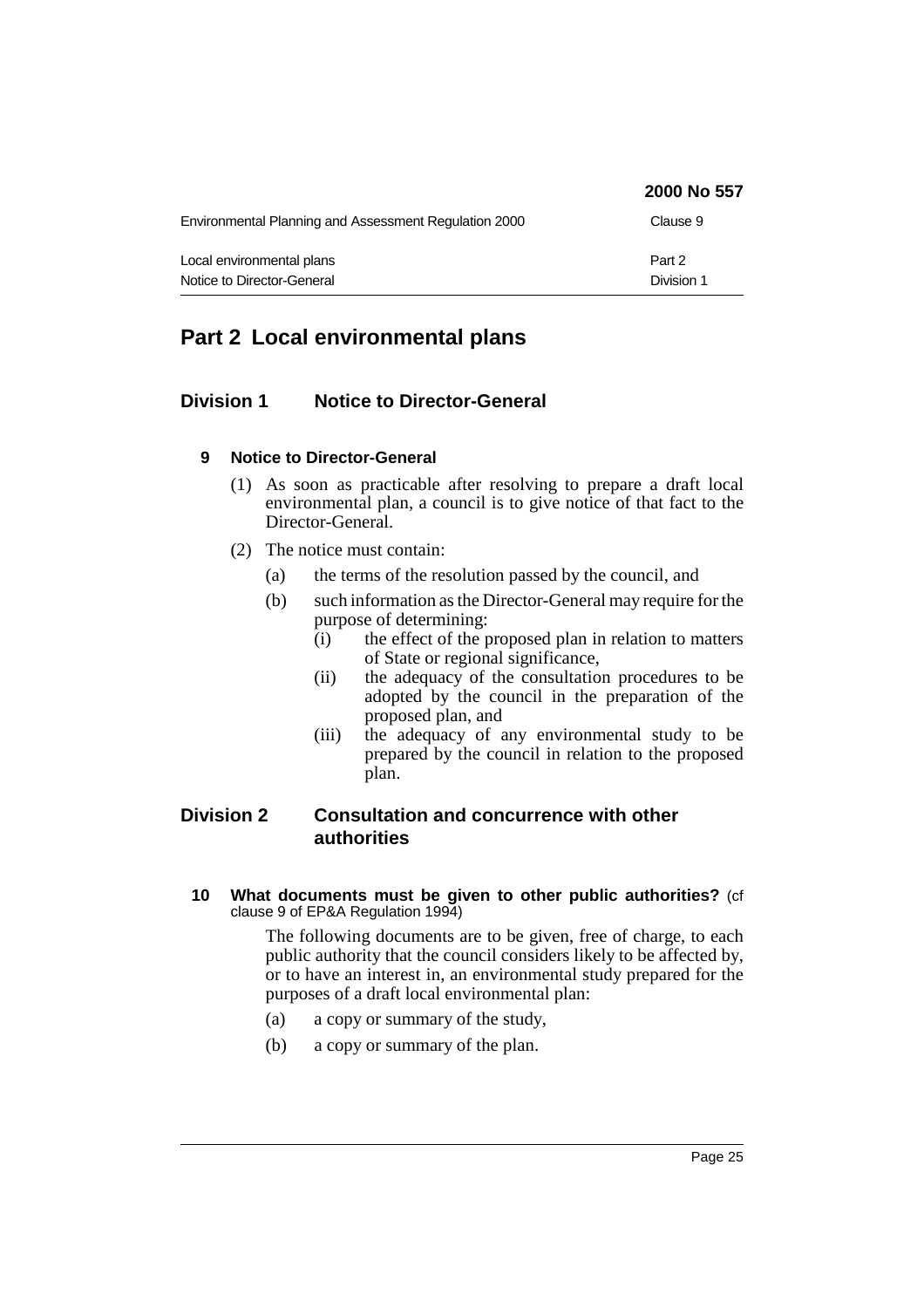| Clause 11  | Environmental Planning and Assessment Regulation 2000 |
|------------|-------------------------------------------------------|
| Part 2     | Local environmental plans                             |
| Division 2 | Consultation and concurrence with other authorities   |

#### **11 Public authorities must concur to proposed reservation of land** (cf clause 10 of EP&A Regulation 1994)

A local environmental plan or draft local environmental plan:

- (a) may not contain a provision reserving land for a purpose referred to in section 26 (1) (c) of the Act, and
- (b) may not contain a provision in respect of that reservation as required by section 27 of the Act,

unless the public authority responsible for the acquisition of the land has notified the council of its concurrence to the inclusion of such a provision in the plan.

# **Division 3 Public participation**

### **12 What public notice is required for an environmental study and draft local environmental plan?** (cf clause 11 of EP&A Regulation 1994)

The public notice required to be given by the council under section  $66$  (1) of the Act must be published no later than the start of the public exhibition of the draft local environmental plan.

### **13 For how long must an environmental study and draft local environmental plan be exhibited?** (cf clause 12 of EP&A Regulation 1994)

For the purposes of section 66 (2) of the Act, the environmental study and draft local environmental plan must be publicly exhibited for at least 28 days.

- **14 How is notice of a public hearing to be given?** (cf clause 13 of EP&A Regulation 1994)
	- (1) A council that decides that a public hearing is to be held under section 68 of the Act must give notice of that fact:
		- (a) in a local newspaper, and
		- (b) in a letter sent to each of the persons who requested a public hearing when making a submission about the draft local environmental plan.
	- (2) The notice must contain details of the arrangements for the public hearing and must be sent or published, as the case requires, at least 21 days before the start of the public hearing.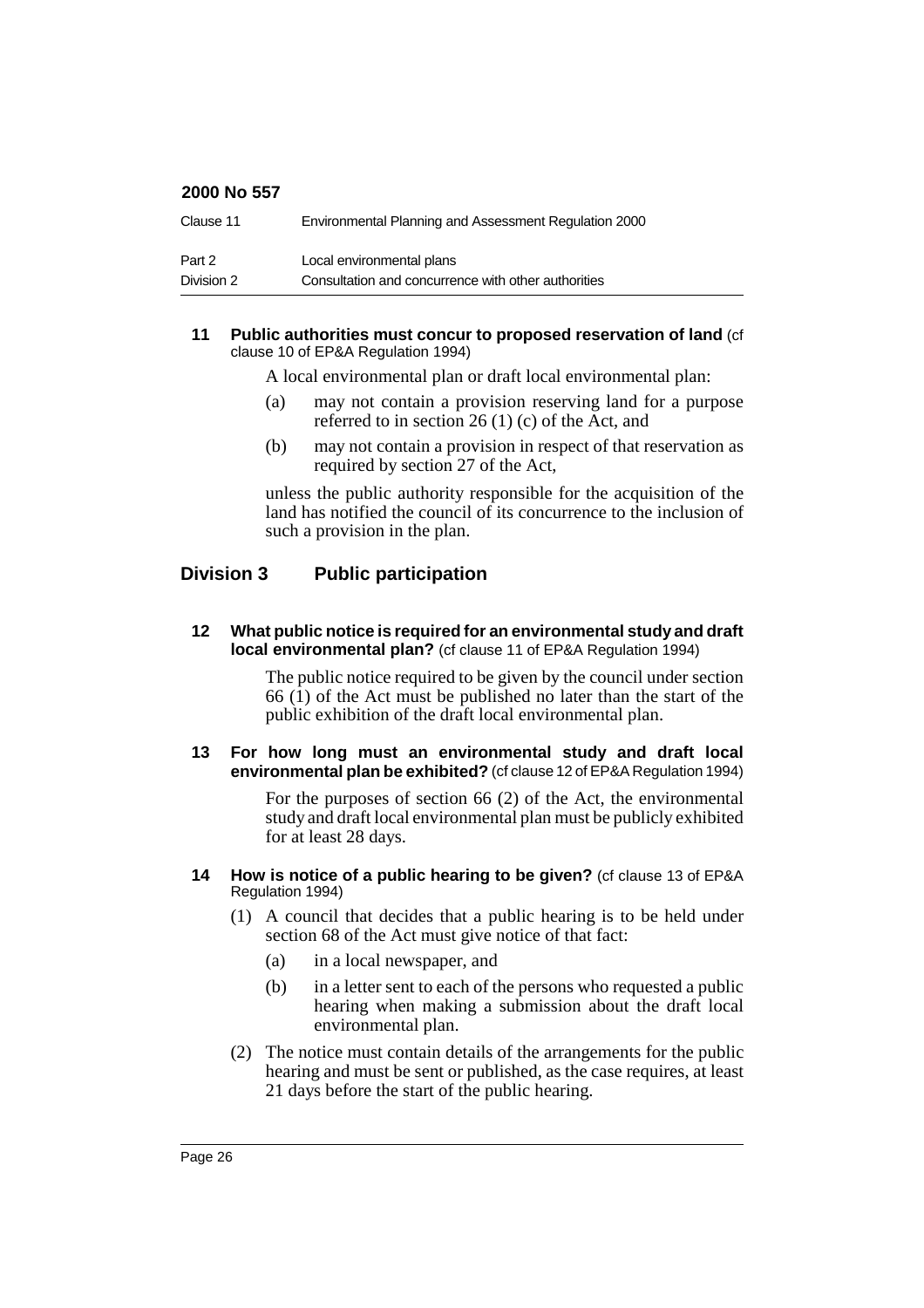|                                                       | 2000 No 557          |
|-------------------------------------------------------|----------------------|
| Environmental Planning and Assessment Regulation 2000 | Clause 15            |
| Local environmental plans<br>General                  | Part 2<br>Division 4 |

# **Division 4 General**

**15 Recovery of cost of environmental study** (cf clause 14 of EP&A Regulation 1994)

> For the purposes of section 57 (5) of the Act, the recovery from a person of any costs or expenses incurred by a council in the preparation of an environmental study is subject to:

- (a) the person agreeing to pay those costs and expenses, and
- (b) the terms of the agreement.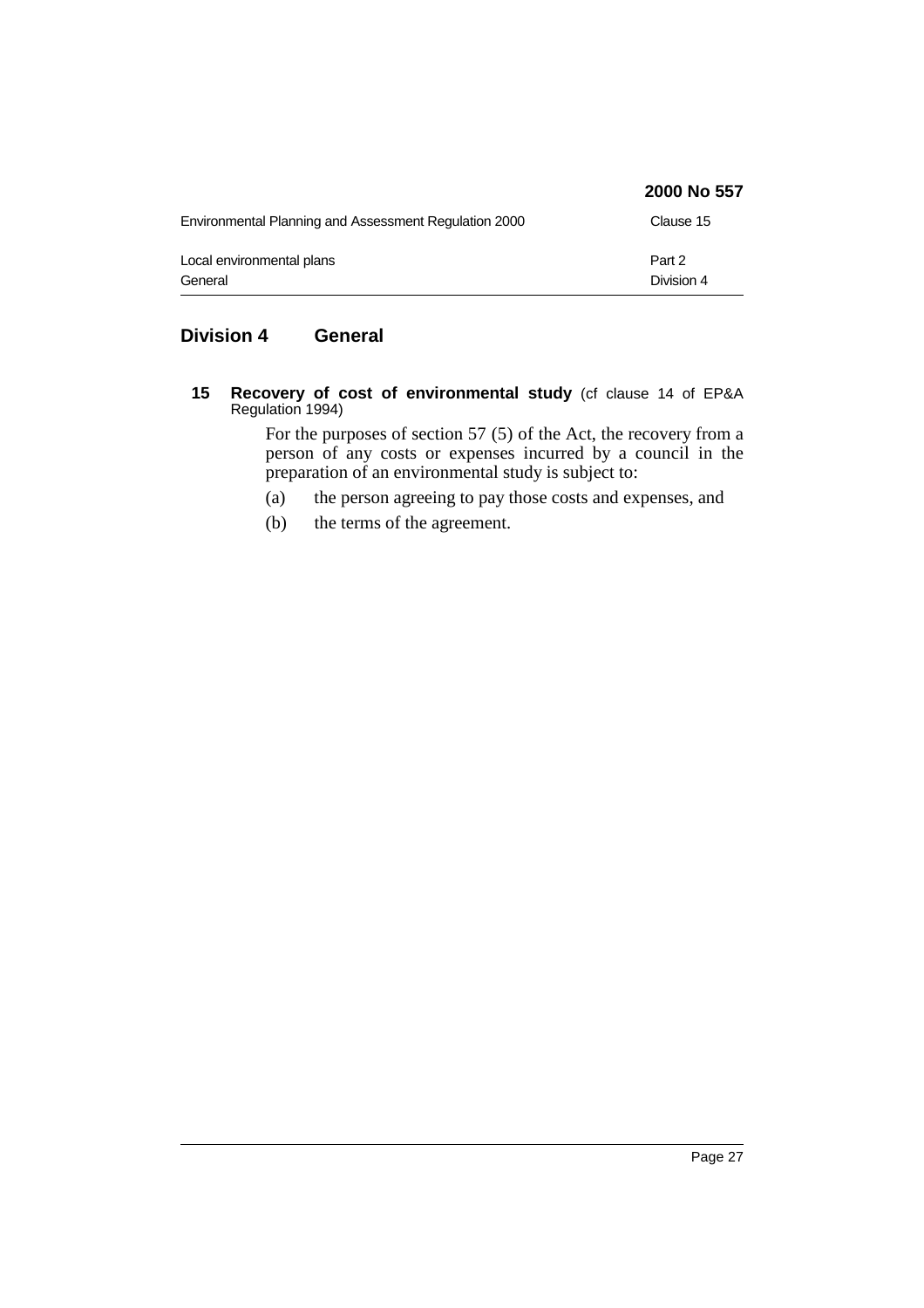| Clause 16  | Environmental Planning and Assessment Regulation 2000 |
|------------|-------------------------------------------------------|
| Part 3     | Development control plans                             |
| Division 1 | Preparation of development control plans by councils  |

# **Part 3 Development control plans**

# **Division 1 Preparation of development control plans by councils**

- **16 In what form must a development control plan be prepared?** (cf clause 15 of EP&A Regulation 1994)
	- (1) A development control plan must be in the form of a written statement, and may include supporting maps, plans, diagrams, illustrations and other materials.
	- (2) A development control plan must describe the land to which it applies, and must identify any local environmental plan or deemed environmental planning instrument applying to that land.
- **17 For what matters may a development control plan provide?** (cf clause 16 of EP&A Regulation 1994)

A development control plan may provide for any matter for which a local environmental plan may provide.

# **Division 2 Public participation**

- **18** Draft development control plan must be publicly exhibited (cf clause) 17 of EP&A Regulation 1994)
	- (1) Following the preparation of a draft development control plan, the council:
		- (a) must give public notice in a local newspaper of the places, dates and times for inspection of the draft plan,
		- (b) must publicly exhibit at the places, on the dates and during the times set out in the notice:
			- (i) a copy of the draft plan, and
			- (ii) a copy of any relevant local environmental plan or deemed environmental planning instrument, and
		- (c) must specify in the notice the period during which submissions about the draft plan may be made to the council (which must include the period during which the plan is being publicly exhibited).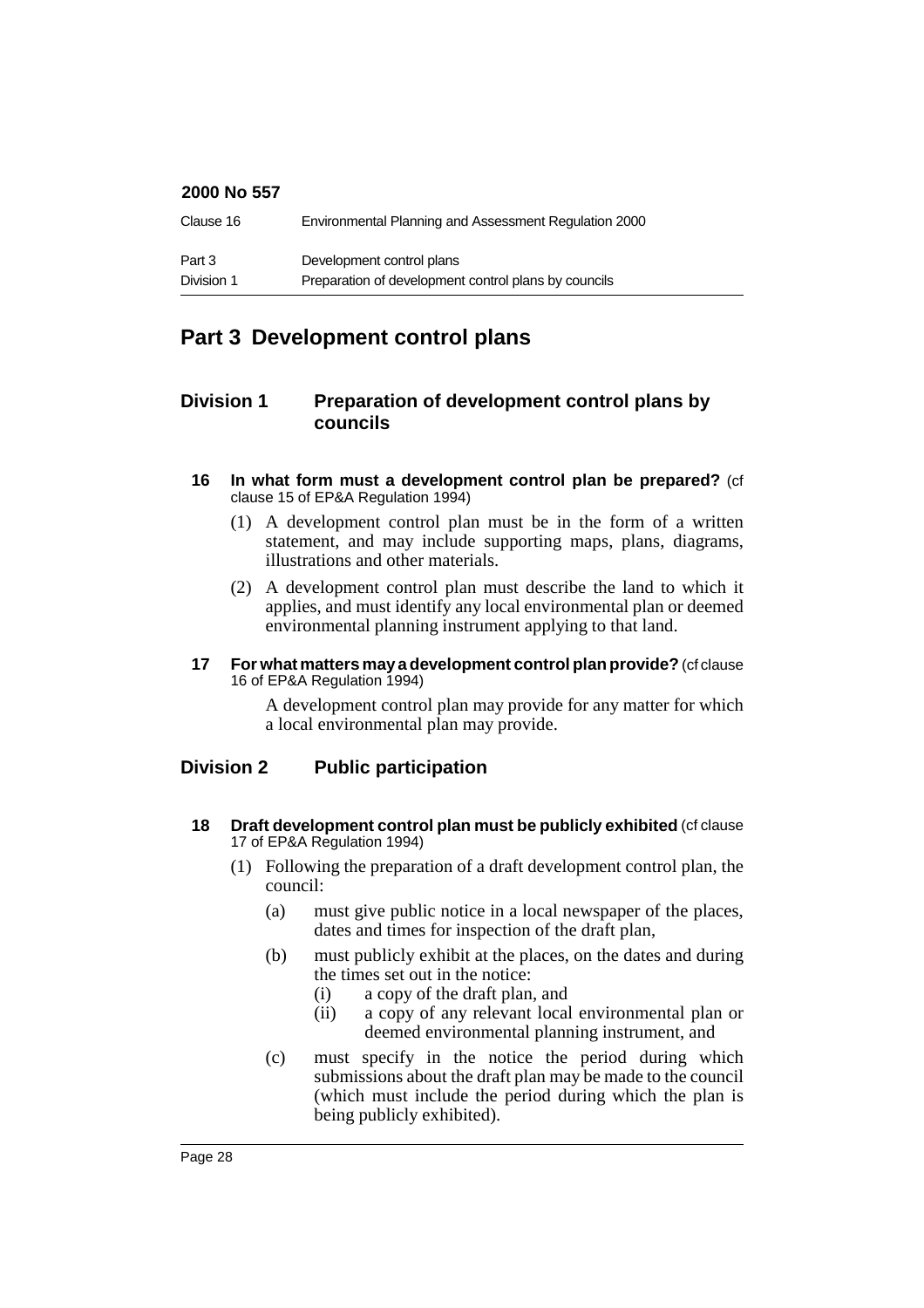|                                                       | 2000 No 557          |
|-------------------------------------------------------|----------------------|
| Environmental Planning and Assessment Regulation 2000 | Clause 18            |
| Development control plans<br>Public participation     | Part 3<br>Division 2 |

- (2) A draft development control plan must be publicly exhibited for at least 28 days.
- **19 Copies of draft development control plans to be publicly available** (cf clause 18 of EP&A Regulation 1994)

Copies of the draft development control plan, and of any relevant local environmental plan or deemed environmental planning instrument, are to be made available to interested persons, either free of charge or on payment of reasonable copying charges.

**20 Who may make submissions about a draft development control plan?** (cf clause 19 of EP&A Regulation 1994)

> Any person may make written submissions to the council about the draft development control plan during the relevant submission period.

# **Division 3 Approval of development control plans**

### **21 Approval of development control plans** (cf clause 20 of EP&A Regulation 1994)

- (1) After considering any submissions about the draft development control plan that have been duly made, the council:
	- (a) may approve the plan in the form in which it was publicly exhibited, or
	- (b) may approve the plan with such alterations as the council thinks fit, or
	- (c) may decide not to proceed with the plan.
- (2) The council must give public notice of its decision in a local newspaper within 28 days after the decision is made.
- (3) Notice of a decision not to proceed with a development control plan must include the council's reasons for the decision.
- (4) A development control plan comes into effect on the date that public notice of its approval is given in a local newspaper, or on a later date specified in the notice.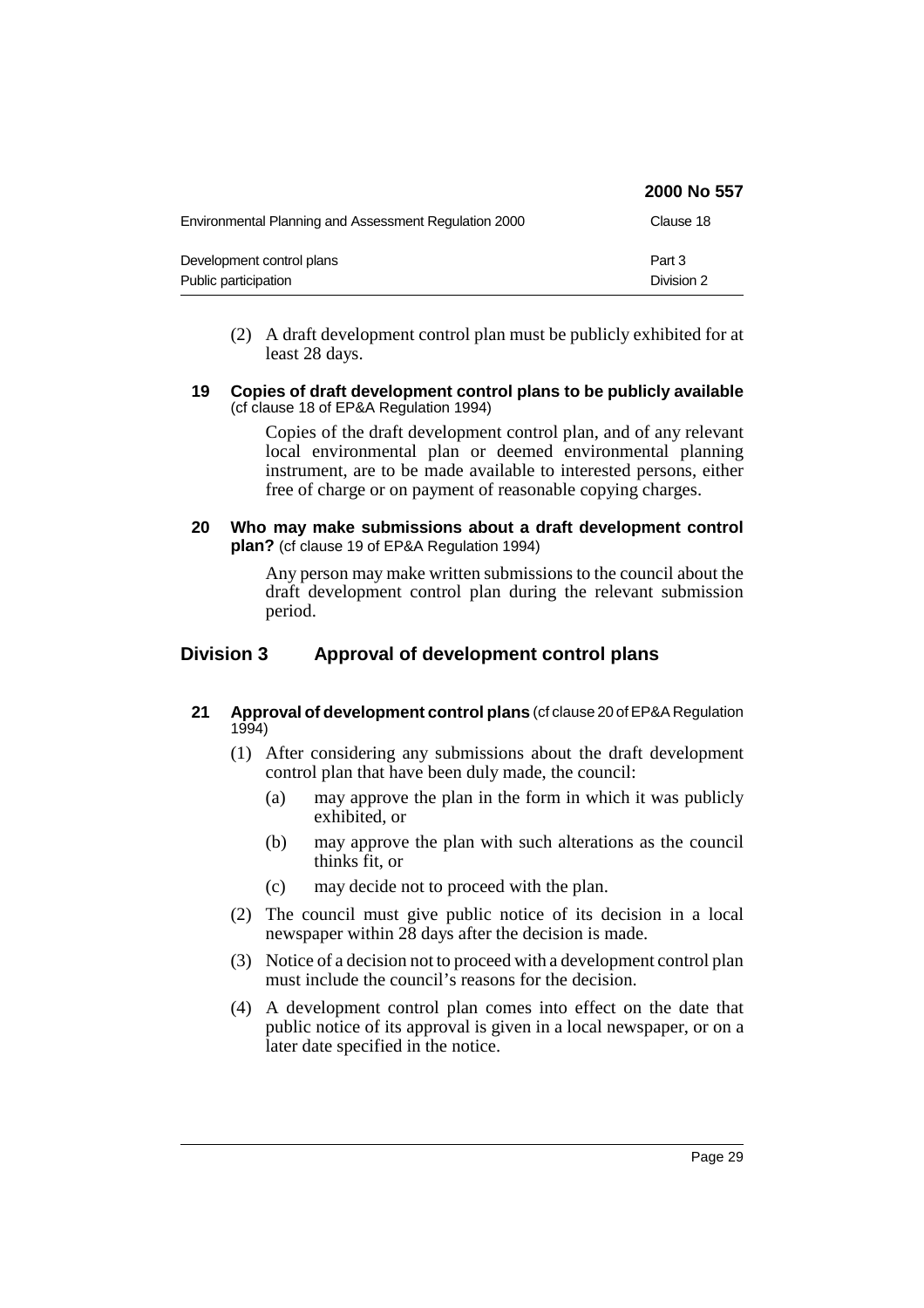| Clause 22  | Environmental Planning and Assessment Regulation 2000 |
|------------|-------------------------------------------------------|
| Part 3     | Development control plans                             |
| Division 4 | Amendment and repeal of development control plans     |

# **Division 4 Amendment and repeal of development control plans**

- **22 How may a development control plan be amended or repealed?** (cf clause 21 of EP&A Regulation 1994)
	- (1) A council may amend a development control plan by a subsequent development control plan.
	- (2) A council may repeal a development control plan:
		- (a) by a subsequent development control plan, or
		- (b) by public notice in a local newspaper of its decision to repeal the plan.

### **23 Procedure for repealing a development control plan by public notice** (cf clause 22 of EP&A Regulation 1994)

- (1) Before repealing a development control plan by public notice in a local newspaper, the council must give public notice in a local newspaper:
	- (a) of its intention to repeal the development control plan, and
	- (b) of its reasons for doing so.
- (2) Publication of the notice of intention must take place at least 14 days before publication of the notice of repeal.
- (3) The repeal of a development control plan by public notice in a local newspaper takes effect on the date of publication of the notice.

# **Division 5 Development control plans made by the Director-General**

### **24 Application of Part to development control plans made by the Director-General** (cf clause 23 of EP&A Regulation 1994)

This Part applies to a development control plan prepared under section 51A of the Act, subject to the following modifications:

(a) a reference to a council is taken to be a reference to the Director-General,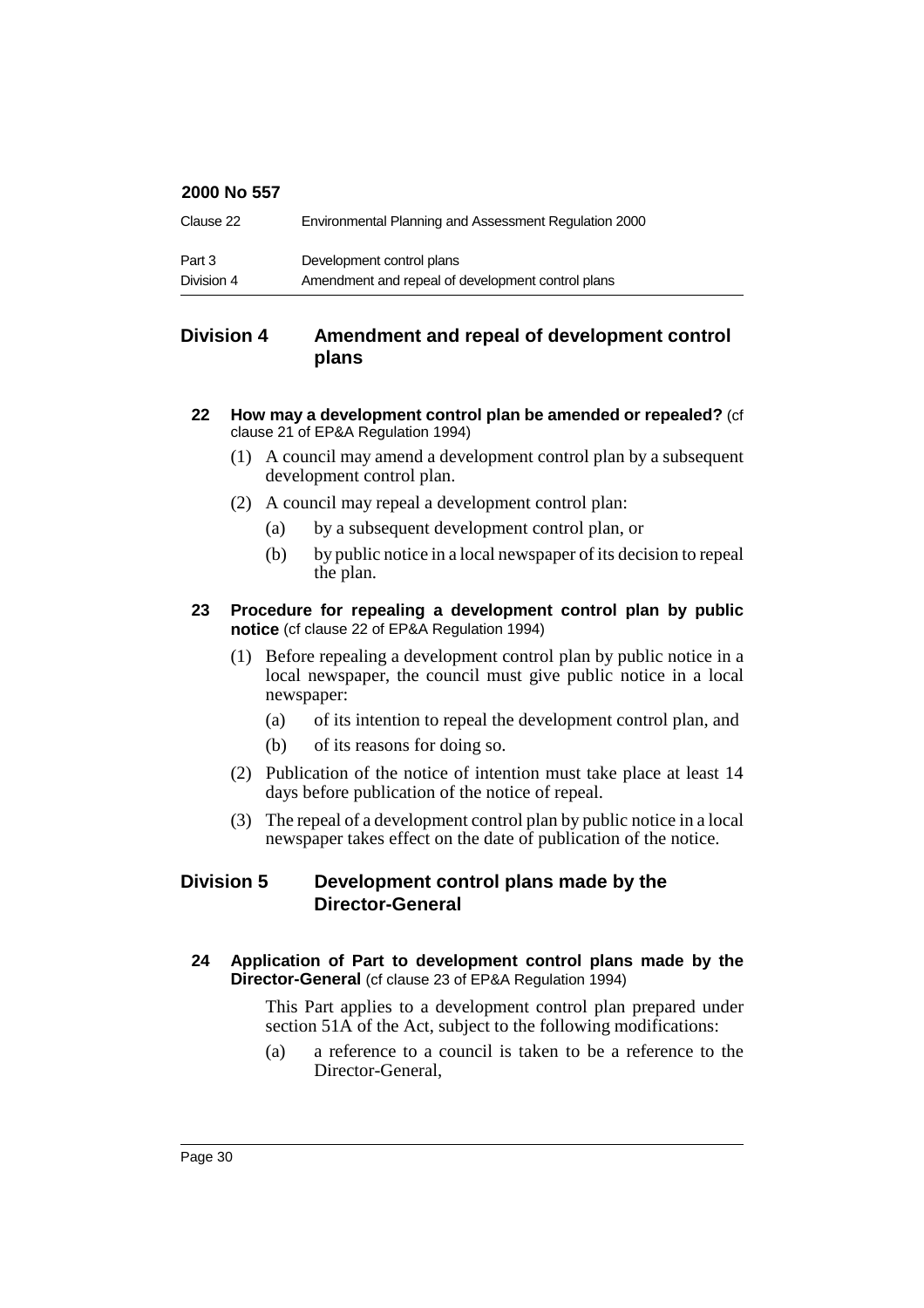|                                                        | 2000 No 557 |
|--------------------------------------------------------|-------------|
| Environmental Planning and Assessment Regulation 2000  | Clause 24   |
| Development control plans                              | Part 3      |
| Development control plans made by the Director-General | Division 5  |

(b) a reference to a local environmental plan or deemed environmental planning instrument is taken to be a reference to a regional environmental plan.

### **Division 6 Public access**

**25 Copies of development control plans to be publicly available** (cf clause 24 of EP&A Regulation 1994)

> Copies of the following documents are to be made available to interested persons, either free of charge or on payment of reasonable copying charges:

- (a) any development control plan in force in relation to the council's area,
- (b) any document referred to in any such development control plan that is held by the council (such as a supporting map, plan, diagram, illustration or other material).

**Note.** This clause does not require a council to supply certified copies of any document. Certified copies are supplied under section 150 of the Act on payment of a prescribed fee. The fee for a certified copy is prescribed by clause 262.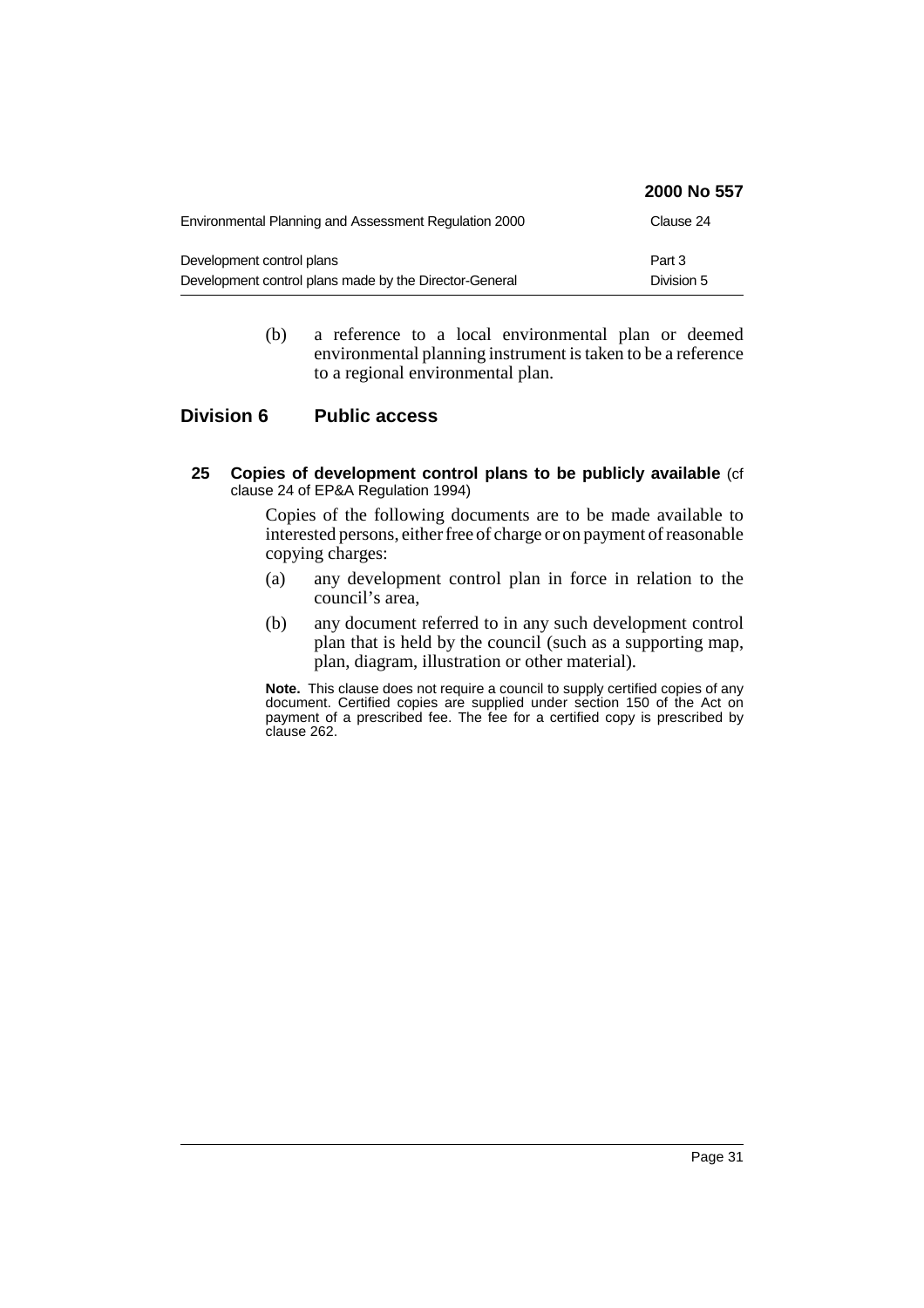| Clause 26  | Environmental Planning and Assessment Regulation 2000 |
|------------|-------------------------------------------------------|
| Part 4     | Contributions plans                                   |
| Division 1 | Preparation of contributions plans                    |

# **Part 4 Contributions plans**

## **Division 1 Preparation of contributions plans**

- **26 In what form must a contributions plan be prepared?** (cf clause 25 of EP&A Regulation 1994)
	- (1) A contributions plan must be prepared having regard to any relevant practice notes adopted for the time being by the Director-General, copies of which are available for inspection and purchase from the offices of the Department.
	- (2) One or more contributions plans may be made for all or any part of the council's area and in relation to one or more public amenities or public services.
	- (3) The council must not approve a contributions plan that is inconsistent with any direction given to it under section 94E of the Act.
	- (4) A draft contributions plan must be publicly exhibited for a period of at least 28 days.

### **27 What particulars must a contributions plan contain?** (cf clause 26 of EP&A Regulation 1994)

- (1) A contributions plan must include particulars of the following:
	- (a) the purpose of the plan,
	- (b) the land to which the plan applies,
	- (c) the relationship between the expected types of development in the area and the demand for additional public amenities and services to meet that development,
	- (d) the formulas to be used for determining the section 94 contributions required for different categories of public amenities and services,
	- (e) the contribution rates for different types of development, as specified in a schedule to the plan,
	- (f) the council's policy concerning the timing of the payment of monetary section 94 contributions and the section 94 conditions that allow deferred or periodic payment,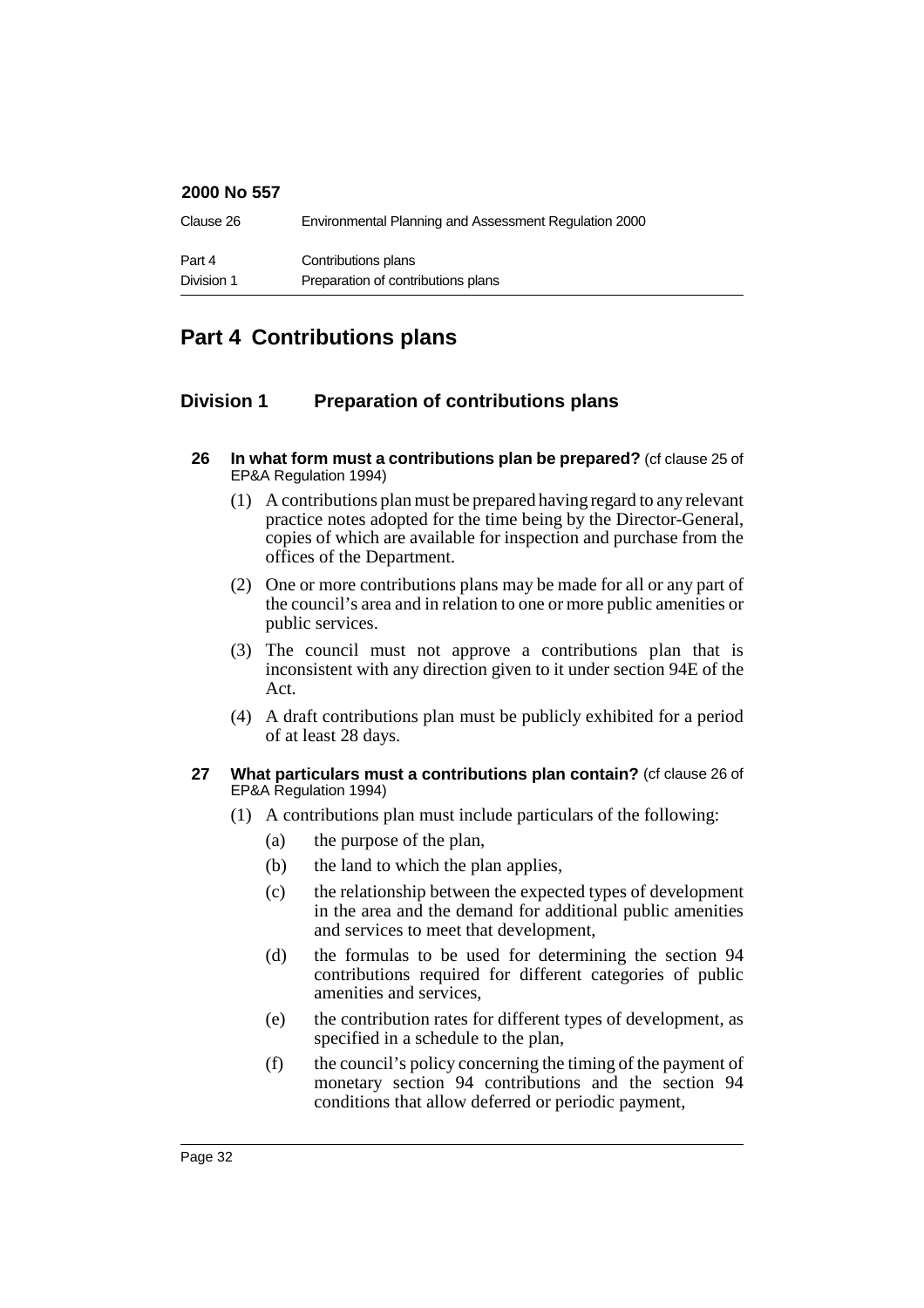|                                                       | 2000 No 557 |
|-------------------------------------------------------|-------------|
| Environmental Planning and Assessment Regulation 2000 | Clause 27   |
| Contributions plans                                   | Part 4      |
| Preparation of contributions plans                    | Division 1  |

- (g) a works schedule of the specific public amenities and services proposed to be provided by the council, together with an estimate of their cost and staging.
- (2) In determining the contribution rates for different types of development, the council must take into consideration the conditions that may be imposed under section 80A (6) (b) of the Act or section 97 (1) (b) of the *Local Government Act 1993*.

## **Division 2 Public participation**

**28 Draft contributions plan must be publicly exhibited** (cf clause 27 of EP&A Regulation 1994)

Following the preparation of a draft contributions plan, the council:

- (a) must give public notice in a local newspaper of the places, dates and times for inspection of the draft plan, and
- (b) must publicly exhibit at the places, on the dates and during the times set out in the notice:
	- (i) a copy of the draft plan, and
	- (ii) a copy of any supporting documents, and
- (c) must specify in the notice the period during which submissions about the draft plan may be made to the council (which must include the period during which the plan is being publicly exhibited).
- **29 Copies of draft contributions plans to be publicly available** (cf clause 28 of EP&A Regulation 1994)

Copies of the draft contributions plan, and of any supporting documents, are to be made available to interested persons, either free of charge or on payment of reasonable copying charges.

**30 Who may make submissions about a draft contributions plan?** (cf clause 29 of EP&A Regulation 1994)

> Any person may make written submissions to the council about the draft contributions plan during the relevant submission period.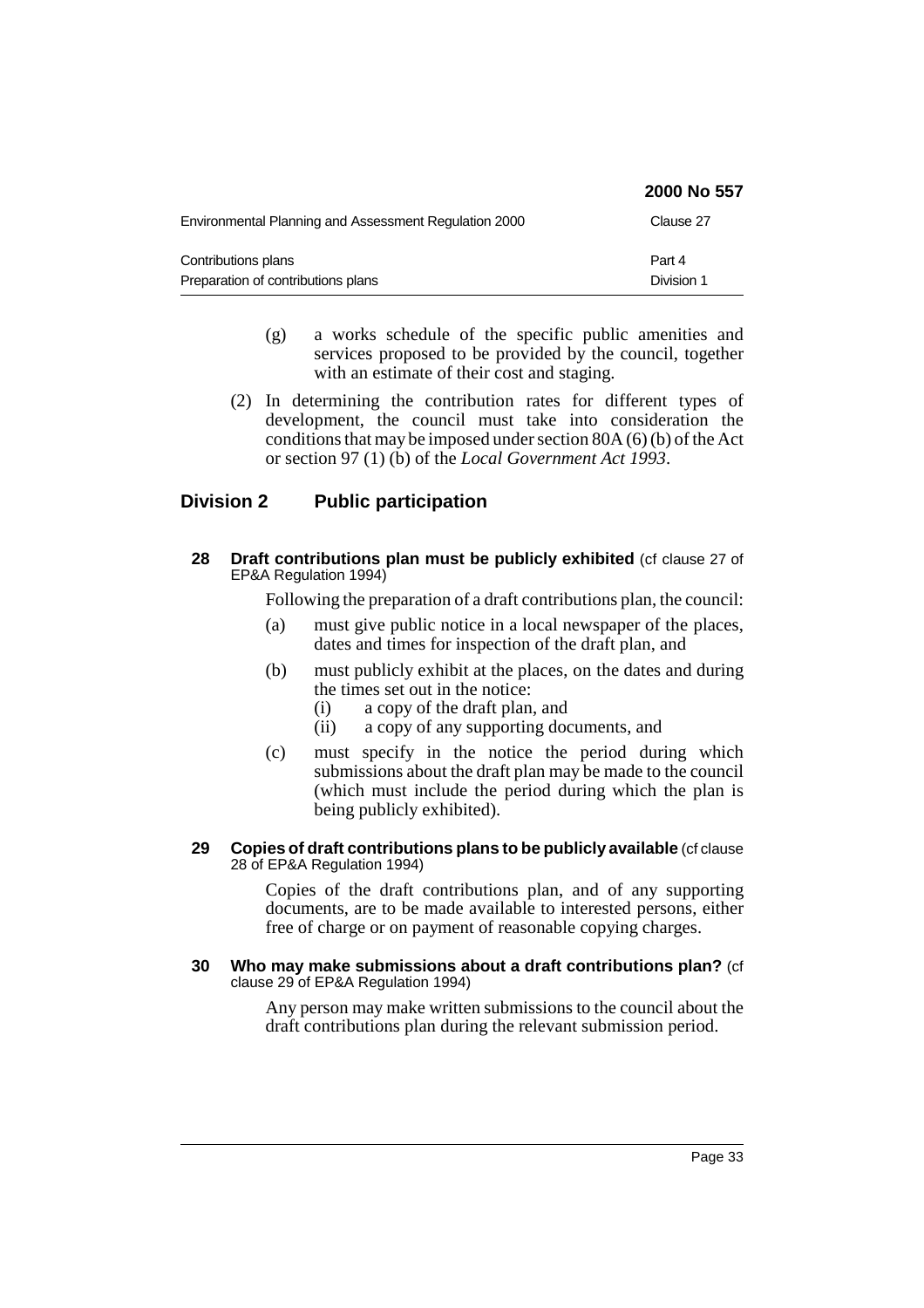| Clause 31  | Environmental Planning and Assessment Regulation 2000 |
|------------|-------------------------------------------------------|
| Part 4     | Contributions plans                                   |
| Division 3 | Approval of contributions plans                       |

# **Division 3 Approval of contributions plans**

- **31 Approval of contributions plan by council** (cf clause 30 of EP&A Regulation 1994)
	- (1) After considering any submissions about the draft contributions plan that have been duly made, the council:
		- (a) may approve the plan in the form in which it was publicly exhibited, or
		- (b) may approve the plan with such alterations as the council thinks fit, or
		- (c) may decide not to proceed with the plan.
	- (2) The council must give public notice of its decision in a local newspaper within 28 days after the decision is made.
	- (3) Notice of a decision not to proceed with a contributions plan must include the council's reasons for the decision.
	- (4) A contributions plan comes into effect on the date that public notice of its approval is given in a local newspaper, or on a later date specified in the notice.

### **Division 4 Amendment and repeal of contributions plans**

- **32 How may a contributions plan be amended or repealed?** (cf clause 31 of EP&A Regulation 1994)
	- (1) A council may amend a contributions plan by a subsequent contributions plan.
	- (2) A council may repeal a contributions plan:
		- (a) by a subsequent contributions plan, or
		- (b) by public notice in a local newspaper of its decision to repeal the plan.
	- (3) A council may make the following kinds of amendments to a contributions plan without the need to prepare a new contributions plan:
		- (a) minor typographical corrections,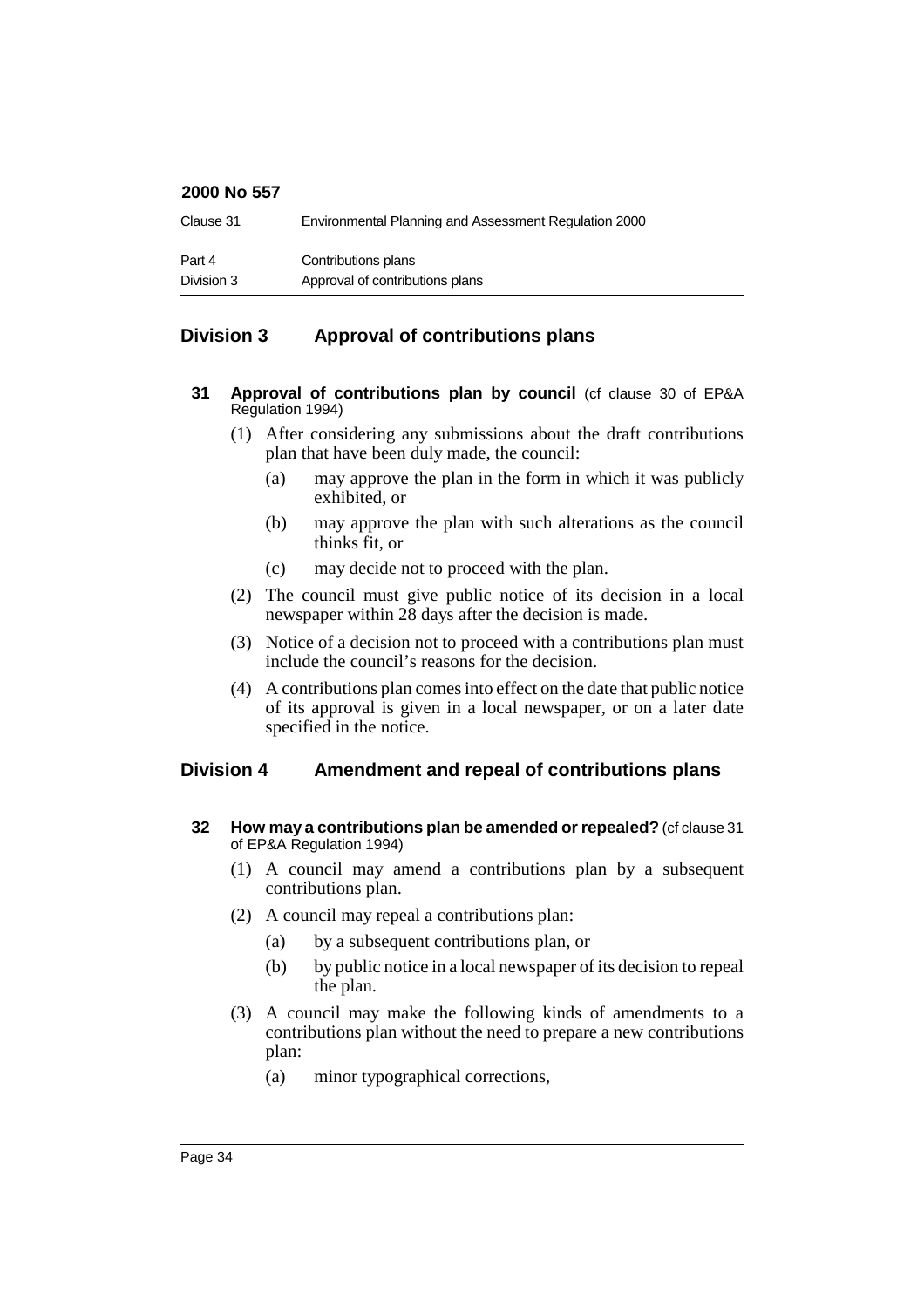|                                                       | <b>2000 No 557</b> |
|-------------------------------------------------------|--------------------|
| Environmental Planning and Assessment Regulation 2000 | Clause 32          |
| Contributions plans                                   | Part 4             |
| Amendment and repeal of contributions plans           | Division 4         |

(b) changes to rates set out in the plan to reflect quarterly or annual variations to readily accessible index figures adopted by the plan (such as a Consumer Price Index),

2000 No 55

(c) the omission of details concerning works that have been completed.

#### **33 Procedure for repealing a contributions plan by public notice** (cf clause 32 of EP&A Regulation 1994)

- (1) Before repealing a contributions plan by public notice, the council must give public notice in a local newspaper:
	- (a) of its intention to repeal the contributions plan, and
	- (b) of its reasons for doing so.
- (2) Publication of the notice of intention must take place at least 14 days before publication of the notice of repeal.
- (3) The repeal of a contributions plan by public notice in a local newspaper takes effect on the date of publication of the notice.

# **Division 5 Accounting**

- **34 Councils must maintain contributions register** (cf clause 33 of EP&A Regulation 1994)
	- (1) A council that imposes section 94 conditions on development consents must maintain a contributions register.
	- (2) The council must record the following details in the register:
		- (a) particulars sufficient to identify each development consent for which any such condition has been imposed,
		- (b) the nature and extent of the section 94 contribution required by any such condition for each public amenity or service,
		- (c) the contributions plan under which any such condition was imposed,
		- (d) the date or dates on which any section 94 contribution required by any such condition was received, and its nature and extent.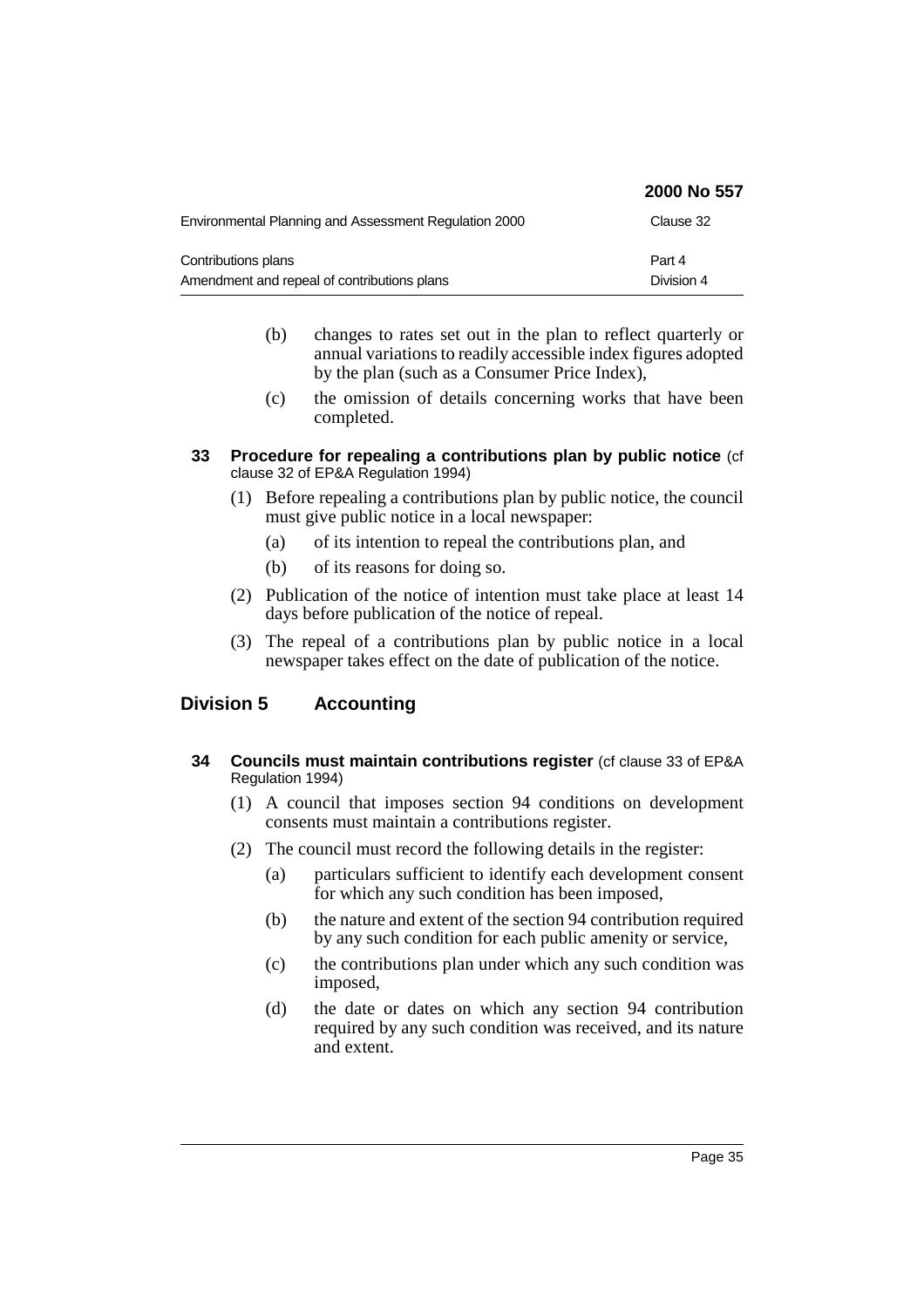| Clause 35  | Environmental Planning and Assessment Regulation 2000 |
|------------|-------------------------------------------------------|
| Part 4     | Contributions plans                                   |
| Division 5 | Accounting                                            |

#### **35 Accounting for monetary section 94 contributions** (cf clause 34 of EP&A Regulation 1994)

- (1) A council must maintain accounting records that allow monetary section 94 contributions (and any additional amounts earned from their investment) to be distinguished from all other money held by the council.
- (2) The accounting records for a contributions plan must indicate the following:
	- (a) the various kinds of public amenities or services for which expenditure is authorised by the plan,
	- (b) the monetary section 94 contributions received under the plan, by reference to the various kinds of public amenities or services for which they have been received,
	- (c) the amounts spent in accordance with the plan, by reference to the various kinds of public amenities or services for which they have been spent.
- (3) A council must disclose the following information for each contributions plan in the notes to its annual financial report:
	- (a) the opening and closing balances of money held by the council for the accounting period covered by the report,
	- (b) the total amounts received by way of monetary section 94 contributions during that period, by reference to the various kinds of public amenities or services for which they have been received,
	- (c) the total amounts spent in accordance with the contributions plan during that period, by reference to the various kinds of public amenities or services for which they have been spent,
	- (d) the outstanding obligations of the council to provide public amenities or services, by reference to the various kinds of public amenities or services for which monetary section 94 contributions have been received during that or any previous accounting period.

#### **36 Councils must prepare annual statements** (cf clause 35 of EP&A Regulation 1994)

(1) As soon as practicable after the end of each financial year, a council must prepare an annual statement for the contributions plans in force in its area.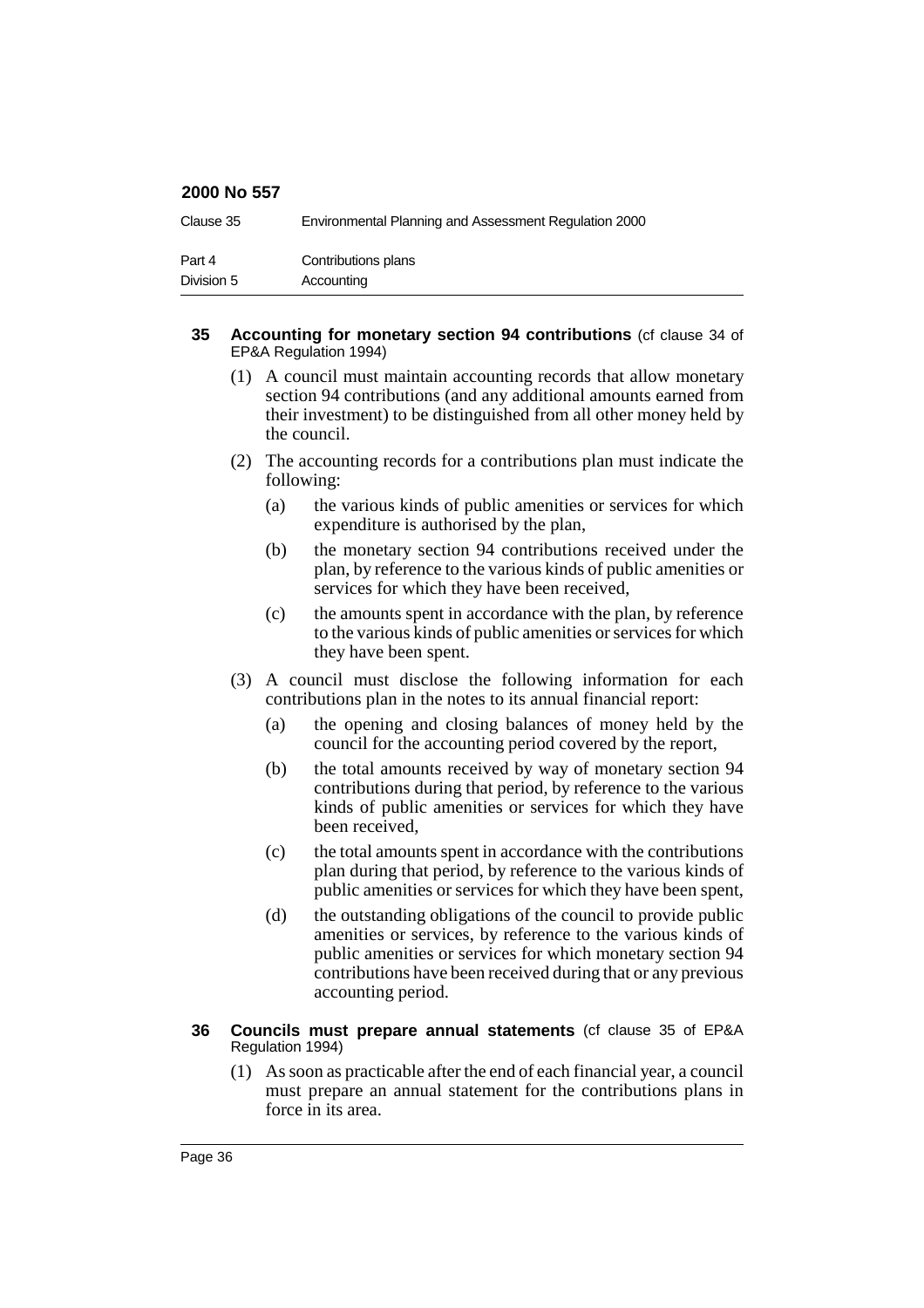|                                                       | 2000 No 557 |
|-------------------------------------------------------|-------------|
| Environmental Planning and Assessment Regulation 2000 | Clause 36   |
| Contributions plans                                   | Part 4      |
| Accounting                                            | Division 5  |

(2) The annual statement must disclose, for each contributions plan, the information required by this Division to appear in the notes to its annual financial report.

## **Division 6 Public access**

- **37 Councils must keep certain records available for public inspection** (cf clause 36 of EP&A Regulation 1994)
	- (1) A council must make the following documents available for inspection:
		- (a) each of its current contributions plans,
		- (b) each of its annual statements,
		- (c) its contributions register.
	- (2) The documents must be available at the council's principal office, free of charge, during the council's ordinary office hours.
	- (3) Subject to section 428 of the *Local Government Act 1993*, the annual statement may be included in, or form part of, the annual report prepared by the council under that section.

#### **38 Copies of contributions plans to be publicly available** (cf clause 37 of EP&A Regulation 1994)

A council must make the following documents available for copying, either free of charge or on payment of reasonable copying charges:

- (a) each of its current contributions plans,
- (b) each document referred to in any such contributions plan that is held by the council.

**Note.** This clause does not require a council to supply certified copies of any document. Certified copies are supplied under section 150 of the Act on payment of a prescribed fee. The fee for a certified copy is prescribed by clause 262.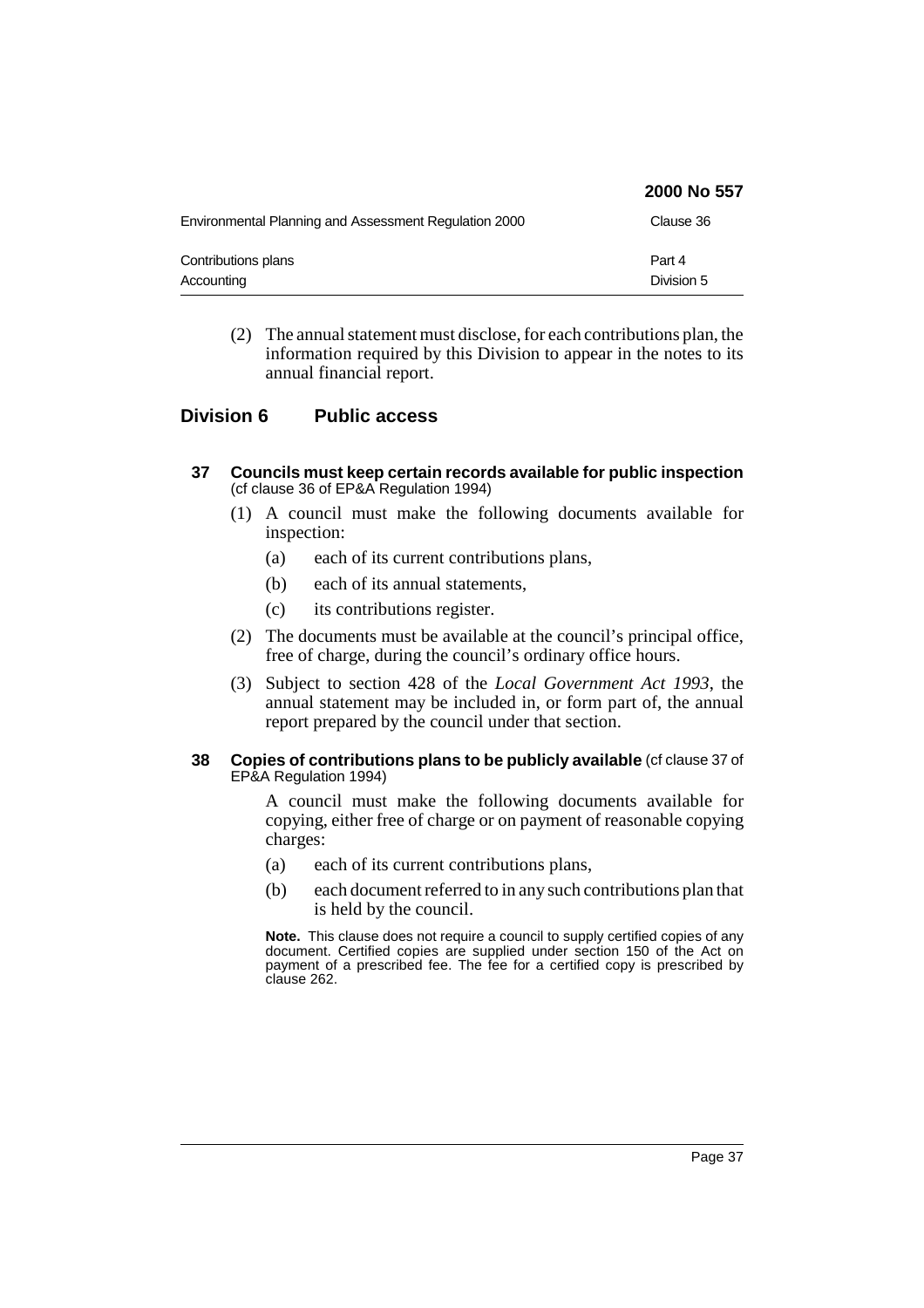| Clause 39 | Environmental Planning and Assessment Regulation 2000 |
|-----------|-------------------------------------------------------|
| Part 5    | Existing uses                                         |

## **Part 5 Existing uses**

#### **39 Definitions**

In this Part:

*changed existing use* means a use to which an existing use is changed in accordance with this Part.

#### *relevant date* means:

- (a) in relation to an existing use referred to in section  $106$  (a) of the Act—the date on which an environmental planning instrument having the effect of prohibiting the existing use first comes into force, or
- (b) in relation to an existing use referred to in section 106 (b) of the Act—the date when the building, work or land being used for the existing use was first erected, carried out or so used.

#### **40 Object of Part** (cf clause 38 of EP&A Regulation 1994)

The object of this Part is to regulate existing uses under section 108 (1) of the Act.

**Note.** By section 108 (2) of the Act, the provisions of this Part are **the incorporated provisions** and so are taken to be incorporated in every environmental planning instrument in force under the Act.

### **41 Certain development allowed** (cf clause 39 of EP&A Regulation 1994)

- (1) An existing use may, subject to this Division:
	- (a) be enlarged, expanded or intensified, or
	- (b) be altered or extended, or
	- (c) be rebuilt, or
	- (d) be changed to another use, including a use that would otherwise be prohibited under the Act.
- (2) A use to which an existing use is changed is itself taken to be an existing use for the purposes of the Act and may, subject to this Division, be changed to another use.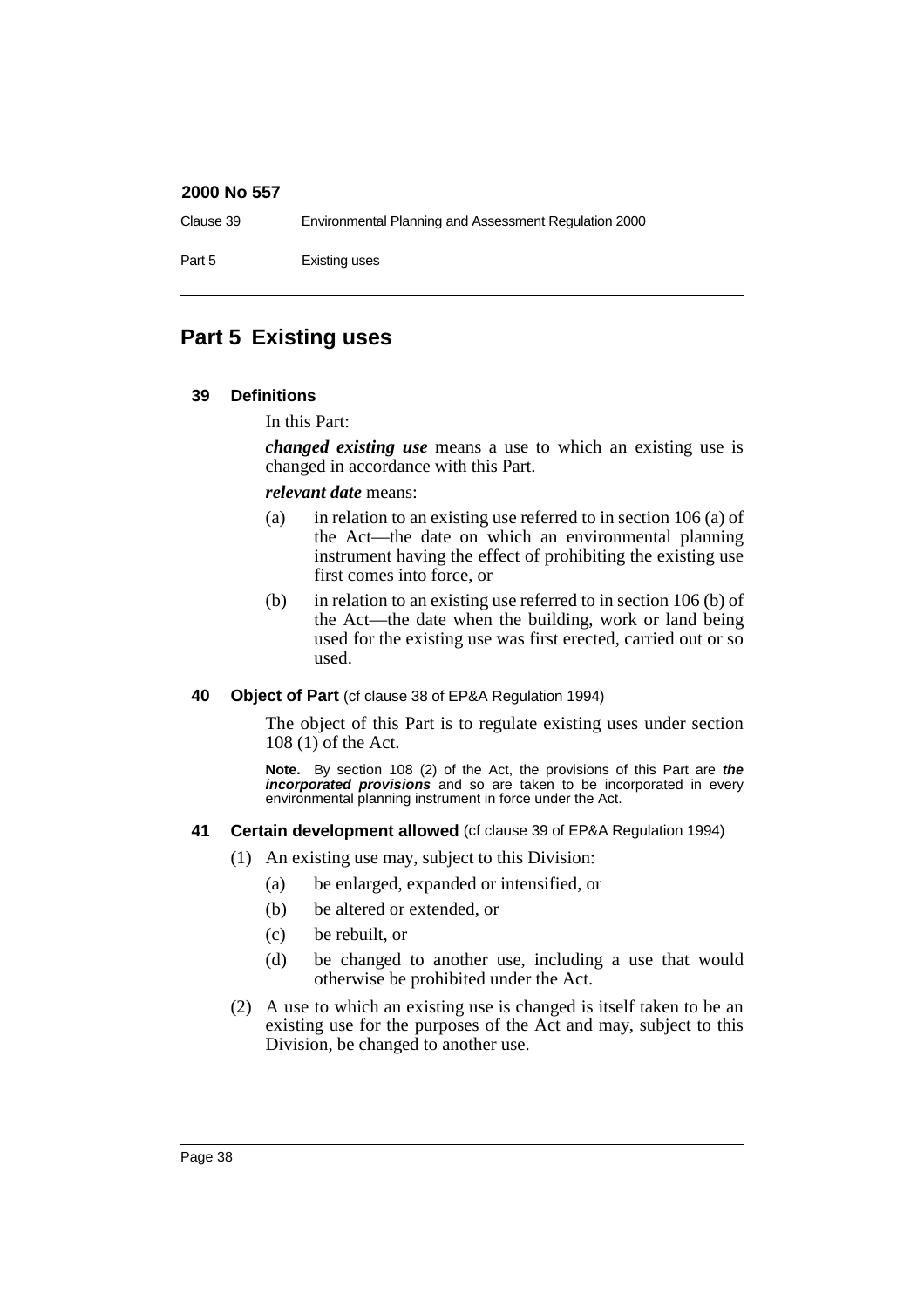|                                                       | 2000 No 557 |
|-------------------------------------------------------|-------------|
| Environmental Planning and Assessment Regulation 2000 | Clause 42   |
| Existing uses                                         | Part 5      |

### **42 Development consent required for enlargement, expansion and intensification of existing uses** (cf clause 40 of EP&A Regulation 1994)

- (1) Development consent is required for any enlargement, expansion or intensification of an existing use.
- (2) The enlargement, expansion or intensification:
	- (a) must be for the existing use, or for a changed existing use, but for no other use, and
	- (b) must be carried out only on the land on which the existing use was carried out immediately before the relevant date.

### **43 Development consent required for alteration or extension of buildings and works** (cf clause 41 of EP&A Regulation 1994)

- (1) Development consent is required for any alteration or extension of a building or work used for an existing use.
- (2) The alteration or extension:
	- (a) must be for the existing use of the building or work, or for a changed existing use, but for no other use, and
	- (b) must be erected or carried out only on the land on which the building or work was erected or carried out immediately before the relevant date.
- **44 Development consent required for rebuilding of buildings and works** (cf clause 42 of EP&A Regulation 1994)
	- (1) Development consent is required for any rebuilding of a building or work used for an existing use.
	- (2) The rebuilding:
		- (a) must be for the existing use of the building or work, or for a changed existing use, but for no other use, and
		- (b) must be carried out only on the land on which the building or work was erected or carried out immediately before the relevant date.
- **45 Development consent required for changes of existing uses** (cf clause 43 of EP&A Regulation 1994)

Development consent is required:

(a) for any change of an existing use to another use, and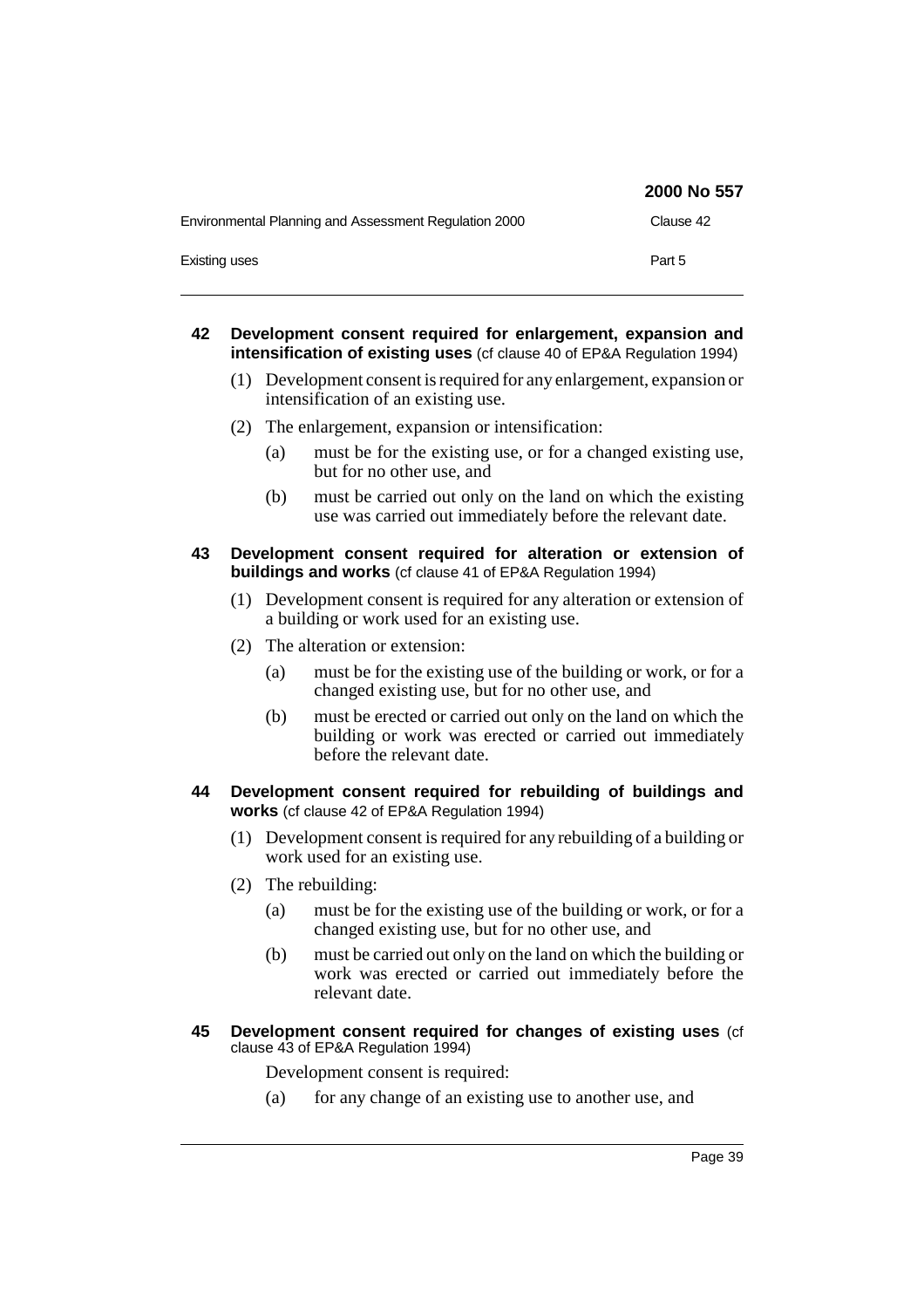| Clause 45 | Environmental Planning and Assessment Regulation 2000 |
|-----------|-------------------------------------------------------|
| Part 5    | Existing uses                                         |

(b) in the case of a building, work or land that is used for different existing uses, for any change in the proportions in which the various parts of the building, work or land are used for those purposes.

#### **46 Uses may be changed at the same time as they are altered, extended, enlarged or rebuilt** (cf clause 44 of EP&A Regulation 1994)

Nothing in this Part prevents the granting of a development consent referred to in clause 42, 43 or 44 at the same time as the granting of a development consent referred to in clause 45.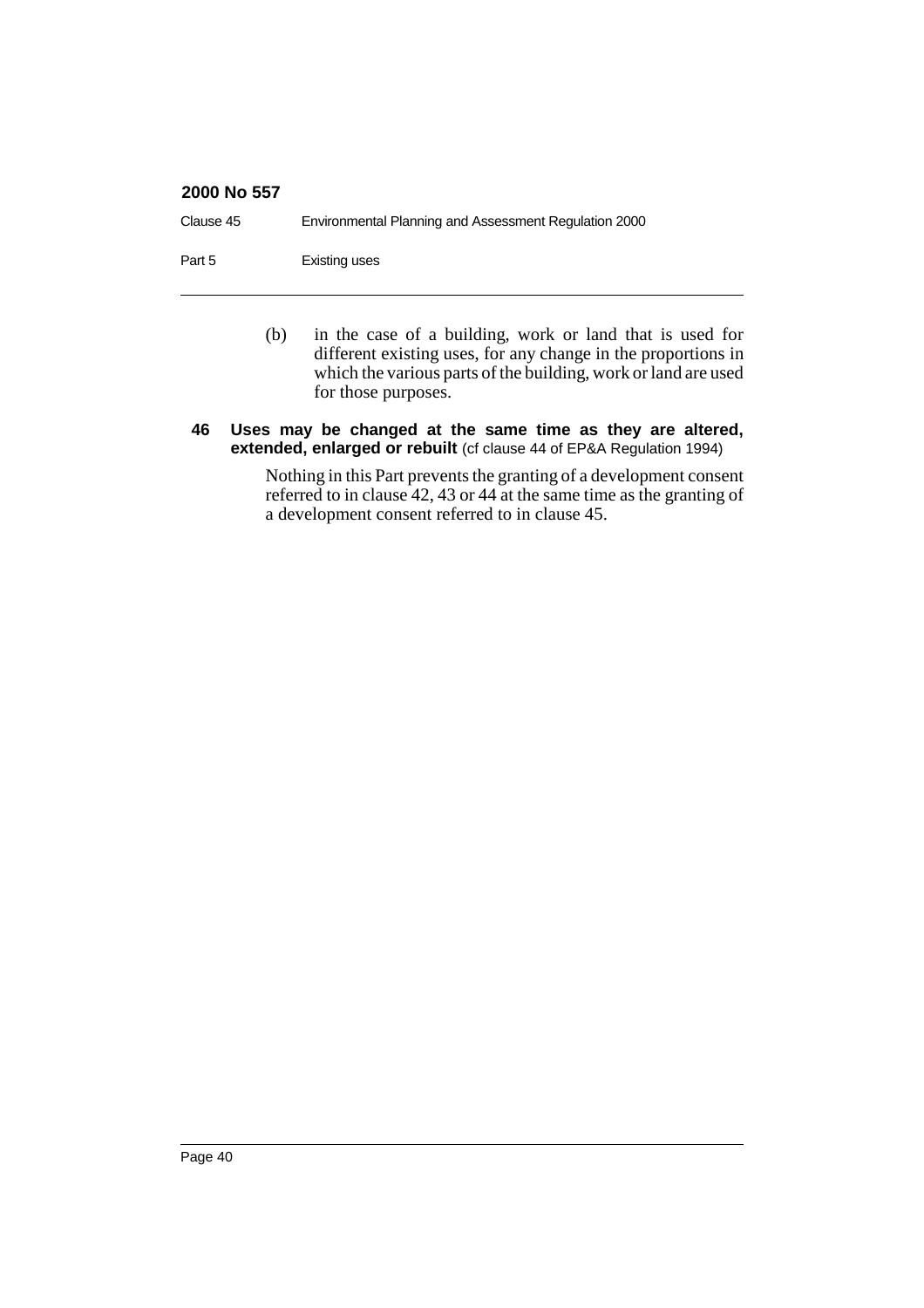|                                                       | 2000 No 557 |
|-------------------------------------------------------|-------------|
| Environmental Planning and Assessment Regulation 2000 | Clause 47   |
| Procedures relating to development applications       | Part 6      |
| Development applications generally                    | Division 1  |

# **Part 6 Procedures relating to development applications**

## **Division 1 Development applications generally**

**47 Application of Part** (cf clause 45 of EP&A Regulation 1994)

This Part applies to all development applications.

**Note.** Because of the definition of **development application** in section 4 (1) of the Act, this Part does not apply to complying development or to applications for complying development certificates.

#### **48 Consent authority to provide development application forms to intending applicants** (cf clause 45A of EP&A Regulation 1994)

The consent authority must provide any person intending to make a development application with:

- (a) the consent authority's scale of fees for development applications generally, and
- (b) if the consent authority has determined the fee to accompany that particular application, advice of the amount determined, and
- (c) if the consent authority requires such an application to be in a particular form, blank copies of that form.
- **49 Who can make a development application?** (cf clause 46 of EP&A Regulation 1994)
	- (1) A development application may be made:
		- (a) by the owner of the land to which the development application relates, or
		- (b) by any other person, with the consent in writing of the owner of that land.
	- (2) Subclause (1) (b) does not require the consent in writing of the owner of the land for a development application made by a public authority if, before making the application, the public authority serves a copy of the application on the owner.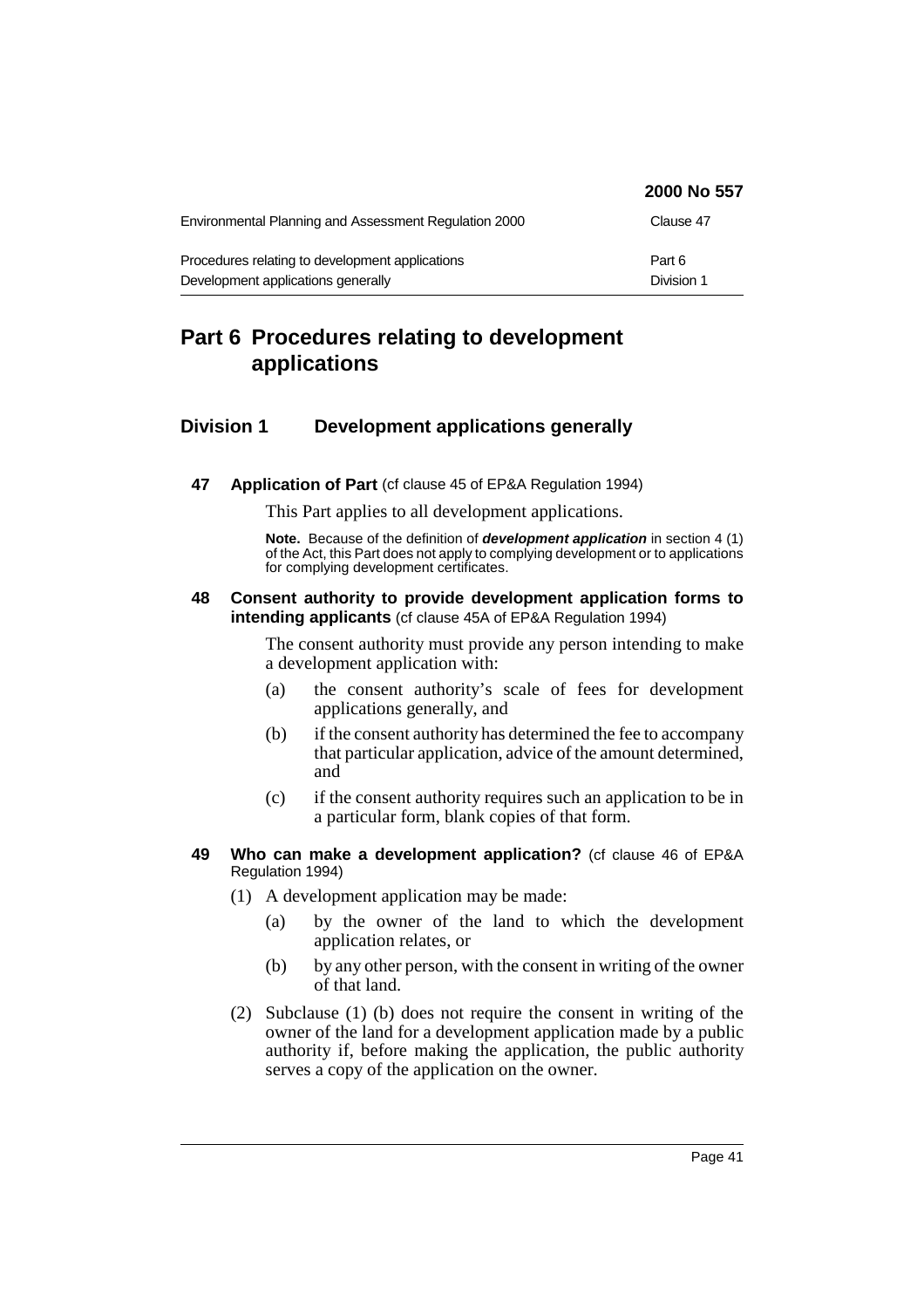| Clause 49  | Environmental Planning and Assessment Regulation 2000 |
|------------|-------------------------------------------------------|
| Part 6     | Procedures relating to development applications       |
| Division 1 | Development applications generally                    |

(3) Despite subclause (1), a development application made by a lessee of Crown land may only be made with the consent in writing given by or on behalf of the Crown.

#### **50 How must a development application be made?** (cf clause 46A of EP&A Regulation 1994)

- (1) A development application:
	- (a) must contain the information, and be accompanied by the documents, specified in Part 1 of Schedule 1, and
	- (b) if the consent authority so requires, must be in the form approved by that authority, and
	- (c) must be accompanied by the fee, not exceeding the fee prescribed by Part 15, determined by the consent authority, and
	- (d) must be delivered by hand, sent by post or transmitted electronically to the principal office of the consent authority, but may not be sent by facsimile transmission.
- (2) A development application that relates to development for which consent under the *Wilderness Act 1987* is required must be accompanied by a copy of that consent.
- (3) Immediately after it receives a development application, the consent authority:
	- (a) must register the application with a distinctive number, and
	- (b) must endorse the application with its registered number and the date of its receipt, and
	- (c) must give written notice to the applicant of its receipt of the application, of the registered number of the application and of the date on which the application was received.
- (4) In the case of a development application under section 78A (3) of the Act, the application must be accompanied by such matters as would be required under section 81 of the *Local Government Act 1993* if approval were sought under that Act.
- (5) The consent authority must forward a copy of the development application to the relevant council if the council is not the consent authority.
- (6) If the development application is for designated development, the consent authority must forward to the Director-General (where the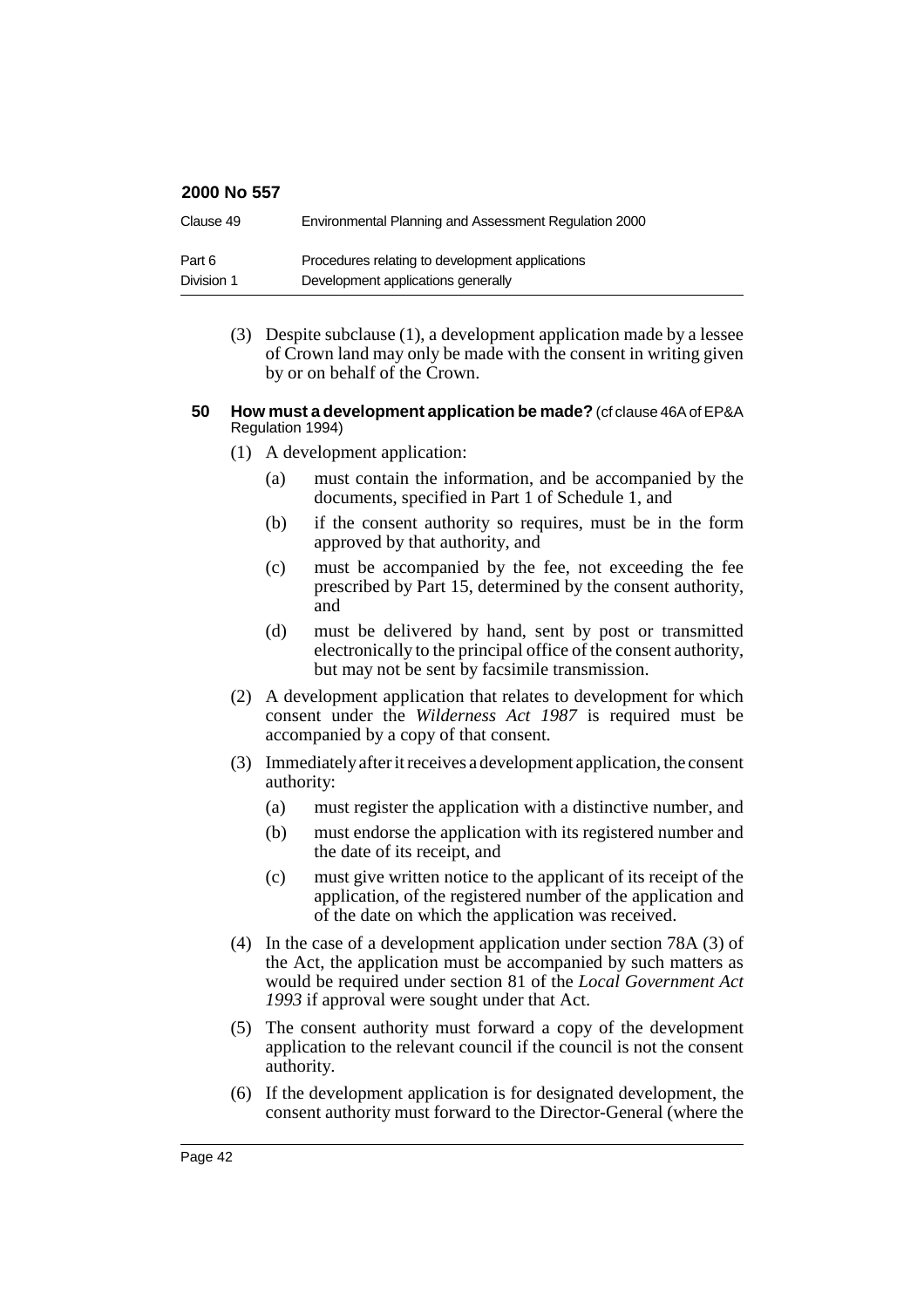|                                                       | 2000 No 557 |
|-------------------------------------------------------|-------------|
| Environmental Planning and Assessment Regulation 2000 | Clause 50   |
| Procedures relating to development applications       | Part 6      |
| Development applications generally                    | Division 1  |

Minister or the Director-General is not the consent authority) and to the council (where the council is not the consent authority) a copy of the environmental impact statement, together with a copy of the relevant application.

**Note.** Additional requirements in relation to the making of a development application apply to applications for designated development, for integrated development and applications for development that affect threatened species.

- **51 Rejection of development applications** (cf clause 47 (1)–(3) of EP&A Regulation 1994)
	- (1) A consent authority may reject a development application within 7 days after receiving it if the application is illegible or unclear as to the development consent sought.
	- (2) A consent authority may reject a development application within 14 days after receiving it if:
		- (a) being an application for integrated development, the application fails:
			- (i) to identify all of the approvals referred to in section 91 of the Act that are required to be obtained before the development may be carried out, or
			- (ii) to include the additional fees appropriate for each approval relevant to the integrated development, or
			- (iii) to include the additional information required by this Regulation in relation to the integrated development, or
		- (b) being an application referred to in section 78A (8) (b) of the Act, the application is not accompanied by a species impact statement referred to in that paragraph.
	- (3) An application that is rejected under this clause is taken for the purposes of the Act never to have been made.
	- (4) The consent authority must refund to the applicant the whole of any application fee paid in connection with an application that is rejected under this clause.
	- (5) Immediately after the rejection of a development application for:
		- (a) development for which the concurrence of a concurrence authority is required, or
		- (b) integrated development,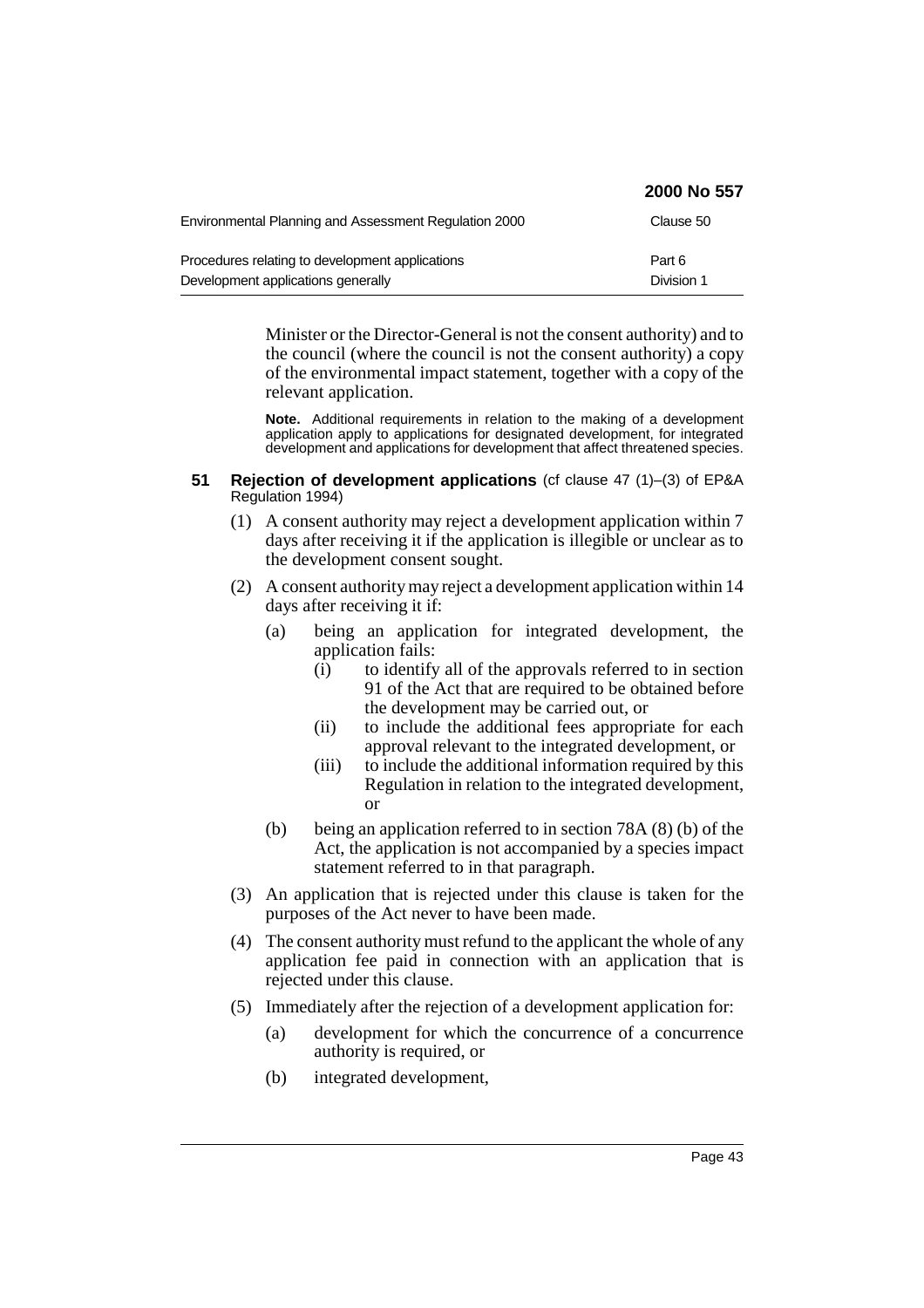| Clause 51  | Environmental Planning and Assessment Regulation 2000 |
|------------|-------------------------------------------------------|
| Part 6     | Procedures relating to development applications       |
| Division 1 | Development applications generally                    |

the consent authority must notify each relevant concurrence authority or approval body of the rejection.

#### **52 Withdrawal of development applications** (cf clause 47 (4)–(6) of EP&A Regulation 1994)

- (1) A development application may be withdrawn at any time prior to its determination by service on the consent authority of a notice to that effect signed by the applicant.
- (2) An application that is withdrawn is taken for the purposes of the Act (section 79 (6) of the Act and clause 90 (3) of this Regulation excepted) never to have been made.
- (3) The consent authority may (but is not required to) refund to the applicant the whole or any part of any application fee paid in connection with an application that has been withdrawn.
- (4) Immediately after the withdrawal of a development application for:
	- (a) development for which the concurrence of a concurrence authority is required, or
	- (b) integrated development,

the consent authority must notify each relevant concurrence authority or approval body of the withdrawal.

#### **53 Consent authority may require additional copies of development application and supporting documents** (cf clause 47A of EP&A Regulation 1994)

A consent authority that is required:

- (a) to refer a development application to another person, or
- (b) to arrange for the public display of a development application,

may require the applicant to give it as many additional copies of the development application and supporting documents as are reasonably required for that purpose.

#### **54 Consent authority may request additional information** (cf clause 48 of EP&A Regulation 1994)

(1) A consent authority may request the applicant for development consent to provide it with such additional information about the proposed development as it considers necessary to its proper consideration of the application.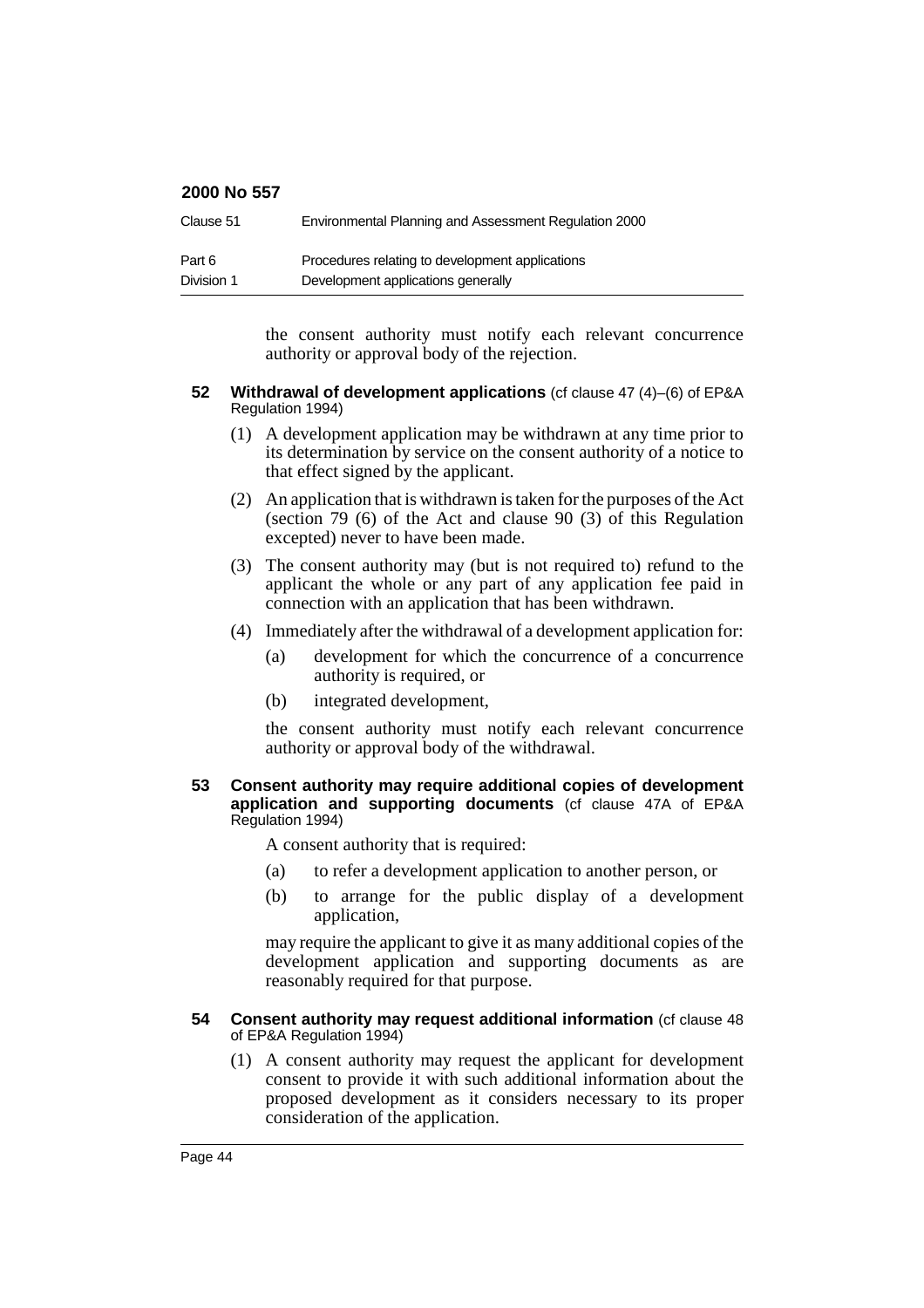|                                                       | 2000 No 557 |
|-------------------------------------------------------|-------------|
| Environmental Planning and Assessment Regulation 2000 | Clause 54   |
| Procedures relating to development applications       | Part 6      |
| Development applications generally                    | Division 1  |

- (2) The request:
	- (a) must be writing, and
	- (b) may specify a reasonable period within which the information must be provided to the consent authority.
- (3) The information that a consent authority may request includes, but is not limited to, information relating to any relevant matter referred to in section 79C (1) (b)–(e) of the Act or in any relevant environmental planning instrument.
- (4) However, the information that a consent authority may request does not include, in relation to building or subdivision work, the information that is required to be attached to an application for a construction certificate.

**Note.** The aim of this provision is to ensure that the consent authority does not oblige the applicant to provide these construction details up-front where the applicant may prefer to test the waters first and delay applying for a construction certificate until, or if, development consent is granted.

- (5) Instead of providing the information requested, the applicant to whom a request is made under this clause may notify the consent authority in writing that the information will not be provided.
- (6) If the applicant for development consent has failed to provide any of the requested information by the end of:
	- (a) any period specified as referred to in subclause (2) (b), or
	- (b) such further period as the consent authority may allow,

the applicant is taken to have notified the consent authority that the information will not be provided, and the application may be dealt with accordingly.

- **55 What is the procedure for amending a development application?** (cf clause 48A of EP&A Regulation 1994)
	- (1) A development application may be amended or varied by the applicant (but only with the agreement of the consent authority) at any time before the application is determined.
	- (2) If an amendment or variation results in a change to the proposed development, the application to amend or vary the development application must have annexed to it written particulars sufficient to indicate the nature of the changed development.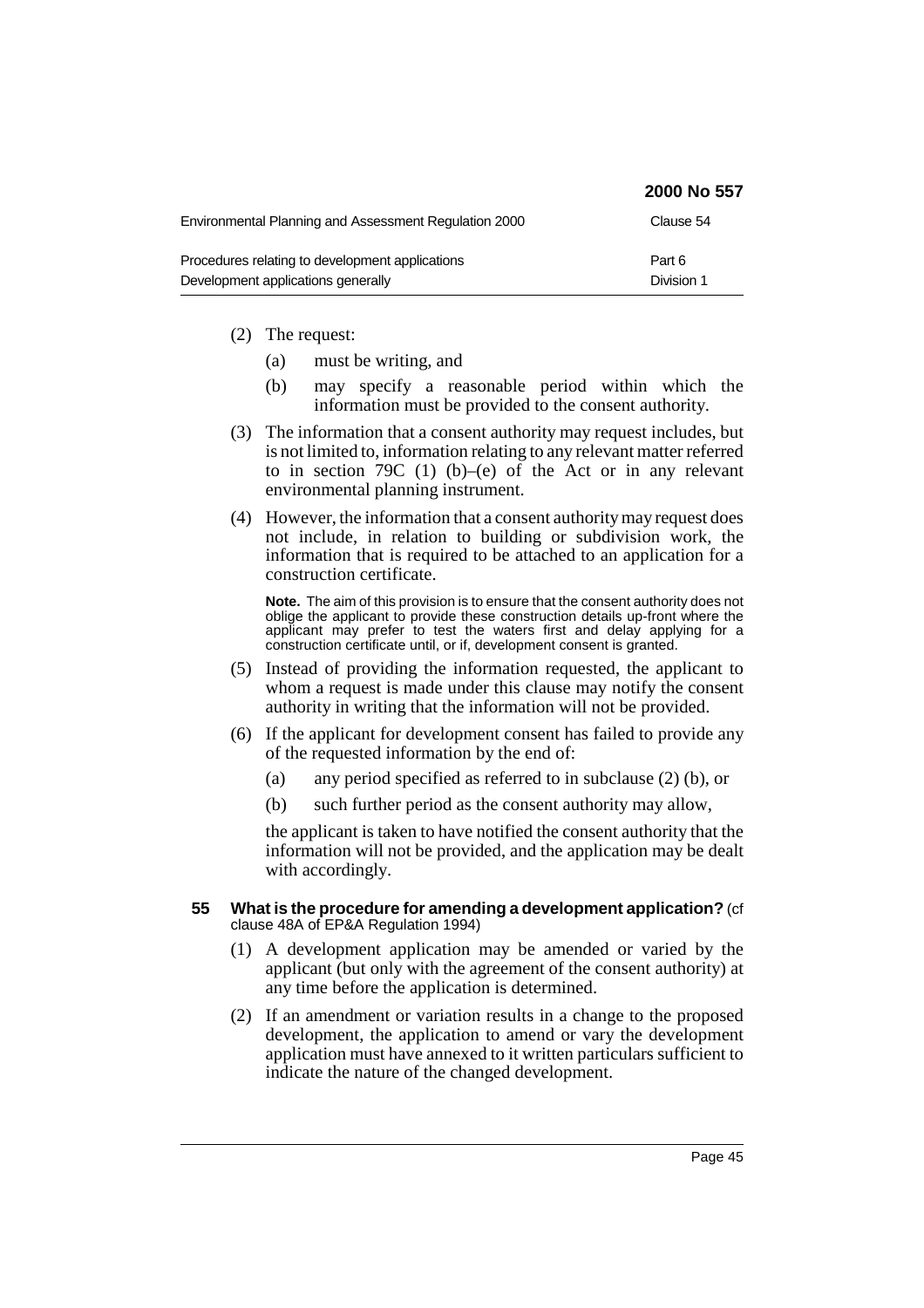| Clause 55  | Environmental Planning and Assessment Regulation 2000 |
|------------|-------------------------------------------------------|
| Part 6     | Procedures relating to development applications       |
| Division 1 | Development applications generally                    |

- (3) If the development application is for:
	- (a) development for which concurrence is required, as referred to in section 79B of the Act, or
	- (b) integrated development,

the consent authority must immediately forward a copy of the amended or varied application to the concurrence authority or approval body.

#### **56 Extracts of development applications to be publicly available** (cf clause 48B of EP&A Regulation 1994)

- (1) This clause applies to all development other than designated or advertised development.
- (2) Extracts of a development application relating to the erection of a building:
	- (a) sufficient to identify the applicant and the land to which the application relates, and
	- (b) containing a plan of the building that indicates its height and external configuration, as erected, in relation to the site on which it is to be erected, if relevant for that particular development,

are to be made available to interested persons, either free of charge or on payment of reasonable copying charges.

**Note.** The erection of a building is defined in the Act to include the rebuilding of, the making of structural alterations to, or the enlargement or extension of a building or the placing or relocating of a building on land.

#### **57 Copyright in documents forming part of or accompanying development applications—applicant's indemnification**(cf clause 48C of EP&A Regulation 1994)

Upon a development application being made under section 78A of the Act, the applicant (not being entitled to copyright) is taken to have indemnified all persons using the development application and documents in accordance with the Act against any claim or action in respect of breach of copyright.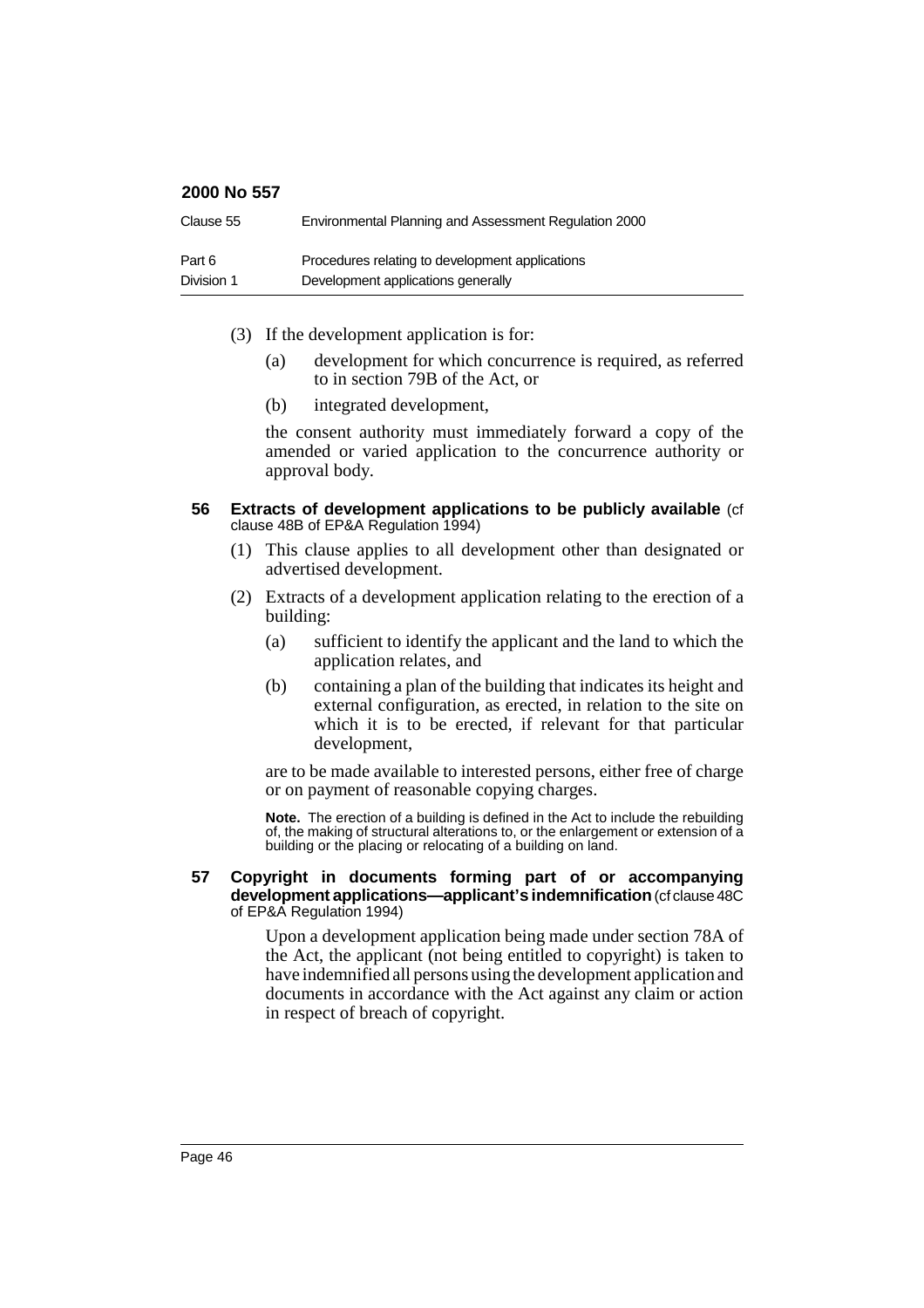|                                                                | 2000 No 557 |
|----------------------------------------------------------------|-------------|
| Environmental Planning and Assessment Regulation 2000          | Clause 58   |
| Procedures relating to development applications                | Part 6      |
| Development applications for development requiring concurrence | Division 2  |

## **Division 2 Development applications for development requiring concurrence**

- **58 Application of Division** (cf clause 49 of EP&A Regulation 1994)
	- (1) This Division applies to all development applications that relate to development for which the concurrence of a concurrence authority is required.
	- (2) This Division does not apply in circumstances in which a concurrence authority's concurrence may be assumed in accordance with clause 64.
	- (3) This Division ceases to apply to a development application if the development application is rejected or withdrawn under clause 51 or 52.

## **59 Seeking concurrence** (cf clause 49A of EP&A Regulation 1994)

- (1) After it receives a development application for development requiring concurrence, the consent authority:
	- (a) must forward a copy of the application (together with all accompanying documentation) to the concurrence authority whose concurrence is required, and
	- (b) must notify the concurrence authority in writing of the basis on which its concurrence is required and of the date of receipt of the development application, and
	- (c) if known at that time, must notify the concurrence authority in writing of the dates of the relevant submission period or periods if the application is to be publicly notified under section 79 or 79A of the Act.
- (2) In the case of a development application that indicates on its face that such concurrence is required, the application must be forwarded to the relevant concurrence authority within 2 days after the application is lodged.
- **60 Concurrence authority may require additional information** (cf clause 50 of EP&A Regulation 1994)
	- (1) A concurrence authority whose concurrence has been sought may request the consent authority to provide it with such additional information about the proposed development as it considers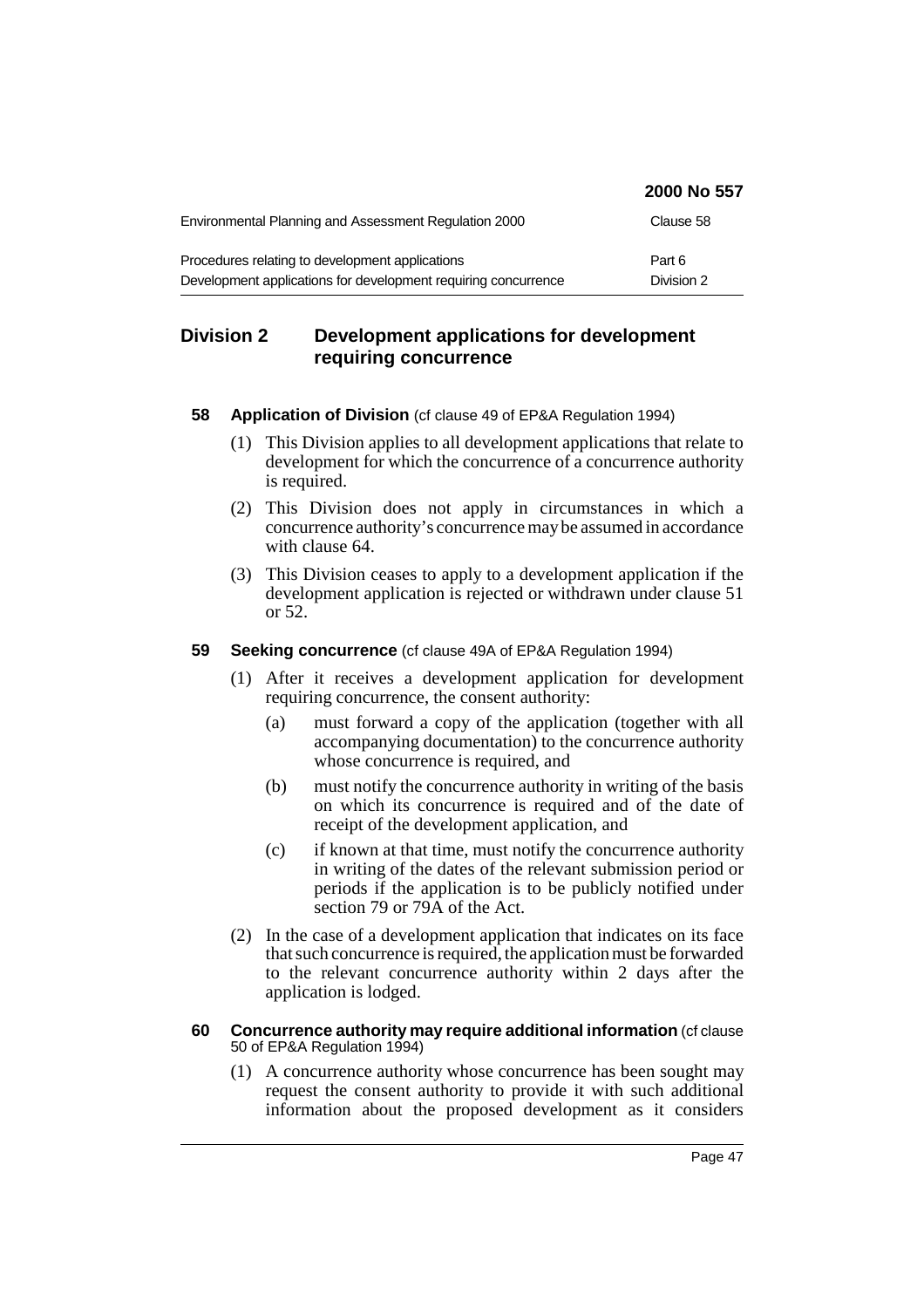| Clause 60  | Environmental Planning and Assessment Regulation 2000          |
|------------|----------------------------------------------------------------|
| Part 6     | Procedures relating to development applications                |
| Division 2 | Development applications for development requiring concurrence |

necessary to its proper consideration of the question as to whether concurrence should be granted or refused.

- (2) The request:
	- (a) must be in writing, and
	- (b) may specify a reasonable period within which the information must be provided to the consent authority.
- (3) Immediately after receiving a request for additional information from a concurrence authority, a consent authority must request the applicant, in writing, to provide the information sought within the period specified by the concurrence authority.
- (4) Immediately after receiving the requested information from the applicant, the consent authority must forward that information to the concurrence authority.
- (5) Instead of providing the information requested, the applicant to whom a request is made under this clause may notify the consent authority in writing that the information will not be provided.
- (6) If the applicant for development consent has failed to provide any of the requested information by the end of:
	- (a) any period specified as referred to in subclause (2) (b), or
	- (b) such further period as the concurrence authority may allow,

the applicant is taken to have notified the consent authority that the information will not be provided, and the application may be dealt with accordingly.

#### **61 Forwarding of submissions to concurrence authorities** (cf clause 50A of EP&A Regulation 1994)

- (1) This clause applies to development that is required to be advertised or notified under section 79 or 79A of the Act.
- (2) Immediately after the expiration of the relevant submission period, the consent authority must forward to each concurrence authority a copy of all submissions received in response to the advertisement or notification.
- **62 Notification of decision** (cf clause 51 of EP&A Regulation 1994)
	- (1) A concurrence authority that has received a development application from a consent authority must give written notice to the consent authority of its decision on the development application: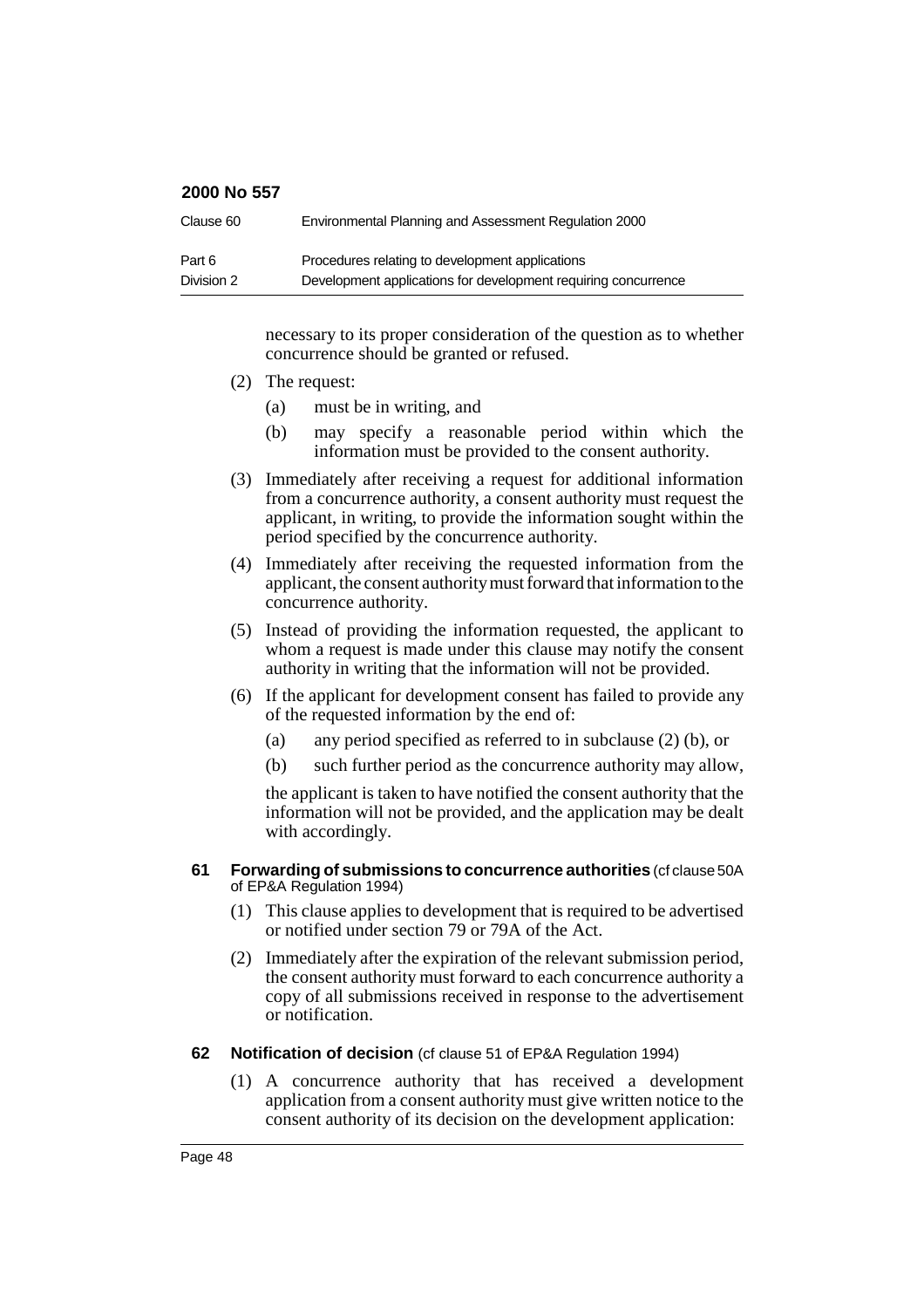|                                                                                                                   | 2000 No 557          |
|-------------------------------------------------------------------------------------------------------------------|----------------------|
| Environmental Planning and Assessment Regulation 2000                                                             | Clause 62            |
| Procedures relating to development applications<br>Development applications for development requiring concurrence | Part 6<br>Division 2 |

- (a) within 40 days after receipt of the copy of the application, or
- (b) in the case of development that is required to be advertised or notified under section 79 or 79A of the Act, within 21 days after it receives:
	- (i) the last of the submissions made during the relevant submission period, or
	- (ii) advice from the consent authority that no submissions were made.

**Note.** This period may be extended by operation of Division 11.

- (2) If the consent authority determines a development application by refusing to grant consent before the expiration of the relevant period under subclause (1):
	- (a) the consent authority must notify the concurrence authority as soon as possible after the determination, and
	- (b) this clause ceases to apply to the development application.
- (3) Nothing in this clause prevents a consent authority from having regard to a concurrence authority's decision on a development application that has been notified to the consent authority after the expiration of the relevant period under subclause (1).

### **63 Reasons for granting or refusal of concurrence** (cf clause 51A of EP&A Regulation 1994)

- (1) If the concurrence authority:
	- (a) grants concurrence subject to conditions, or
	- (b) refuses concurrence,

the concurrence authority must give written notice to the consent authority of the reasons for the imposition of the conditions or the refusal.

- (2) If the concurrence is one that is required under section 79B (3) of the Act, a copy of the reasons must be available for public inspection, during ordinary office hours:
	- (a) at the head office of the National Parks and Wildlife Service, or
	- (b) if the matter concerns critical habitat of fish or marine vegetation, or threatened species, populations or ecological communities of fish or marine vegetation or their habitats, at the head office of NSW Fisheries.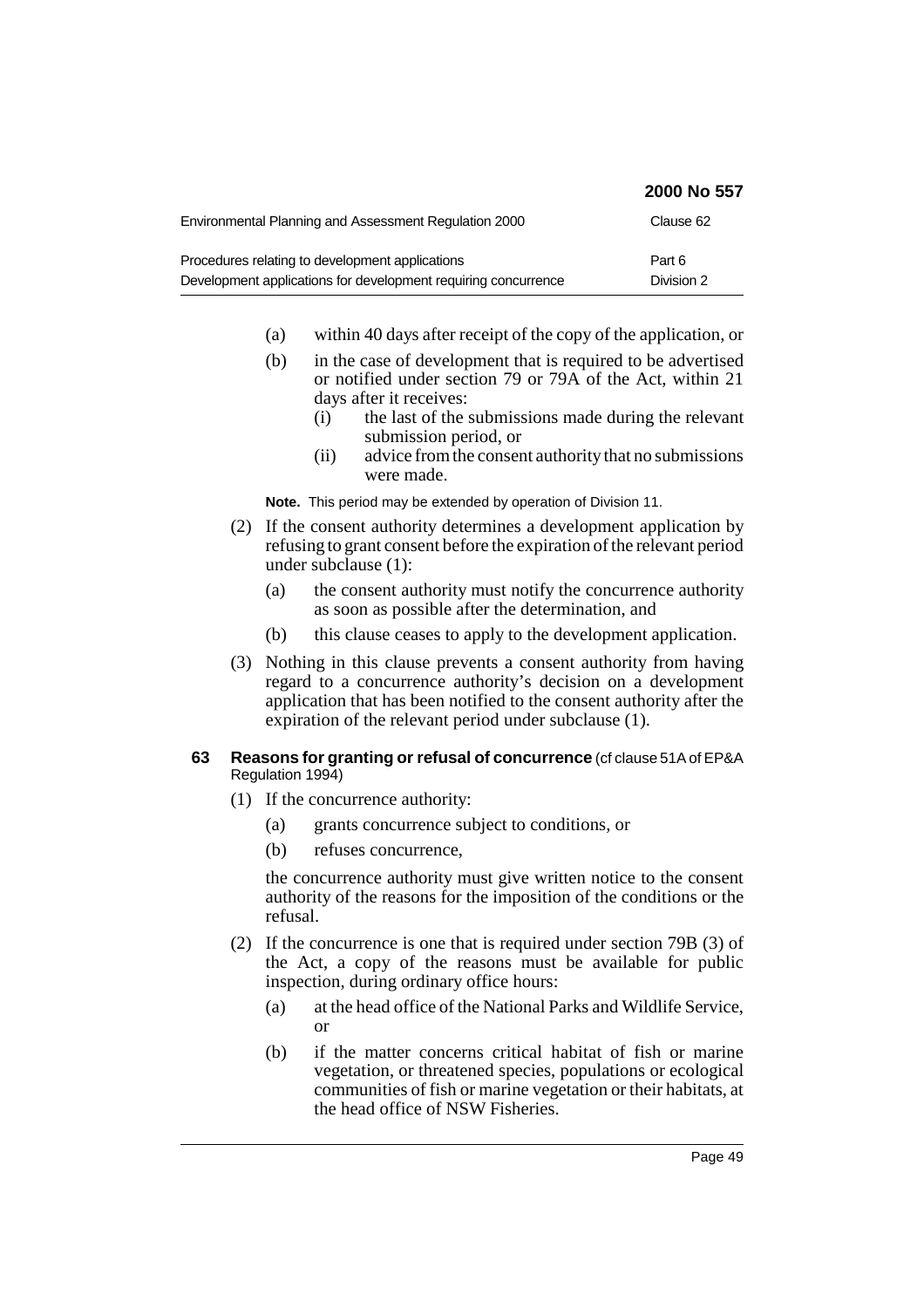| Clause 64  | Environmental Planning and Assessment Regulation 2000          |
|------------|----------------------------------------------------------------|
| Part 6     | Procedures relating to development applications                |
| Division 2 | Development applications for development requiring concurrence |

#### **64** Circumstances in which concurrence may be assumed (cf clause 51B) of EP&A Regulation 1994)

- (1) A concurrence authority may, by written notice given to the consent authority:
	- (a) inform the consent authority that concurrence may be assumed, subject to such qualifications or conditions as are specified in the notice, and
	- (b) amend or revoke an earlier notice under this clause.
- (2) A consent granted by a consent authority that has assumed concurrence in accordance with a notice under this clause is as valid and effective as if concurrence had been given.

## **Division 3 Development applications for integrated development**

## **65 Application of Division** (cf clause 52 of EP&A Regulation 1994)

- (1) This Division applies to all development applications for integrated development.
- (2) This Division ceases to apply to a development application if the development application is rejected or withdrawn under clause 51 or 52.
- **66 Seeking general terms of approval** (cf clause 52A of EP&A Regulation 1994)
	- (1) After it receives a development application for integrated development, the consent authority:
		- (a) must forward a copy of the application (together with all accompanying documentation) to the approval body whose approval is required, and
		- (b) must notify the approval body in writing of the basis on which its approval is required and of the date of receipt of the development application, and
		- (c) if known at that time, must notify the approval body in writing of the dates of the relevant submission period if the application is to be publicly notified under section 79 or 79A of the Act.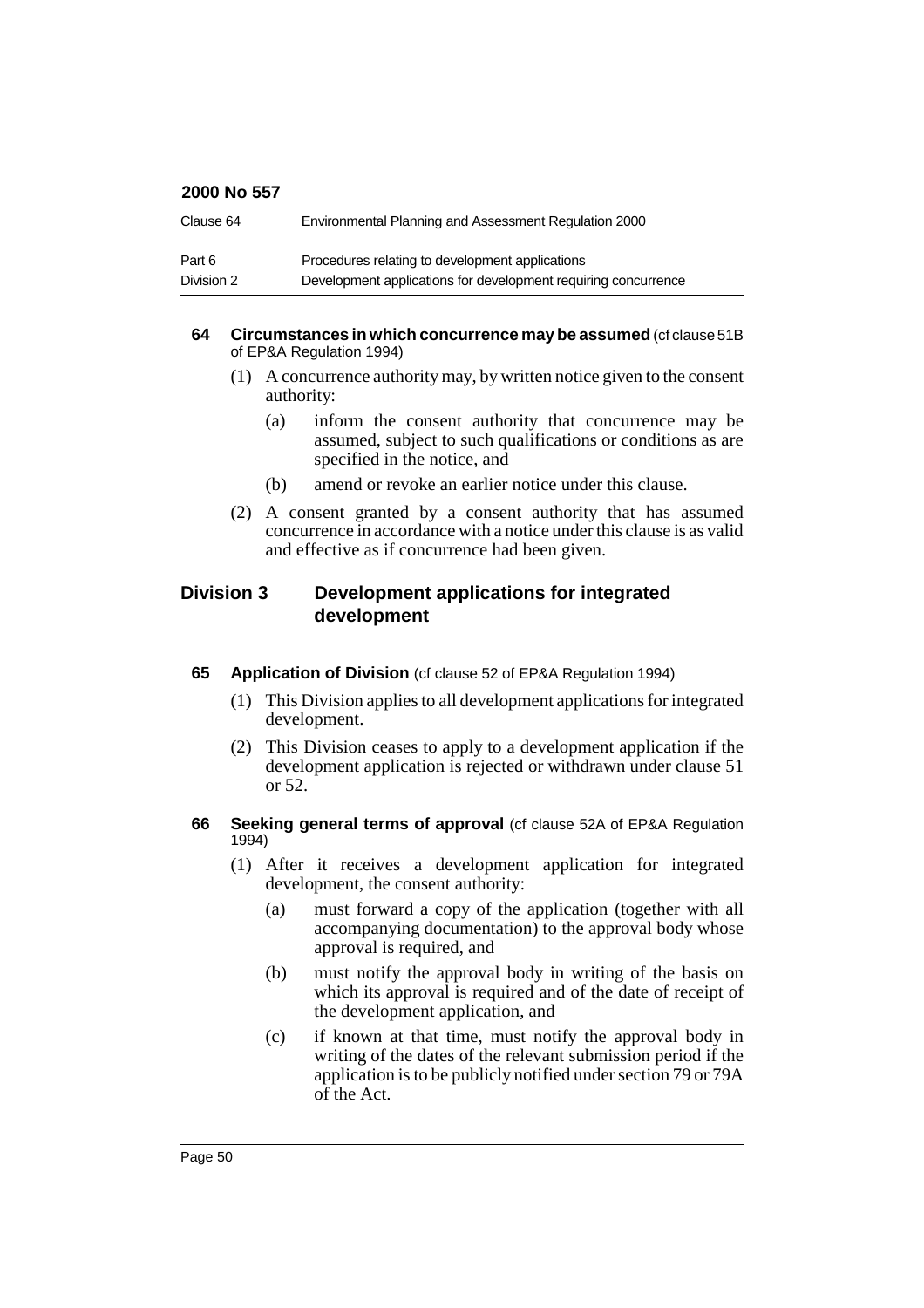|                                                       | 2000 No 557 |
|-------------------------------------------------------|-------------|
| Environmental Planning and Assessment Regulation 2000 | Clause 66   |
| Procedures relating to development applications       | Part 6      |
| Development applications for integrated development   | Division 3  |

- (2) In the case of a development application that indicates on its face that such an approval is required, the application must be forwarded to the relevant approval body within 2 days after the application is lodged.
- **67 Approval body may require additional information** (cf clause 53 of EP&A Regulation 1994)
	- (1) An approval body the general terms of whose approval have been sought may request the consent authority to provide it with such additional information about the proposed development as it considers necessary to its proper consideration of the general terms of approval.
	- (2) The request:
		- (a) must be in writing, and
		- (b) may specify a reasonable period within which the information must be provided to the consent authority.
	- (3) Immediately after receiving a request for additional information from an approval body, a consent authority must request the applicant, in writing, to provide the information sought within the period specified by the approval body.
	- (4) Immediately after receiving the requested information from the applicant, the consent authority must forward that information to the approval body.
	- (5) Instead of providing the information requested, the applicant to whom a request is made under this clause may notify the consent authority in writing that the information will not be provided.
	- (6) If the applicant for development consent has failed to provide any of the requested information by the end of:
		- (a) any period specified as referred to in subclause (2) (b), or
		- (b) such further period as the approval body may allow,

the applicant is taken to have notified the consent authority that the information will not be provided, and the application may be dealt with accordingly.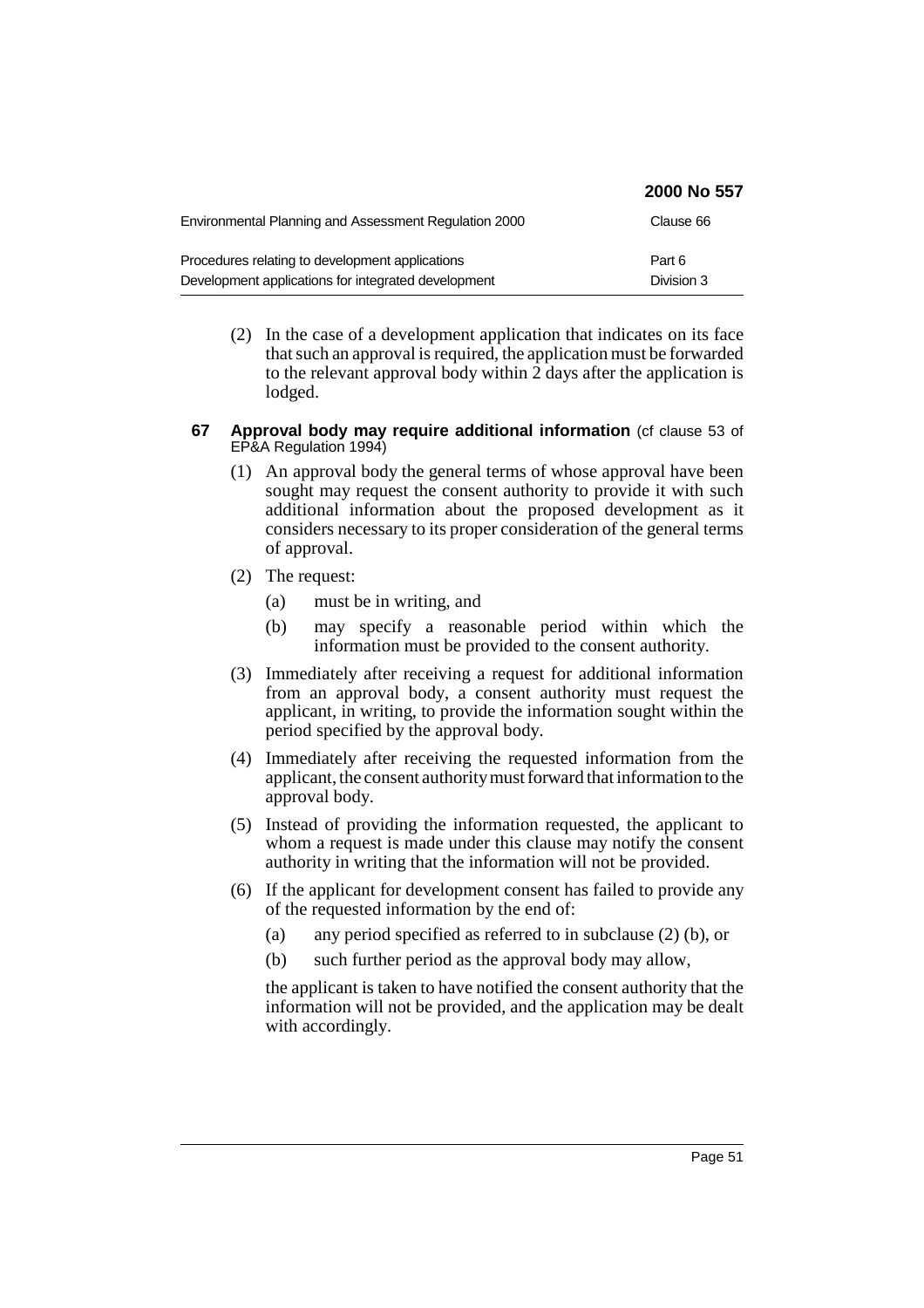| Clause 68  | Environmental Planning and Assessment Regulation 2000 |
|------------|-------------------------------------------------------|
| Part 6     | Procedures relating to development applications       |
| Division 3 | Development applications for integrated development   |

#### **68 Consent authority to be notified of proposed consultations under National Parks and Wildlife Act 1974** (cf clause 53AA of EP&A Regulation 1994)

- (1) If:
	- (a) development is integrated development because, or partly because, it requires consent under section 90 of the *National Parks and Wildlife Act 1974*, and
	- (b) the Director-General of National Parks and Wildlife is of the opinion that consultation with an Aboriginal person or persons, an Aboriginal Land Council or another Aboriginal organisation concerning a relic or Aboriginal place is required before the Director-General can make a decision concerning the general terms of approval in relation to such a consent (including whether or not the Director-General will grant consent),

the Director-General must cause notice of that fact to be given to the consent authority.

#### **69 Forwarding of submissions to approval bodies** (cf clause 53A of EP&A Regulation 1994)

- (1) This clause applies to development that is required to be advertised or notified under section 79 or 79A of the Act.
- (2) Immediately after the expiration of the relevant submission period, the consent authority must forward to each approval body a copy of all submissions received in response to the advertisement or notification.
- **70 Notification of general terms of approval** (cf clause 53B of EP&A Regulation 1994)
	- (1) An approval body that has received a development application from a consent authority must give written notice to the consent authority of its decision concerning the general terms of approval in relation to the development application (including whether or not it will grant an approval):
		- (a) within 40 days after receipt of the copy of the application, or
		- (b) in the case of development that is required to be advertised or notified under section 79 or 79A of the Act, within 21 days after it receives: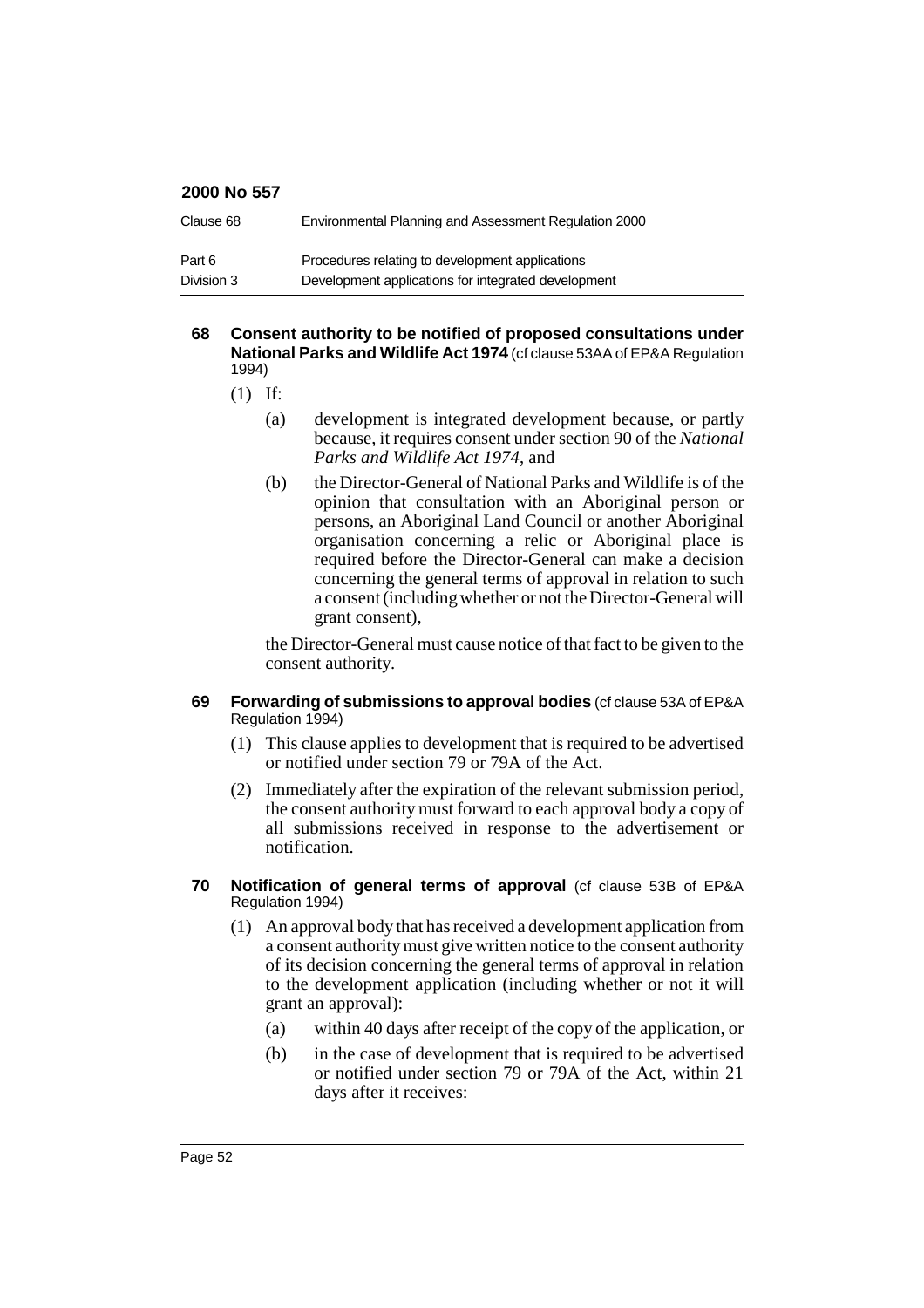|                                                                                                        | 2000 No 557          |
|--------------------------------------------------------------------------------------------------------|----------------------|
| Environmental Planning and Assessment Regulation 2000                                                  | Clause 70            |
| Procedures relating to development applications<br>Development applications for integrated development | Part 6<br>Division 3 |

- (i) the last of the submissions made during the relevant submission period, or
- (ii) advice from the consent authority that no submissions were made.

**Note.** This period may be extended by operation of Division 11.

- (2) If the consent authority determines a development application by refusing to grant consent before the expiration of the relevant period under subclause (1):
	- (a) the consent authority must notify the approval body as soon as possible after the determination, and
	- (b) this clause ceases to apply to the development application.
- (3) Nothing in this clause prevents a consent authority from having regard to an approval body's general terms of approval that have been notified to the consent authority after the expiration of the relevant period under subclause (1).

## **Division 4 Environmental impact statements**

**71 What is the form for an environmental impact statement?** (cf clause 54 of EP&A Regulation 1994)

> For the purposes of section 78A (8) of the Act, the prescribed form for an environmental impact statement to accompany a development application is a form that contains the following information:

- (a) the name, address and professional qualifications of the person by whom the statement is prepared,
- (b) the name and address of the person by whom the development application was made,
- (c) the address of the land in respect of which the development application was made,
- (d) a description of the development to which the statement relates,
- (e) an assessment by the person by whom the statement is prepared of the environmental impact of the development to which the statement relates, dealing with the matters referred to in clause 72,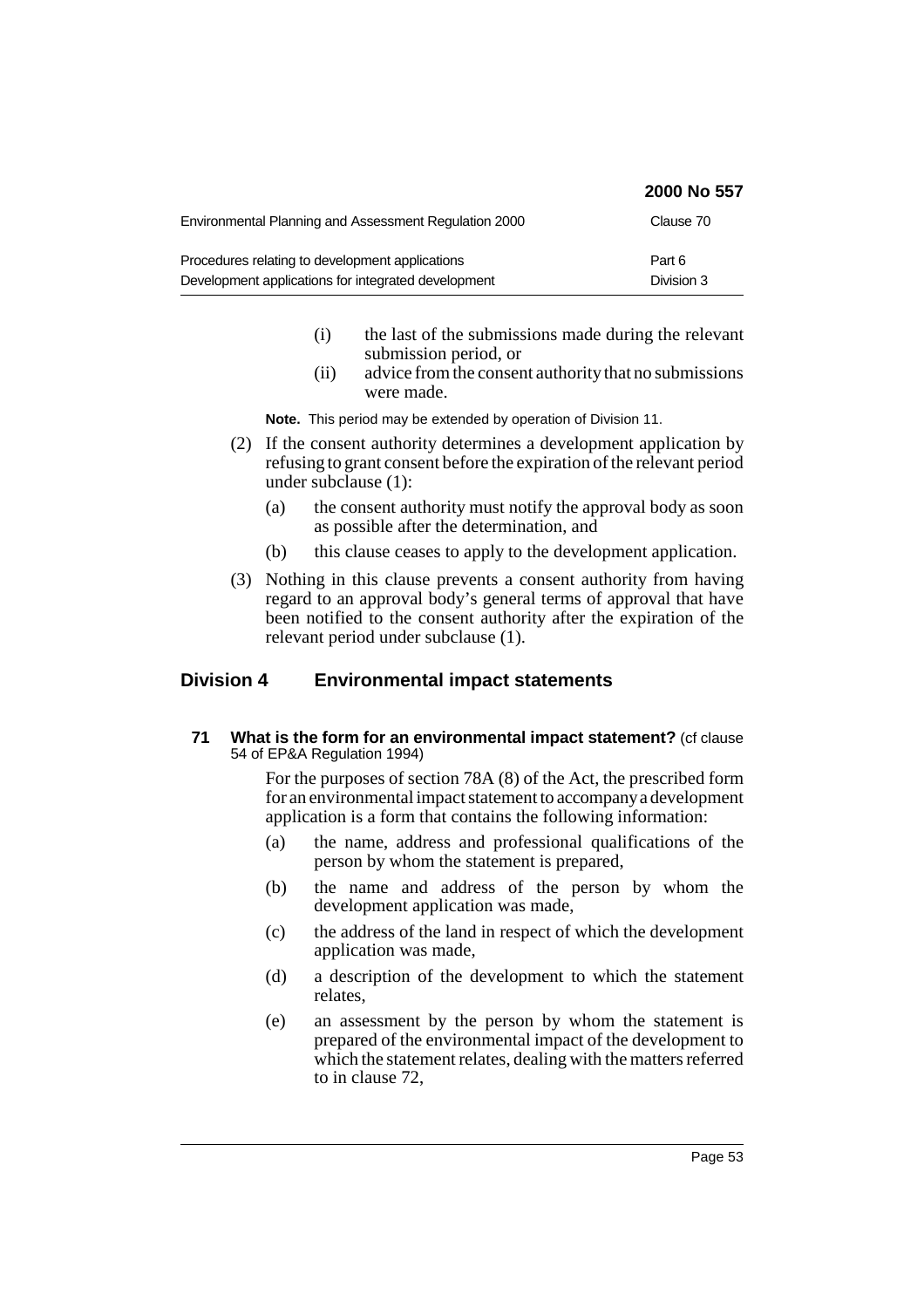| Clause 71  | Environmental Planning and Assessment Regulation 2000 |
|------------|-------------------------------------------------------|
| Part 6     | Procedures relating to development applications       |
| Division 4 | Environmental impact statements                       |

- (f) a declaration by the person by whom the statement is prepared to the effect that:
	- $(i)$  the statement has been prepared in accordance with clauses 72 and 73, and
	- (ii) the statement contains all available information that is relevant to the environmental assessment of the development to which the statement relates, and
	- (iii) that the information contained in the statement is neither false nor misleading.

#### **72 What must an environmental impact statement contain?** (cf clause 54A of EP&A Regulation 1994)

- (1) The contents of an environmental impact statement must include:
	- (a) for development of a kind for which specific guidelines are in force under this clause, the matters referred to in those guidelines, or
	- (b) for any other kind of development:
		- (i) the matters referred to in the general guidelines in force under this clause, or
		- (ii) if no such guidelines are in force, the matters referred to in Schedule 2.
- (2) For the purposes of this clause, the Director-General may establish guidelines for the preparation of environmental impact statements, in relation to development generally or in relation to any specific kind of development.
- (3) The Director-General may vary or revoke any guidelines in force under this clause.
- (4) An environmental impact statement prepared in accordance with this clause before the date on which any of the following events occur:
	- (a) the amendment of Schedule 2,
	- (b) the establishment of new guidelines under this clause,
	- (c) the variation or revocation of existing guidelines under this clause,

is taken to have been prepared in accordance with this clause, for the purposes of any development application made within 3 months after that date, as if the relevant event had not occurred.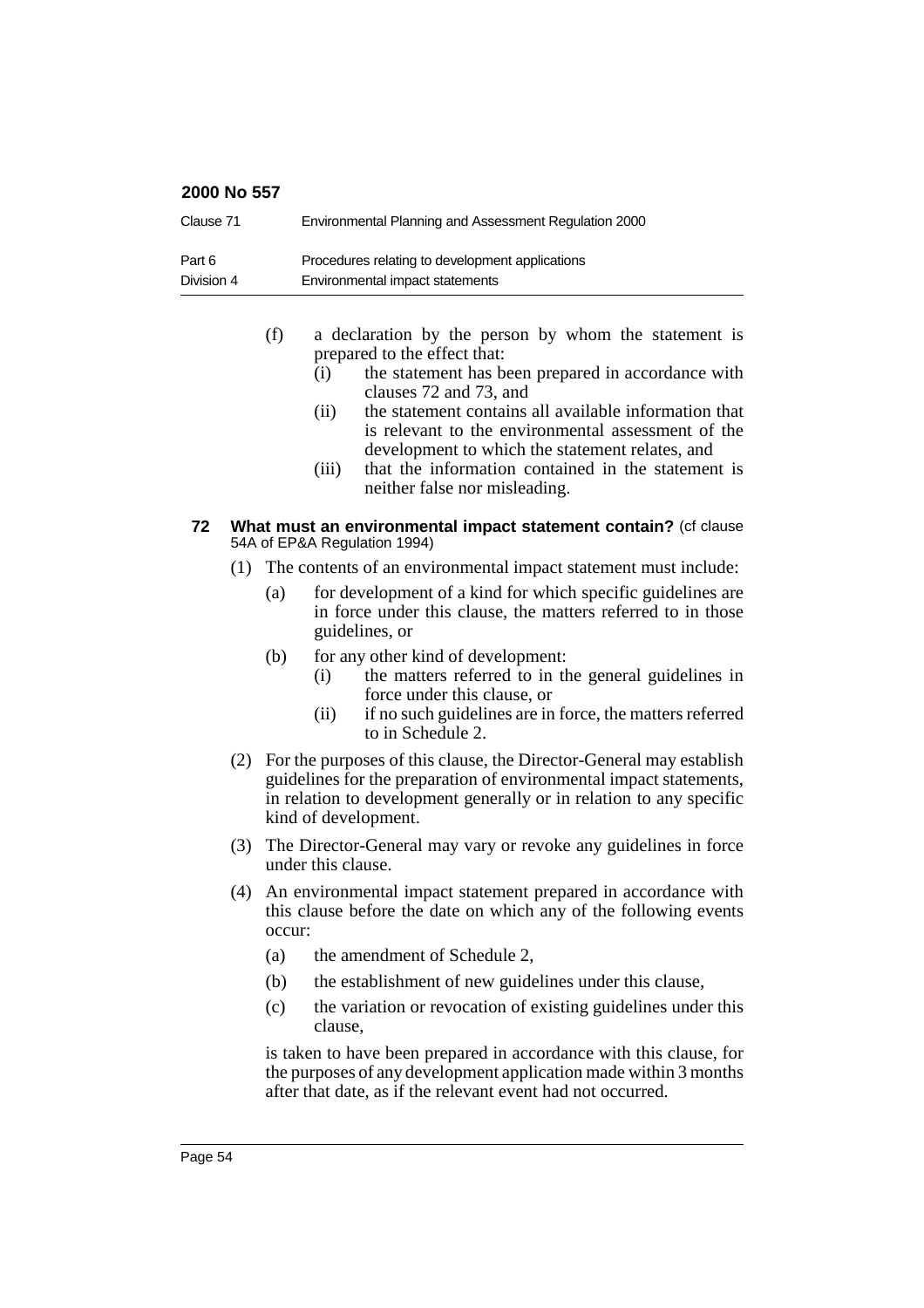|                                                                                    | 2000 No 557          |
|------------------------------------------------------------------------------------|----------------------|
| Environmental Planning and Assessment Regulation 2000                              | Clause 73            |
| Procedures relating to development applications<br>Environmental impact statements | Part 6<br>Division 4 |

#### **73 Requirements of Director-General and approval bodies concerning preparation of environmental impact statements** (cf clause 55 of EP&A Regulation 1994)

- (1) The applicant responsible for preparing an environmental impact statement must consult with the Director-General and, in completing the statement, must have regard to the Director-General's requirements:
	- (a) as to the form and content of the statement, and
	- (b) as to making the statement available for public comment.
- (2) For the purposes of the consultation, the applicant must give the Director-General written particulars of:
	- (a) the location, nature and scale of the development, and
	- (b) in the case of a development application for integrated development, the approvals that are required.
- (3) In the case of proposed integrated development the Director-General must request, in writing, each relevant approval body to provide the Director-General with that approval body's requirements in relation to the environmental impact statement for the purpose of its decision concerning the general terms of the approval in relation to the development (including whether or not it will grant an approval).
- (4) If an approval body does not provide the Director-General, in writing, with its requirements within 14 days after receipt of the Director-General's request under subclause (3):
	- (a) the Director-General must inform the applicant, and
	- (b) the applicant:
		- (i) must consult with the approval body and obtain its requirements in relation to the environmental impact statement for the purpose of its decision concerning the general terms of the approval in relation to the development (including whether or not it will grant an approval), and
		- (ii) in completing the statement, must have regard to the approval body's requirements.
- (5) Within 28 days after the applicant's consultation with the Director-General is completed, or within such further time as is agreed between the Director-General and the applicant, written notice of the Director-General's requirements must be given: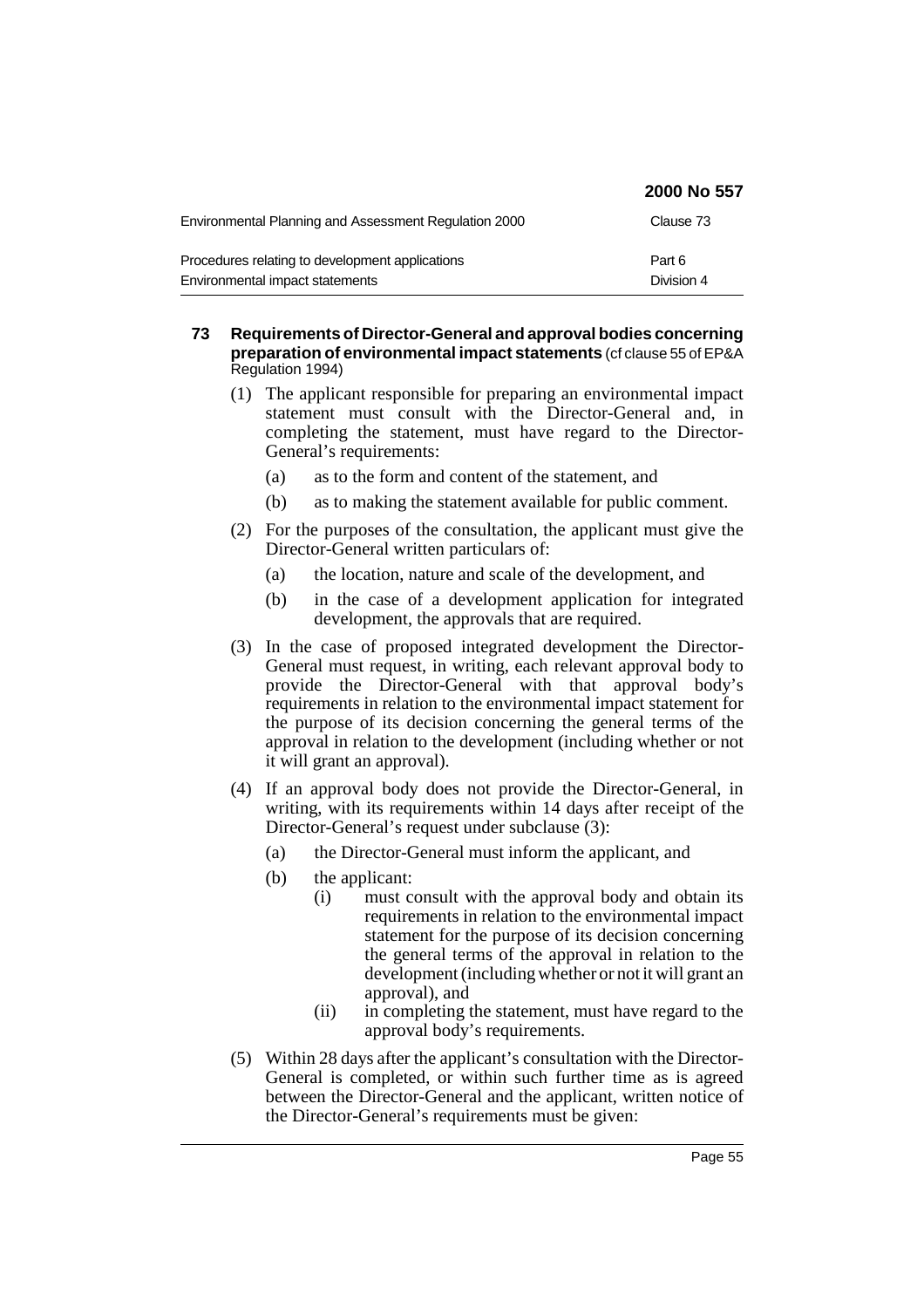| Clause 73  | Environmental Planning and Assessment Regulation 2000 |
|------------|-------------------------------------------------------|
| Part 6     | Procedures relating to development applications       |
| Division 4 | Environmental impact statements                       |

- (a) to the applicant, and
- (b) to the relevant consent authority (unless the Minister or the Director-General is the consent authority), and
- (c) to the relevant approval body (in the case of proposed integrated development for which the approval body has provided the Director-General with its requirements following the Director-General's request under subclause (3)).
- (6) If the development application to which the environmental impact statement relates is not made within 2 years after the notice is given, the applicant must consult further with the Director-General in relation to the preparation of the statement.
- (7) The Director-General may waive the requirement for consultation under this clause in relation to any particular development or any particular class or description of development, other than integrated development.
- **74 Consent authority may require additional copies of environmental impact statement** (cf clause 55A of EP&A Regulation 1994)

The consent authority may require an applicant for development consent for designated development to give it as many additional copies of the environmental impact statement as are reasonably required for the purposes of the Act.

#### **75 Consent authority may sell copies of environmental impact statement to the public** (cf clause 56 of EP&A Regulation 1994)

- (1) Copies of an environmental impact statement may be sold by a consent authority to any member of the public for not more than \$25 per copy.
- (2) A consent authority:
	- (a) must pay the proceeds of sale to the applicant responsible for the preparation of the statement, and
	- (b) must return to the applicant any unsold copies of the statement.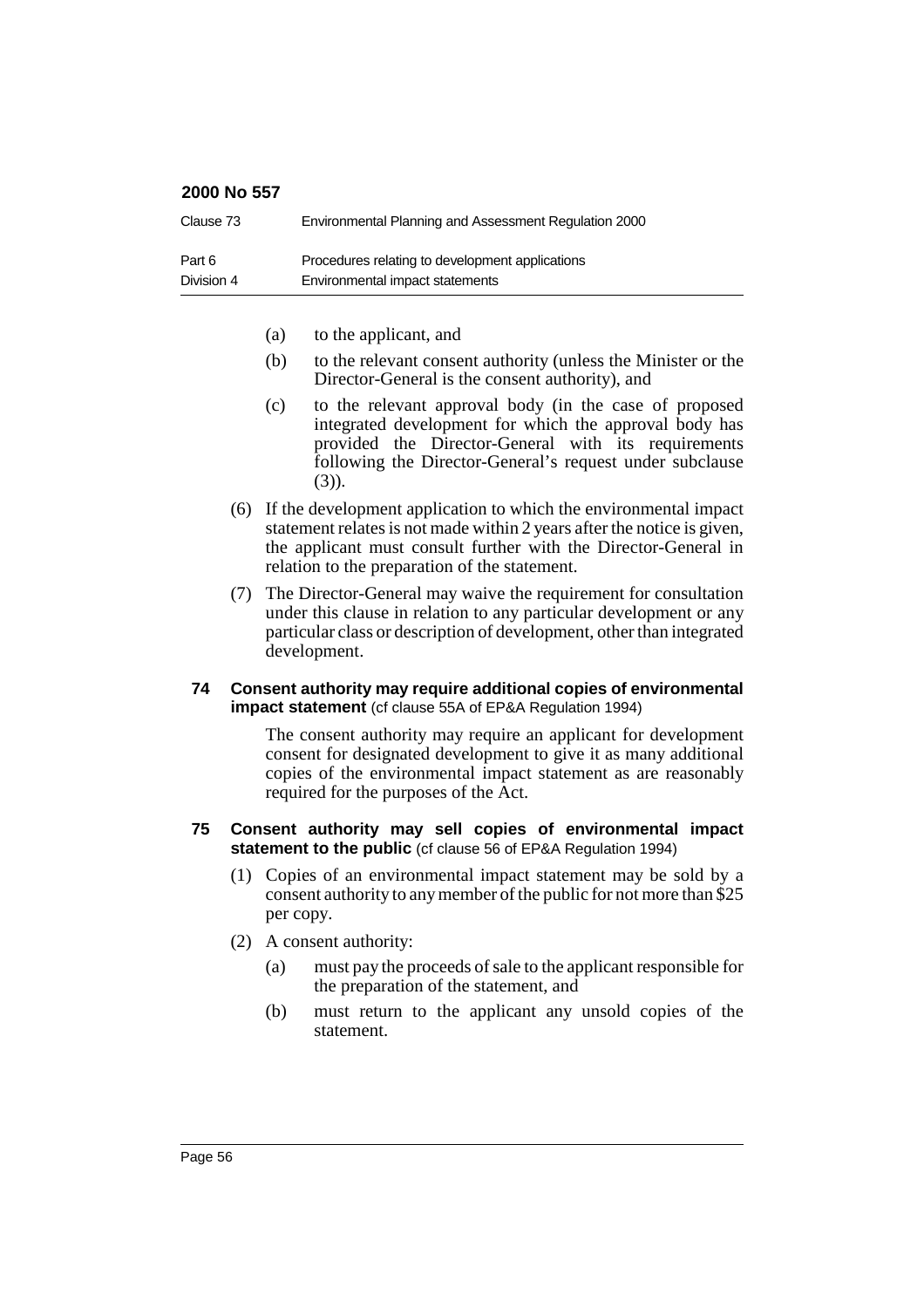|                                                       | 2000 No 557 |
|-------------------------------------------------------|-------------|
| Environmental Planning and Assessment Regulation 2000 | Clause 76   |
| Procedures relating to development applications       | Part 6      |
| Environmental impact statements                       | Division 4  |

### **76 Documents adopted or referred to by environmental impact statement** (cf clause 56A of EP&A Regulation 1994)

- (1) Any document adopted or referred to by an environmental impact statement is taken to form part of the statement.
- (2) Nothing in this Part requires the applicant responsible for the preparation of an environmental impact statement to supply any person with a document that is publicly available.

## **Division 5 Public participation—designated development**

**77 Notice of application for designated development to public authorities (other than concurrence authorities and approval bodies)** (cf clause 57 of EP&A Regulation 1994)

> At the same time as giving public notice under section 79 (1) of the Act, the consent authority must give written notice of a development application for designated development to such public authorities (other than relevant concurrence authorities or approval bodies) as, in the opinion of the consent authority, may have an interest in the determination of that development application.

### **78 What information must a written notice of designated development contain?** (cf clause 58 of EP&A Regulation 1994)

- (1) A written notice of a development application under section 79 (1) (b) of the Act must contain the following information:
	- (a) a description (including the address) of the land on which the development is proposed to be carried out,
	- (b) the name of the applicant and of the consent authority,
	- (c) a description of the proposed development,
	- (d) a statement that the proposed development is designated development,
	- (e) a statement that the development application and the documents accompanying the application, including the environmental impact statement, may be inspected:
		- (i) at the consent authority's principal office, and
		- (ii) at the Department's offices (if the Minister or Director-General is not the consent authority), and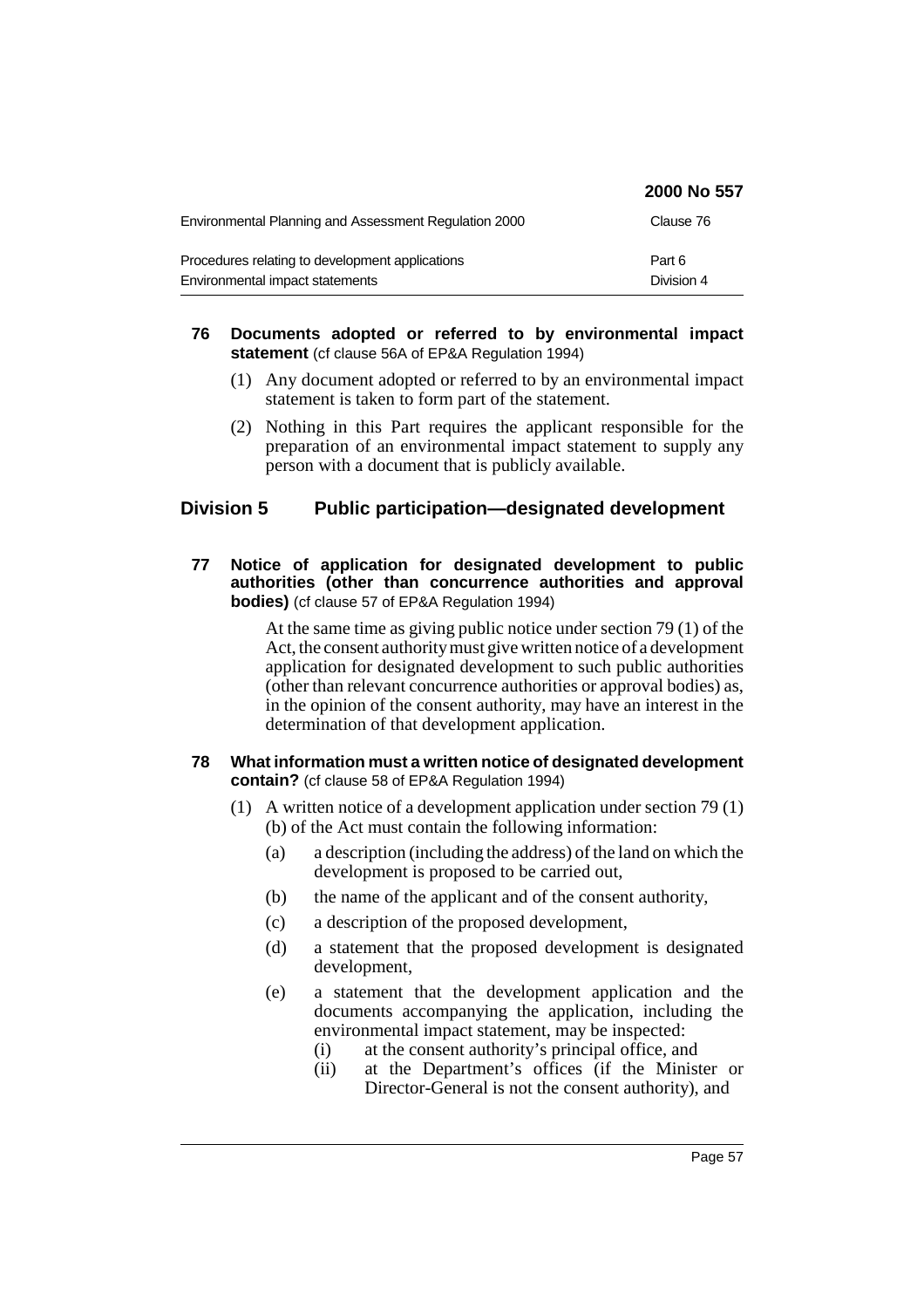| Clause 78  | Environmental Planning and Assessment Regulation 2000 |
|------------|-------------------------------------------------------|
| Part 6     | Procedures relating to development applications       |
| Division 5 | Public participation—designated development           |

(iii) at the council's principal office (if the council is not the consent authority),

for a period specified in the notice during the relevant authority's ordinary office hours,

- (f) a statement that:
	- (i) any person during the period specified under paragraph (e) may make written submissions to the consent authority concerning the development application, and
	- (ii) if a submission is made by way of objection, the grounds of objection must be specified in the submission,
- (g) the dates of the period specified under paragraph (e),
- (h) if the proposed development is also integrated development:
	- (i) a statement that the development is integrated development, and
	- (ii) a statement of the approvals that are required and the relevant approval bodies for those approvals,
- (i) a statement that, unless the proposed development is development for which a Commission of Inquiry has been held, any person:
	- (i) who makes a submission by way of objection, and
	- (ii) who is dissatisfied with the determination of the consent authority to grant development consent,

may appeal to the Land and Environment Court,

- (j) a statement that, if a Commission of Inquiry is held, the Minister's determination of the application is final and not subject to appeal.
- (2) The period referred to under subclause (1) (e) must include the period of 30 days commencing on the day after which notice of the development application is first published in a newspaper under section 79 (1)  $(d)$  of the Act.
- **79 How is the notice under section 79 (1) (c) of the Act exhibited on land for designated development?** (cf clause 59 of EP&A Regulation 1994)
	- (1) The notice for a development application for designated development under section  $79(1)(c)$  of the Act: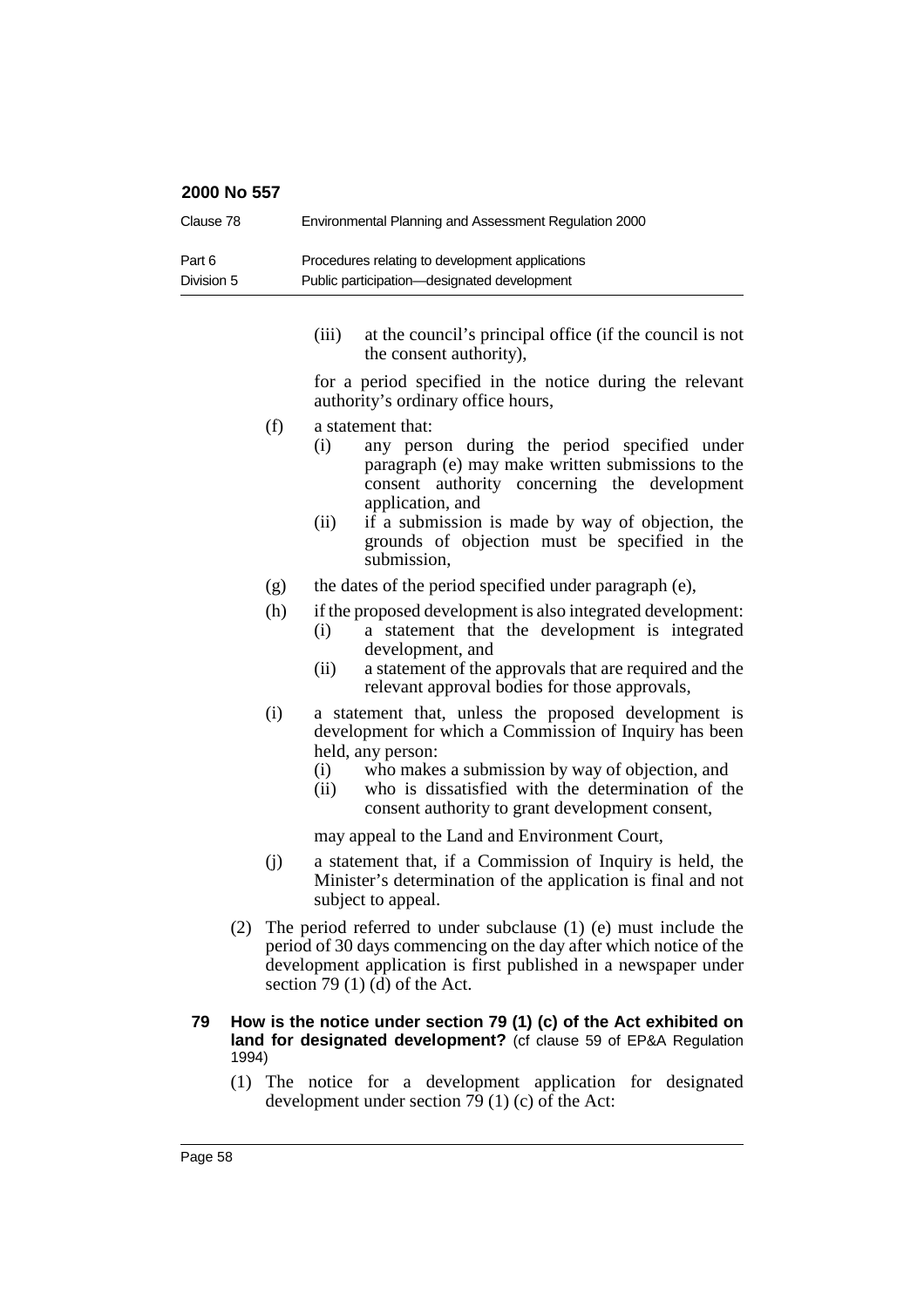|                                                                                                | 2000 No 557          |
|------------------------------------------------------------------------------------------------|----------------------|
| Environmental Planning and Assessment Regulation 2000                                          | Clause 79            |
| Procedures relating to development applications<br>Public participation—designated development | Part 6<br>Division 5 |

- (a) must be exhibited on the land to which the development application relates, and
- (b) must be displayed on a signpost or board, and
- (c) must be clear and legible, and
- (d) must be headed in capital letters and bold type "**DEVELOPMENT PROPOSAL**", and
- (e) must contain under that heading the following matters:
	- (i) a statement that the development application has been lodged,
	- (ii) the name of the applicant,
	- (iii) a brief description of the development application,
	- (iv) notice that the development application and the relevant environmental impact statement may be inspected at the places, on the dates and during the times specified in the notice, being the same places, dates and times specified in the written notice under section 79 $(1)$  (b) of the Act, and
- (f) must, if practicable, be capable of being read from a public place.

## **80 How is the notice under section 79 (1) (d) published for designated development?** (cf clause 60 of EP&A Regulation 1994)

The notice for a development application for designated development under section  $\overline{79}$  (1) (d) of the Act:

- (a) must be published on at least 2 separate occasions, and
- (b) must appear across 2 or 3 columns in the display section of the newspaper, and
- (c) must be headed in capital letters and bold type "**DEVELOPMENT PROPOSAL**", and
- (d) must contain the same matters as are required for a notice under section 79 (1) (b) of the Act.

### **81 Forwarding of submissions to Director-General** (cf clause 62 of EP&A Regulation 1994)

For the purposes of section 80 (9) (b) of the Act, the consent authority must, immediately after the relevant submission period, forward to the Director-General (if the Minister or the Director-General is not the consent authority) a copy of all submissions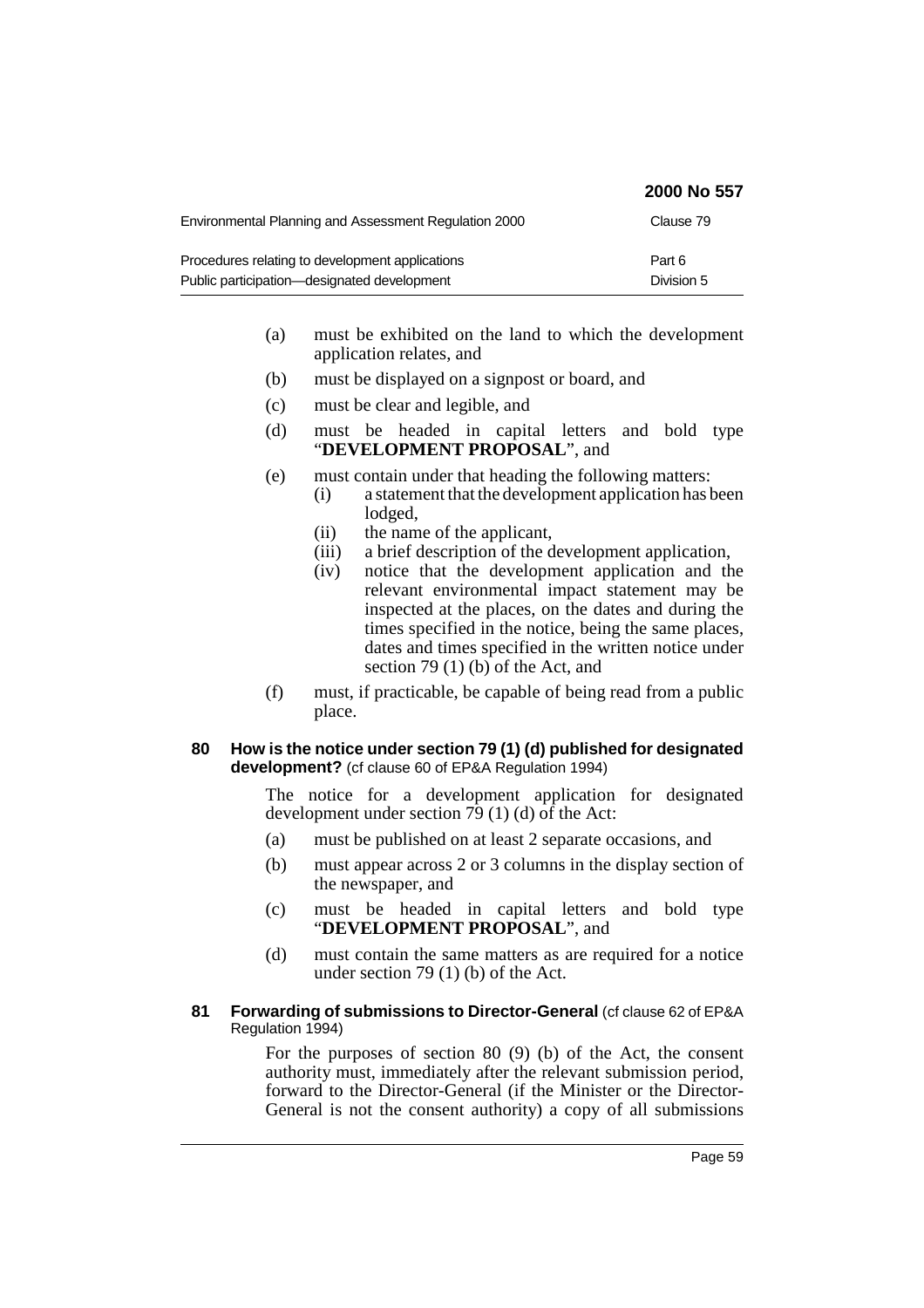| Clause 81  | Environmental Planning and Assessment Regulation 2000 |
|------------|-------------------------------------------------------|
| Part 6     | Procedures relating to development applications       |
| Division 5 | Public participation—designated development           |

(including submissions by way of objection) received in response to the public exhibition of a development application for designated development.

**Note.** This requirement will not apply if the Director-General has waived the requirement under section 80 (10) (b) of the Act.

## **Division 6 Public participation—State significant advertised development**

### **82 Application of section 79 of the Act relating to designated development** (cf clause 64 of EP&A Regulation 1994)

- (1) For the purposes of section 79A (1) of the Act, section 79 of the Act applies to a development application for State significant advertised development in the same way as it applies to a development application for designated development, and this Division applies accordingly.
- (2) This Division does not apply to development on land to which clause 26F of *Newcastle Local Environmental Plan 1987* applies.

#### **83 What must a written notice under section 79 (1) (b) of the Act contain?** (cf clause 64 of EP&A Regulation 1994)

- (1) For the purposes of section 79 (1) (b) of the Act, a written notice of a development application for State significant advertised development must contain the following information:
	- (a) a description (including the address) of the land on which the development is proposed to be carried out,
	- (b) the name of the applicant and of the consent authority,
	- (c) a description of the proposed development,
	- (d) a statement that the proposed development is not designated development,
	- (e) a statement that the development application and the documents accompanying the application may be inspected:
		- (i) at the Department's principal office, and
		- (ii) at the council's principal office,

for a period specified in the notice during the relevant authority's ordinary office hours,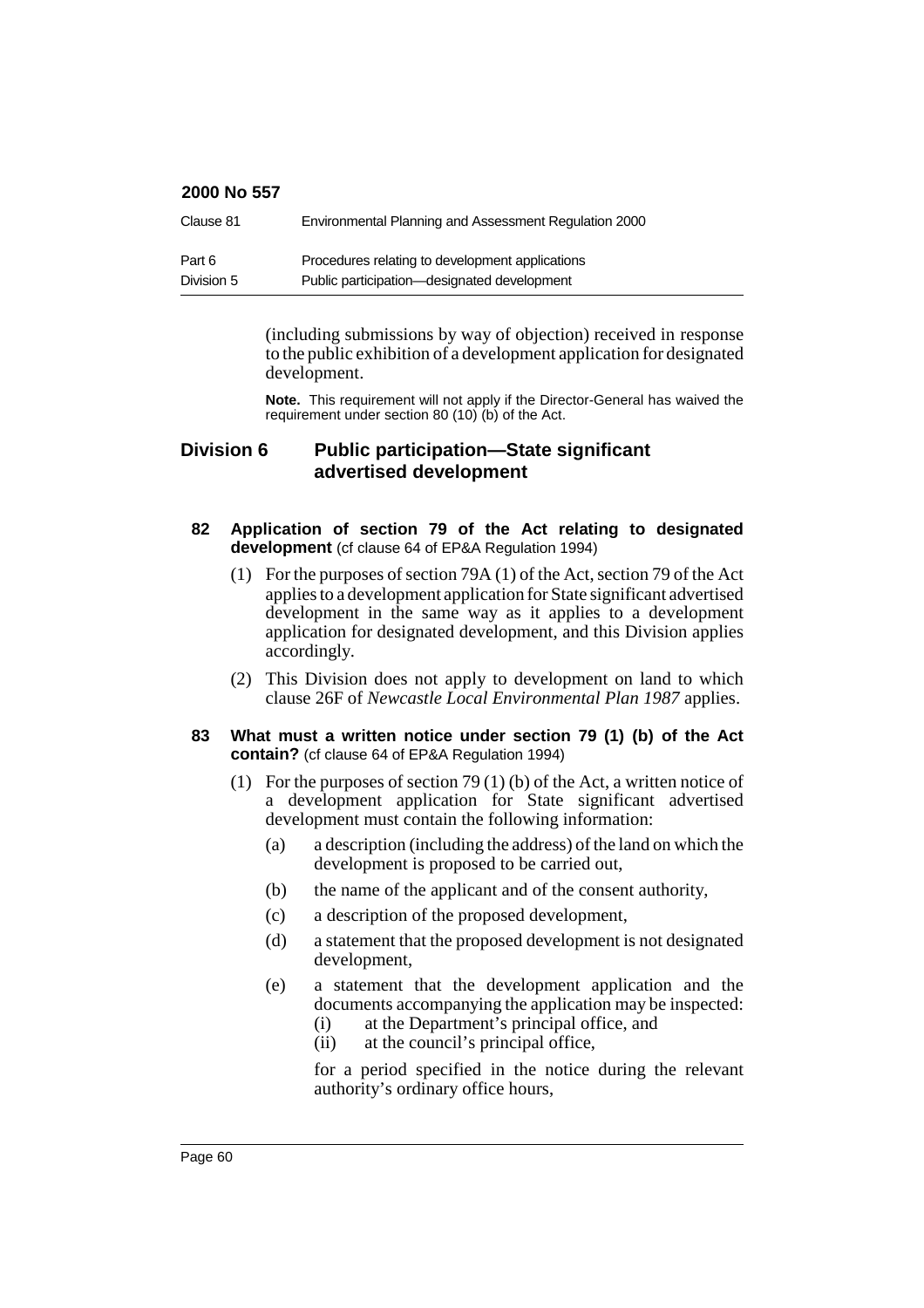|                                                               | 2000 No 557 |
|---------------------------------------------------------------|-------------|
| Environmental Planning and Assessment Regulation 2000         | Clause 83   |
| Procedures relating to development applications               | Part 6      |
| Public participation—State significant advertised development | Division 6  |

- (f) a statement that:
	- (i) any person during the period specified under paragraph (e) may make written submissions to the Director-General concerning the development application, and
	- (ii) if a submission is made by way of objection, the grounds of objection must be specified in the submission,
- (g) the dates of the period specified under paragraph (e),
- (h) a statement that:
	- (i) the Minister will determine the application, and
	- (ii) if the proposed development is subject to a direction under section 89 of the Act, the council may request that a Commission of Inquiry be held into the development, and
	- (iii) if a Commission of Inquiry is held, the Minister's determination of the application is final and not subject to appeal,
- (i) if the development is also integrated development:
	- (i) a statement that the development is integrated development, and
	- (ii) a statement of the approvals that are required and the relevant approval bodies for those approvals.
- (2) The period referred to under subclause (1) (e) must include the period of 30 days commencing on the day after which notice of the development application is first published in a newspaper under section 79 (1) (d) of the Act.

### **84 How is the notice under section 79 (1) (c) of the Act to be exhibited on land?** (cf clause 64 of EP&A Regulation 1994)

The notice for a development application for State significant advertised development under section 79 (1) (c) of the Act:

- (a) must be exhibited on the land to which the development application relates, and
- (b) must be displayed on a signpost or board, and
- (c) must be clear and legible, and
- (d) must be headed in capital letters and bold type "**DEVELOPMENT PROPOSAL**", and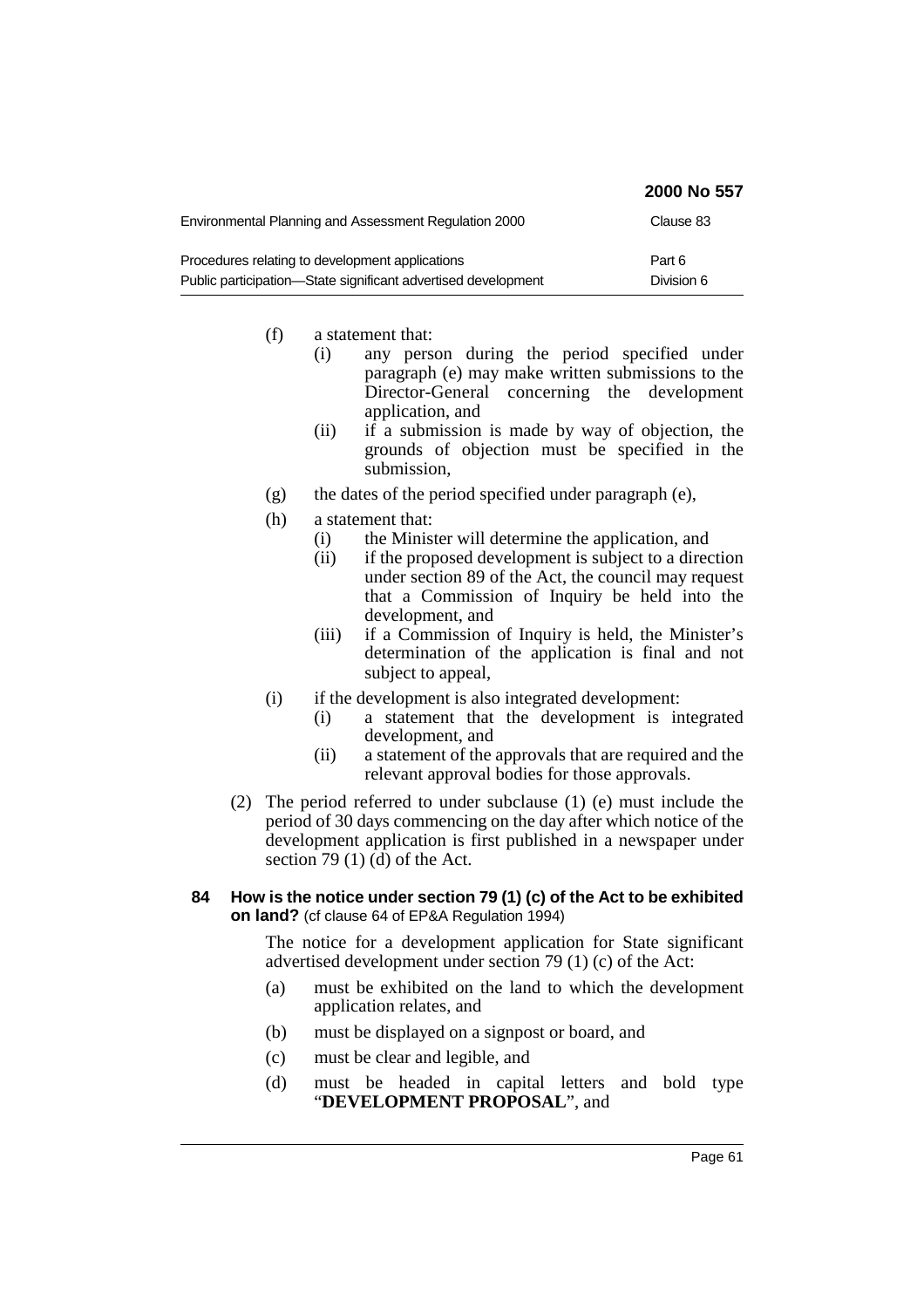| Clause 84  | Environmental Planning and Assessment Regulation 2000         |
|------------|---------------------------------------------------------------|
| Part 6     | Procedures relating to development applications               |
| Division 6 | Public participation—State significant advertised development |

- (e) must contain under that heading the following matters:
	- (i) a statement that the development application has been lodged,
	- (ii) the name of the applicant,
	- (iii) a brief description of the development application,
	- (iv) notice that the development application may be inspected at the places, on the dates and during the times specified in the notice, being the same places, dates and times specified in the written notice under section 79 $(1)$  (b) of the Act, and
- (f) must, if practicable, be capable of being read from a public place.

### **85 How is the notice published under section 79 (1) (d) of the Act published?** (cf clause 64 of EP&A Regulation 1994)

The notice for a development application for State significant advertised development under section 79 (1) (d) of the Act:

- (a) must be published in the public notices section of the newspaper, and
- (b) must be headed in capital letters and bold type "**DEVELOPMENT PROPOSAL**", and
- (c) must contain the same matters as are required for a notice under section 79 (1) (b) of the Act.

## **Division 7 Public participation—other advertised development**

- **86 Application of Division** (cf clause 65 of EP&A Regulation 1994)
	- (1) This Division applies to other advertised development.
	- (2) This Division does not apply to development on land to which clause 26F of *Newcastle Local Environmental Plan 1987* applies.
- **87 How must a development application be publicly notified?** (cf clause 65 of EP&A Regulation 1994)

As soon as practicable after a development application for other advertised development is lodged with the consent authority, the consent authority must: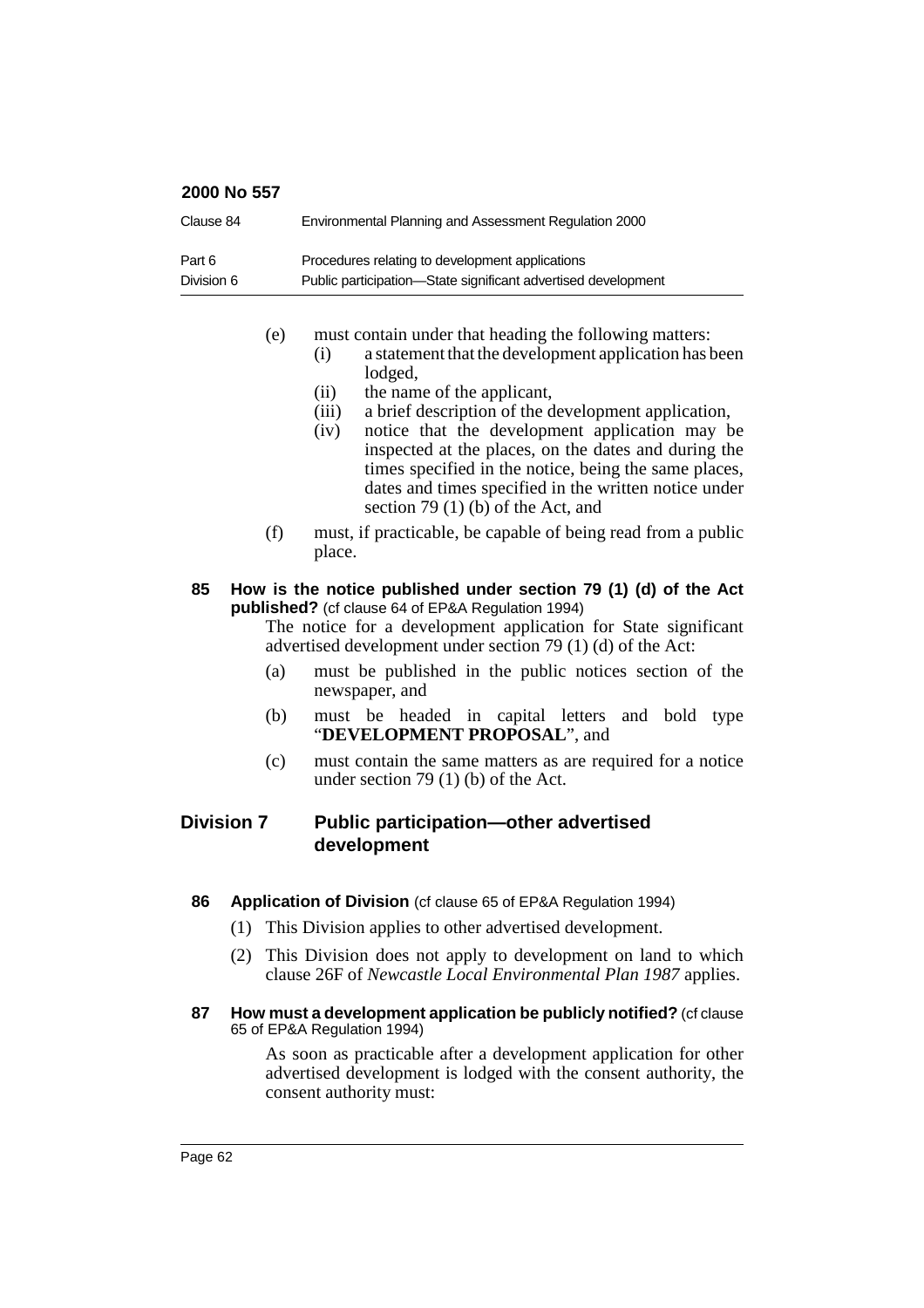|                                                       | 2000 No 557 |
|-------------------------------------------------------|-------------|
| Environmental Planning and Assessment Regulation 2000 | Clause 87   |
| Procedures relating to development applications       | Part 6      |
| Public participation—other advertised development     | Division 7  |

- (a) give written notice of the application (referred to in this Division as a *written notice*), and
- (b) cause notice of the application to be published in a local newspaper (referred to in this Division as a *published notice*).

#### **88 Who must written notice be given to?** (cf clause 65 of EP&A Regulation 1994)

- (1) Written notice of the development application must be given:
	- (a) to such persons as appear to the consent authority to own or occupy the land adjoining the land to which the application relates, and
	- (b) to such public authorities (other than relevant concurrence authorities or approval bodies) as, in the opinion of the consent authority, may have an interest in the determination of the application.
- (2) For the purposes of this clause:
	- (a) if land is a lot within the meaning of the *Strata Schemes (Freehold Development) Act 1973*, a written notice to the owners corporation is taken to be a written notice to the owner or occupier of each lot within the strata scheme, and
	- (b) if land is a lot within the meaning of the *Strata Schemes (Leasehold Development) Act 1986*, a written notice to the lessor under the leasehold strata scheme concerned and to the owners corporation is taken to be a written notice to the owner or occupier of each lot within the strata scheme, and
	- (c) if land is owned or occupied by more than one person, a written notice to one owner or one occupier is taken to be a written notice to all the owners and occupiers of that land.
- **89 What information must be contained in a written notice and a published notice?** (cf clause 65 of EP&A Regulation 1994)
	- (1) A written notice and a published notice of the development application must contain the following information:
		- (a) a description of the land (including the address) on which the development is proposed to be carried out,
		- (b) the name of the applicant and the name of the consent authority,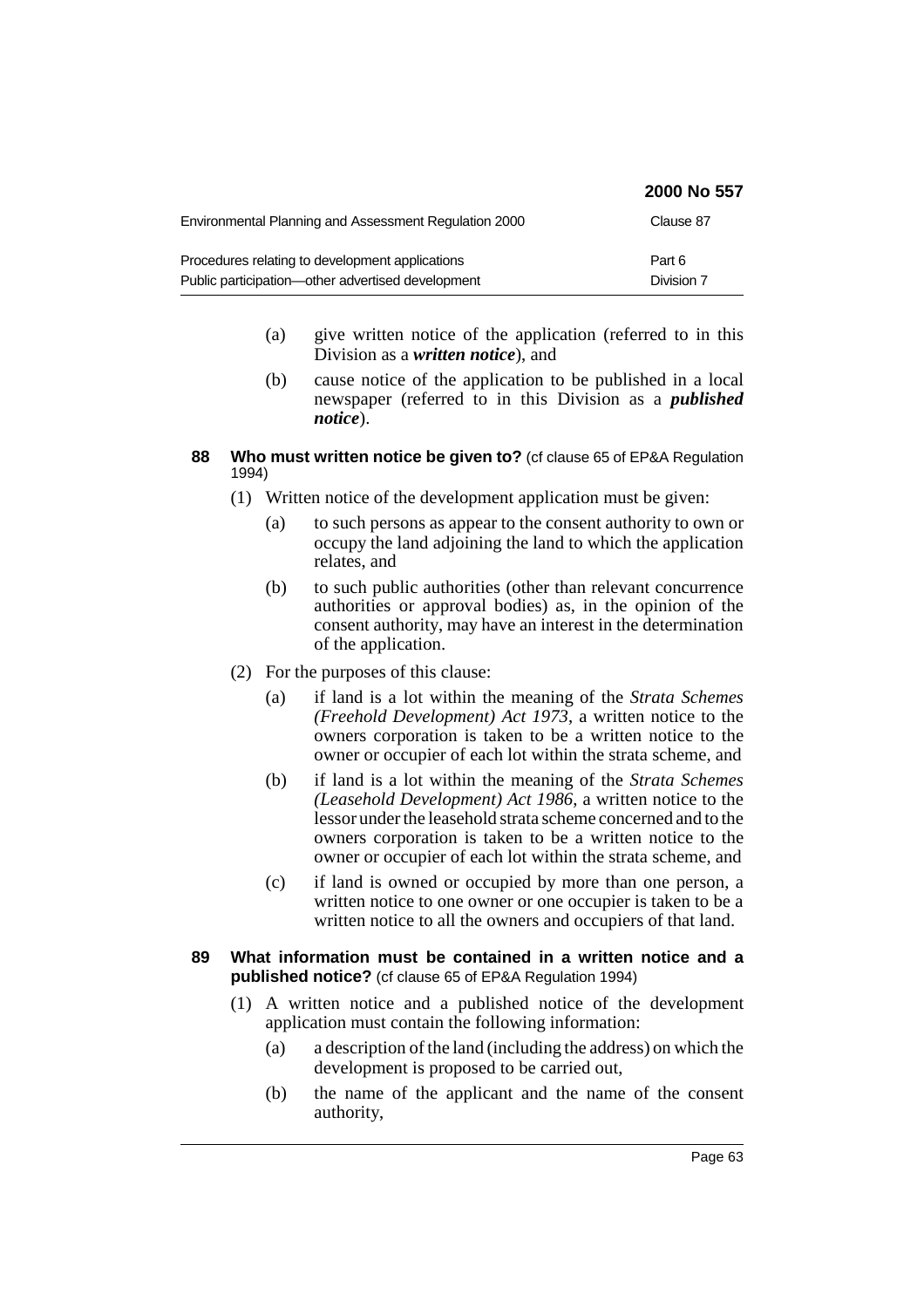| Clause 89  | Environmental Planning and Assessment Regulation 2000 |
|------------|-------------------------------------------------------|
| Part 6     | Procedures relating to development applications       |
| Division 7 | Public participation—other advertised development     |

- (c) a description of the proposed development,
- (d) a statement that the application and the documents accompanying that application may be inspected at the consent authority's principal office for a period specified in the notice during the consent authority's ordinary office hours,
- (e) a statement that any person during the period specified under paragraph (d) may make a written submission in relation to the development application to the consent authority,
- (f) the dates of the period specified under paragraph (d).
- (2) The written notice and the published notice:
	- (a) in the case of development that is integrated development:
		- (i) must contain a statement that the development is integrated development, and
		- (ii) must state the approvals that are required and the relevant approval bodies for those approvals, and
	- (b) in the case of development that is threatened species development, must contain a statement that the development is threatened species development.
- (3) The period referred to in subclause (1) (d) must include:
	- (a) in the case of nominated integrated development or threatened species development, the period of 30 days, and
	- (b) in any other case, the period of 14 days,

commencing on the day after the day on which the published notice is first published in a newspaper.

#### **90 Circumstances in which notice requirements may be dispensed with** (cf clause 65 of EP&A Regulation 1994)

- (1) This clause applies to a development application that before being determined by the consent authority, has been amended or substituted, or that has been withdrawn and later replaced, where:
	- (a) the consent authority has complied with this Division in relation to the original application, and
	- (b) the consent authority is of the opinion that the amended, substituted or later application differs only in minor respects from the original application,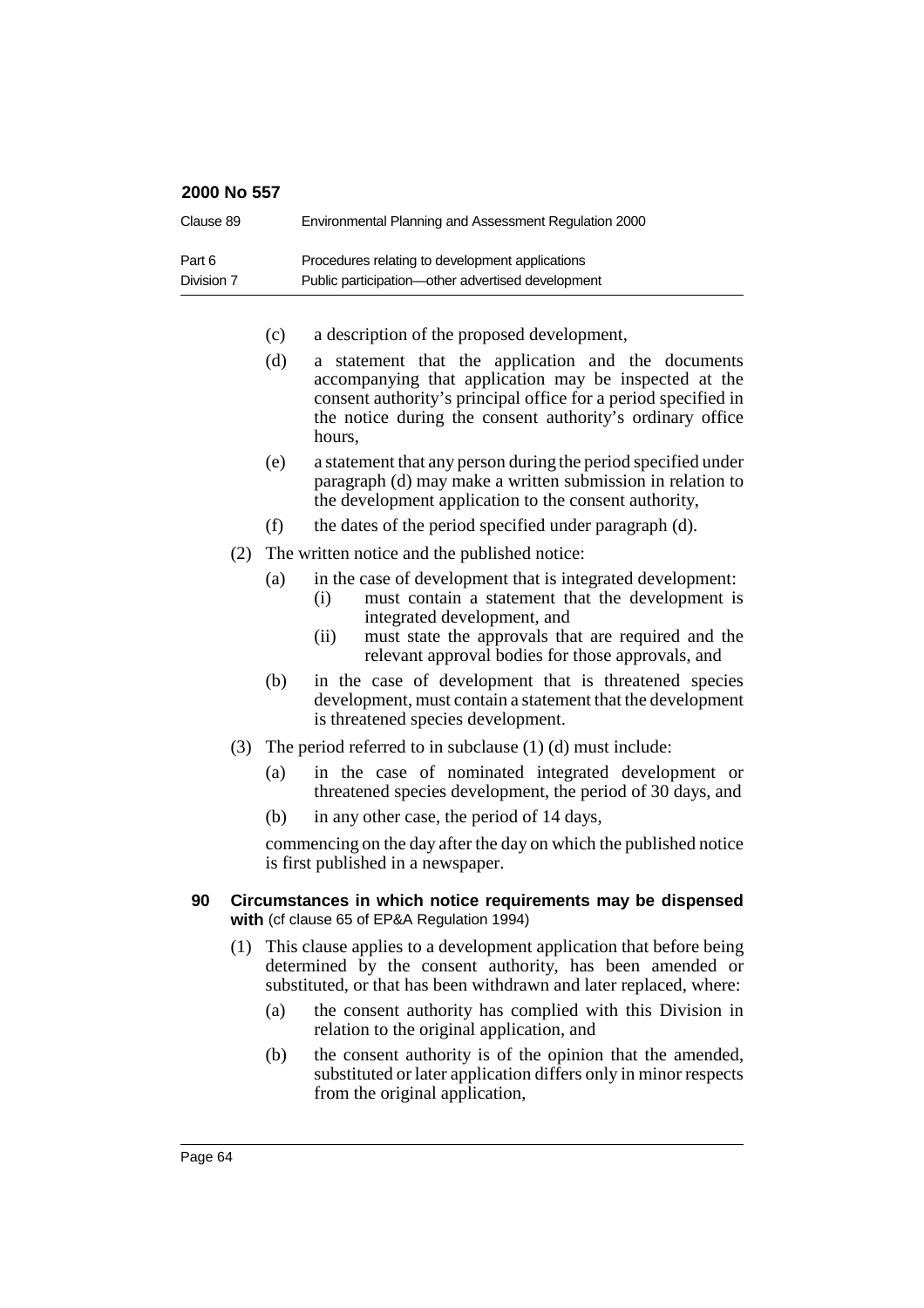|                                                       | 2000 No 557 |
|-------------------------------------------------------|-------------|
| Environmental Planning and Assessment Regulation 2000 | Clause 90   |
| Procedures relating to development applications       | Part 6      |
| Public participation—other advertised development     | Division 7  |

referred to in this clause as a *replacement application*.

- (2) The consent authority may decide to dispense with further compliance with this Division in relation to a replacement application and, in that event, compliance with this Division in relation to the original application is taken to be compliance in relation to the replacement application.
- (3) The consent authority must give written notice to the applicant of its decision under this clause at or before the time notice of the determination of the replacement application is given under section 81 of the Act.

## **91 Public notification of development application and accompanying information** (cf clause 65 of EP&A Regulation 1994)

- (1) The consent authority must ensure that a development application is publicly notified in accordance with the relevant requirements and that any accompanying information is available for inspection during the relevant submission period at the place or places specified in the public notice.
- (2) During the relevant submission period:
	- (a) any person may inspect the development application and any accompanying information and make extracts from or copies of them, and
	- (b) any person may make written submissions to the consent authority with respect to the development application.
- (3) A submission by way of objection must set out the grounds of the objection.

## **Division 8 Determination of development applications**

- **92 What additional matters must a consent authority take into consideration in determining a development application?** (cf clause 66 of EP&A Regulation 1994)
	- (1) For the purposes of section 79C (1) (a) (iv) of the Act, the following matters are prescribed as matters to be taken into consideration by a consent authority in determining a development application:
		- (a) in the case of a development application for the carrying out of development: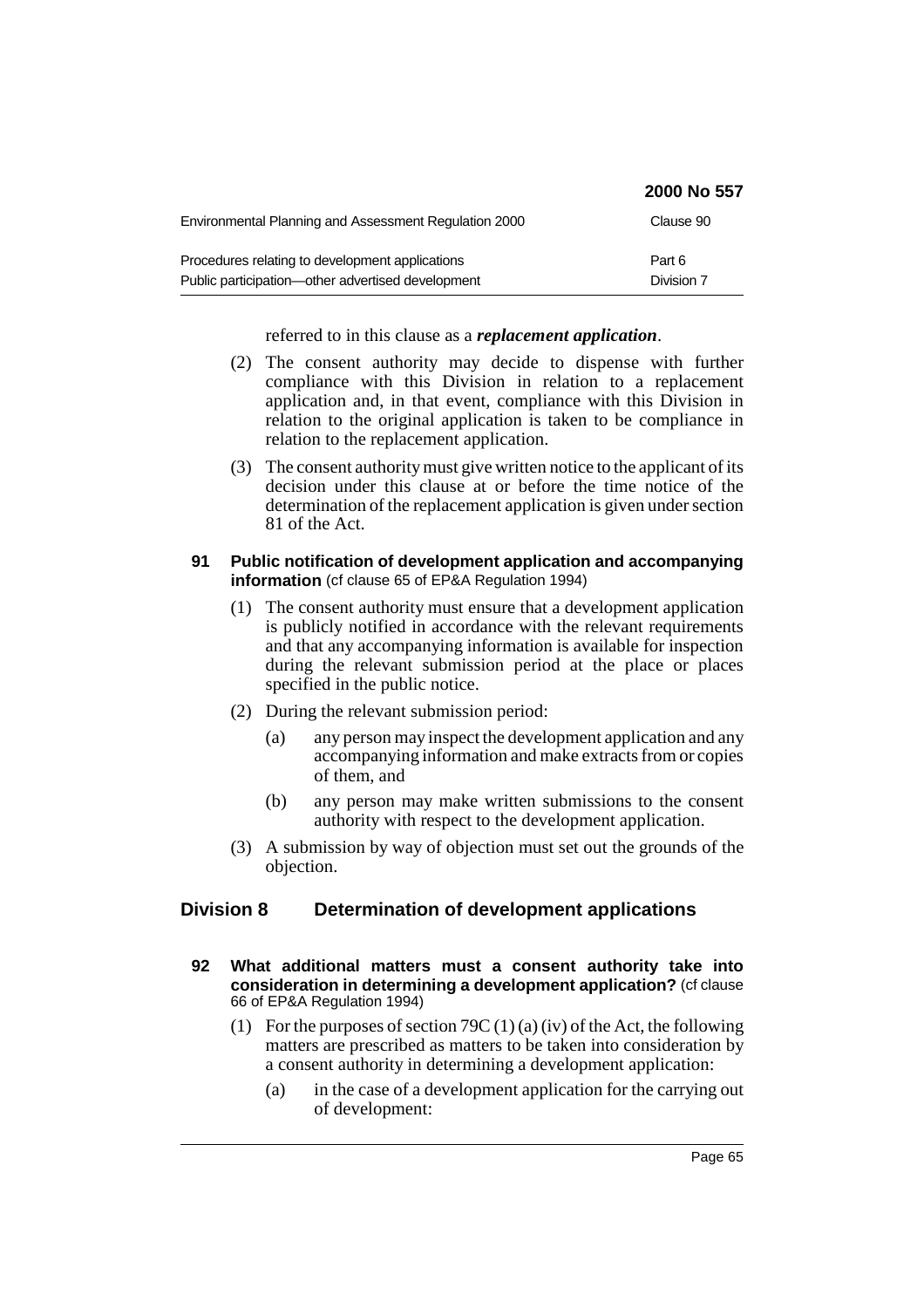| Clause 92  | Environmental Planning and Assessment Regulation 2000 |
|------------|-------------------------------------------------------|
| Part 6     | Procedures relating to development applications       |
| Division 8 | Determination of development applications             |

- (i) in a local government area referred to in the Table to this clause, and
- (ii) on land to which the Government Coastal Policy applies,

the provisions of that Policy,

- (b) in the case of a development application for the demolition of a building, the provisions of AS 2601.
- (2) In this clause:

*AS 2601* means the document entitled *Australian Standard AS 2601–1991: The Demolition of Structures*, published by Standards Australia, and as in force at 1 July 1993.

*Government Coastal Policy* means the publication entitled *NSW Coastal Policy 1997: A Sustainable Future for the New South Wales Coast*, as published by the Government (and including any maps accompanying that publication and any amendments to those maps that are publicly notified), a copy of which may be inspected during ordinary office hours:

- (a) at any of the offices of the Department, or
- (b) at the offices of any of the councils of the local government areas listed in the Table to this clause.

## **Table**

| Ballina         | $Manly*$               |
|-----------------|------------------------|
| Bega Valley     | Nambucca               |
| Bellingen       | Newcastle*             |
| Byron           | Pittwater*             |
| Coffs Harbour   | Port Stephens          |
| Copmanhurst     | <b>Pristine Waters</b> |
| Eurobodalla     | Randwick*              |
| Gosford*        | Richmond Valley        |
| Great Lakes     | Shellharbour*          |
| Greater Taree   | Shoalhaven             |
| Hastings        | Sutherland*            |
| Kempsey         | Tweed                  |
| Kiama           | Warringah*             |
| Lake Macquarie* | Waverley*              |
| Lismore         | Wollongong*            |
| Maclean         | Woollahra*             |
| Maitland        | Wyong*                 |
|                 |                        |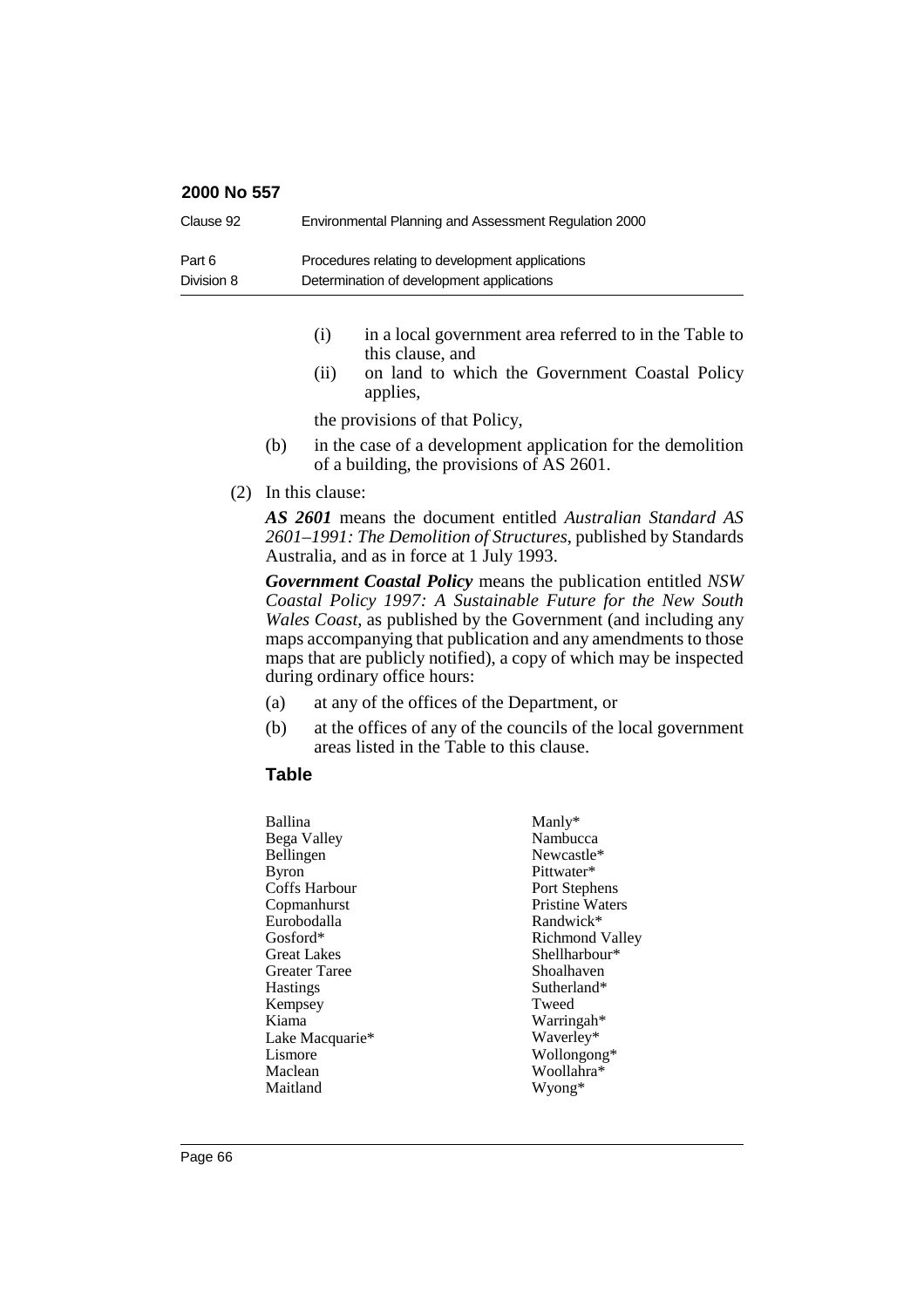|                                                       | 2000 No 557 |
|-------------------------------------------------------|-------------|
| Environmental Planning and Assessment Regulation 2000 | Clause 92   |
| Procedures relating to development applications       | Part 6      |
| Determination of development applications             | Division 8  |

#### **Note.**

The areas marked with asterisks are only affected by the seaward part of the Government Coastal Policy, being the area extending 3 nautical miles seaward from the open coast high water mark.

- **93 Fire safety considerations** (cf clause 66A of EP&A Regulation 1994)
	- (1) This clause applies to a development application for a change of building use for an existing building, where the applicant does not seek the rebuilding, alteration, enlargement or extension of a building.
	- (2) In determining the development application, the consent authority is to take into consideration whether the fire protection and structural capacity of the building will be appropriate to the building's proposed new use.
	- (3) Consent to the change of building use sought by a development application to which this clause applies must not be granted unless the consent authority is satisfied that the building complies (or will, when completed, comply) with such of the Category 1 fire safety provisions as are applicable to the building's proposed new use.

**Note.** The obligation to comply with the Category 1 fire safety provisions may require building work to be carried out even though none is proposed or required in relation to the relevant development consent.

- (4) Subclause (3) does not apply to the extent to which an exemption is in force under clause 187 or 188, subject to the terms of any condition or requirement referred to in clause 187 (6) or 188 (4).
- (5) The matters prescribed by this clause are prescribed for the purposes of section 79C (1) (a) (iv) of the Act.

### **94 Consent authority may require buildings to be upgraded** (cf clause 66B of EP&A Regulation 1994)

- (1) This clause applies to a development application for development comprising the rebuilding, alteration, enlargement or extension of an existing building where:
	- (a) the proposed building work, together with any other building work completed or authorised within the previous 3 years, represents more than half the total volume of the building, as it was before any such work was commenced, measured over its roof and external walls, or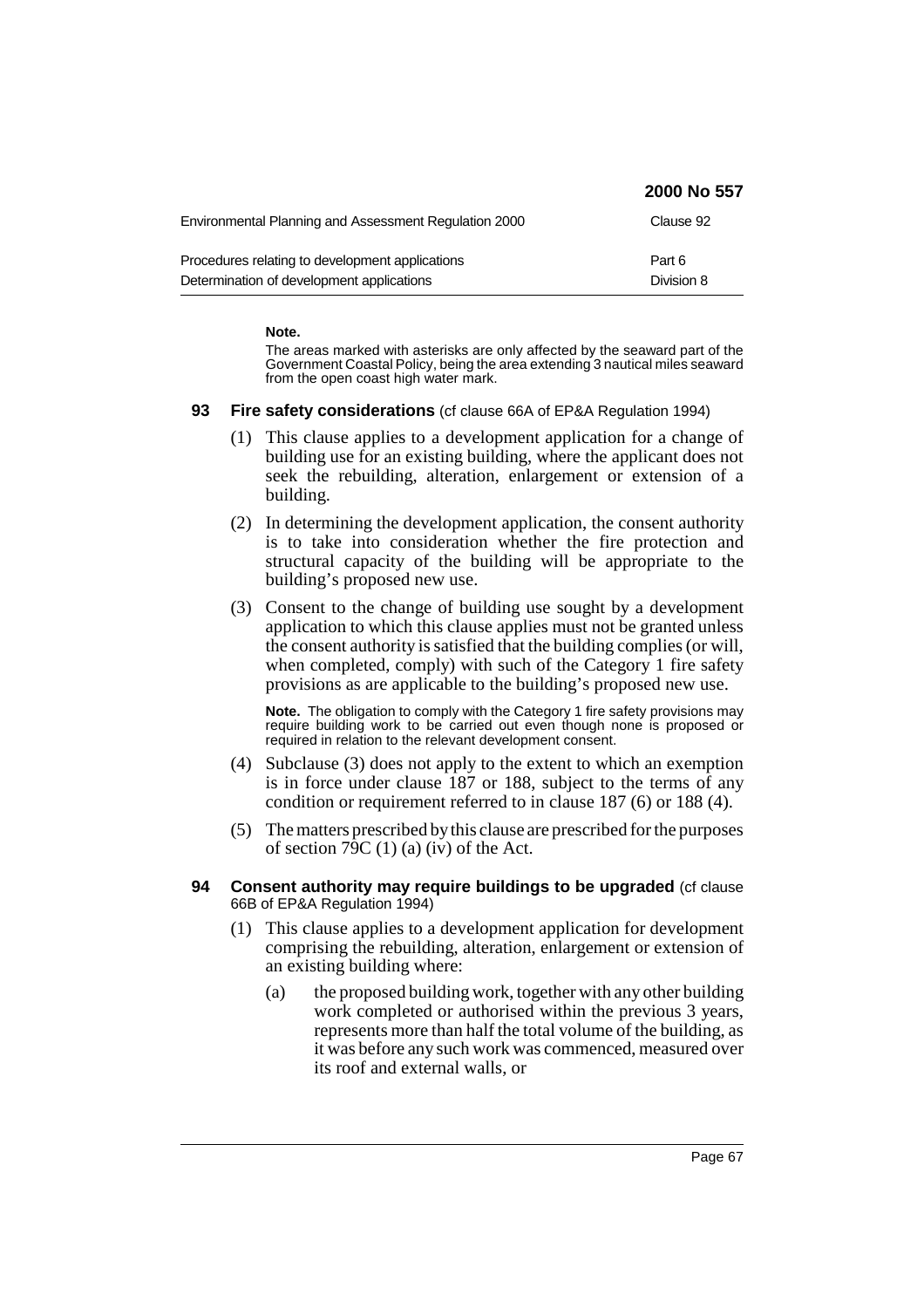| Clause 94  | Environmental Planning and Assessment Regulation 2000 |
|------------|-------------------------------------------------------|
| Part 6     | Procedures relating to development applications       |
| Division 8 | Determination of development applications             |

- (b) the measures contained in the building are inadequate:
	- (i) to protect persons using the building, and to facilitate their egress from the building, in the event of fire, or
	- (ii) to restrict the spread of fire from the building to other buildings nearby.
- (2) In determining a development application to which this clause applies, a consent authority is to take into consideration whether it would be appropriate to require the existing building to be brought into total or partial conformity with the *Building Code of Australia*.
- (3) The matters prescribed by this clause are prescribed for the purposes of section  $79C(1)$  (a) (iv) of the Act.

### **95 Deferred commencement consent** (cf clause 67 of EP&A Regulation 1994)

- (1) A "deferred commencement" consent must be clearly identified as a "deferred commencement" consent (whether by the use of that expression or by reference to section 80 (3) of the Act or otherwise).
- (2) A "deferred commencement" consent must clearly distinguish conditions concerning matters as to which the consent authority must be satisfied before the consent can operate from any other conditions.
- (3) A consent authority may specify the period within which the applicant must produce evidence to the consent authority sufficient enough to enable it to be satisfied as to those matters.
- (4) The applicant may produce evidence to the consent authority sufficient to enable it to be satisfied as to those matters and, if the consent authority has specified a period for the purpose, the evidence must be produced within that period.
- (5) If the applicant produces evidence in accordance with this clause, the consent authority must notify the applicant whether or not it is satisfied as to the relevant matters.
- (6) If the consent authority has not notified the applicant within the period of 28 days after the applicant's evidence is produced to it, the consent authority is, for the purposes only of section 97 of the Act, taken to have notified the applicant that it is not satisfied as to those matters on the date on which that period expires.

**Note.** See also section 109O of the Act and clause 161 of this Regulation.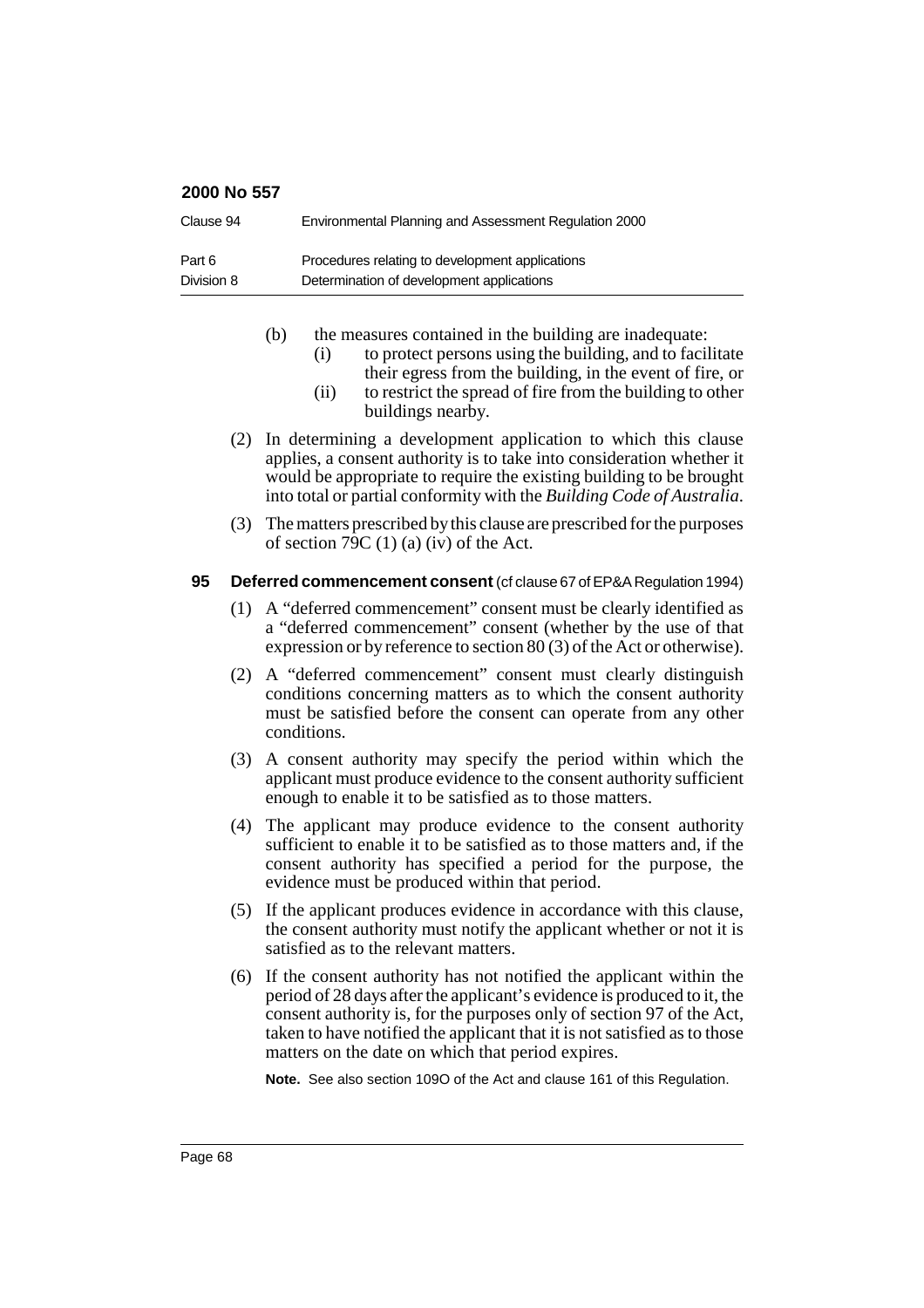|                                                                                              | 2000 No 557          |
|----------------------------------------------------------------------------------------------|----------------------|
| Environmental Planning and Assessment Regulation 2000                                        | Clause 96            |
| Procedures relating to development applications<br>Determination of development applications | Part 6<br>Division 8 |
|                                                                                              |                      |

#### **96 Imposition of conditions—ancillary aspects of development** (cf clause 67A of EP&A Regulation 1994)

- (1) If a consent authority grants development consent subject to a condition authorised by section 80A (2) of the Act with respect to an ancillary aspect of the development, the consent authority may specify the period within which the ancillary aspect must be carried out to the satisfaction of the consent authority, or a person specified by the consent authority, as referred to in that subsection.
- (2) The applicant may produce evidence to the consent authority, or to the person specified by the consent authority for the purpose, sufficient to enable it, or the person so specified, to be satisfied in respect of the ancillary aspect of the development.
- (3) For the purposes of section 80A (3) of the Act, the relevant period is the period of 28 days after the applicant's evidence is produced to the consent authority or a person specified by the consent authority.

### **97 Modification or surrender of development consent or existing use right** (cf clause 68 of EP&A Regulation 1994)

- (1) A notice of modification or surrender of a development consent or existing use right, as referred to in section 80A (5) of the Act, must include the following information:
	- (a) the name and address of the person by whom the notice is given,
	- (b) the address, and formal particulars of title, of the land to which the consent or right relates,
	- (c) a description of the development consent or existing use right to be modified or surrendered,
	- (d) particulars as to whether the consent or right is to be modified (including details of the modification) or surrendered,
	- (e) if the applicant is not the owner of the land, a statement signed by the owner of the land to the effect that the owner consents to the modification or surrender of the consent or right.
- (2) A duly signed and delivered notice of modification or surrender of a development consent or existing use right:
	- (a) takes effect when it is received by the consent authority, and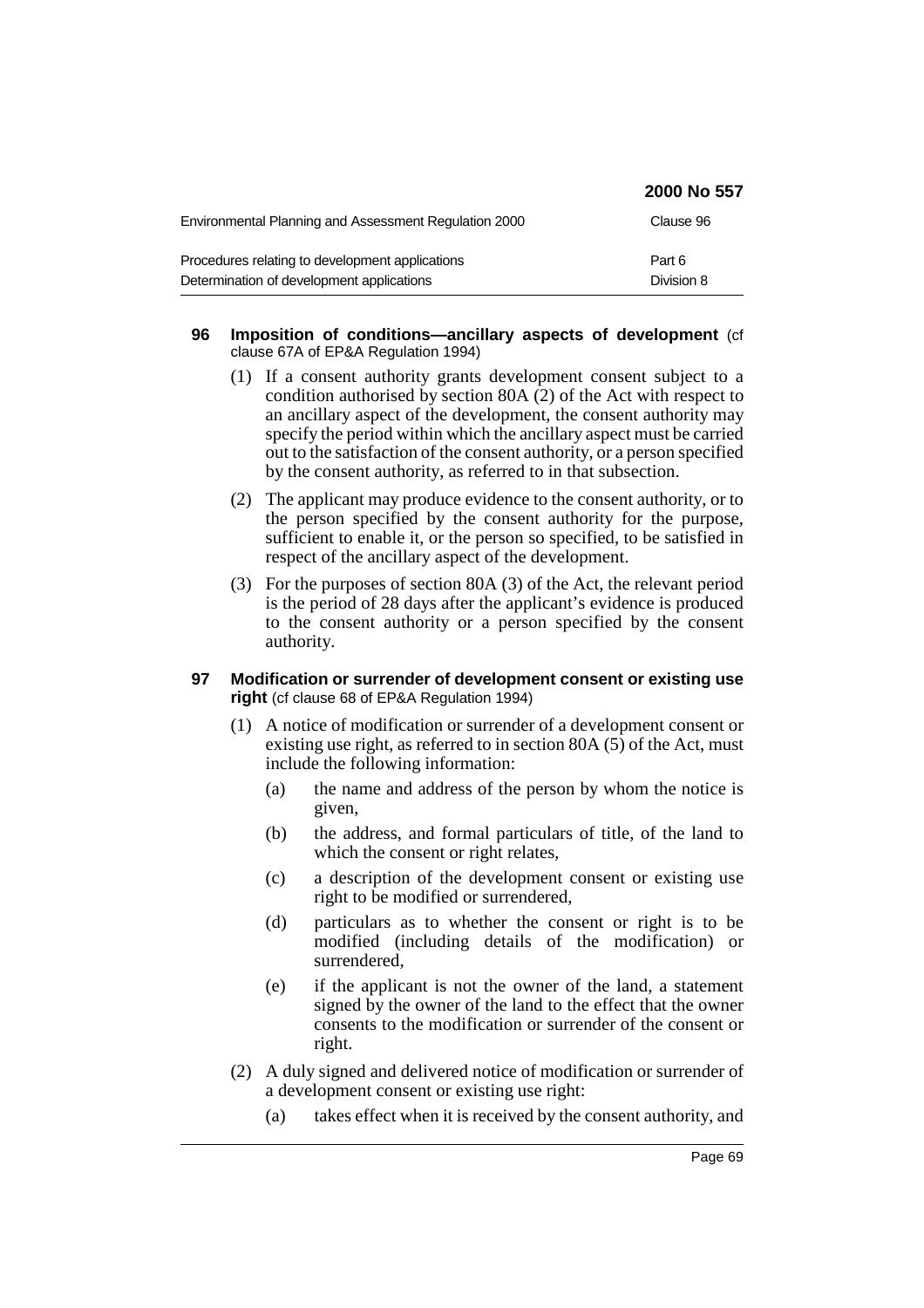| Clause 97  | Environmental Planning and Assessment Regulation 2000 |
|------------|-------------------------------------------------------|
| Part 6     | Procedures relating to development applications       |
| Division 8 | Determination of development applications             |

- (b) operates, according to its terms, to modify or surrender the development consent or existing use right to which it relates.
- **98 Compliance with Building Code of Australia and insurance requirements under Home Building Act 1989** (cf clauses 78 and 78A of EP&A Regulation 1994)
	- (1) For the purposes of section 80A (11) of the Act, the following conditions are prescribed in relation to a development consent for development that involves any building work:
		- (a) that the work must be carried out in accordance with the requirements of the *Building Code of Australia*,
		- (b) in the case of residential building work for which the *Home Building Act 1989* requires there to be a contract of insurance in force in accordance with Part 6 of that Act, that such a contract of insurance is in force.
	- (2) This clause does not apply:
		- (a) to the extent to which an exemption is in force under clause 187 or 188, subject to the terms of any condition or requirement referred to in clause 187 (6) or 188 (4), or
		- (b) to the erection of a temporary building.
	- (3) In this clause, a reference to the *Building Code of Australia* is a reference to that Code as in force on the date the application for the relevant construction certificate is made.

## **Division 9 Public inquiries**

### **99 Public inquiries**

- (1) This clause applies to any development application that relates to development with respect to which a public inquiry is directed to be held under Division 2 of Part 6 of the Act.
- (2) The consent authority for the development concerned must cause to be given to each concurrence authority and approval body for that development:
	- (a) as soon as practicable after the direction is given, notice of the fact that a public inquiry is to be held, and
	- (b) as soon as practicable after the findings and recommendations of the inquiry have been made public,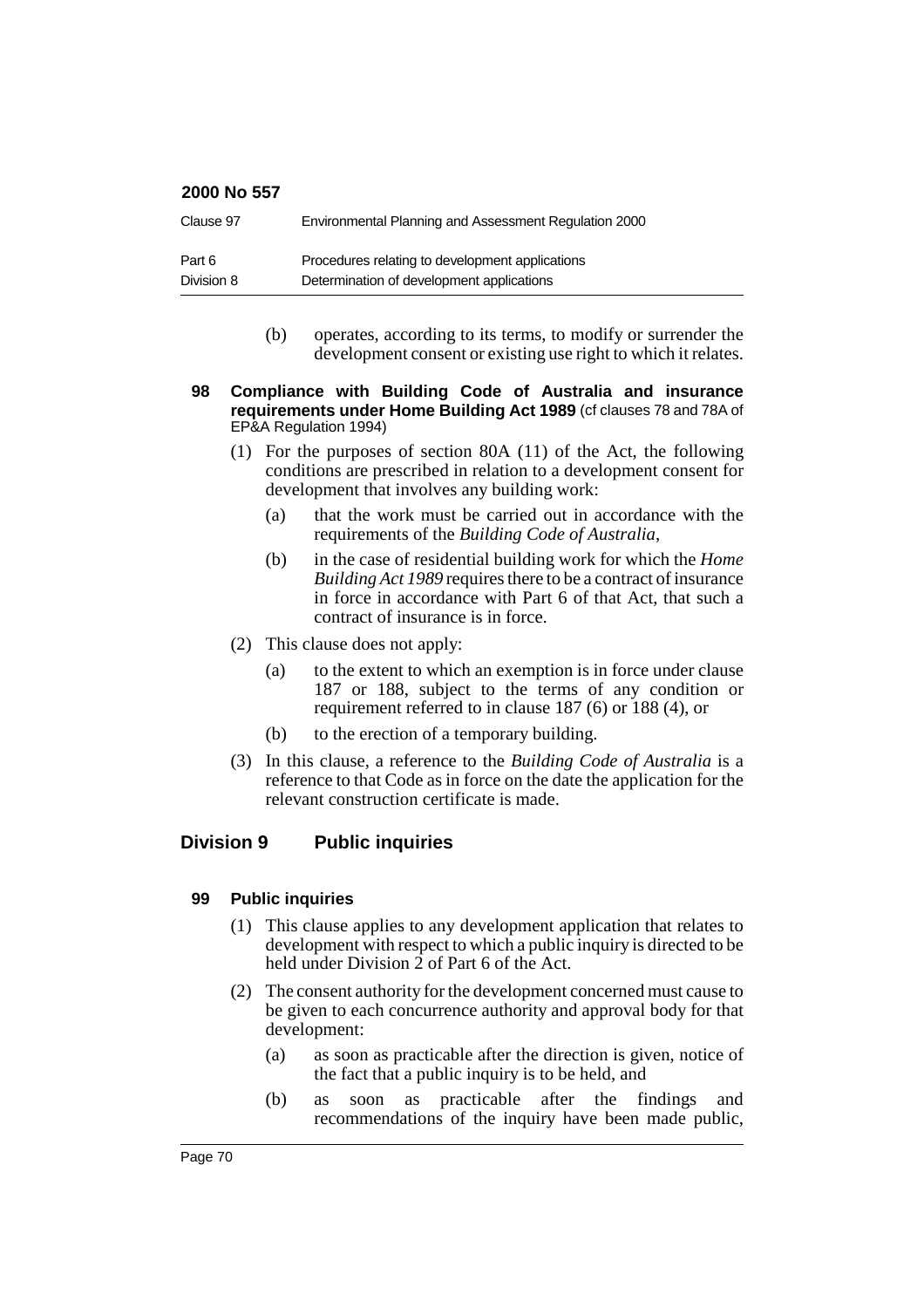|                                                                     | 2000 No 557          |
|---------------------------------------------------------------------|----------------------|
| Environmental Planning and Assessment Regulation 2000               | Clause 99            |
| Procedures relating to development applications<br>Public inquiries | Part 6<br>Division 9 |

copies of those findings and recommendations and (in the case of development other than designated development) any comments made by the Minister on them.

- (3) At any time within 14 days after receiving a copy of the findings and recommendations arising from the public inquiry:
	- (a) a concurrence authority may vary any conditions that it may previously have imposed in relation to its concurrence to the development, and
	- (b) an approval body may vary any general terms of approval that it may previously have given in relation to the development.

## **Division 10 Post-determination notifications**

#### **100 Notice of determination—what is the form of the notice?** (cf clause 68A of EP&A Regulation 1994)

- (1) For the purposes of section 81 (1) of the Act, a notice of the determination of a development application must contain the following information:
	- (a) whether the application has been granted or refused,
	- (b) if the application has been granted, the terms of any conditions on which it has been granted,
	- (c) if the application has been refused, or granted subject to conditions, the consent authority's reasons for the refusal or for the imposition of those conditions,
	- (d) the date on which the decision was made,
	- (e) the date from which the consent operates,
	- (f) the date on which the consent lapses,
	- (g) if the development involves the erection of a building, the class of the building under the *Building Code of Australia*,
	- (h) whether a public inquiry into the application has been held under section 119 of the Act,
	- (i) which approval bodies have given general terms of approval in relation to the development, as referred to in section 93 of the Act,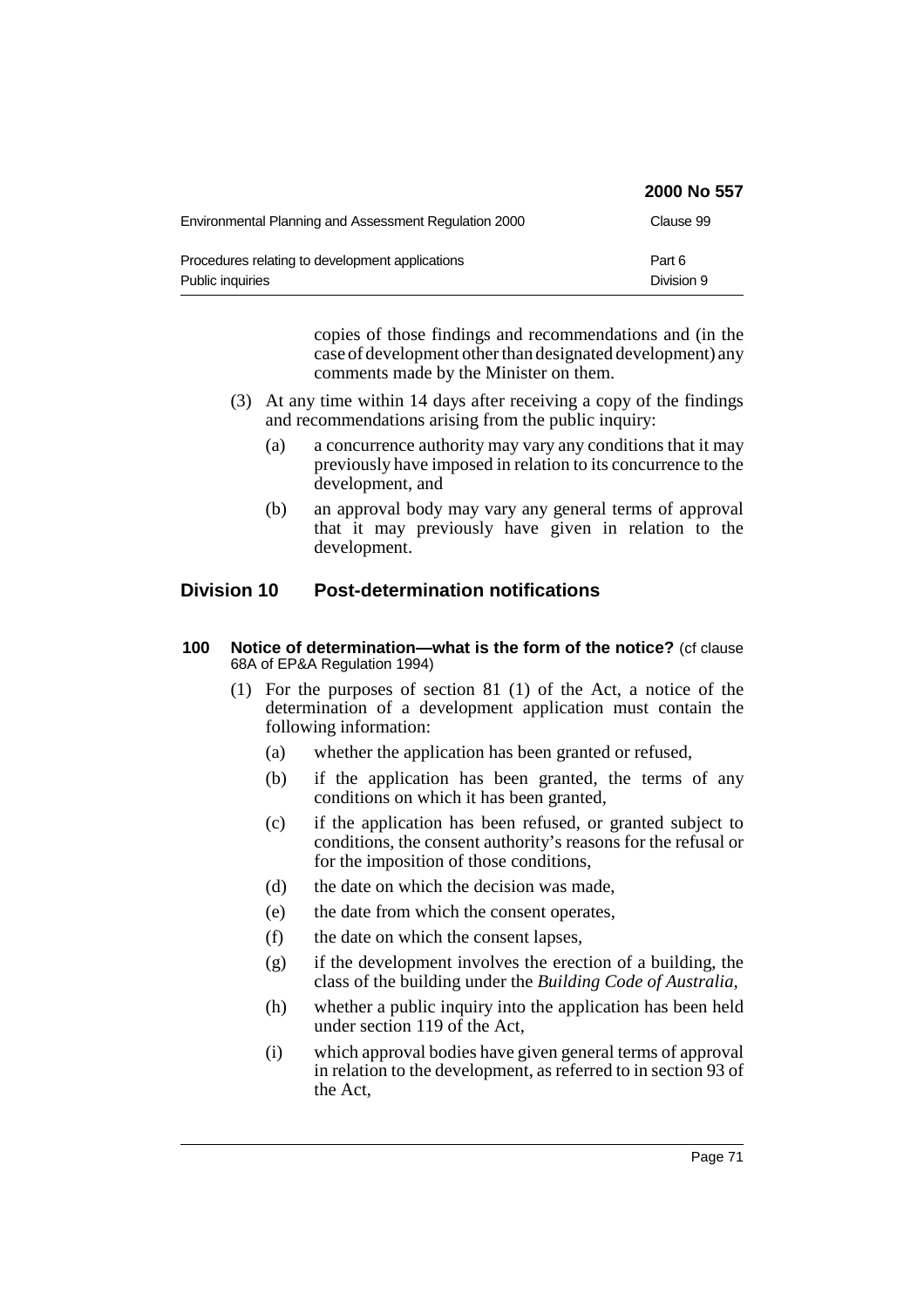| Clause 100  | Environmental Planning and Assessment Regulation 2000 |
|-------------|-------------------------------------------------------|
| Part 6      | Procedures relating to development applications       |
| Division 10 | Post-determination notifications                      |

- (j) whether the Act gives a right of appeal against the determination to the applicant,
- (k) whether the Act gives a right of appeal against the determination to an objector.
- (2) The notice of determination must clearly identify the relevant development application by reference to its registered number.
- (3) The date on which the application was determined and the date from which the development consent operates (if development consent is granted) must be endorsed on the notice of determination.
- (4) In the case of a development consent granted subject to a condition that the consent is not to operate until the applicant satisfies the consent authority, or a person specified by the consent authority, as to any matter specified in the condition:
	- (a) the date from which the consent operates must not be endorsed on the notice of determination, and
	- (b) if the applicant satisfies the consent authority, or person, as to the matter, the consent authority must give notice to the applicant of the date from which the consent operates.
- (5) If the determination is made by the granting of consent subject to conditions or by the refusing of consent, the notice of the determination must indicate the reasons for the imposition of the conditions or the refusal.
- (6) If the determination is one for which concurrence was required under section 79B (3) of the Act, a copy of the notice of determination:
	- (a) except as provided by paragraph (b):
		- (i) must be given to the Director-General of National Parks and Wildlife, and
		- (ii) must be available for public inspection, during ordinary office hours, at the head office of the National Parks and Wildlife Service, or
	- (b) if the matter concerns critical habitat of fish or marine vegetation, or threatened species, populations or ecological communities of fish or marine vegetation or their habitats:
		- (i) must be given to the Director of NSW Fisheries, and
		- (ii) must be available for public inspection, during ordinary office hours, at the head office of NSW Fisheries.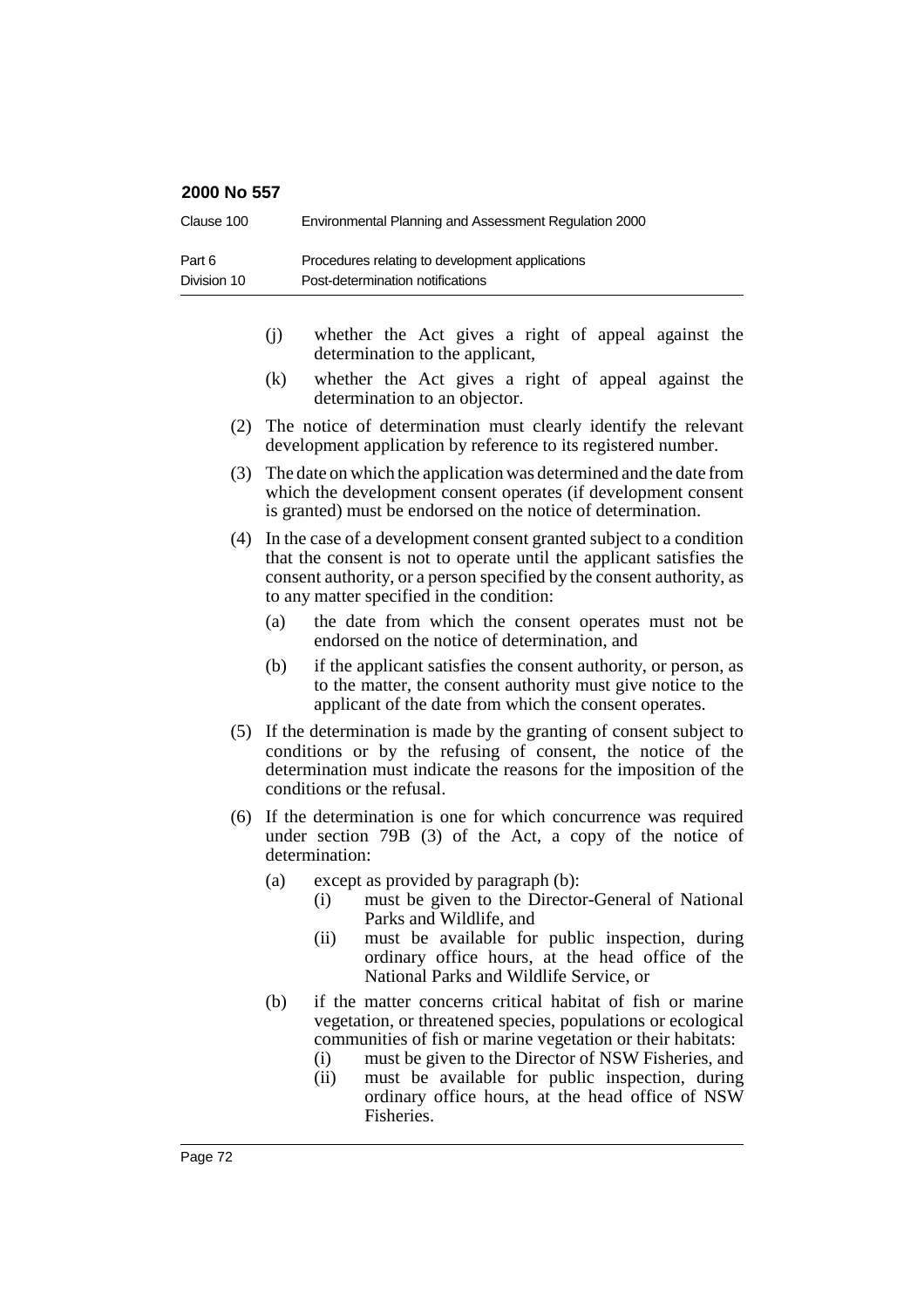|                                                                                     | 2000 No 557           |
|-------------------------------------------------------------------------------------|-----------------------|
| Environmental Planning and Assessment Regulation 2000                               | Clause 101            |
| Procedures relating to development applications<br>Post-determination notifications | Part 6<br>Division 10 |

## **101 What additional particulars must be included in a notice of determination to the applicant with respect to section 94 conditions?** (cf clause 69A of EP&A Regulation 1994)

The notice to an applicant concerning a development consent the subject of a section 94 condition must include the following particulars in addition to any other particulars it is required to contain:

- (a) the specific public amenity or service in respect of which the condition is imposed,
- (b) the contributions plan under which the condition is imposed,
- (c) the address of the places where a copy of the contributions plan may be inspected.

## **102 How soon must a notice of determination be sent?** (cf clause 69 of EP&A Regulation 1994)

- (1) A notice under section 81 (1) of the Act must be sent to each person to whom it is required by that subsection to be sent within 14 days after the date of the determination of the applicant's development application.
- (2) For the purposes of section 81 (1) (c) of the Act, any person who made a submission under the Act in relation to a development application (whether or not involving designated development) is required to be notified of the consent authority's determination of the application.
- (3) Failure to send the notice within the 14-day period does not affect the validity of the notice or the development consent (if any) to which it relates.

## **103 Notice under section 81A of the Act of appointment of principal certifying authority** (cf clause 70 of EP&A Regulation 1994)

A notice given under or for the purposes of section  $81A(2)$  (b) (ii) or  $(4)$  (b) (ii) of the Act must contain the following information:

- (a) the name and address of the person by whom the notice is being given,
- (b) a description of the work to be carried out,
- (c) the address of the land on which the work is to be carried out,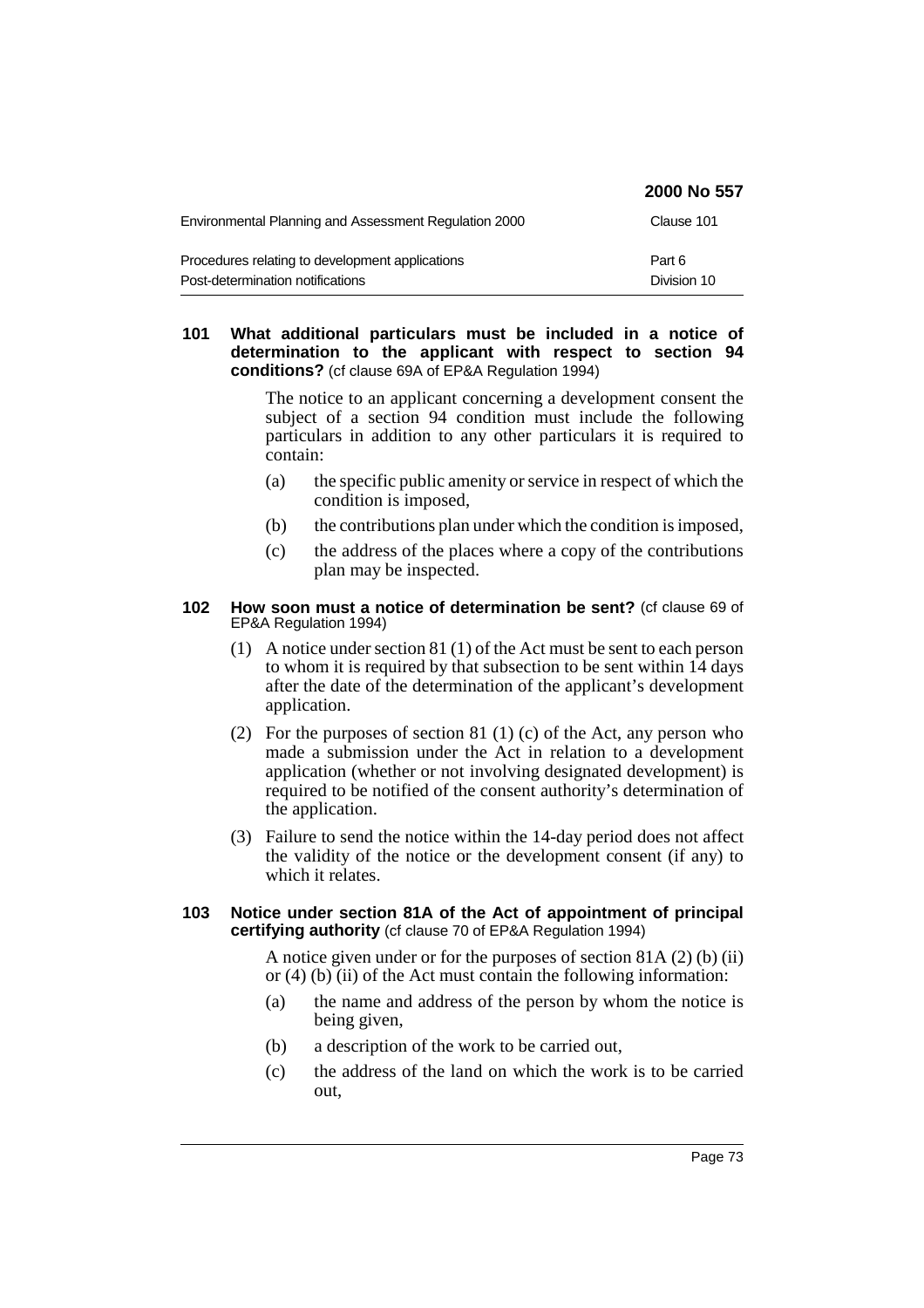| Clause 103  | Environmental Planning and Assessment Regulation 2000 |
|-------------|-------------------------------------------------------|
| Part 6      | Procedures relating to development applications       |
| Division 10 | Post-determination notifications                      |

- (d) the registered number and date of issue of the relevant development consent,
- (e) the name and address of the principal certifying authority,
- (f) if the principal certifying authority is an accredited certifier: (i) his or her accreditation number, and
	- (ii) the name of the accreditation body by which he or she is accredited, and
	- (iii) a statement signed by the accredited certifier to the effect that he or she consents to being appointed as principal certifying authority,

and, if the consent authority so requires, must be in the form approved by that authority.

#### **104 Notice under section 81A of the Act of intention to commence subdivision work or erection of building** (cf clause 70 of EP&A Regulation 1994)

A notice given under or for the purposes of section 81A (2) (c) or (4) (c) of the Act must contain the following information:

- (a) the name and address of the person by whom the notice is being given,
- (b) a description of the work to be carried out, and
- (c) the address of the land on which the work is to be carried out, and
- (d) the registered number and date of issue of the relevant development consent,
- (e) the registered number and date of issue of the relevant construction certificate,
- (f) a statement signed by or on behalf of the principal certifying authority to the effect that all conditions of the consent that are required to be satisfied prior to the work commencing have been satisfied,
- (g) the date on which the work is intended to commence,

and, if the consent authority so requires, must be in the form approved by that authority.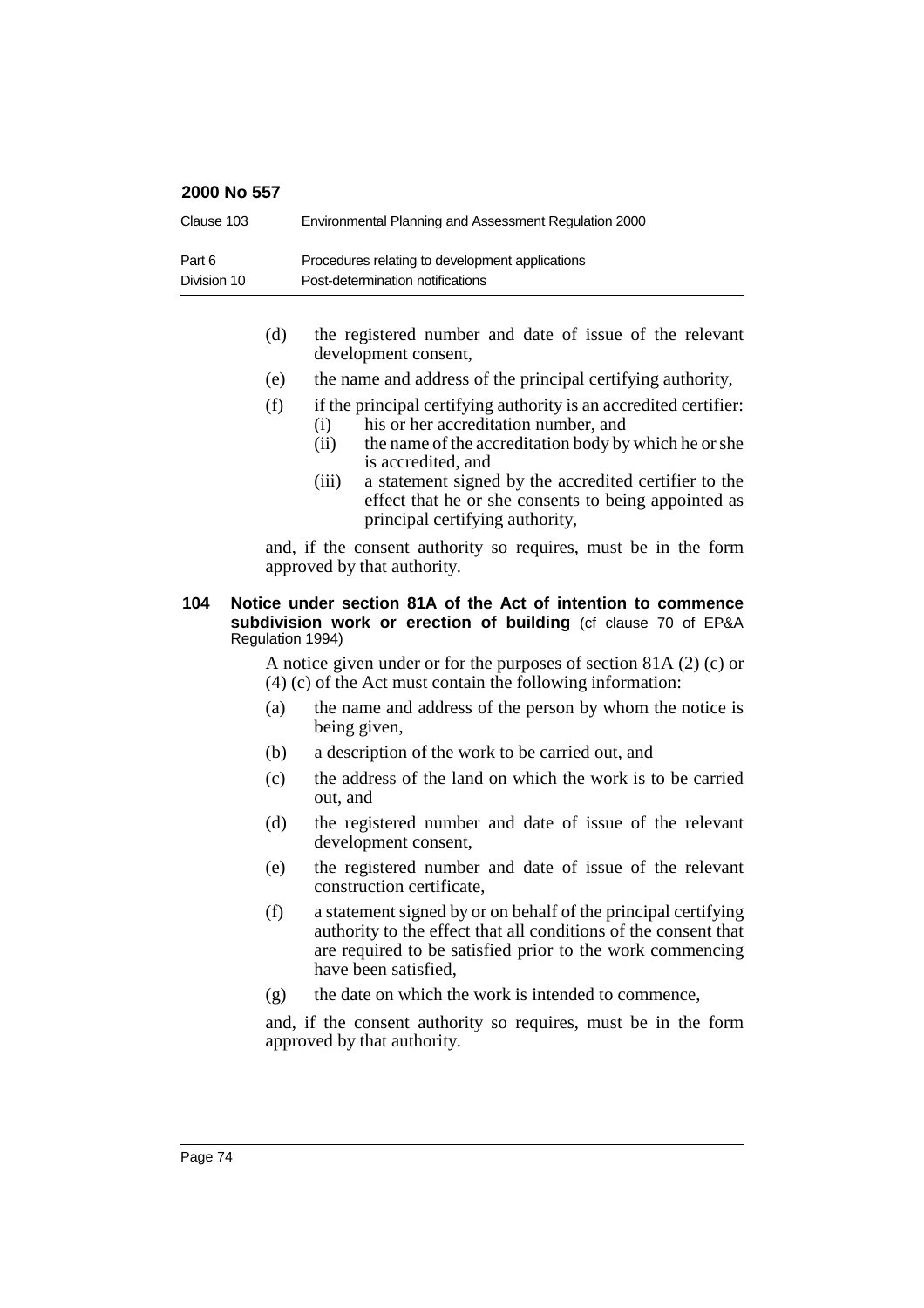| 2000 No 557           |
|-----------------------|
| Clause 105            |
| Part 6<br>Division 10 |
|                       |

## **105 Notice under section 91A (6) or section 92 (7) of the Act to approval bodies of determination of development application for integrated development** (cf clause 70A of EP&A Regulation 1994)

- (1) A notice under section 91A (6) or section 92 (7) of the Act to an approval body must be sent to the approval body within 14 days after the date of the determination of the relevant development application.
- (2) Failure to send the notice within the 14-day period does not affect the validity of the notice or the development consent (if any) to which it relates.

# **Division 11 Time within which development application procedures to be completed**

# **106 Definitions**

In this Division, *assessment period* means:

- (a) the period of 21 or 40 days, as the case may be, prescribed by clause 62 (1) as the period within which a concurrence authority must notify its decision as to a development application relating to development that requires its concurrence, but only if that period has commenced to run, or
- (b) the period of 21 or 40 days, as the case may be, prescribed by clause 70 (1) as the period within which an approval body must notify its decision as to a development application relating to integrated development, but only if that period has commenced to run,
- (c) the period of 25 days referred to in clauses  $109 (2)$ ,  $110 (2)$ and 111 (2),
- (d) the period of 40 or 60 days, as the case may be, prescribed by clause 113 (1) as the period beyond which a development application is taken to have been refused.

# **107 First 2 days after development application is lodged**

Neither the day on which a development application is lodged with the consent authority nor the following day are to be taken into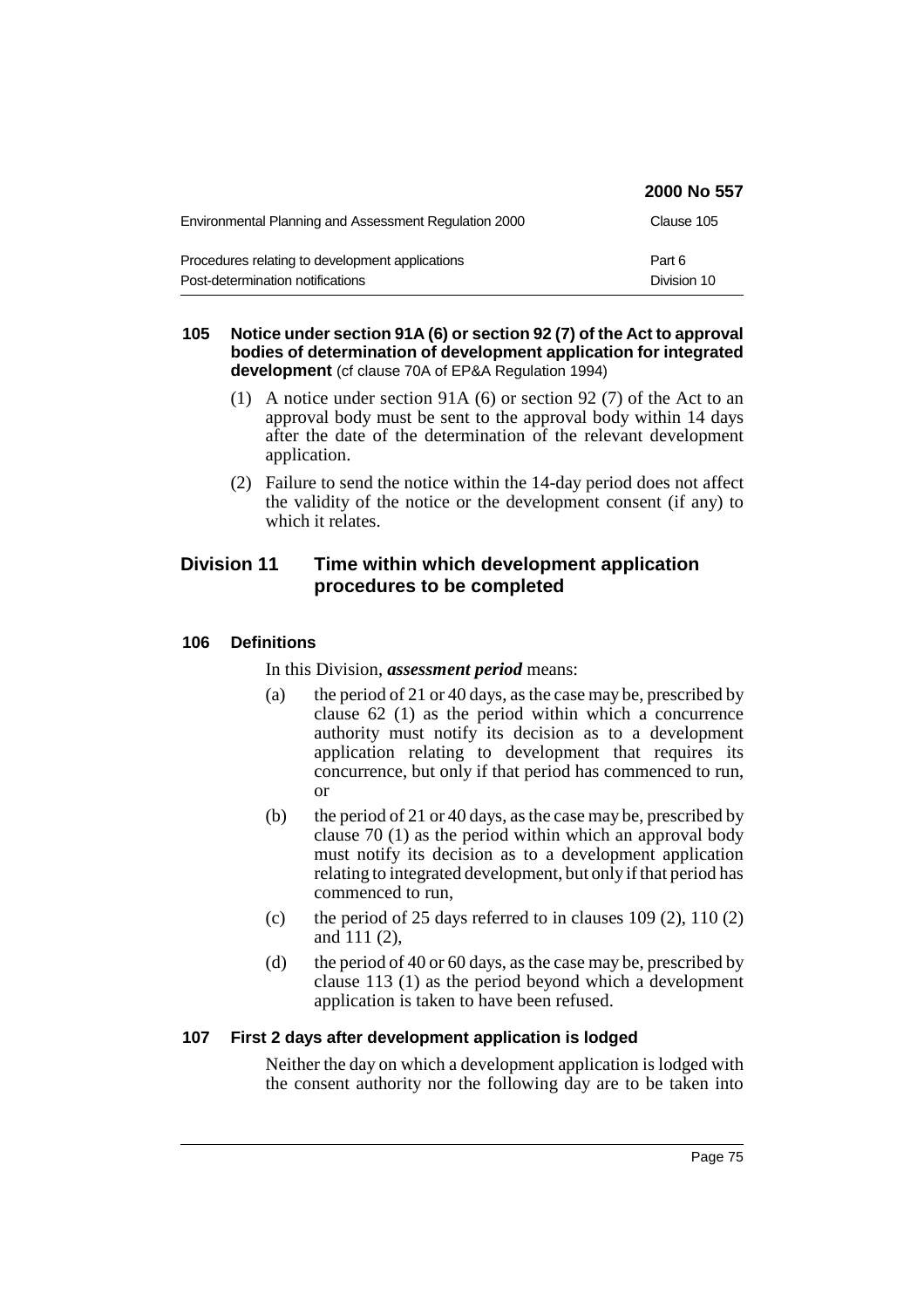| Clause 107  | Environmental Planning and Assessment Regulation 2000                |
|-------------|----------------------------------------------------------------------|
| Part 6      | Procedures relating to development applications                      |
| Division 11 | Time within which development application procedures to be completed |

consideration in calculating the number of days in any of the assessment periods.

## **108 Days prior to referral of application to other bodies to be disregarded**

- (1) This clause applies to a development application:
	- (a) that is required to be referred to a concurrence authority, other than a concurrence authority to which, under clause 59 (2), the application is required to be to be forwarded within 2 days after it is lodged or
	- (b) that is required to be referred to an approval body, other than an approval body to which, under clause 66 (2), the application is required to be to be forwarded within 2 days after it is lodged.
- (2) Any day that occurs between the date on which a development application is lodged with a consent authority and:
	- (a) the date on which the consent authority forwards it to a concurrence authority or approval body, or
	- (b) the date occurring at the end of the period of 14 days after the application was lodged with the consent authority,

whichever is the earlier, is not to be taken into consideration in calculating the number of days in any of the assessment periods.

#### **109 Days occurring while consent authority's request for additional information remains unanswered**

- (1) Any day that occurs between the date of a consent authority's request for additional information under clause 54 and:
	- (a) the date on which the information is provided to the consent authority, or
	- (b) the date on which the applicant notifies the consent authority in writing that the information will not be provided,

whichever is the earlier, is not to be taken into consideration in calculating the number of days in any of the assessment periods.

(2) Subclause (1) applies only if the relevant request is made within 25 days after the date on which the development application was lodged with the consent authority.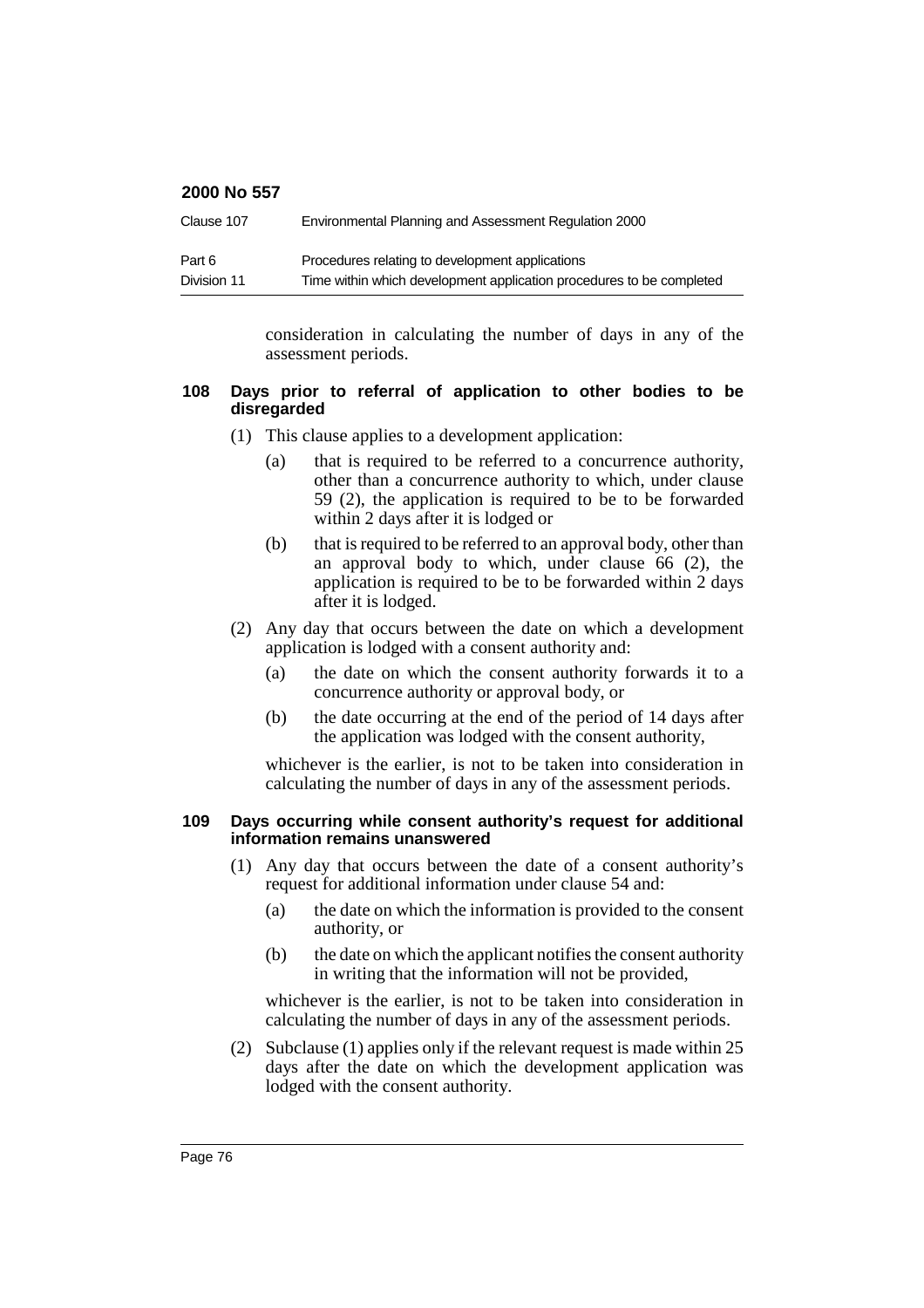|                                                                      | <b>2000 No 557</b> |
|----------------------------------------------------------------------|--------------------|
| Environmental Planning and Assessment Regulation 2000                | Clause 110         |
| Procedures relating to development applications                      | Part 6             |
| Time within which development application procedures to be completed | Division 11        |

## **110 Days occurring while concurrence authority's or approval body's request for additional information remains unanswered**

- (1) Any day that occurs between the date on which a consent authority receives a concurrence authority's or approval body's request for additional information under clause 60 or 67 and the date occurring 2 days after the date on which the consent authority:
	- (a) refers to the concurrence authority or approval body the additional information provided by the applicant, or
	- (b) notifies the concurrence authority or approval body that the applicant has notified the consent authority that the additional information will not be provided,

is not to be taken into consideration in calculating the number of days in any of the assessment periods.

(2) Subclause (1) applies only if the relevant request is made within 25 days after the date on which the development application is received by the concurrence authority or approval body concerned.

## **111 Days occurring during consultation under National Parks and Wildlife Act 1974**

- (1) If:
	- (a) development is integrated development because, or partly because, it requires consent under section 90 of the *National Parks and Wildlife Act 1974*, and
	- (b) the Director-General of National Parks and Wildlife is of the opinion that consultation with an Aboriginal person or persons, an Aboriginal Land Council or another Aboriginal organisation concerning a relic or Aboriginal place is required before the Director-General can make a decision concerning the general terms of approval in relation to such a consent (including whether or not the Director-General will grant consent),

any day that occurs during the consultation (being a period that does not extend more than 46 days from the date on which the development application was lodged with the consent authority) is not to be taken into consideration for the purpose of calculating the number of days in any of the assessment periods.

**2000 No 557**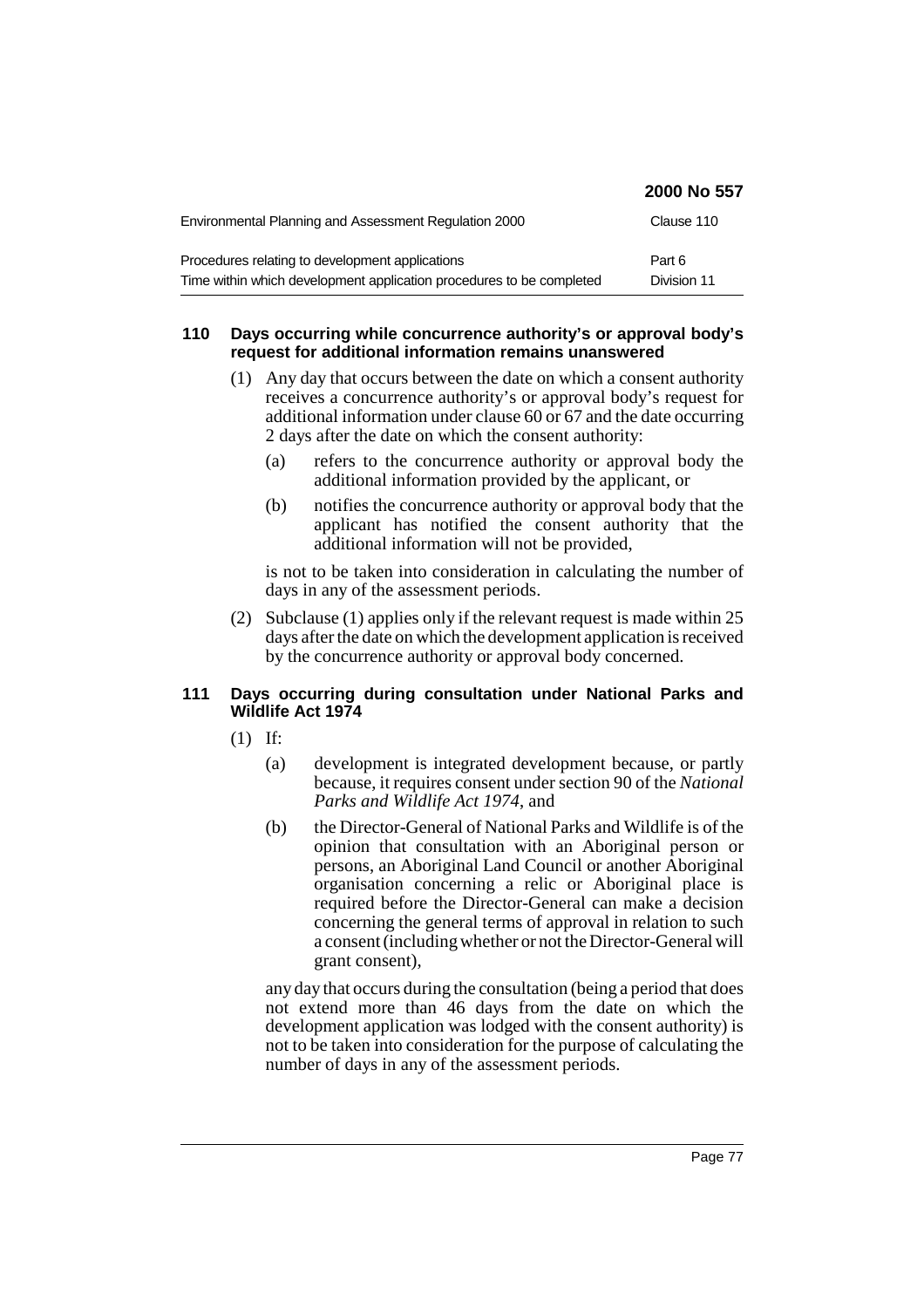| Clause 111  | Environmental Planning and Assessment Regulation 2000                |
|-------------|----------------------------------------------------------------------|
| Part 6      | Procedures relating to development applications                      |
| Division 11 | Time within which development application procedures to be completed |

(2) Subclause (1) applies only if the consultation commences within 25 days after the date on which the development application is forwarded to the Director-General of National Parks and Wildlife.

## **112 Consent authority to notify applicant that time has ceased to run**

- (1) On the occurrence of each of the following events, namely:
	- (a) a request by a consent authority for additional information under clause 54,
	- (b) the receipt by a consent authority of a concurrence authority's or approval body's request for additional information under clause 60 or 67,
	- (c) the receipt by a consent authority of a notice from the Director-General of National Parks and Wildlife under clause 68,

the consent authority must notify the applicant of the effect that this Division has on the various periods of time to which this Division relates as a consequence of those events having occurred.

(2) If several events require notification under this clause, a single notification referring to each of those events is sufficient.

**Note.** The object of this clause is to ensure that the applicant is kept informed as to when the various deadlines imposed by this Requilation occur in relation to the processing of his or her development application and, in particular, as to when any right of appeal may arise as a consequence of a deemed refusal of the application.

#### **113 When is an application taken to be refused?** (cf clause 70B of EP&A Regulation 1994)

- (1) For the purposes of section 82 (1) of the Act, a development application is taken to be refused if a consent authority has not determined the application within:
	- (a) 40 days, except in the case of development referred to in paragraph (b), or
	- (b) 60 days, in the case of:
		- (i) designated development, or
		- (ii) integrated development (other than integrated development that, pursuant to *State Environmental Planning Policy No 62—Sustainable Aquaculture*, is Class 1 aquaculture development), or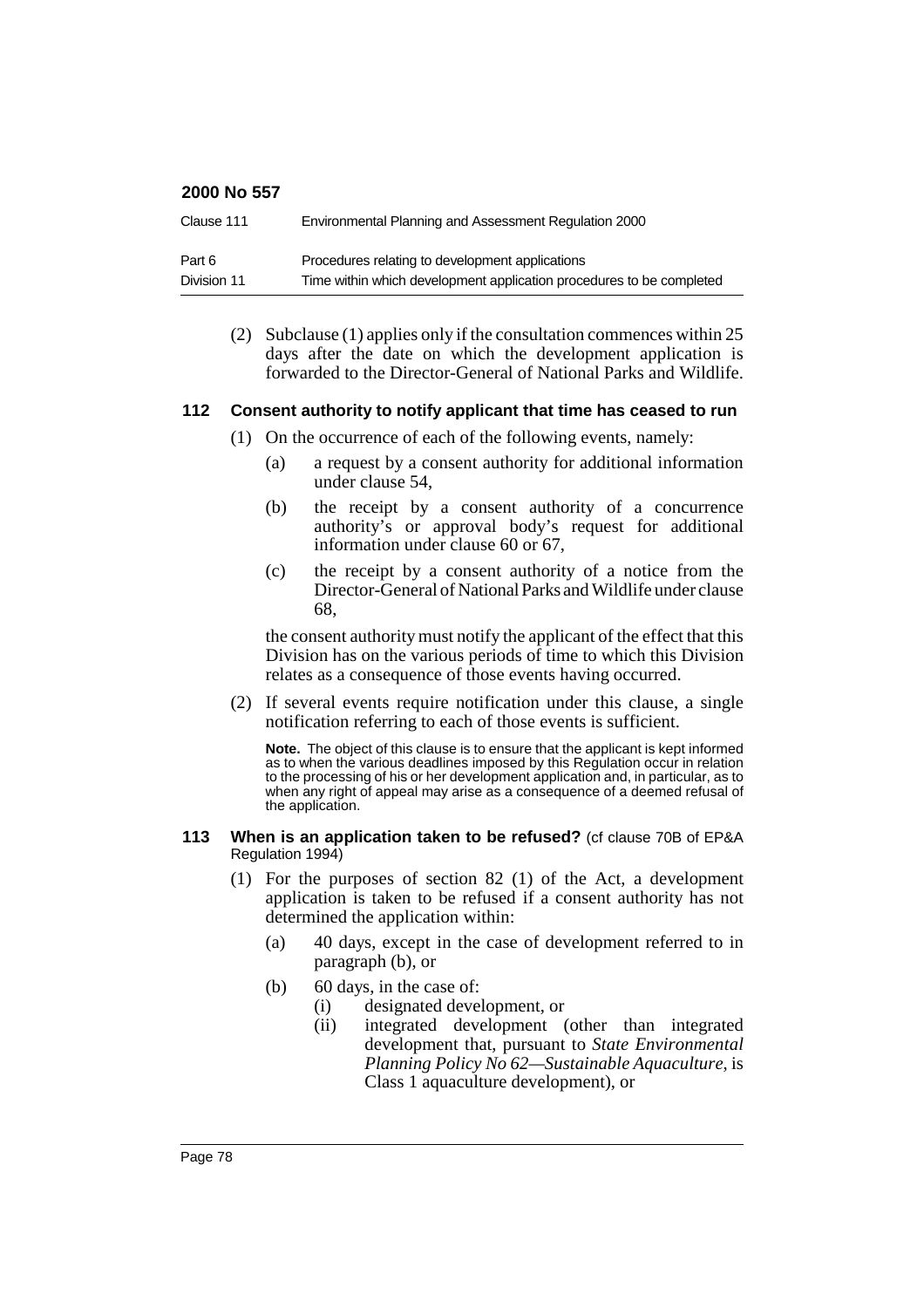|                                                                                                                         | 2000 No 557           |
|-------------------------------------------------------------------------------------------------------------------------|-----------------------|
| Environmental Planning and Assessment Regulation 2000                                                                   | Clause 113            |
| Procedures relating to development applications<br>Time within which development application procedures to be completed | Part 6<br>Division 11 |

- (iii) development for which the concurrence of a concurrence authority is required.
- (2) The 40-day and 60-day periods are measured from:
	- (a) the date the development application is lodged with the consent authority, or
	- (b) the date the Minister complies with section 119 (8) of the Act, if a public inquiry has been held under section 119 of the Act into local development that is not designated development, or part of any such development.
- (3) In the case of designated development or other advertised development for which the relevant submission period exceeds 30 days, the 60-day period is to be increased by that part of the submission period that exceeds 30 days, despite subclause (1).
- (4) If the relevant submission period for a development application for designated development is more than 30 days, the consent authority is to notify the applicant of the period and the effect of the extension of the period on the operation of this Division for the purposes of section 82 of the Act.

**Note.** Clause 107 provides that certain periods of time are to be ignored when calculating a 40-day or 60-day period under this clause. Deemed refusal provisions do not apply to development under section 80 (7) of the Act (where a public inquiry is held into designated development) or to any State significant development for which a public inquiry is held.

# **Division 12 Development consents—extension, completion and modification**

## **114 What is the form for an application for extension of a development consent?** (cf clause 71 of EP&A Regulation 1994)

An application under section 95A of the Act for the extension of time to commence development:

- (a) must be in writing, and
- (b) must identify the development consent to which it relates, and
- (c) must indicate why the consent authority should extend the time.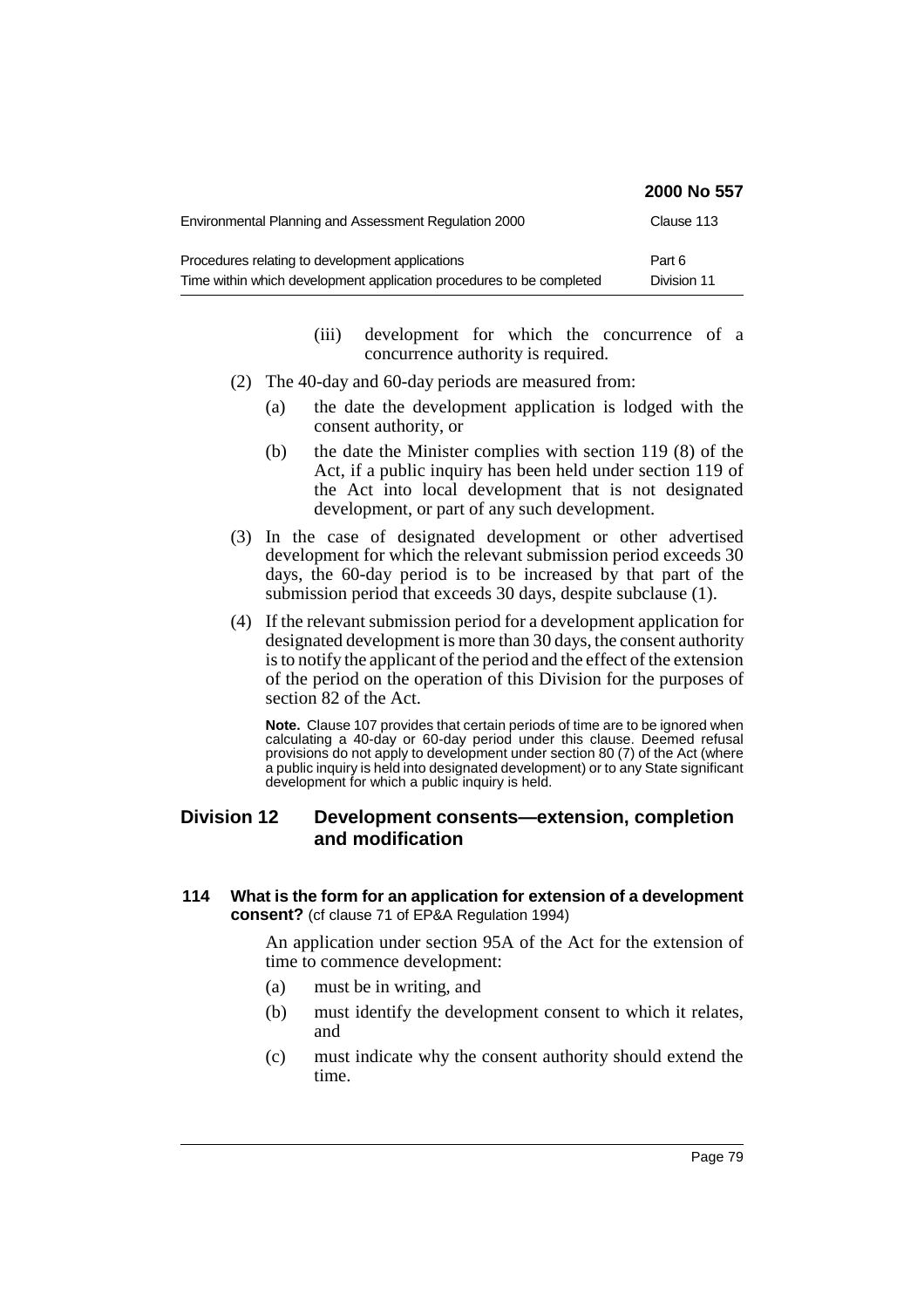| Clause 115  | Environmental Planning and Assessment Regulation 2000       |
|-------------|-------------------------------------------------------------|
| Part 6      | Procedures relating to development applications             |
| Division 12 | Development consents—extension, completion and modification |

#### **115 What are the requirements for an application for modification of a development consent?** (cf clause 71A of EP&A Regulation 1994)

- (1) An application for modification of a development consent under section 96 (1), (1A) or (2) of the Act must contain the following information:
	- (a) the name and address of the applicant,
	- (b) a description of the development to be carried out under the consent (as previously modified),
	- (c) the address, and formal particulars of title, of the land on which the development is to be carried out,
	- (d) a description of the proposed modification to the development consent,
	- (e) a statement that indicates either:
		- (i) that the modification is merely intended to correct a minor error, misdescription or miscalculation, or
		- (ii) that the modification is intended to have some other effect, as specified in the statement,
	- (f) a description of the expected impacts of the modification,
	- (g) an undertaking to the effect that the development (as to be modified) will remain substantially the same as the development that was originally approved,
	- (h) if the applicant is not the owner of the land, a statement signed by the owner of the land to the effect that the owner consents to the making of the application,

and, if the consent authority so requires, must be in the form approved by that authority.

(2) The application must be accompanied by the fee prescribed by clause 258.

## **116 Applications for modification of development consents granted by the Land and Environment Court or the Minister** (cf clause 72 of EP&A Regulation 1994)

- (1) The object of this clause is to vary the requirements of the Act in relation to the modification of development consents granted by the Land and Environment Court or by the Minister.
- (2) For the purposes of section 96 (1), (1A) and (2) of the Act, the Court is taken to be the consent authority for a development consent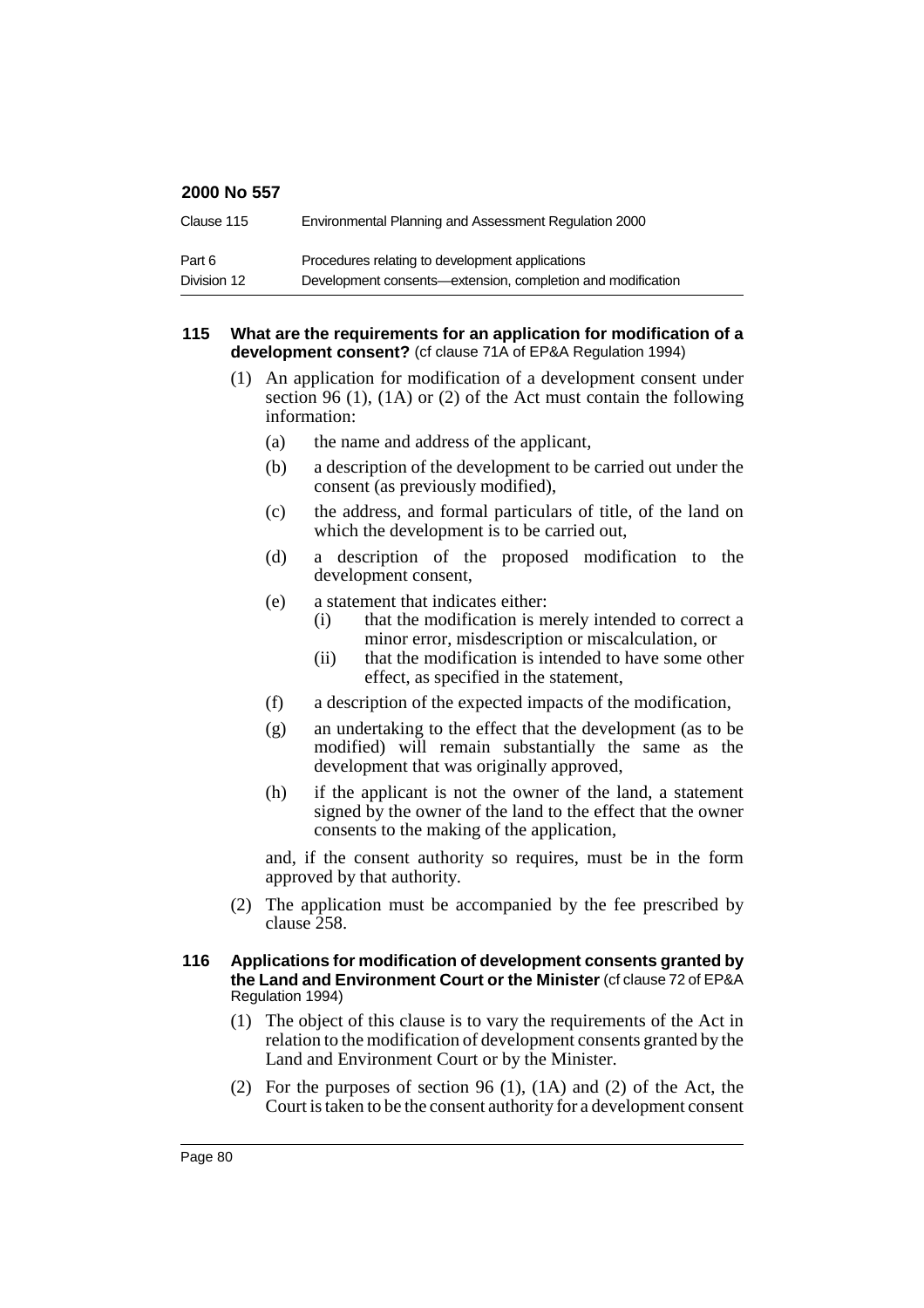|                                                                                                                | 2000 No 557           |
|----------------------------------------------------------------------------------------------------------------|-----------------------|
| Environmental Planning and Assessment Regulation 2000                                                          | Clause 116            |
| Procedures relating to development applications<br>Development consents—extension, completion and modification | Part 6<br>Division 12 |

that, by virtue of section 83 (4) of the Act, is taken to have been granted as referred to in that subsection.

- (3) A copy of an application for the modification of such a development consent is not to be lodged with the Court, but with the consent authority that dealt with the original development application from which that consent arose.
- (4) A copy of the application for modification of a development consent granted by the Minister under section 80 (7) of the Act is to be lodged with the council.

## **117 Public participation—application under section 96 (1A) for modification of development consents**

- (1) This clause applies to an application under section 96 (1A) of the Act.
- (2) If an application to which this clause applies is required by a development control plan to be notified or advertised and the development consent was granted by the Court on appeal, the application must be so notified or advertised by the council to which the original development application was made.
- (3) A council referred to in subclause (2) must notify the Court of:
	- (a) the manner in which the application was notified or advertised, and
	- (b) any submission period required by the development control plan, and
	- (c) the date (or dates) on which the application was notified or advertised.
- (4) If a development control plan provides for a period for notification or advertising of an application, any person during that period may inspect the application and any accompanying information and make extracts from or copies of them.

#### **118 Public participation—application under section 96 (2) of the Act for modification of certain development consents** (cf clause 72A of EP&A Regulation 1994)

(1) This clause applies to an application under section 96 (2) of the Act to modify a development consent if the original development application for the consent was an application to carry out any of the following: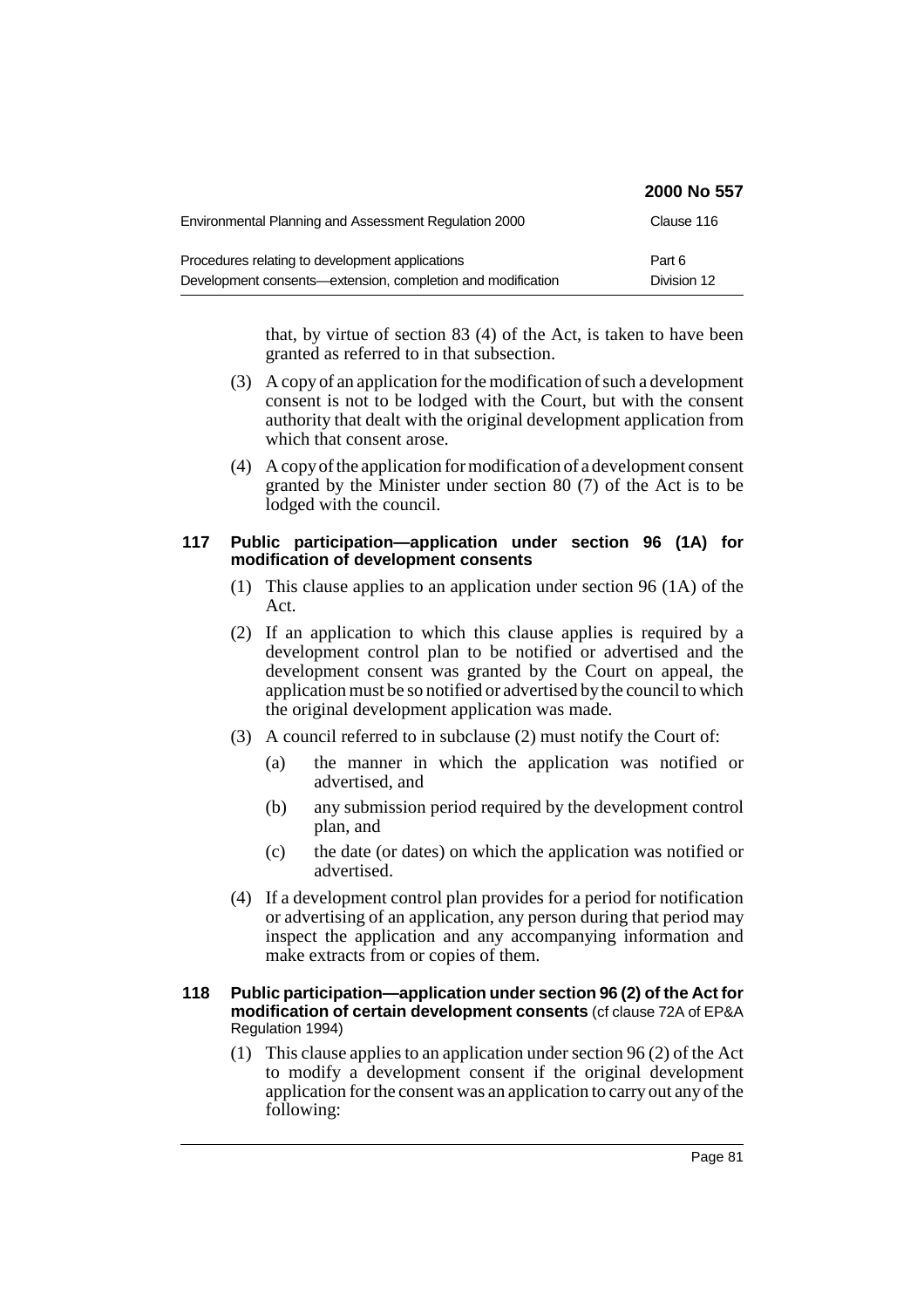| Clause 118  | Environmental Planning and Assessment Regulation 2000       |
|-------------|-------------------------------------------------------------|
| Part 6      | Procedures relating to development applications             |
| Division 12 | Development consents—extension, completion and modification |

- (a) designated development,
- (b) State significant advertised development,
- (c) any other advertised development where the application was made to a consent authority other than a council.
- (2) Notice of the application must be published in a local newspaper by the relevant consent authority, that is:
	- (a) by the consent authority that granted the development consent, or
	- (b) by the consent authority to which the original development application was made, if development consent was granted by the Court on appeal.
- (3) The relevant consent authority must also cause notice of the application to be given to each person who made a submission in relation to the original development application.
- (4) A consent authority referred to in subclause (2) (b) must notify the Court of the date on which notice of the application is published under subclause (2).
- (5) The notice published under subclause (2) must contain the following information:
	- (a) a brief description of the development consent, the land to which it relates and the details of the modification sought,
	- (b) a statement that written submissions concerning the proposed modification may be made to the consent authority that publishes the notice within the period specified in accordance with paragraph (c),
	- (c) the period during which the application may be inspected at the principal office of the consent authority that publishes the notice,
	- (d) a statement that, if the application is approved, there is no right of appeal to the Court by an objector.
- (6) For the purposes of section  $96(2)$  (d) of the Act, the period referred to in subclause (4) (c) must be a period of at least 14 days commencing on the day after which notice of the application for modification is first published in a local newspaper.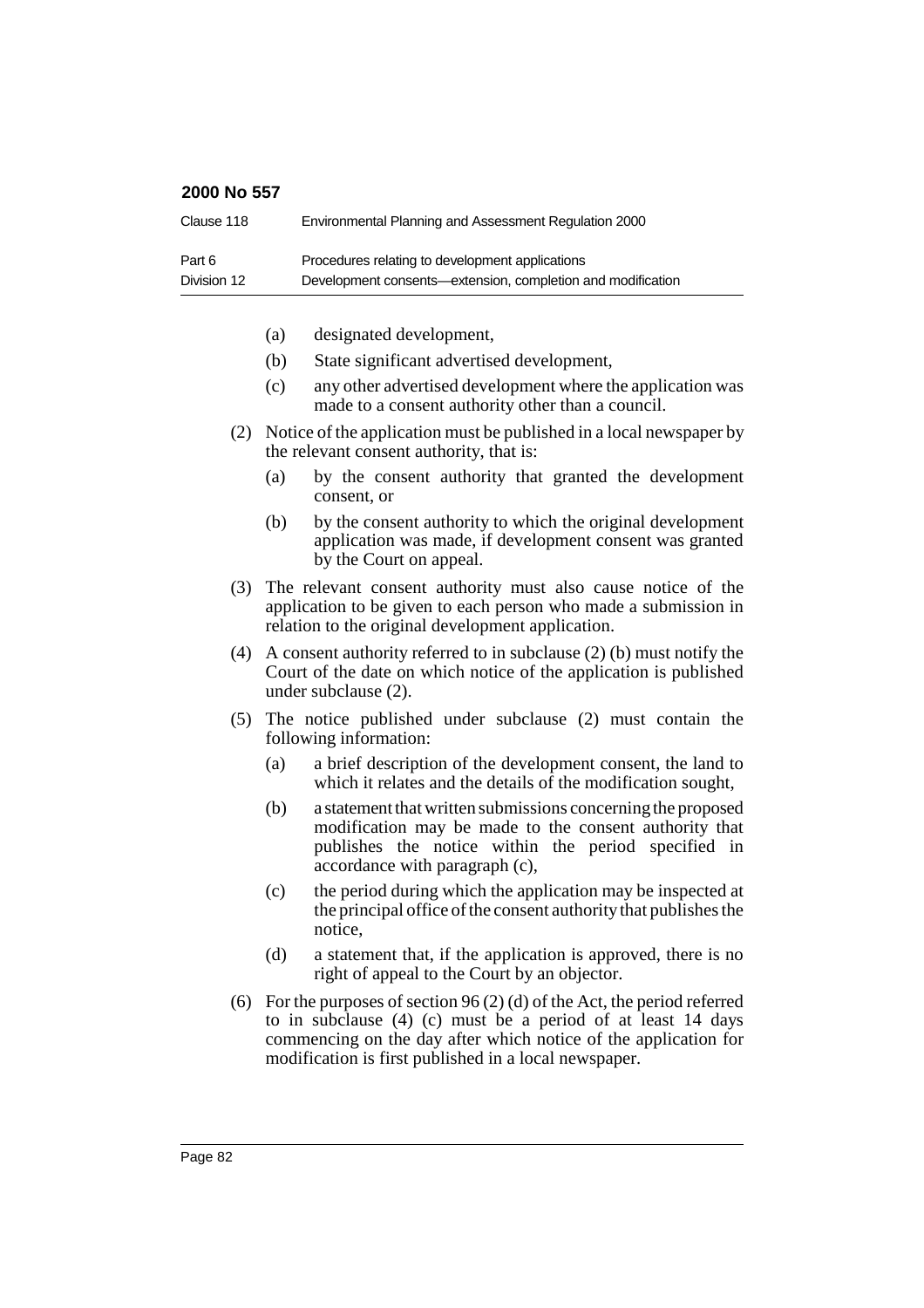|                                                                                                                | 2000 No 557           |
|----------------------------------------------------------------------------------------------------------------|-----------------------|
| Environmental Planning and Assessment Regulation 2000                                                          | Clause 118            |
| Procedures relating to development applications<br>Development consents—extension, completion and modification | Part 6<br>Division 12 |

(7) During the period referred to in subclause (4) (c), any person may inspect the application and any accompanying information and make extracts from or copies of them.

## **119 Public participation—application under section 96 (2) for modification of other development consents**

- (1) This clause applies to an application under section 96 (2) of the Act to which clause 118 does not apply.
- (2) An application to which this clause applies must be notified or advertised for a period not exceeding 14 days but otherwise in the same manner as the original development application was notified or advertised.
- (3) However, if the application is made to a council that has provided in a development control plan for the notification or advertising of such an application (or has provided that such an application is not required to be notified or advertised), the application is to be notified or advertised in accordance with the development control plan.
- (4) If an application to which this clause applies is required by this clause or a development control plan to be notified or advertised and the development consent was granted by the Court on appeal, the application must be so notified or advertised by the council to which the original development application was made.
- (5) A council referred to in subclause (4) must notify the Court of:
	- (a) the manner in which the application was notified or advertised, and
	- (b) any submission period required by the development control plan, and
	- (c) the date (or dates) on which the application was notified or advertised.
- (6) During the period referred to in subclause (2) or, if a development control plan provides for a period for notification or advertising of an application, during that period, any person may inspect the application and any accompanying information and make extracts from or copies of them.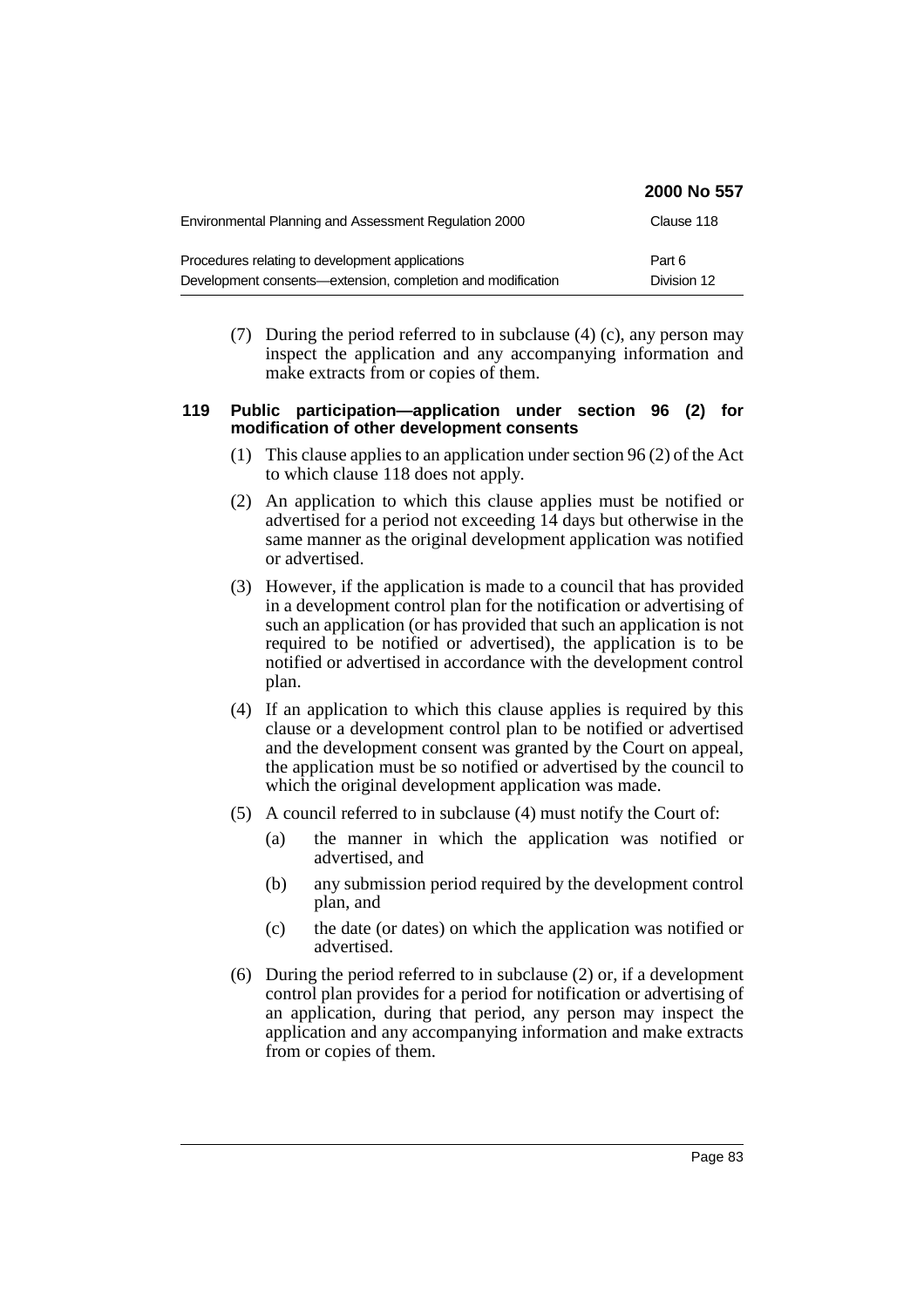| Clause 120  | Environmental Planning and Assessment Regulation 2000       |
|-------------|-------------------------------------------------------------|
| Part 6      | Procedures relating to development applications             |
| Division 12 | Development consents—extension, completion and modification |

## **120 Notification of concurrence authorities and approval bodies**

As soon as practicable after receiving an application for the modification of a development consent, a consent authority must cause a copy of the application to be given to each concurrence authority and approval body for the development to which the application relates.

## **121 Applications for modifications of development consents to be kept available for public inspection** (cf clause 73 of EP&A Regulation 1994)

- (1) An application for the modification of a development consent must be made available for inspection by the consent authority that published the notice of the application.
- (2) The application:
	- (a) must be available at the consent authority's principal office, free of charge, during the consent authority's ordinary office hours, and
	- (b) must be available for the period specified in the notice referred to in subclause (1).

## **122 Notice of determination of application to modify development consent** (cf clause 73A of EP&A Regulation 1994)

- (1) Notice in writing of the determination of an application for the modification of a development consent must be given to the applicant as soon as practicable after the determination is made.
- (2) If the determination is made subject to conditions or by refusing the application, the notice:
	- (a) must indicate the consent authority's reasons for the imposition of the conditions or the refusal, and
	- (b) must state that the Act gives a right of appeal against the determination, unless:
		- (i) the development is State significant development that has been determined following a public inquiry under section 119 of the Act, or
		- (ii) the development consent was granted by the Court.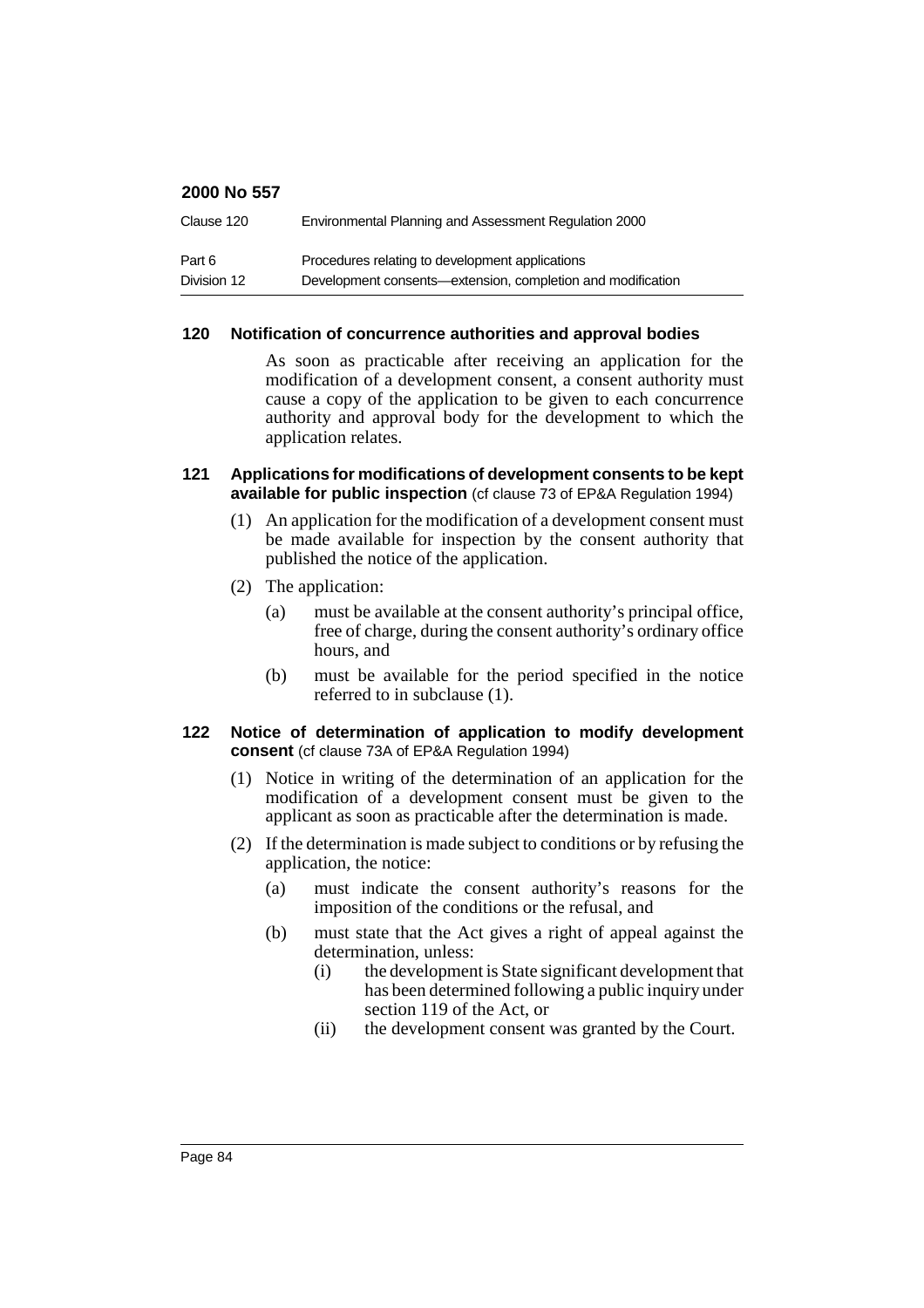|                                                             | <b>2000 No 557</b> |
|-------------------------------------------------------------|--------------------|
| Environmental Planning and Assessment Regulation 2000       | Clause 123         |
| Procedures relating to development applications             | Part 6             |
| Development consents—extension, completion and modification | Division 12        |

## **123 Persons to be informed of proposed revocation or modification of consent under section 96A (3) of the Act** (cf clause 73B of EP&A Regulation 1994)

- (1) For the purposes of section 96A (3) (a) (ii) of the Act, the Director-General of the Department of Fair Trading is a prescribed person if the proposed revocation or modification affects:
	- (a) the transfer, alteration, repair or extension of water service pipes, or
	- (b) the carrying out of sanitary plumbing work, sanitary drainage work or stormwater drainage work.
- (2) The notification of the proposed revocation or modification of a consent or a complying development certificate must include the reasons for the proposed revocation or modification.

## **Division 13 Validity of development consents**

- **124 What are the public notification procedures for the purposes of section 101 of the Act?** (cf clause 74 of EP&A Regulation 1994)
	- (1) The granting of a development consent is publicly notified for the purposes of section 101 of the Act if:
		- (a) public notice in a local newspaper is given:
			- (i) by the consent authority, or
			- (ii) if the consent authority is not the council, by the consent authority or the council, and
		- (b) the notice describes the land and the development the subject of the development consent, and
		- (c) the notice contains a statement that the development consent is available for public inspection, free of charge, during ordinary office hours:
			- (i) at the consent authority's principal office, or
			- (ii) if the consent authority is not the council, at the consent authority's office or the council's principal office.
	- (2) Nothing in this clause confers a right or entitlement to inspect, make copies of or take extracts from so much of a document that, because of section 12 (1A) of the *Local Government Act 1993*, a person does not have the right to inspect.

**2000 No 557**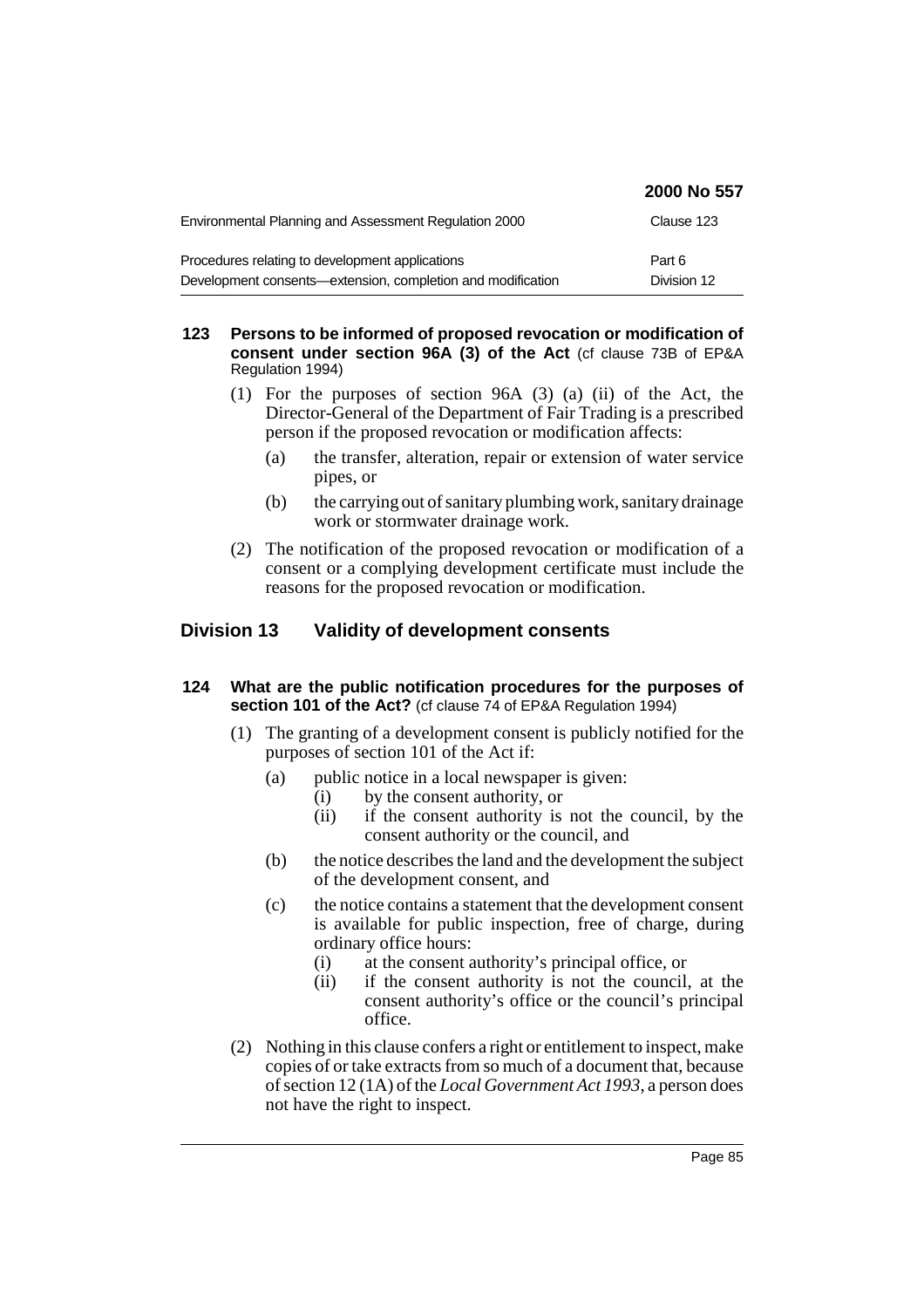| Clause 125 | Environmental Planning and Assessment Regulation 2000     |
|------------|-----------------------------------------------------------|
| Part 7     | Procedures relating to complying development certificates |
| Division 1 | Applications for complying development certificates       |

# **Part 7 Procedures relating to complying development certificates**

# **Division 1 Applications for complying development certificates**

**125 Application of Part** (cf clause 75 of EP&A Regulation 1994)

This Part applies to complying development.

- **126 How must an application for a complying development certificate be made?** (cf clause 75A of EP&A Regulation 1994)
	- (1) An application for a complying development certificate:
		- (a) must contain the information, and be accompanied by the documents, specified in Part 2 of Schedule 1, and
		- (b) if the certifying authority so requires, must be in the form approved by that authority, and
		- (c) must be delivered by hand, sent by post or transmitted electronically to the principal office of the council or the accredited certifier, but may not be sent by facsimile transmission.
	- (2) Immediately after it receives an application for a complying development certificate, the council or accredited certifier must endorse the application with the date of its receipt.

#### **127 Council or accredited certifier may require additional information** (cf clause 76 of EP&A Regulation 1994)

- (1) A council or accredited certifier may require the applicant for a complying development certificate to give the council or accredited certifier any additional information concerning the proposed development that is essential to the council's or accredited certifier's proper consideration of the application.
- (2) Nothing in this clause affects the council's or accredited certifier's duty to determine an application for a complying development certificate.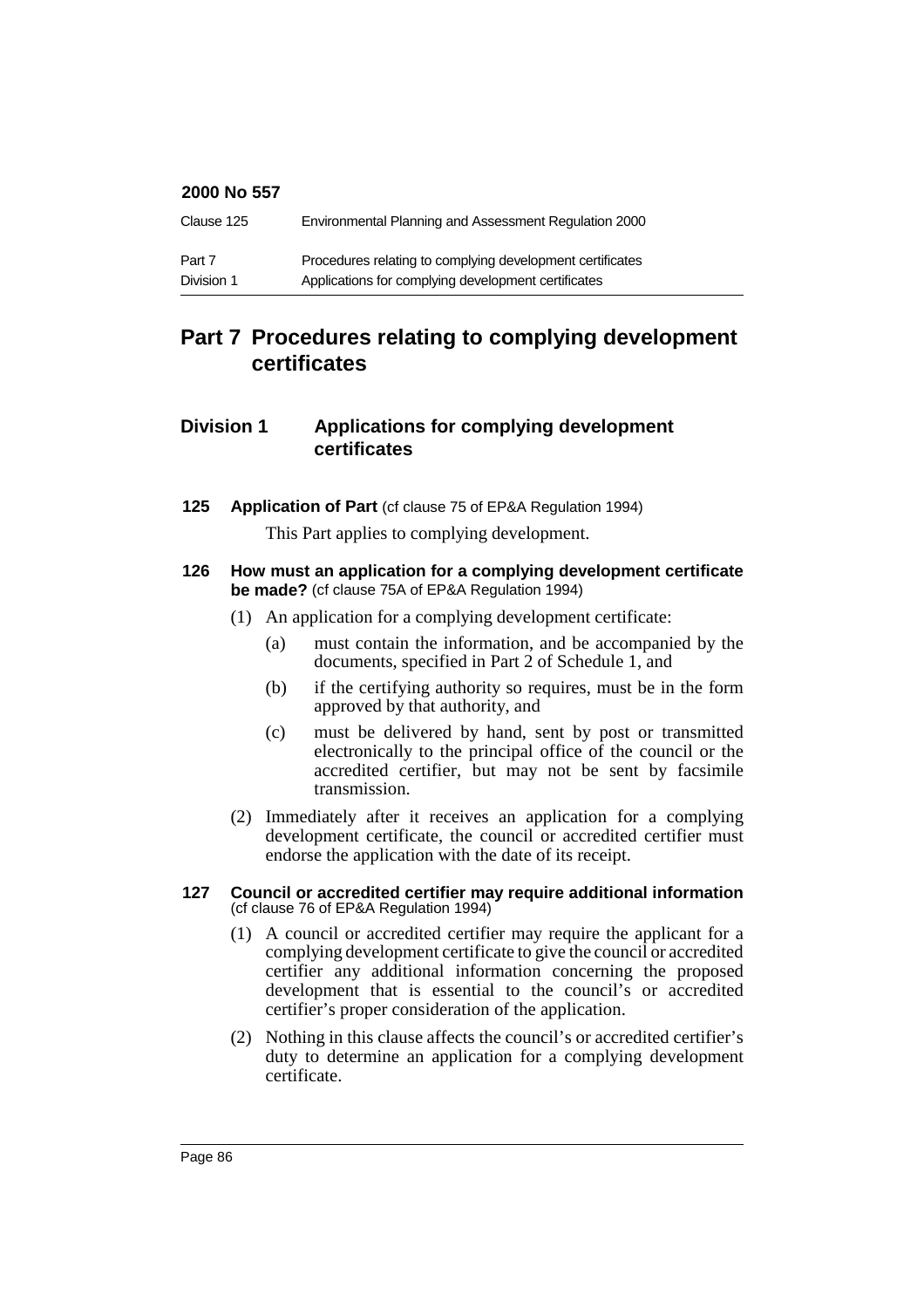|                                                                                                                  | 2000 No 557          |
|------------------------------------------------------------------------------------------------------------------|----------------------|
| Environmental Planning and Assessment Regulation 2000                                                            | Clause 128           |
| Procedures relating to complying development certificates<br>Applications for complying development certificates | Part 7<br>Division 1 |

## **128 Council or accredited certifier to supply application form for complying development certificates** (cf clause 76A of EP&A Regulation 1994)

If the council or accredited certifier requires an application for a complying development certificate to be in a particular form, it must provide any person intending to make such an application with blank copies of that form.

## **129 Copyright in documents forming part of or accompanying applications for complying development certificates—applicant's indemnification** (cf clause 76B of EP&A Regulation 1994)

Upon an application being made under section 85A (1) of the Act for a complying development certificate, the applicant (not being entitled to copyright) is taken to have indemnified all persons using the application and any accompanying documents in accordance with the Act against any claim or action in respect of breach of copyright.

# **Division 2 Determination of applications and commencement of complying development**

## **130 Procedure for determining an application for a complying development certificate** (cf clause 77 of EP&A Regulation 1994)

- (1) A certifying authority must not issue a complying development certificate for building work unless it is satisfied that the proposed building (not being a temporary building) will comply with the relevant requirements of the *Building Code of Australia* (as in force at the time the application for the certificate was made).
- (2) In the case of complying development that is required to comply with the deemed-to-satisfy provisions of Volume One, or Section 3 of Volume Two, of the *Building Code of Australia*, a complying development certificate cannot authorise compliance with an alternative solution to the performance requirements corresponding to those deemed-to-satisfy provisions.
- (3) Evidence of the issue of a complying development certificate must be endorsed by the council or the accredited certifier on any plans, specifications and any other documents that were lodged with the application for the certificate or submitted to the accredited certifier in accordance with clause 126.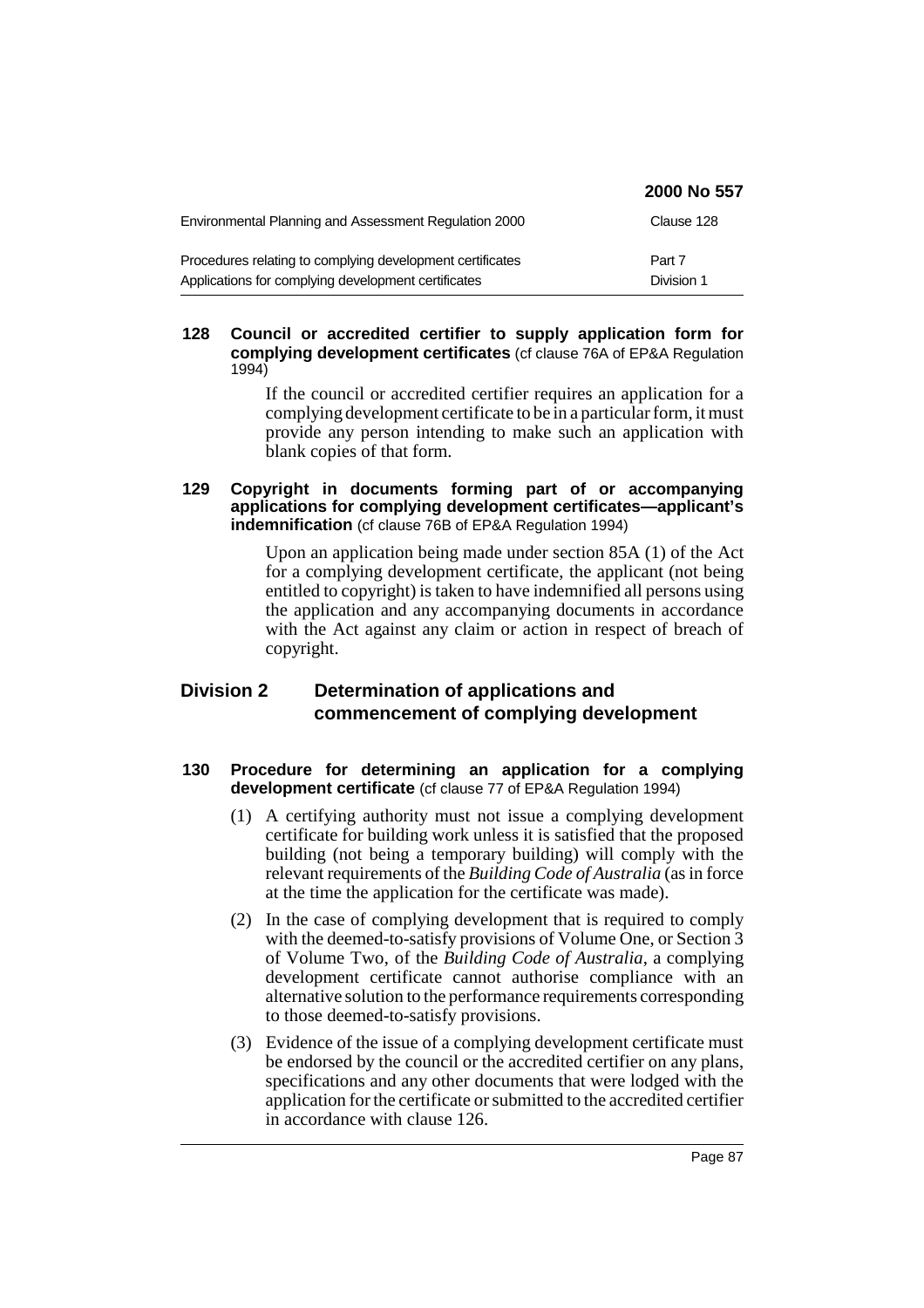| Clause 130 | Environmental Planning and Assessment Regulation 2000       |
|------------|-------------------------------------------------------------|
| Part 7     | Procedures relating to complying development certificates   |
| Division 2 | Determination of applications and commencement of complying |

- (4) For the purposes of section 85A (11) (b) of the Act, the accredited certifier must notify the council of the determination by forwarding the following documents to the council within 7 days after the date of the determination:
	- (a) a copy of the determination,
	- (b) copies of any endorsed plans, specifications and any other documents that were lodged with the application for the certificate or submitted to the accredited certifier in accordance with clause 127,
	- (c) if a complying development certificate was issued, a copy of the certificate.

## **131 Development standards for building work associated with a change of building use**

- (1) This clause applies to development for which a complying development certificate is sought comprising a change of building use of an existing building.
- (2) The development standards applicable to such development include the following requirements:
	- (a) that, on completion of any building work, the fire protection and structural capacity of the building will be appropriate to the proposed new use, and
	- (b) that, whether or not any building work is carried out, the building will comply with such of the Category 1 fire safety provisions as are applicable to the proposed new use,

assuming that any building work is carried out in accordance with the plans and specifications to which the complying development certificate relates and any conditions to which the complying development certificate is subject.

## **132 Development standards for building work involving the alteration, enlargement or extension of an existing building**

(1) This clause applies to development for which a complying development certificate is sought comprising building work that involves the alteration, enlargement or extension of an existing building in circumstances in which no change of building use is proposed.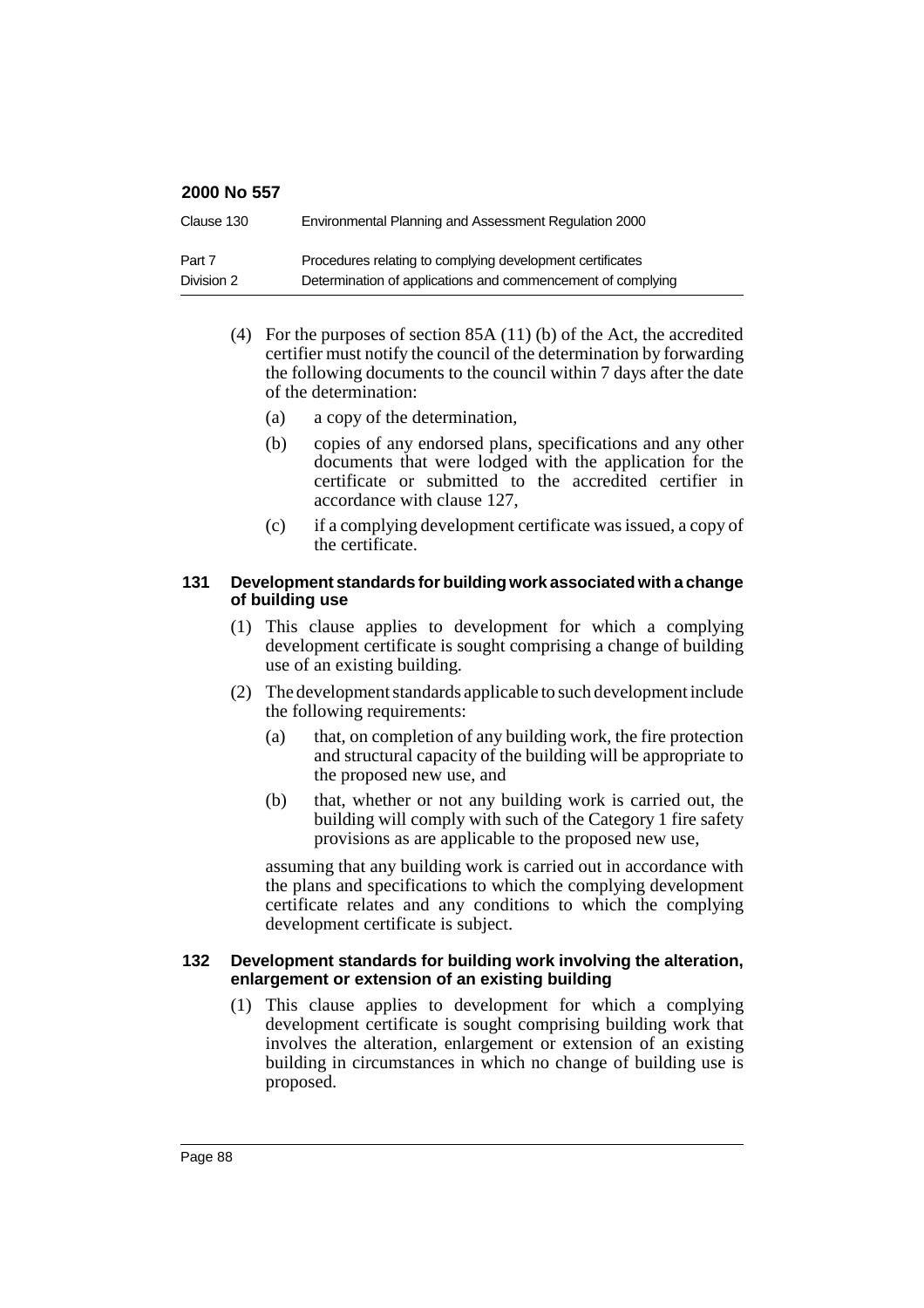|                                                                                                                          | 2000 No 557          |
|--------------------------------------------------------------------------------------------------------------------------|----------------------|
| Environmental Planning and Assessment Regulation 2000                                                                    | Clause 132           |
| Procedures relating to complying development certificates<br>Determination of applications and commencement of complying | Part 7<br>Division 2 |

- (2) The development standards applicable to such development include the requirement that, on completion of the building work, the fire protection and structural capacity of the building will not be reduced.
- (3) That requirement assumes that the building work is carried out in accordance with the plans and specifications to which the complying development certificate relates and any conditions to which the complying development certificate is subject.

#### **133 Compliance with Building Code of Australia and insurance requirements under Home Building Act 1989** (cf clauses 78 and 78A of EP&A Regulation 1994)

- (1) A complying development certificate for development that involves any building work must be issued subject to the following conditions:
	- (a) that the work must be carried out in accordance with the requirements of the *Building Code of Australia*,
	- (b) in the case of residential building work for which the *Home Building Act 1989* requires there to be a contract of insurance in force in accordance with Part 6 of that Act, that such a contract of insurance must be entered into.
- (2) This clause does not limit any other conditions to which a complying development certificate may be subject, as referred to in section 85A (6) (a) of the Act.
- (3) This clause does not apply:
	- (a) to the extent to which an exemption is in force under clause 187 or 188, subject to the terms of any condition or requirement referred to in clause 187 (6) or 188 (4), or
	- (b) to the erection of a temporary building.
- (4) In this clause, a reference to the *Building Code of Australia* is a reference to that Code as in force on the date the application for the relevant complying development certificate is made.

# **134 Form of complying development certificate**

- (1) A complying development certificate must contain the following information:
	- (a) the identity of the certifying authority by which it is granted,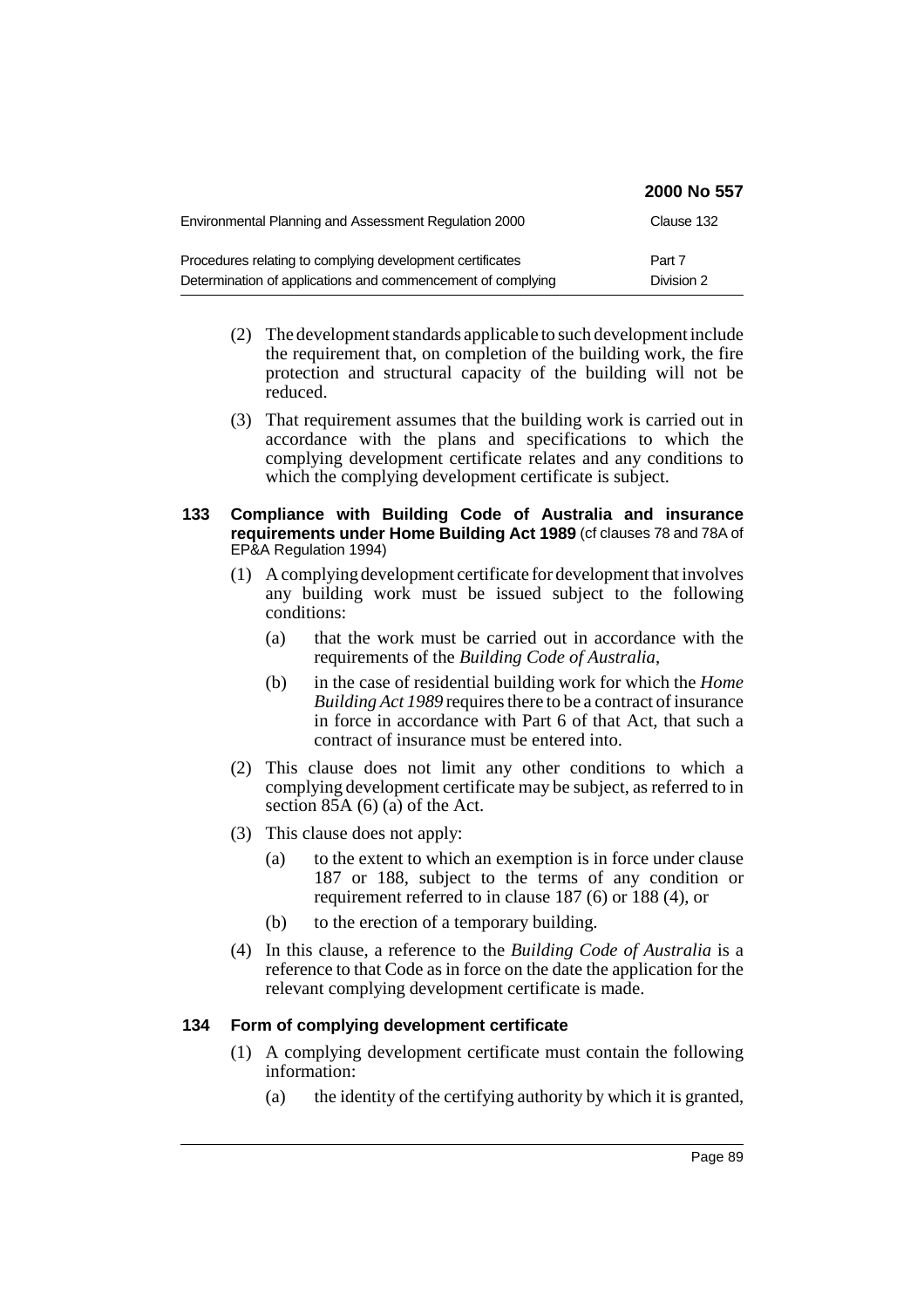| Clause 134 | Environmental Planning and Assessment Regulation 2000       |
|------------|-------------------------------------------------------------|
| Part 7     | Procedures relating to complying development certificates   |
| Division 2 | Determination of applications and commencement of complying |

- (b) if the certifying authority is an accredited certifier:
	- (i) his or her accreditation number, and<br>(ii) the name of the accreditation body by
	- the name of the accreditation body by which he or she is accredited,
- (c) the date of the certificate,
- (d) the date on which the certificate lapses,
- (e) a statement to the effect that the development is complying development and (if carried out as specified in the certificate) will comply with all development standards applicable to the development and with such other requirements prescribed by this regulation concerning the issue of the certificate,
- (f) if the development involves the erection of a building, the class of the building under the *Building Code of Australia*,
- (g) any conditions imposed on the development under this Regulation.
- (2) A complying development certificate for the erection of a building must be accompanied by a fire safety schedule for the building.

## **135 Notice under section 86 of the Act of appointment of principal certifying authority** (cf clause 77A of EP&A Regulation 1994)

A notice given under or for the purposes of section 86 (1) (a) (ii) or (2) (a) (ii) of the Act must contain the following information:

- (a) the name and address of the person by whom the notice is being given,
- (b) a description of the work to be carried out,
- (c) the address of the land on which the work is to be carried out,
- (d) the registered number and date of issue of the relevant complying development certificate,
- (e) the name and address of the principal certifying authority,
- (f) if the principal certifying authority is an accredited certifier:
	- (i) his or her accreditation number, and<br>(ii) the name of the accreditation body by
	- the name of the accreditation body by which he or she is accredited, and
	- (iii) a statement signed by the accredited certifier to the effect that he or she consents to being appointed as principal certifying authority,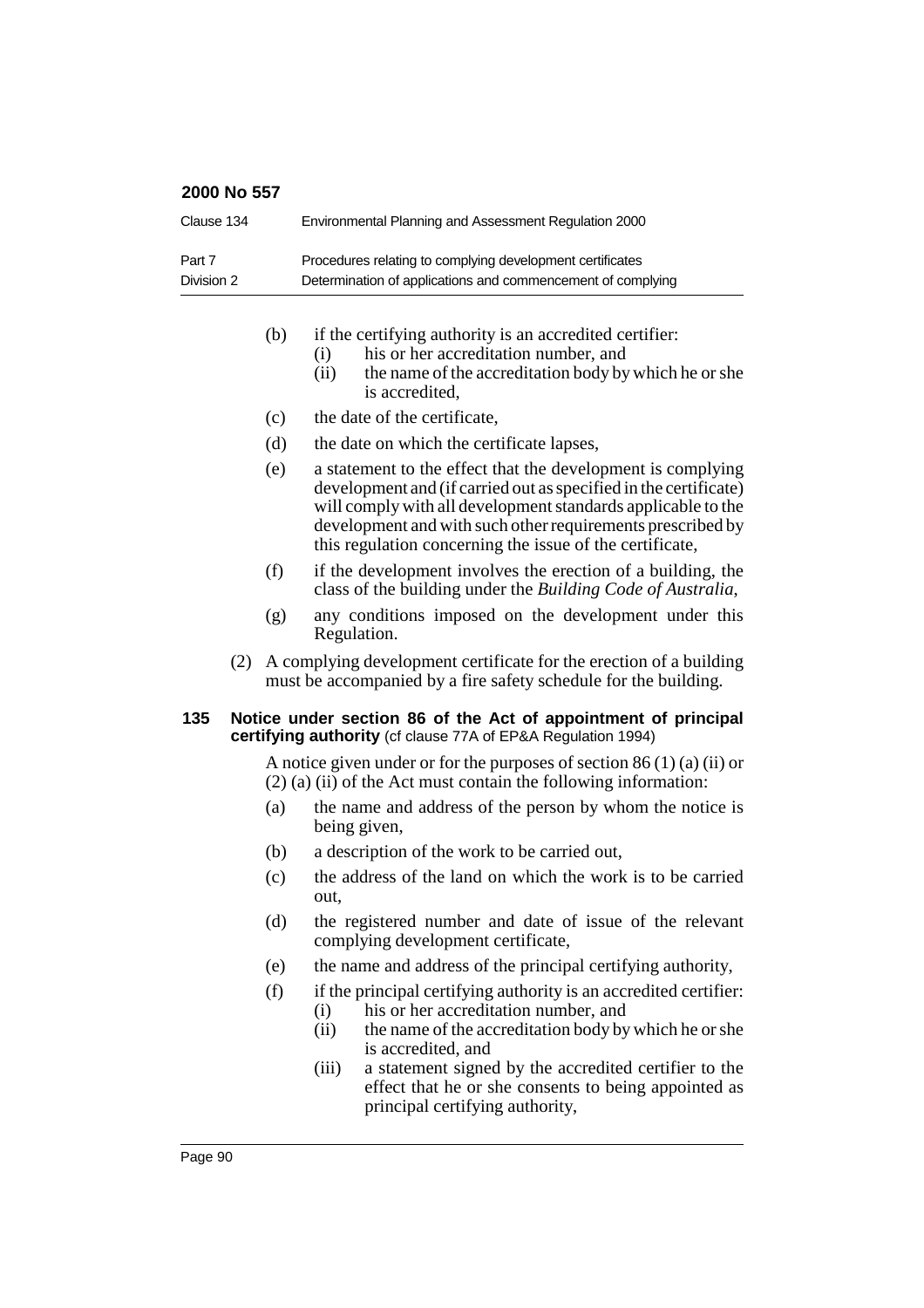|                                                                                                                          | 2000 No 557          |
|--------------------------------------------------------------------------------------------------------------------------|----------------------|
| Environmental Planning and Assessment Regulation 2000                                                                    | Clause 135           |
| Procedures relating to complying development certificates<br>Determination of applications and commencement of complying | Part 7<br>Division 2 |

and, if the consent authority so requires, must be in the form approved by that authority.

## **136 Notice under section 86 of the Act of intention to commence subdivision work or erection of building** (cf clause 77A of EP&A Regulation 1994)

A notice given under or for the purposes of section 86 (1) (b) or (2) (b) of the Act must contain the following information:

- (a) the name and address of the person by whom the notice is being given,
- (b) a description of the work to be carried out,
- (c) the address of the land on which the work is to be carried out,
- (d) the registered number and date of issue of the relevant complying development certificate,
- (e) the date on which the work is intended to commence,

and, if the consent authority so requires, must be in the form approved by that authority.

# **Division 3 Validity of complying development certificates**

## **137 What are the public notification procedures for the purposes of section 101 of the Act?** (cf clause 77B of EP&A Regulation 1994)

- (1) The determination of an application for a complying development certificate is publicly notified for the purposes of section 101 of the Act:
	- (a) if public notice in a local newspaper is given by the council or an accredited certifier, and
	- (b) if the notice describes the land and the development the subject of the complying development certificate, and
	- (c) if the notice contains a statement that the determination of the application for a complying development certificate is available for public inspection, free of charge, during ordinary office hours at the council's offices.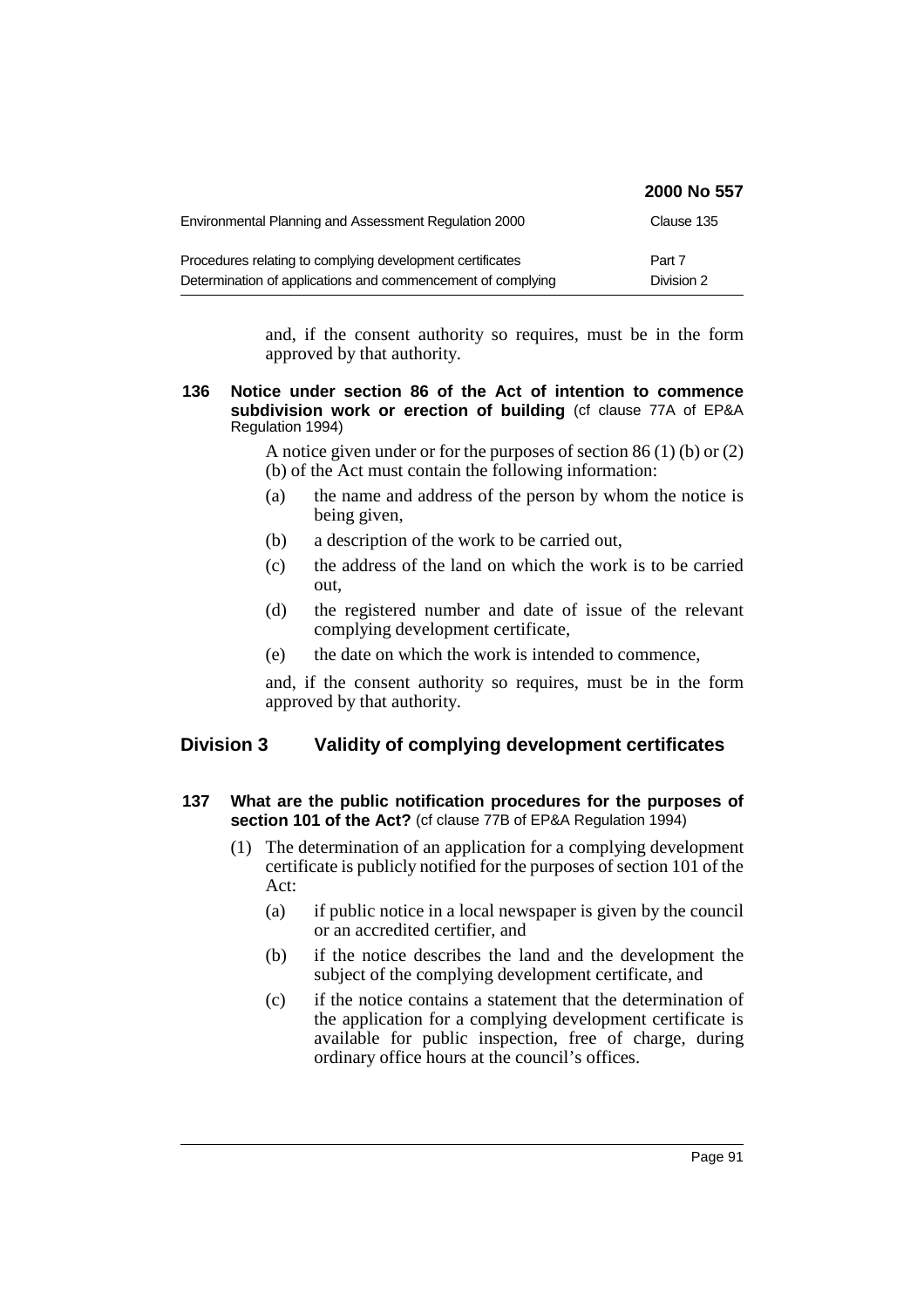| 2000 No 557          |                                                                                                             |
|----------------------|-------------------------------------------------------------------------------------------------------------|
| Clause 137           | Environmental Planning and Assessment Regulation 2000                                                       |
| Part 7<br>Division 3 | Procedures relating to complying development certificates<br>Validity of complying development certificates |

- (2) If the public notification is given by an accredited certifier, the accredited certifier must send a copy of the page of the newspaper in which notice of the complying certificate was published to the council within 7 days after the notice is published.
- (3) Nothing in this clause confers a right or entitlement to inspect, make copies of or take extracts from so much of a document that, because of section 12 (1A) of the *Local Government Act 1993*, a person does not have the right to inspect.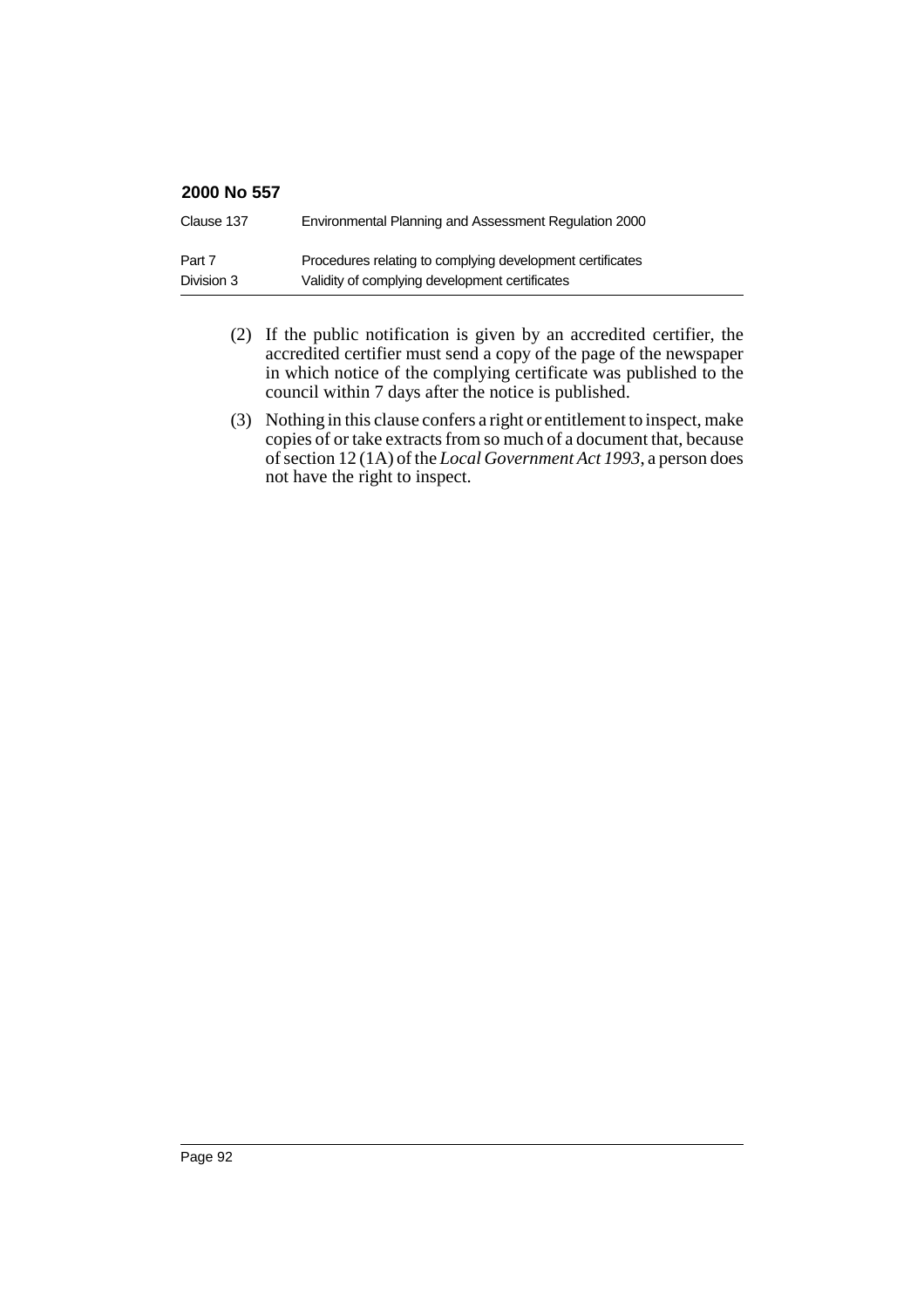|                                                       | 2000 No 557 |
|-------------------------------------------------------|-------------|
| Environmental Planning and Assessment Regulation 2000 | Clause 138  |
| Certification of development                          | Part 8      |
| Compliance certificates                               | Division 1  |

# **Part 8 Certification of development**

# **Division 1 Compliance certificates**

- **138 Compliance certificates** (cf clause 79 of EP&A Regulation 1994)
	- (1) A compliance certificate must contain the following information:
		- (a) the identity of the certifying authority by which it is granted,
		- (b) if the certifying authority is an accredited certifier:
			- (i) his or her accreditation number,
				- (ii) the name of the accreditation body by which he or she is accredited,
		- (c) a description of the development being carried out,
		- (d) the registered number and date of issue of any relevant development consent or complying development certificate,
		- (e) the address of the land on which the development is being carried out,
		- (f) the date of the certificate,
		- (g) a description of any work that has been inspected, how the work has been inspected and the date and time when the work was inspected,
		- (h) a statement, signed by or on behalf of the certifying authority, as to the matters in respect of which the certificate is given.

**Note.** Section 109C of the Act identifies the various matters in respect of which a compliance certificate may be given.

- (2) A compliance certificate must be accompanied by any documents referred to in the certificate, being documents concerning matters in respect of which the certificate is given.
- (3) Within 7 days after the date on which it issues a compliance certificate, a certifying authority must cause a copy of the certificate to be given to the consent authority and to the council.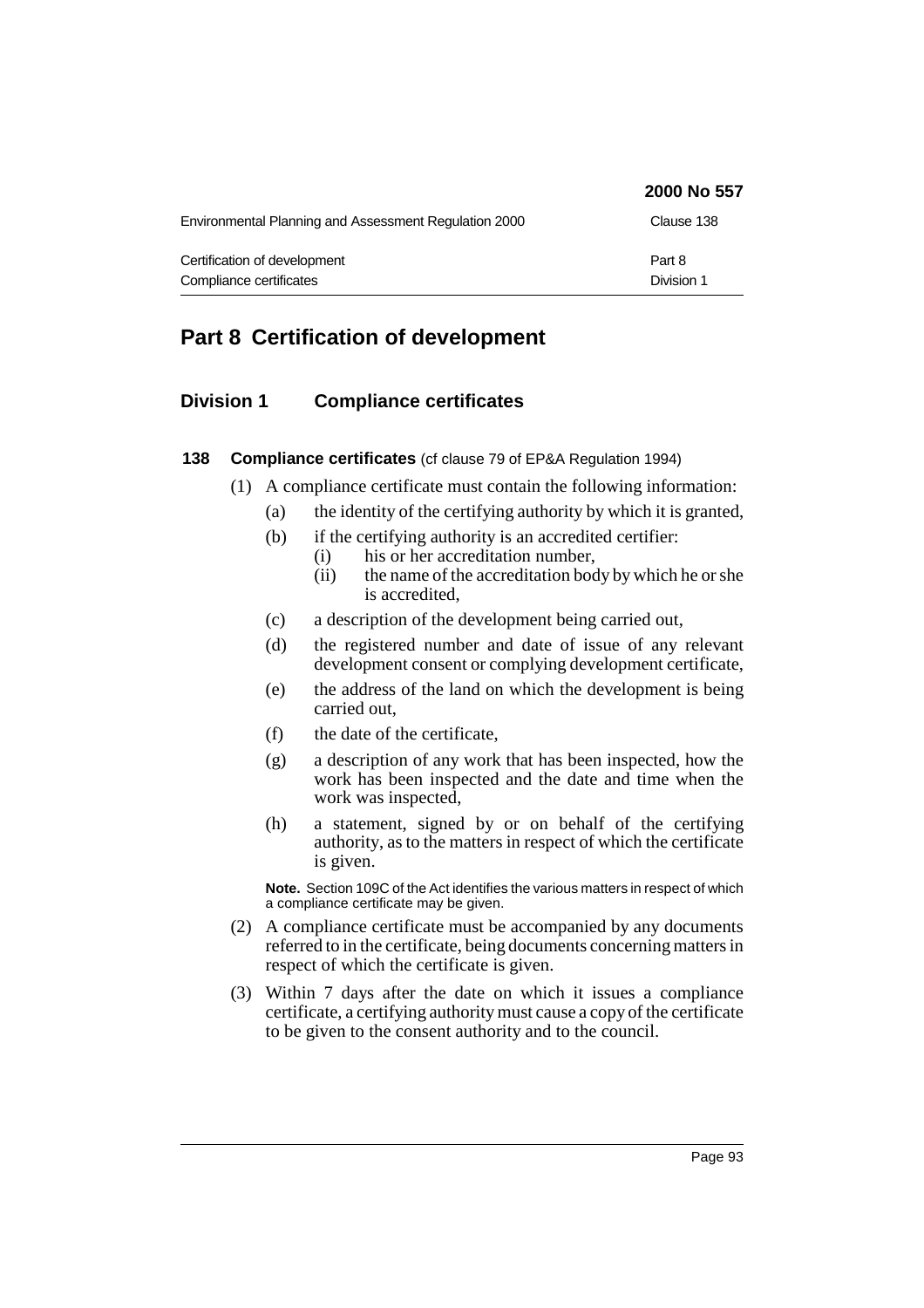| Clause 139 | Environmental Planning and Assessment Regulation 2000 |
|------------|-------------------------------------------------------|
| Part 8     | Certification of development                          |
| Division 2 | Construction certificates                             |

# **Division 2 Construction certificates**

- **139 How must an application for a construction certificate be made?** (cf clause 79A of EP&A Regulation 1994)
	- (1) An application for a construction certificate:
		- (a) must contain the information, and be accompanied by the documents, specified in Part 3 of Schedule 1, and
		- (b) if the certifying authority so requires, must be in the form approved by that authority, and
		- (c) must be delivered by hand, sent by post or transmitted electronically to the principal office of the certifying authority, but may not be sent by facsimile transmission.
	- (2) Immediately after it receives an application for a construction certificate, the certifying authority must endorse the application with the date of its receipt.

#### **140 Certifying authority may require additional information**(cf clause 79B of EP&A Regulation 1994)

- (1) A certifying authority may require the applicant for a construction certificate to give the certifying authority any additional information concerning the proposed building or subdivision work that is essential to the certifying authority's proper consideration of the application.
- (2) Nothing in this clause affects the certifying authority's duty to determine an application for a construction certificate.
- **141 Certifying authority to supply application form for construction certificates** (cf clause 79C of EP&A Regulation 1994)

If a certifying authority requires an application for a construction certificate to be in a particular form, it must provide any person intending to make such an application with blank copies of that form.

- **142 Procedure for determining application for construction certificate** (cf clause 79D of EP&A Regulation 1994)
	- (1) The determination of an application for a construction certificate must be in writing and must contain the following information: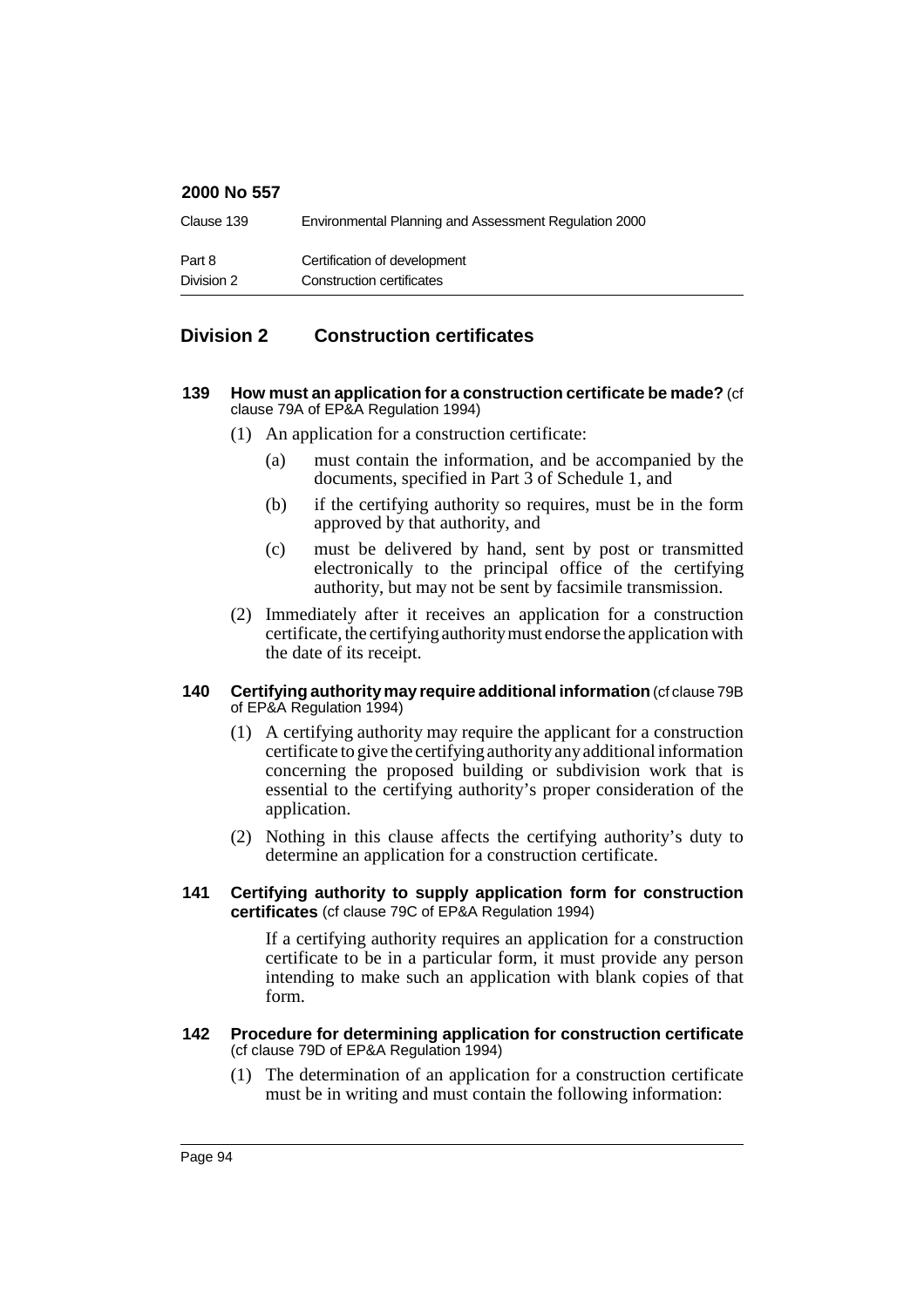|                                                           | 2000 No 557          |
|-----------------------------------------------------------|----------------------|
| Environmental Planning and Assessment Regulation 2000     | Clause 142           |
| Certification of development<br>Construction certificates | Part 8<br>Division 2 |

- (a) the date on which the application was determined,
- (b) whether the application has been determined:
	- (i) by approval, or<br>(ii) by refusal, and
	- by refusal, and
- (c) if the application has been determined by refusal:
	- (i) the reasons for the refusal, and
	- $(ii)$  if the certifying authority is a consent authority, of the applicant's right of appeal under the Act against the refusal,
- (d) if a construction certificate has been issued subject to conditions of the kind referred to in clause 187 or 188:
	- (i) the reasons for the conditions, and
	- $(ii)$  if the certifying authority is a consent authority, of the applicant's right of appeal under the Act against any such conditions.
- (2) The certifying authority must cause notice of its determination to be given to the consent authority, and to the council, by forwarding to it, within 7 days after the date of the determination, copies of:
	- (a) the determination, together with the application to which it relates, and
	- (b) any construction certificate issued as a result of the determination, and
	- (c) any plans and specifications in relation to which such a construction certificate has been issued, and
	- (d) any fire safety schedule attached to such a construction certificate, and
	- (e) any other documents that were lodged with the application for the certificate (such as any relevant decision on an objection under clause 187 or 188) or given to the certifying authority under clause 140.

**Note.** See also clause 168 which requires a fire safety schedule to be attached to a construction certificate when it is issued.

(3) In this Part, a reference to the issuing of a construction certificate includes a reference to the endorsement of the construction certificate on any relevant plans and specifications, as referred to in section  $109C(1)$  (b) of the Act.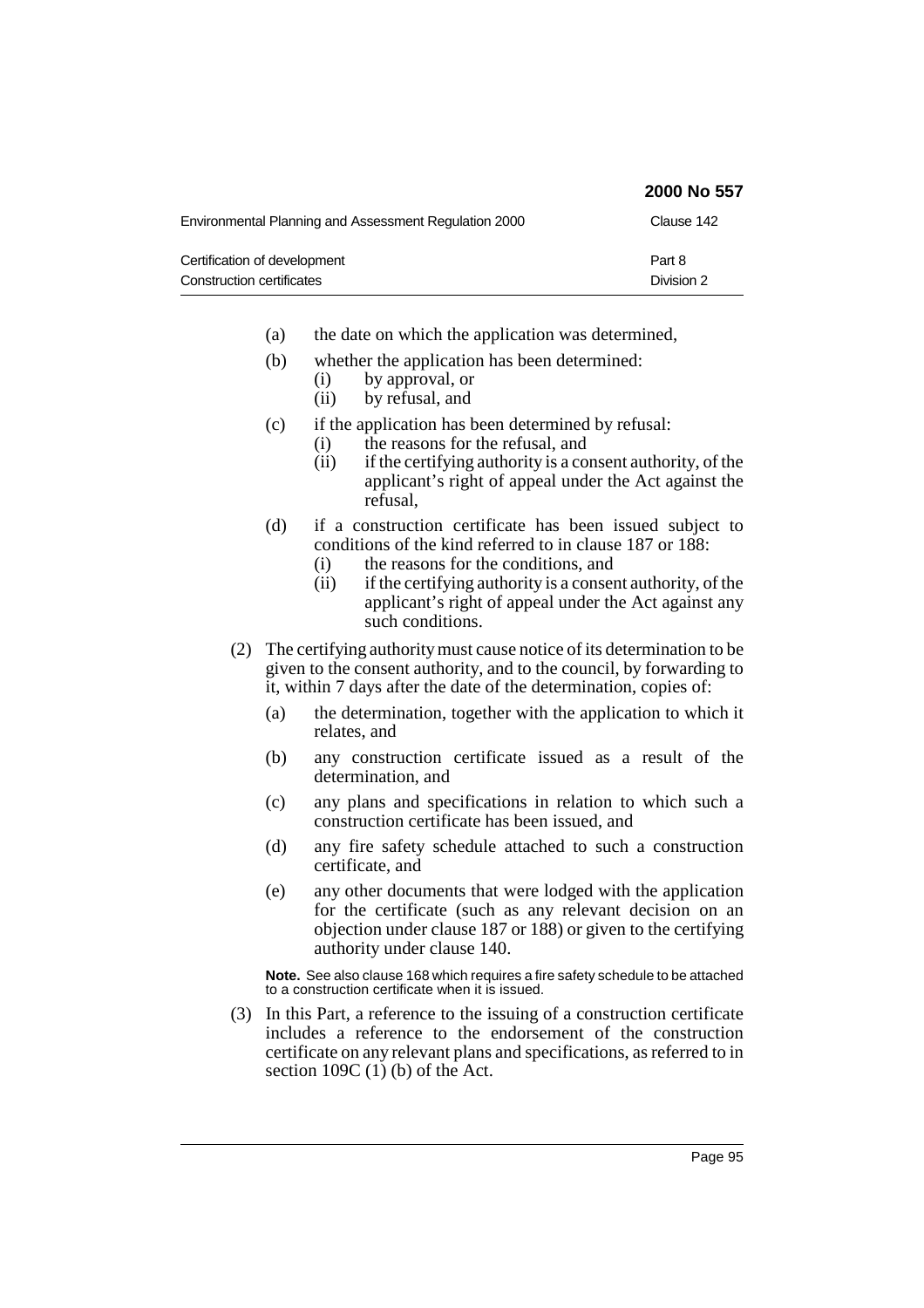| Clause 143 | Environmental Planning and Assessment Regulation 2000 |
|------------|-------------------------------------------------------|
| Part 8     | Certification of development                          |
| Division 2 | Construction certificates                             |

#### **143 Fire protection and structural capacity** (cf clause 79E of EP&A Regulation 1994)

- (1) A certifying authority must not issue a construction certificate for building work under a development consent that authorises a change of building use unless:
	- (a) it is satisfied that the fire protection and structural capacity of the building will be appropriate to its new use, and
	- (b) it is satisfied that the building will comply with such of the Category 1 fire safety provisions as are applicable to the new use,

assuming that the building work is carried out in accordance with the plans and specifications to which the construction certificate relates and any conditions to which the construction certificate is subject.

- (2) Subclause (1) (b) does not apply to the extent to which an exemption is in force under clause 187 or 188, subject to the terms of any condition or requirement referred to in clause 187 (6) or 188  $(4)$ .
- (3) In the case of building work that involves the alteration, enlargement or extension of an existing building in circumstances in which no change of building use is proposed, a certifying authority must not issue a construction certificate for the work unless it is satisfied that, on completion of the building work, the fire protection and structural capacity of the building will not be reduced, assuming that the building work is carried out in accordance with the plans and specifications to which the construction certificate relates and any conditions to which the construction certificate is subject.
- (4) This clause does not apply to building work required by a consent authority as a condition of a development consent that authorises a change of building use.

## **144 Referral of certain plans and specifications to New South Wales Fire Brigades** (cf clause 79F of EP&A Regulation 1994)

- (1) This clause applies to:
	- (a) a class 9a building that is proposed to have a total floor area of 2,000 square metres or more, or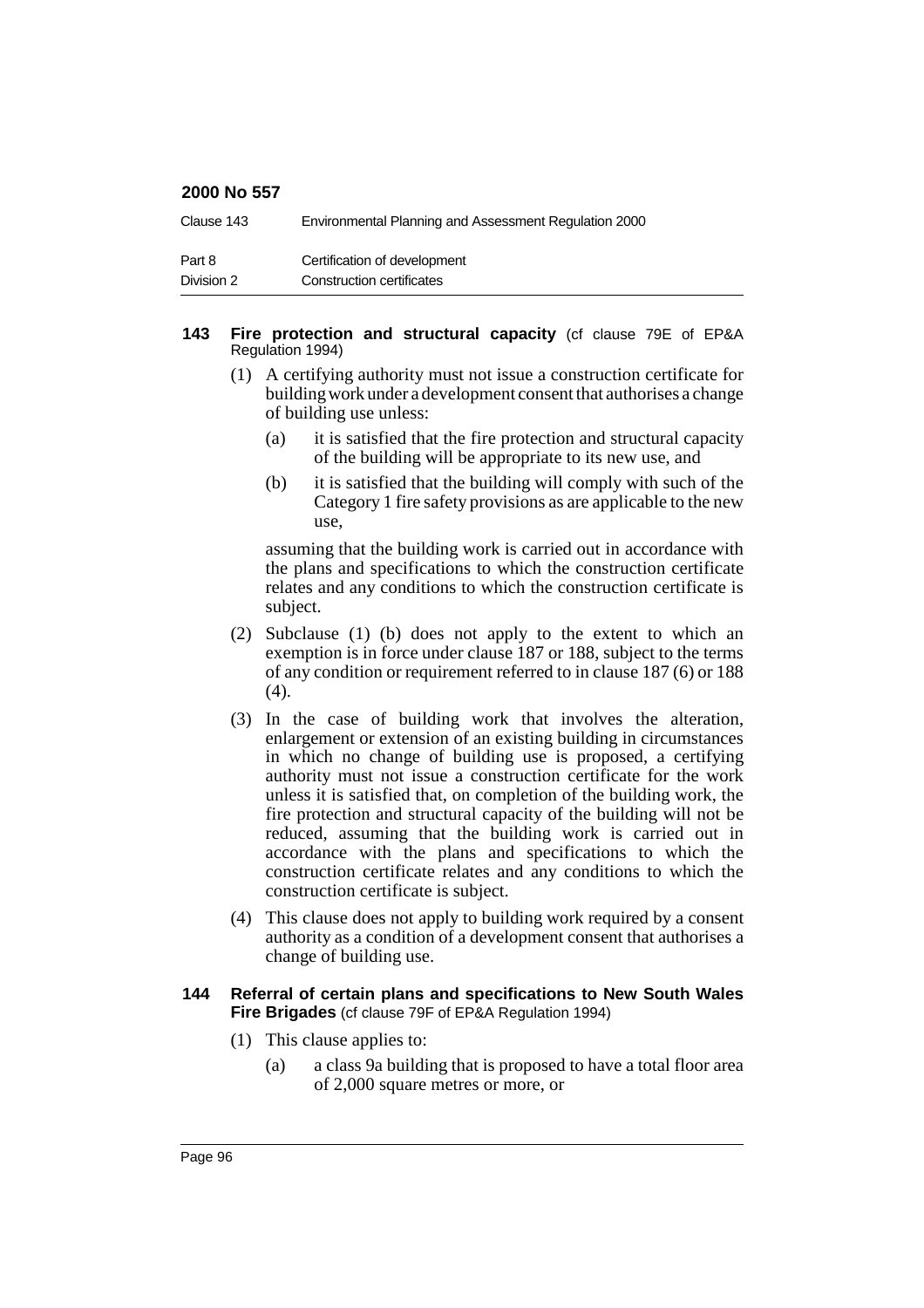|                                                           | 2000 No 557          |
|-----------------------------------------------------------|----------------------|
| Environmental Planning and Assessment Regulation 2000     | Clause 144           |
| Certification of development<br>Construction certificates | Part 8<br>Division 2 |

- (b) a building (other than a class 9a building) that is proposed to have:
	- (i) a fire compartment with a total floor area of more than 2,000 square metres, or
	- (ii) a total floor area of more than 6,000 square metres,

where:

- (c) the building is the subject of an application for erection, rebuilding, alteration, enlargement or extension, and
- (d) the plans and specifications for the erection, rebuilding, alteration, enlargement or extension provide for an alternative solution to meet the performance requirements contained in any one or more of the Category 2 fire safety provisions.
- (2) As soon as practicable after receiving an application for a construction certificate for a building to which this clause applies, the certifying authority must forward to the Fire Commissioner:
	- (a) a copy of the application, and
	- (b) a copy of the plans and specifications for the building, and
	- (c) details of the performance requirements that the alternative solution is intended to meet, and
	- (d) details of the assessment methods to be used to establish compliance with those performance requirements,

which may be delivered by hand, forwarded by post or transmitted electronically, but may not be sent by facsimile transmission.

- (3) The Fire Commissioner must furnish the certifying authority with an initial fire safety report for the building.
- (4) An initial fire safety report may recommend conditions to be imposed on the erection, rebuilding, alteration, enlargement or extension of the building to which the report relates.
- (5) The certifying authority must not issue a construction certificate for a building to which this clause applies unless:
	- (a) it has received an initial fire safety report for the building and has taken the report into consideration, or
	- (b) at least 23 days have elapsed since the plans and specifications were forwarded to the Fire Commissioner but no such report has been received by the certifying authority.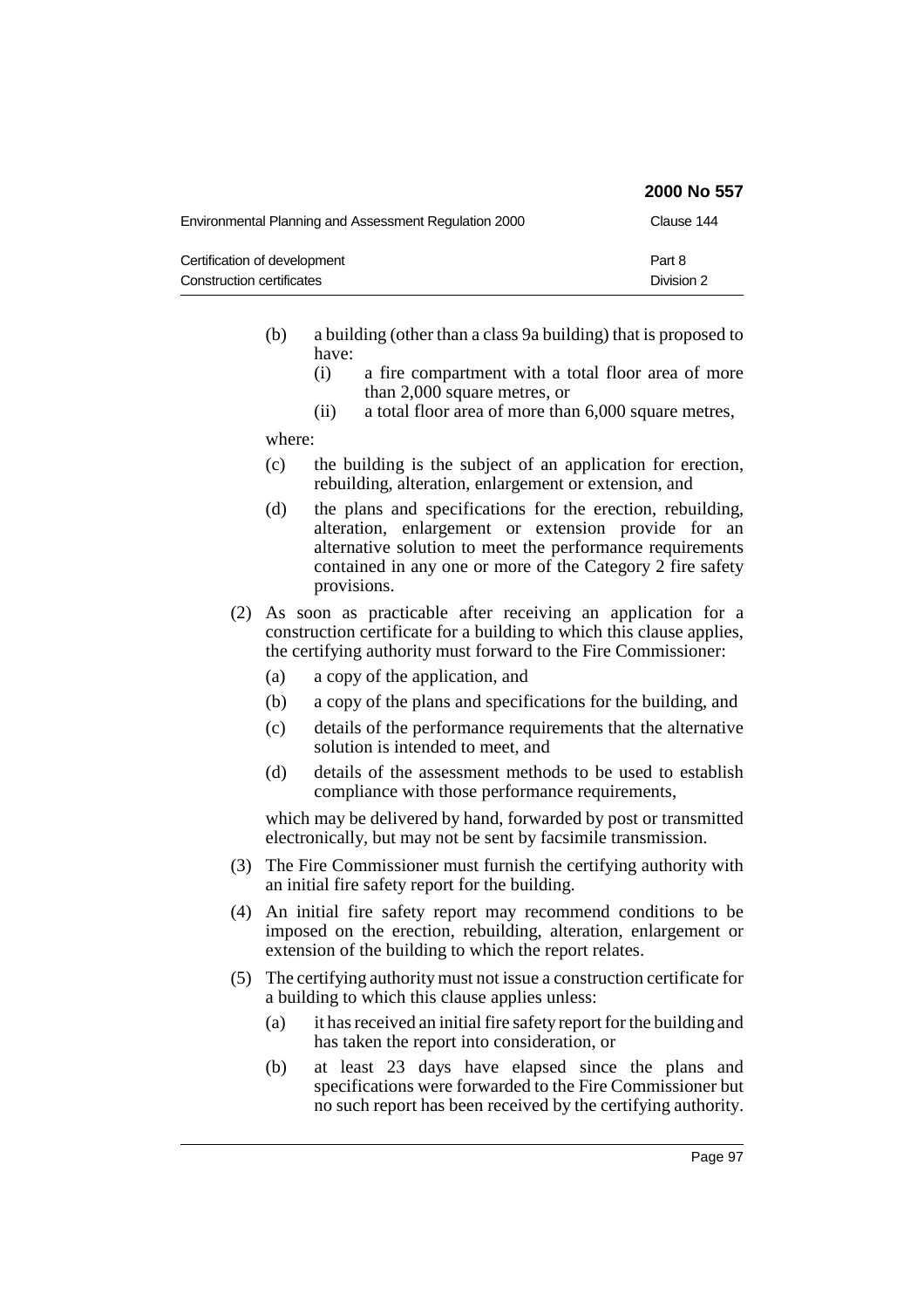| Clause 144 | Environmental Planning and Assessment Regulation 2000 |
|------------|-------------------------------------------------------|
| Part 8     | Certification of development                          |
| Division 2 | Construction certificates                             |

- (6) If the certifying authority does not adopt any recommendation in an initial fire safety report:
	- (a) because the report had not been received when the construction certificate was issued, or
	- (b) because the certifying authority does not agree with the recommendation,

the certifying authority must cause written notice to be given to the Fire Commissioner of the fact that it has not adopted the recommendation and of the reasons why it has not adopted the recommendation.

- (7) If the certifying authority adopts any condition recommended by an initial fire safety report:
	- (a) it must ensure that the terms of the recommended condition have been included in the plans and specifications for the building work, in the case of a condition whose terms are capable of being so included, or
	- (b) it must attach to the construction certificate a condition in the same terms as those of the recommended condition, in the case of a condition whose terms are not capable of being so included.
- (8) Compliance with the requirement that the terms of a recommended condition be included in the plans and specifications for building work is sufficiently complied with:
	- (a) if the plans and specifications are redrawn so as to accord with those terms, or
	- (b) if those terms are included by way of an annotation (whether by way of insertion, deletion or alteration) marked on the relevant part of those plans and specifications.
- (9) In this clause:

*initial fire safety report* means a written report specifying whether or not the Fire Commissioner is satisfied, on the basis of the documents referred to in subclause (2):

- (a) that the alternative solution will meet such of the performance requirements as it is intended to meet, and
- (b) that the fire hydrants in the proposed fire hydrant system will be accessible for use by New South Wales Fire Brigades, and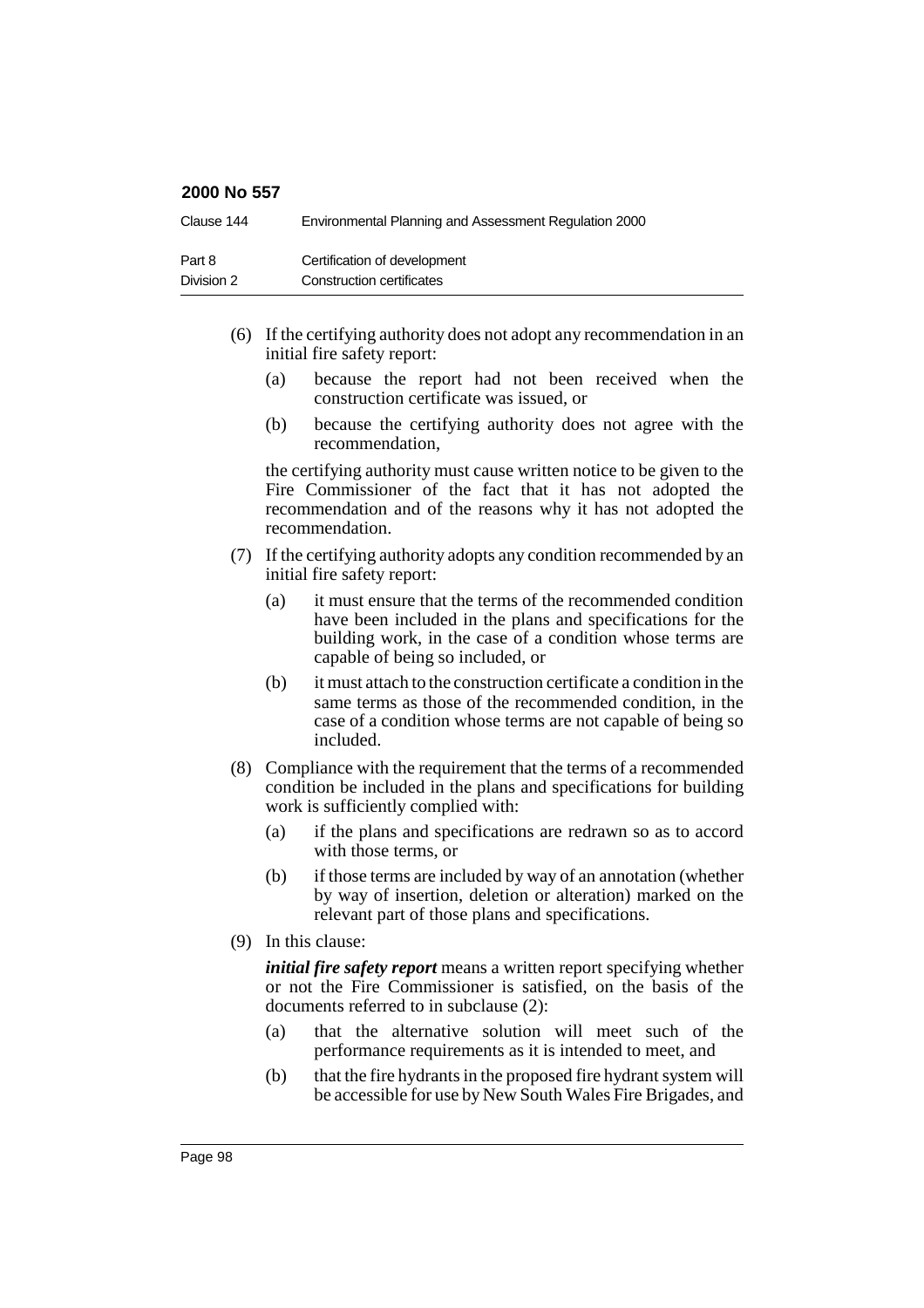|                                                           | 2000 No 557          |
|-----------------------------------------------------------|----------------------|
| Environmental Planning and Assessment Regulation 2000     | Clause 144           |
| Certification of development<br>Construction certificates | Part 8<br>Division 2 |

(c) that the couplings in the system will be compatible with those of the fire appliances and equipment used by New South Wales Fire Brigades.

## **145 Compliance with development consent and Building Code of Australia** (cf clause 79G of EP&A Regulation 1994)

- (1) A certifying authority must not issue a construction certificate for building work unless it is satisfied of the following matters:
	- (a) that the design and construction of the building (as depicted in the plans and specifications and as described in any other information furnished to the certifying authority under clause 140) are not inconsistent with the development consent,
	- (b) that the proposed building (not being a temporary building) will comply with the relevant requirements of the *Building Code of Australia* (as in force at the time the application for the construction certificate was made).
- (2) A certifying authority must not issue a construction certificate for subdivision work unless it is satisfied that the design and construction of the work (as depicted in the plans and specifications and as described in any other information furnished to the certifying authority under clause 140) are not inconsistent with the development consent.
- (3) Subclause (1) (b) does not apply to the extent to which an exemption is in force under clause 187 or 188, subject to the terms of any condition or requirement referred to in clause 187 (6) or 188  $(4).$

## **146 Compliance with conditions of development consent** (cf clause 79H of EP&A Regulation 1994)

A certifying authority must not issue a construction certificate for building work or subdivision work under a development consent unless it is satisfied that each of the following have been complied with:

- (a) each condition or agreement requiring the provision of security before work is carried out in accordance with the consent (as referred to in section 80A (6) of the Act),
- (b) each condition requiring the payment of a monetary contribution before work is carried out in accordance with the consent (as referred to in section 94 or 94A of the Act),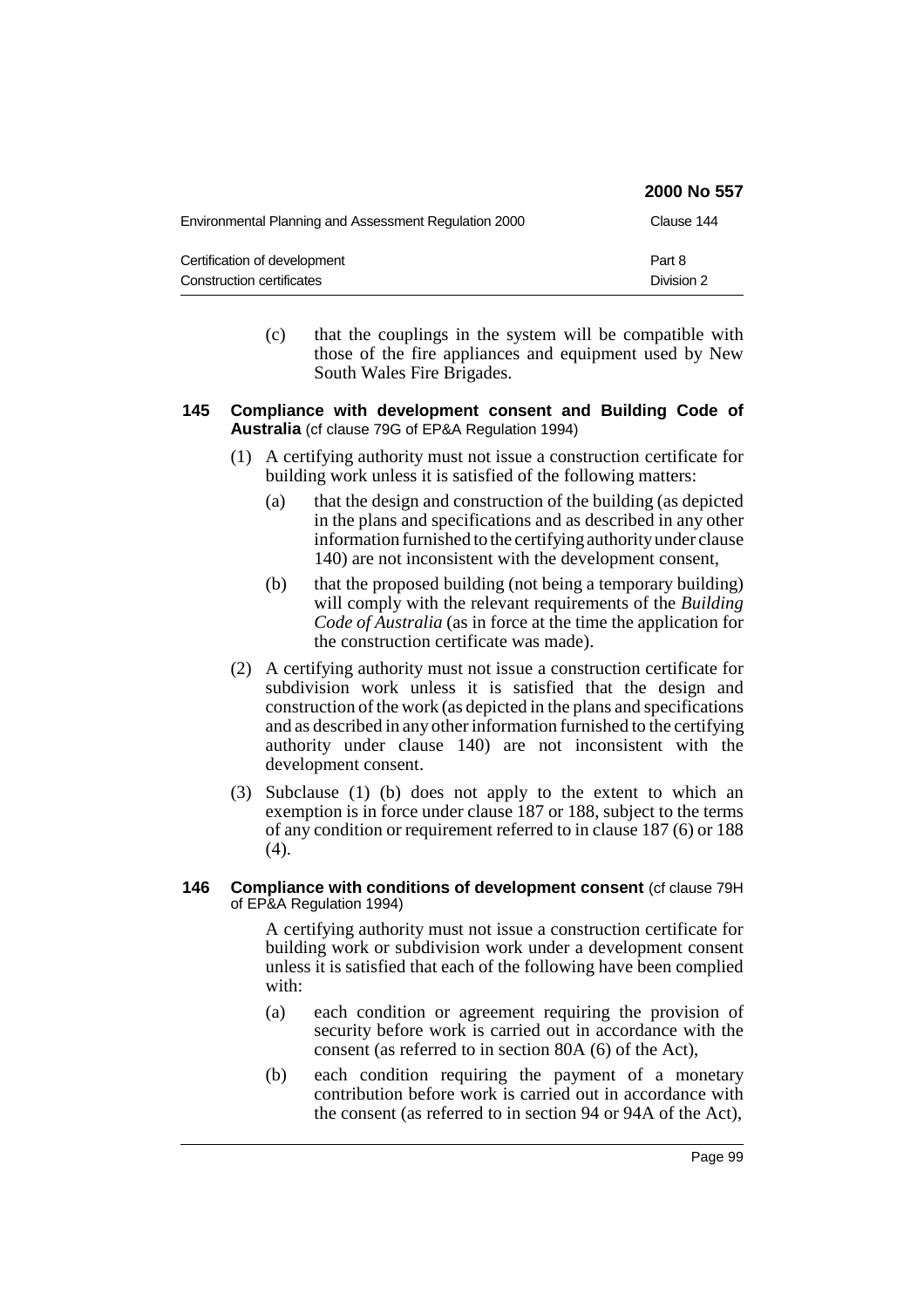| Clause 146 | Environmental Planning and Assessment Regulation 2000 |
|------------|-------------------------------------------------------|
| Part 8     | Certification of development                          |
| Division 2 | Construction certificates                             |

(c) each other condition of the development consent that must be complied with before a construction certificate may be issued in relation to the building work or subdivision work.

## **147 Form of construction certificate** (cf clause 79I of EP&A Regulation 1994)

- (1) A construction certificate must contain the following information:
	- (a) the identity of the certifying authority by which it is granted,
	- (b) if the certifying authority is an accredited certifier:
		- (i) his or her accreditation number, and
		- (ii) the name of the accreditation body by which he or she is accredited,
	- (c) the registered number and date of issue of any relevant development consent,
	- (d) the date of the certificate,
	- (e) a statement to the effect that work completed in accordance with documentation accompanying the application for the certificate (with such modifications verified by the certifying authority as may be shown on that documentation) will comply with the requirements of this Regulation as are referred to in section 81A (5) of the Act.
- (2) A construction certificate for a building must be accompanied by a fire safety schedule for the building.
- **148 Modification of construction certificate** (cf clause 79IA of EP&A Regulation 1994)
	- (1) A person who has made an application for a construction certificate and a person having the benefit of a construction certificate may apply to modify the development the subject of the application or certificate.
	- (2) This Division applies to an application to modify development in the same way as it applies to the original application.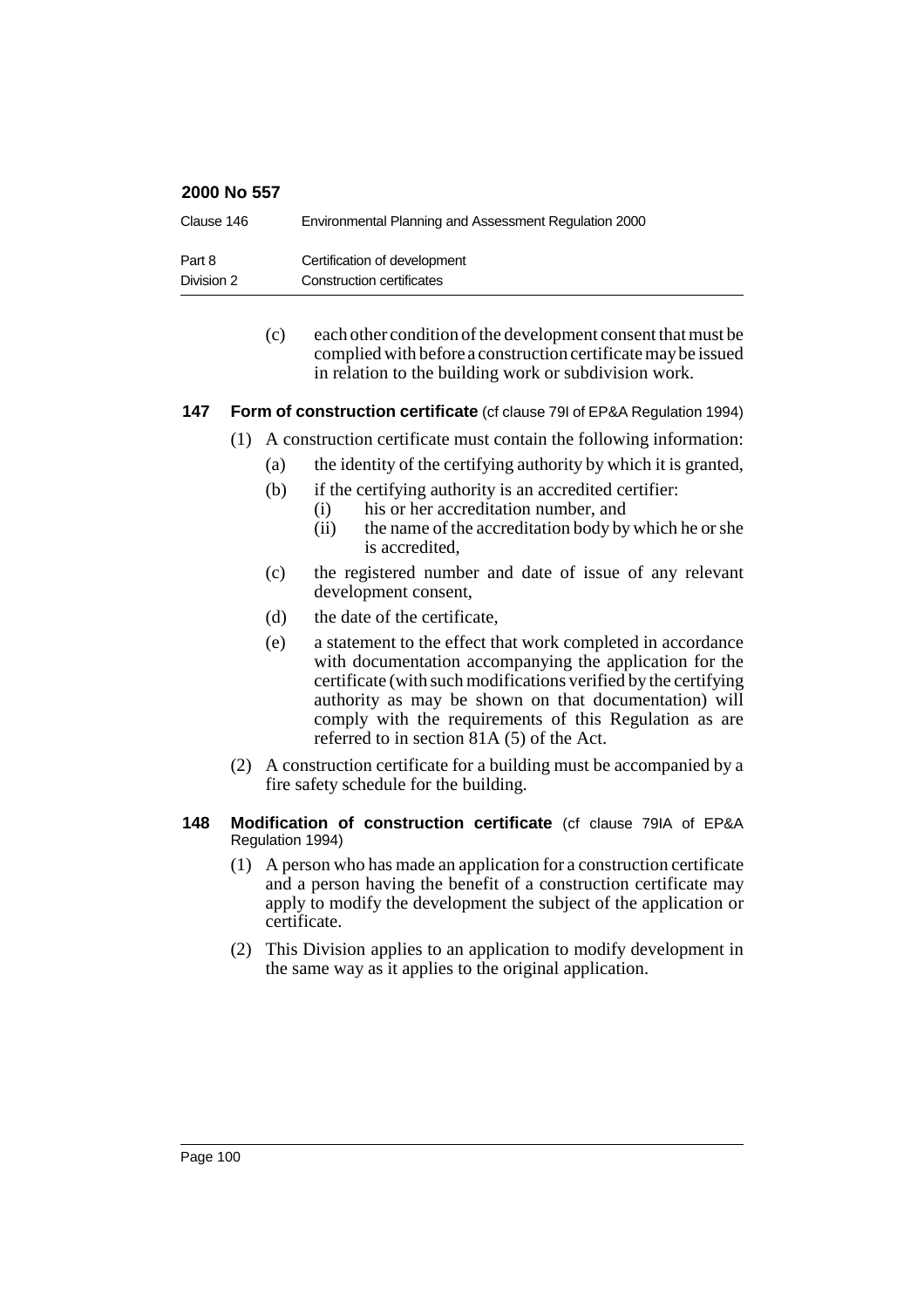| 2000 No 557          |
|----------------------|
| Clause 149           |
| Part 8<br>Division 3 |
|                      |

# **Division 3 Occupation certificates**

- **149 Applications for occupation certificates** (cf clause 79J of EP&A Regulation 1994)
	- (1) An application for an occupation certificate must contain the following information:
		- (a) the name and address of the applicant,
		- (b) a description of the building to which the application relates, including the existing and new classifications of the building under the *Building Code of Australia*, as identified by the development consent,
		- (c) the address, and formal particulars of title, of the land on which the building to which the application relates is situated,
		- (d) the type of occupation certificate applied for (that is, interim or final),
		- (e) a list of the documents accompanying the application,

and, if the certifying authority so requires, must be in the form approved by that authority.

- (2) The application must be accompanied by the following documents:
	- (a) a copy of the relevant development consent or complying development certificate,
	- (b) a copy of any relevant construction certificate,
	- (c) a copy of any relevant fire safety certificate,
	- (d) a copy of any relevant compliance certificate.
- (3) The application must be delivered by hand, sent by post or transmitted electronically to the principal office of the certifying authority, but may not be sent by facsimile transmission.
- (4) Immediately after it receives an application for an occupation certificate, the certifying authority must endorse the application with the date of its receipt.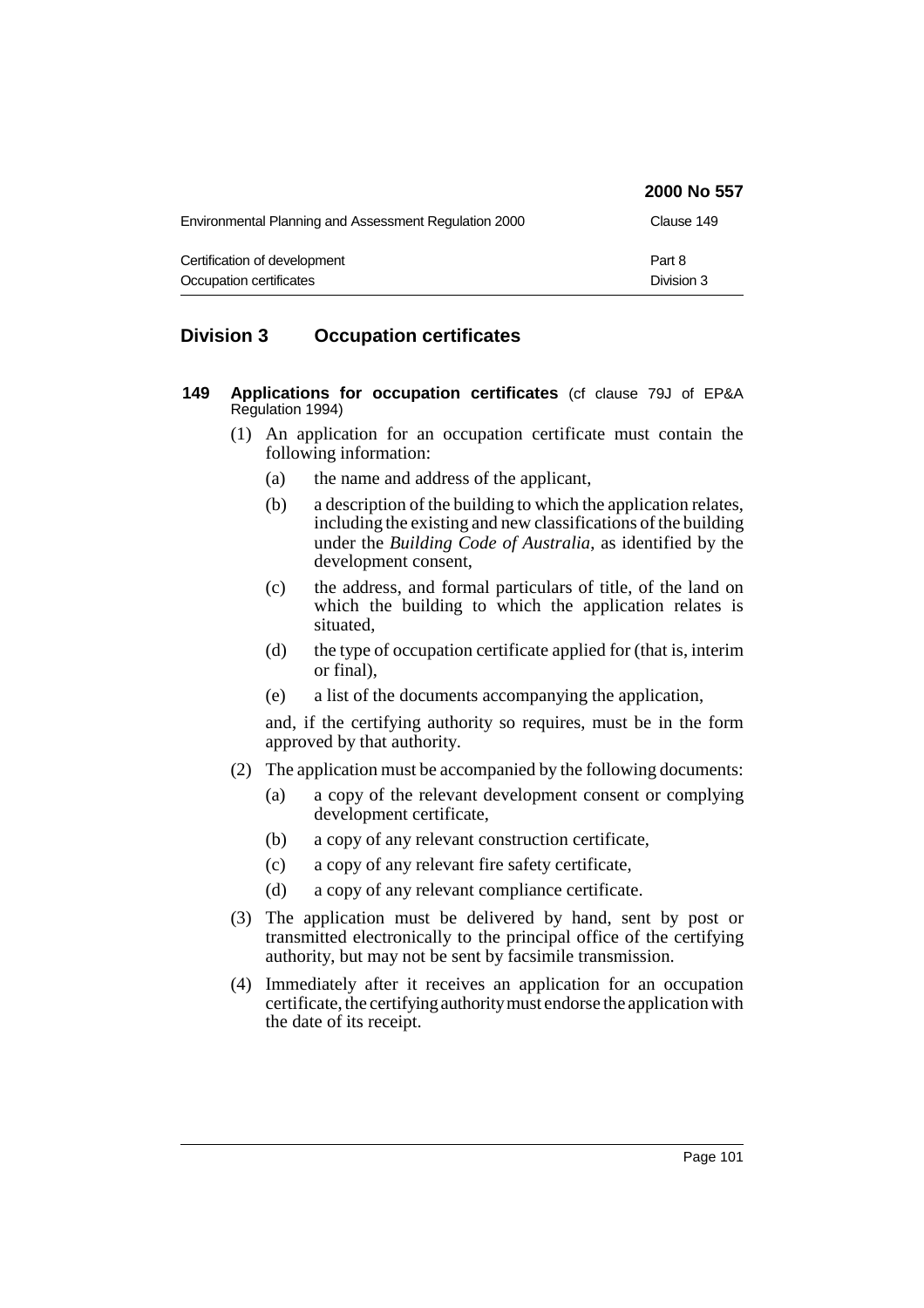| Clause 150 | Environmental Planning and Assessment Regulation 2000 |
|------------|-------------------------------------------------------|
| Part 8     | Certification of development                          |
| Division 3 | Occupation certificates                               |

## **150 Certifying authorities to supply application form for occupation certificates** (cf clause 79K of EP&A Regulation 1994)

If a certifying authority requires an application for an occupation certificate to be in a particular form, it must provide any person intending to make such an application with blank copies of that form.

#### **151 Procedure for determining application for occupation certificate** (cf clause 79L of EP&A Regulation 1994)

- (1) The determination of an application for an occupation certificate must be in writing and must contain the following information:
	- (a) the date on which the application was determined, and
	- (b) whether the application has been determined:
		- (i) by approval, or
		- (ii) by refusal, and
	- (c) if the application has been determined by refusal:
		- (i) the reasons for the refusal, and
			- (ii) if the certifying authority is a consent authority and the application relates to a final occupation certificate, of the applicant's right of appeal under the Act against the refusal.
- (2) The certifying authority must notify the consent authority and the council of the determination by forwarding the following documents to the council within 7 days after the date of the determination:
	- (a) a copy of the determination,
	- (b) copies of any documents that were lodged with the application for the certificate,
	- (c) if an occupation certificate was issued, a copy of the certificate.

#### **152 Reports of Fire Commissioner: section 109H** (cf clause 79M of EP&A Regulation 1994)

- (1) This clause applies to a building to which clause 144 applies.
- (2) Unless it has already refused such an application, a certifying authority must request the Fire Commissioner to furnish it with a final fire safety report for a building as soon as practicable after receiving an application for an occupation certificate for the building.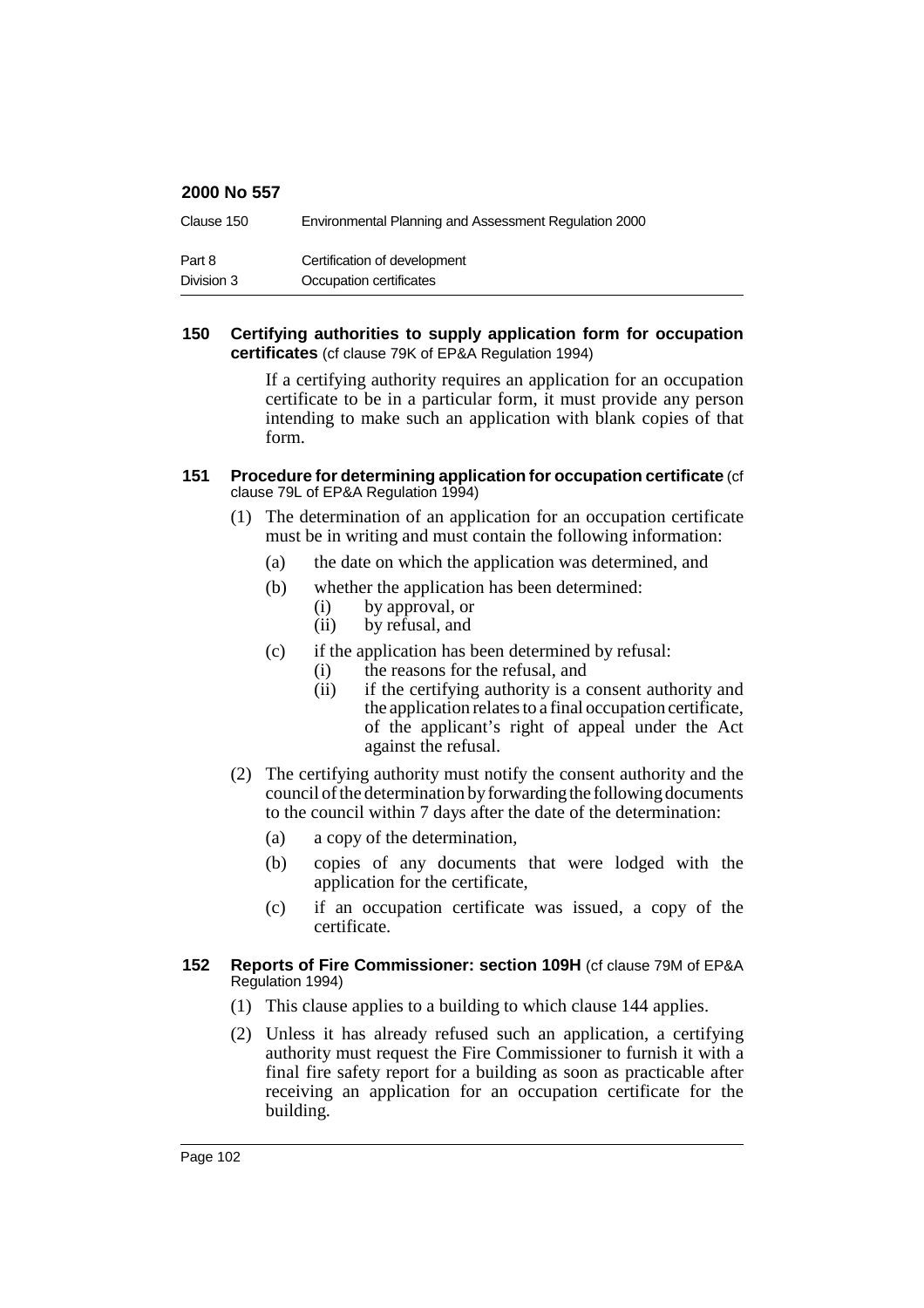|                                                       | 2000 No 557 |
|-------------------------------------------------------|-------------|
| Environmental Planning and Assessment Regulation 2000 | Clause 152  |
| Certification of development                          | Part 8      |
| Occupation certificates                               | Division 3  |

- (3) If it refuses the application after making such a request but before receiving a final fire safety report, the certifying authority must cause notice of the refusal to be given to the Fire Commissioner.
- (4) Unless it has received a notice referred to in subclause (3), the Fire Commissioner must furnish the certifying authority with a final fire safety report for the building within 7 days after receiving a request for the report.
- (5) The certifying authority must not issue an occupation certificate for the building unless it has taken into consideration any final fire safety report for the building that has been furnished to it within the 7-day period.
- (6) In this clause:

*final fire safety report* for a building means a written report specifying whether or not the Fire Commissioner is satisfied:

- (a) that the building complies with the Category 2 fire safety provisions, and
- (b) that the fire hydrants in the fire hydrant system will be accessible for use by New South Wales Fire Brigades, and
- (c) that the couplings in the fire hydrant system will be compatible with those of the fire appliances and equipment used by New South Wales Fire Brigades.

## **153 Fire safety certificates: section 109H** (cf clause 79N of EP&A Regulation 1994)

- (1) In the case of a final occupation certificate to authorise a person:
	- (a) to commence occupation or use of a new building, or
	- (b) to commence a change of building use for an existing building,

a certifying authority must be satisfied that a final fire safety certificate has been issued for the building.

- (2) In the case of an interim occupation certificate to authorise a person:
	- (a) to commence occupation or use of a partially completed new building, or
	- (b) to commence a change of building use for part of an existing building,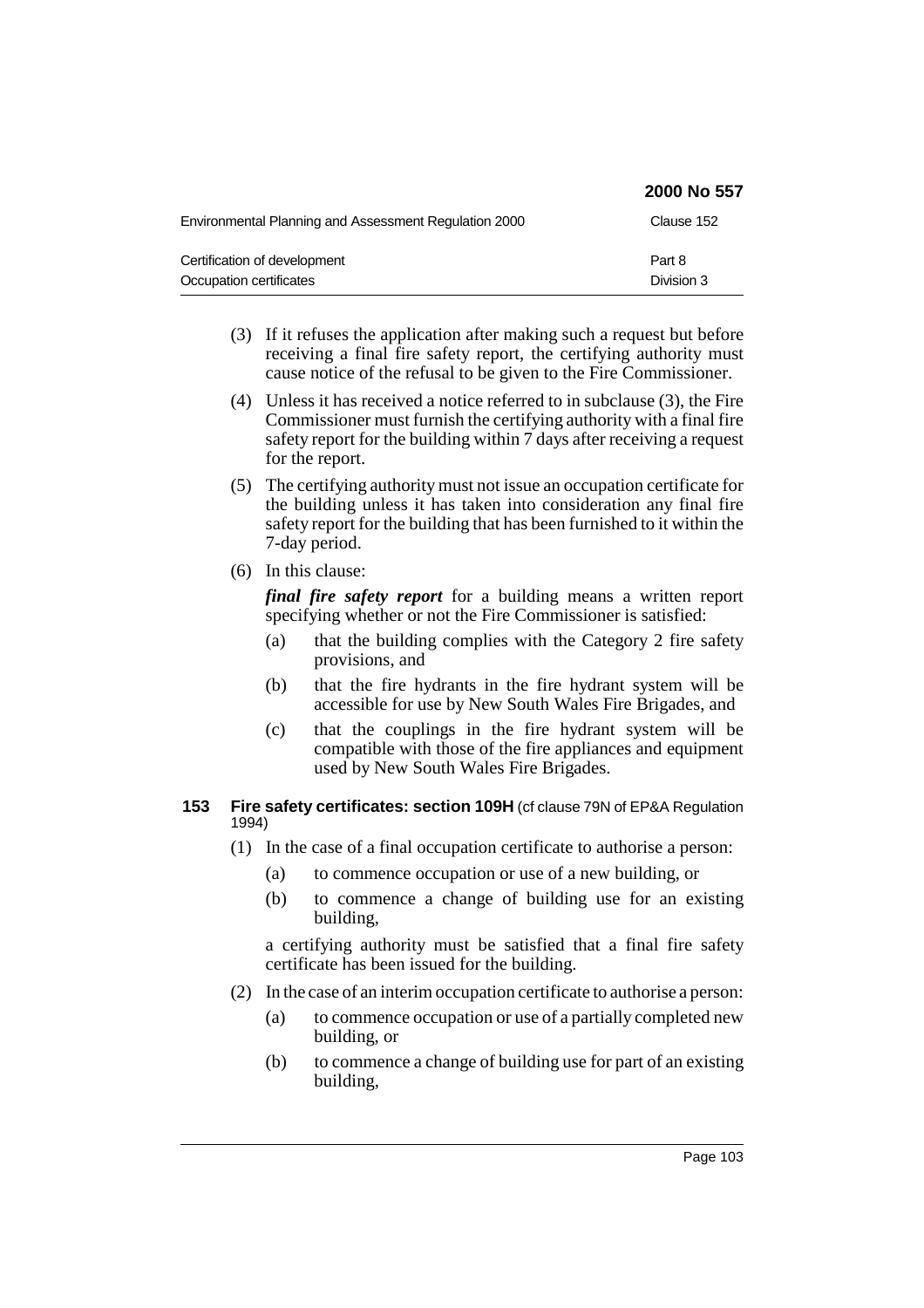| Clause 153 | Environmental Planning and Assessment Regulation 2000 |
|------------|-------------------------------------------------------|
| Part 8     | Certification of development                          |
| Division 3 | Occupation certificates                               |

a certifying authority must be satisfied that a final fire safety certificate or an interim fire safety certificate has been issued for the relevant part of the building.

- (3) This clause does not apply to a class 1a or class 10 building within the meaning of clause 167.
- (4) In this clause:

*interim fire safety certificate* has the same meaning as it has in Part 9.

*final fire safety certificate* has the same meaning as it has in Part 9. *new building* has the same meaning as it has in section 109H of the Act.

## **154 Health and safety: section 109H** (cf clause 79O of EP&A Regulation 1994)

- (1) In the case of an interim occupation certificate to authorise a person:
	- (a) to commence occupation or use of a partially completed new building, or
	- (b) to commence a change of building use for part of an existing building,

a certifying authority must be satisfied that the building will not constitute a hazard to the health or safety of the occupants of the building.

(2) In this clause, *new building* has the same meaning as it has in section 109H of the Act.

## **155 Form of occupation certificate** (cf clause 79P of EP&A Regulation 1994)

- (1) An occupation certificate must contain the following information:
	- (a) the identity of the certifying authority by which it is granted,
	- (b) if the certifying authority is an accredited certifier:
		- (i) his or her accreditation number, and
			- (ii) the name of the accreditation body by which he or she is accredited,
	- (c) the date of the certificate,
	- (d) indicate the type of certificate being issued (that is, interim or final),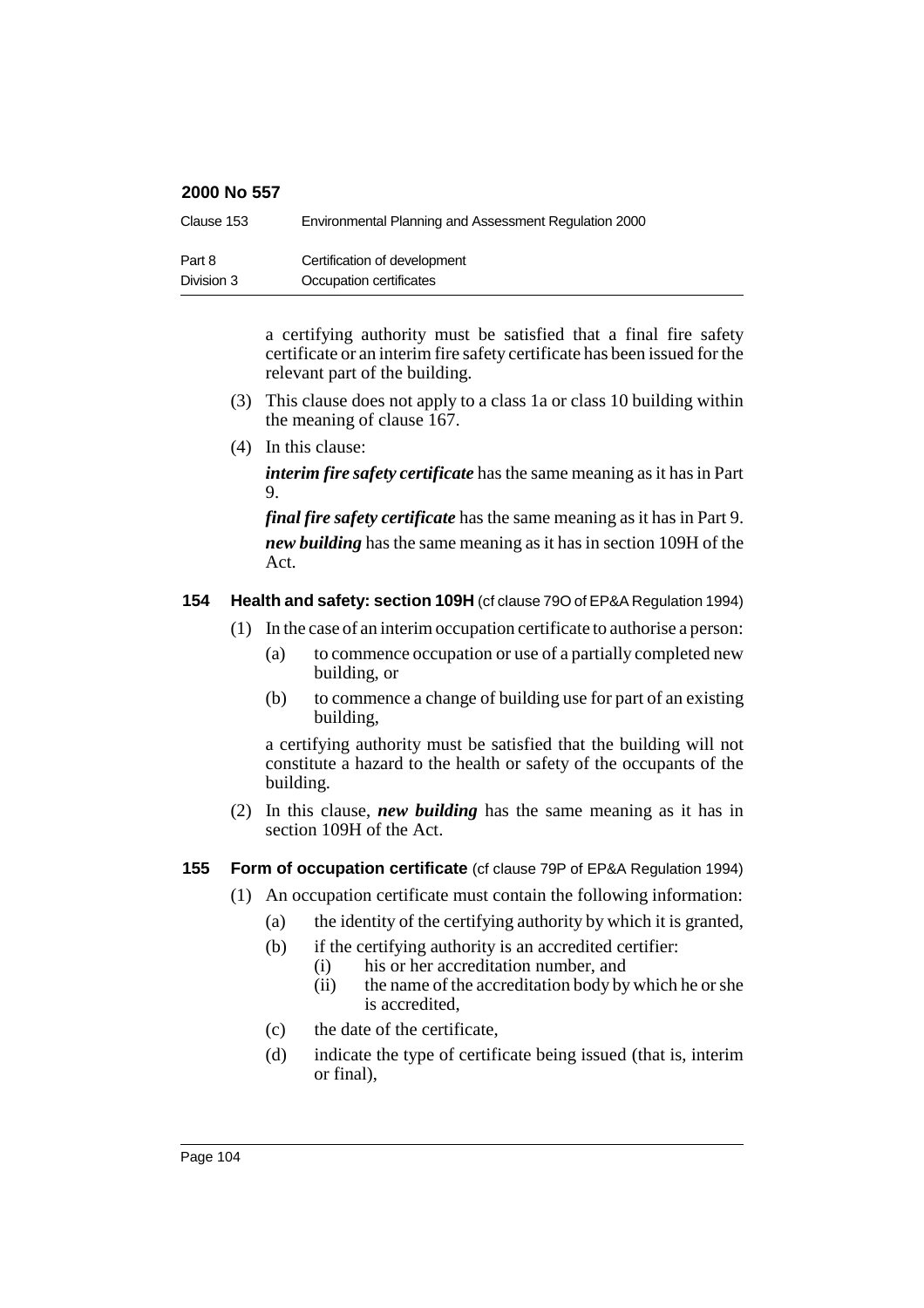| Environmental Planning and Assessment Regulation 2000 | Clause 155 |
|-------------------------------------------------------|------------|
| Certification of development                          | Part 8     |
| Occupation certificates                               | Division 3 |

#### (e) a statement to the effect that:

(i) the health and safety of the occupants of the building have been taken into consideration where an interim occupation certificate is being issued, and

**2000 No 557**

- (ii) a current development consent or complying development certificate is in force for the building, and
- (iii) if any building work has been carried out, a current construction certificate (or complying development certificate) has been issued with respect to the plans and specifications for the building, and
- (iv) the building is suitable for occupation or use in accordance with its classification under the *Building Code of Australia*, and
- (v) a fire safety certificate has been issued for the building, and
- (vi) a report from the Fire Commissioner has been considered (if required).
- (2) The certificate must be accompanied by a fire safety certificate and fire safety schedule for the building.

#### **156 Occupation and use of new buildings: section 109M (2)** (cf clause 79Q of EP&A Regulation 1994)

- (1) For the purposes of section 109M (2) (c) of the Act, the fact that a building is a class 1a or class 10 building is a prescribed circumstance.
- (2) A person who is prescribed for the purposes of section 115M of the Act (as referred to in section 115H (a) of the Act) in relation to Crown building work involving the erection of a new building is prescribed for the purposes of section 109M (2) (d) of the Act in relation to that building.

**Note.** Section 109M of the Act prohibits the occupation or use of a new building unless an occupation certificate has been issued for the building. Section 109M (2) (c) provides for the disapplication of that section in circumstances prescribed by the regulations. Subclause (1) of this clause prescribes such circumstances.

Section 109M (2) (d) provides for the disapplication of that section in the case of buildings erected by or on behalf of the Crown or by or on behalf of prescribed persons. Subclause (2) of this clause prescribes such persons.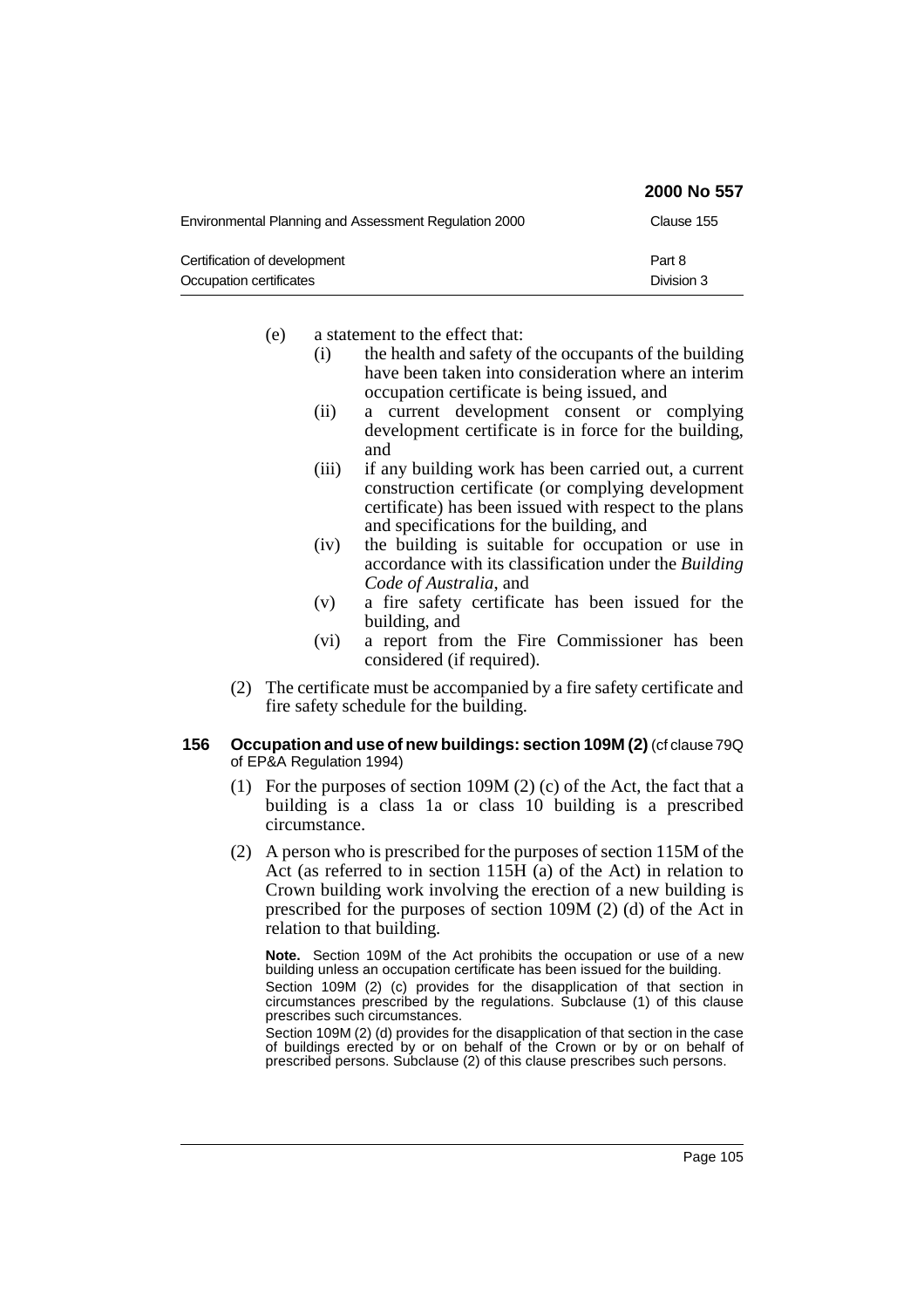| Clause 157 | Environmental Planning and Assessment Regulation 2000 |
|------------|-------------------------------------------------------|
| Part 8     | Certification of development                          |
| Division 4 | Subdivision certificates                              |

## **Division 4 Subdivision certificates**

- **157 Applications for subdivision certificates** (cf clause 79R of EP&A Regulation 1994)
	- (1) An application for a subdivision certificate must contain the following information:
		- (a) the name and address of the applicant,
		- (b) the address, and formal particulars of title, of the land to which the application relates.
		- (c) if the applicant is not the owner of the land, a statement signed by the owner of the land to the effect that the owner consents to the making of the application,
		- (d) a list of the documents accompanying the application,

and, if the certifying authority so requires, must be in the form approved by that authority.

- (2) The application must be accompanied by the following documents:
	- (a) a plan of subdivision,
	- (b) a copy of the relevant development consent or complying development certificate,
	- (c) a copy of any relevant construction certificate,
	- (d) a copy of detailed subdivision engineering plans,
	- (e) for a deferred commencement consent, evidence that the applicant has satisfied the consent authority on all matters of which the consent authority must be satisfied before the consent can operate,
	- (f) evidence that the applicant has complied with all conditions of consent that it is required to comply with before a subdivision certificate can be issued, where relevant,
	- (g) a certificate of compliance from the relevant water supply authority, where relevant,
	- (h) if a subdivision is the subject of an order of the Land and Environment Court under section 40 of the *Land and Environment Court Act 1979*, evidence that required drainage easements have been acquired by the relevant council,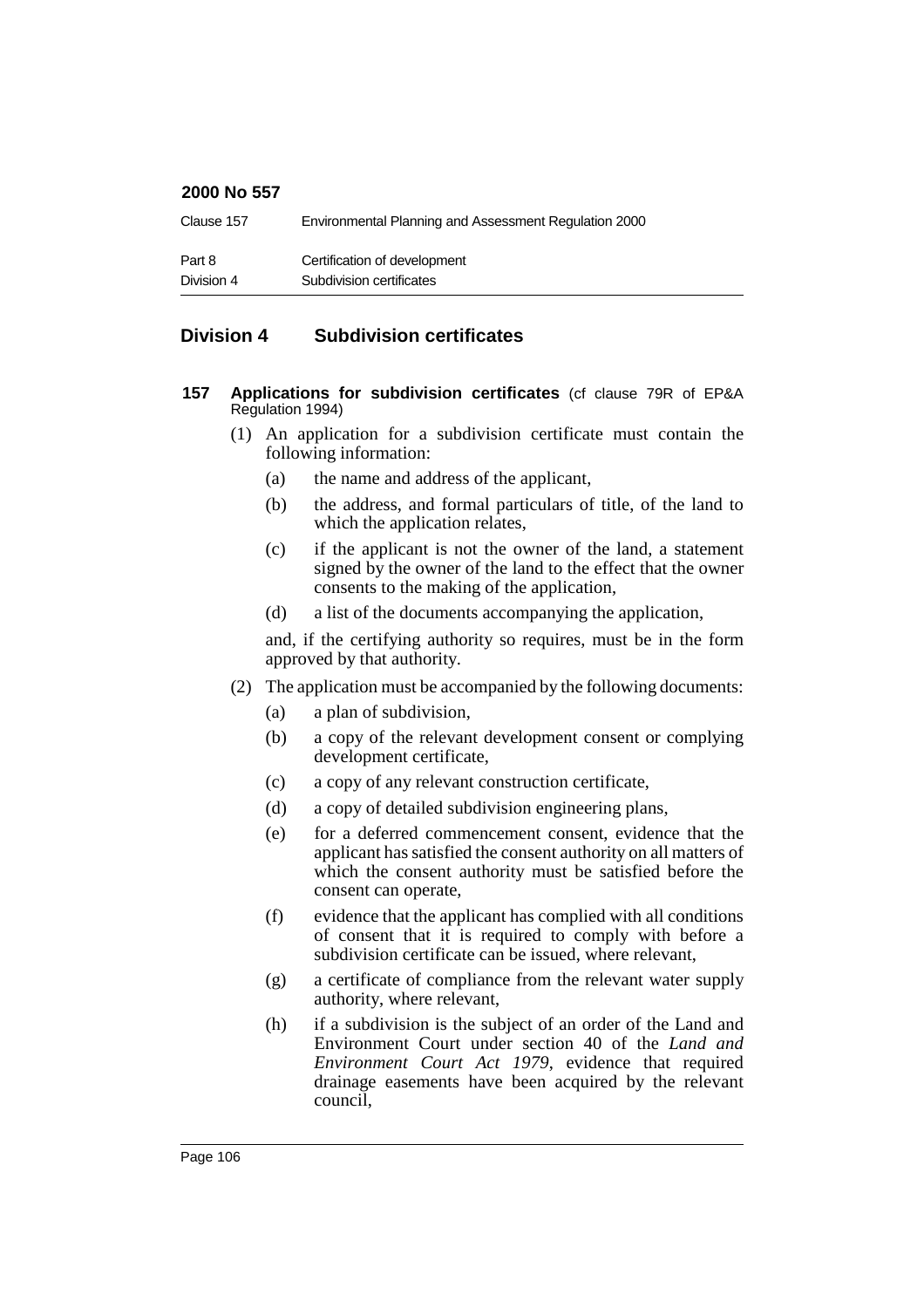|                                                          | 2000 No 557          |
|----------------------------------------------------------|----------------------|
| Environmental Planning and Assessment Regulation 2000    | Clause 157           |
| Certification of development<br>Subdivision certificates | Part 8<br>Division 4 |

- (i) for subdivision involving subdivision work, evidence that:
	- (i) the work has been completed, or<br>(ii) agreement has been reached with agreement has been reached with the relevant consent authority as to payment of the cost of the work and as to the time for carrying out the work, or
	- (iii) agreement has been reached with the relevant consent authority as to security to be given to the consent authority with respect to the completion of the work.

**Note.** See section 109O of the Act and clause 161 which provide that a requirement for a consent authority to be satisfied as to certain matters may be met if a certifying authority is satisfied as to those matters.

- (3) The application must be delivered by hand, sent by post or transmitted electronically to the principal office of the certifying authority, but may not be sent by facsimile transmission.
- (4) The plan of subdivision to which the application relates must be accompanied by a certificate on the plan in the relevant form required by the regulations in force under the *Surveyors Act 1929*.
- (5) Immediately after it receives an application for a subdivision certificate, the certifying authority must endorse the application with the date of its receipt.

#### **158 Certifying authority may require additional information** (cf clause 79S of EP&A Regulation 1994)

- (1) A certifying authority may require the applicant for a subdivision certificate to give the certifying authority any additional information concerning the proposed subdivision that is essential to the certifying authority's proper consideration of the application.
- (2) Nothing in this clause affects the certifying authority's duty to determine an application for a subdivision certificate.

## **159 Certifying authorities to supply application form for subdivision certificates** (cf clause 79T of EP&A Regulation 1994)

If a certifying authority requires an application for a subdivision certificate to be in a particular form, it must provide any person intending to make such an application with blank copies of that form.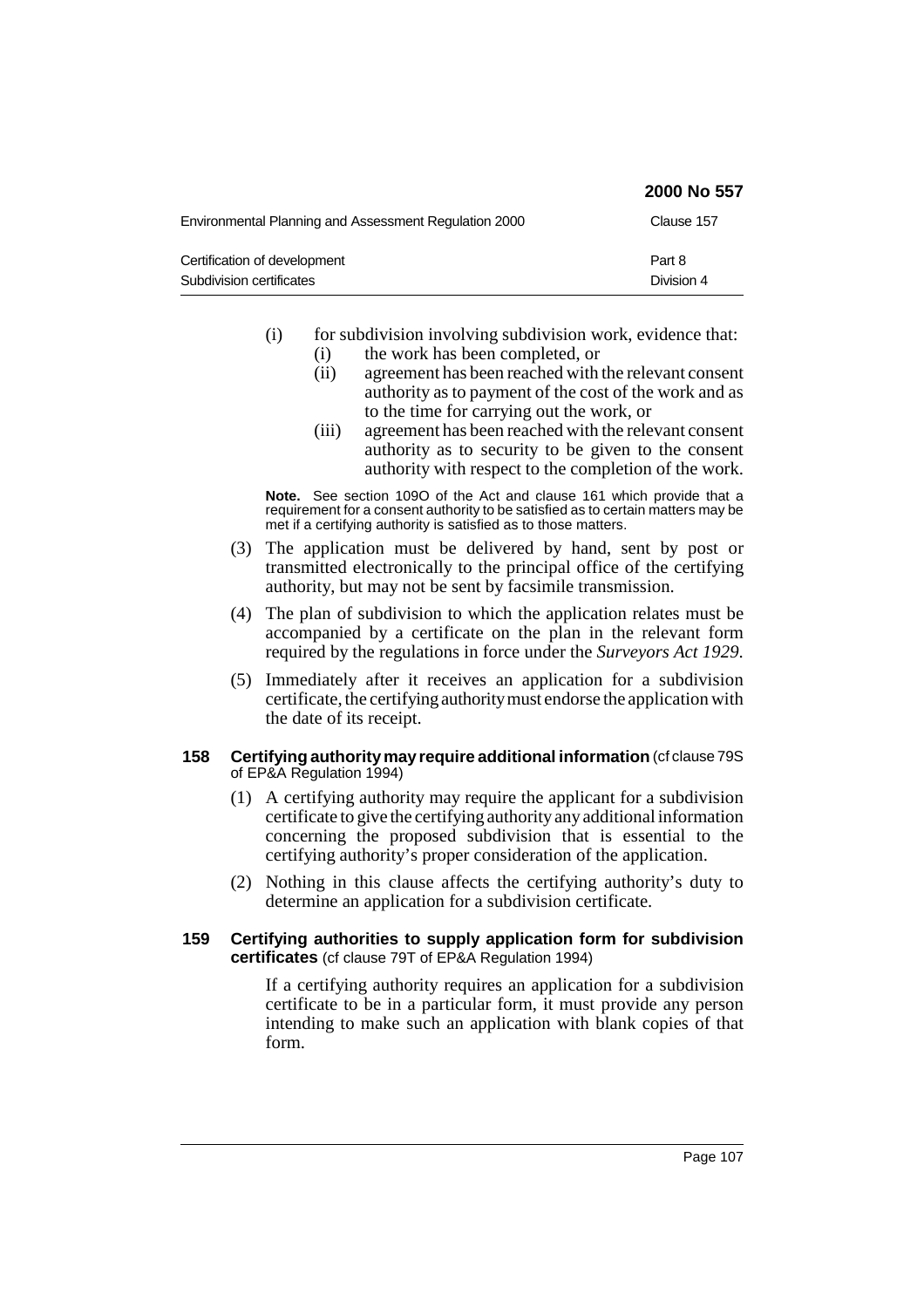| Clause 160 | Environmental Planning and Assessment Regulation 2000 |
|------------|-------------------------------------------------------|
| Part 8     | Certification of development                          |
| Division 4 | Subdivision certificates                              |

#### **160 Procedure for determining application for subdivision certificate** (cf clause 79U of EP&A Regulation 1994)

- (1) The determination of an application for a subdivision certificate must be in writing and must contain the following information:
	- (a) the date on which the application was determined,
	- (b) whether the application has been determined:
		- (i) by approval, or
		- (ii) by refusal,
	- (c) if the application has been determined by refusal:
		- (i) the reasons for the refusal, and
		- (ii) if the certifying authority is a consent authority, of the applicant's right of appeal under the Act against the refusal.
- (2) The certifying authority must notify the consent authority and the council of the determination by forwarding the following documents to the council within 7 days after the date of the determination:
	- (a) a copy of the determination,
	- (b) copies of any documents that were lodged with the application for the certificate,
	- (c) if a subdivision certificate was issued, a copy of the endorsed plan of subdivision.

**Note.** The form of the subdivision certificate is regulated under the Conveyancing Act 1919.

## **Division 5 General**

#### **161 Certifying authorities may be satisfied as to certain matters: section 109O** (cf clause 79V of EP&A Regulation 1994)

- (1) This clause applies to the following matters:
	- (a) any matter that relates to the form or content of the plans and specifications for the following kind of work to be carried out in connection with the erection of a building or the subdivision of land:
		- (i) earthwork,
		- (ii) road work, including road pavement and road finishing,
		- (iii) stormwater drainage work,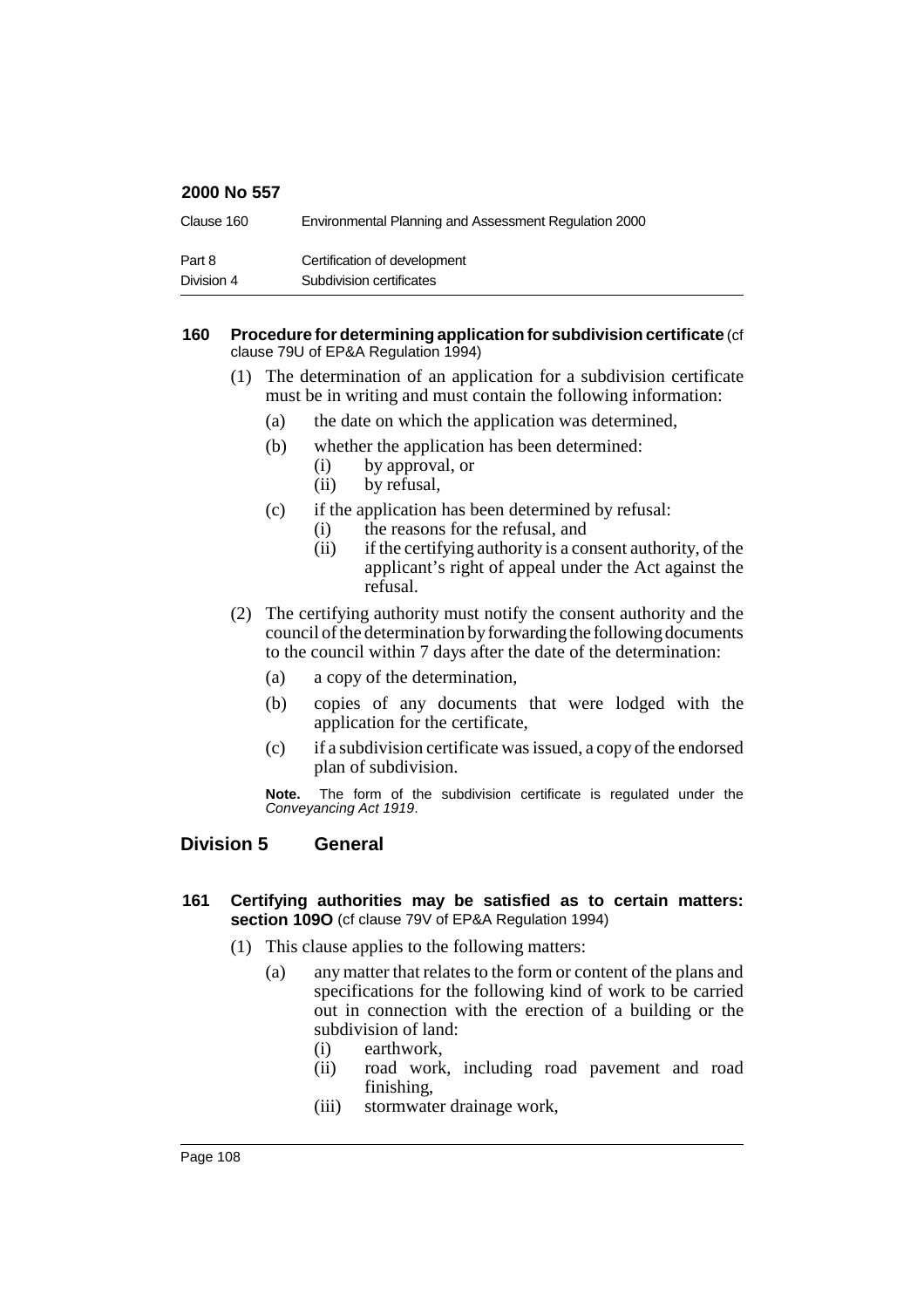|                                                       | <b>ZUUU INU JJI</b> |
|-------------------------------------------------------|---------------------|
| Environmental Planning and Assessment Regulation 2000 | Clause 161          |
| Certification of development                          | Part 8              |
| General                                               | Division 5          |

- (iv) landscaping work,
- (v) erosion and sedimentation control work,
- (vi) excavation work,
- (vii) mechanical work,
- (viii) structural work,
- 
- (ix) hydraulic work,<br>(x) work associated work associated with driveways and parking bays, including road pavement and road finishing,

- (b) any matter that relates to the external finish of a building.
- (2) Any requirement of the conditions of a development consent that a consent authority or council is to be satisfied as to a matter to which this clause applies is taken to have been complied with if a certifying authority is satisfied as to that matter.

## **162 Consent authority to be notified of replacement principal certifying authority** (cf clause 79W of EP&A Regulation 1994)

A replacement principal certifying authority must ensure that notice of his or her appointment as such, together with the relevant accreditation body's approval of the appointment, is given to the consent authority within 2 days of the appointment.

# **163 Notice to allow inspection** (cf clause 79X of EP&A Regulation 1994)

For the purpose of ensuring that it has an opportunity to inspect building work before it is covered, a certifying authority may require that specified work not be covered unless it has been given such notice of the proposal to cover the work (not exceeding 48) hours) as the authority may require.

# **164 No need for duplicate notices** (cf clause 79Y of EP&A Regulation 1994)

Nothing in this Part requires a certifying authority to give a copy of a document to itself just because it is also a consent authority or council or to give more than one copy of a document to any other person just because that other person is both a consent authority and a council.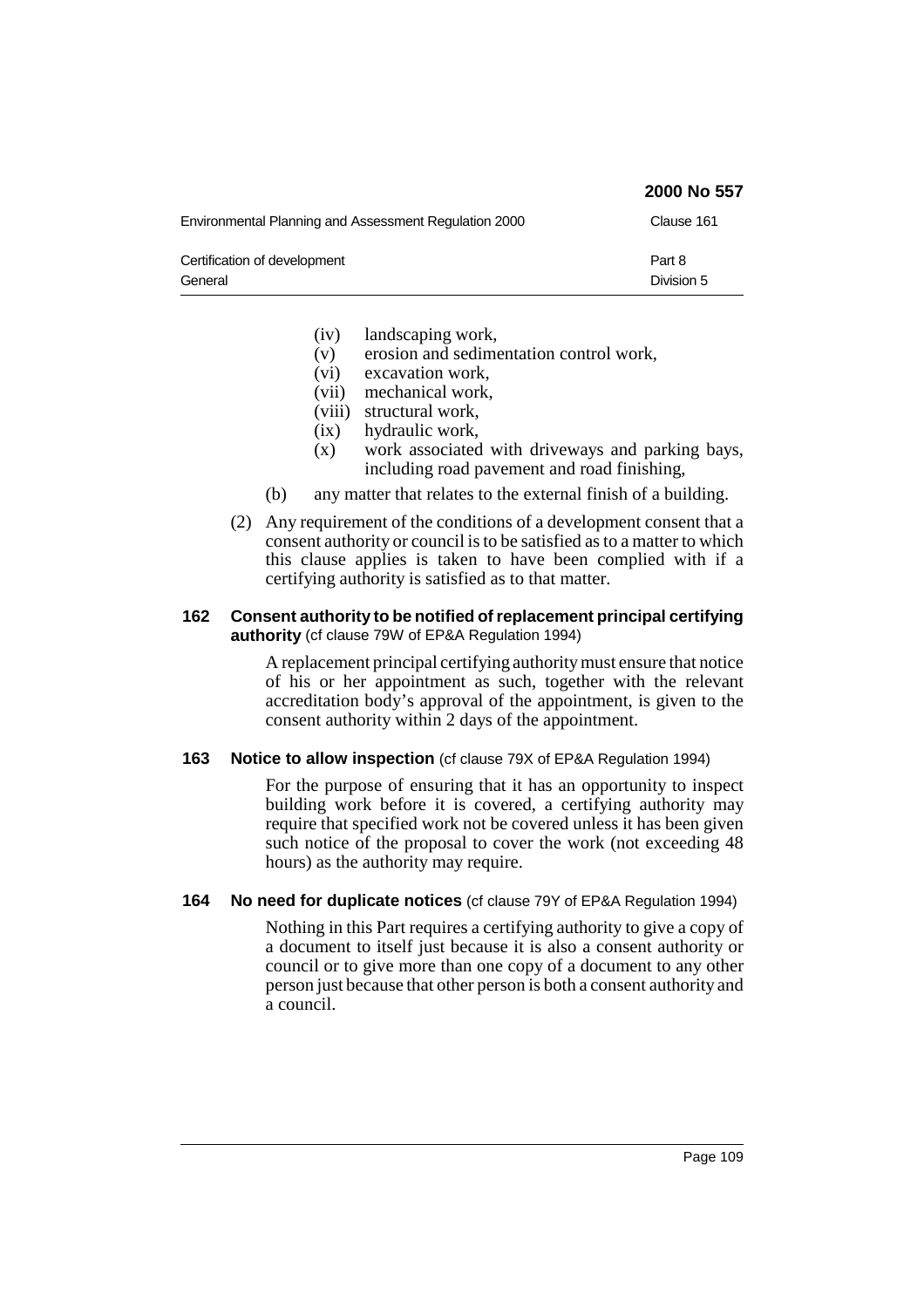| Clause 165 | Environmental Planning and Assessment Regulation 2000             |
|------------|-------------------------------------------------------------------|
| Part 9     | Fire safety and matters concerning the Building Code of Australia |
| Division 1 | Preliminary                                                       |

# **Part 9 Fire safety and matters concerning the Building Code of Australia**

# **Division 1 Preliminary**

#### **165 Definitions** (cf clause 80 of EP&A Regulation 1994)

In this Part:

*annual fire safety statement* means a statement referred to in clause 175.

*critical fire safety measure* means a fire safety measure that is identified in a fire safety schedule as a critical fire safety measure, being a measure that is of such a nature, or is implemented in such an environment or in such circumstances, that the measure requires periodic assessment and certification at intervals of less than 12 months.

*essential fire safety measure*, in relation to a building, means a fire safety measure that is included:

- (a) in the fire safety schedule for the building, or
- (b) in the essential services (within the meaning of *Ordinance No 70* under the *Local Government Act 1919*) attached to an approval or order referred to in Part 59 of that Ordinance, being an approval or order that was in force immediately before 1 July 1993, or
- (c) in the essential services (within the meaning of the *Local Government (Approvals) Regulation 1993*) attached to an approval referred to in clause 22 of that Regulation, being the latest such approval granted during the period from 1 July 1993 to 30 June 1997, or
- (d) in the essential services (within the meaning of the *Local Government (Orders) Regulation 1993*) attached to an order referred to in clause 6 (1) of that Regulation, being the latest such order given during the period from 1 July 1993 to 30 June 1997.

*final fire safety certificate* means a certificate referred to in clause 170.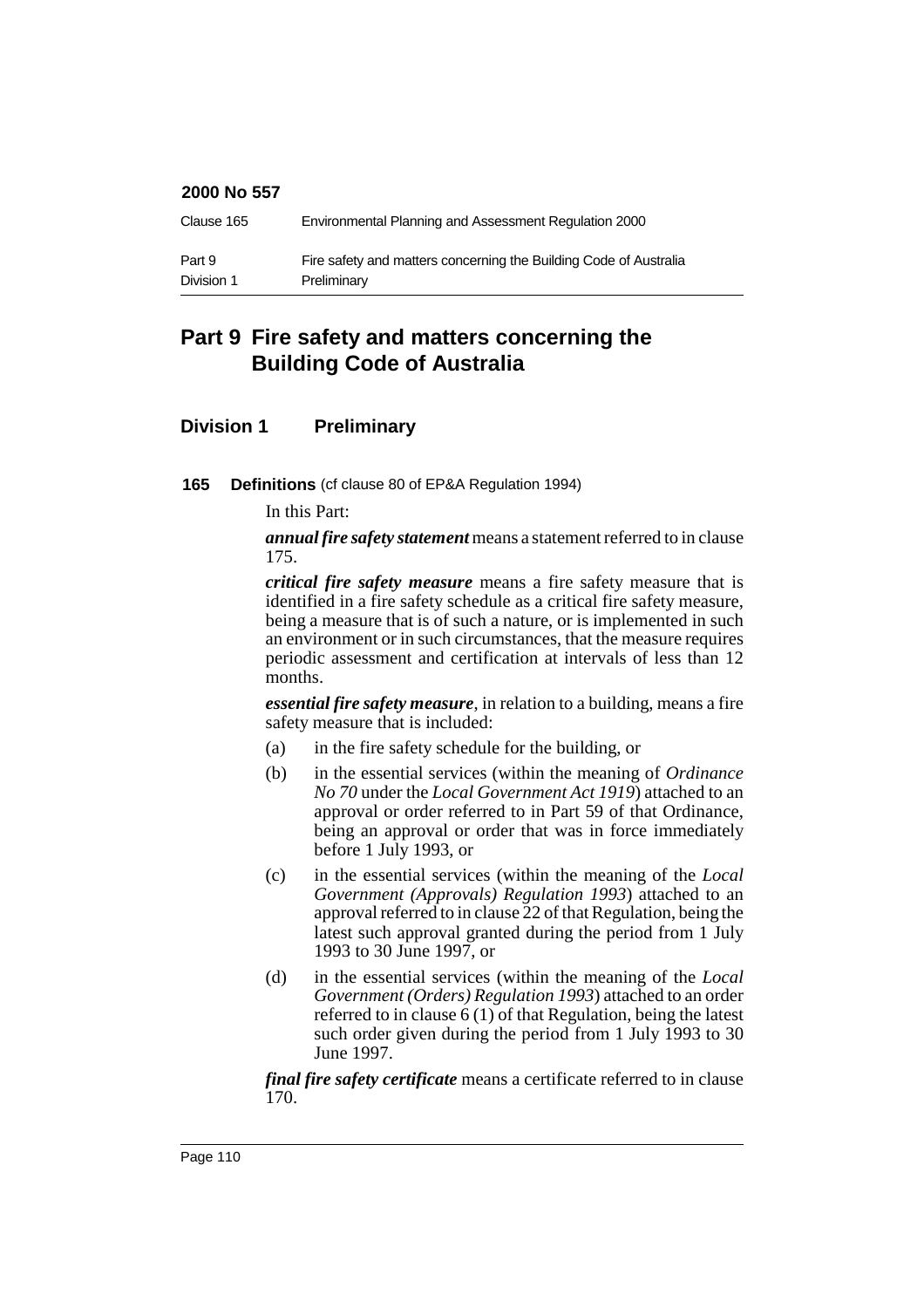|                                                                                  | 2000 No 557          |
|----------------------------------------------------------------------------------|----------------------|
| Environmental Planning and Assessment Regulation 2000                            | Clause 165           |
| Fire safety and matters concerning the Building Code of Australia<br>Preliminary | Part 9<br>Division 1 |

*fire exit*, in relation to a building, means any exit to the building that has been provided in compliance with any requirement imposed by or under the Act or this Regulation or by or under any other law, whether or not that law is currently in force.

*fire safety certificate* means an interim fire safety certificate or a final fire safety certificate.

*fire safety measure* means any measure (including any item of equipment, form of construction or fire safety strategy) that is, or is proposed to be, implemented in a building to ensure the safety of persons using the building in the event of fire.

*fire safety order* means an order of the kind referred to in item 6 of the Table to section 121B of the Act and includes, if an order is subsequently made under section 121R of the Act, an order under that section.

*fire safety statement* means an annual fire safety statement or a supplementary fire safety statement.

*fire-isolated*, when used in connection with the words "stairway, passageway or ramp", means a fire-isolated stairway, fire-isolated passageway or fire-isolated ramp, as the case may be, within the meaning of the *Building Code of Australia*.

*interim fire safety certificate* means a certificate referred to in clause 173.

*statutory fire safety measure* means a fire safety measure of a kind referred to in the Table to clause 166.

*supplementary fire safety statement* means a statement referred to in clause 178.

**166 Statutory fire safety measures** (cf clause 80A of EP&A Regulation 1994)

The fire safety measures listed in the Table to this clause are *statutory fire safety measures* for the purposes of this Part.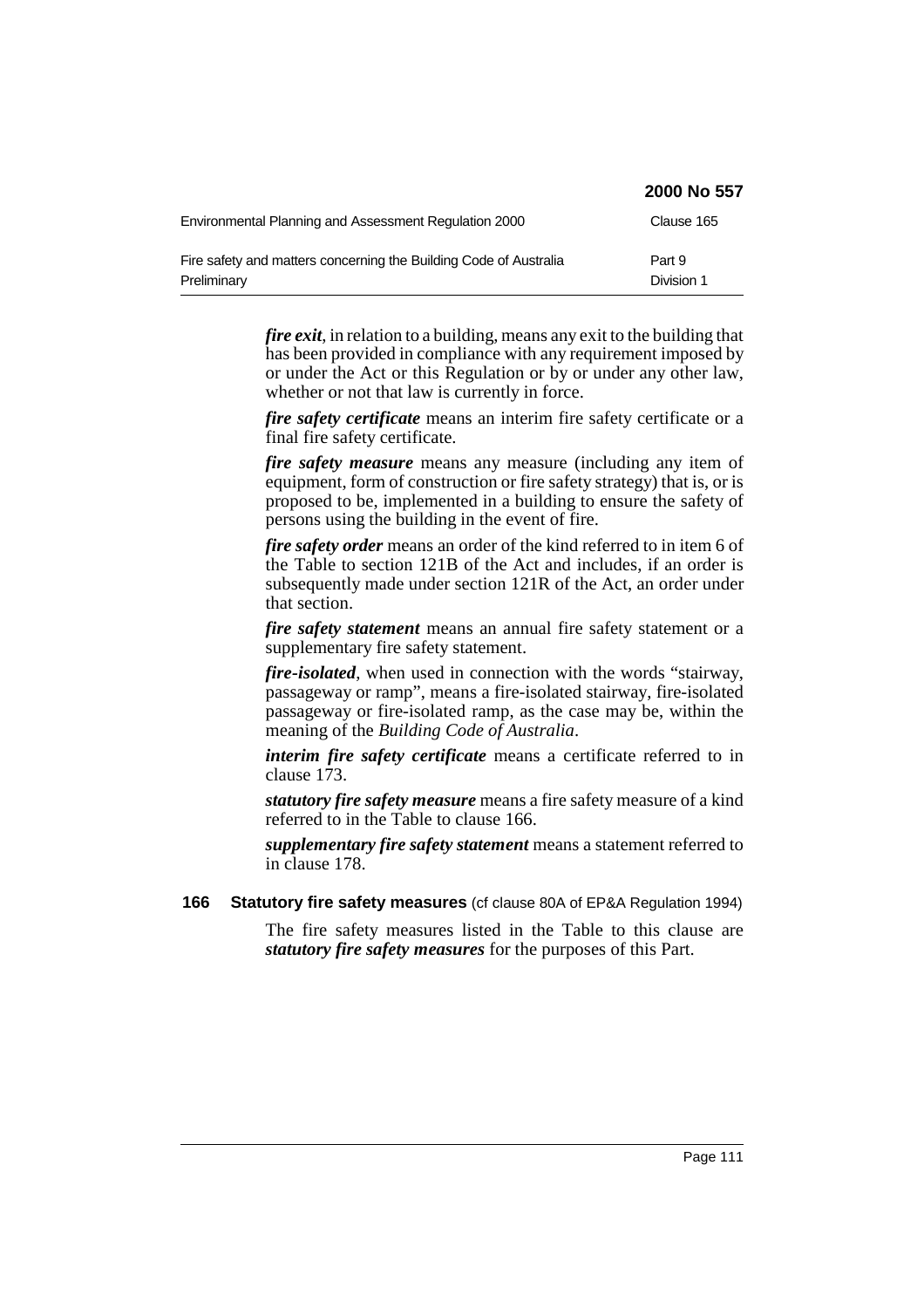| Clause 166 | Environmental Planning and Assessment Regulation 2000             |
|------------|-------------------------------------------------------------------|
| Part 9     | Fire safety and matters concerning the Building Code of Australia |
| Division 1 | Preliminary                                                       |

# **Table**

| Access panels, doors and hoppers to | Fire windows                    |
|-------------------------------------|---------------------------------|
| fire-resisting shafts               | Hose reel systems               |
| Automatic fail-safe devices         | Lightweight construction        |
| Automatic fire detection and alarm  | Mechanical air handling systems |
| systems                             | Perimeter vehicle access for    |
| Automatic fire suppression systems  | emergency vehicles              |
| <b>Emergency lifts</b>              | Portable fire extinguishers     |
| <b>Emergency lighting</b>           | Safety curtains in proscenium   |
| Emergency warning and               | openings                        |
| intercommunication systems          | Smoke and heat vents            |
| Exit signs                          | Smoke dampers                   |
| Fire control centres and rooms      | Smoke detectors and heat        |
| Fire dampers                        | detectors                       |
| Fire doors                          | Smoke doors                     |
| Fire hydrant systems                | Solid core doors                |
| Fire seals protecting openings in   | Standby power systems           |
| fire-resisting components of the    | Wall-wetting sprinkler and      |
| building                            | drencher systems                |
| Fire shutters                       | Warning and operational signs   |
|                                     |                                 |

# **167 Application of Part** (cf clause 80B of EP&A Regulation 1994)

- (1) This Part applies to all buildings other than class 1a and class 10 buildings.
- (2) In this clause, a reference to a class 1a or class 10 building:
	- (a) in the case of the erection of a new building, is a reference to a building that will be a class 1a or class 10 building when completed, and
	- (b) in the case of the rebuilding, alteration, enlargement or extension of an existing building, is a reference to an existing class 1a or class 10 building, and
	- (c) in the case of the change of building use for a building, is a reference to a building that will be a class 1a or class 10 building as a result of the change of building use.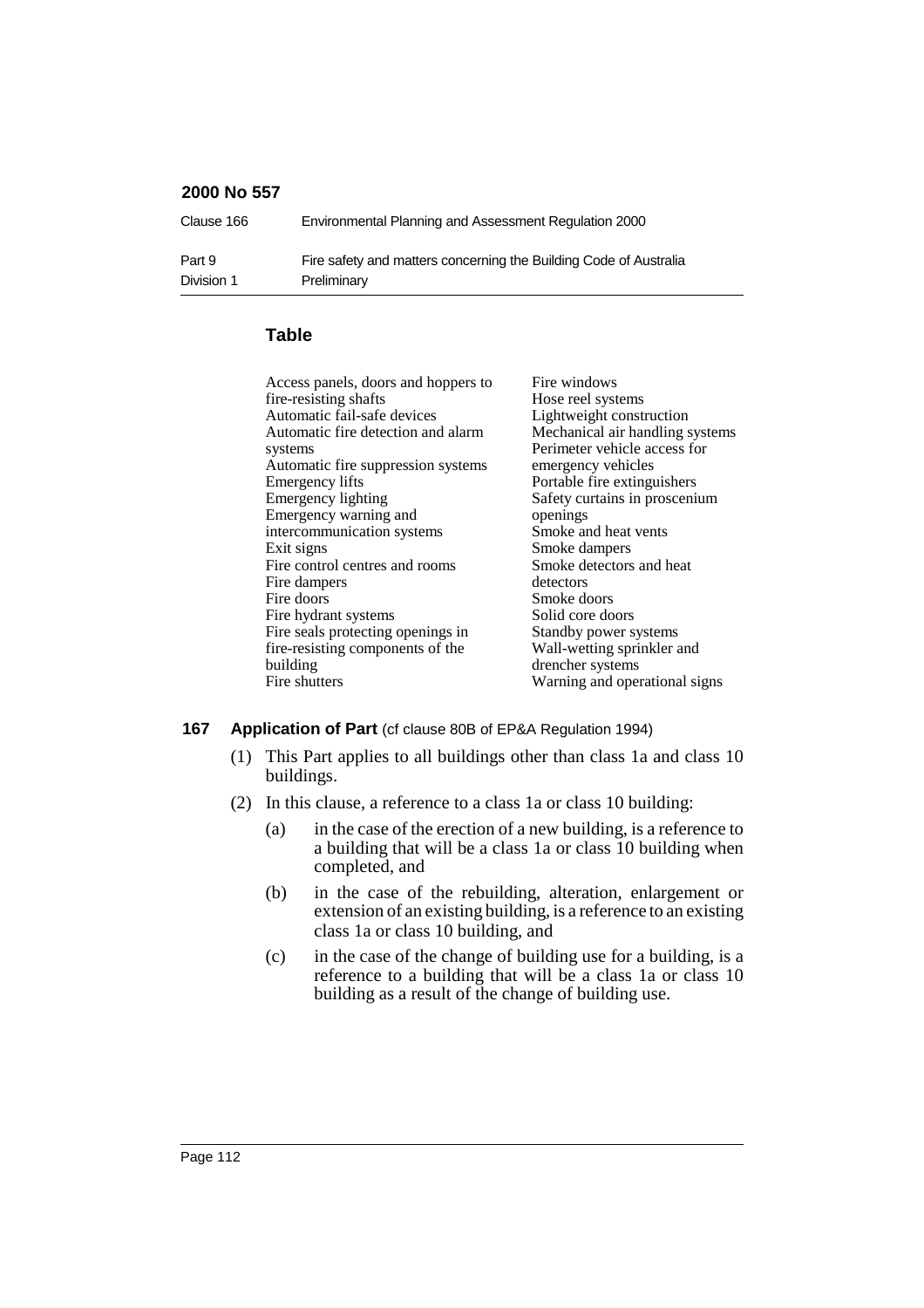|                                                                                            | 2000 No 557          |
|--------------------------------------------------------------------------------------------|----------------------|
| Environmental Planning and Assessment Regulation 2000                                      | Clause 168           |
| Fire safety and matters concerning the Building Code of Australia<br>Fire safety schedules | Part 9<br>Division 2 |

# **Division 2 Fire safety schedules**

- **168 Fire safety schedules** (cf clause 80C of EP&A Regulation 1994)
	- (1) When:
		- (a) granting a development consent for a change of building use (other than a complying development certificate) in circumstances in which no building work is proposed by the applicant for the consent and no building work is required by the consent authority, or
		- (b) issuing a complying development certificate for the erection of a building or for a change of building use, or
		- (c) issuing a construction certificate for proposed building work, or
		- (d) giving a fire safety order in relation to building premises,

the person doing so must issue a schedule (a *fire safety schedule*) specifying the fire safety measures (both current and proposed) that should be implemented in the building premises.

- (2) In the case of a fire safety order in respect of which a further order is made under section 121R of the Act, the fire safety schedule is to be issued when the further order is given.
- (3) A fire safety schedule:
	- (a) must deal with the whole of the building, not merely the part of the building to which the development consent, complying development certificate, construction certificate or fire safety order relates, and
	- (b) must include:
		- (i) such of the fire safety measures currently implemented in the building premises, and
		- (ii) such of the fire safety measures proposed or required to be implemented in the building premises,

as are statutory fire safety measures, and

- (c) must distinguish between:
	- (i) the fire safety measures currently implemented in the building premises, and
	- (ii) the fire safety measures proposed or required to be implemented in the building premises, and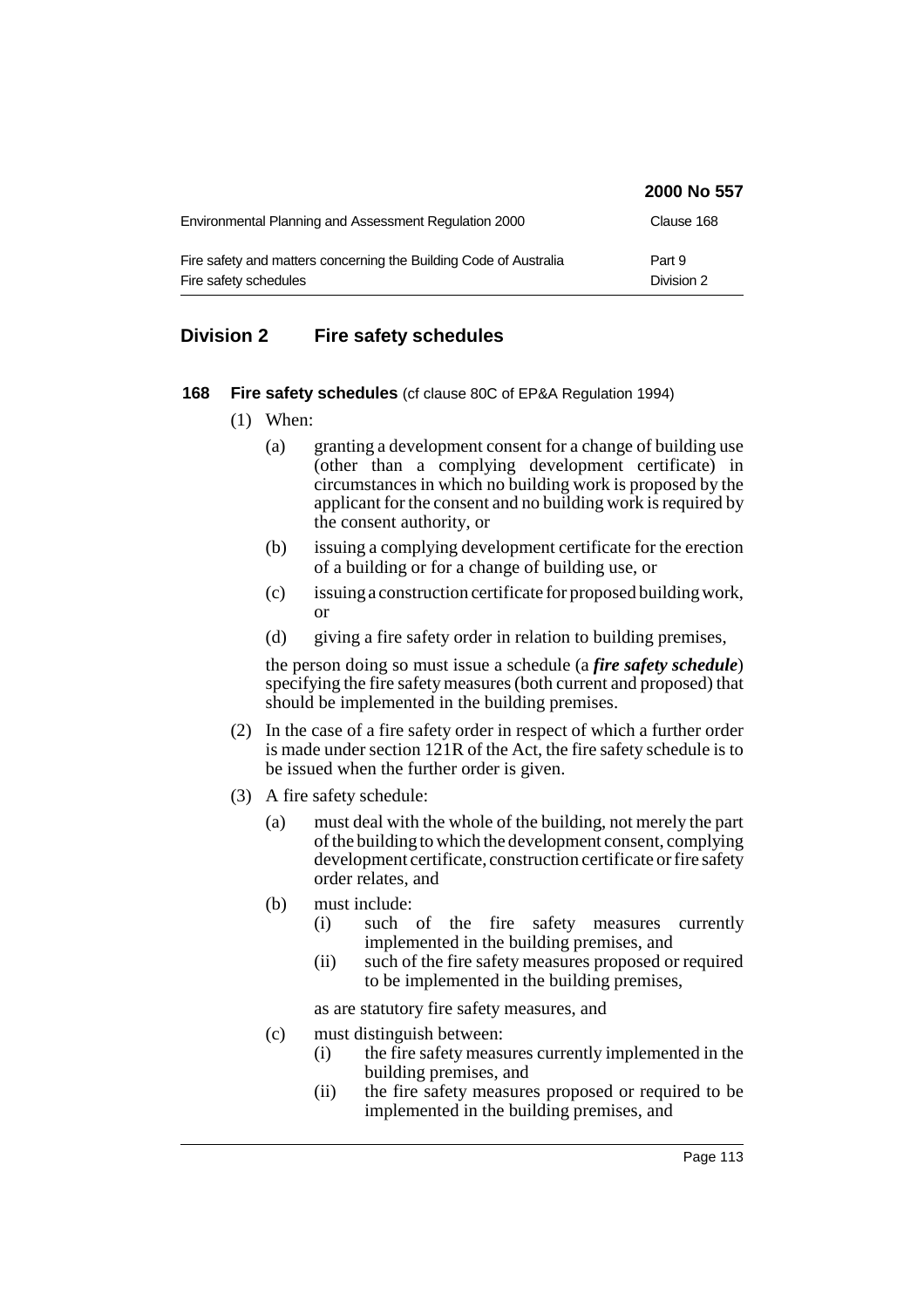| Clause 168 | Environmental Planning and Assessment Regulation 2000             |
|------------|-------------------------------------------------------------------|
| Part 9     | Fire safety and matters concerning the Building Code of Australia |
| Division 2 | Fire safety schedules                                             |

- (d) must identify each measure that is a critical fire safety measure and the intervals (being intervals of less than 12 months) at which supplementary fire safety statements must be given to the council in respect of each such measure, and
- (e) must specify the minimum standard of performance for each fire safety measure included in the schedule.
- (4) A copy of the fire safety schedule must be attached to (and is taken to form part of) the relevant development consent, complying development certificate, construction certificate or fire safety order and for the purposes of an appeal forms part of the development consent or construction certificate.
- (5) An earlier fire safety schedule is superseded by a later fire safety schedule, and ceases to have effect when the later fire safety schedule is issued.

# **Division 3 Fire safety orders**

- **169 Fire safety schedules and fire safety certificates** (cf clause 80D of EP&A Regulation 1994)
	- (1) As soon as practicable after making a fire safety order, a person must cause copies of the fire safety schedule required by clause 168 to be given to the council and to the Fire Commissioner.
	- (2) A person to whom a fire safety order is given in relation to any building must, within the time specified in the order, cause copies of a final fire safety certificate for the building (being a certificate issued after the requirements of the order have been complied with) to be given to the person by whom the order was given (and, if that person was not the council, to the council).

**Note.** See also clause 172 which requires a copy of the ensuing fire safety certificate to be given to the Fire Commissioner.

# **Division 4 Fire safety certificates**

**170 What is a final fire safety certificate?** (cf clause 80E of EP&A Regulation 1994)

> A final fire safety certificate is a certificate issued by the owner of a building to the effect that each essential fire safety measure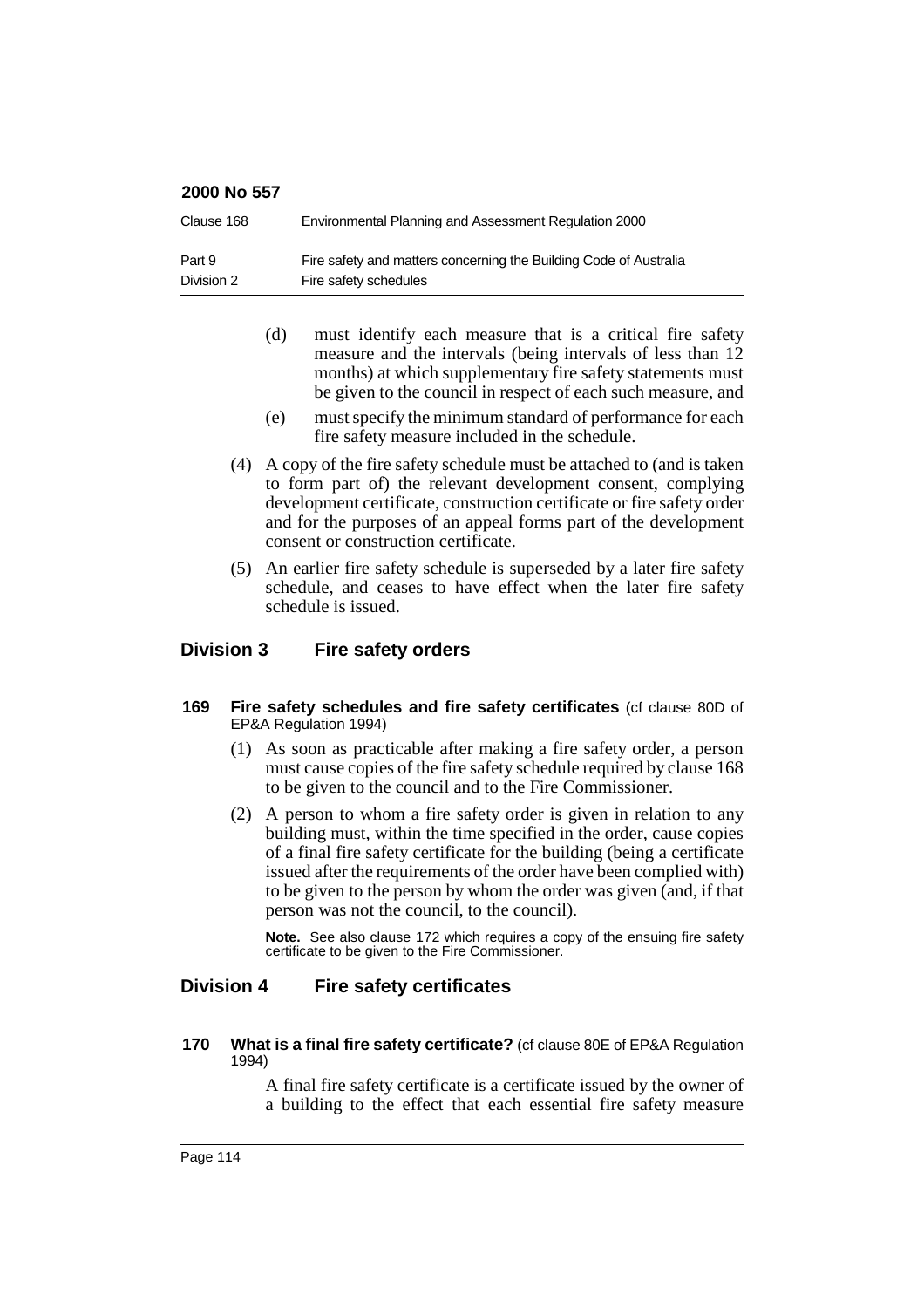|                                                                                               | 2000 No 557          |
|-----------------------------------------------------------------------------------------------|----------------------|
| Environmental Planning and Assessment Regulation 2000                                         | Clause 170           |
| Fire safety and matters concerning the Building Code of Australia<br>Fire safety certificates | Part 9<br>Division 4 |

specified in the current fire safety schedule for the building to which the certificate relates:

- (a) has been assessed by a properly qualified person, and
- (b) was found, when it was assessed, to be capable of performing to at least the standard required by the current fire safety schedule for the building for which the certificate is issued.

**Note.** A final fire safety certificate must be provided before a final occupation certificate can be issued for a building under clause 153 (1), and must also be provided if a fire safety order is made in relation to building premises.

## **171 Issue of final fire safety certificates**

- (1) The assessment of essential fire safety measures must have been carried out within the period of 3 months prior to the date on which a final fire safety certificate is issued.
- (2) The choice of person to carry out an assessment is up to the owner of the building.
- (3) A person who carries out an assessment:
	- (a) must inspect and verify the performance of each fire safety measure being assessed, and
	- (b) must test the operation of each new item of equipment installed in the building premises that is included in the current fire safety schedule for the building.
- (4) A final fire safety certificate issued in relation to work that has been authorised or required by a development consent, construction certificate or fire safety order need not deal with any essential fire safety measure the subject of some other final fire safety certificate or fire safety statement issued within the previous 6 months, unless the person by whom the development consent, construction certificate or fire safety order is issued or given otherwise determines.
- (5) The person by whom the development consent, construction certificate or fire safety order is issued or given may make such a determination only if:
	- (a) the person is of the opinion that the measure will be affected by the work, and
	- (b) the person has specified in the fire safety schedule attached to the development consent, construction certificate or fire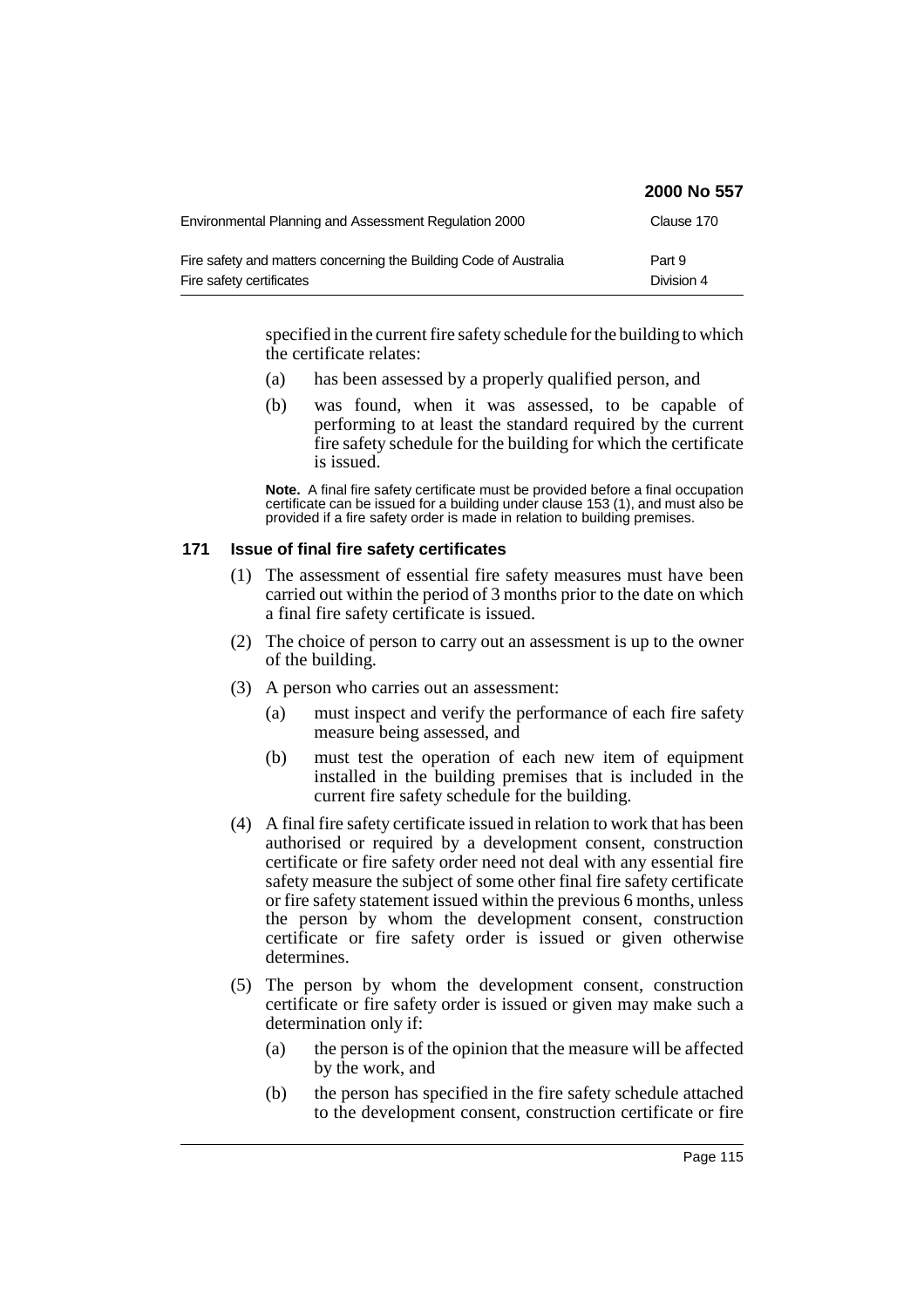| Clause 171 | Environmental Planning and Assessment Regulation 2000             |
|------------|-------------------------------------------------------------------|
| Part 9     | Fire safety and matters concerning the Building Code of Australia |
| Division 4 | Fire safety certificates                                          |

safety order that the final fire safety certificate issued in relation to the work must deal with that measure.

#### **172 Final fire safety certificate to be given to Fire Commissioner and prominently displayed in building**

- (1) As soon as practicable after a final fire safety certificate is issued, the owner of the building to which it relates:
	- (a) must cause a copy of the certificate (together with a copy of the current fire safety schedule) to be given to the Fire Commissioner, and
	- (b) must cause a further copy of the certificate (together with a copy of the current fire safety schedule) to be prominently displayed in the building.
- (2) Subclause  $(1)(b)$  ceases to apply to a final fire safety certificate only when every essential fire safety measure with which it deals has become the subject of a later fire safety certificate or fire safety statement.

#### **173 What is an interim fire safety certificate?** (cf clause 80F of EP&A Regulation 1994)

- (1) An interim fire safety certificate is a certificate issued by the owner of a building to the effect that each essential fire safety measure specified in the current fire safety schedule for the part of the building to which the certificate relates:
	- (a) has been assessed by a properly qualified person, and
	- (b) was found, when it was assessed, to be capable of performing to at least the standard required by the current fire safety schedule for the building for which the certificate is issued.
- (2) The provisions of clause 171 and 172 apply to an interim fire safety certificate in the same way as they apply to a final fire safety certificate.

**Note.** An interim fire safety certificate (or a final fire safety certificate) must be provided before an interim occupation certificate can be issued for a building under clause 153 (2).

- **174 Form of fire safety certificates** (cf clause 80G of EP&A Regulation 1994)
	- (1) A fire safety certificate for a building or part of a building must contain the following information: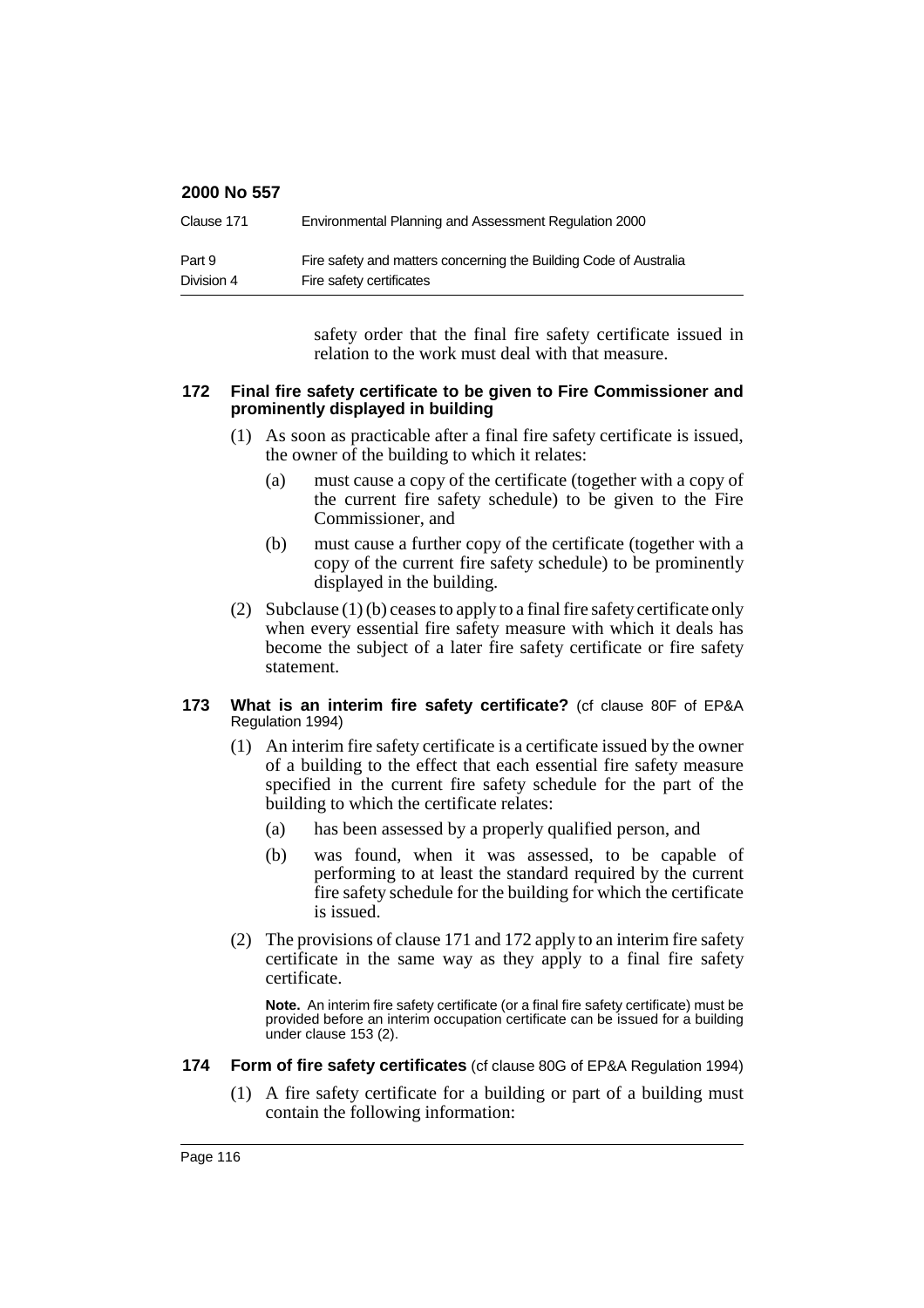|                                                                                               | 2000 No 557          |
|-----------------------------------------------------------------------------------------------|----------------------|
| Environmental Planning and Assessment Regulation 2000                                         | Clause 174           |
| Fire safety and matters concerning the Building Code of Australia<br>Fire safety certificates | Part 9<br>Division 4 |

- (a) the name and address of the owner of the building or part,
- (b) a description of the building or part (including its address),
- (c) a list identifying each essential fire safety measure in the building or part, together with the minimum standard of performance specified in the relevant fire safety schedule in relation to each such measure,
- (d) the date or dates on which the essential fire safety measures were assessed,
- (e) the type of certificate being issued (that is, final or interim),
- (f) a statement to the effect referred to in clause 170 (for a final certificate) or clause 173 (for an interim certificate),
- (g) the date on which the certificate is issued.
- (2) A fire safety certificate for a building or part of a building must be accompanied by a fire safety schedule for the building or part.

# **Division 5 Fire safety statements**

**175 What is an annual fire safety statement?** (cf clause 80GA of EP&A Regulation 1994)

> An annual fire safety statement is a statement issued by the owner of a building to the effect that:

- (a) each essential fire safety measure specified in the statement has been assessed by a properly qualified person and was found, when it was assessed, to be capable of performing:
	- (i) in the case of an essential fire safety measure applicable by virtue of a fire safety schedule, to a standard no less than that specified in the schedule, or
	- (ii) in the case of an essential fire safety measure applicable otherwise than by virtue of a fire safety schedule, to a standard no less than that to which the measure was originally designed and implemented, and
- (b) the building has been inspected by a properly qualified person and was found, when it was inspected, to be in a condition that did not disclose any grounds for a prosecution under Division 7.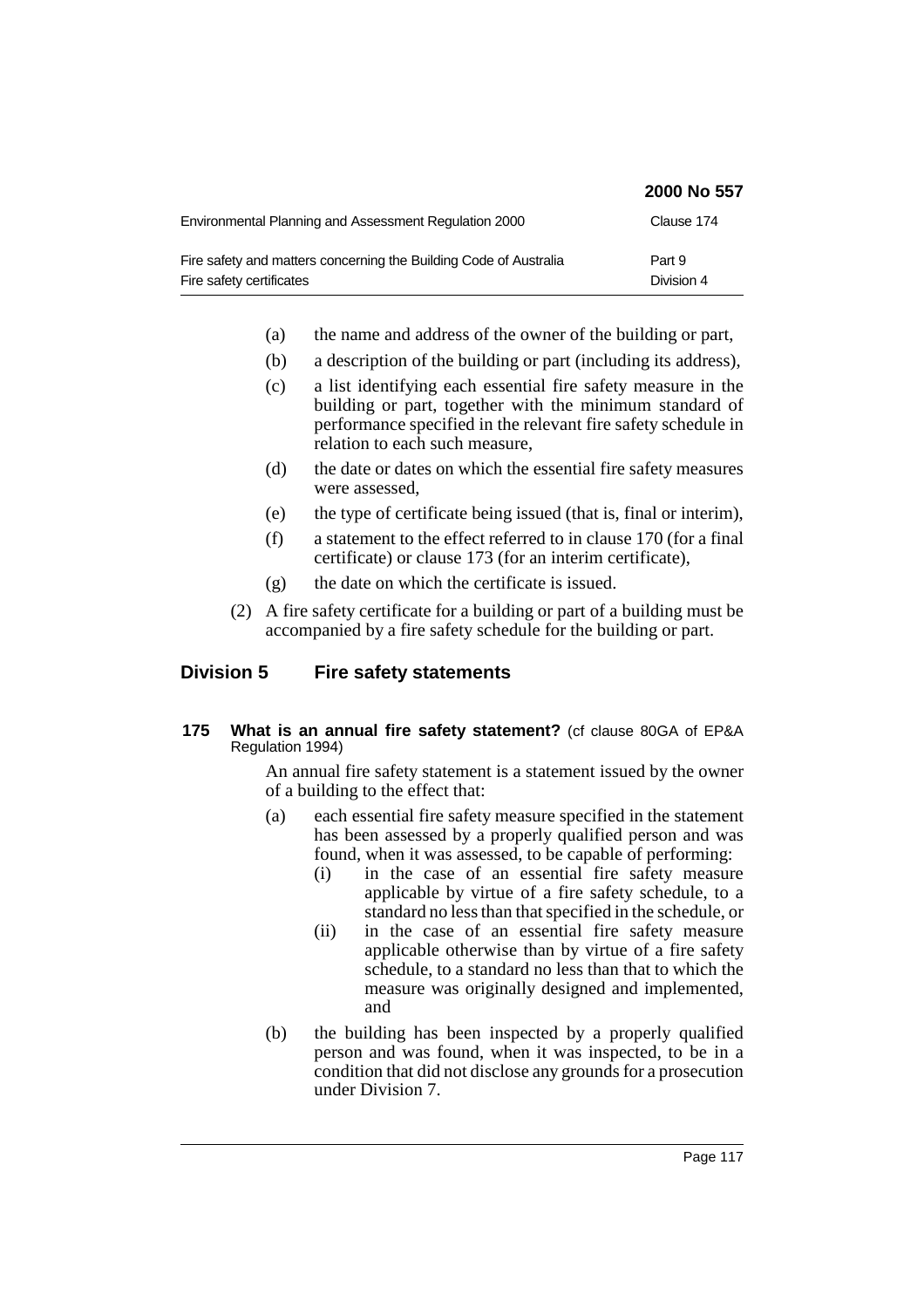| Clause 176 | Environmental Planning and Assessment Regulation 2000             |
|------------|-------------------------------------------------------------------|
| Part 9     | Fire safety and matters concerning the Building Code of Australia |
| Division 5 | Fire safety statements                                            |

## **176 Issue of annual fire safety statements**

- (1) The assessment and inspection of an essential fire safety measure or building must have been carried out within the period of 3 months prior to the date on which the annual fire safety statement is issued.
- (2) The choice of person to carry out an assessment or inspection is up to the owner of the building.
- (3) The person who carries out an assessment must inspect and verify the performance of each fire safety measure being assessed.

#### **177 Annual fire safety statement to be given to council and Fire Commissioner and prominently displayed in building** (cf clause 80GB of EP&A Regulation 1994)

- (1) Each year, the owner of a building to which an essential fire safety measure is applicable must cause the council to be given an annual fire safety statement for the building.
- (2) An annual fire safety statement for a building:
	- (a) must deal with each essential fire safety measure in the building premises, and
	- (b) must be given:
		- (i) within 12 months after the date on which an annual fire safety statement was previously given, or
		- (ii) if a fire safety certificate has been issued within the previous 12 months, within 12 months after the fire safety certificate was issued,

whichever is the later.

- (3) As soon as practicable after an annual fire safety statement is issued, the owner of the building to which it relates:
	- (a) must cause a copy of the statement (together with a copy of the current fire safety schedule) to be given to the Fire Commissioner, and
	- (b) must cause a further copy of the statement (together with a copy of the current fire safety schedule) to be prominently displayed in the building.
- (4) Subclause (3) (b) ceases to apply to an annual fire safety statement only when every essential fire safety measure with which it deals has become the subject of a later fire safety certificate or fire safety statement.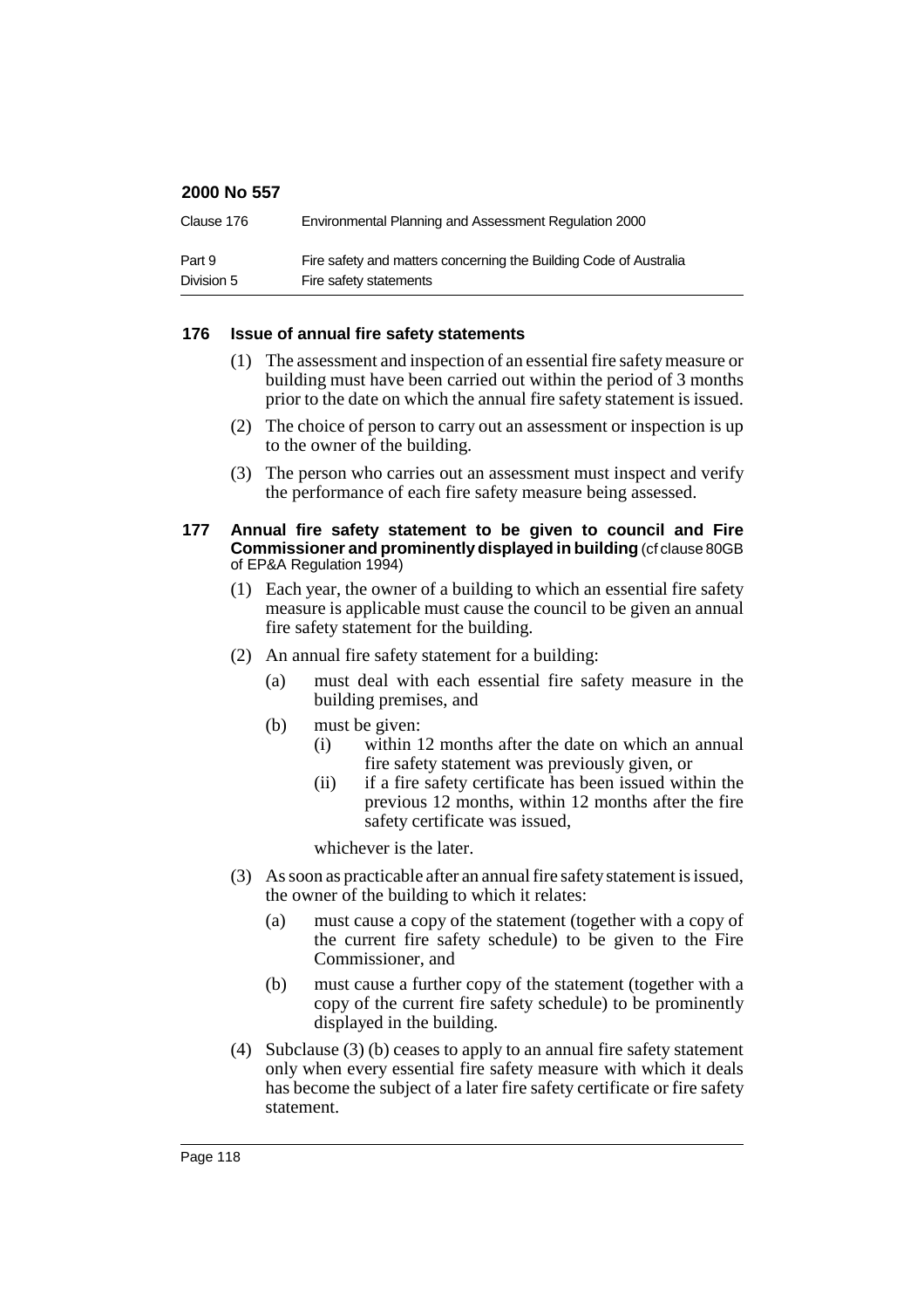|                                                                                             | 2000 No 557          |
|---------------------------------------------------------------------------------------------|----------------------|
| Environmental Planning and Assessment Regulation 2000                                       | Clause 178           |
| Fire safety and matters concerning the Building Code of Australia<br>Fire safety statements | Part 9<br>Division 5 |

#### **178 What is a supplementary fire safety statement?** (cf clause 80GC of EP&A Regulation 1994)

A supplementary fire safety statement is a statement issued by the owner of a building to the effect that each critical fire safety measure specified in the statement has been assessed by a properly qualified person and was found, when it was assessed, to be capable of performing to at least the standard required by the current fire safety schedule for the building for which the statement is issued.

## **179 Issue of supplementary fire safety statements**

- (1) The assessment of a critical fire safety measure must have been carried out within the period of one month prior to the date on which the supplementary fire safety statement is issued.
- (2) The choice of person to carry out the assessment is up to the owner of the building.
- (3) The person who carries out the assessment must inspect and verify the performance of each fire safety measure being assessed.

#### **180 Supplementary fire safety statement to be given to council and Fire Commissioner and prominently displayed in building**(cf clause 80GD of EP&A Regulation 1994)

- (1) The owner of building premises in which a critical fire safety measure is implemented must cause the council to be given periodic supplementary fire safety statements for that measure.
- (2) A supplementary fire safety statement for a critical fire safety measure must be given at such intervals (being intervals of less than 12 months) as is specified in respect of that measure in the current fire safety schedule for the building.
- (3) As soon as practicable after a supplementary fire safety statement is issued, the owner of the building to which it relates:
	- (a) must cause a copy of the statement (together with a copy of the current fire safety schedule) to be given to the Fire Commissioner, and
	- (b) must cause a further copy of the statement (together with a copy of the current fire safety schedule) to be prominently displayed in the building.
- (4) Subclause (3) (b) ceases to apply to a supplementary fire safety statement only when every critical fire safety measure with which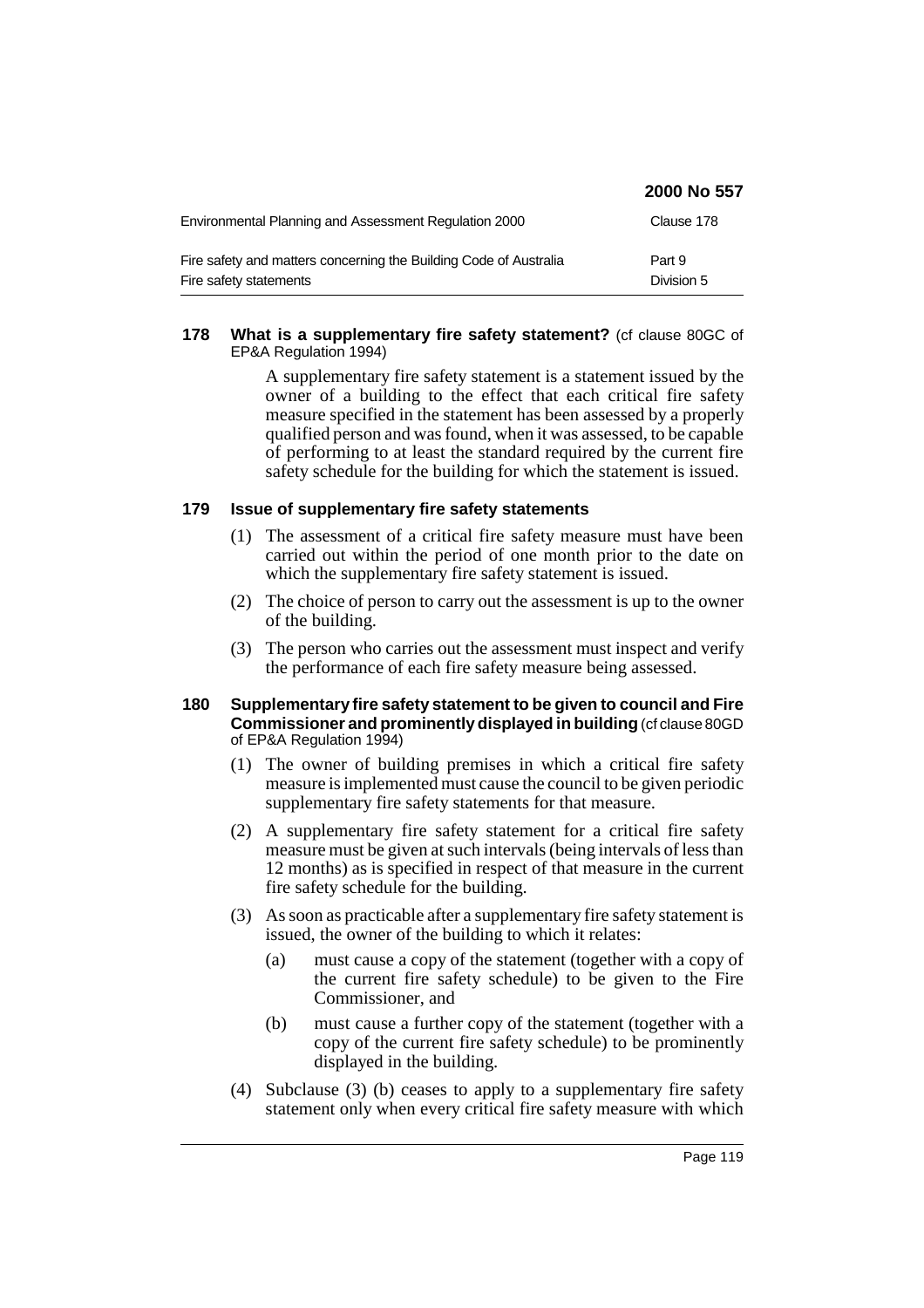| Clause 180 | Environmental Planning and Assessment Regulation 2000             |
|------------|-------------------------------------------------------------------|
| Part 9     | Fire safety and matters concerning the Building Code of Australia |
| Division 5 | Fire safety statements                                            |

it deals has become the subject of a later fire safety certificate or fire safety statement.

#### **181 Form of fire safety statements** (cf clause 80GE of EP&A Regulation 1994)

- (1) A fire safety statement for a building or part of a building must contain the following information:
	- (a) the name and address of the owner of the building or part,
	- (b) a description of the building or part (including its address),
	- (c) a list identifying:
		- (i) each essential fire safety measure in the building or part (for an annual statement), or
			- (ii) each critical fire safety measure in the building or part (for a supplementary statement),

together with the minimum standard of performance specified in the relevant fire safety schedule in relation to each such measure,

- (d) the date or dates on which the essential fire safety measures were assessed,
- (e) the date on which the building or part was inspected,
- (f) the type of statement being issued (that is, annual or supplementary),
- (g) a statement to the effect referred to in clause 175 (for an annual statement) or clause 178 (for a supplementary statement),
- (h) the date on which the statement is issued.
- (2) A fire safety statement for a building or part of a building must be accompanied by a fire safety schedule for the building or part.

# **Division 6 Fire safety maintenance**

- **182 Essential fire safety measures to be maintained** (cf clause 80GF of EP&A Regulation 1994)
	- (1) The owner of a building to which an essential fire safety measure is applicable must not fail to maintain each essential fire safety measure in the building premises: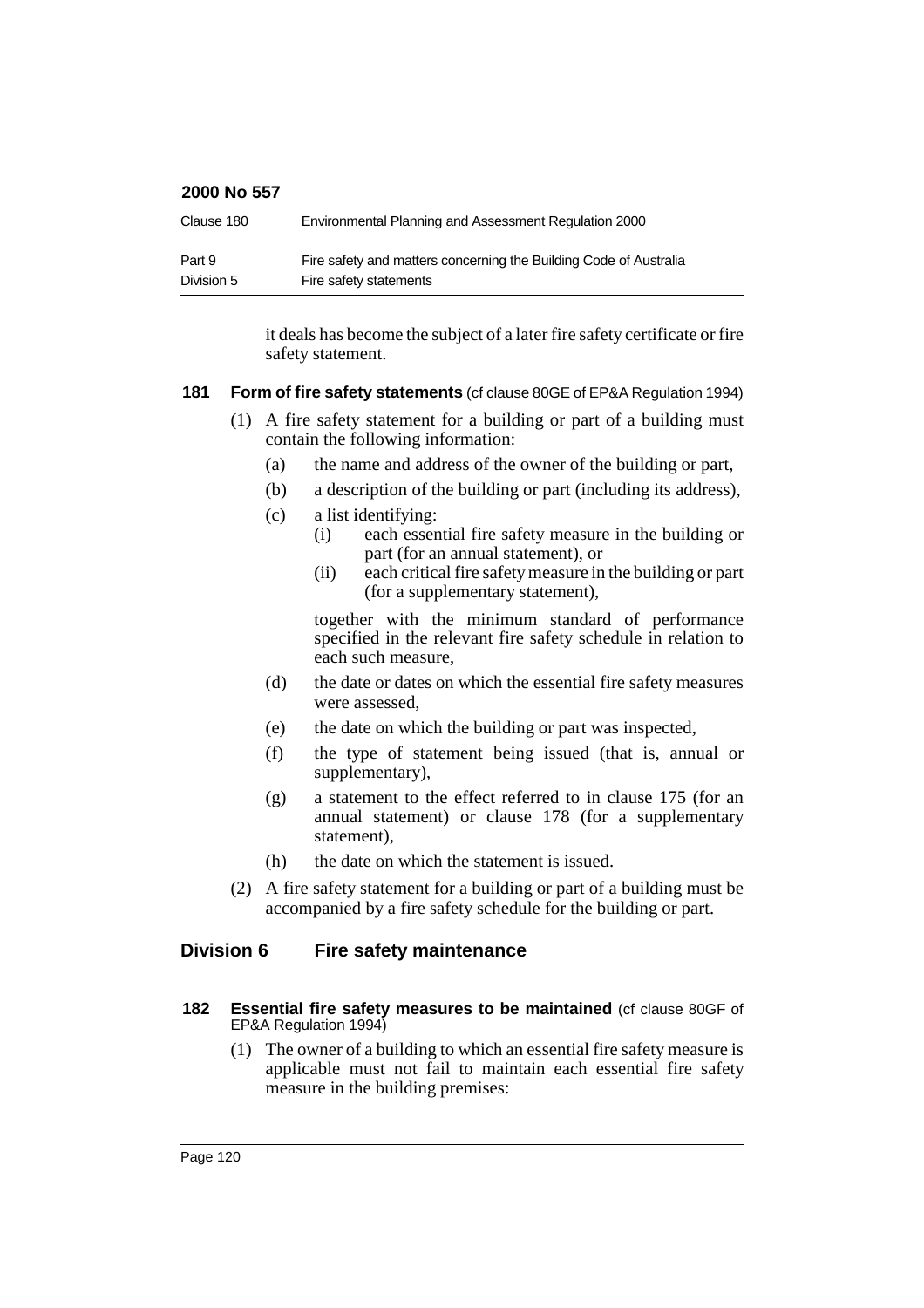|                                                                                              | 2000 No 557          |
|----------------------------------------------------------------------------------------------|----------------------|
| Environmental Planning and Assessment Regulation 2000                                        | Clause 182           |
| Fire safety and matters concerning the Building Code of Australia<br>Fire safety maintenance | Part 9<br>Division 6 |

- (a) in the case of an essential fire safety measure applicable by virtue of a fire safety schedule, to a standard no less than that specified in the schedule, or
- (b) in the case of an essential fire safety measure applicable otherwise than by virtue of a fire safety schedule, to a standard no less than that to which the measure was originally designed and implemented.
- (2) As soon as practicable after receiving a request in that regard from the owner of a building to which an essential fire safety measure is applicable otherwise than by virtue of a fire safety schedule, the council must provide the owner with a schedule of the essential fire safety measures for the building premises.

# **Division 7 Miscellaneous fire safety offences**

# **183 Fire safety notices** (cf clause 80GG of EP&A Regulation 1994)

- (1) If:
	- (a) a building's fire exit includes any fire-isolated stairway, passageway or ramp, and
	- (b) a notice in the form at the end of this clause is not at all times displayed in a conspicuous position adjacent to a doorway providing access to, but not within, that stairway, passageway or ramp,

the occupier of the part of the premises adjacent to the stairway, passageway or ramp is guilty of an offence.

Maximum penalty: 100 penalty units.

- (2) The words "OFFENCE RELATING TO FIRE EXITS" in the notice referred to in subclause (1) (b) must be in letters at least 8 millimetres high, and the remaining words must be in letters at least 2.5 millimetres high.
- (3) A notice in the form prescribed under the *Local Government Act 1919* or the *Local Government Act 1993* for the purposes of a provision corresponding to this clause is taken to comply with the requirements of this clause.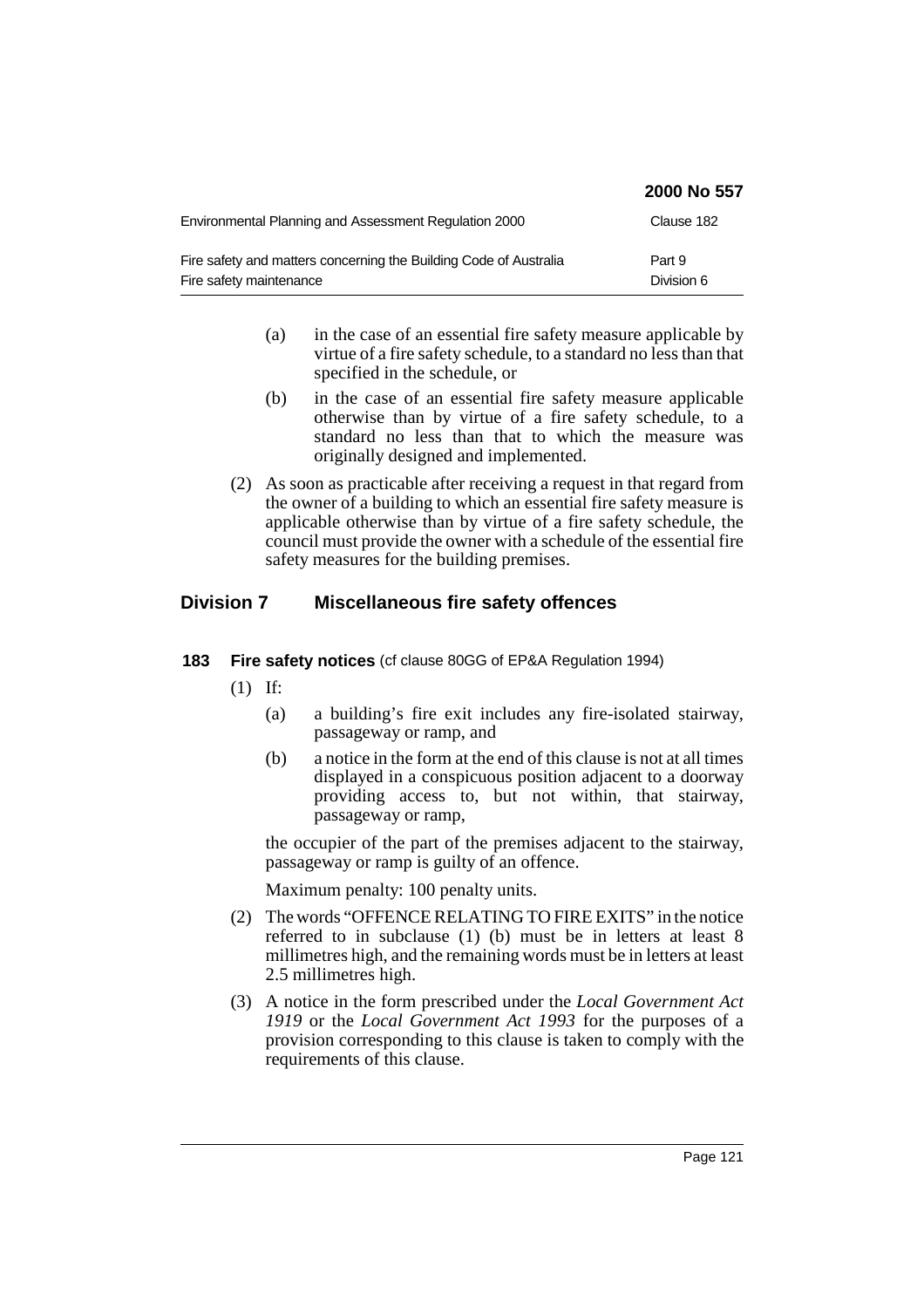| Clause 183 | Environmental Planning and Assessment Regulation 2000             |
|------------|-------------------------------------------------------------------|
| Part 9     | Fire safety and matters concerning the Building Code of Australia |
| Division 7 | Miscellaneous fire safety offences                                |

#### **OFFENCE RELATING TO FIRE EXITS**

It is an offence under the Environmental Planning and Assessment Act 1979:

- (a) to place anything in or near this fire exit that may obstruct persons moving to and from the exit, or
- (b) to interfere with or obstruct the operation of any fire doors, or
- (c) to remove, damage or otherwise interfere with this notice.
- **184 Fire exits** (cf clause 80GH of EP&A Regulation 1994)

A person must not:

- (a) place anything that may impede the free passage of persons:
	- (i) in a stairway, passageway or ramp serving as or forming part of a building's fire exit, or
	- (ii) in a path of travel leading to a building's fire exit, or
- (b) interfere with, or cause obstruction or impediment to, the operation of any fire doors providing access to a stairway, passageway or ramp serving as or forming part of a building's fire exit, or
- (c) remove, damage or otherwise interfere with a notice referred to in clause 183.

Maximum penalty: 100 penalty units.

#### **185 Doors relating to fire exits** (cf clause 80GI of EP&A Regulation 1994)

A person must not:

- (a) without lawful excuse, interfere with, or cause obstruction or impediment to, the operation of any door that:
	- (i) serves as or forms part of a building's fire exit, or
	- (ii) is situated in a path of travel leading to a building's fire exit, or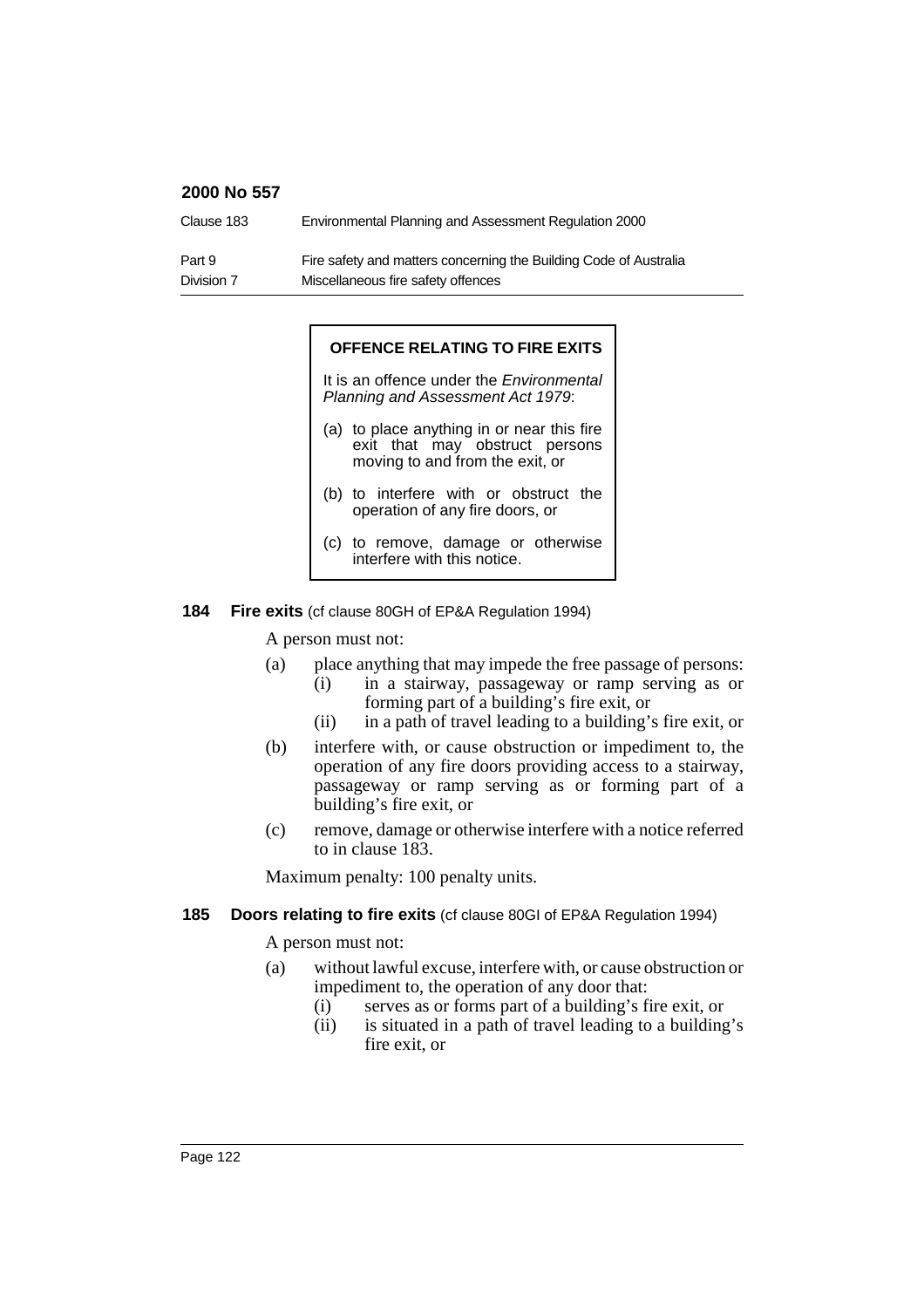|                                                                                                         | 2000 No 557          |
|---------------------------------------------------------------------------------------------------------|----------------------|
| Environmental Planning and Assessment Regulation 2000                                                   | Clause 185           |
| Fire safety and matters concerning the Building Code of Australia<br>Miscellaneous fire safety offences | Part 9<br>Division 7 |

- (b) without lawful excuse, obstruct any doorway that:
	- (i) serves as or forms part of a building's fire exit, or
		- (ii) is situated in a path of travel leading to a building's fire exit.

Maximum penalty: 100 penalty units.

## **186 Paths of travel to fire exits** (cf clause 80GJ of EP&A Regulation 1994)

The owner of a building:

- (a) must ensure that:
	- (i) any stairway, passageway or ramp serving as or forming part of a building's fire exit, and
	- (ii) any path of travel leading to a building's fire exit,

is kept clear of anything that may impede the free passage of persons, and

- (b) must ensure that the operation of any door that:
	- (i) serves as or forms part of a building's fire exit, or
	- (ii) is situated in a path of travel leading to a building's fire exit,

is not interfered with, or otherwise obstructed or impeded, except with lawful excuse, and

(c) must ensure that any notice required by clause 183 to be displayed is so displayed.

Maximum penalty: 100 penalty units.

# **Division 8 Miscellaneous**

- **187 Modification and supplementation of Building Code of Australia standards** (cf clause 80H of EP&A Regulation 1994)
	- (1) This clause applies to development the subject of:
		- (a) a development application for the change of building use of an existing building where the application does not seek any alteration, enlargement or extension of the building, or
		- (b) an application for a construction certificate for building work, other than building work associated with a change of building use referred to in paragraph (a).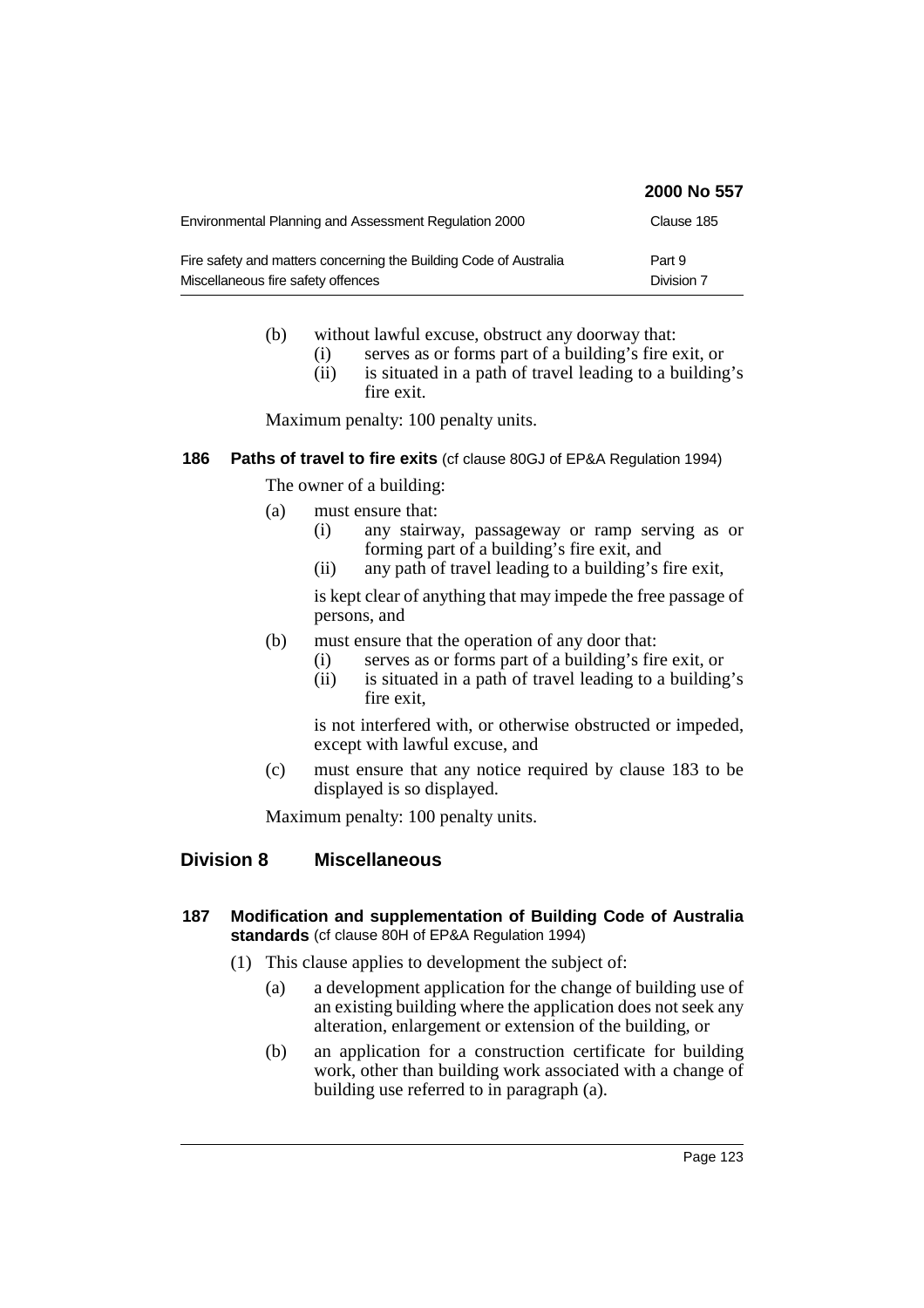| Clause 187 | Environmental Planning and Assessment Regulation 2000             |
|------------|-------------------------------------------------------------------|
| Part 9     | Fire safety and matters concerning the Building Code of Australia |
| Division 8 | <b>Miscellaneous</b>                                              |

- (2) The applicant in relation to development to which this clause applies may lodge with the consent authority or certifying authority an objection:
	- (a) that the *Building Code of Australia* (as applied by clause 98 or 133) does not make appropriate provision with respect to:
		- (i) the building in relation to which the change of building use is sought, or
		- (ii) the proposed building work, or
	- (b) that compliance with any specified provision of the *Building Code of Australia* (as applied by clause 98 or 133) is unreasonable or unnecessary in the particular circumstances of the case.

**Note.** This clause does not authorise the making of an objection to a condition imposed on a development consent otherwise than by operation of clause 98 or 133. So if a consent authority requires the provision of specified fire safety equipment, an objection to that requirement cannot be made merely because the requirement happens to be the same as a requirement imposed by the Building Code of Australia. Nor can it be made if the consent authority requires the development to be carried out in accordance with the Building Code of Australia, as the requirement then arises not from the Building Code of Australia (as applied by clause 98 or 133) but from the Building Code of Australia (as applied by the terms of the condition).

- (3) In the case of an objection with respect to a Category 3 fire safety provision (as applied by clause 98 or 133), the objection:
	- (a) must indicate that a similar objection has been made to the Fire Commissioner, and
	- (b) must be accompanied by a copy of the Fire Commissioner's determination of the objection.
- (4) An objection may not be made with respect to a Category 1 fire safety provision (as applied by clause 98 or 133) by an applicant in relation to development the subject of a development application referred to in subclause (1) (a) if the application has already been determined by the granting of development consent.
- (5) The applicant must specify the grounds of the objection and (in the case of proposed building work) must furnish the consent authority or certifying authority with a copy of the plans and specifications for the building work.
- (6) If the consent authority or certifying authority is satisfied that the objection is well founded, it may do either or both of the following: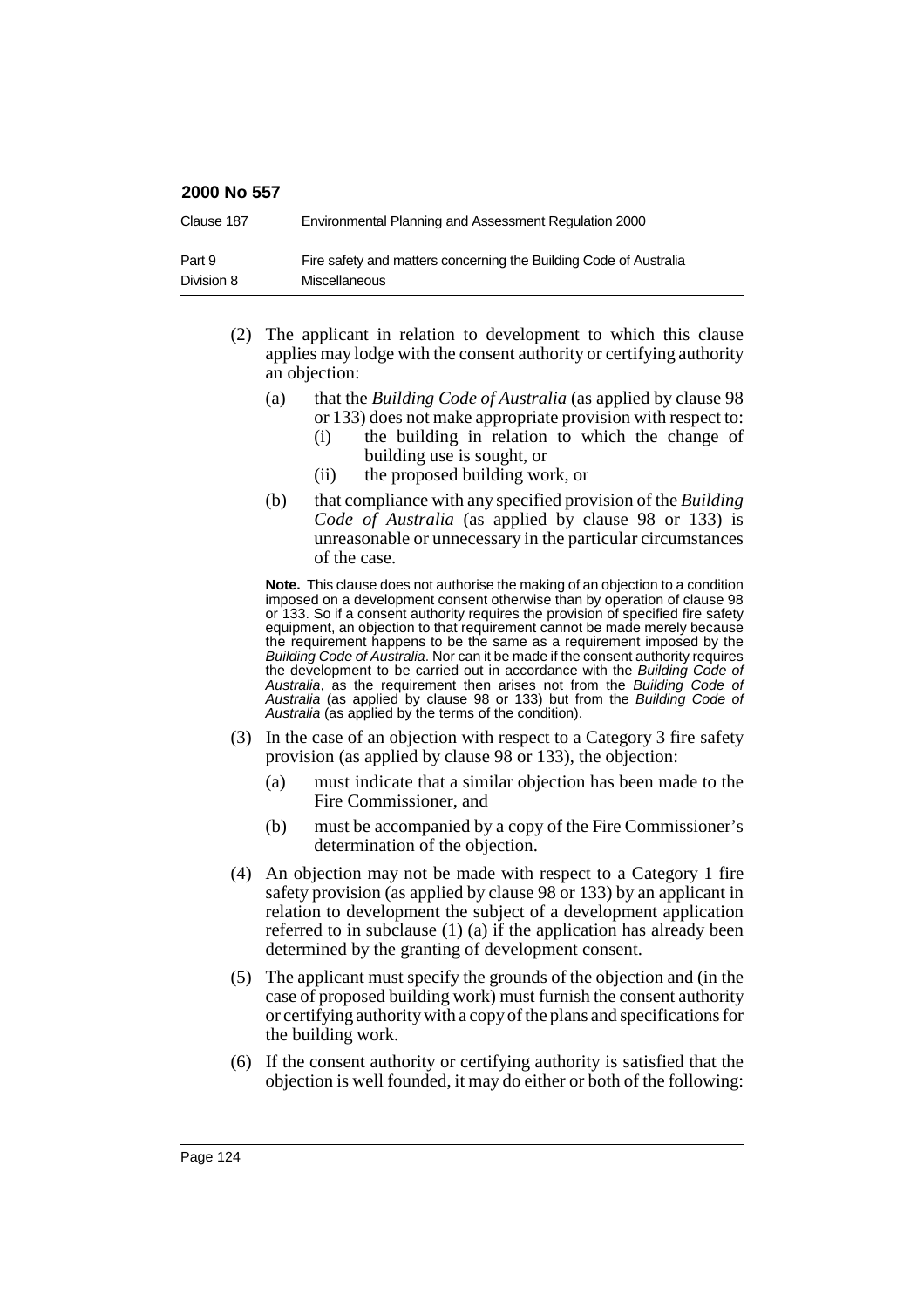|                                                                   | 2000 No 557 |
|-------------------------------------------------------------------|-------------|
| Environmental Planning and Assessment Regulation 2000             | Clause 187  |
| Fire safety and matters concerning the Building Code of Australia | Part 9      |
| <b>Miscellaneous</b>                                              | Division 8  |

- (a) it may exempt the development, either conditionally or unconditionally, from any specified provision of the *Building Code of Australia* (as applied by clause 98 or 133),
- (b) it may direct that specified requirements are to apply to the proposed building work.
- (7) A consent authority or certifying authority may not take action under this clause except with the concurrence of the Director-General.
- (8) The Director-General:
	- (a) may give the consent authority or certifying authority notice that concurrence may be assumed, in relation to any particular class of objections, subject to such conditions as are specified in the notice, and
	- (b) may amend any such notice by a further notice given to that consent authority or certifying authority.
- (9) Action taken in accordance with a notice referred to in subclause (8) is as valid as it would be if the consent authority or certifying authority had obtained the concurrence of the Director-General.
- (10) Concurrence is to be assumed if at least 40 days have passed since concurrence was sought and the Director-General has not, within that period, expressly refused concurrence.
- (11) Any exemption or direction given by the consent authority or certifying authority under this clause must be given subject to, and must not be inconsistent with, any conditions to which the concurrence of the Director-General is subject.
- (12) When granting development consent for development the subject of a development application referred to in subclause (1) (a), the consent authority must ensure that the terms of any condition referred to in subclause (6) (a) and any requirement referred to in subclause (6) (b):
	- (a) have been included in the plans and specifications for the building work, in the case of a condition whose terms are capable of being so included, or
	- (b) are included in the conditions attached to the development consent, in the case of a condition whose terms are not capable of being so included.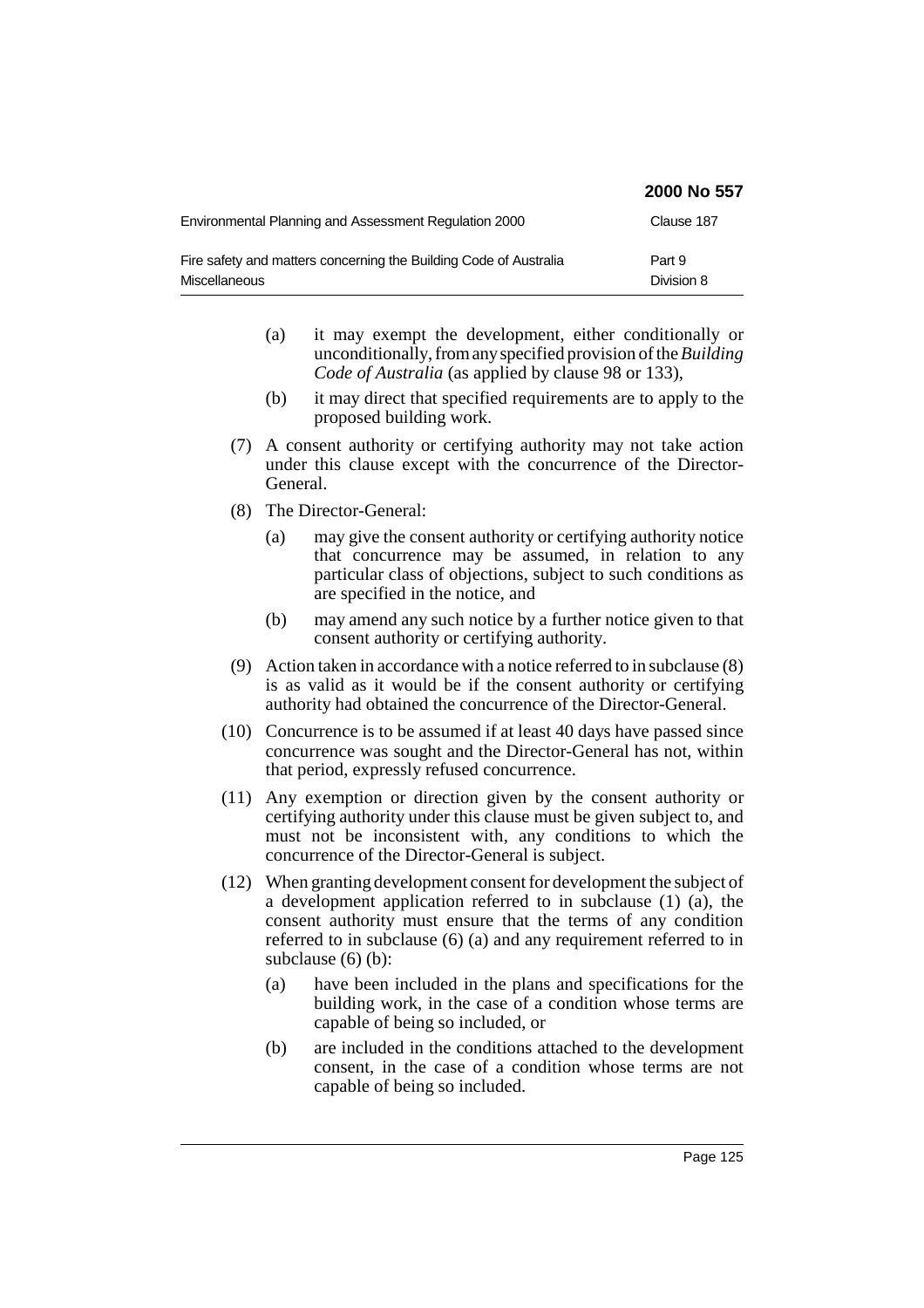| Clause 187 | Environmental Planning and Assessment Regulation 2000             |
|------------|-------------------------------------------------------------------|
| Part 9     | Fire safety and matters concerning the Building Code of Australia |
| Division 8 | <b>Miscellaneous</b>                                              |

- (13) When issuing a construction certificate for building work the subject of an application referred to in subclause (1) (b), the certifying authority must ensure that the terms of any condition referred to in subclause (6) (a) and any requirement referred to in subclause (6) (b):
	- (a) have been included in the plans and specifications for the building work, in the case of a condition whose terms are capable of being so included, or
	- (b) are included in the conditions attached to the certificate, in the case of a condition whose terms are not capable of being so included.
- (14) Compliance with the requirement that the terms of a condition be included in the plans and specifications for building work is sufficiently complied with:
	- (a) if the plans and specifications are redrawn so as to accord with those terms, or
	- (b) if those terms are included by way of an annotation (whether by way of insertion, deletion or alteration) marked on the relevant part of those plans and specifications.

#### **188 Exemption from fire safety standards** (cf clause 80I of EP&A Regulation 1994)

- (1) This clause applies to development the subject of:
	- (a) a development application for the change of building use of an existing building where the application does not seek any alteration, enlargement or extension of the building, or
	- (b) an application for a construction certificate for building work, other than building work associated with a change of building use referred to in paragraph (a).

**Note.** This clause does not authorise the making of an objection to a condition imposed on a development consent otherwise than by operation of clause 98 or 133. So if a consent authority requires the provision of specified fire safety equipment, an objection to that requirement cannot be made merely because the requirement happens to be the same as a requirement imposed by the Building Code of Australia. Nor can it be made if the consent authority requires the development to be carried out in accordance with the Building Code of Australia, as the requirement then arises not from the Building Code of Australia (as applied by clause 98 or 133) but from the Building Code of Australia (as applied by the terms of the condition).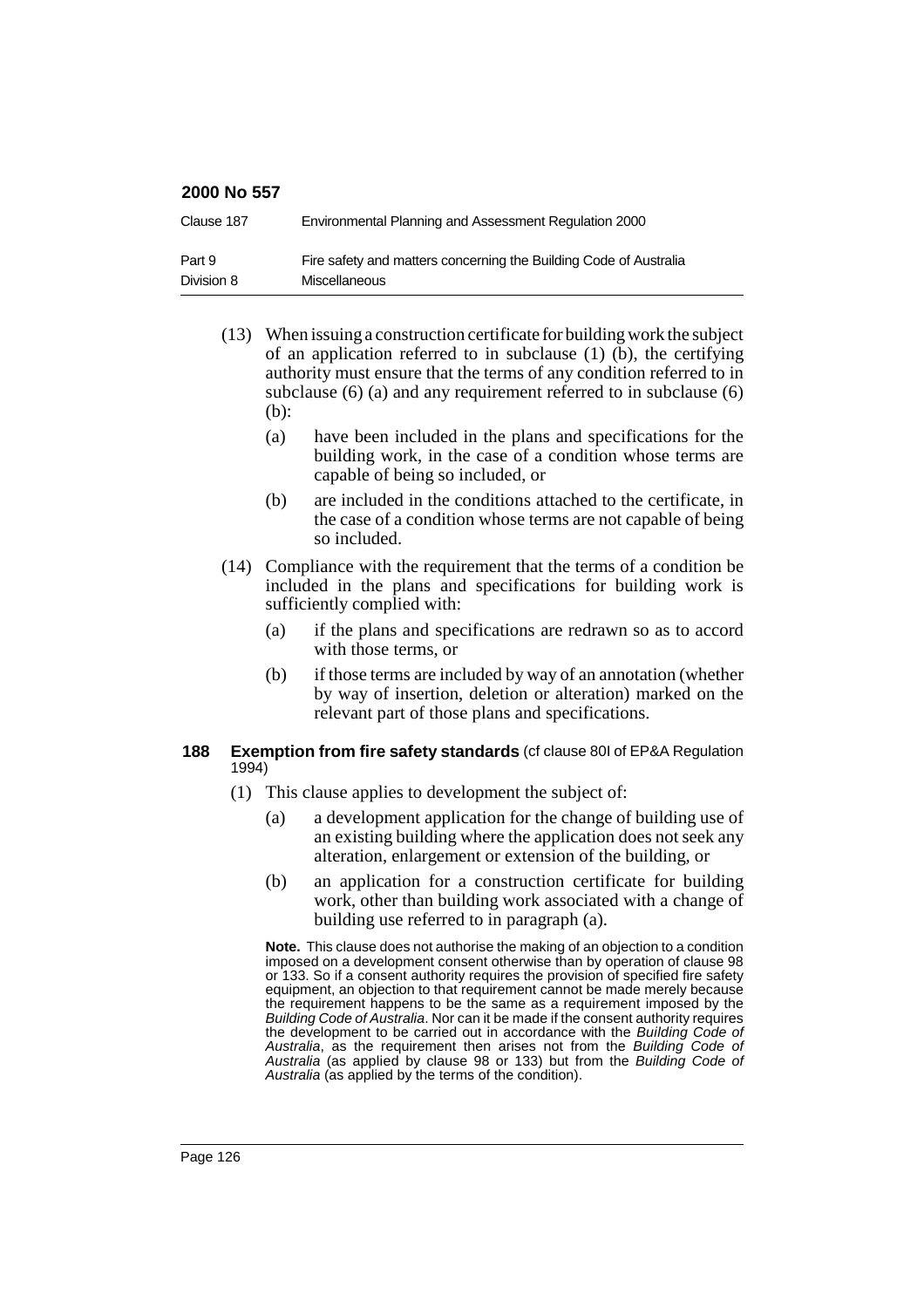|                                                                                           | 2000 No 557          |
|-------------------------------------------------------------------------------------------|----------------------|
| Environmental Planning and Assessment Regulation 2000                                     | Clause 188           |
| Fire safety and matters concerning the Building Code of Australia<br><b>Miscellaneous</b> | Part 9<br>Division 8 |

- (2) The applicant in relation to development to which this clause applies may lodge with the Fire Commissioner an objection that compliance with any specified Category 3 fire safety provision (as applied by clause 98 or 133) is unreasonable or unnecessary in the particular circumstances of the case.
- (3) The applicant must specify the grounds of the objection and (in the case of proposed building work) must furnish the Fire Commissioner with a copy of the plans and specifications for the building work.
- (4) If the Fire Commissioner is satisfied that the objection is well founded, the Fire Commissioner may exempt the development, either conditionally or unconditionally, from any specified Category 3 fire safety provision (as applied by clause 98 or 133).
- (5) When granting development consent for development the subject of a development application referred to in subclause (1) (a), a consent authority must ensure that the terms of any condition referred to in subclause (4):
	- (a) have been included in the plans and specifications for the building work, in the case of a condition whose terms are capable of being so included, or
	- (b) are included in the conditions attached to the development consent, in the case of a condition whose terms are not capable of being so included.
- (6) When issuing a construction certificate for building work the subject of an application referred to in subclause (1) (b), a certifying authority must ensure that the terms of any condition referred to in subclause (4):
	- (a) have been included in the plans and specifications for the building work, in the case of a condition whose terms are capable of being so included, or
	- (b) are included in the conditions attached to the certificate, in the case of a condition whose terms are not capable of being so included.
- (7) Compliance with the requirement that the terms of a condition be included in the plans and specifications for building work is sufficiently complied with:
	- (a) if the plans and specifications are redrawn so as to accord with those terms, or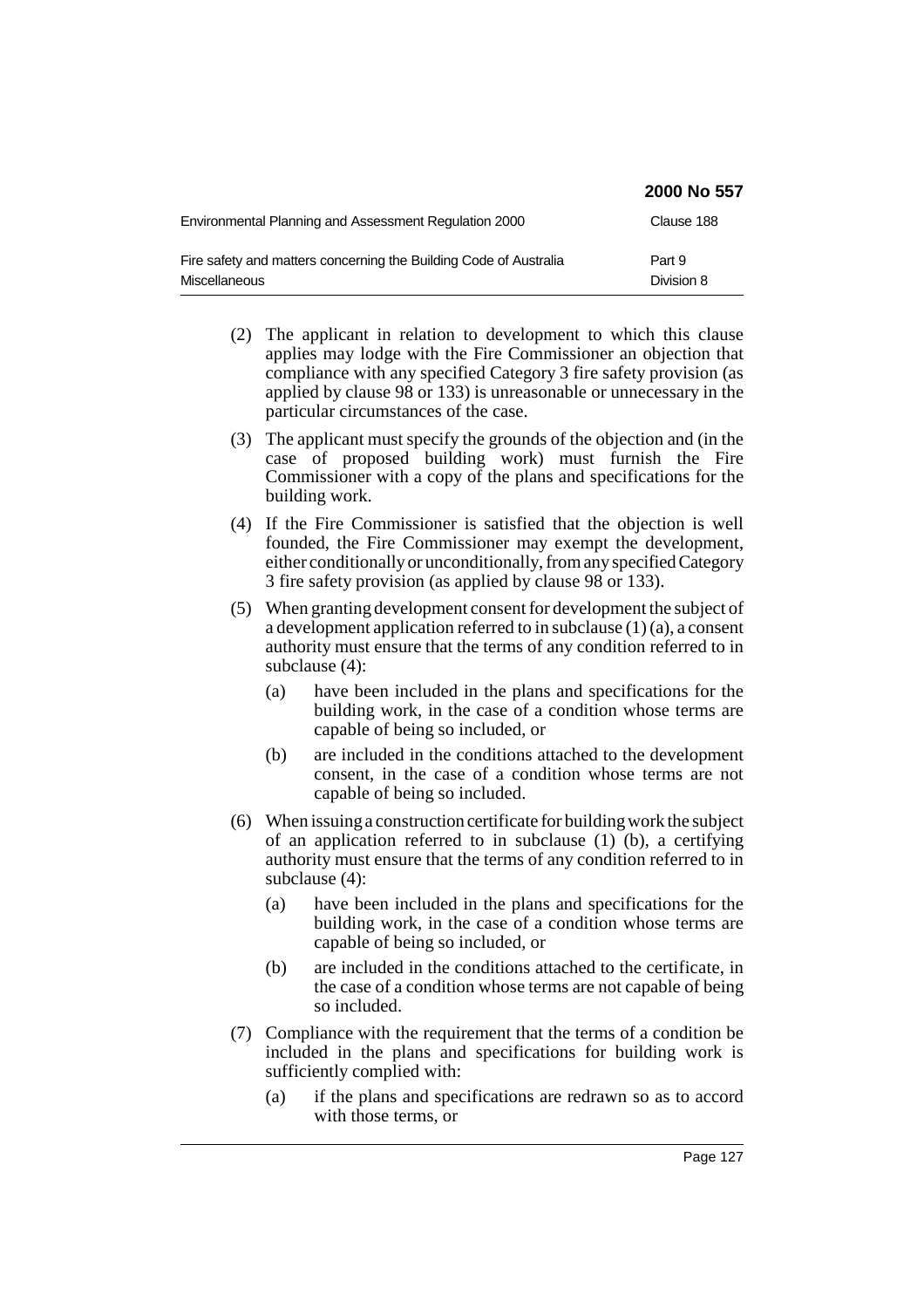| Clause 188 | Environmental Planning and Assessment Regulation 2000             |
|------------|-------------------------------------------------------------------|
| Part 9     | Fire safety and matters concerning the Building Code of Australia |
| Division 8 | <b>Miscellaneous</b>                                              |

(b) if those terms are included by way of an annotation (whether by way of insertion, deletion or alteration) marked on the relevant part of those plans and specifications.

#### **189 Prescribed matters for inspection by NSW Fire Brigades: section 118L (1) (b) of the Act** (cf clause 80J of EP&A Regulation 1994)

For the purposes of section 118L (1) (b) of the Act, the following provisions are prescribed:

- (a) such of the provisions of Division 2A of Part 6 of the Act as relate to compliance with a fire safety order,
- (b) such of the provisions of clauses  $172(1)$  (b),  $177(3)$  (b),  $180$ (3) (b) and 182 (2) as relate to the implementation, maintenance or certification of essential fire safety measures for building premises,
- (c) such of the provisions of Division 7 as relate to fire safety notices, fire exits, doors relating to fire exits and paths of travel to fire exits.

#### **190 Offences relating to certain Crown property** (cf clause 80K of EP&A Regulation 1994)

No proceedings may be taken for an offence under this Part with respect to a building:

- (a) that is situated on a reserve within the meaning of Part 5 of the *Crown Lands Act 1989*, or
- (b) that is a School of Arts or Mechanics Institute,

except with the consent of the Minister given after consultation with the Minister administering the *Crown Lands Act 1989*.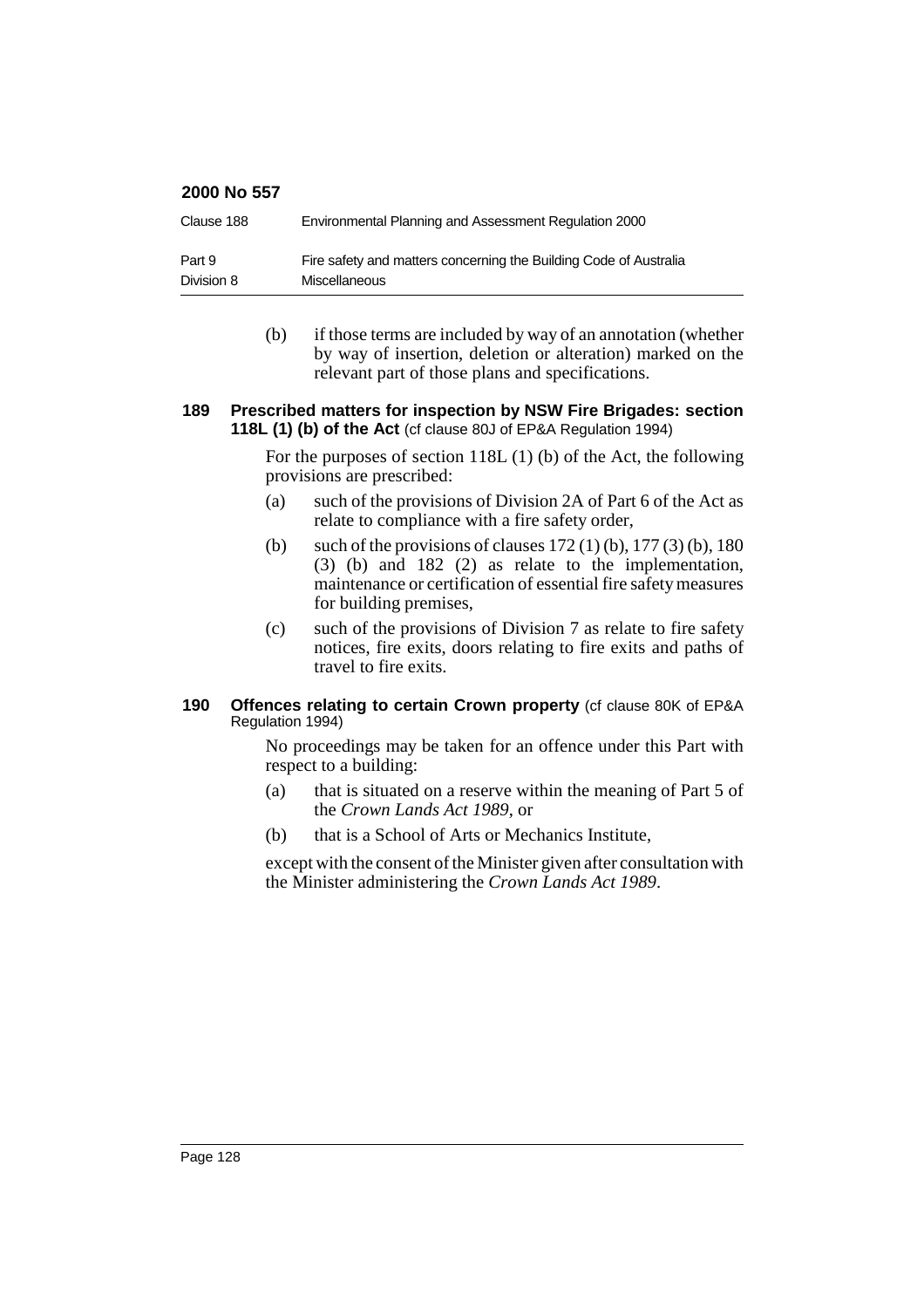|                                                                        | 2000 No 557           |
|------------------------------------------------------------------------|-----------------------|
| Environmental Planning and Assessment Regulation 2000                  | Clause 191            |
| Accreditation bodies and accredited certifiers<br>Accreditation bodies | Part 10<br>Division 1 |

# **Part 10 Accreditation bodies and accredited certifiers**

# **Division 1 Accreditation bodies**

# **191 Definition**

In this Division, *Ministerial guidelines* means guidelines in force under clause 198.

# **192 Application for authorisation** (cf clause 81 of EP&A Regulation 1994)

- (1) A professional association may apply to the Minister to be authorised as an accreditation body with respect to any specified class of matters.
- (2) An application:
	- (a) must be in writing, and
	- (b) must be delivered by hand, sent by post or transmitted electronically to the offices of the Department, but may not be sent by facsimile transmission, and
	- (c) must indicate the class of matters in relation to which the association seeks to be authorised, and
	- (d) must address each of the matters in respect of which the Minister must be satisfied (as referred to in clause 194) before the association may be authorised as an accreditation body, and
	- (e) must comply with such requirements (if any) as are contained in the Ministerial guidelines.

# **193 Public notice of applications** (cf clause 81A of EP&A Regulation 1994)

- (1) The Minister must ensure that an application for authorisation as an accreditation body is publicly notified in a daily newspaper circulating throughout New South Wales and, together with any accompanying information, is available for inspection during the period, and at the place or places, specified in the notice.
- (2) The notice:
	- (a) must indicate where a copy of the application may be inspected or obtained, and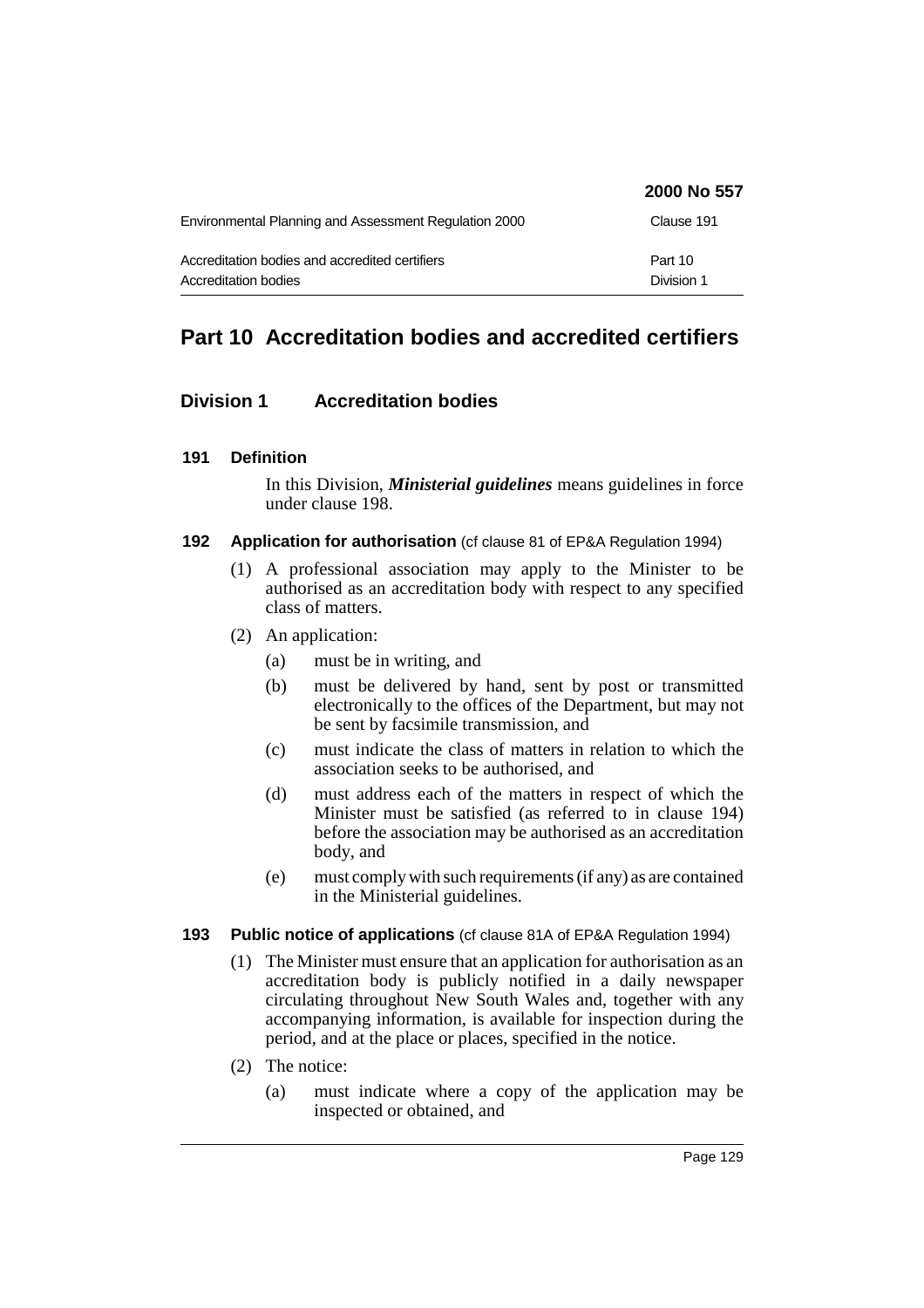| Clause 193 | Environmental Planning and Assessment Regulation 2000 |
|------------|-------------------------------------------------------|
| Part 10    | Accreditation bodies and accredited certifiers        |
| Division 1 | Accreditation bodies                                  |

- (b) must indicate that any person may make submissions to the Minister with respect to the application, and
- (c) must indicate the period of time (being at least 28 days) within which any such submission must be made.
- (3) During the relevant submission period:
	- (a) any person may inspect the application and any accompanying information and make extracts from or copies of them, and
	- (b) any person may make written submissions to the Minister with respect to the application.
- (4) In determining an application, the Minister must have regard to any submissions duly made in response to the notice.

#### **194 Matters to be demonstrated by proposed accreditation body** (cf clause 81B of EP&A Regulation 1994)

- (1) A professional association is not to be authorised as an accreditation body unless the Minister is satisfied that the association:
	- (a) has sufficient resources and expertise to exercise the functions of an accreditation body, and
	- (b) in the exercise of those functions, will comply with the requirements of the Act, this Regulation and the Ministerial guidelines,

in relation to the class of matters in respect of which it is to be authorised.

- (2) For the purposes of this clause, the Minister must have particular regard to the following functions of an accreditation body:
	- (a) the annual accreditation of certifiers, including procedures for establishing that applicants for accreditation:
		- (i) have the qualifications or expertise to exercise the functions of an accredited certifier, and
		- (ii) are covered by the required insurance (within the meaning of section 109ZN of the Act) for the whole of the period for which the certifier is to be accredited,
	- (b) the monitoring of the conduct of accredited certifiers,
	- (c) the taking of disciplinary proceedings against accredited certifiers,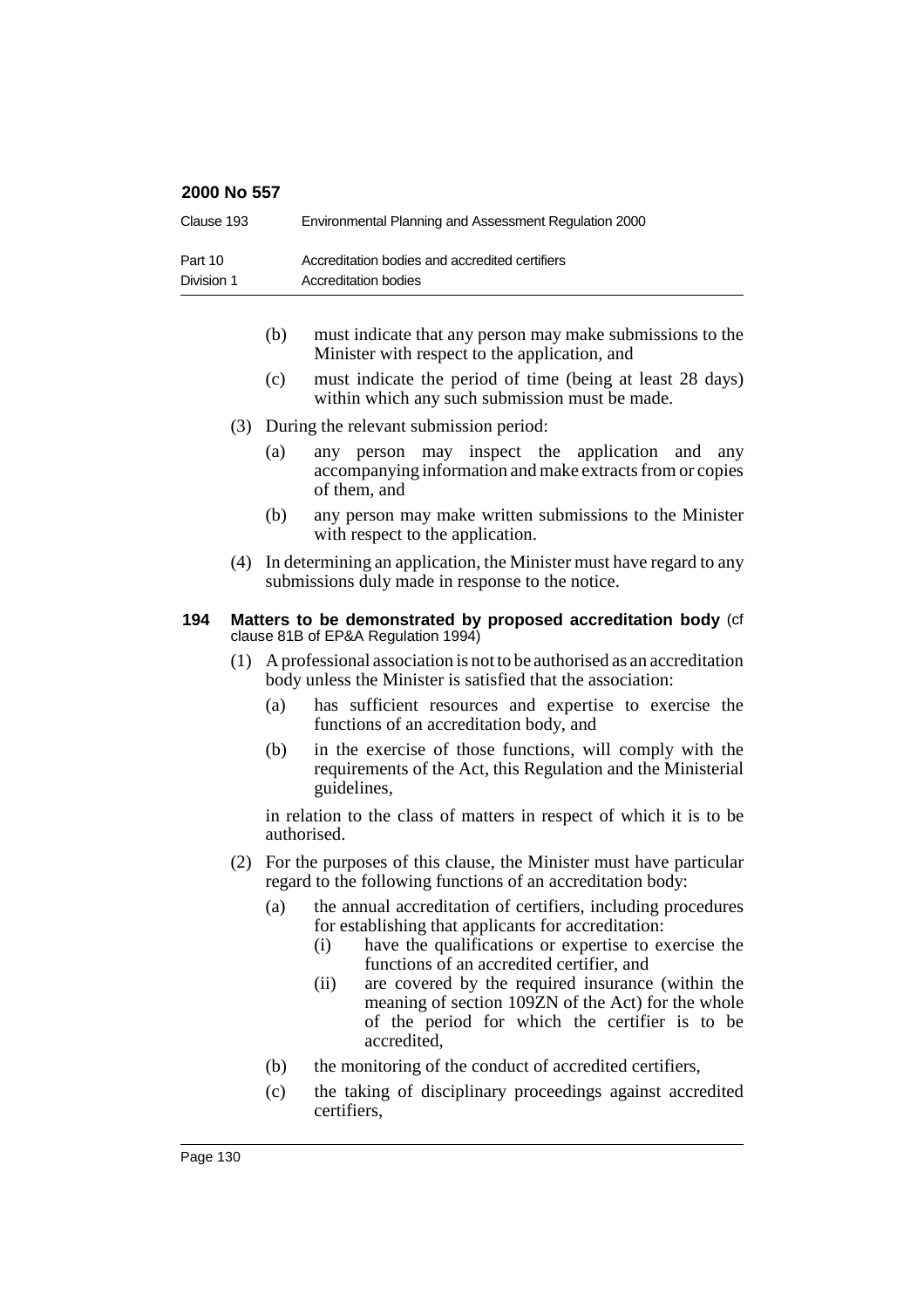|                                                                        | 2000 No 557           |
|------------------------------------------------------------------------|-----------------------|
| Environmental Planning and Assessment Regulation 2000                  | Clause 194            |
| Accreditation bodies and accredited certifiers<br>Accreditation bodies | Part 10<br>Division 1 |

- (d) the implementation of the decisions of the Administrative Decisions Tribunal with respect to accredited certifiers,
- (e) the maintenance of records and the provision of information concerning accredited certifiers,
- (f) such other functions of an accreditation body as the Ministerial guidelines may specify.

## **195 Authorisations** (cf clause 81C of EP&A Regulation 1994)

- (1) As soon as practicable after authorising a professional association as an accreditation body, the Minister must cause notice of that fact to be published in the Gazette.
- (2) The notice must indicate the name of the association, the fact that it is authorised as an accreditation body, the class of matters in relation to which it is authorised and the terms of the authorisation or the place at which the terms of the authorisation may be inspected.
- (3) The authorisation takes effect on the date on which the notice is published in the Gazette.

# **196 Variation of authorisations** (cf clause 81D of EP&A Regulation 1994)

- (1) The Minister may from time to time vary the terms of an accreditation body's authorisation.
- (2) The proposal to vary the terms of an authorisation may be made by the Minister or by the accreditation body.
- (3) Clause 193 applies to a proposal to vary the terms of an accreditation body's authorisation (whether made by the Minister or by the accreditation body) in the same way as it applies to an application for authorisation as an accreditation body.
- (4) The terms of an accreditation body's authorisation may not be varied unless the Minister is satisfied (having regard to the functions referred to in clause 194) that the accreditation body:
	- (a) has sufficient resources and expertise to exercise the functions of an accreditation body, and
	- (b) in the exercise of those functions, will comply with the requirements of the Act, this Regulation and the Ministerial guidelines,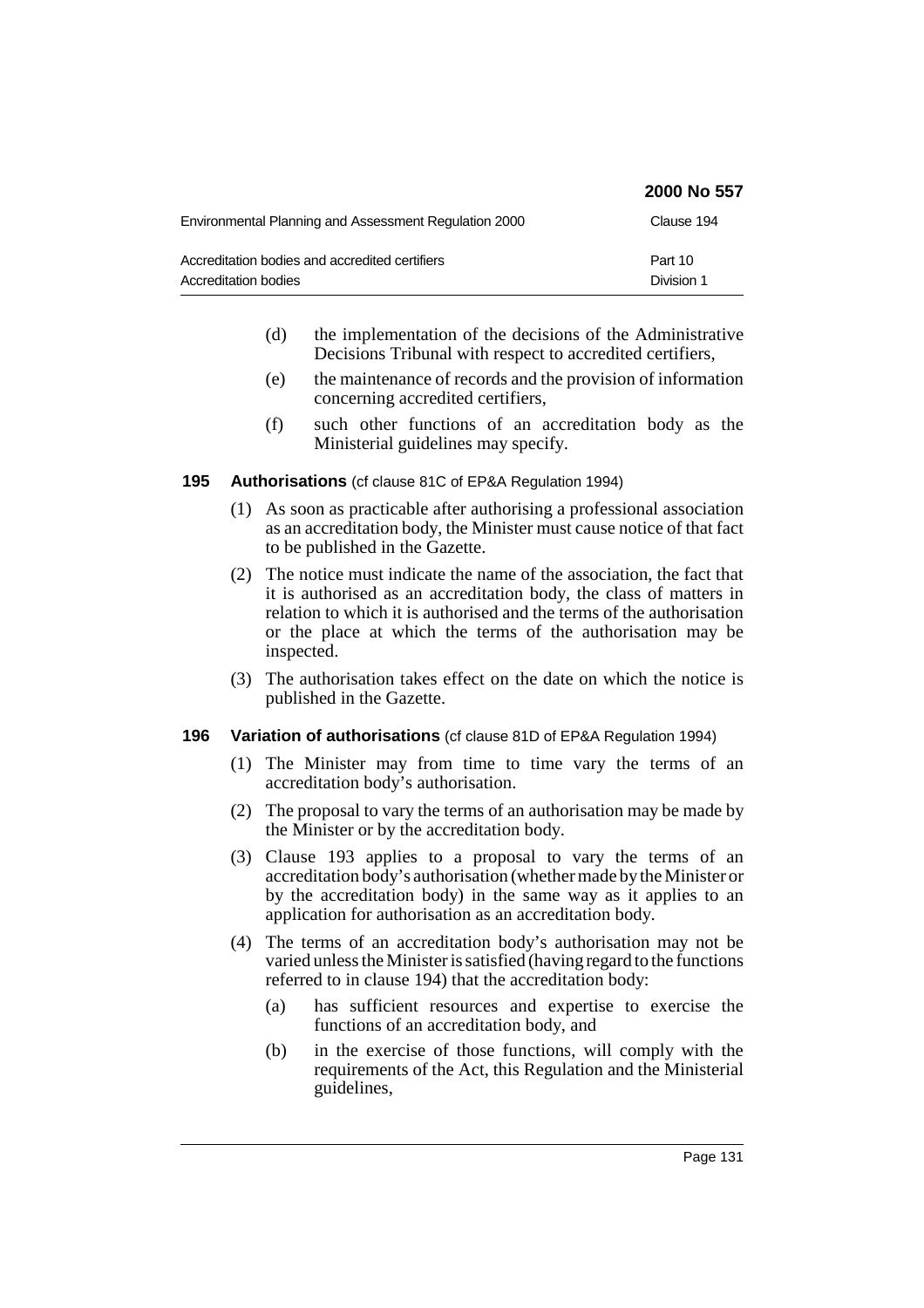| Clause 196 | Environmental Planning and Assessment Regulation 2000 |
|------------|-------------------------------------------------------|
| Part 10    | Accreditation bodies and accredited certifiers        |
| Division 1 | Accreditation bodies                                  |

in relation to the class of matters in respect of which the accreditation body is, or (if the variation affects that class of matters) is to be, authorised.

- (5) As soon as practicable after deciding to vary the terms of an accreditation body's authorisation, the Minister must cause notice of that fact to be published in the Gazette.
- (6) The notice must indicate the name of the association, the fact that the terms of its authorisation have been varied and the terms of its authorisation (as so varied) or the place at which the terms of its authorisation (as so varied) may be inspected.
- (7) A variation of the terms of an accreditation body's authorisation takes effect on the date on which the notice is published in the Gazette.

## **197 Withdrawal of authorisations** (cf clause 81E of EP&A Regulation 1994)

- (1) If satisfied that an accreditation body:
	- (a) is in breach of its authorisation, or
	- (b) does not have sufficient resources or expertise to exercise the functions of an accreditation body, or
	- (c) has failed to comply with the requirements of the Act, this Regulation or the Ministerial guidelines,

the Minister may withdraw its authorisation by means of a notice published in the Gazette.

- (2) Before taking any action under this clause, the Minister:
	- (a) must notify the accreditation body of the action proposed by the Minister, and
	- (b) must give the accreditation body a reasonable opportunity to make submissions to the Minister with respect to the action proposed, and
	- (c) must have due regard to any submissions made by the accreditation body with respect to the action proposed.
- (3) Withdrawal of an accreditation body's authorisation takes effect on the date on which the notice is published in the Gazette.
- (4) On withdrawing an accreditation body's authorisation, the Minister must cause a copy of the notice to be given to the accreditation body.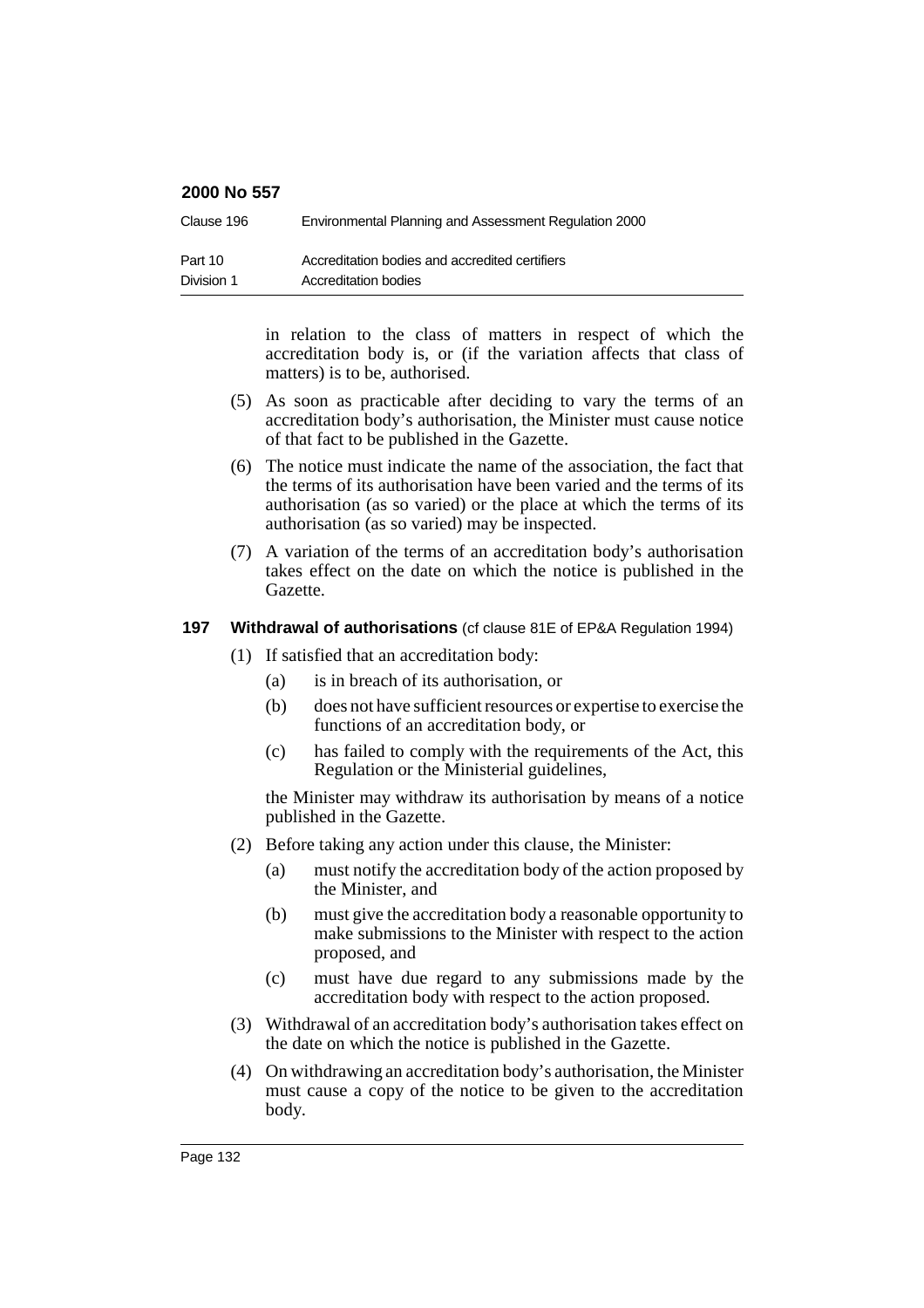|                                                                        | <b>2000 No 557</b>    |
|------------------------------------------------------------------------|-----------------------|
| Environmental Planning and Assessment Regulation 2000                  | Clause 198            |
| Accreditation bodies and accredited certifiers<br>Accreditation bodies | Part 10<br>Division 1 |

## **198 Ministerial guidelines** (cf clause 81F of EP&A Regulation 1994)

- (1) The Minister may from time to time establish guidelines for the purposes of this Part and may from time to time amend or revoke any guidelines so established.
- (2) The guidelines may deal with:
	- (a) the form and content of applications made by professional associations for authorisation as accreditation bodies, and
	- (b) any aspect of the exercise of an accreditation body's functions, and
	- (c) any other matter relating to accreditation bodies with respect to which the Minister considers that it is appropriate to establish guidelines,

whether generally or in relation to particular accreditation bodies or particular classes of matters.

#### **199 Savings and transitional provisions where authorisation ceases** (cf clause 81G of EP&A Regulation 1994)

- (1) This clause applies to:
	- (a) an accreditation body that ceases to exist or whose authorisation as an accreditation body is withdrawn, and
	- (b) an accreditation body that ceases to be authorised in respect of a class of matters because of a variation in the terms of its authorisation,

(referred to in either case as a *defunct accreditation body*) but, in relation to an accreditation body that ceases to be authorised in respect of a class of matters, applies only in relation to the class of matters in respect of which the accreditation body has ceased to be authorised.

- (2) Subject to action taken under the Act or this Regulation, as applied by this clause, any accreditation granted by a defunct accreditation body continues to have effect according to its terms.
- (3) If an accreditation body becomes defunct:
	- (a) the functions of the defunct accreditation body (including the commencement and maintenance of any proceedings before the Administrative Decisions Tribunal under Division 3 of

**2000 No 557**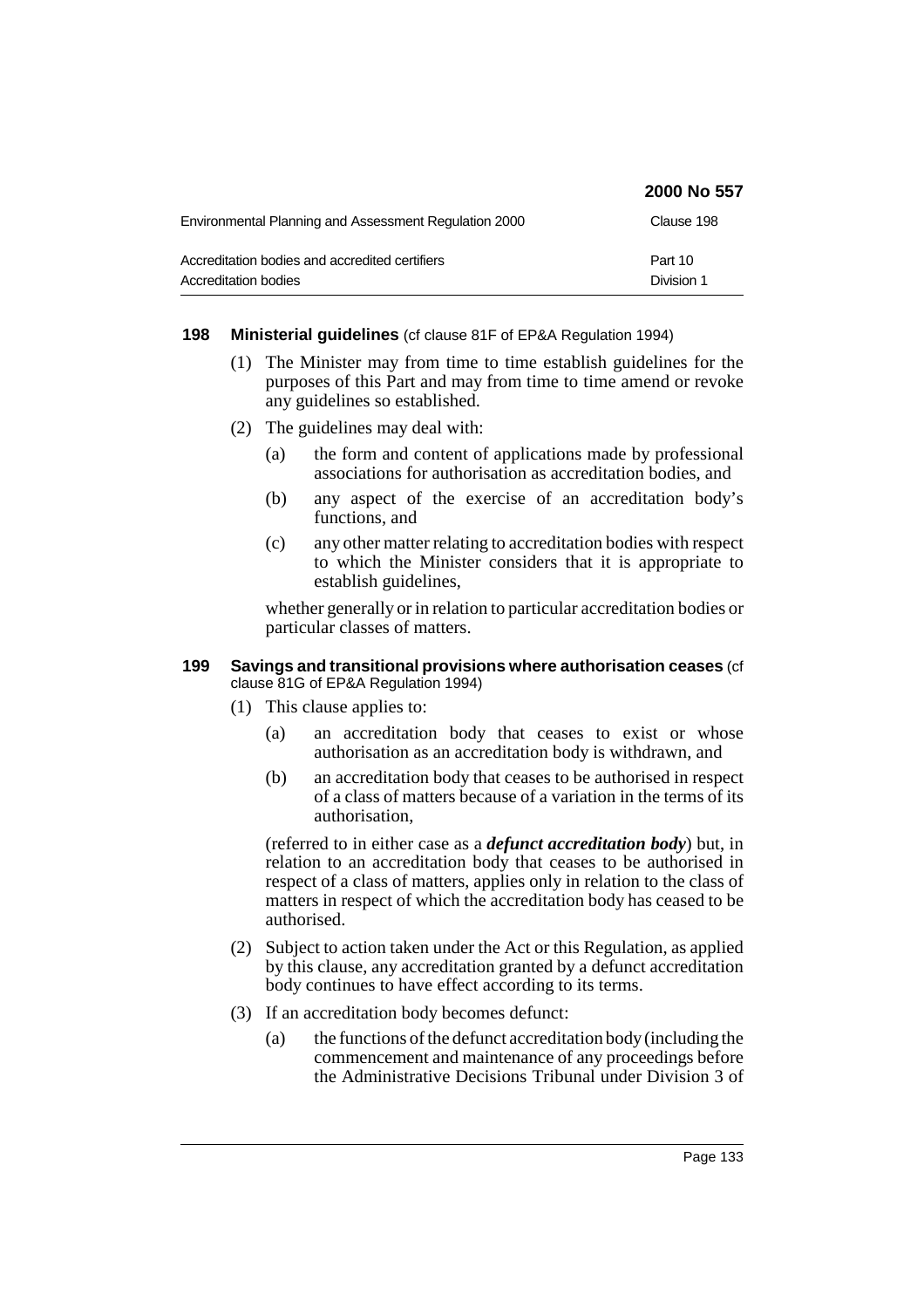| Clause 199 | Environmental Planning and Assessment Regulation 2000 |
|------------|-------------------------------------------------------|
| Part 10    | Accreditation bodies and accredited certifiers        |
| Division 1 | Accreditation bodies                                  |

Part 4B of the Act) are to be exercised by the Minister, or by such other person as the Minister may appoint to exercise those functions, and

- (b) the Act and this Regulation apply to the Minister, or to the person so appointed, in the same way as they previously applied to the accreditation body before it became defunct.
- (4) Without limiting subclause (3) (a), another accreditation body may be appointed to exercise the functions of a defunct accreditation body.
- (5) Neither the Minister, nor any person appointed to exercise the functions of a defunct accreditation body, is liable for any act or omission done or omitted to be done in good faith in the exercise of those functions.

# **Division 2 Registers and records**

#### **200 Accreditation bodies' registers** (cf clause 81H of EP&A Regulation 1994)

- (1) Each accreditation body must keep a register in relation to all accredited certifiers accredited by it.
- (2) The register must contain the following particulars for each person who is, or has at any time been, accredited by the accreditation body as a certifier:
	- (a) the person's name and the address of the person's place of business,
	- (b) the class of matters for which the person is or has been accredited,
	- (c) the date on which the person was first accredited, and the date of each occasion on which the person's accreditation has been renewed,
	- (d) the name of each insurer with whom the person has effected the required insurance within the meaning of section 109ZN of the Act, the identifying number of each relevant insurance contract and the dates between which the indemnity (other than the run-off cover) provided by the relevant insurance contract has or has had effect,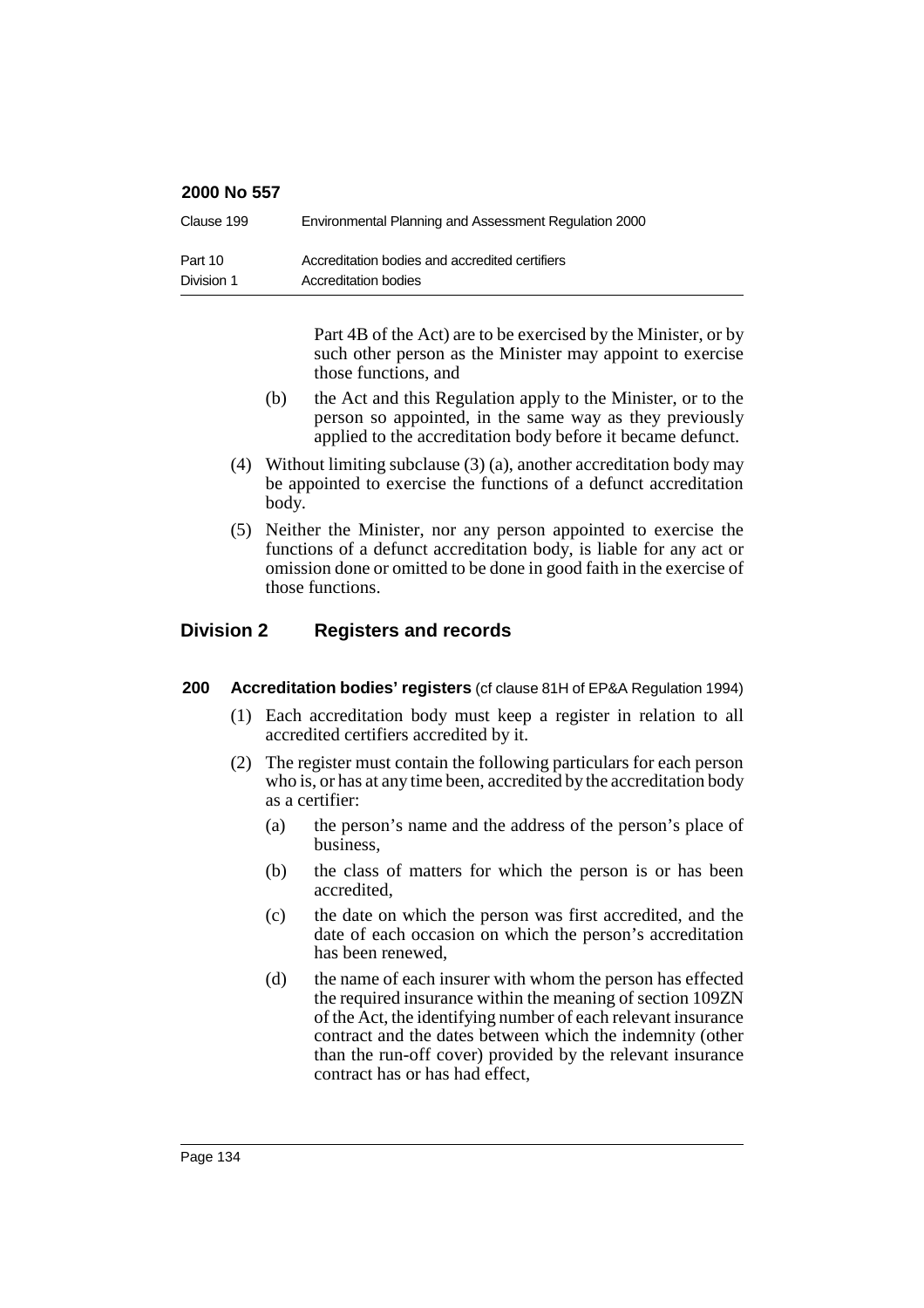|                                                                         | 2000 No 557           |
|-------------------------------------------------------------------------|-----------------------|
| Environmental Planning and Assessment Regulation 2000                   | Clause 200            |
| Accreditation bodies and accredited certifiers<br>Registers and records | Part 10<br>Division 2 |

- (e) the terms of any conditions to which the person's accreditation is or has been subject, and the dates between which any such condition has or has had effect,
- (f) in the case of a person whose accreditation is or has been suspended, the dates between which the suspension has or has had effect,
- (g) in the case of a person whose accreditation as an accredited certifier has been withdrawn or has otherwise ceased to have effect, the date on which the accreditation was withdrawn or ceased to have effect, as the case requires,
- (h) a list of the projects in connection with which the person has issued complying development certificates or Part 4A certificates, indicating:
	- (i) the kinds of certificates issued by the person in relation to each such project, and
	- (ii) the classification of any building involved in each such project, and
	- (iii) the local government area in which each such project was carried out, and
	- (iv) the person's estimate of the cost of each such project.
- (3) An accreditation body must make its register available for inspection, free of charge, during the accreditation body's ordinary office hours.
- (4) A copy of any extracts from the register may be made on payment of a reasonable copying charge set by the accreditation body.
- (5) An accreditation body must furnish the Director-General with copies of all entries it makes in its register.
- (6) An accredited certifier must ensure that the relevant accreditation body is notified immediately of any event or circumstance that requires any alteration to be made to the information contained in the register in relation to the certifier.

#### **201 Other documents to be kept by accreditation bodies** (cf clause 81I of EP&A Regulation 1994)

- (1) An accreditation body must keep copies of the following documents:
	- (a) all applications for accreditation under the Act,
	- (b) all notices received by it under the Act or this Regulation,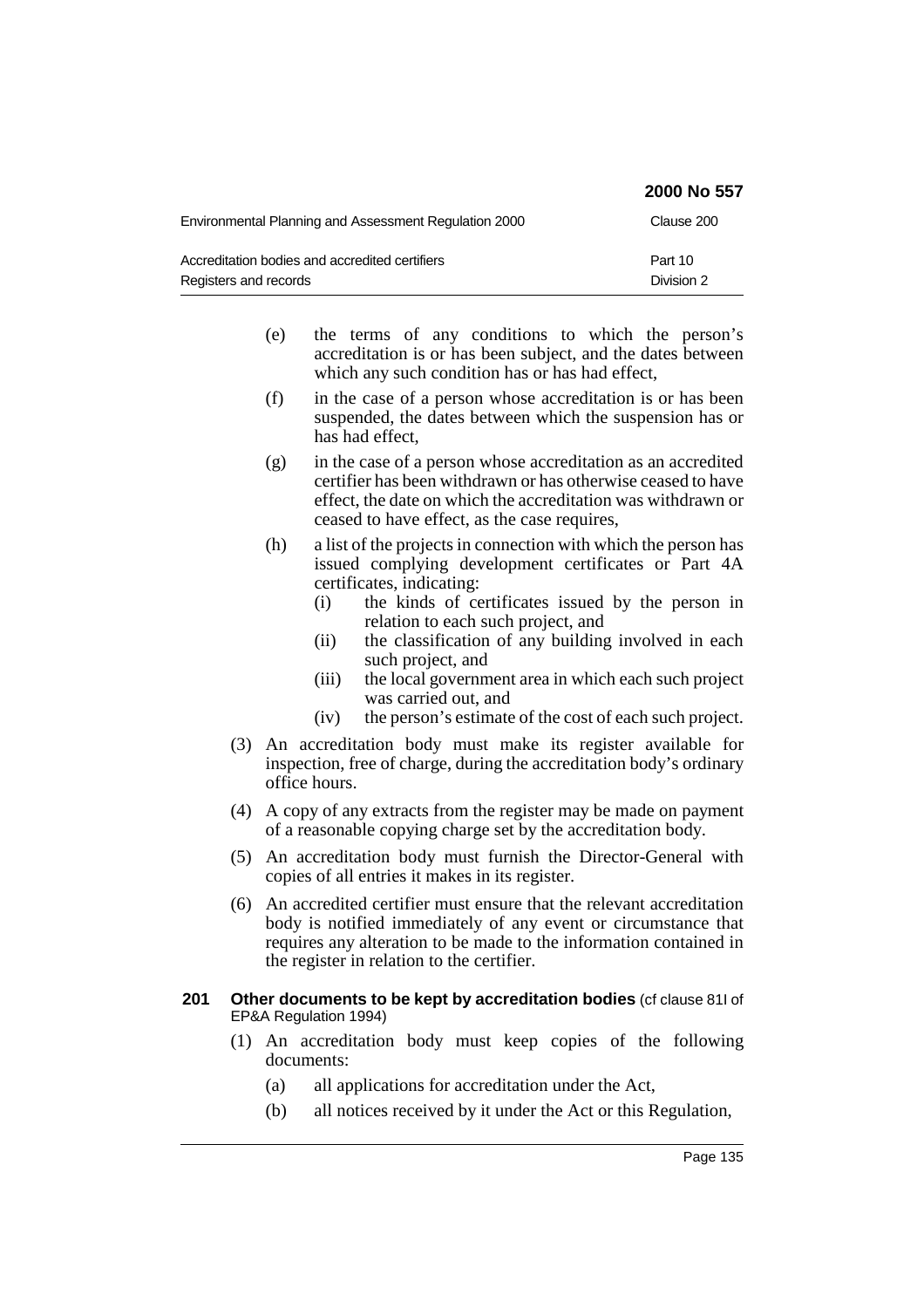| Clause 201 | Environmental Planning and Assessment Regulation 2000 |
|------------|-------------------------------------------------------|
| Part 10    | Accreditation bodies and accredited certifiers        |
| Division 2 | Registers and records                                 |

- (c) all records made by it, under the Act or under this Regulation, in relation to complaints made to it under the Act,
- (d) all reports received by it under section 109U of the Act,
- (e) all copies of documents given to it as referred to in clause 205 (3).
- (2) Subclause (1) (e) does not require an accreditation body to keep copies of any certificate, or of any ancillary application, determination, plan, specification or other document, for more than 15 years from the date on which the certificate was issued.
- (3) An accreditation body must cause a copy of any document referred to in subclause (1) to be given to the Director-General if the Director-General so requests by notice in writing served on the accreditation body.

## **202 Central register** (cf clause 81J of EP&A Regulation 1994)

- (1) The Director-General must cause a register to be kept in relation to all accredited certifiers (a *central register*).
- (2) The central register must contain the following particulars for each person who is, or has at any time been, an accredited certifier:
	- (a) the person's name and the address of the person's place of business,
	- (b) the class of matters for which the person is or has been accredited,
	- (c) the name of the accreditation body by which the person is or has been accredited,
	- (d) the date on which the person was first accredited, and the date of each occasion on which the person's accreditation has been renewed,
	- (e) the name of each insurer with whom the person has effected the required insurance within the meaning of section 109ZN of the Act, the identifying number of each relevant insurance contract and the dates between which the indemnity (other than the run-off cover) provided by the relevant insurance contract has or has had effect,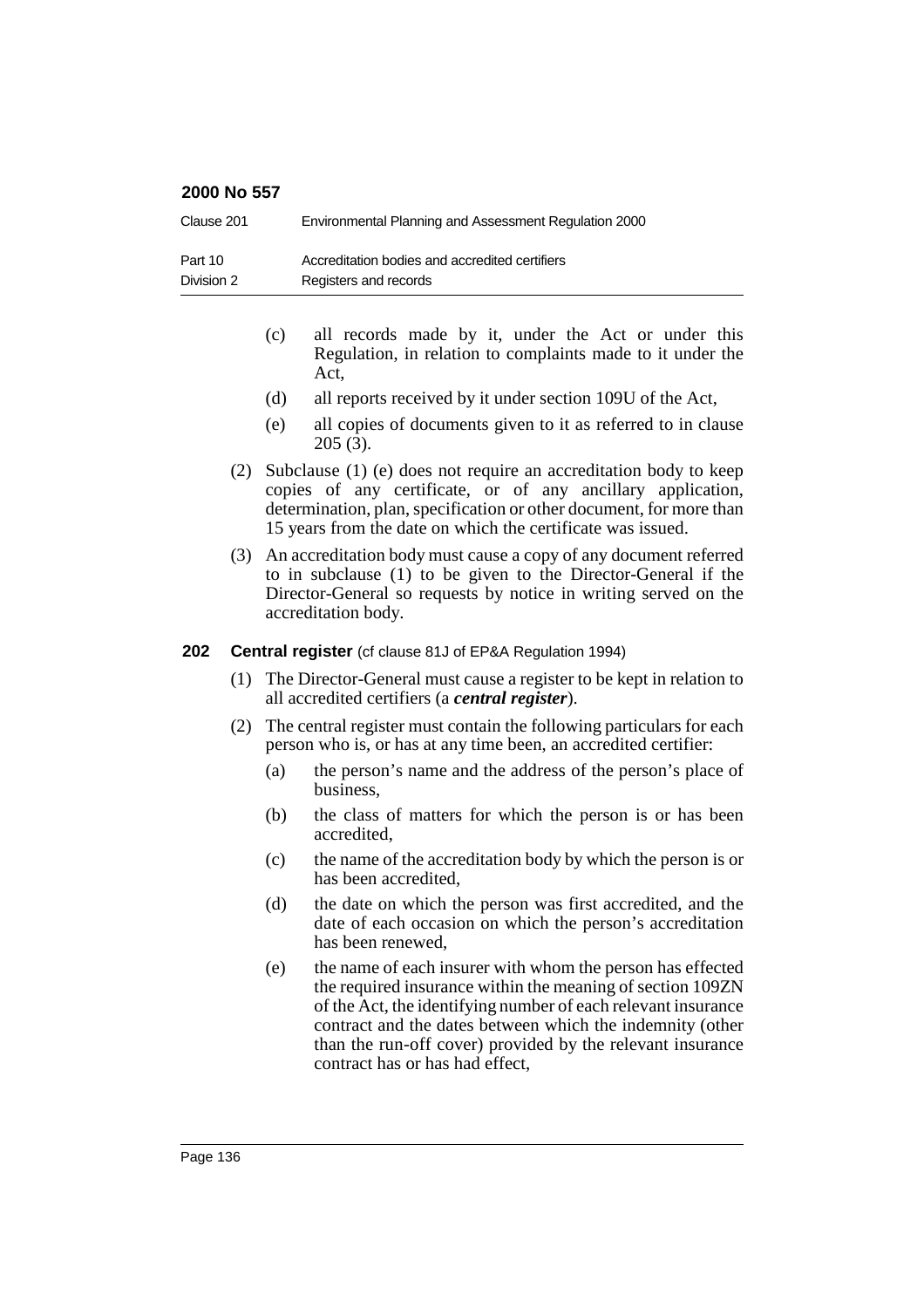|                                                                         | <b>2000 No 557</b>    |
|-------------------------------------------------------------------------|-----------------------|
| Environmental Planning and Assessment Regulation 2000                   | Clause 202            |
| Accreditation bodies and accredited certifiers<br>Registers and records | Part 10<br>Division 2 |

- (f) the terms of any conditions to which the person's accreditation is or has been subject, and the dates between which any such condition has or has had effect,
- (g) in the case of a person whose accreditation is or has been suspended, the dates between which the suspension has or has had effect,
- (h) in the case of an accredited certifier whose accreditation has been withdrawn or has otherwise ceased to have effect, the date on which the accreditation was withdrawn or ceased to have effect, as the case requires.

## **203 Annual reports** (cf clause 81K of EP&A Regulation 1994)

- (1) As soon as practicable after 30 June, but before 31 December, in each year, an accreditation body must prepare and forward to the Minister a report of the accreditation body's work and activities under the Act for the period of 12 months ending on 30 June in that year (the *reporting year*).
- (2) An accreditation body's report must include particulars as to the following:
	- (a) the number of persons accredited by the accreditation body during the reporting year,
	- (b) the number of complaints against accredited certifiers made to the accreditation body during the reporting year,
	- (c) the action taken by the accreditation body with respect to each such complaint, including details as to:
		- (i) the number of complaints that it has dismissed, and
		- (ii) the number of complaints in respect of which it has instituted proceedings in the Administrative Decisions Tribunal, and
		- (iii) the number of complaints that it has dealt with otherwise than as referred to in subparagraphs (i) and (ii),
	- (d) the action taken by the Administrative Decisions Tribunal with respect to each complaint in respect of which it has instituted proceedings in the Tribunal,
	- (e) the number of persons whose accreditation has been suspended or withdrawn during the reporting year, including details as to:

**2000 No 557**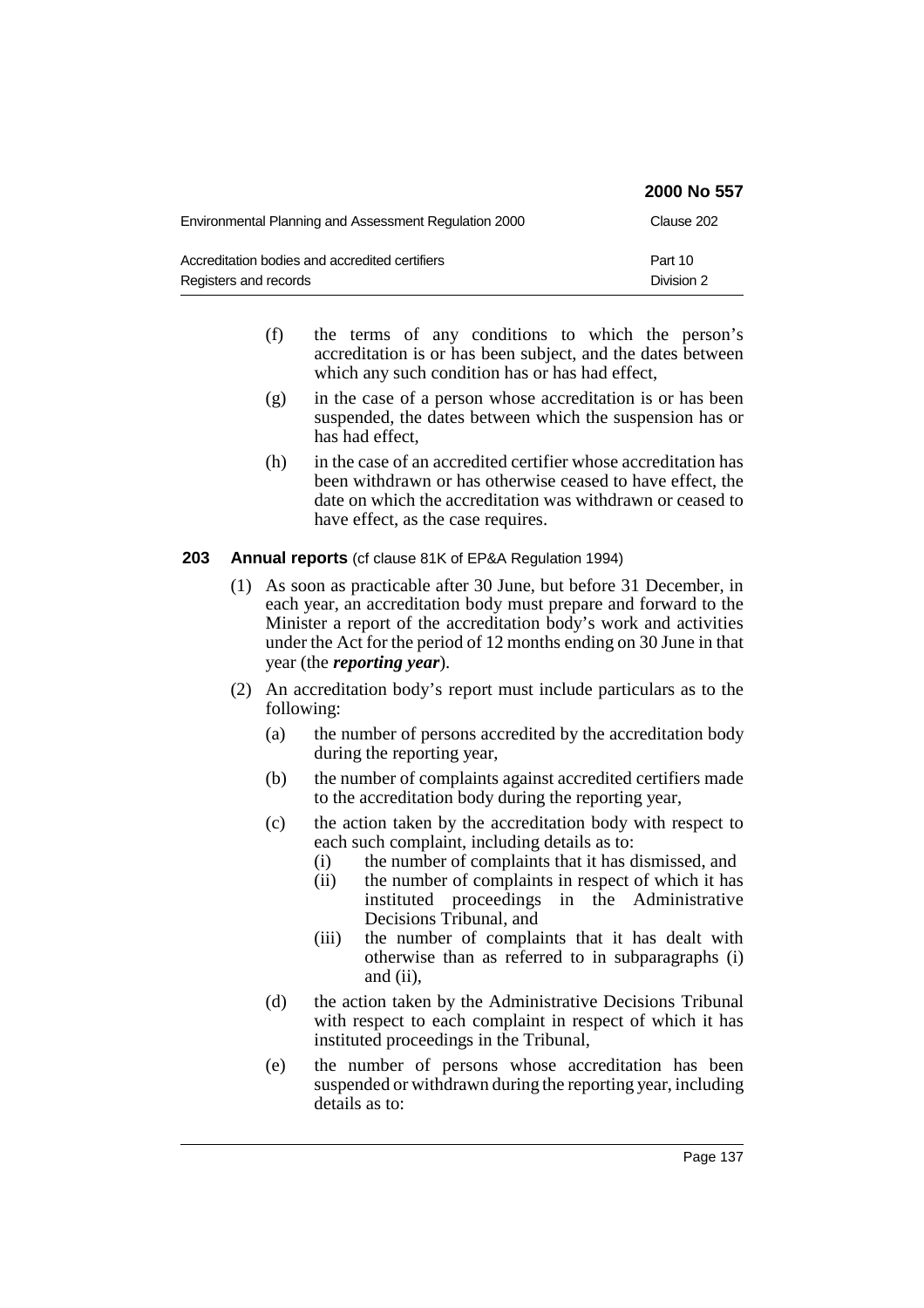| Clause 203 | Environmental Planning and Assessment Regulation 2000 |
|------------|-------------------------------------------------------|
| Part 10    | Accreditation bodies and accredited certifiers        |
| Division 2 | Registers and records                                 |

- (i) the number of persons whose accreditation has been suspended as a consequence of action taken by the Administrative Decisions Tribunal with respect to a complaint, and
- (ii) the number of persons whose accreditation has been withdrawn as a consequence of action taken by the Administrative Decisions Tribunal with respect to a complaint, and
- (iii) the number of persons whose accreditation has been withdrawn otherwise than as a consequence of action taken by the Administrative Decisions Tribunal with respect to a complaint,
- (f) such particulars as are required by the terms of its authorisation to be included in its report.
- (3) The Minister must cause each such report to be laid before both Houses of Parliament as soon as practicable after receiving the report.

# **Division 3 Accredited certifiers**

#### **204 Grounds for refusing, withdrawing or suspending accreditation: section 109T (2) (c)** (cf clause 81L of EP&A Regulation 1994)

- (1) For the purposes of section  $109T(2)$  (c) of the Act, an accreditation body may withdraw a person's accreditation as an accredited certifier if:
	- (a) the person dies, or
	- (b) the person is a mentally incapacitated person, or
	- (c) the person makes a written request to the accreditation body for the withdrawal of that person's accreditation, or
	- (d) the person's accreditation as a certifier (in whatever terms expressed) is suspended (otherwise than at that person's request) under a corresponding law, or
	- (e) the person has been accredited on the basis of an error of fact (whether or not arising from a misrepresentation made by the person).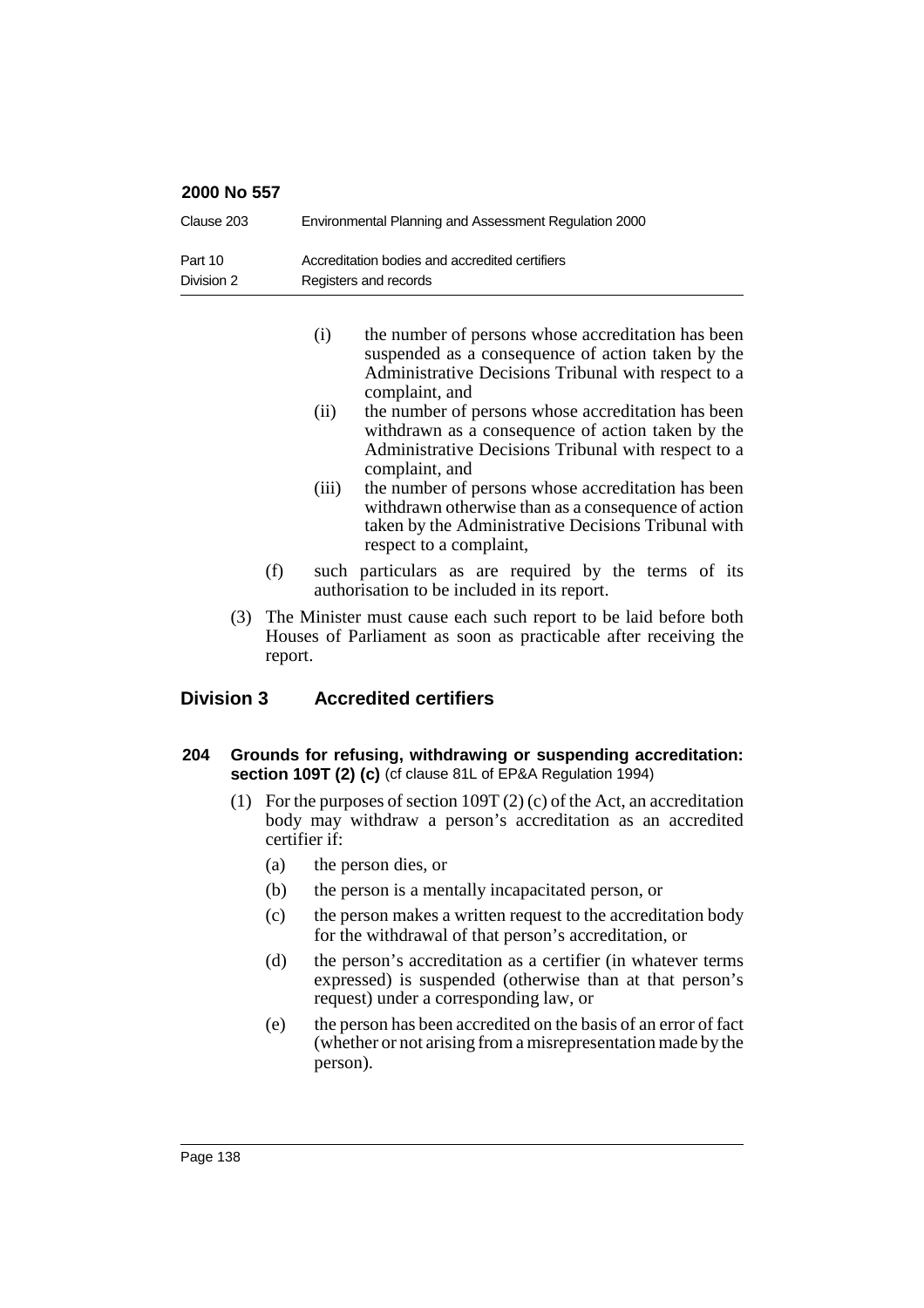|                                                                         | <b>2000 No 557</b>    |
|-------------------------------------------------------------------------|-----------------------|
| Environmental Planning and Assessment Regulation 2000                   | Clause 204            |
| Accreditation bodies and accredited certifiers<br>Accredited certifiers | Part 10<br>Division 3 |

- (2) For the purposes of section 109T (2) (c) of the Act, an accreditation body may suspend a person's accreditation as an accredited certifier if:
	- (a) the person makes a written request to the accreditation body for the suspension of that person's accreditation, or
	- (b) the person's accreditation as a certifier (in whatever terms expressed) is suspended (otherwise than at that person's request) under a corresponding law.
- (3) For the purposes of section 109T (2) (c) of the Act, an accreditation body may refuse to accredit a person as an accredited certifier on any of the grounds on which it could (otherwise than at that person's request) withdraw or suspend that person's accreditation under subclause (1) or (2).
- (4) In this clause, *corresponding law* means:
	- (a) the *Building Act 1975* of Queensland,
	- (b) the *Building Act 1993* of Victoria,
	- (c) the *Building Act 1993* of the Northern Territory,
	- (d) the *Development Act 1993* of South Australia,
	- (e) the *Construction Practitioners Registration Act 1998* of the Australian Capital Territory.

#### **205 Record keeping by accredited certifiers** (cf clause 81M of EP&A Regulation 1994)

- (1) An accredited certifier must cause copies of the following documents to be kept at his or her business premises at all times:
	- (a) any application for a certificate that has been made to the accredited certifier under this Act,
	- (b) any written determination that has been made by the accredited certifier in relation to an application for a certificate under this Act,
	- (c) any certificate or other document that the accredited certifier has relied on for the purpose of issuing a certificate under this Act,
	- (d) any certificate issued by the accredited certifier under this Act,
	- (e) any plans and specifications in respect of which the accredited certifier has issued a certificate under this Act,

**2000 No 557**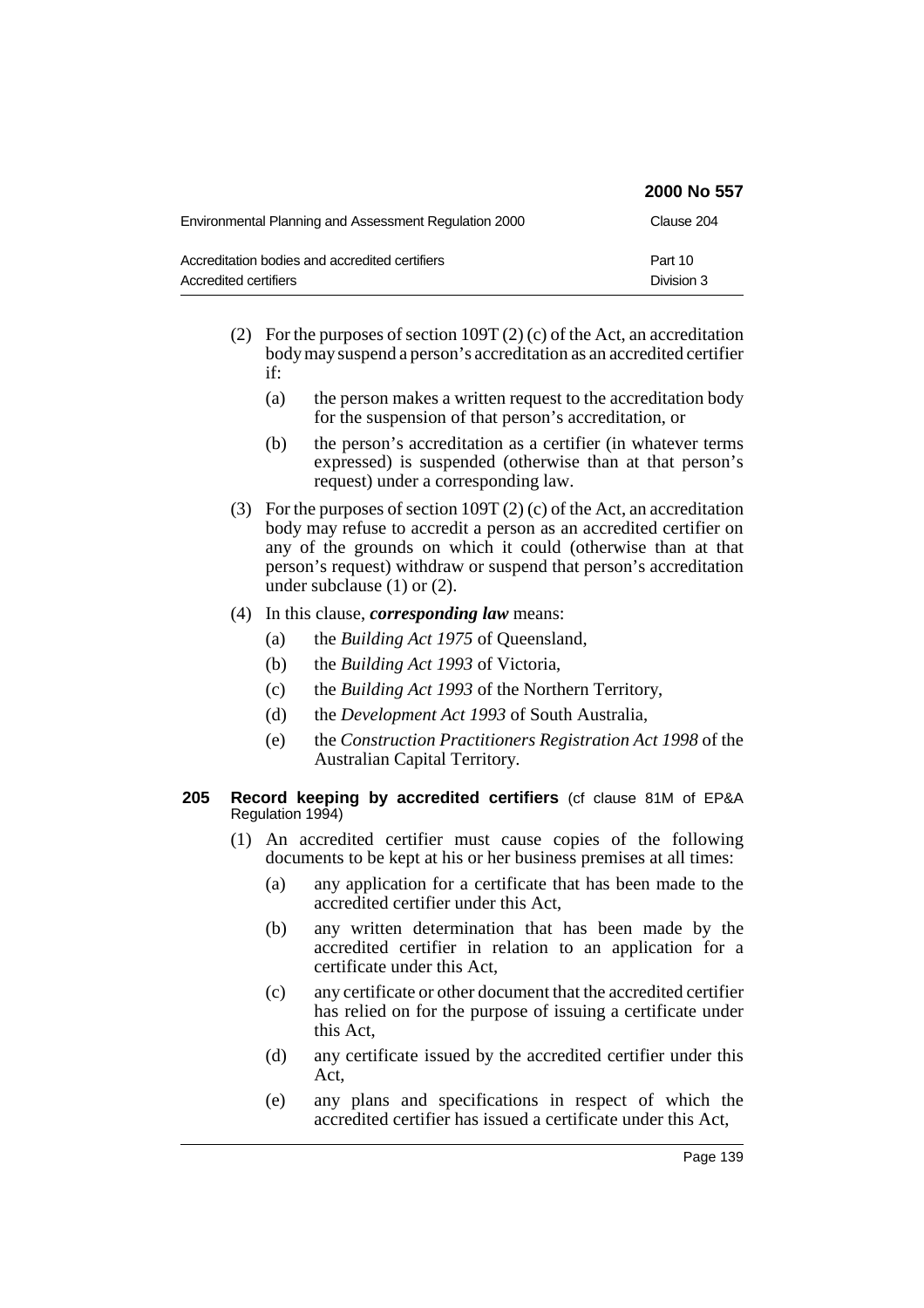| Clause 205 | Environmental Planning and Assessment Regulation 2000 |
|------------|-------------------------------------------------------|
| Part 10    | Accreditation bodies and accredited certifiers        |
| Division 3 | Accredited certifiers                                 |

- (f) a list of the projects in connection with which the accredited certifier has issued complying development certificates or Part 4A certificates, indicating:
	- (i) the kinds of certificates issued by the accredited certifier in relation to each such project, and
	- (ii) the classification of any building involved in each such project, and
	- (iii) the local government area in which each such project was carried out, and
	- (iv) the accredited certifier's estimate of the cost of each such project.
- (2) This clause does not require an accredited certifier to keep copies of any such certificate, or of any ancillary application, determination, plan, specification or other document, for more than 15 years from the date on which the certificate was issued.
- (3) An accredited certifier must cause a copy of any document referred to in subclause (1) to be given to the Director-General if the Director-General so requests by notice in writing served on the accredited certifier.
- (4) On ceasing to be an accredited certifier, a person must cause copies of all documents referred to in subclause (1) to be given to the relevant accreditation body.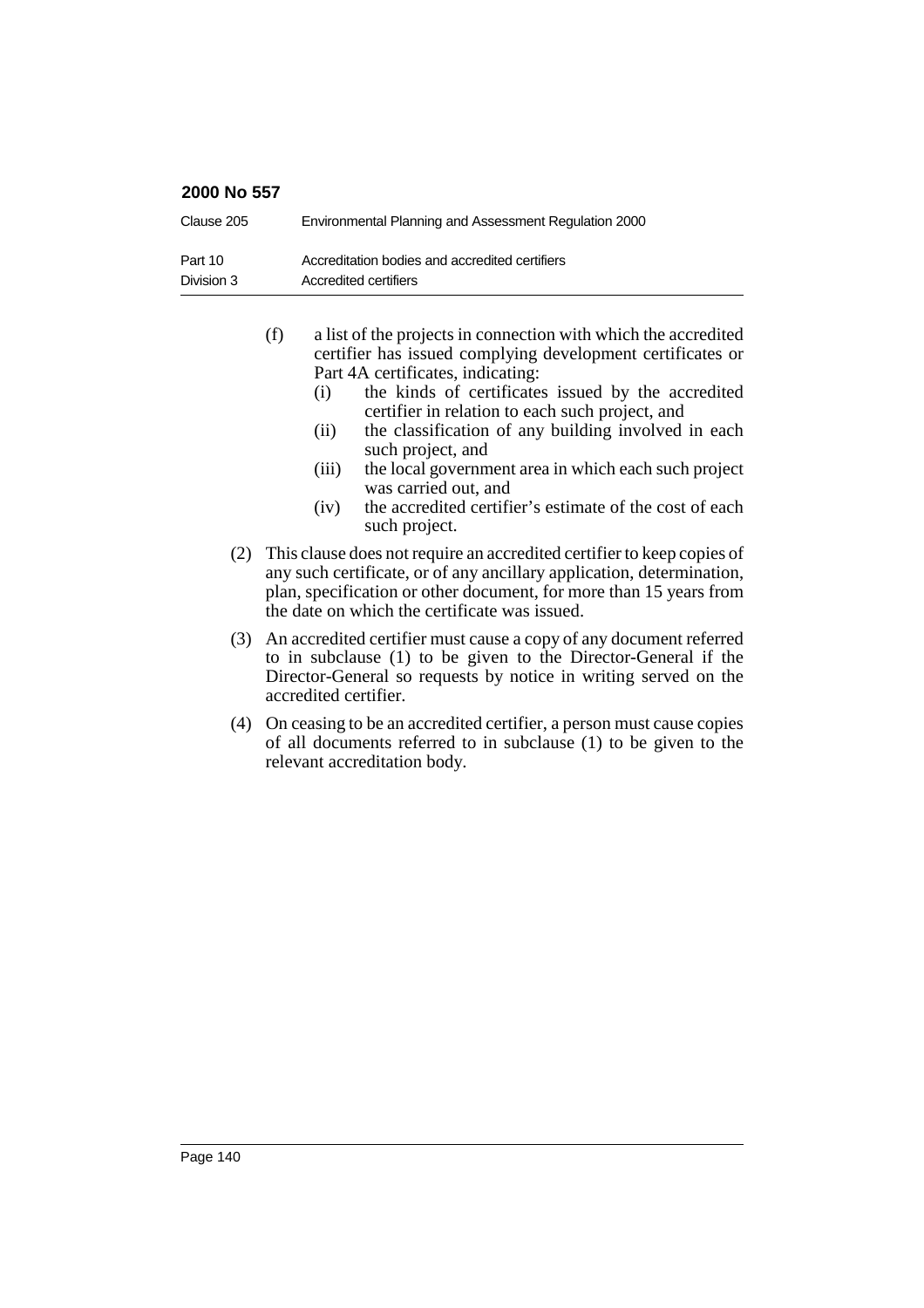|                                                       | 2000 No 557           |
|-------------------------------------------------------|-----------------------|
| Environmental Planning and Assessment Regulation 2000 | Clause 206            |
| Insurance<br>Preliminary                              | Part 11<br>Division 1 |

# **Part 11 Insurance**

# **Division 1 Preliminary**

**206 Definitions** (cf clause 81N of EP&A Regulation 1994)

In this Part:

*associate* has the same meaning as it has in the *Corporations Law*. *automatic run-off contract* means an insurance contract that indemnifies an individual, a company or a partnership against an accredited certifier's statutory liability.

*automatic run-off insurance scheme* means a scheme under which:

- (a) single automatic run-off contracts, or numbers of identical or substantially identical automatic run-off contracts, are entered into from time to time between a number of insureds and an insurer, and
- (b) continuity of the indemnity provided to a practising insured by such a contract requires the insured and the insurer to enter into further such contracts from time to time.

*certifying functions* means the functions of a certifying authority under the Act.

*company contract* means an automatic run-off contract issued to a company.

*expiry date*, for an automatic run-off contract, means the date specified in the contract as the contract's expiry date.

*individual contract* means an automatic run-off contract issued to an individual.

*non-practising insured* means an insured who has been, but is no longer, an accredited certifier.

*partnership contract* means an automatic run-off contract issued to a partnership.

*person covered by the contract*, in relation to a company contract or partnership contract, means an accredited certifier to whom the indemnity provided by the contract extends.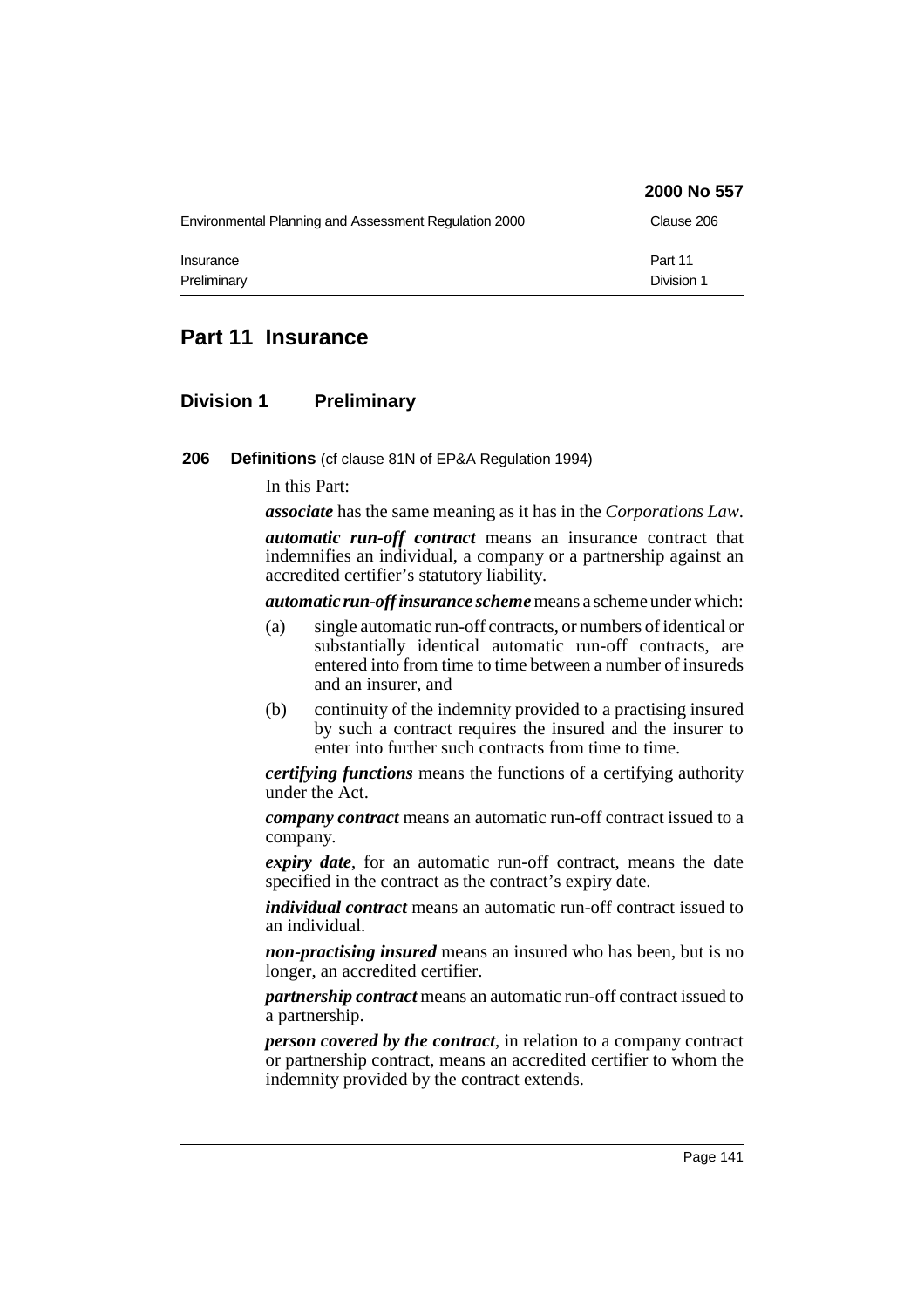| Clause 206 | Environmental Planning and Assessment Regulation 2000 |
|------------|-------------------------------------------------------|
| Part 11    | Insurance                                             |
| Division 1 | Preliminary                                           |

*practising insured* means an insured who is an accredited certifier, and includes an accredited certifier whose accreditation is suspended for the time being.

*run-off cover* means the indemnity that an automatic run-off contract is required to provide, as referred to in clause 211 (1).

*statutory liability* means a person's liability to pay compensatory damages for breach of professional duty as an accredited certifier (whether actual or alleged) arising from:

- (a) any act or omission of the person, or
- (b) any misleading or deceptive conduct by the person (including conduct that is likely to mislead or deceive) within the meaning of:
	- (i) section 52, 53, 53A or 74 of the *Trade Practices Act 1974* of the Commonwealth, or
	- (ii) any provision of the legislation of this or any other State or Territory that corresponds to a section referred to in subparagraph (i),

while acting in the capacity of an accredited certifier, whether as an individual, as a director or employee of a company or as a partner or employee of a partnership.

# **Division 2 Automatic run-off contracts**

**207 Required insurance: section 109ZN** (cf clause 81O of EP&A Regulation 1994)

For the purposes of section 109ZN (2) of the Act:

- (a) an insurance contract that an accredited certifier is required to be indemnified by is an automatic run-off contract, and
- (b) the liability against which an accredited certifier is required to be indemnified by such a contract (or by a number of such contracts) is the accredited certifier's statutory liability for the whole of the period during which he or she has been an accredited certifier.

#### **208 Individual contracts** (cf clause 81P of EP&A Regulation 1994)

(1) An automatic run-off contract may provide indemnity to an individual accredited certifier.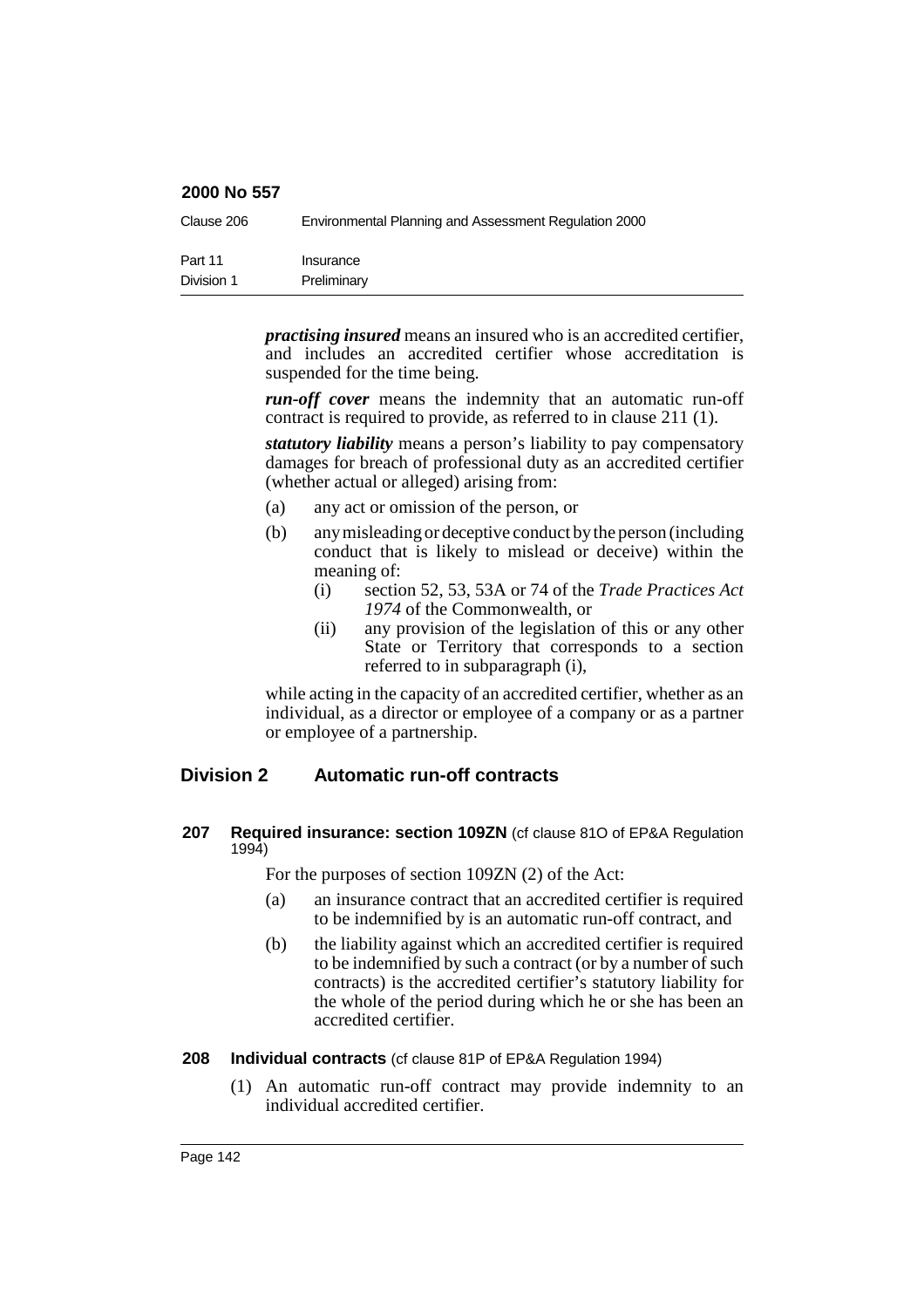|                                                       | <b>2000 No 557</b> |
|-------------------------------------------------------|--------------------|
| Environmental Planning and Assessment Regulation 2000 | Clause 208         |
| Insurance                                             | Part 11            |
| Automatic run-off contracts                           | Division 2         |

- (2) The indemnity provided by an individual contract must extend to all acts and omissions of the person covered by the contract that have occurred at any time since the insured first became an accredited certifier.
- (3) Except as provided by clause 211, the indemnity provided by an individual contract may be limited to those acts and omissions in respect of which a claim is made against the insured, and notified to the insurer, before the contract's expiry date.
- (4) Nothing in this clause requires an individual contract to provide indemnity for acts or omissions that occur after the contract's expiry date.
- (5) An individual contract may require the insured to notify the insurer in the event that the insured ceases to be an accredited certifier.
- (6) The requirements of this clause are subject to the exceptions and exclusions allowed by the other provisions of this Part.
- **209 Company contracts** (cf clause 81Q of EP&A Regulation 1994)
	- (1) An automatic run-off contract may provide indemnity to a company, including such of the directors or employees of the company as are accredited certifiers.
	- (2) The indemnity provided by a company contract must extend to:
		- (a) all persons who, at any time during the term of the contract, are or become:
			- (i) accredited certifiers, and
			- (ii) directors or employees of the company,

whether or not they cease to be accredited certifiers, or cease to be directors or employees of the company, during the term of the contract, and

- (b) all persons who, at any time before the beginning of the term of the contract, had been:
	- (i) accredited certifiers, and
	- (ii) directors or employees of the company,

but who had ceased to be accredited certifiers, or had ceased to be directors or employees of the company, before the beginning of that term.

(3) Each person covered by a company contract must be named in the contract.

**2000 No 557**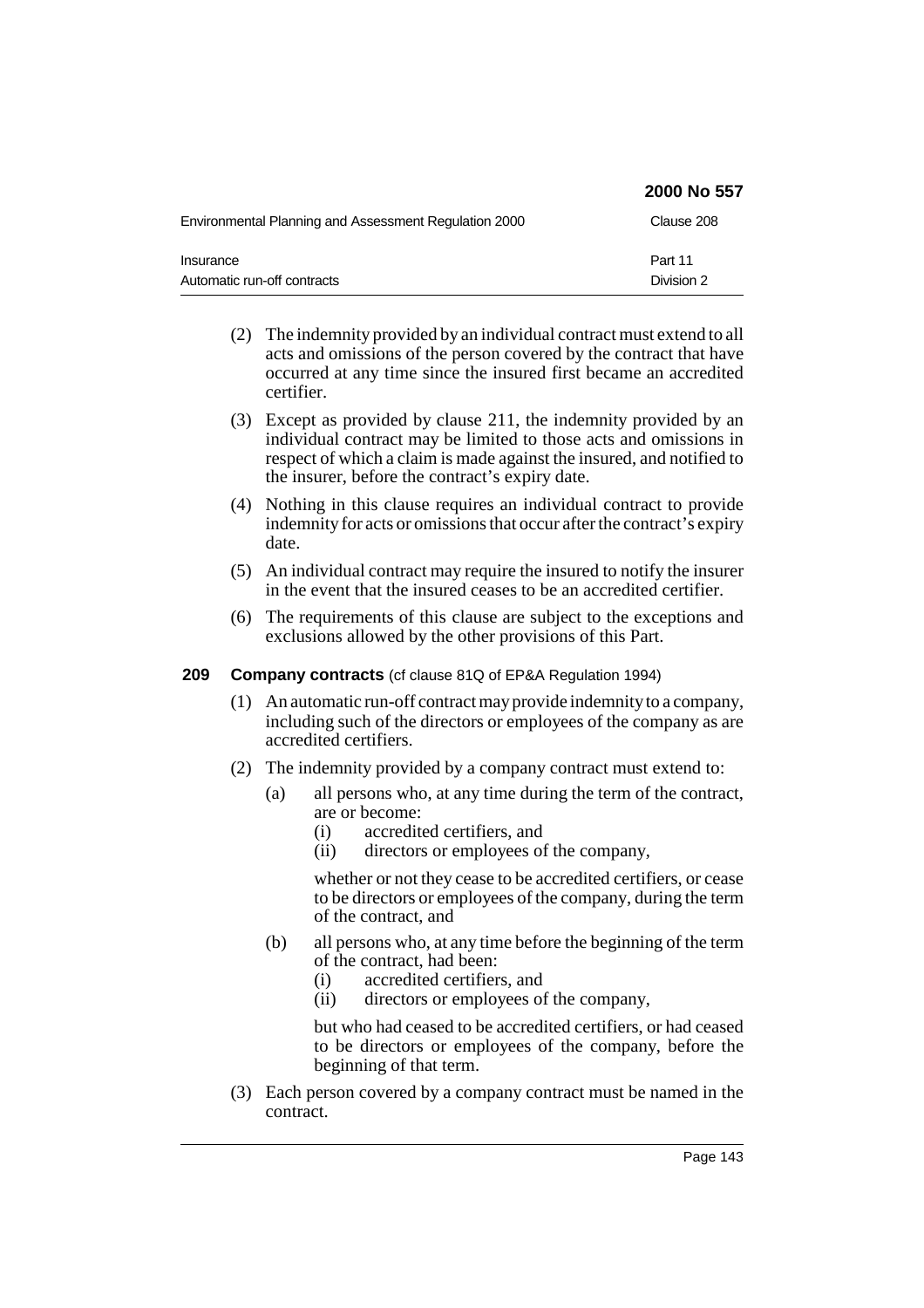| Clause 209 | Environmental Planning and Assessment Regulation 2000 |
|------------|-------------------------------------------------------|
| Part 11    | Insurance                                             |
| Division 2 | Automatic run-off contracts                           |

(4) The indemnity provided by a company contract must extend to all acts and omissions of the persons covered by the contract that have occurred, while those persons were directors or employees of the company, in the course of work carried out on behalf of the company.

**Note.** A company contract does not cover an accredited certifier for any period before he or she became a director or employee of the company. Consequently the person will need to obtain separate indemnity for that period in order to comply with the requirements of section 109ZN of the Act.

- (5) Except as provided by clause 211, the indemnity provided by a company contract may be limited to those acts and omissions in respect of which a claim is made against the insured, and notified to the insurer, before the contract's expiry date.
- (6) Nothing in this clause requires a company contract to provide indemnity for acts or omissions that occur after the contract's expiry date.
- (7) A company contract may require the insured company to notify the insurer in the event that any of the insured accredited certifiers cease to be accredited certifiers or cease to be directors or employees of the company.
- (8) The requirements of this clause are subject to the exceptions and exclusions allowed by the other provisions of this Part.

#### **210 Partnership contracts** (cf clause 81R of EP&A Regulation 1994)

- (1) An automatic run-off contract may provide indemnity to a partnership, including such of the partners or employees of the partnership as are accredited certifiers.
- (2) The indemnity provided by a partnership contract must extend to:
	- (a) all persons who, at any time during the term of the contract, are or become:
		- (i) accredited certifiers, and
		- (ii) partners or employees of the partnership,

whether or not they cease to be accredited certifiers, or cease to be partners or employees of the partnership, during the term of the contract, and

(b) all persons who, at any time before the beginning of the term of the contract, had been: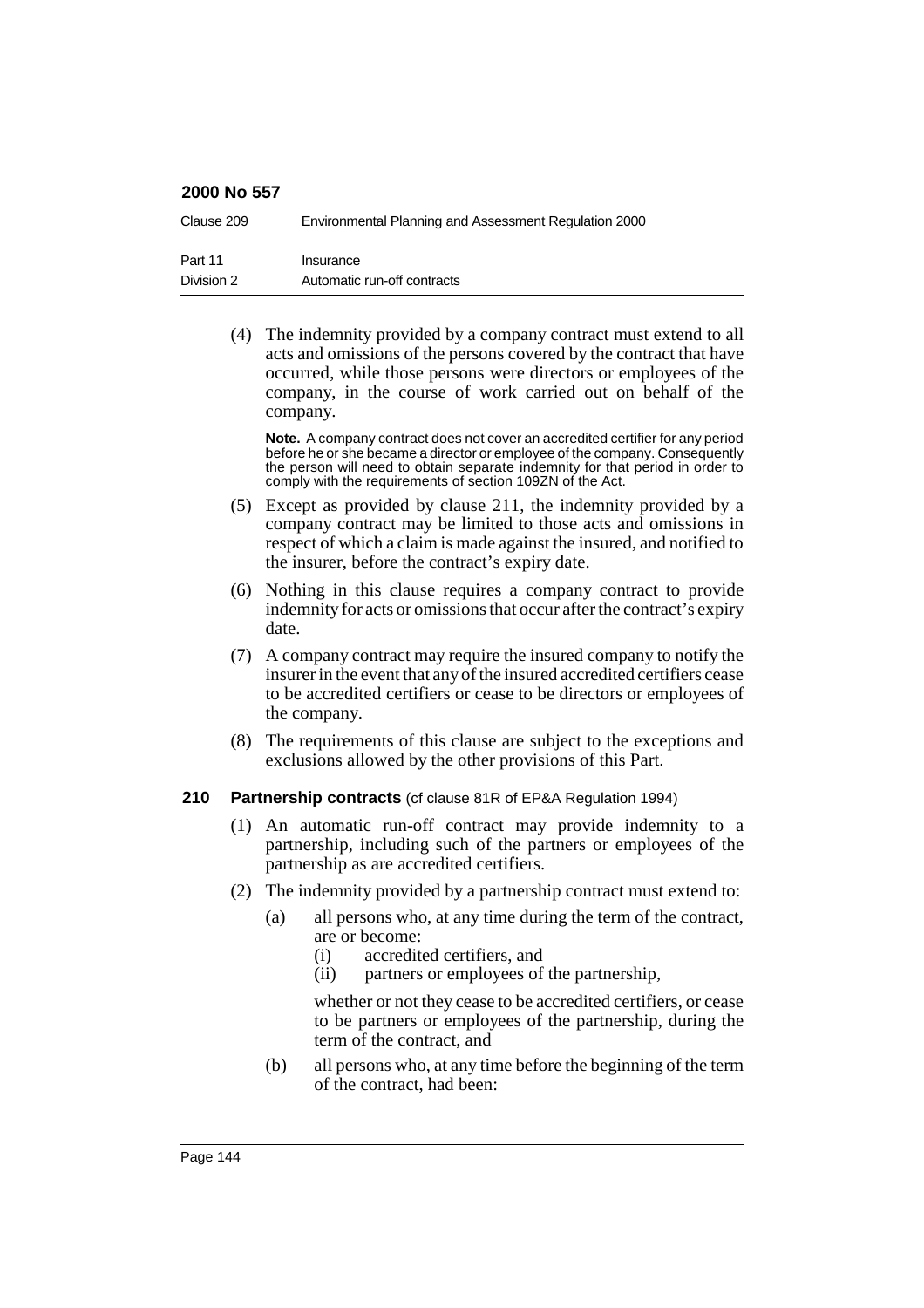|                                                       | 2000 No 557           |
|-------------------------------------------------------|-----------------------|
| Environmental Planning and Assessment Regulation 2000 | Clause 210            |
| Insurance<br>Automatic run-off contracts              | Part 11<br>Division 2 |

- (i) accredited certifiers, and
- (ii) partners or employees of the partnership,

but who had ceased to be accredited certifiers, or had ceased to be partners or employees of the partnership, before the beginning of that term.

- (3) Each person covered by a partnership contract must be named in the contract.
- (4) The indemnity provided by a partnership contract must extend to all acts and omissions of the persons covered by the contract that have occurred, since those persons first became partners or employees of the partnership, in the course of work carried out on behalf of the partnership.

**Note.** A company contract does not cover an accredited certifier for any period before he or she became a director or employee of the company. Consequently the person will need to obtain separate indemnity for that period in order to comply with the requirements of section 109ZN of the Act.

- (5) Except as provided by clause 211, the indemnity provided by a partnership contract may be limited to those acts and omissions in respect of which a claim is made against the insured, and notified to the insurer, before the contract's expiry date.
- (6) Nothing in this clause requires a partnership contract to provide indemnity for acts or omissions that occur after the contract's expiry date.
- (7) A partnership contract may require the insured partnership to notify the insurer in the event that any of the insured accredited certifiers cease to be accredited certifiers or cease to be partners or employees of the partnership.
- (8) The requirements of this clause are subject to the exceptions and exclusions allowed by the other provisions of this Part.
- **211 Run-off cover** (cf clause 81S of EP&A Regulation 1994)
	- (1) If, by the expiry date of an automatic run-off contract:
		- (a) in the case of an individual contract, the person covered by the contract is or has become a non-practising insured, or
		- (b) in the case of a company contract, any of the persons covered by the contract is or has become a non-practising insured, or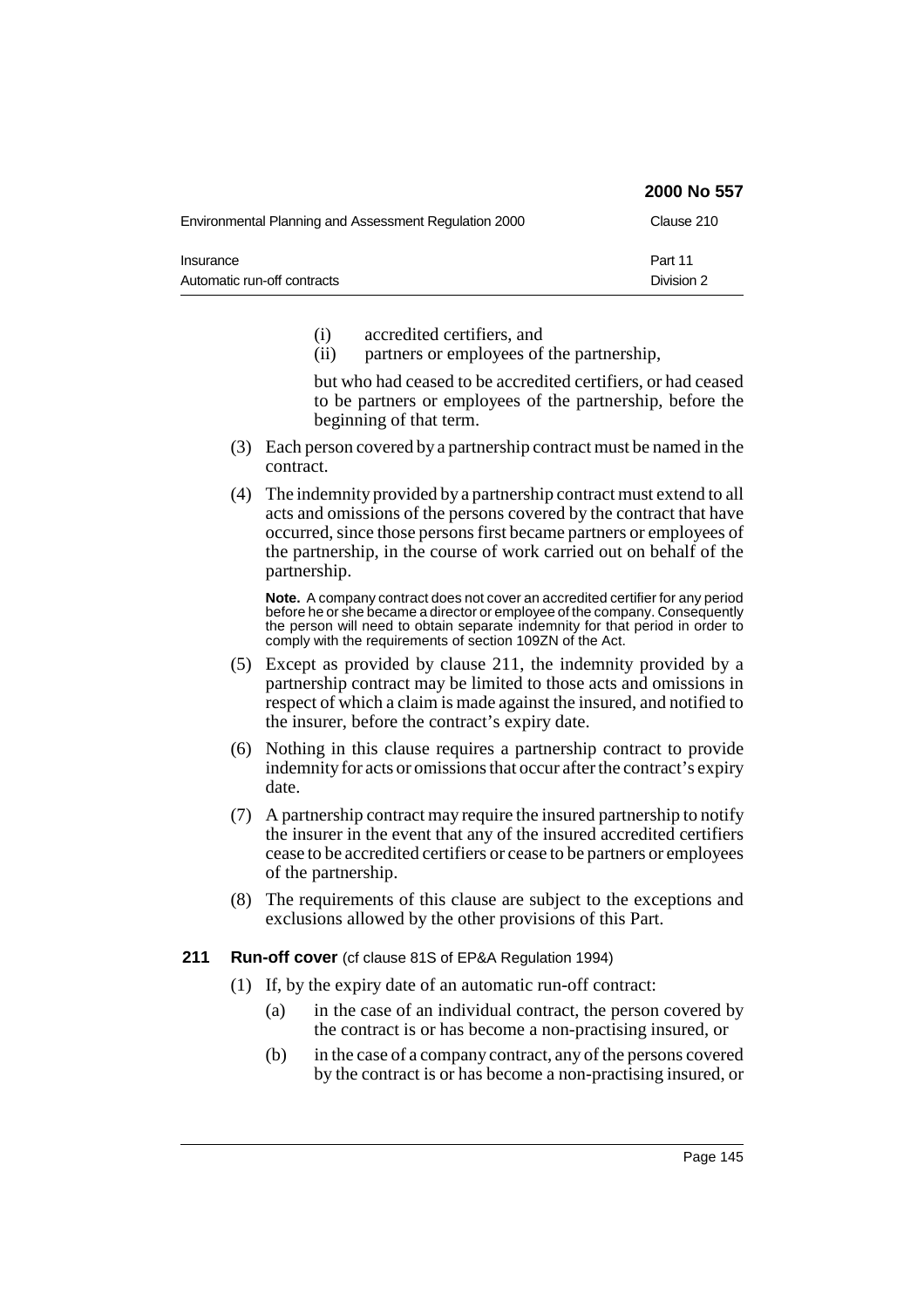| Clause 211 | Environmental Planning and Assessment Regulation 2000 |
|------------|-------------------------------------------------------|
| Part 11    | Insurance                                             |
| Division 2 | Automatic run-off contracts                           |

(c) in the case of a partnership contract, any of the persons covered by the contract is or has become a non-practising insured,

the indemnity provided by the contract must extend to all of the person's acts or omissions in respect of which a claim is made against the insured, and notified to the insurer, after the contract's expiry date but before the end of the period for which run-off cover is provided.

**Note.** Because of the operation of subclause (2) (a), subclause (1) operates, in relation to company contracts and partnership contracts, only with respect to the last of a series of such contracts, for the indemnity provided to a non-practising insured under an earlier contract is preserved by any replacement contract, unlike the case of an individual contract in respect of which the indemnity provided to a non-practising insured remains with the contract in force at the time the person concerned became a non-practising insured.

- (2) Subclause (1) does not require the indemnity provided by an automatic run-off contract to extend to any of a person's acts or omissions:
	- (a) in respect of which a claim is made against the insured, and notified to the insurer, while some other automatic run-off contract (whether or not a replacement contract) is in force with respect to that person's statutory liability for that act or omission, or
	- (b) in the case of a company contract or partnership contract, that have occurred otherwise than in the course of work carried out by the person on behalf of the company or partnership.
- (3) An automatic run-off contract must provide the indemnity referred to in subclause (1) free of charge and without the need for any request.
- **212 Extent of indemnity for costs and expenses** (cf clause 81T of EP&A Regulation 1994)
	- (1) An automatic run-off contract must indemnify the insured for costs and expenses incurred by the insured, with the consent of the insurer, in defending or settling any such claim.
	- (2) The requirements of this clause are subject to the exceptions and exclusions allowed by the other provisions of this Part.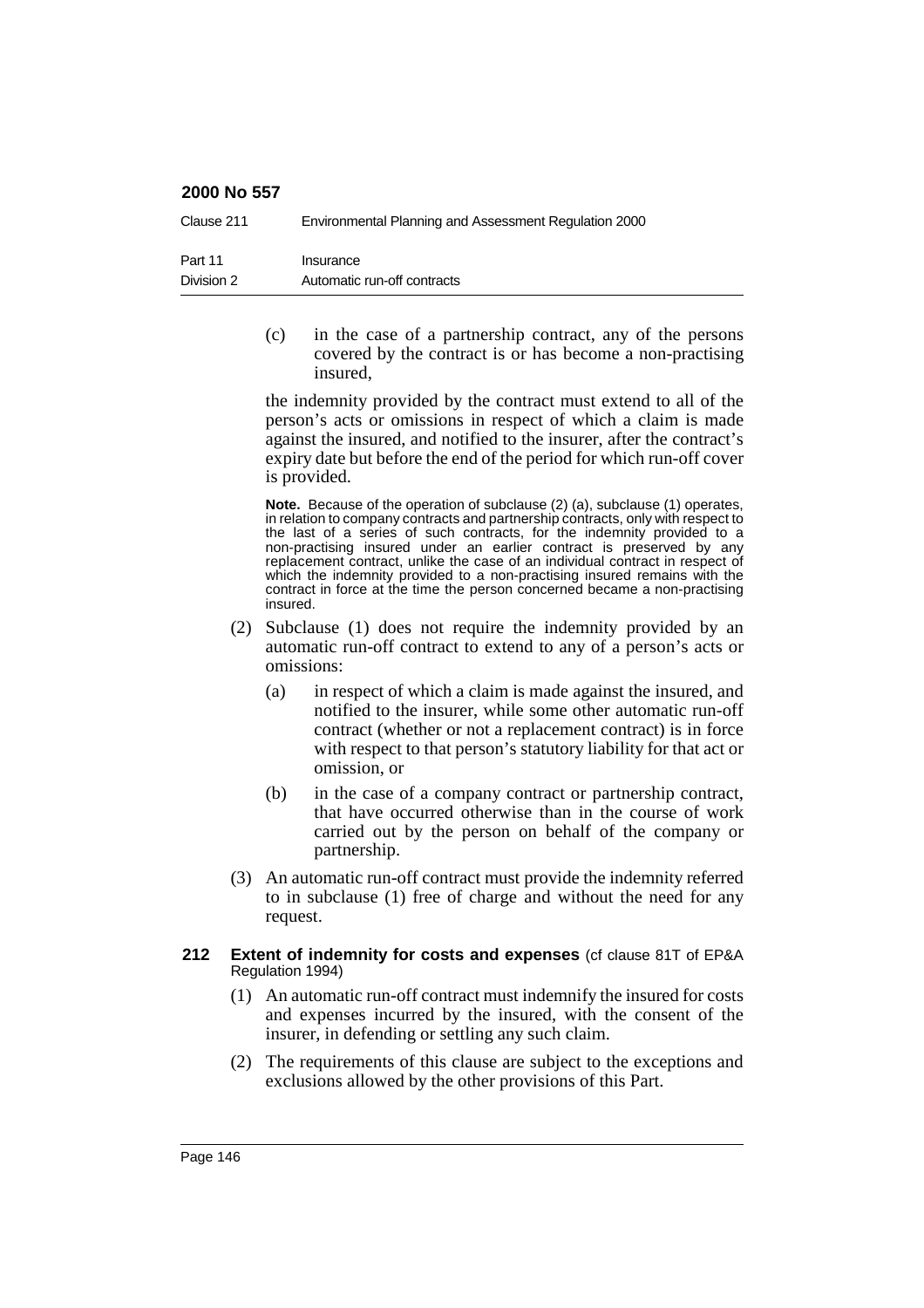|                                                       | 2000 No 557 |
|-------------------------------------------------------|-------------|
| Environmental Planning and Assessment Regulation 2000 | Clause 213  |
| Insurance                                             | Part 11     |
| Automatic run-off contracts                           | Division 2  |

**213 Excess** (cf clause 81U of EP&A Regulation 1994)

- (1) An automatic run-off contract must not require the insured to bear a greater proportion of the liability under any single claim than the prescribed excess.
- (2) Nothing in this clause prevents an automatic run-off contract from providing for a counter-indemnity from the insured to the insurer.
- (3) In this clause:

*prescribed excess*, in relation to a claim paid by an insurer under an automatic run-off contract, means:

- (a) \$5,000, or
- (b) 5 per cent of the insured's gross income during the financial year preceding the beginning of the term of the contract,

whichever is the greater.

*financial year* means the period of 12 months ending 30 June.

## **214 Limit of indemnity as to compensation** (cf clause 81V of EP&A Regulation 1994)

- (1) An automatic run-off contract may limit the indemnity provided to an insured (being an individual), with respect to all claims made by the insured under the contract in any one year, to an amount of at least \$1,000,000.
- (2) For an insured that is a company, an automatic run-off contract must indemnify the company, with respect to all claims made by the company under the contract in any one year, for not less than the amount calculated by multiplying \$1,000,000 by:
	- (a) the number of accredited certifiers who are directors or employees of the company as at the date on which the contract is issued, or
	- (b) if the contract is the fourth or subsequent contract issued to the company, whether by the same or by another insurer, the average number of accredited certifiers who have been directors or employees of the company at any one time during the previous 3 years.
- (3) For an insured that is a partnership, an automatic run-off contract must indemnify the partnership, with respect to all claims made by the partnership in any one year under the contract, for not less than the amount calculated by multiplying \$1,000,000 by: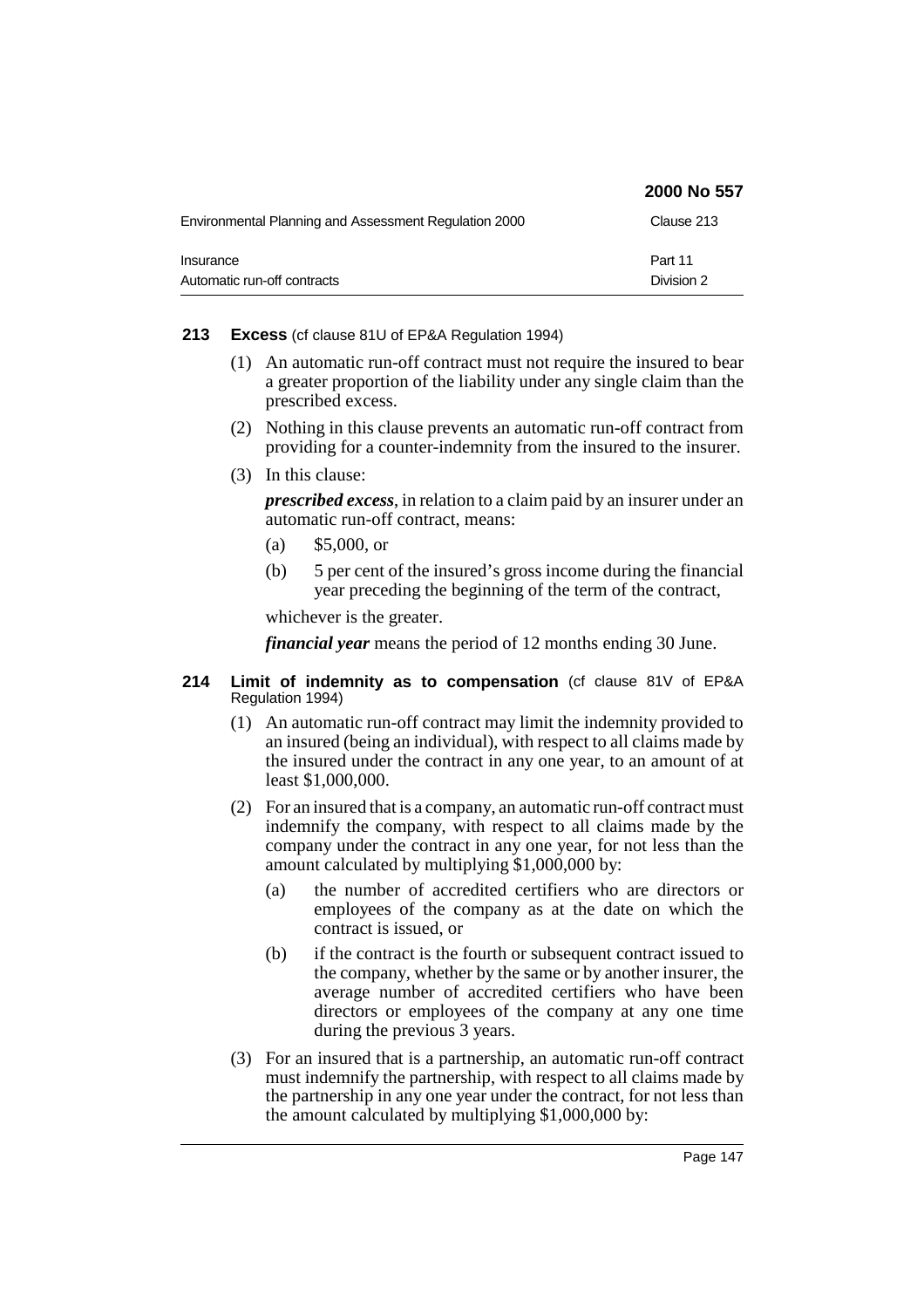| Clause 214 | Environmental Planning and Assessment Regulation 2000 |
|------------|-------------------------------------------------------|
| Part 11    | Insurance                                             |
| Division 2 | Automatic run-off contracts                           |

- (a) the number or accredited certifiers who are partners or employees of the partnership as at the date on which the contract is issued, or
- (b) if the contract is the fourth or subsequent contract issued to the partnership, whether by the same or by another insurer, the average number of accredited certifiers who have been partners or employees of the partnership at any one time during the previous 3 years.
- (4) Nothing in subclause (2) or (3) requires the indemnity provided by an automatic run-off contract, with respect to all claims made by a company or partnership in any one year under the contract, to be for an amount greater than \$10,000,000.
- (5) An automatic run-off contract must contain at least one automatic reinstatement of the indemnity provided by it.

#### **215 Limitation of indemnity as to costs and expenses** (cf clause 81W of EP&A Regulation 1994)

- (1) The indemnity provided to an insured by an automatic run-off contract in relation to the insured's costs may be limited in respect of any one claim to such amount as does not exceed:
	- (a) 20 per cent of the insurer's maximum liability, or
	- (b) an amount calculated by dividing the product of the insured's costs and the insurer's maximum liability by the settlement amount,

whichever is the lesser.

(2) In this clause:

*insured's costs*, in relation to a claim, means the costs and expenses incurred by the insured, with the consent of the insurer, in defending or settling the claim.

*insurer's maximum liability*, in relation to an automatic run-off contract, means the limit of the insurer's indemnity under the contract in respect of any single claim.

*settlement amount*, in relation to a claim, means the amount required to settle the claim (disregarding the insured's costs).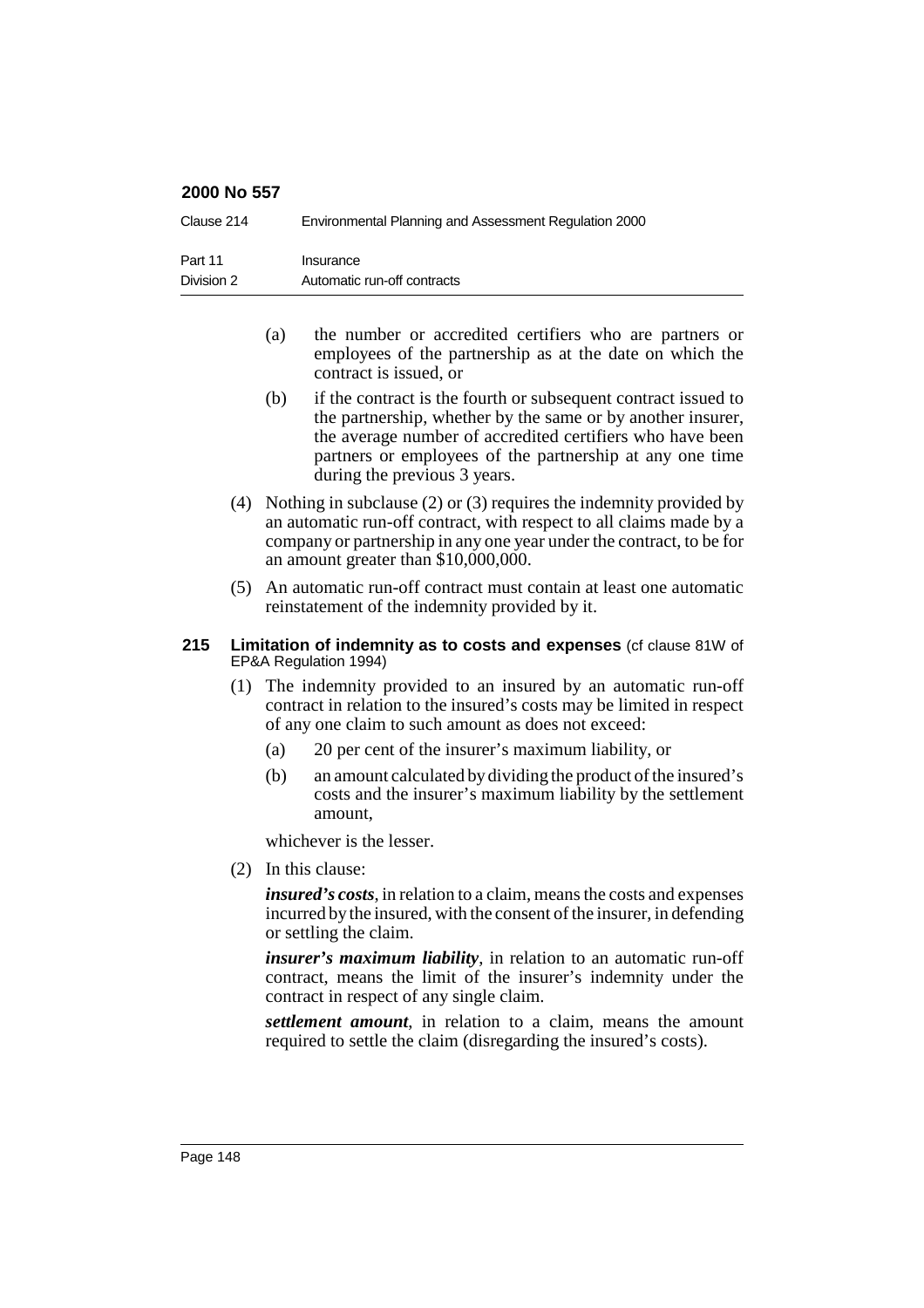|                                                       | 2000 No 557           |
|-------------------------------------------------------|-----------------------|
| Environmental Planning and Assessment Regulation 2000 | Clause 216            |
| Insurance<br>Exceptions and exclusions                | Part 11<br>Division 3 |

# **Division 3 Exceptions and exclusions**

- **216 Insured becomes re-accredited** (cf clause 81X of EP&A Regulation 1994)
	- (1) An automatic run-off contract may provide:
		- (a) that the insurer ceases to be liable to provide run-off cover to a non-practising insured if the insured is re-accredited as a certifier, and
		- (b) that if the insured becomes a non-practising insured and, within 2 years after becoming a non-practising insured, is re-accredited as a certifier, the insured must pay to the insurer an amount equivalent to the insurance premiums that the insured for which he or she would have been liable had he or she remained a practising insured during that period.
	- (2) A non-practising insured under an automatic run-off contract who becomes re-accredited as a certifier must cause the insurer under that contract to be notified of that fact.

Maximum penalty: 10 penalty units.

- **217 Non-practising insured engages in employment with certifying authority** (cf clause 81Y of EP&A Regulation 1994)
	- (1) This clause applies to a person who is a non-practising insured, who is an employee of a certifying authority and who is employed to exercise certifying functions for and on behalf of the authority.
	- (2) An automatic run-off contract may require periodic insurance premiums to be paid in respect of a person to whom this clause applies, after the contract's expiry date, for the run-off cover provided by that contract.
	- (3) No such premium may be required to be paid after the expiration of 10 years after finalisation of the building work or subdivision work with which the person was most recently involved.
	- (4) A non-practising insured under an automatic run-off contract who becomes a person to whom this clause applies must cause the insurer to be notified of that fact.

Maximum penalty: 10 penalty units.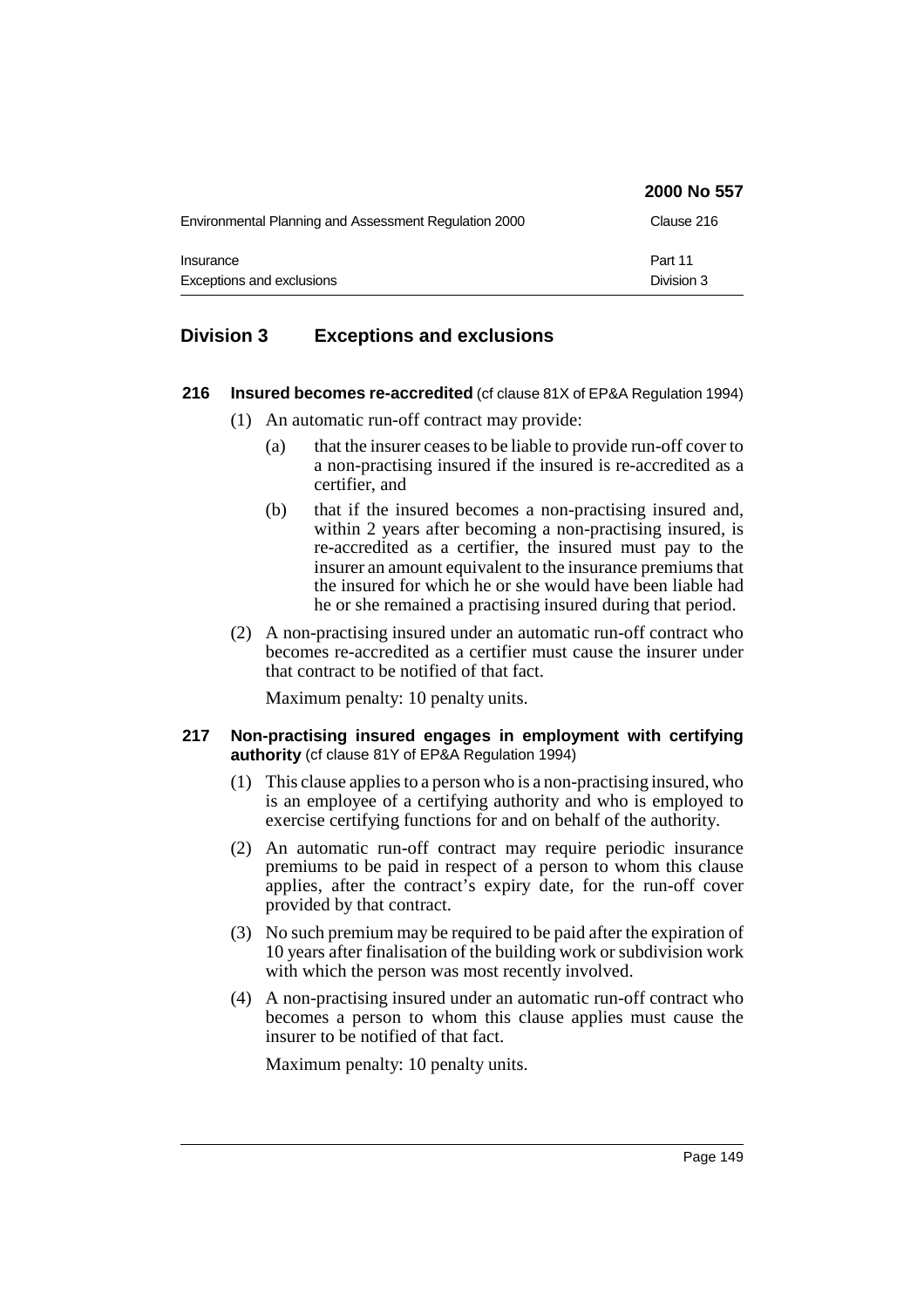| Clause 217 | Environmental Planning and Assessment Regulation 2000 |
|------------|-------------------------------------------------------|
| Part 11    | Insurance                                             |
| Division 3 | Exceptions and exclusions                             |

- (5) For the purposes of this clause, building work is taken to have been finalised:
	- (a) on the date on which the relevant occupation certificate is issued, or
	- (b) in the case of building work for which no occupation certificate is issued, the expiration of 10 years from:
		- (i) the last date on which the building work was inspected by a certifying authority, or
		- (ii) if no such inspection has been conducted, the date on which that part of the building in relation to which the building work was carried out is first occupied or used.
- (6) For the purposes of this clause, subdivision work is taken to have been finalised:
	- (a) in the case of work completed before the relevant subdivision certificate is issued, on the date on which that certificate is issued, or
	- (b) in the case of subdivision work completed after the relevant subdivision certificate is issued, on the date on which the compliance certificate that certifies that the work has been completed is issued.

#### **218 Buildings for which no occupation certificate issued** (cf clause 81Z of EP&A Regulation 1994)

An automatic run-off contract may provide that the indemnity provided by the contract does not apply to any claim made against the insured in relation to building work in respect of which no occupation certificate has been issued unless the claim is made against the insured, and notified to the insurer, before the expiration of 10 years from:

- (a) the last date on which the building work was inspected by a certifying authority, or
- (b) if no such inspection has been conducted, the date on which that part of the building in relation to which the building work was carried out is first occupied or used.

**Note.** Section 109M (2) of the Act provides that, in certain circumstances, a building in respect of which building work has been carried out may be occupied and used without an occupation certificate having been issued in relation to that work. In these circumstances, section 109ZK of the Act does not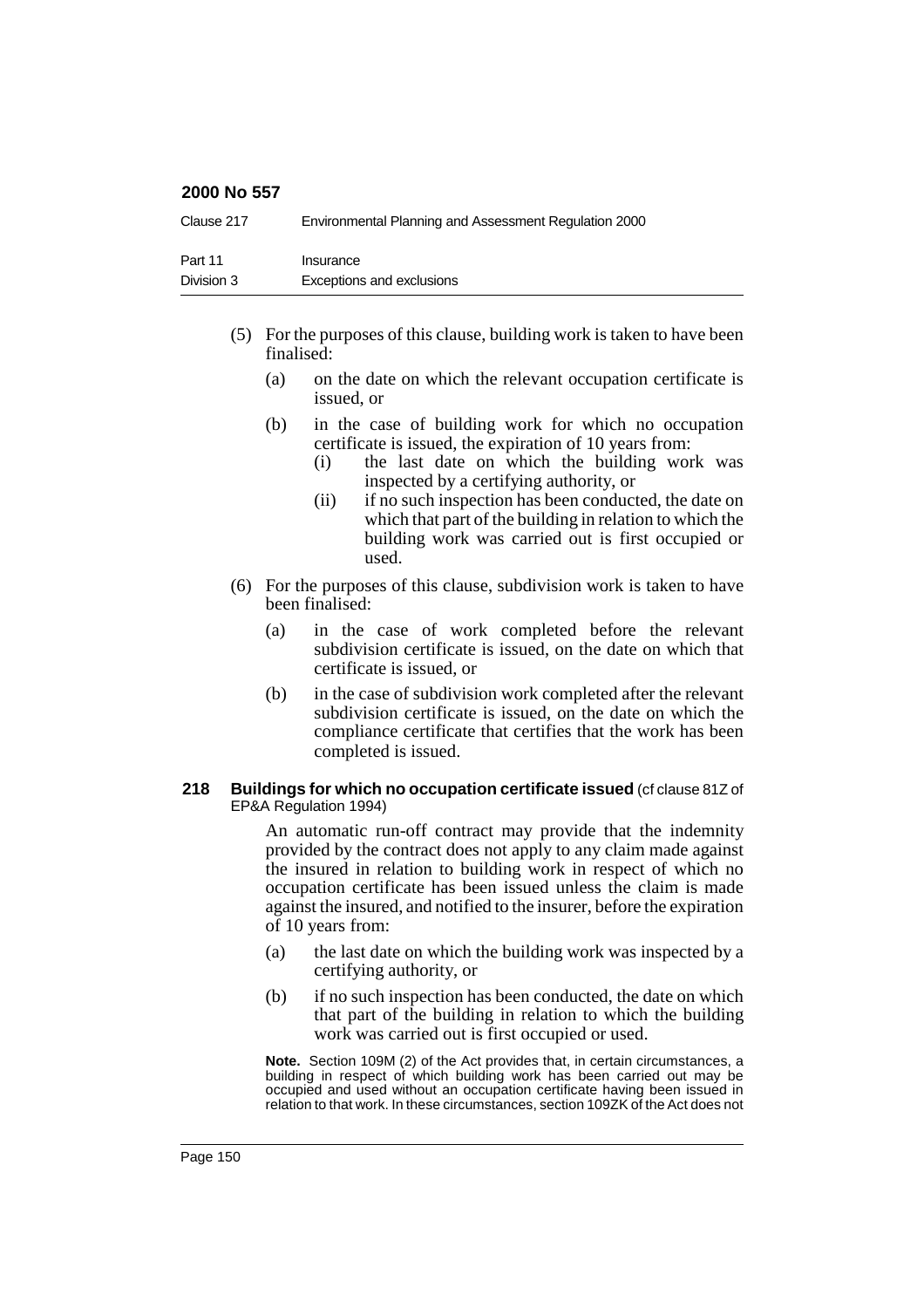|                                                       | 2000 No 557           |
|-------------------------------------------------------|-----------------------|
| Environmental Planning and Assessment Regulation 2000 | Clause 218            |
| Insurance<br>Exceptions and exclusions                | Part 11<br>Division 3 |

bar the taking of legal action in relation to that work in the way it bars the taking of legal action in relation to other building work.

### **219 Standard exclusions** (cf clause 81AA of EP&A Regulation 1994)

Nothing in this Part prevents an automatic run-off contract from containing exceptions and exclusions (not inconsistent with this Part) of a kind that, in accordance with standard practice, are generally included in insurance contracts of the same kind.

## **Division 4 Inactive insurers**

## **220 Insurer becomes inactive** (cf clause 81BB of EP&A Regulation 1994)

- (1) This clause applies to an insurer under an automatic run-off insurance scheme:
	- (a) if a substantial proportion of the practising insureds under the scheme decide that they will no longer enter into insurance contracts under the scheme, or
	- (b) if the insurer decides that it will no longer issue any insurance contracts under the scheme otherwise than because a substantial proportion of the practising insureds under the scheme have not entered into insurance contracts under the scheme.
- (2) An automatic run-off contract may provide that the run-off cover provided by the contract to non-practising insureds will cease if the insurer becomes an insurer to which this clause applies.
- (3) Within 7 days after the run-off cover provided by an automatic run-off contract to non-practising insureds ceases as a consequence of a provision referred to in subclause (2), the insurer must cause notice of that fact:
	- (a) to be notified to each accreditation body responsible for accredited certifiers of that class, and
	- (b) to be published, on 2 separate occasions:
		- (i) in at least one daily newspaper circulating throughout Australia, and
		- (ii) in at least one other daily newspaper circulating throughout New South Wales.

Maximum penalty: 100 penalty units.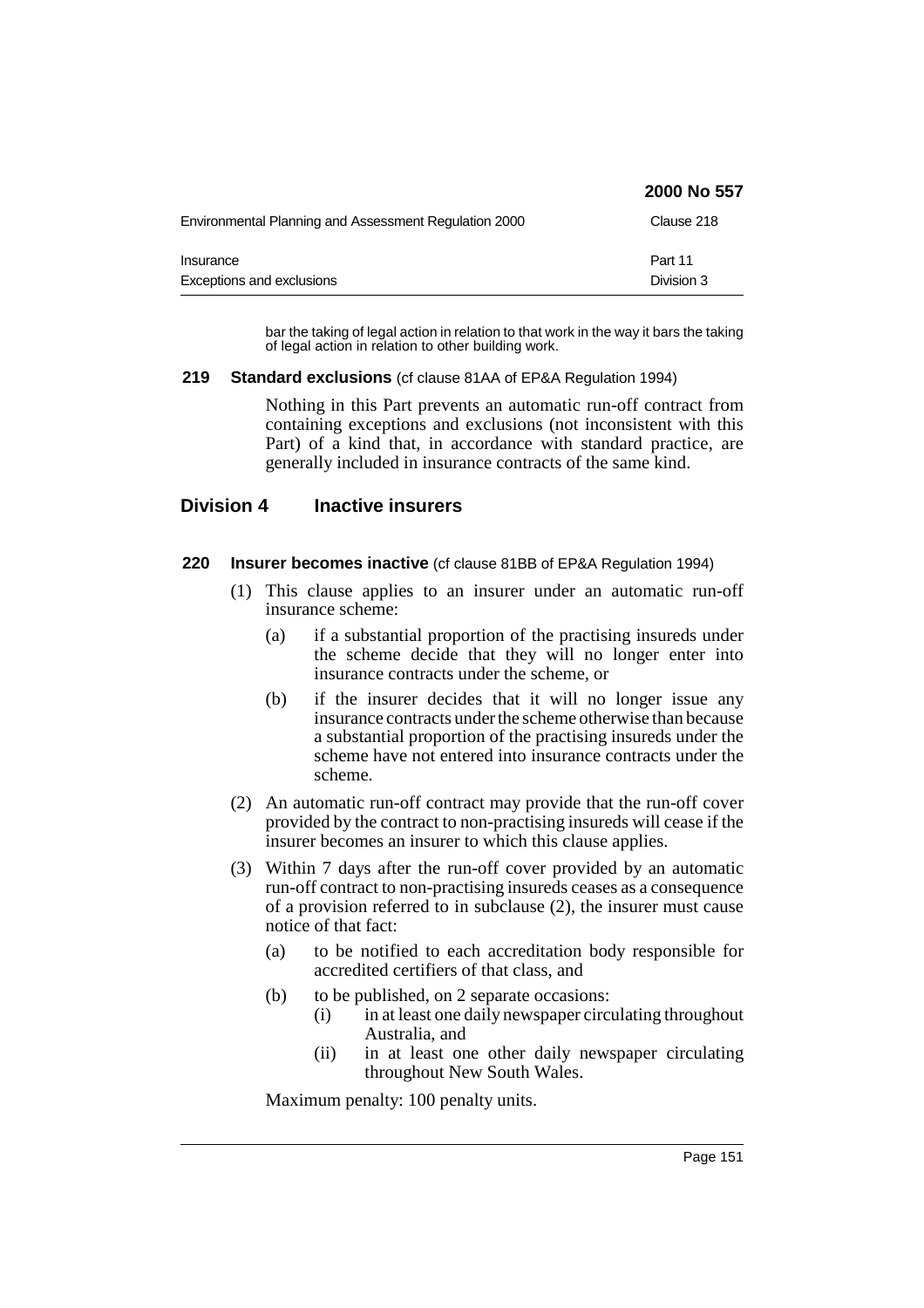| Clause 221 | Environmental Planning and Assessment Regulation 2000 |
|------------|-------------------------------------------------------|
| Part 11    | Insurance                                             |
| Division 4 | Inactive insurers                                     |

#### **221 Replacement contracts under different schemes** (cf clause 81CC of EP&A Regulation 1994)

(1) An insurer that enters into, or offers to enter into, an automatic run-off contract under a replacement automatic run-off insurance scheme must offer run-off cover to all of the non-practising insureds under that scheme.

Maximum penalty: 100 penalty units.

- (2) For the purposes of this clause:
	- (a) a replacement automatic run-off insurance scheme is a scheme whose automatic run-off contracts provide indemnity of substantially the same kind and amount, and to substantially the same class of persons, as the automatic run-off contracts under an earlier automatic run-off insurance scheme, and
	- (b) a person is a non-practising insured under an automatic run-off insurance scheme if the person is a non-practising insured under any of the automatic run-off contracts that have been entered into under that scheme.
- (3) It is relevant to the decision as to whether an automatic run-off insurance scheme is a replacement automatic run-off insurance scheme that the scheme is promoted:
	- (a) by the same person, or by an associate of the same person, as the person by whom an earlier automatic run-off insurance scheme was promoted, or
	- (b) under the same description, or under a similar description, as the description under which an earlier automatic run-off insurance scheme was promoted.

#### **222 Return of inactive insurers to the market** (cf clause 81DD of EP&A Regulation 1994)

(1) An insurer that has left the market must not re-enter it within 3 years after having left it unless, not later than 14 days before re-entering it, it has caused notice of its intention to do so to be published in at least one daily newspaper circulating throughout Australia.

Maximum penalty: 100 penalty units.

(2) The notice must indicate that the insurer is willing to provide run-off cover, free of charge, to all eligible persons who request the insurer to provide such cover.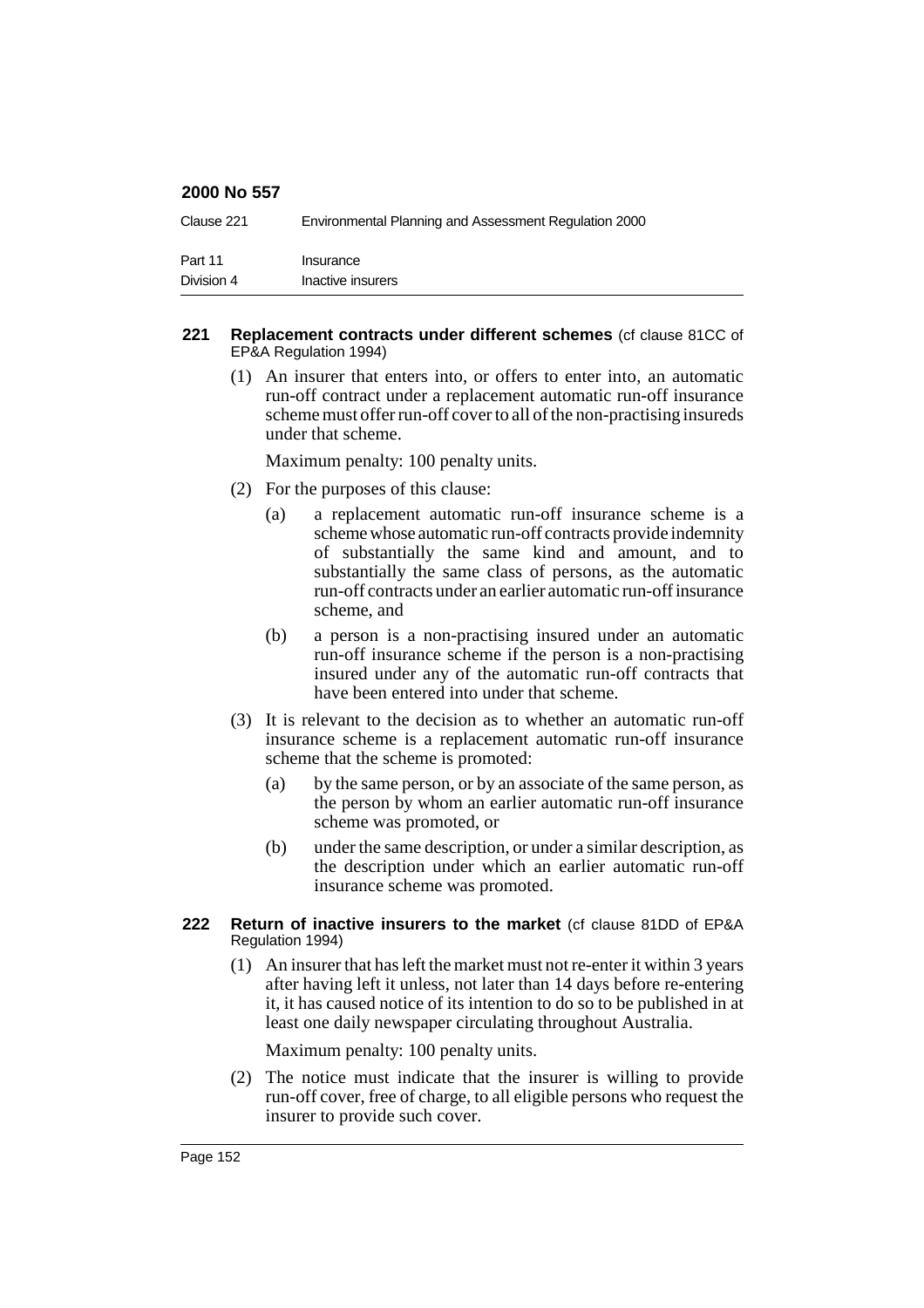|                                                       | 2000 No 557           |
|-------------------------------------------------------|-----------------------|
| Environmental Planning and Assessment Regulation 2000 | Clause 222            |
| Insurance<br>Inactive insurers                        | Part 11<br>Division 4 |

(3) An insurer that re-enters the market within 3 years after having left it must provide run-off cover, free of charge, to all eligible persons who request the insurer to provide such cover.

Maximum penalty: 100 penalty units.

- (4) For the purposes of this clause:
	- (a) an insurer *leaves the market* if the insurer ceases to issue automatic run-off contracts under an automatic run-off insurance scheme in the circumstances referred to in clause 220 (1) (b), and
	- (b) an insurer *re-enters the market* if the insurer enters into, or holds itself out as being willing to enter into, an automatic run-off contract of the same kind as those it ceased to issue when it left the market, and
	- (c) a person is an *eligible person*, in relation to an insurer who has left the market, if he or she is a person:
		- (i) who, when the insurer left the market, was a non-practising insured under an automatic run-off contract with the insurer, or
		- (ii) who (when the insurer left the market) was a practising insured, who has subsequently ceased to be an accredited certifier but who has not subsequently been an insured under some other automatic run-off contract.

# **Division 5 General**

- **223 Insurers to notify accreditation bodies of certain events** (cf clause 81EE of EP&A Regulation 1994)
	- (1) An insurer under an automatic run-off contract must cause notice of the following events to be given to each accreditation body responsible for the accredited certifiers covered by the contract:
		- (a) the cancellation of an individual contract,
		- (b) the removal of an accredited certifier's name from a company contract or partnership contract,
		- (c) the insurer's refusal to issue a replacement automatic run-off contract naming a particular accredited certifier as an insured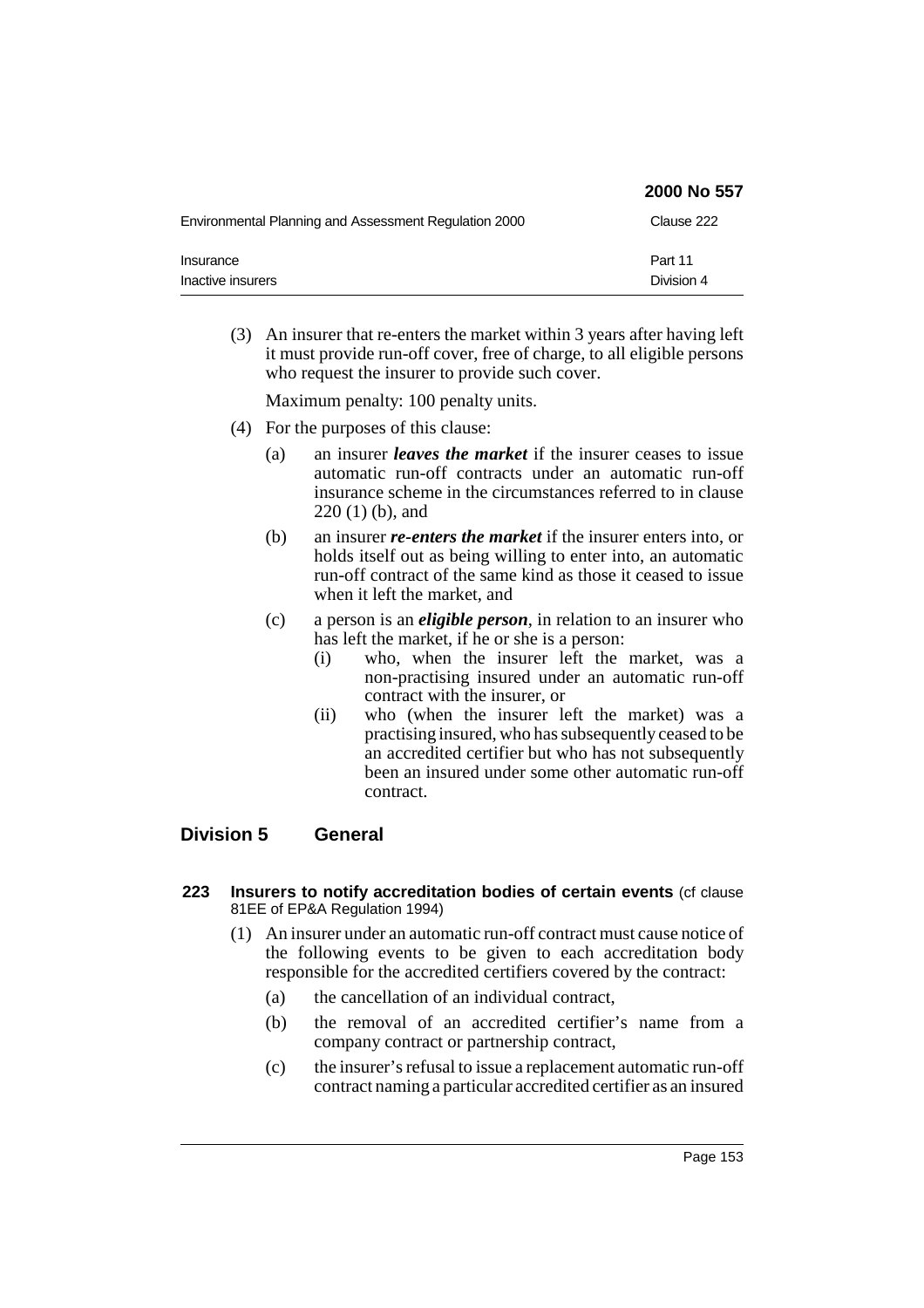| Clause 223 | Environmental Planning and Assessment Regulation 2000 |
|------------|-------------------------------------------------------|
| Part 11    | Insurance                                             |
| Division 5 | General                                               |

where an application for the issue of such a contract has been made to the insurer,

- (d) the insurer's failure to issue a replacement automatic run-off contract naming a particular accredited certifier as an insured arising from the fact that no application for the issue of such a contract has been made to the insurer,
- (e) the settlement of any claim made against the insurer under an automatic run-off contract, together with such details of the settlement as are not the subject of a confidentiality agreement between the parties to the settlement.

Maximum penalty: 100 penalty units.

- (2) The notice is to be given:
	- (a) in the case of action taken by the insurer, at the same time as the action is taken, and
	- (b) in the case of action taken by the insured, within 14 days after the action is taken.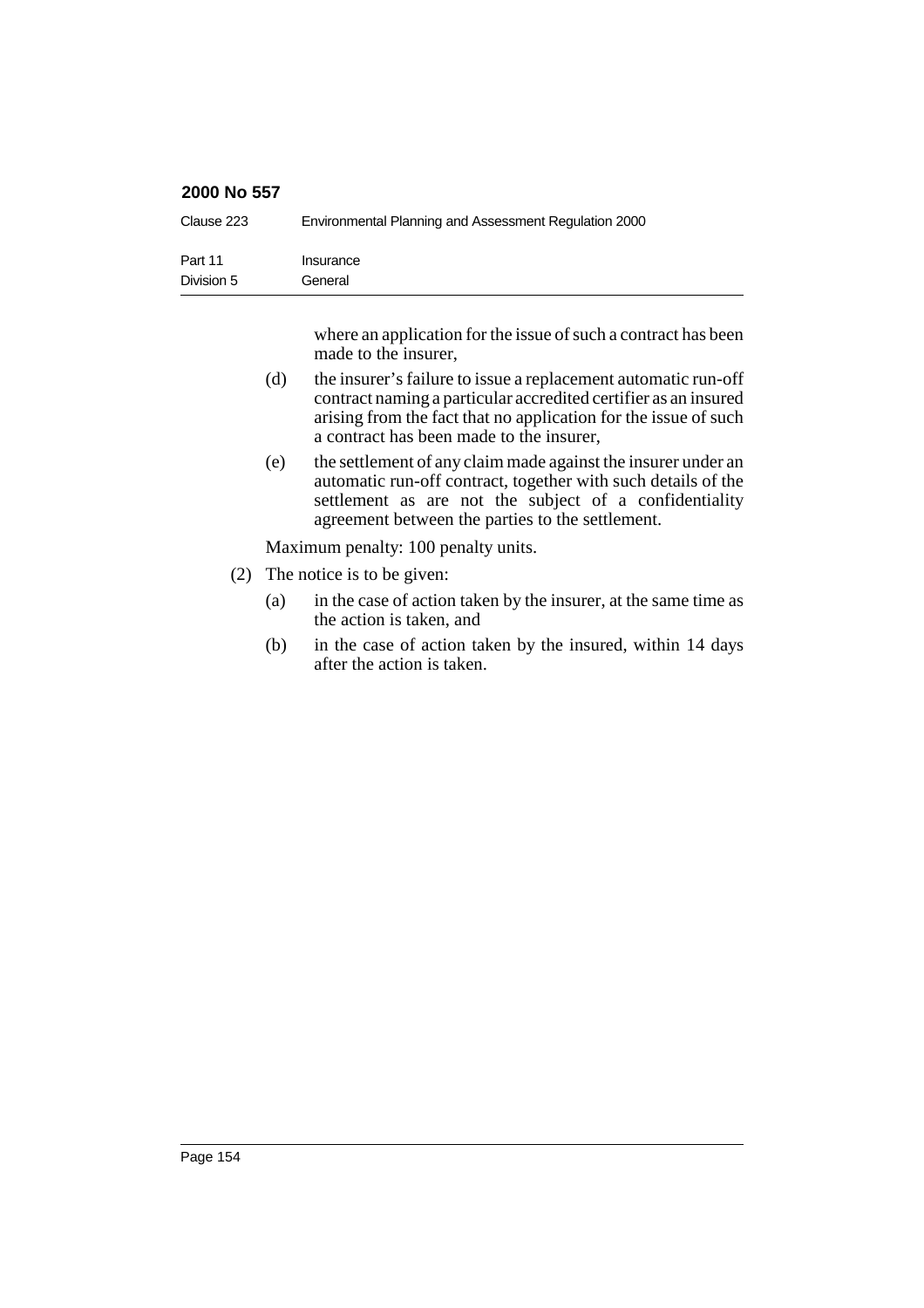|                                                       | 2000 No 557 |
|-------------------------------------------------------|-------------|
| Environmental Planning and Assessment Regulation 2000 | Clause 224  |
| Accreditation of components, processes and designs    | Part 12     |

# **Part 12 Accreditation of components, processes and designs**

## **224 Components, processes and designs certified under the Australian Building Products and Systems Certification Scheme**

- (1) For the purposes of sections 79C (4), 85A (4) and 109F (2) of the Act, a component, process or design is accredited if and only if a certificate of conformity issued in accordance with the ABCB scheme is in force with respect to the component, process or design.
- (2) Subclause (1) does not apply if the certificate of conformity is limited in its application to jurisdictions outside New South Wales.
- (3) In this clause, *ABCB scheme* means the *Australian Building Products and Systems Certification Scheme* administered by the Australian Building Codes Board.

# **225 Transitional provisions**

- (1) Any application under clause 81GG or 81KK of the *Environmental Planning and Assessment Regulation 1994*, as in force immediately before 1 January 2001, is to be determined in accordance with Part 7E of that Regulation, as then in force, as if that Regulation had not been repealed.
- (2) Subject to subclause (4), any component, process or design:
	- (a) that, immediately before 1 January 2001, was accredited under Part 7E of the *Environmental Planning and Assessment Regulation 1994*, as then in force, or
	- (b) that is accredited, or has its accreditation extended, under subclause (1),

is taken to be accredited under this Part.

- (3) In the case of a component, process or design accredited for a limited period of time, accreditation under this clause ceases to have effect at the end of that period unless it is sooner revoked under subclause (4).
- (4) The Director-General may at any time, by order published in the Gazette, revoke the accreditation under this clause of any component, process or design.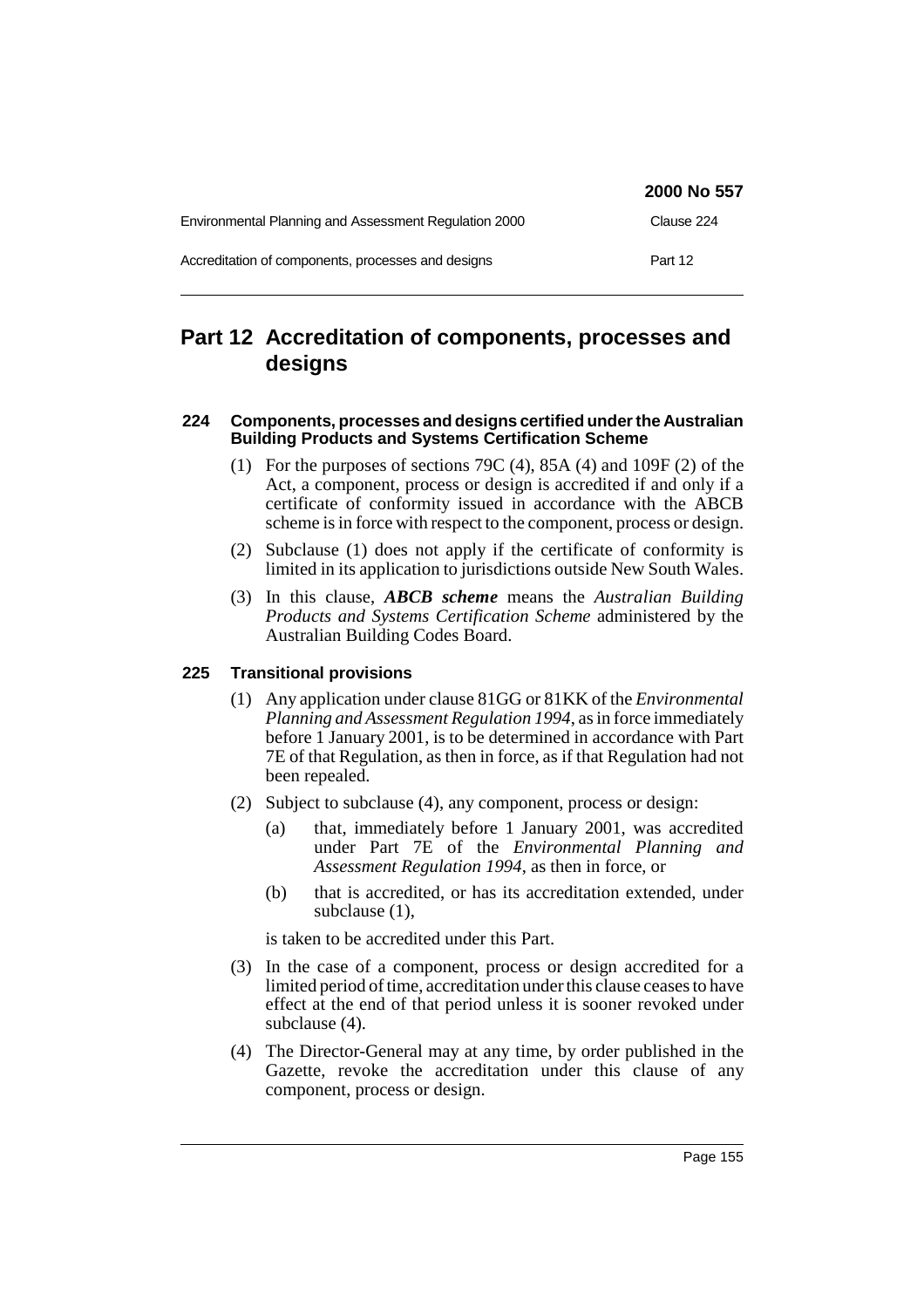| Clause 226 | Environmental Planning and Assessment Regulation 2000 |
|------------|-------------------------------------------------------|
| Part 13    | Development by the Crown                              |

# **Part 13 Development by the Crown**

- **226 Prescribed persons: section 115H** (cf clause 81MM of EP&A Regulation 1994)
	- (1) The following persons are prescribed for the purposes of sections 115I, 115L and 115M of the Act (as referred to in section 115H (a) of the Act):
		- (a) a public authority (not being a council),
		- (b) a public utility,
		- (c) an official university within the meaning of the *Higher Education Act 1988*,
		- (d) a TAFE establishment within the meaning of the *Technical and Further Education Commission Act 1990*.
	- (2) The following persons are prescribed for the purposes of section 115M of the Act (as referred to in section 115H (a) of the Act) in relation to Crown building work for which development consent is required under Part 4 of the Act:
		- (a) the Luna Park Reserve Trust,
		- (b) the Sydney Light Rail Company (ACN 064 062 933),
		- (c) the Pyrmont Light Rail Company Pty Ltd (ACN 065 183 913),
		- (d) the Light Rail Construction Company Pty Ltd (ACN 067 246 897).
	- (3) The following persons are prescribed for the purposes of section 115M of the Act (as referred to in section 115H (a) of the Act) in relation to Crown building work that constitutes an activity within the meaning of Part 5 of the Act:
		- (a) a determining authority that is a proponent of the activity within the meaning of Part 5 of the Act,
		- (b) a company SOC, within the meaning of the *State Owned Corporations Act 1989*, that is the subject of a certificate under section 37A of that Act in respect of that activity.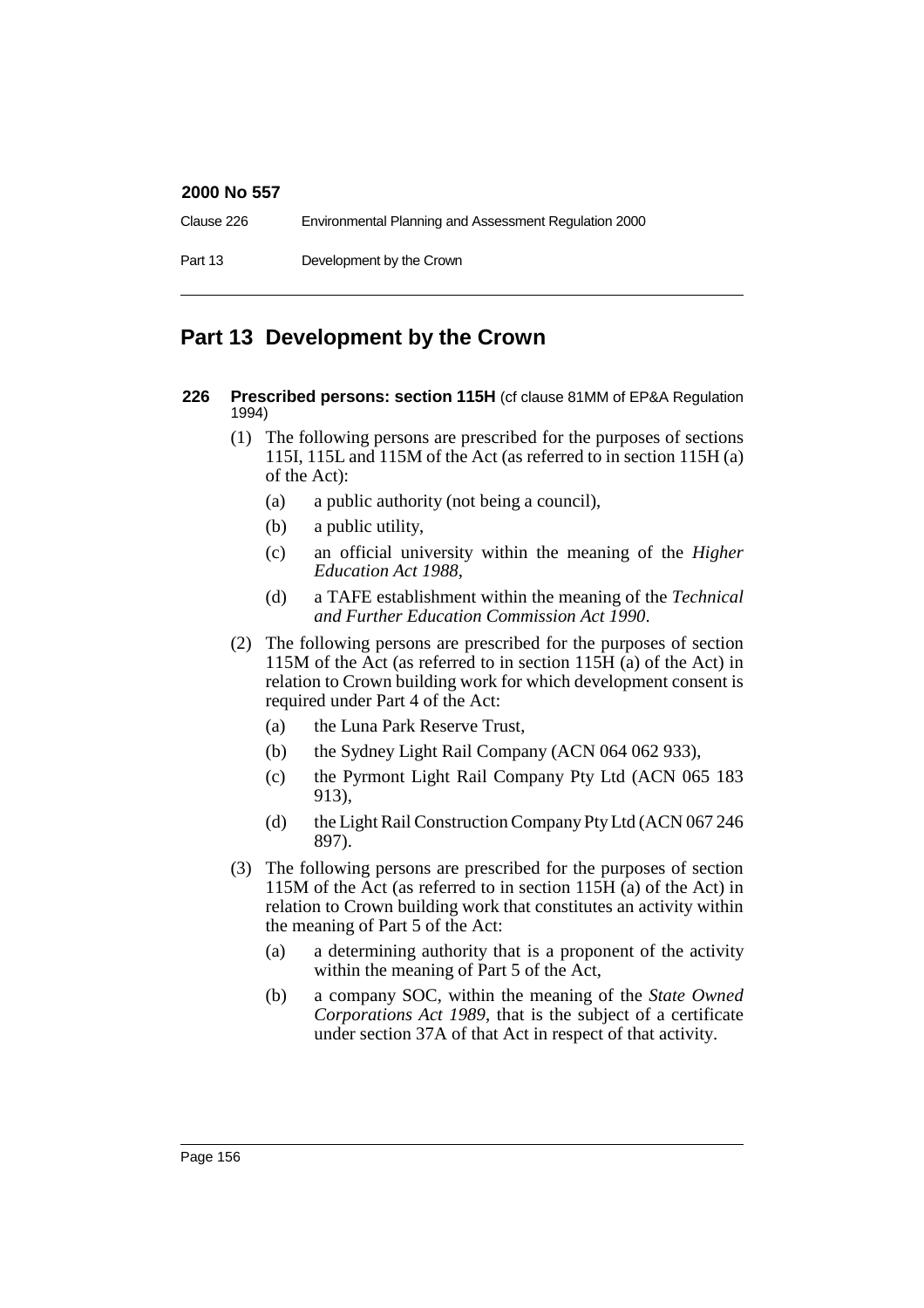|                                                       | 2000 No 557 |
|-------------------------------------------------------|-------------|
| Environmental Planning and Assessment Regulation 2000 | Clause 227  |
| Development by the Crown                              | Part 13     |

#### **227 Technical provisions of the State's building laws** (cf clause 81NN of EP&A Regulation 1994)

For the purposes of section 115M of the Act, all of the provisions of the *Building Code of Australia* are prescribed as technical provisions of the State's building laws.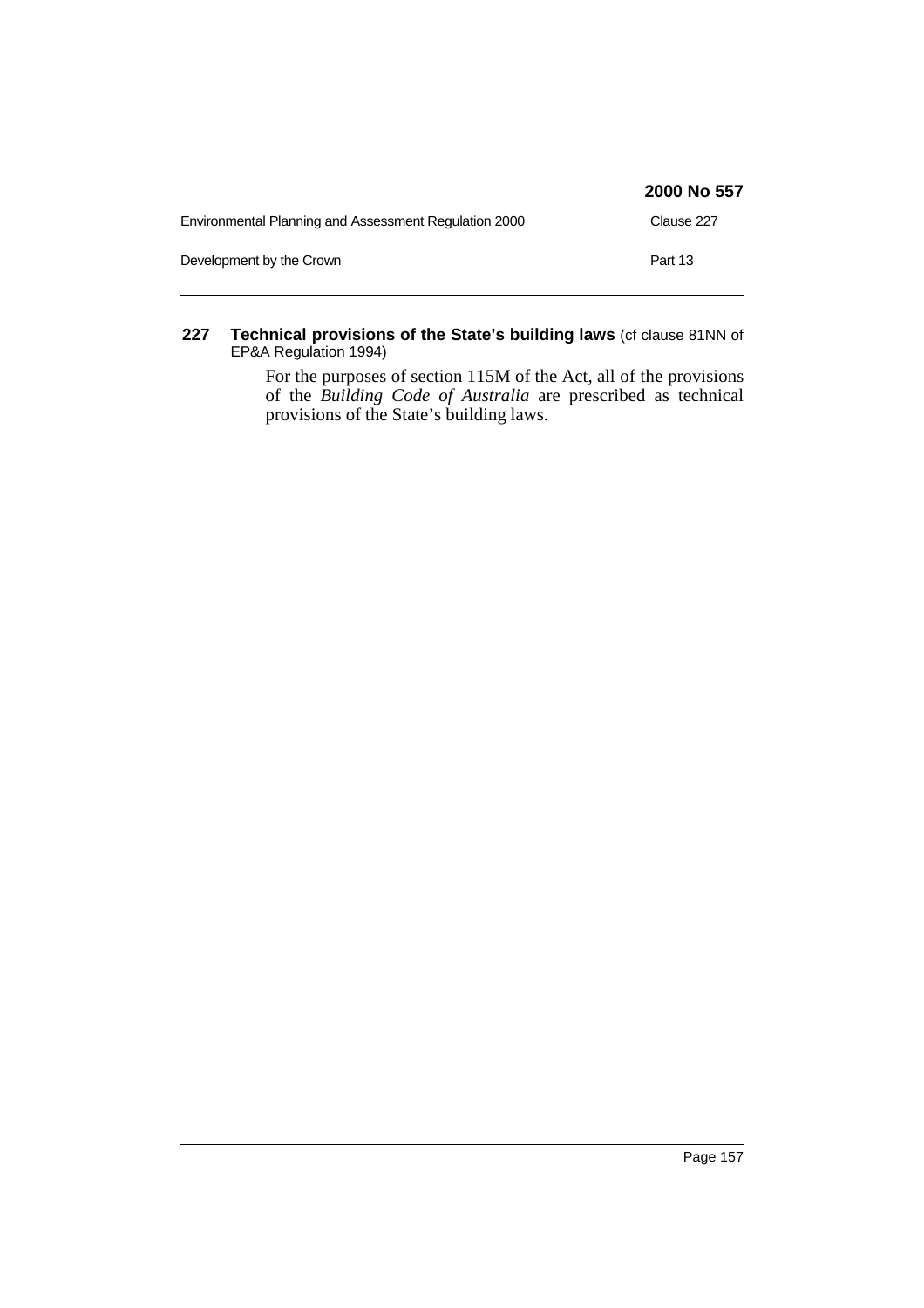| Clause 228 | Environmental Planning and Assessment Regulation 2000     |
|------------|-----------------------------------------------------------|
| Part 14    | Environmental assessment under Part 5 of the Act          |
| Division 1 | Circumstances requiring an environmental impact statement |

# **Part 14 Environmental assessment under Part 5 of the Act**

# **Division 1 Circumstances requiring an environmental impact statement**

### **228 What factors must be taken into account concerning the impact of an activity on the environment?** (cf clause 82 of EP&A Regulation 1994)

- (1) For the purposes of Part 5 of the Act, the factors to be taken into account when consideration is being given to the likely impact of an activity on the environment include:
	- (a) for activities of a kind for which specific guidelines are in force under this clause, the factors referred to in those guidelines, or
	- (b) for any other kind of activity:
		- (i) the factors referred to in the general guidelines in force under this clause, or
		- (ii) if no such guidelines are in force, the factors referred to subclause (2).
- (2) The factors referred to in subclause (1) (b) (ii) are as follows:
	- (a) any environmental impact on a community,
	- (b) any transformation of a locality,
	- (c) any environmental impact on the ecosystems of the locality,
	- (d) any reduction of the aesthetic, recreational, scientific or other environmental quality or value of a locality,
	- (e) any effect on a locality, place or building having aesthetic, anthropological, archaeological, architectural, cultural, historical, scientific or social significance or other special value for present or future generations,
	- (f) any impact on the habitat of protected fauna (within the meaning of the *National Parks and Wildlife Act 1974*),
	- (g) any endangering of any species of animal, plant or other form of life, whether living on land, in water or in the air,
	- (h) any long-term effects on the environment,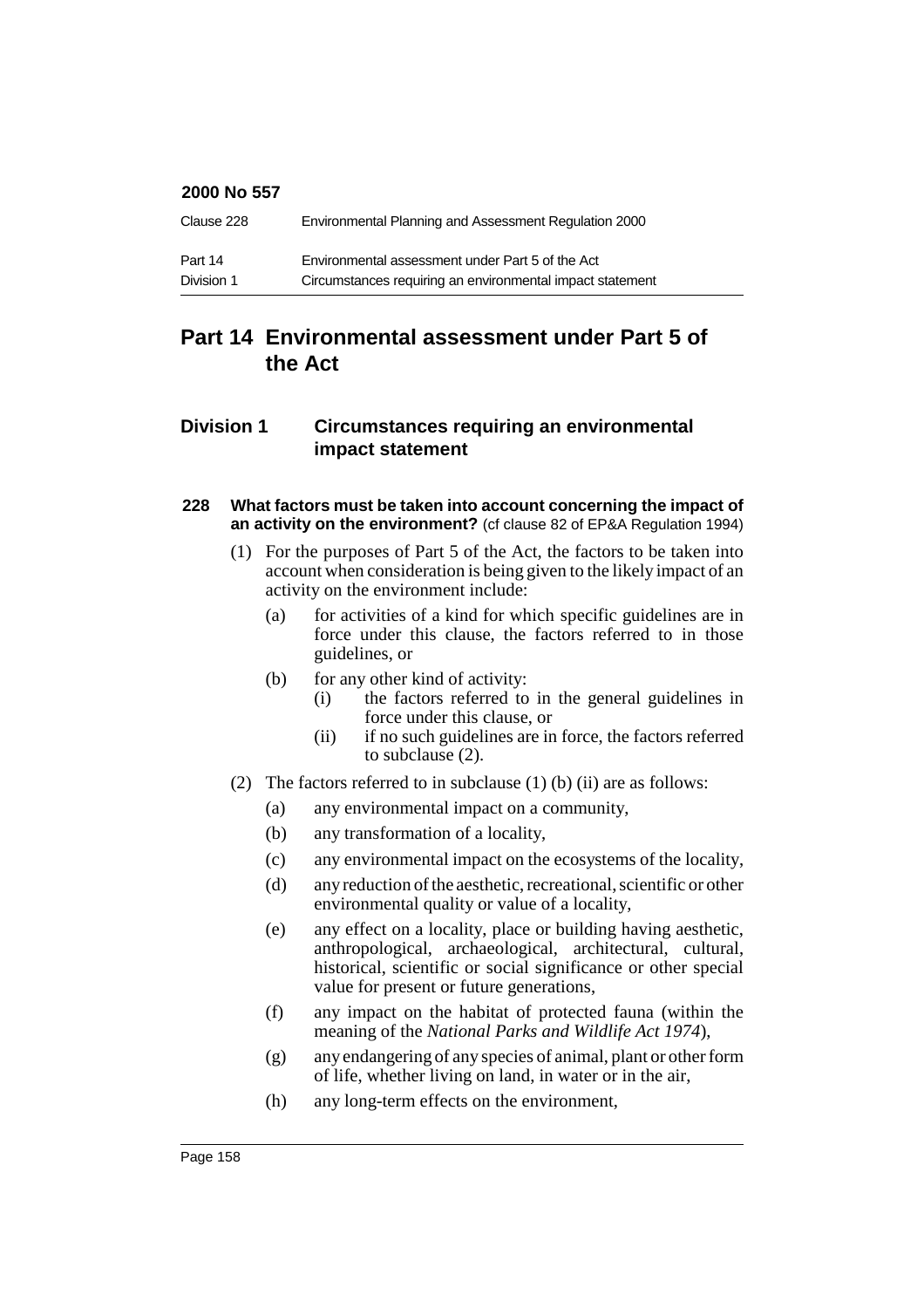|                                                           | 2000 No 557 |
|-----------------------------------------------------------|-------------|
| Environmental Planning and Assessment Regulation 2000     | Clause 228  |
| Environmental assessment under Part 5 of the Act          | Part 14     |
| Circumstances requiring an environmental impact statement | Division 1  |

- (i) any degradation of the quality of the environment,
- (j) any risk to the safety of the environment,
- (k) any reduction in the range of beneficial uses of the environment,
- (l) any pollution of the environment,
- (m) any environmental problems associated with the disposal of waste,
- (n) any increased demands on resources (natural or otherwise) that are, or are likely to become, in short supply,
- (o) any cumulative environmental effect with other existing or likely future activities.
- (3) For the purposes of this clause, the Director-General may establish guidelines for the factors to be taken into account when consideration is being given to the likely impact of an activity on the environment, in relation to activities generally or in relation to any particular kind of activity.
- (4) The Director-General may vary or revoke any guidelines in force under this clause.

# **Division 2 Environmental impact statements**

#### **229 What is the form for an environmental impact statement?** (cf clause 83 of EP&A Regulation 1994)

For the purposes of section 112 of the Act, the prescribed form for an environmental impact statement under that section is a form that contains the following information:

- (a) the name, address and professional qualifications of the person by whom the statement is prepared,
- (b) the name and address of the proponent of the activity to which the statement relates,
- (c) the address of the land on which the activity to which the statement relates is to be carried out,
- (d) a description of the activity to which the statement relates,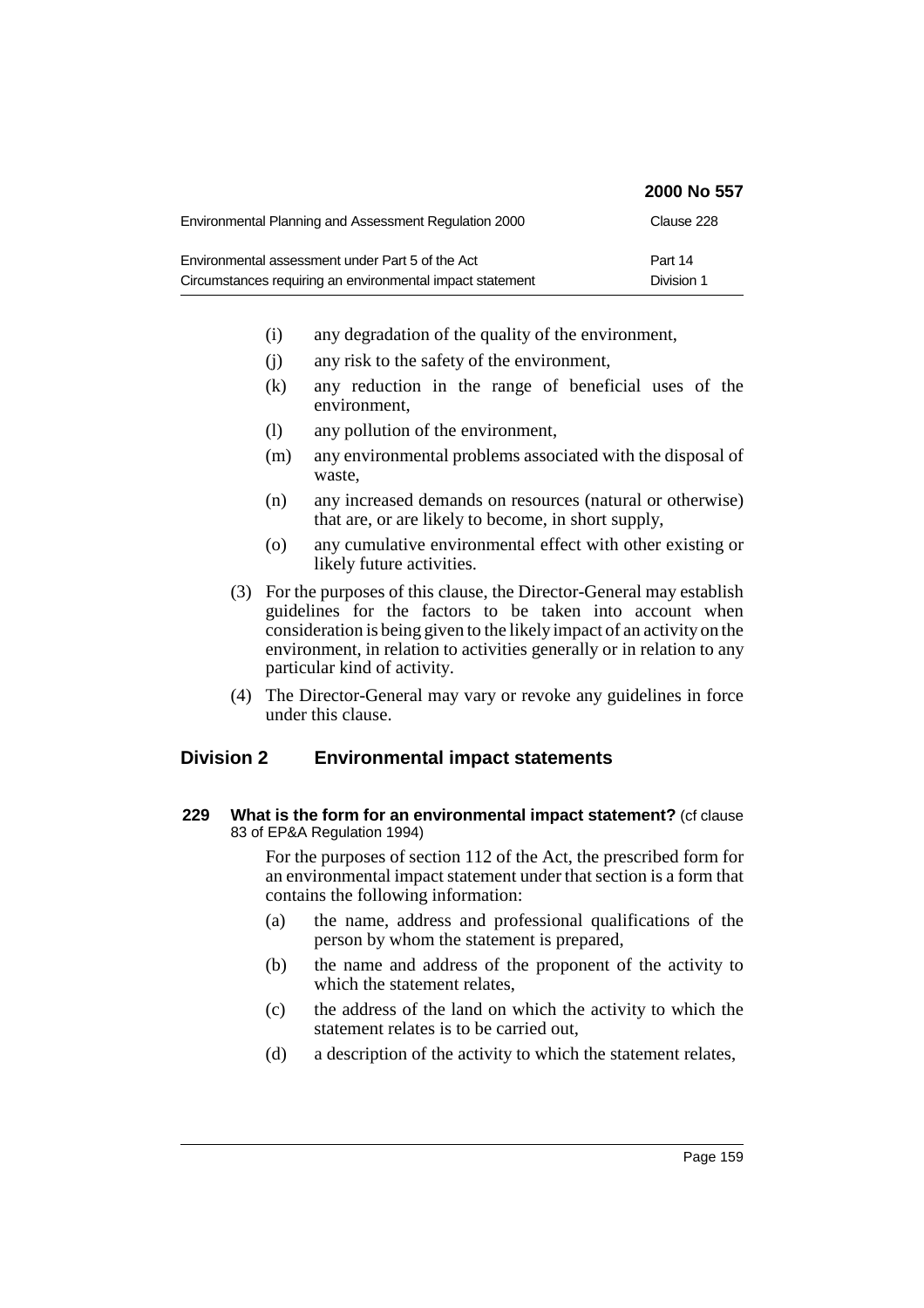| Clause 229 | Environmental Planning and Assessment Regulation 2000 |
|------------|-------------------------------------------------------|
| Part 14    | Environmental assessment under Part 5 of the Act      |
| Division 2 | Environmental impact statements                       |

- (e) an assessment by the person by whom the statement is prepared of the environmental impact of the activity to which the statement relates, dealing with the matters referred to in clause 230,
- (f) a declaration by the person by whom the statement is prepared to the effect that:
	- (i) the statement has been prepared in accordance with clauses 230 and 231, and
	- (ii) the statement contains all available information that is relevant to the environmental assessment of the activity to which the statement relates, and
	- (iii) that the information contained in the statement is neither false nor misleading.

#### **230 What must an environmental impact statement contain?** (cf clause 84 of EP&A Regulation 1994)

- (1) The contents of an environmental impact statement must include:
	- (a) for activities of a kind for which specific guidelines are in force under this clause, the matters referred to in those guidelines, or
	- (b) for any other kind of activity:
		- (i) the matters referred to in the general guidelines in force under this clause, or
		- (ii) if no such guidelines are in force, the matters referred to in Schedule 2.
- (2) The Director-General:
	- (a) may establish guidelines for the preparation of environmental impact statements, in relation to activities generally or in relation to any specific kind of activity, and
	- (b) may vary or revoke any guidelines so established.
- (3) An environmental impact statement prepared in accordance with this clause before the date on which any of the following events occur:
	- (a) the amendment of Schedule 2,
	- (b) the establishment of new guidelines under this clause,
	- (c) the variation or revocation of existing guidelines under this clause,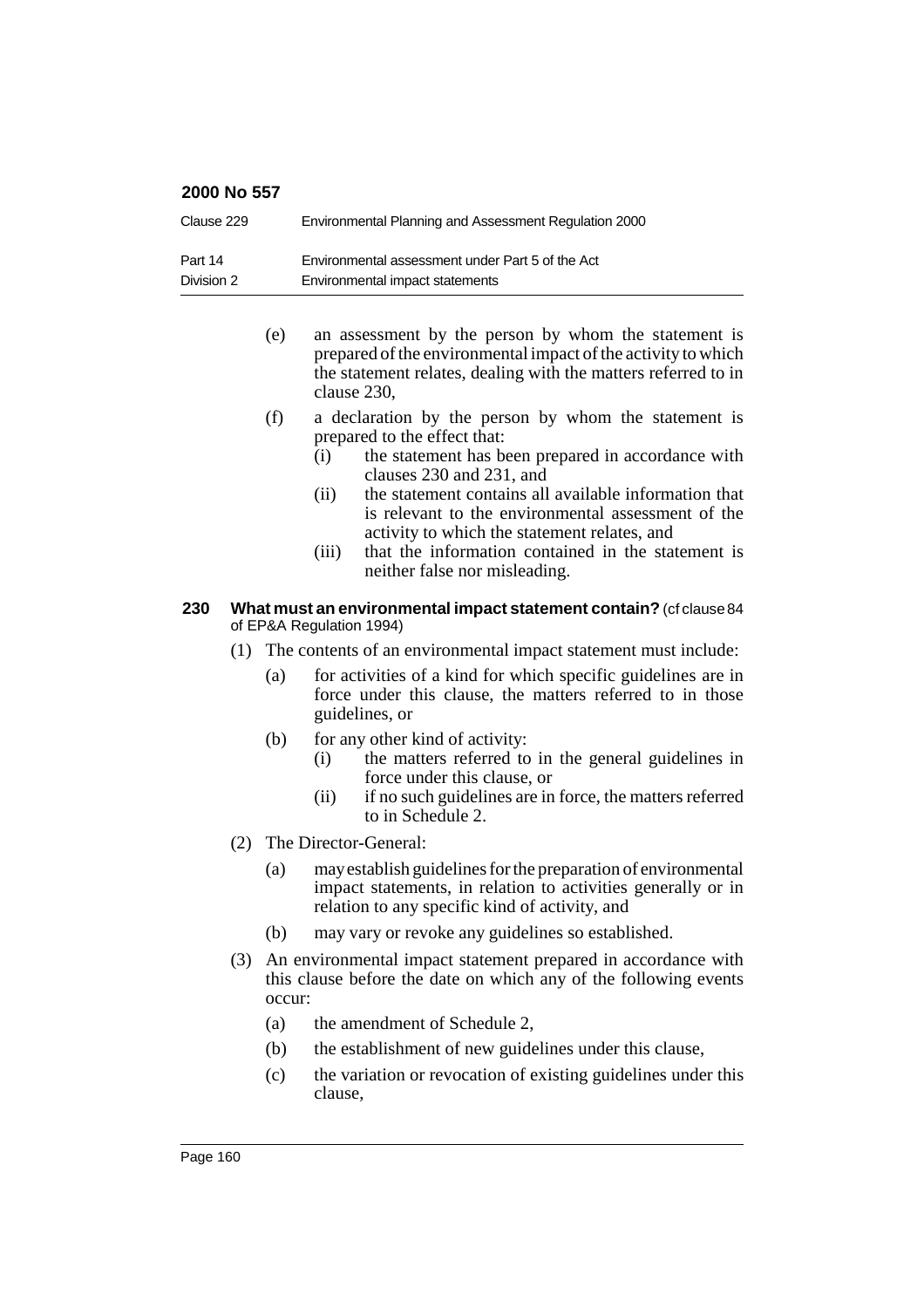|                                                       | 2000 No 557 |
|-------------------------------------------------------|-------------|
| Environmental Planning and Assessment Regulation 2000 | Clause 230  |
| Environmental assessment under Part 5 of the Act      | Part 14     |
| Environmental impact statements                       | Division 2  |

is taken to have been prepared in accordance with this clause, for the purposes of any relevant notice under section 113 (1) of the Act given within 3 months after that date, as if the relevant event had not occurred.

- **231 Director-General may make requirements concerning preparation of environmental impact statements** (cf clause 85 of EP&A Regulation 1994)
	- (1) For the purposes of section 112 of the Act, the prescribed manner in which an environmental impact statement under that section is to be prepared is as follows:
		- (a) the proponent responsible for preparing the statement must consult with the Director-General, and have regard to the Director-General's requirements concerning:
			- (i) the form and content of the statement, and
			- (ii) the availability of the statement for public comment,
		- (b) for the purposes of the consultation, the proponent must give the Director-General written particulars of the location, nature and scale of the activity,
		- (c) written notice of the Director-General's requirements must be given to the proponent within 28 days after the consultations are completed or within such further time as is agreed between the Director-General and the proponent,
		- (d) written notice of the Director-General's requirements must also be given to the relevant determining authority at the same time as it is given to the proponent,
		- (e) if the environmental impact statement is not exhibited within 2 years after the notice is given, the applicant must consult further with the Director-General in relation to the preparation of the statement.
	- (2) For the purposes of subclause (1), any requirements outstanding under clause 85 of the *Environmental Planning and Assessment Regulation 1994* immediately before 1 January 2001 are taken to have been notified on 1 January 2001.
	- (3) The Director-General may waive the requirement for consultation under this clause in relation to any particular activity or any particular kind of activity.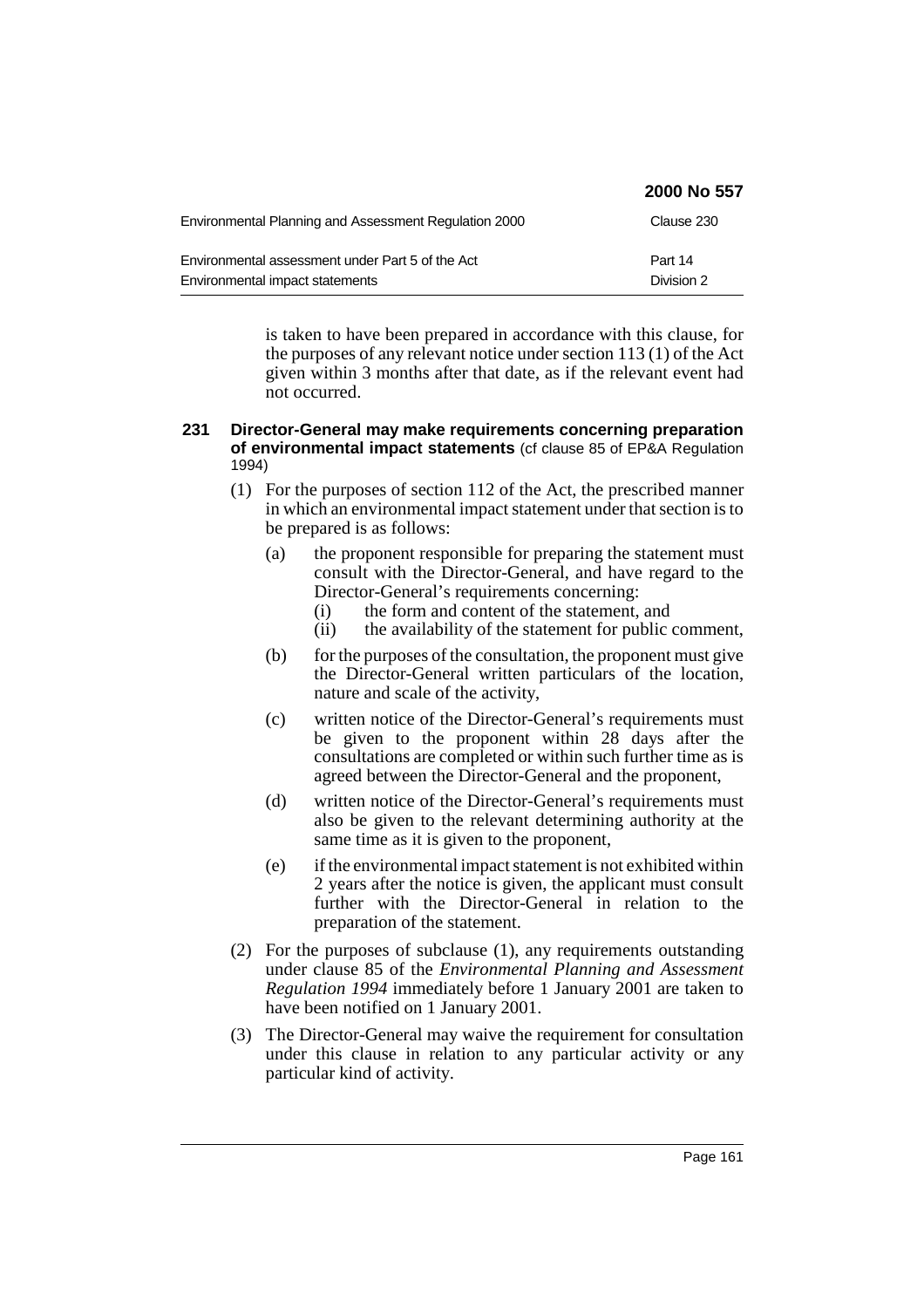| Clause 232 | Environmental Planning and Assessment Regulation 2000 |
|------------|-------------------------------------------------------|
| Part 14    | Environmental assessment under Part 5 of the Act      |
| Division 2 | Environmental impact statements                       |

### **232 Determining authority may require additional copies of environmental impact statement** (cf clause 86 of EP&A Regulation 1994)

The determining authority may require the proponent of an activity to give it as many additional copies of the environmental impact statement as are reasonably required for the purposes of the Act.

## **Division 3 Public participation**

## **233 What is the form for a section 113 notice?**

For the purposes of section 113 of the Act, the prescribed form in which a notice under that section is to be prepared is a form that, in addition to the matters required by section 113 (1) of the Act, includes the following matters:

(a) the following heading in capital letters and bold type:

"**ASSESSMENT OF ENVIRONMENTAL IMPACT OF** *(a title description of the proposed activity and its location)***—PUBLIC EXHIBITION**"

- (b) a brief description of the proposed activity and its locality,
- (c) the name of the proponent,
- (d) a statement of the places, dates and times for inspection of the environmental impact statement,
- (e) a statement that any person may, before the specified closing date, make written representations to the determining authority about the proposed activity.

#### **234 In what manner must a section 113 notice be given?** (cf clause 87 of EP&A Regulation 1994)

- (1) For the purposes of section 113 of the Act, the prescribed manner in which a notice under that section is to be given in relation to an environmental impact statement is by causing notice of the places, dates and times where the statement may be inspected to be published on at least 2 separate occasions:
	- (a) in a daily newspaper circulating generally throughout the State, and
	- (b) in a local newspaper,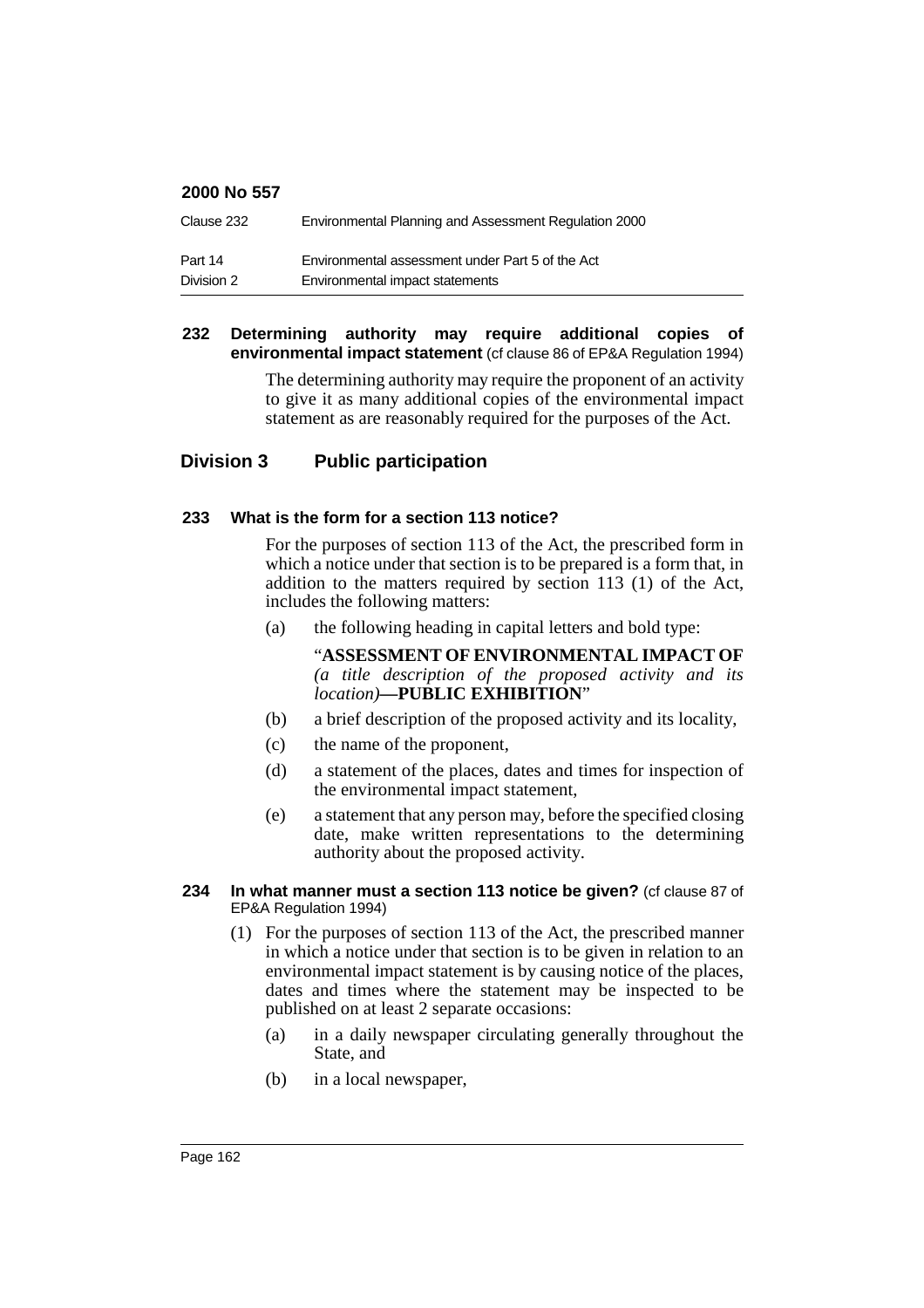|                                                                          | 2000 No 557           |
|--------------------------------------------------------------------------|-----------------------|
| Environmental Planning and Assessment Regulation 2000                    | Clause 234            |
| Environmental assessment under Part 5 of the Act<br>Public participation | Part 14<br>Division 3 |

so as to appear across 2 or 3 columns in the display section of those newspapers.

- (2) The period of 30 days referred to in section 113 (1) of the Act begins on:
	- (a) the date on which the notice is first published in the daily newspaper circulating generally throughout the State, or
	- (b) the date on which the notice is first published in the local newspaper,

whichever is the later.

#### **235 Where may an environmental impact statement be inspected?** (cf clause 88 of EP&A Regulation 1994)

In addition to the places referred to in section 113 (1) of the Act, a determining authority must make copies of the relevant environmental impact statement available for public inspection, on the same dates and during the same times, at the following places:

- (a) the principal office of the council in whose area the proposed activity is to be carried out,
- (b) at least one of the offices of the Government Information Service of New South Wales,
- (c) the Sydney office of the Environment Centre (New South Wales) Pty Ltd.

# **Division 4 Public access**

## **236 Determining authority may sell copies of environmental impact statement to the public** (cf clause 89 of EP&A Regulation 1994)

- (1) Copies of an environmental impact statement may be sold by a determining authority to any member of the public for not more than \$25 per copy.
- (2) A determining authority:
	- (a) must pay the proceeds of sale to the proponent responsible for the preparation of the statement, and
	- (b) must return to the proponent any unsold copies of the statement.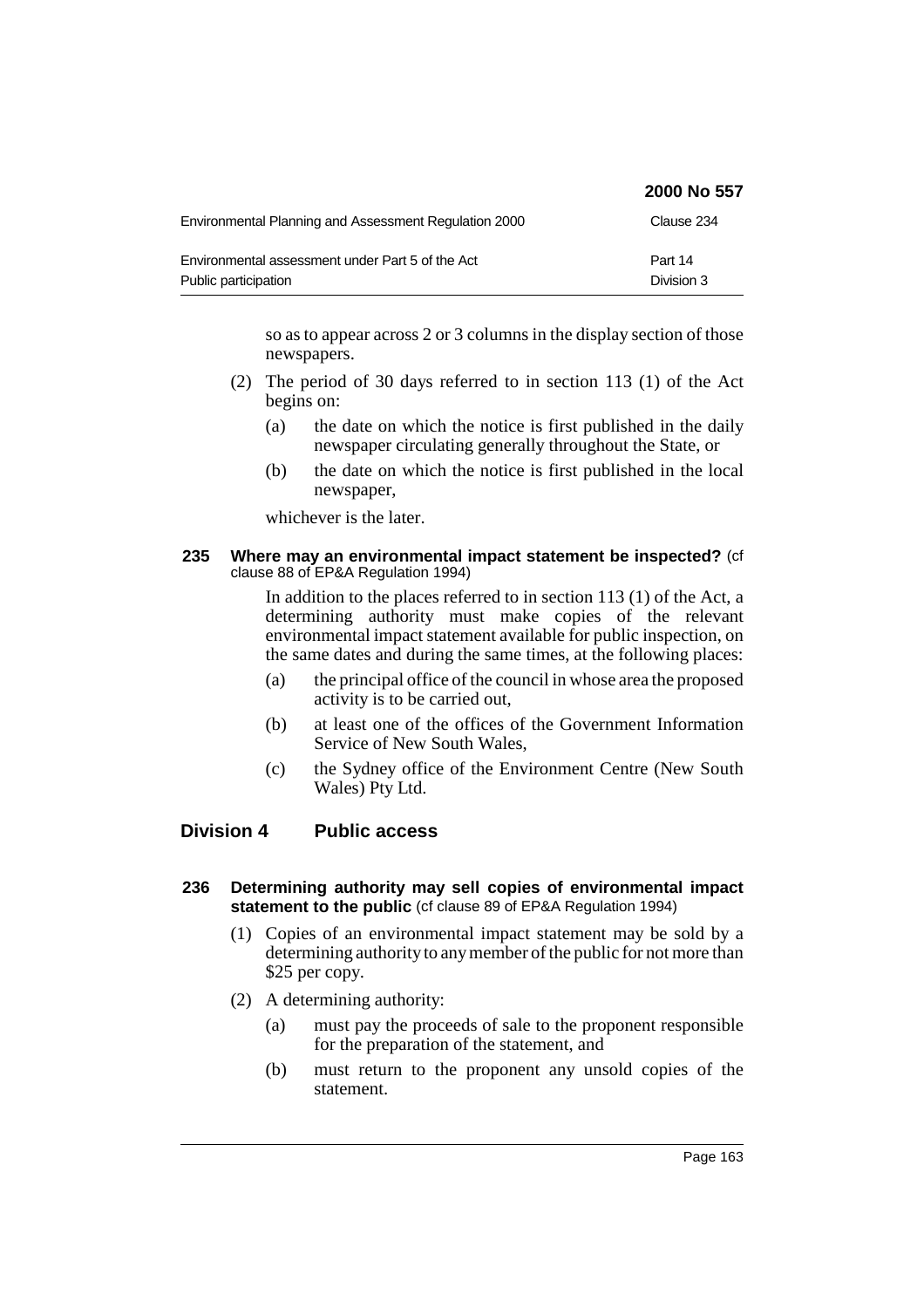| Clause 237 | Environmental Planning and Assessment Regulation 2000 |
|------------|-------------------------------------------------------|
| Part 14    | Environmental assessment under Part 5 of the Act      |
| Division 4 | Public access                                         |

### **237 Documents adopted or referred to by environmental impact statement** (cf clause 90 of EP&A Regulation 1994)

- (1) Any document adopted or referred to by an environmental impact statement is taken to form part of the statement.
- (2) Nothing in this Part requires the proponent responsible for the preparation of an environmental impact statement to supply any person with a document that is publicly available.

# **Division 5 Public participation—modification of Minister's approval where no environmental impact statement required**

- **238 Particulars of proposed modification to be publicly exhibited** (cf clause 90A of EP&A Regulation 1994)
	- (1) For the purposes of section  $115BA(5)(b)$  of the Act, particulars of a proposed modification of an approved activity must be publicly exhibited in accordance with this Division.
	- (2) In this Division, *particulars* of a proposed modification include a description of the modification to be made to the approved activity and the locality of the proposed modified activity.

#### **239 Notice to be given of the public exhibition of the proposed modification** (cf clause 90B of EP&A Regulation 1994)

- (1) Notice of the period during which the particulars of the proposed modification may be inspected and the places and times for inspection:
	- (a) must be published in a local newspaper circulating in the locality of the proposed modified activity, and
	- (b) must be published in the newspaper on at least 2 separate occasions before the start of that inspection period, and
	- (c) must appear in the display section of the newspaper.
- (2) The notice must include the following matters:
	- (a) the following heading in capital letters and bold type:

"**PROPOSED MODIFICATION TO** (*a title description of approved activity and its location*)—**PUBLIC EXHIBITION**"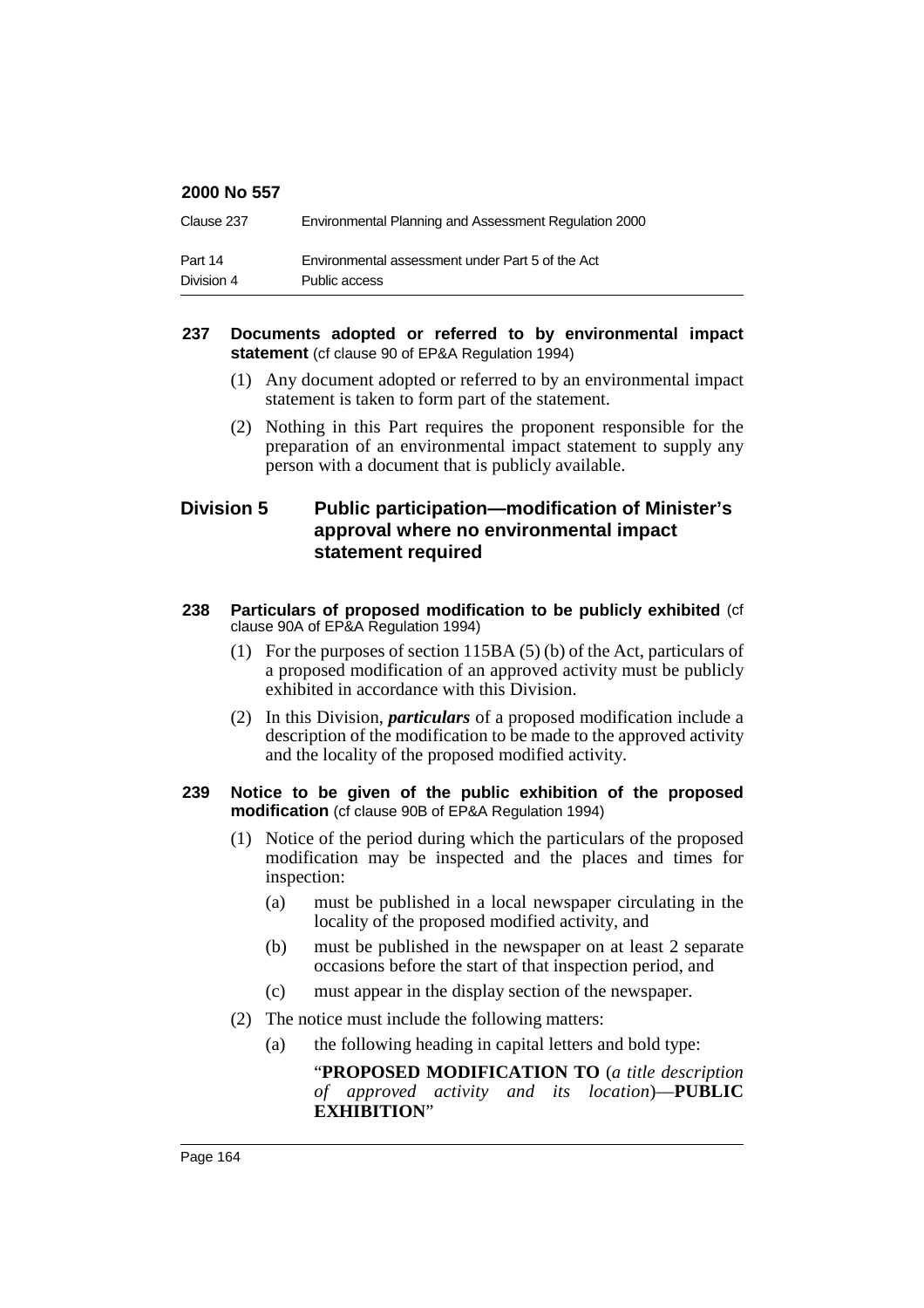|                                                                   | 2000 No 557 |
|-------------------------------------------------------------------|-------------|
| Environmental Planning and Assessment Regulation 2000             | Clause 239  |
| Environmental assessment under Part 5 of the Act                  | Part 14     |
| Public participation—modification of Minister's approval where no | Division 5  |

- (b) brief particulars of the proposed modification,
- (c) the name of the proponent,
- (d) a statement of the period during which the particulars of the proposed modification may be inspected and the places and times for inspection,
- (e) a statement that any person may, before the end of that inspection period, make written representations to the proponent about the proposed modification.

## **240** Where may the proposed modification be inspected? (cf clause 90C of EP&A Regulation 1994)

The particulars of the proposed modification are to be available for inspection during the inspection period specified in the notice under clause 241:

- (a) at the principal office of the proponent and the Department, and
- (b) at the office of the proponent and the Department closest to the locality in which the proposed modified activity is to be carried out, and
- (c) at the principal office of the council for the area in which the proposed modified activity is to be carried out, and
- (d) at the Sydney office of the Environment Centre (New South Wales) Pty Ltd.

## **241 Period of exhibition of proposed modification** (cf clause 90D of EP&A Regulation 1994)

The particulars of the proposed modification are to be available for inspection for a period of at least 14 days beginning on the day following the second occasion on which the relevant notice is published under clause 239.

## **242 Representations on proposed modification** (cf clause 90E of EP&A Regulation 1994)

(1) Any person may, during the inspection period specified in the notice under clause 239, inspect the particulars of the proposed modification and may, before the end of that inspection period, make written representations to the proponent about the proposed modification.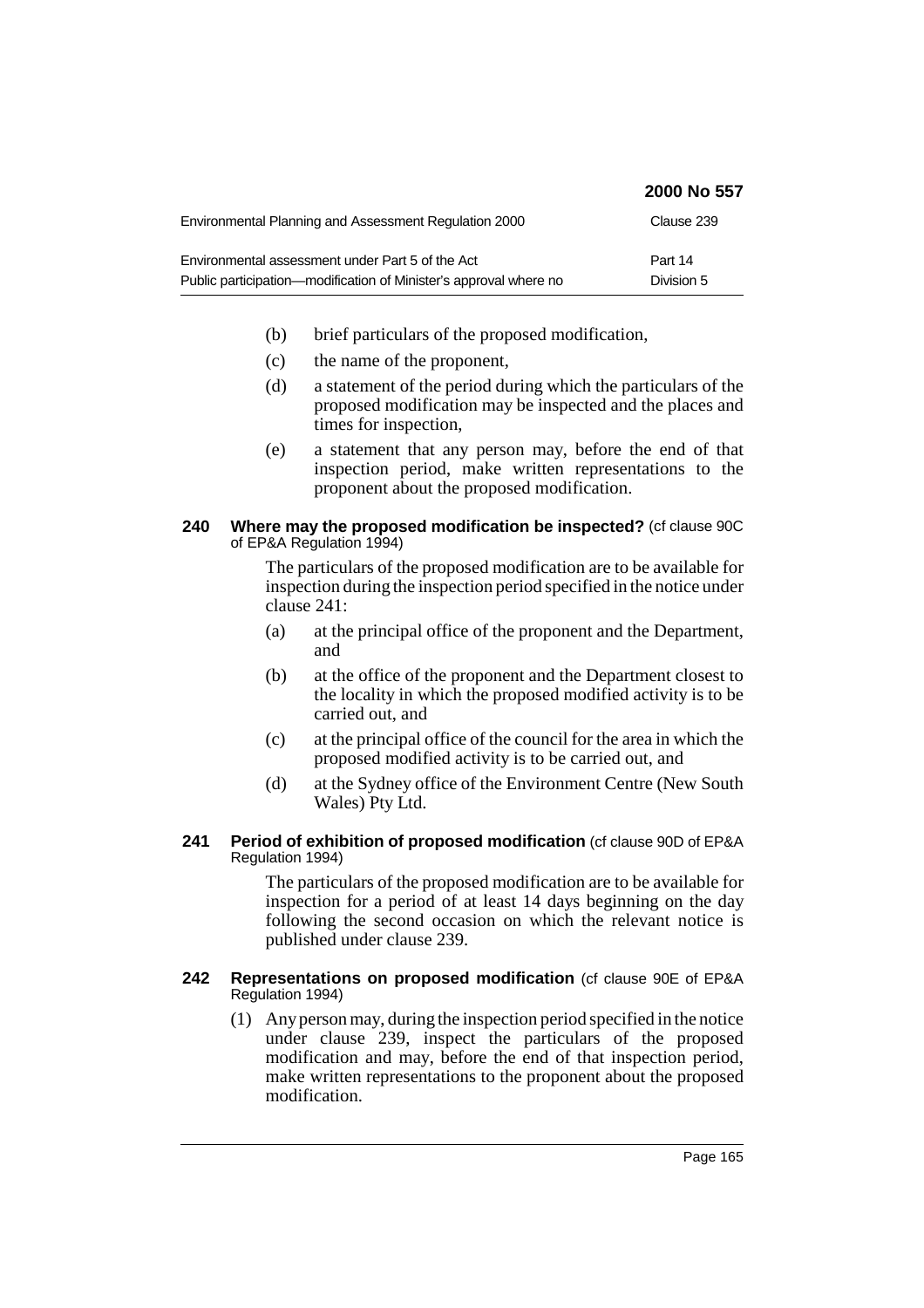| Clause 242 | Environmental Planning and Assessment Regulation 2000             |
|------------|-------------------------------------------------------------------|
| Part 14    | Environmental assessment under Part 5 of the Act                  |
| Division 5 | Public participation—modification of Minister's approval where no |

(2) The proponent must include, in the request to the Minister for the modification of the relevant approval, a copy of any written representations made to the proponent in accordance with this clause.

## **Division 6 General**

#### **243 Report to be prepared for activities to which an environmental impact statement relates** (cf clause 91 of EP&A Regulation 1994)

- (1) A determining authority for an activity must prepare a report on any activity for which an environmental impact statement has been prepared.
- (2) The report must be prepared as soon as practicable after a decision is made by the determining authority to carry out or refrain from carrying out the activity or to approve or disapprove the carrying out of the activity.
- (3) The report must comment on, and have regard to, each of the following matters:
	- (a) the environmental impact statement,
	- (b) any representations duly made to it about the proposed activity,
	- (c) the effects of the proposed activity on the environment,
	- (d) the proponent's proposals to mitigate any adverse effects of the activity on the environment,
	- (e) the findings and recommendations of:
		- (i) any report given to it by the Director-General under section 113 of the Act, and
		- (ii) any advice given to it by the Minister under section 114 of the Act, and
		- (iii) any inquiry under section 119 of the Act,

with respect to the proposed activity.

(4) The report must also give full particulars of the determining authority's decision on the proposed activity and, if the authority has granted approval to the carrying out of the activity, any conditions or modifications imposed or required by the authority in connection with the carrying out of the activity.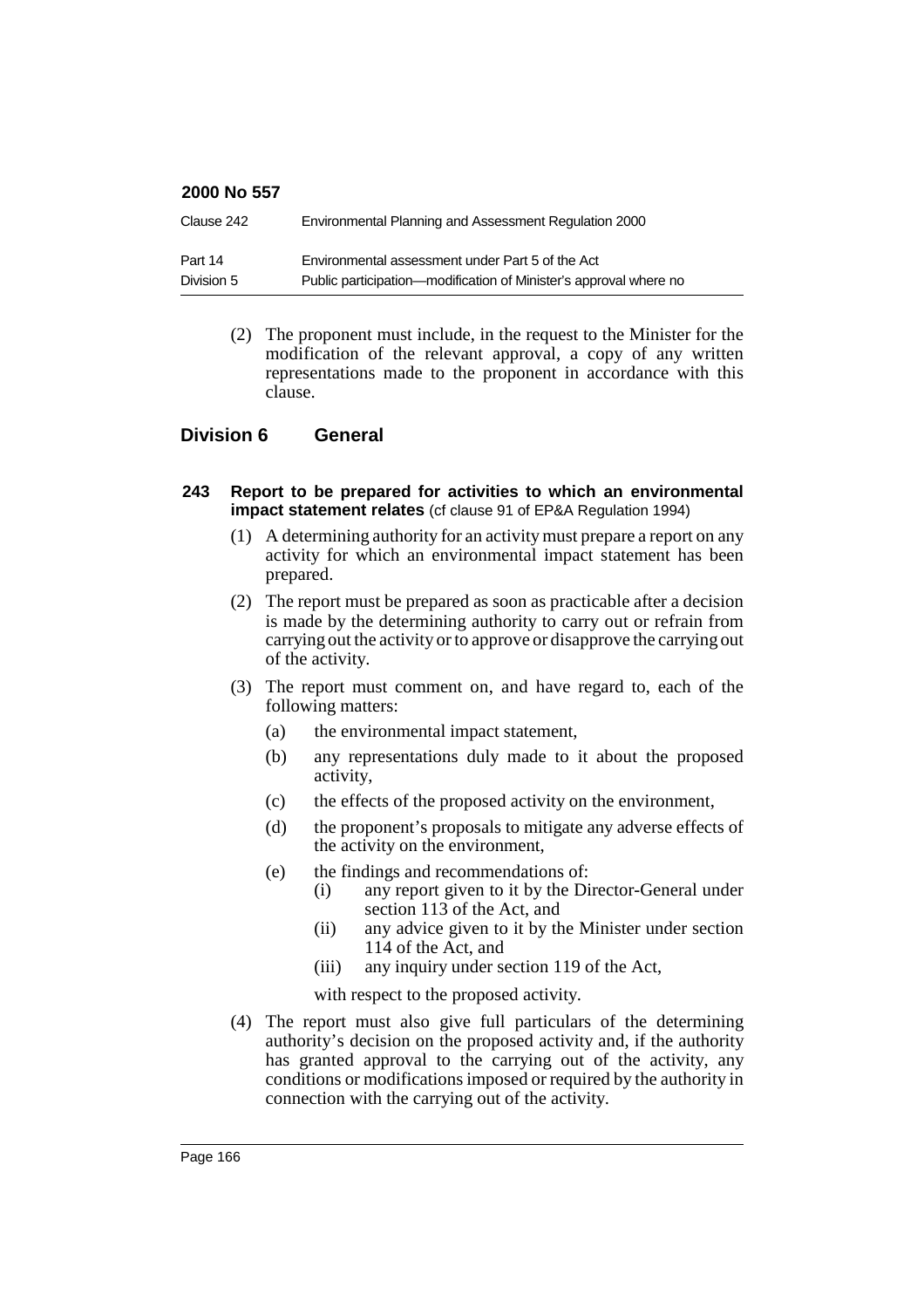|                                                       | 2000 No 557 |
|-------------------------------------------------------|-------------|
| Environmental Planning and Assessment Regulation 2000 | Clause 243  |
| Environmental assessment under Part 5 of the Act      | Part 14     |
| General                                               | Division 6  |

- (5) The determining authority must make the report public as soon as practicable after it has been completed and must send a copy of the report to the council of each area that is, or would have been, affected by the activity.
- (6) The requirements of subclause (5):
	- (a) are subject to any prohibition or restriction arising from a direction under section 120 (5) (b) of the Act, but to the extent only of the prohibition or restriction, and
	- (b) do not apply to an activity to which Division 4 of Part 5 of the Act applies.

## **244 Concurrence or consultation with Director-General of National Parks and Wildlife** (cf clause 91B of EP&A Regulation 1994)

For the purposes of section 112C (3) of the Act, the provisions of Division 2 of Part 6 of this Regulation apply (with such modifications as may be necessary) to and in respect of the granting of concurrence under section 112C of the Act in the same way as they apply to and in respect of the granting of concurrence under section 79B of the Act.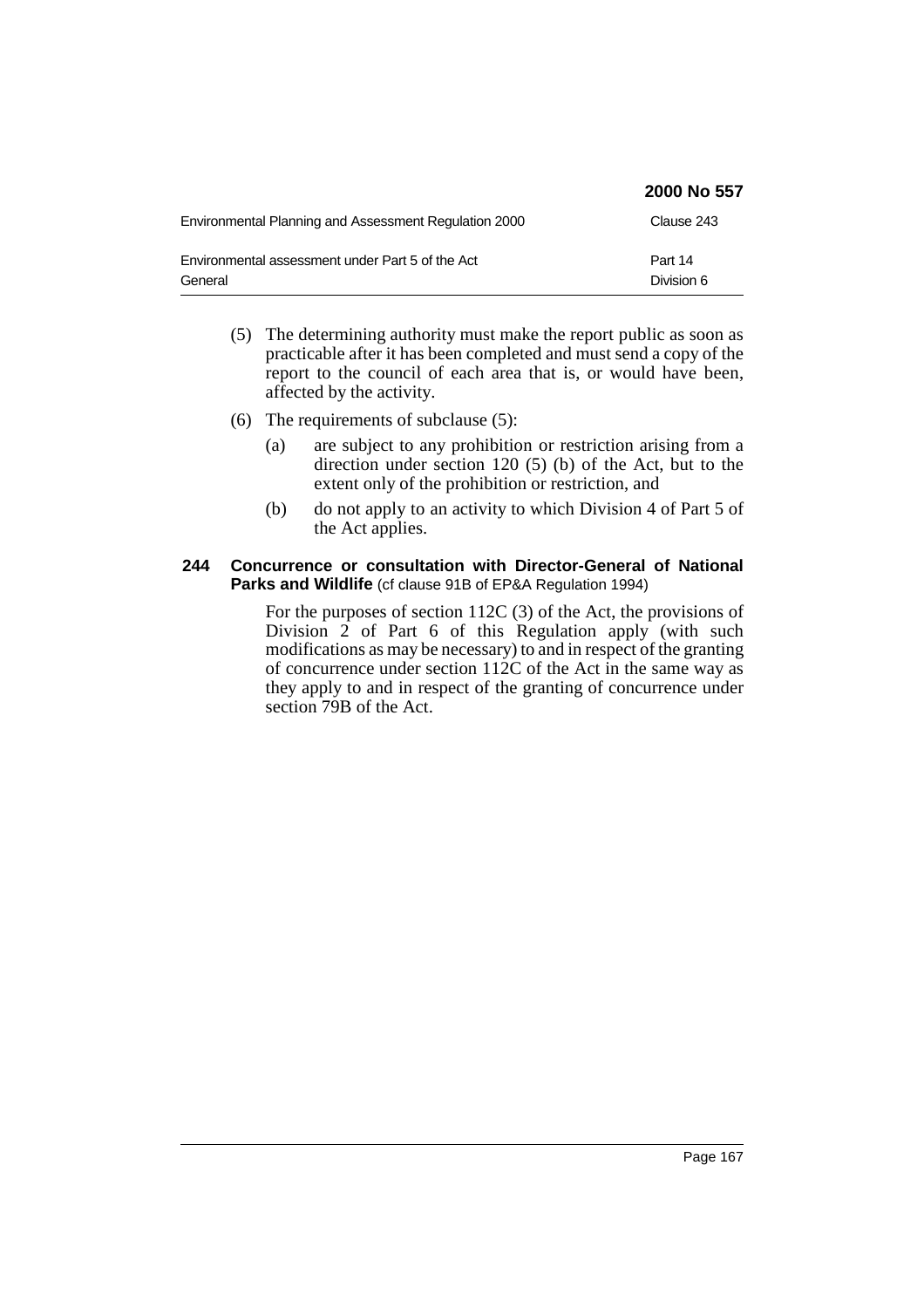| Clause 245 | Environmental Planning and Assessment Regulation 2000 |
|------------|-------------------------------------------------------|
| Part 15    | Fees and charges                                      |
| Division 1 | Fees for development applications                     |

# **Part 15 Fees and charges**

## **Division 1 Fees for development applications**

**245 What is the maximum fee?** (cf clause 92 of EP&A Regulation 1994)

The fee for a development application must not exceed the maximum amount determined in accordance with this Division.

#### **246 What is the fee for a development application?** (cf clause 93 of EP&A Regulation 1994)

(1) The maximum fee for development involving the erection of a building, the carrying out of work or the demolition of a work or a building, and having an estimated cost within the range specified in the Table to this clause is calculated in accordance with that Table.

## **Table**

| <b>Estimated cost</b>    | Maximum fee payable                                                                                                                    |
|--------------------------|----------------------------------------------------------------------------------------------------------------------------------------|
| Up to \$250,000          | \$170, plus an additional \$3 for<br>each \$1,000 (or part of \$1,000)<br>of the estimated cost.                                       |
| \$250,001-\$500,000      | \$1,000, plus an additional $$1.70$<br>for each $$1,000$ (or part of<br>\$1,000) by which the estimated<br>cost exceeds \$250,000.     |
| \$500,001-\$1,000,000    | \$1,425, plus an additional \$1 for<br>each \$1,000 (or part of \$1,000)<br>by which the estimated cost<br>exceeds \$500,000.          |
| \$1,000,001-\$10,000,000 | $$1,975$ , plus an additional $$0.80$<br>for each $$1,000$ (or part of<br>\$1,000) by which the estimated<br>cost exceeds \$1,000,000. |
| More than \$10,000,000   | \$9,475, plus an additional \$0.55<br>for each $$1,000$ (or part of<br>\$1,000) by which the estimated<br>cost exceeds \$10,000,000.   |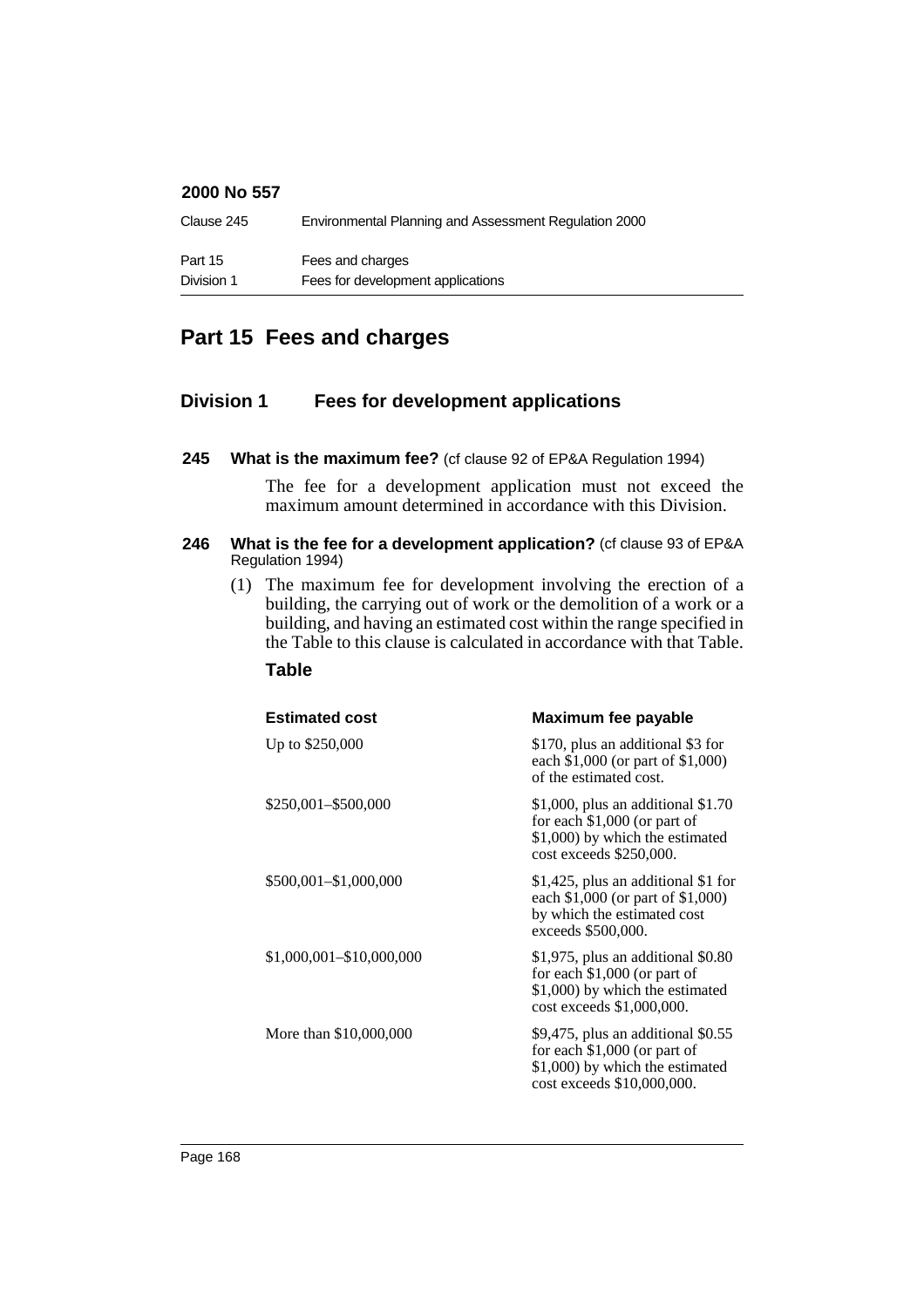|                                                       | 2000 No 557           |
|-------------------------------------------------------|-----------------------|
| Environmental Planning and Assessment Regulation 2000 | Clause 246            |
| Fees and charges<br>Fees for development applications | Part 15<br>Division 1 |

- (2) Despite subclause (1), the maximum fee payable for development for the purpose of one or more advertisements is:
	- (a) \$215, plus \$70 for each advertisement in excess of one, or
	- (b) the fee calculated in accordance with the Table,

whichever is the greater.

- (3) The fees determined under this clause do not apply to development for which a fee is payable under clause 247 or 248.
- **247 Development involving the erection of a dwelling-house with an estimated construction cost of \$100,000 or less** (cf clause 94 of EP&A Regulation 1994)

A maximum fee of \$115 is payable for development involving the erection of a dwelling-house with an estimated cost of construction of \$100,000 or less.

#### **248 Development involving the erection of a building for the purposes of a hospital, school or police station by a public authority** (cf clause 95 of EP&A Regulation 1994)

- (1) A maximum fee of \$115 is payable for development involving the erection of a building for the purposes of a hospital, school or police station if the development application is made by a public authority.
- (2) The consent authority is entitled to be reimbursed by the public authority to the extent to which the fee does not reimburse it for its costs in dealing with the application.
- (3) The amount payable by the public authority is to be determined by agreement between the consent authority and the public authority, but must not exceed the maximum fee that would be applicable for an application made otherwise than a public authority.

### **249 Development involving the subdivision of land** (cf clause 96 of EP&A Regulation 1994)

The maximum fee payable for development involving the subdivision of land is calculated as follows:

- (a) subdivision (other than strata subdivision):
	- (i) involving the opening of a public road, \$500 plus \$50 for each additional lot created by the subdivision, or
	- (ii) not involving the opening of a public road, \$250 plus \$40 for each additional lot created by the subdivision,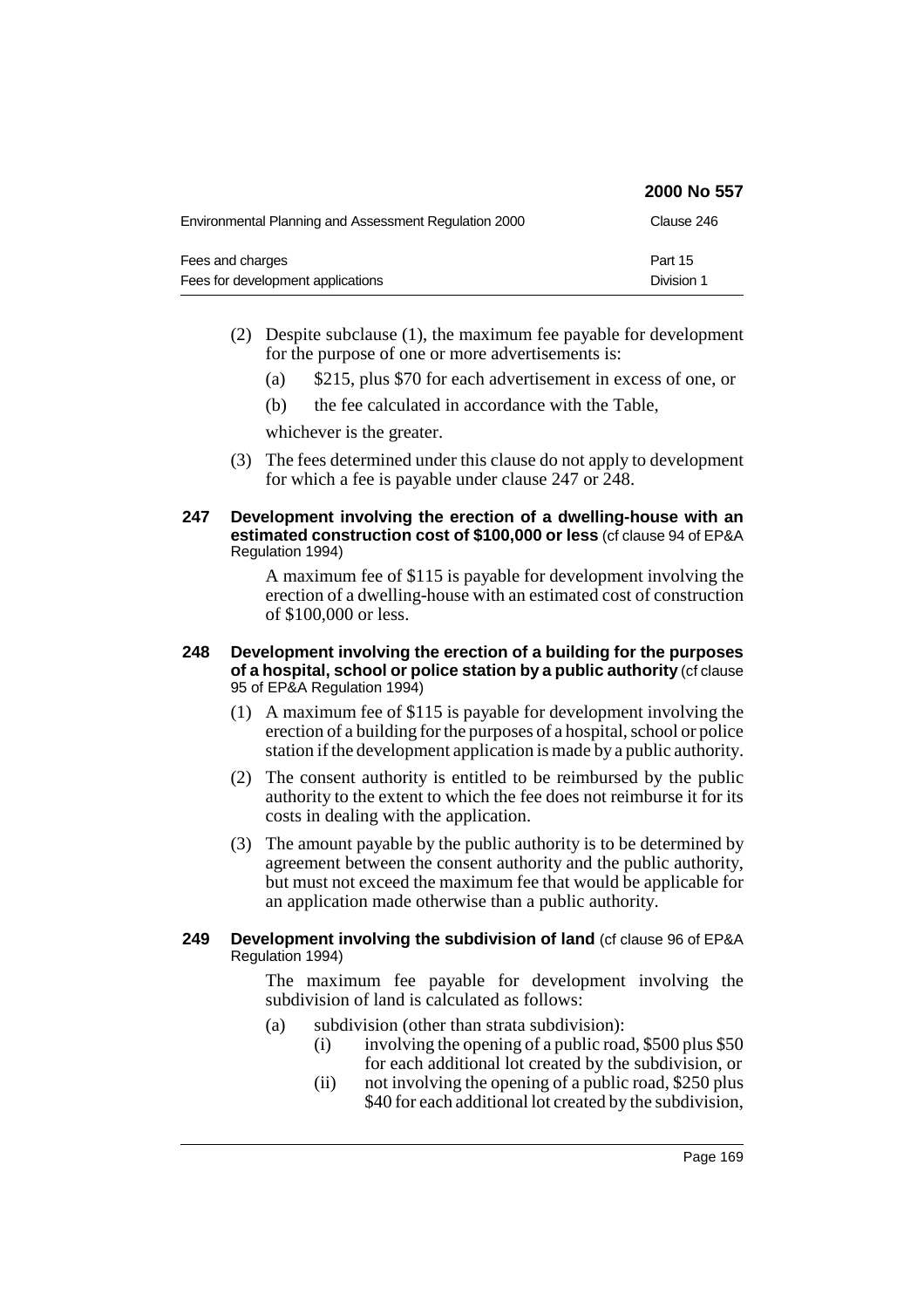| Clause 249 | Environmental Planning and Assessment Regulation 2000 |
|------------|-------------------------------------------------------|
| Part 15    | Fees and charges                                      |
| Division 1 | Fees for development applications                     |

(b) strata subdivision, \$250 plus \$50 for each additional lot created by the subdivision.

#### **250 Development not involving the erection of a building, the carrying out of a work, the subdivision of land or the demolition of a building or work** (cf clause 97 of EP&A Regulation 1994)

A maximum fee of \$170 is payable for development that does not involve the erection of a building, the carrying out of a work, the subdivision of land or the demolition of a building or work.

#### **251 Minimum fee for designated development** (cf clause 98 of EP&A Regulation 1994)

Despite the provisions of this Division, a consent authority may charge a minimum fee of \$555 for designated development.

#### **252 What additional fees are payable for development that requires advertising?** (cf clause 99 of EP&A Regulation 1994)

- (1) In addition to any other fees payable under this Division, a consent authority may charge up to the following maximum fees for the giving of the notice required for the development:
	- (a) \$1,665, in the case of designated development,
	- (b) \$830, in the case of advertised development,
	- (c) \$830, in the case of prohibited development,
	- (d) \$830, in the case of development for which an environmental planning instrument or development control plan requires notice to be given otherwise than as referred to in paragraph (a), (b) or (c).
- (2) The consent authority must refund so much of the fee paid under this clause as is not spent in giving the notice.
- **253 What additional fees are payable for integrated development?** (cf clause 100 of EP&A Regulation 1994)
	- (1) An additional fee of \$250 for each approval body is payable in respect of an application for integrated development.
	- (2) The consent authority must forward the fee to the approval body at the same time at which it forwards a copy of the development application to the approval body under clause 66.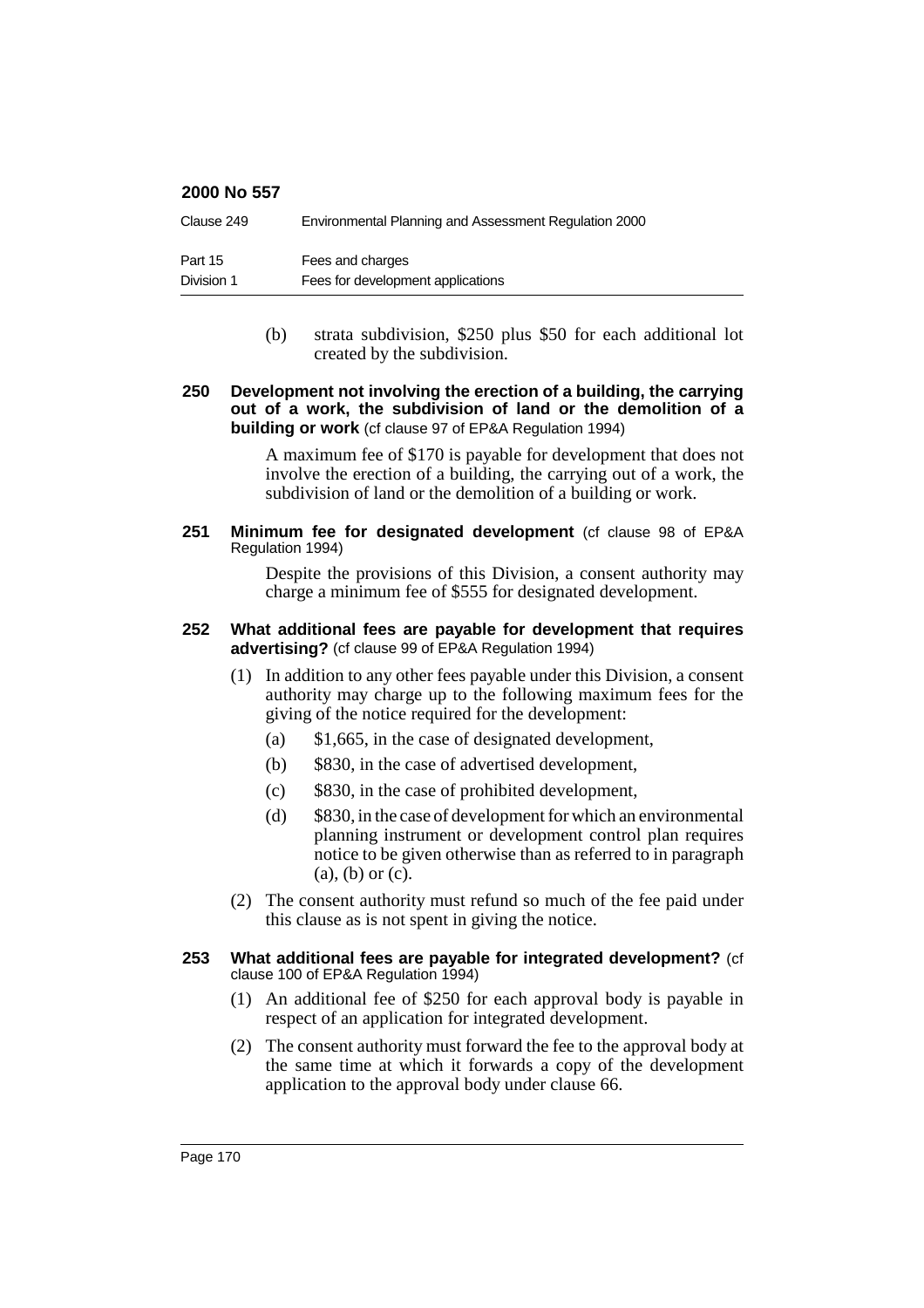|                                                       | 2000 No 557           |
|-------------------------------------------------------|-----------------------|
| Environmental Planning and Assessment Regulation 2000 | Clause 254            |
| Fees and charges<br>Fees for development applications | Part 15<br>Division 1 |

#### **254 What if two or more fees are applicable to a single development application?** (cf clause 101 of EP&A Regulation 1994)

If two or more fees are applicable to a single development application (such as an application to subdivide land and erect a building on one or more lots created by the subdivision), the maximum fee payable for the development is the sum of those fees.

#### **255 How is a fee based on estimated cost determined?** (cf clause 102 of EP&A Regulation 1994)

- (1) In determining the fee for development consisting of the erection of a building, the carrying out of a work or the demolition of a building or work, the consent authority must make its determination by reference to a genuine estimate of the construction costs of the building or work or the costs of demolition.
- (2) The estimate must, unless the consent authority is satisfied that the estimated cost indicated in the development application is neither genuine nor accurate, be the estimate so indicated.

### **256 Determination of fees after development applications have been made** (cf clause 103 of EP&A Regulation 1994)

- (1) The determination of a fee to accompany a development application must be made before, or within  $14$  days after, the application is lodged with the consent authority.
- (2) A determination made after the lodging of a development application has no effect until notice of the determination is given to the applicant.
- (3) A consent authority may refuse to consider a development application for which a fee has been duly determined and notified to the applicant but remains unpaid.

# **Division 2 Other fees and charges**

**257 What is the fee for a request for a review of a determination?** (cf clause 104 of EP&A Regulation 1994)

> The fee under section 82A (3) of the Act for a request for a review of a determination is \$500.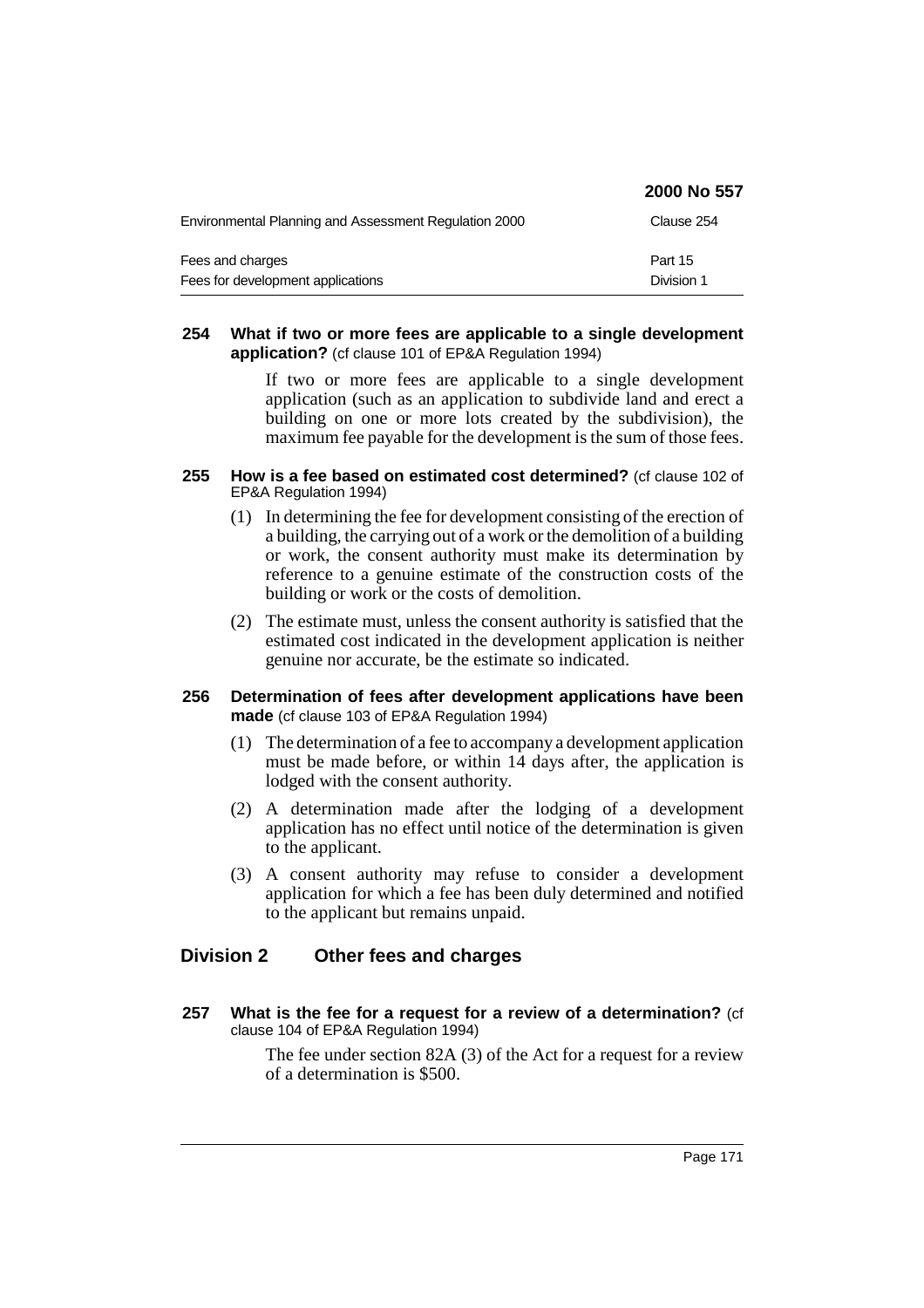| Clause 258 | Environmental Planning and Assessment Regulation 2000 |
|------------|-------------------------------------------------------|
| Part 15    | Fees and charges                                      |
| Division 2 | Other fees and charges                                |

#### **258 What is the fee for an application for modification of a consent for local development or State significant development?** (cf clause 105 of EP&A Regulation 1994)

- (1) The maximum fee for an application under section 96 (1) or (1A) of the Act for the modification of a development consent is:
	- (a) if the fee for the original application was less than \$100, 50 per cent of that fee, or
	- (b) in all other cases, 50 per cent of the fee for the original application or \$350, whichever is the lesser.
- (2) The maximum fee for an application under section 96 (2) of the Act for the modification of a development consent is:
	- (a) if the fee for the original application was less than \$100, 50 per cent of that fee, or
	- (b) in all other cases, \$100 or 50 per cent of the fee for the original application, whichever is the greater,

plus an additional amount of not more than \$500 if notice of the application is required to be given under section 96 (2) of the Act.

- (3) The consent authority must refund so much of the additional amount as is not spent in giving the notice under section 96 (2) of the Act.
- (4) In this clause:
	- (a) a reference to an original development application is a reference to the development application that resulted in the granting of the consent to be modified, and
	- (b) a reference to the fee for the original development application does not include a reference to any fee under clause 252 that was payable for the giving of notice.
- (5) This clause does not apply to an application for the modification of a development consent granted by the Land and Environment Court on appeal from some other consent authority.
- **259 What is the fee for a planning certificate?** (cf clause 106 of EP&A Regulation 1994)
	- (1) The prescribed fee for the issue of a certificate under section 149 (2) of the Act is \$40.
	- (2) A council may charge one additional fee of not more than \$60 for any advice given under section 149 (5) of the Act.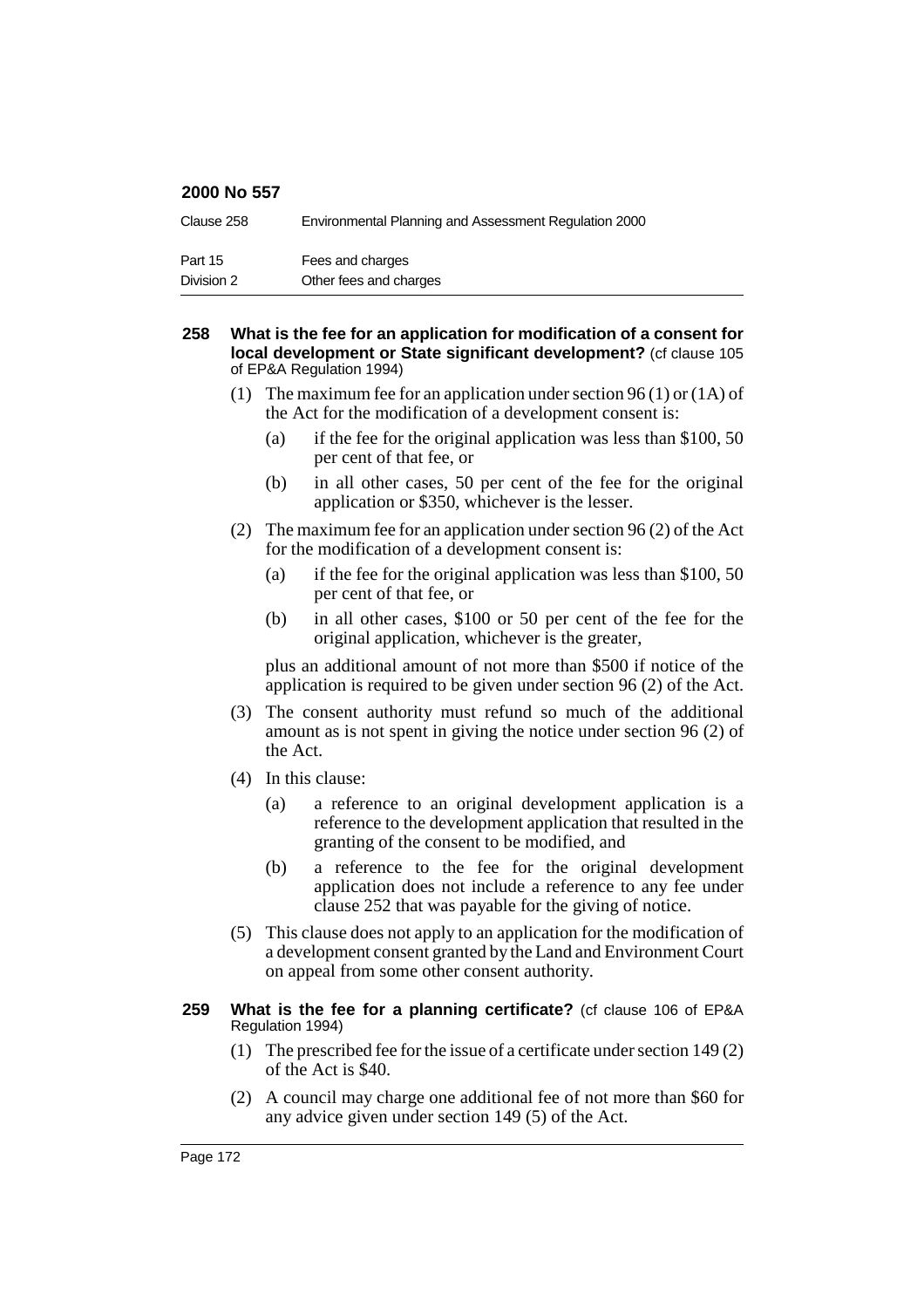|                                                       | 2000 No 557           |
|-------------------------------------------------------|-----------------------|
| Environmental Planning and Assessment Regulation 2000 | Clause 260            |
| Fees and charges<br>Other fees and charges            | Part 15<br>Division 2 |

#### **260 What is the fee for a building certificate?** (cf clause 107 of EP&A Regulation 1994)

- (1) For the purposes of section 149B (2) of the Act, the fee for an application for a building certificate in relation to a building is:
	- (a) in the case of a class 1 building (together with any class 10 buildings on the site) or a class 10 building, \$50 for each dwelling contained in the building or in any other building on the allotment, or
	- (b) in the case of any other class of building, as set out in the Table to this clause, or
	- (c) in any case where the application relates to a part of a building and that part consists of an external wall only or does not otherwise have a floor area, \$50.
- (2) If it is reasonably necessary to carry out more than one inspection of the building before issuing a building certificate, the council may require the payment of an additional fee (not exceeding \$25) for the issue of the certificate.
- (3) However, the council may not charge an additional fee for any initial inspection.
- (4) In this clause, a reference to a class 1 building includes a reference to a class 2 building that comprises 2 dwellings only.

## **Table**

| Floor area of building or part                                       | Fee                                                                |
|----------------------------------------------------------------------|--------------------------------------------------------------------|
| Not exceeding 200 square metres                                      | \$50                                                               |
| Exceeding 200 square metres but not<br>exceeding 2,000 square metres | \$50, plus an additional 10 cents<br>per square metre over 200     |
| Exceeding 2,000 square metres                                        | \$230, plus an additional 1.5 cents<br>per square metre over 2,000 |

## **261 What is the fee for a copy of a building certificate?**

For the purposes of section 149G (3) of the Act, the prescribed fee for a copy of a building certificate is \$10.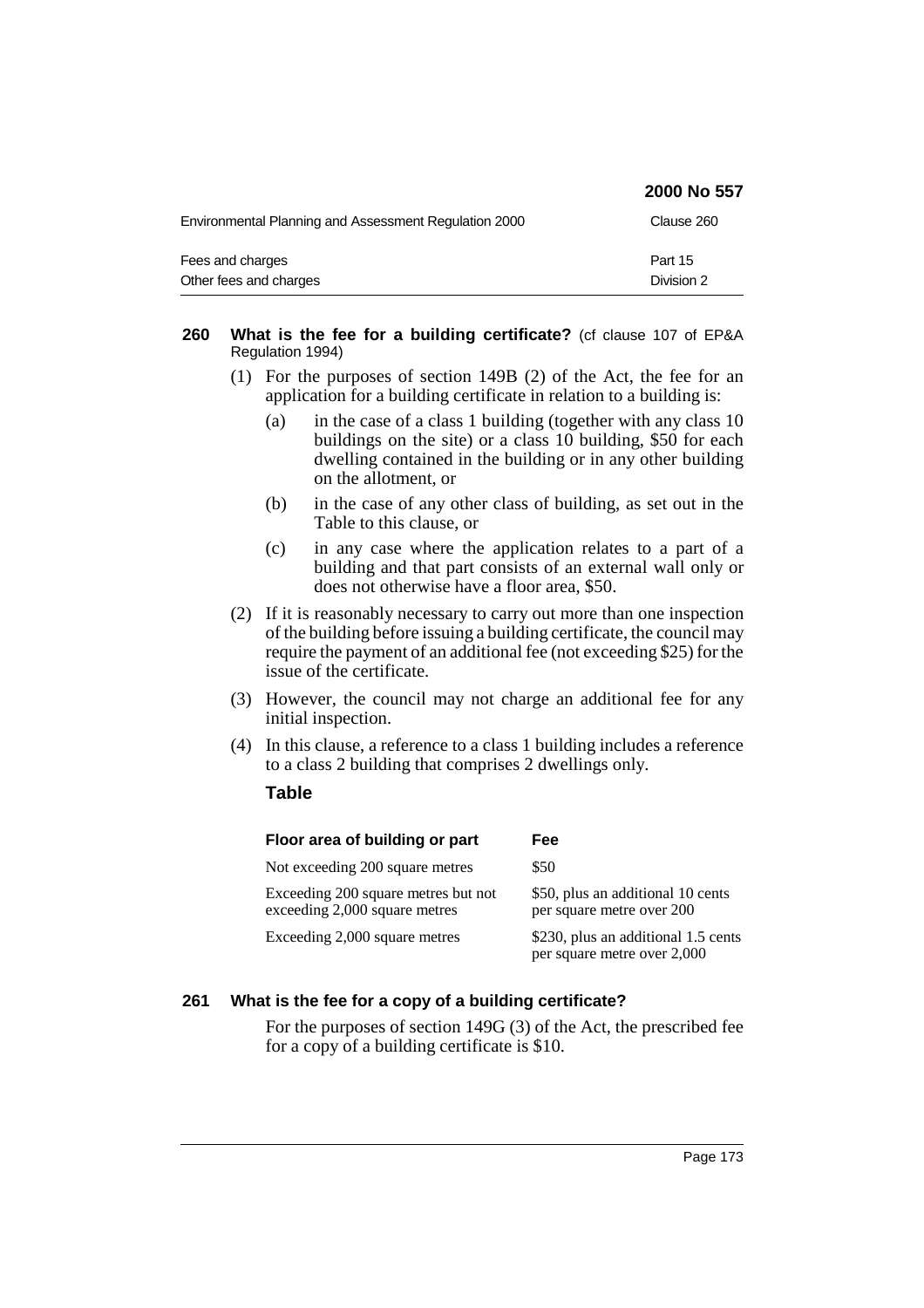| Clause 262 | Environmental Planning and Assessment Regulation 2000 |
|------------|-------------------------------------------------------|
| Part 15    | Fees and charges                                      |
| Division 2 | Other fees and charges                                |

#### **262 What is the fee for a certified copy of a document, map or plan held by the department or a council?** (cf clause 108 of EP&A Regulation 1994)

The prescribed fee for a certified copy of a document, map or plan referred to in section 150 (2) of the Act is \$40.

#### **263** What other fees and charges may be imposed by the Act? (cf clause 109 of EP&A Regulation 1994)

The maximum charge or fee that may be imposed under section 137 (1) of the Act is:

- (a) the amount determined by the Director-General (either generally or in any particular case or class of cases), having regard to the cost to the Minister, corporation, Department or Director-General of doing anything referred to in that subsection, or
- (b) if there is not a relevant determination in force, 120 per cent of the cost to the Minister, corporation, Department or Director-General of doing anything referred to in that subsection.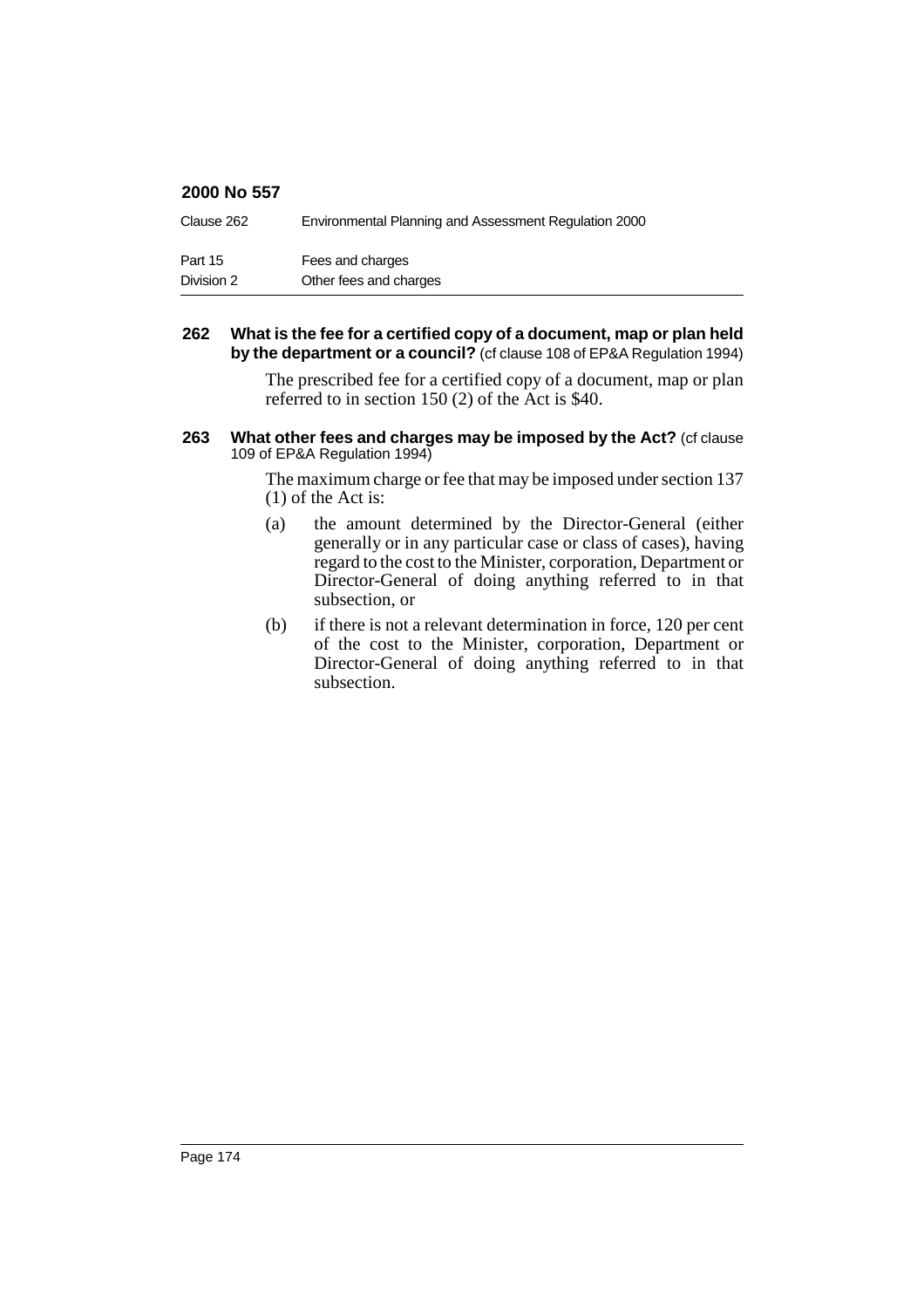|                                                       | 2000 No 557 |
|-------------------------------------------------------|-------------|
| Environmental Planning and Assessment Regulation 2000 | Clause 264  |
| Registers and other records                           | Part 16     |

# **Part 16 Registers and other records**

### **264 Council to maintain a register of development applications and consents** (cf clause 109A of EP&A Regulation 1994)

- (1) A council must maintain a register containing details of the following matters for each development application that is either made to it as the consent authority or furnished to it in cases where it is not the consent authority:
	- (a) the registered number of the application,
	- (b) the date when the application was made,
	- (c) the amount of any fee payable in connection with the application,
	- (d) the date or dates when any such fee, or any part of such fee, was paid,
	- (e) the date when the application was determined.
- (2) The register must also contain details of the following matters for each development consent:
	- (a) the name and address of the person to whom the consent was granted,
	- (b) the address, and formal particulars of title, of the land to which the consent relates,
	- (c) the date when the consent was granted,
	- (d) a brief description of the subject-matter of the consent, including a statement as to the nature of the development (residential, commercial, industrial or other),
	- (e) any conditions to which the consent is subject,
	- (f) the duration of the consent,
	- (g) the date when the consent became effective,
	- (h) whether the consent has been revoked, modified or surrendered,
	- (i) the date when any notice was published in respect of the consent as referred to in section 101 of the Act,
	- (j) the date of issue of any related construction certificates,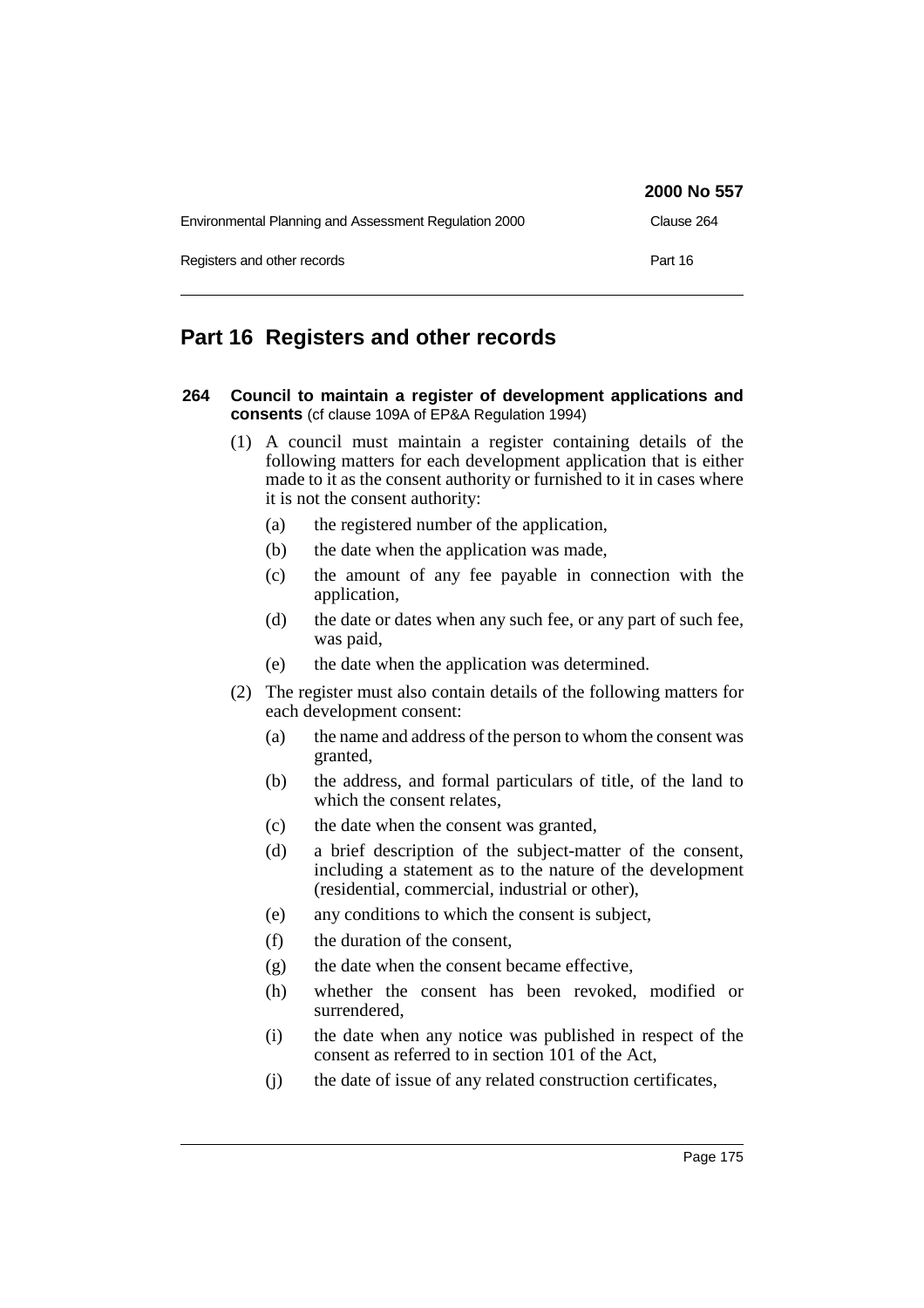| Clause 264 | Environmental Planning and Assessment Regulation 2000 |
|------------|-------------------------------------------------------|
| Part 16    | Registers and other records                           |

- (k) the date of commencement of building or subdivision work the subject of the consent,
- (l) the name and accreditation number of the principal certifying authority appointed in relation to a consent involving building or subdivision work,
- (m) in the case of a consent concerning residential building work (within the meaning of the *Home Building Act 1989*):
	- (i) the names of licensees and owner-builders, and
	- (ii) the names of the approved insurers (where relevant) of the licensees under Part 6 of the *Home Building Act 1989*, and
	- (iii) the numbers endorsed on contractor licences and permits of which the council is informed under the requirements of this Regulation,
- (n) the date of issue of any related subdivision or occupation certificate,
- (o) any approvals taken, by section 78A of the Act, to have been granted under the *Local Government Act 1993*,
- (p) any approvals under an Act that were considered as part of the integrated development process.
- (3) The register must contain the following indexes of the development consents referred to in subclause (2):
	- (a) an index prepared by reference to the address of the land to which each development relates,
	- (b) an index prepared by reference to the chronological order of the granting of each development consent.
- (4) For the purposes of section 100 of the Act, the prescribed form for the register is a book, in loose-leaf form, or an electronic data retrieval system.
- **265 Council to maintain a register of complying development applications** (cf clause 109B of EP&A Regulation 1994)
	- (1) A council must maintain a register containing details of the following matters for each complying development certificate whether or not the council is the certifying authority:
		- (a) the date when the application was made,
		- (b) the name and address of the person making the application,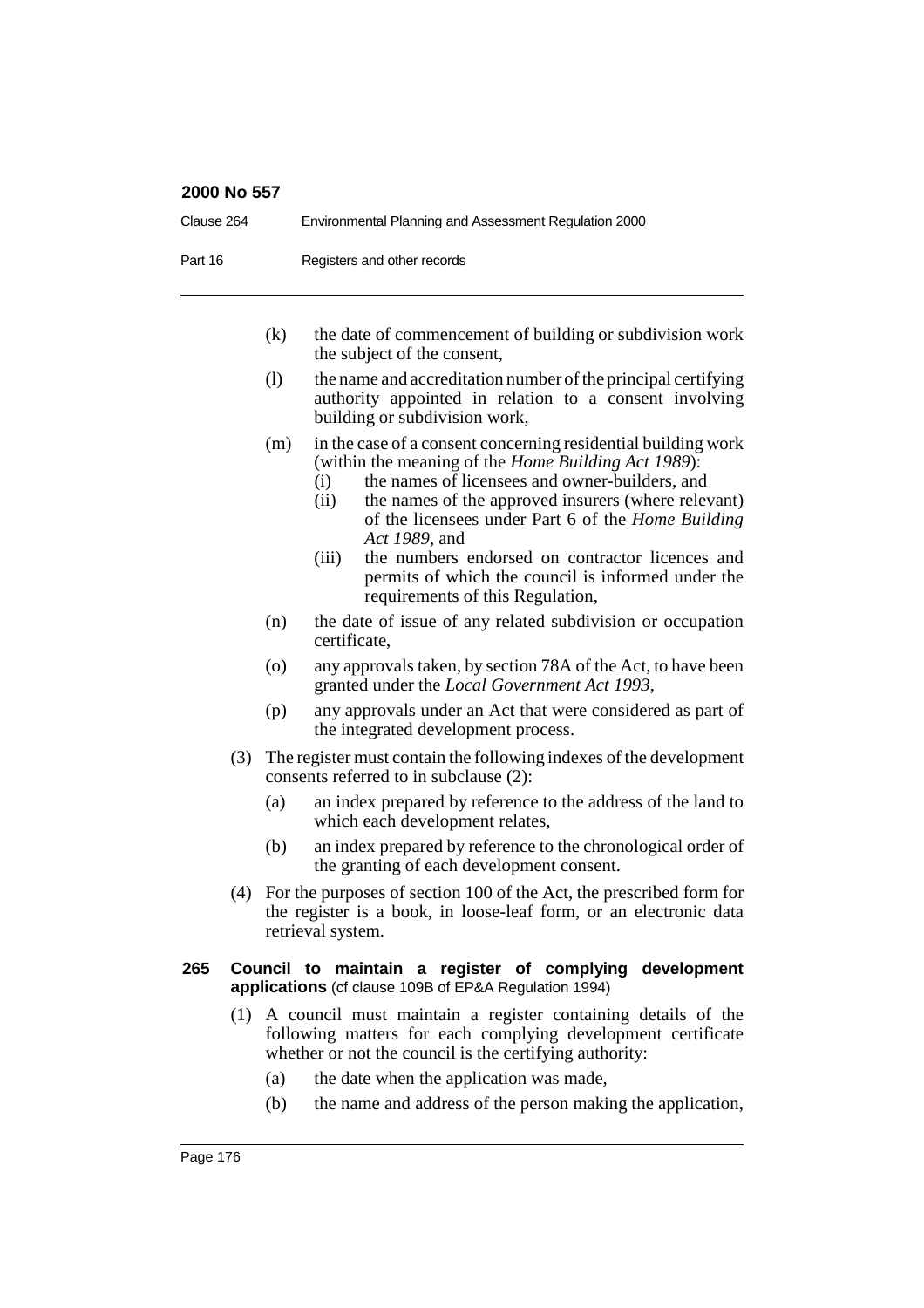|                                                       | 2000 No 557 |
|-------------------------------------------------------|-------------|
| Environmental Planning and Assessment Regulation 2000 | Clause 265  |
| Registers and other records                           | Part 16     |

- (c) the address, and formal particulars of title, of the land to which the certificate relates.
- (d) the date when the certificate was granted or refused,
- (e) if the certificate was granted or refused by an accredited certifier, the name and accreditation number of the accredited certifier,
- (f) the date of commencement of building or subdivision work the subject of the certificate,
- (g) the name and accreditation number of the principal certifying authority appointed in relation to the building or subdivision work the subject of the certificate,
- (h) in the case of a certificate concerning residential building work (within the meaning of the *Home Building Act 1989*):
	- (i) the names of licensees and owner-builders, and
	- (ii) the names of the approved insurers (where relevant) of the licensees under Part 6 of the *Home Building Act 1989*, and
	- (iii) the numbers endorsed on contractor licences and permits of which the council is informed under the requirements of this Regulation,
- (i) the date of issue of any related subdivision or occupation certificate,
- (j) the date on which notice of the granting of the certificate was published under section 101 of the Act.
- (2) The register must contain the following indexes of the complying development certificates referred to in subclause (1):
	- (a) an index prepared by reference to the address of the land to which each certificate relates.
	- (b) an index prepared by reference to the chronological order of the granting of each certificate.
- (3) The register is to be kept in the form of a book, in loose-leaf form, or in the form of an electronic data retrieval system.
- (4) The register under this clause is the register prescribed for the purposes of section 100 of the Act.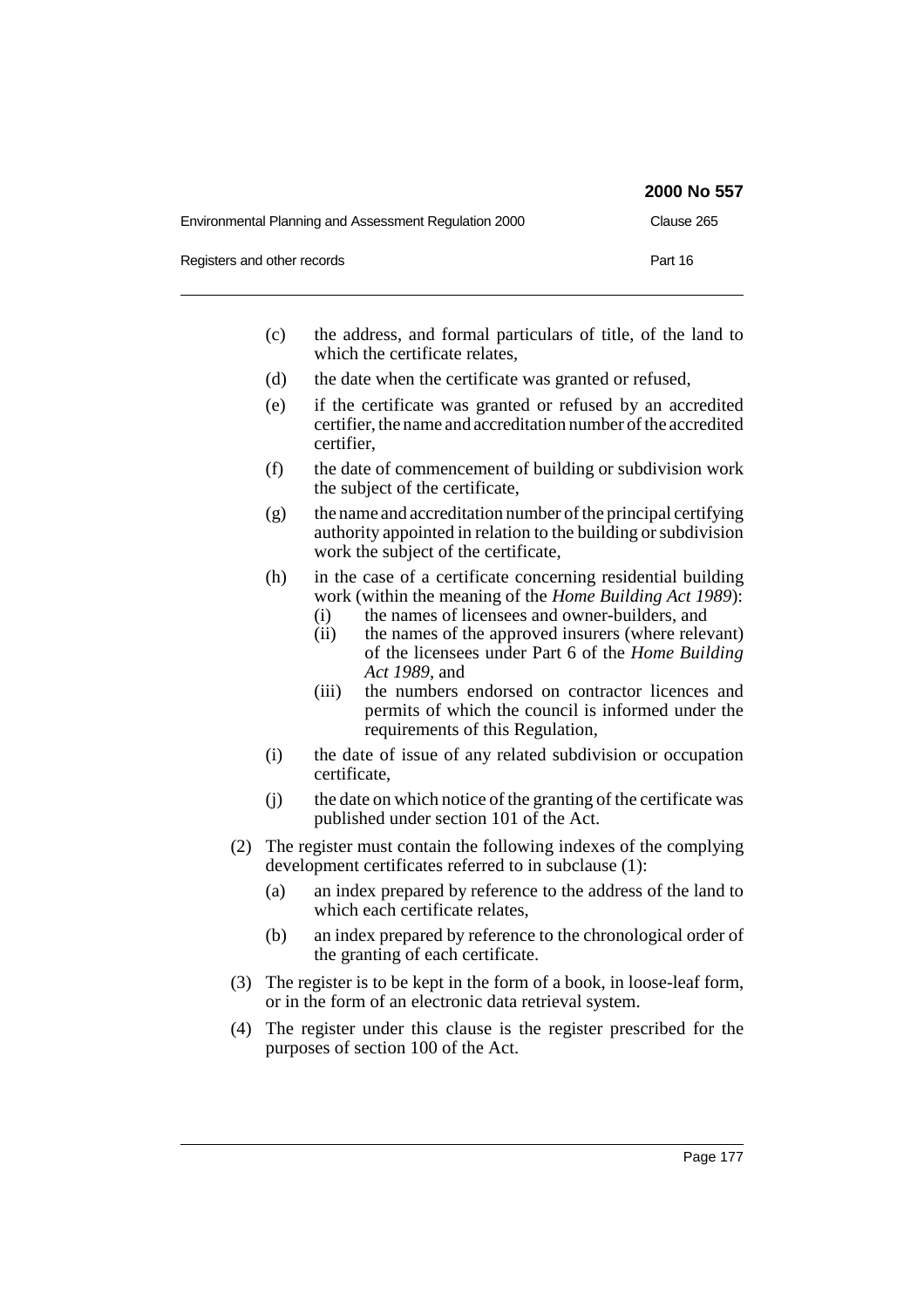| Clause 266 | Environmental Planning and Assessment Regulation 2000 |
|------------|-------------------------------------------------------|
| Part 16    | Registers and other records                           |

#### **266 Council to keep certain documents relating to development applications and consents** (cf clause 109C of EP&A Regulation 1994)

- (1) A council must keep the following documents for each development application made to it and each development consent resulting from a development application made to it:
	- (a) a copy of the development application,
	- (b) a copy of the relevant section 81 notice to the applicant,
	- (c) a copy of any instrument by which some other development consent or existing use right has been modified or surrendered,
	- (d) a copy of the decision of the Land and Environment Court, in the case of a development consent granted by the Court on appeal from the determination of the council,
	- (e) a copy of the Minister's determination of the application, in the case of an application determined by the Minister for State significant development or an application determined by the Minister under section 80 (7) of the Act,
	- (f) a copy of any recommendations made by relevant employees of the council with respect to the determination of the application,
	- (g) if the development consent has been revoked, modified or surrendered, a copy of the instrument of revocation, modification or surrender,
	- (h) if a notice has been published in respect of the development consent as referred to in section 101 of the Act, a copy of the page of the newspaper in which the notice was published,
	- (i) a copy of the notification of the determination to issue a construction certificate relating to the consent and a copy of the certificate and any related plans, specifications and any other documents that were forwarded to the council,
	- (j) a copy of the notification of the appointment of the principal certifying authority and the notification of the commencement of building or subdivision work relating to the development the subject of the consent,
	- (k) a copy of the notification of the determination of an application for an occupation certificate relating to any building the subject of the consent,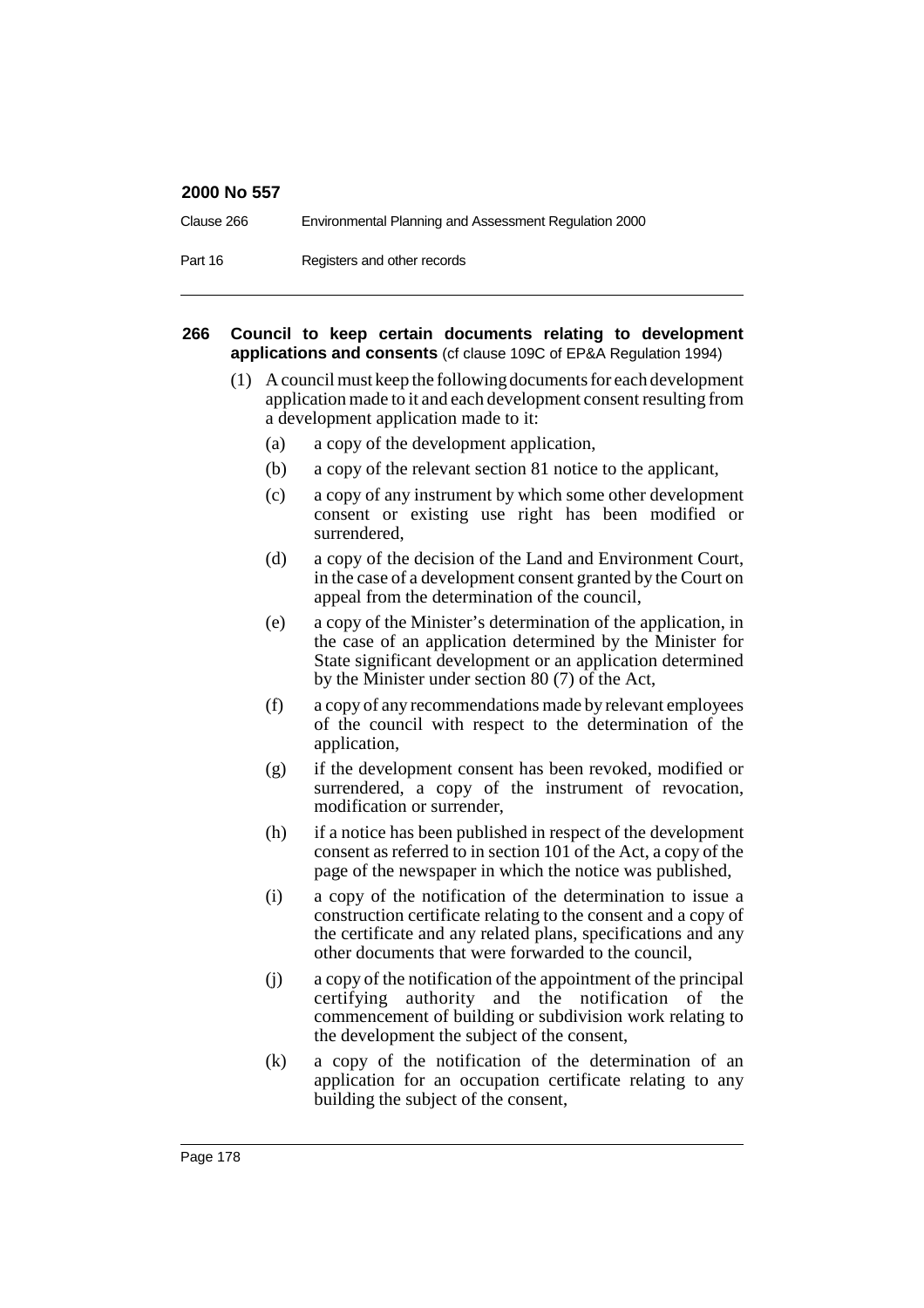|                                                       | 2000 No 557 |
|-------------------------------------------------------|-------------|
| Environmental Planning and Assessment Regulation 2000 | Clause 266  |
| Registers and other records                           | Part 16     |

- (l) a copy of the notification of the determination of an application for a subdivision certificate relating to any subdivision the subject of the consent and the endorsed plan of subdivision,
- (m) a copy of the notification of the determination of any application for a compliance certificate relating to the development the subject of the consent and any relevant plans and specifications and other documents relating to the compliance certificate,
- (n) a copy of a decision of the Land and Environment Court in the case of an occupation certificate, subdivision certificate or construction certificate issued by the Court on appeal from a determination of the council,
- (o) details of approved alternative solutions relating to construction certificates or compliance certificates together with details of the assessment methods used to establish compliance with the relevant performance requirements.
- (2) A council must keep the documents referred to in subclause (1) that are furnished to it in accordance with this Regulation by any other consent authority or certifying authority in those cases where the council is not the consent authority or certifying authority.

## **267 Council to keep certain documents relating to complying development certificates** (cf clause 109D of EP&A Regulation 1994)

A council must keep the following documents for each application for a complying development certificate whether or not the application is made to the council and each complying development certificate whether or not the certificate is issued by the council:

- (a) a copy of the determination of the application for a complying development certificate including any related plans and specifications,
- (b) if a notice has been published in respect of the complying development as referred to in section 101 of the Act, a copy of the page of the newspaper in which the notice was published,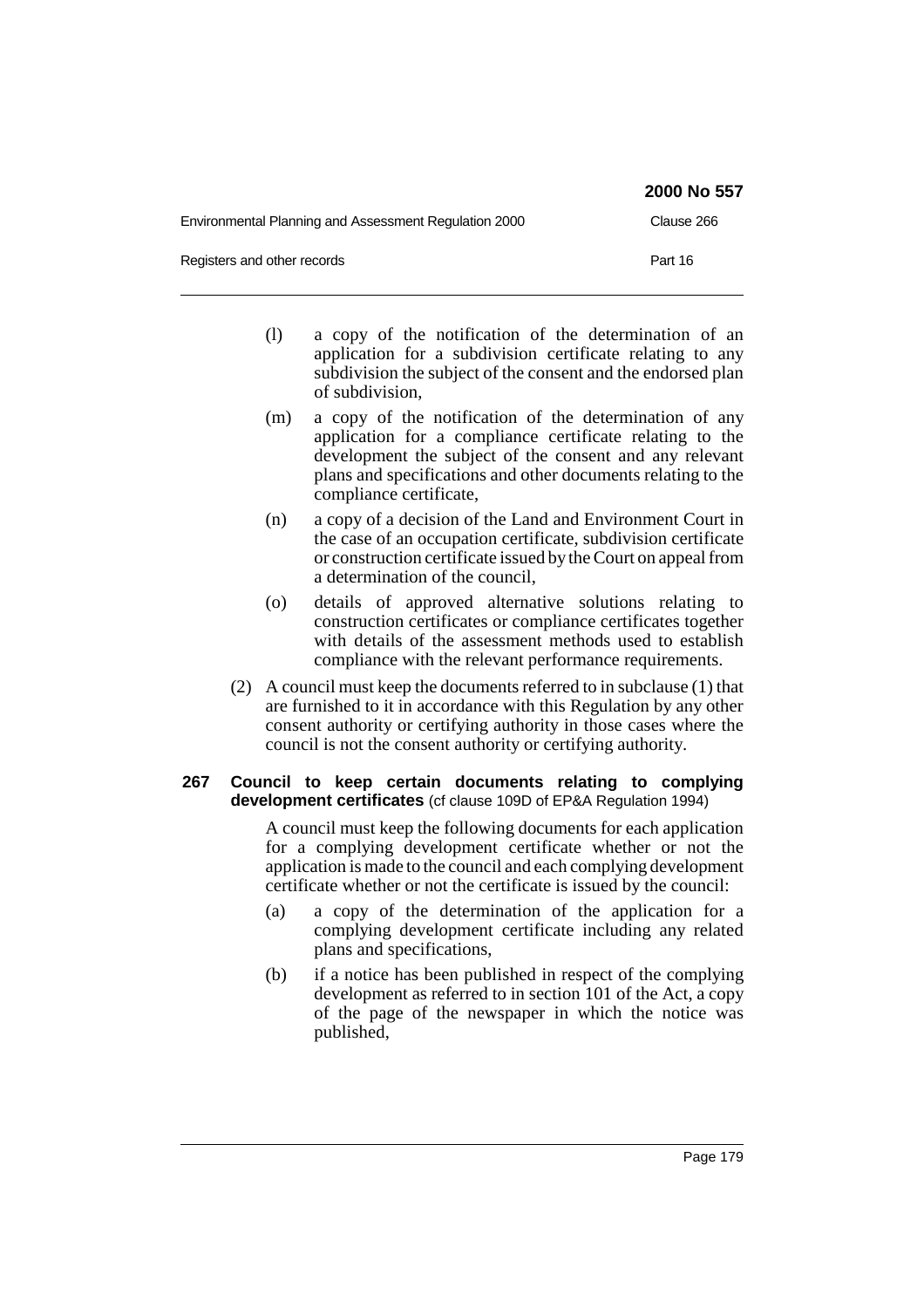| Clause 267 | Environmental Planning and Assessment Regulation 2000 |
|------------|-------------------------------------------------------|
| Part 16    | Registers and other records                           |

- (c) a copy of the notification of the appointment of the principal certifying authority and the notification of the commencement of building or subdivision work relating to the development the subject of the complying development certificate,
- (d) a copy of the notification of the determination of an application for an occupation certificate relating to any building the subject of the complying development certificate,
- (e) a copy of the notification of the determination of an application for a subdivision certificate relating to any subdivision the subject of the complying development certificate and the endorsed plan of subdivision,
- (f) a copy of the notification of the determination of any application for a compliance certificate relating to the development the subject of the complying development certificate,
- (g) a copy of a decision of the Land and Environment Court in the case of an occupation certificate or subdivision certificate issued by the Court on appeal from a determination of the council,
- (h) details of approved alternative solutions relating to compliance certificates, together with details of the assessment methods used to establish compliance with the relevant performance requirements.
- **268 Council to keep certain records available for public inspection** (cf clause 109E of EP&A Regulation 1994)
	- (1) A council must make the following documents available for inspection at its principal office, free of charge, during the council's ordinary office hours:
		- (a) the registers kept under clauses 264 and 265,
		- (b) the documents kept under clauses 266 and 267.
	- (2) A copy of any extracts from the registers or a copy of any of the other documents may be made on payment of a reasonable copying charge set by the council.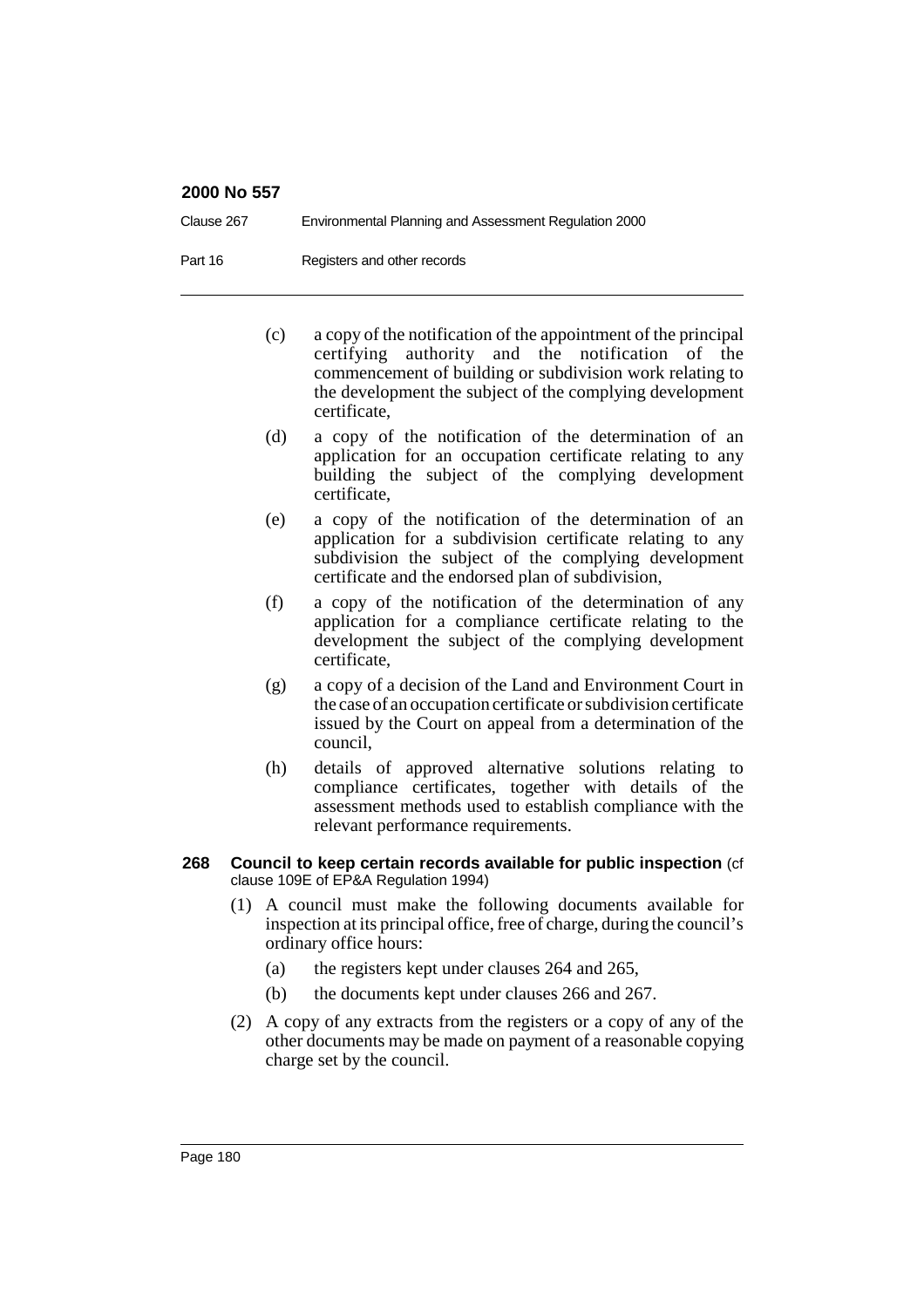|                                                       | 2000 No 557 |
|-------------------------------------------------------|-------------|
| Environmental Planning and Assessment Regulation 2000 | Clause 268  |
| Registers and other records                           | Part 16     |

(3) Nothing in this clause confers a right or entitlement to inspect, make copies of or take extracts from so much of a document that, because of section 12 (1A) of the *Local Government Act 1993*, a person does not have the right to inspect.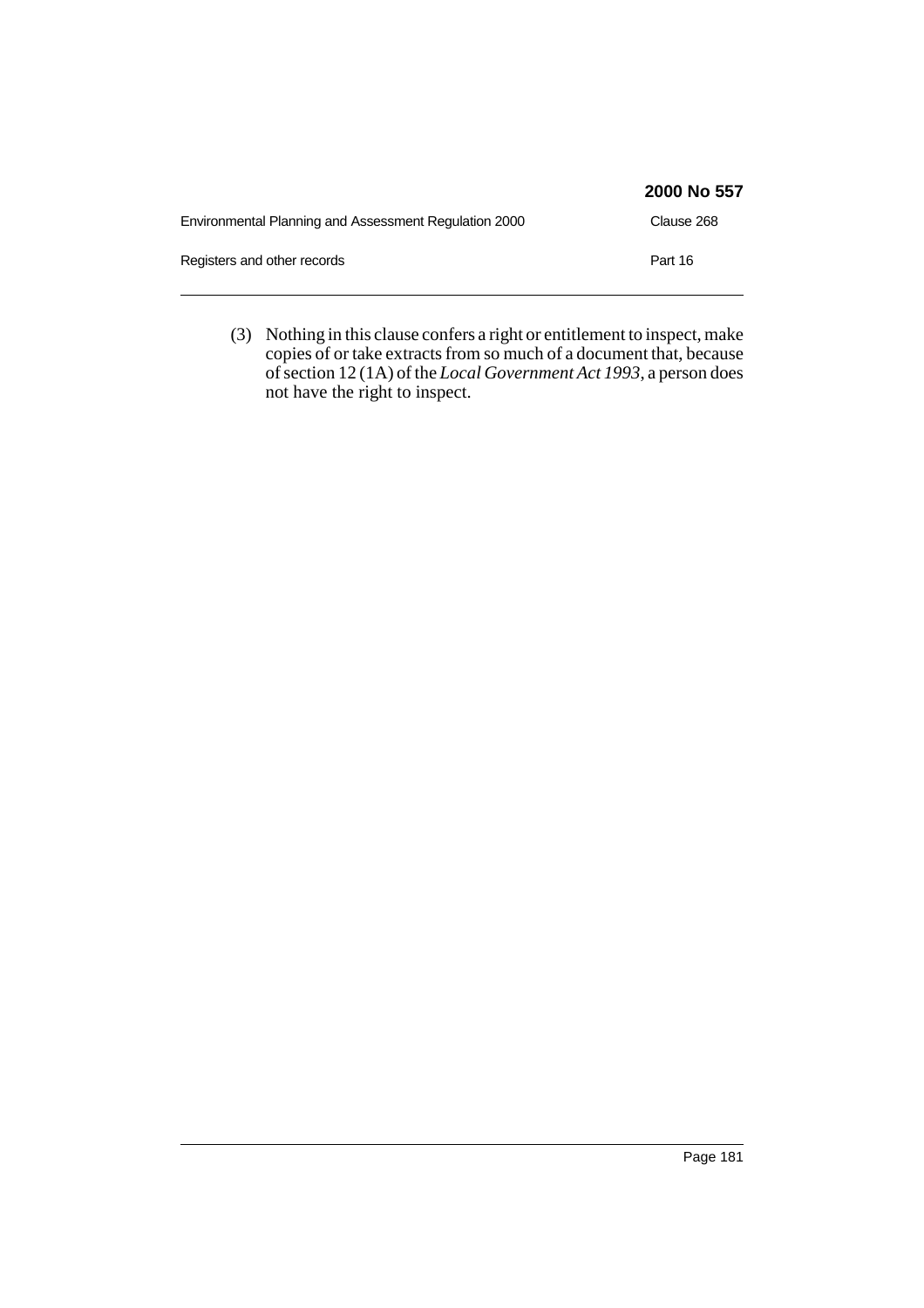| Clause 269 | Environmental Planning and Assessment Regulation 2000 |
|------------|-------------------------------------------------------|
| Part 17    | <b>Miscellaneous</b>                                  |

# **Part 17 Miscellaneous**

**269 Notice of proposal to constitute development area** (cf clause 110 of EP&A Regulation 1994)

> A notification under section 132 (4) of the Act of the Director-General's proposal to include the whole or any part of a council's area in a development area must be given by instrument in writing posted or delivered to the councils concerned.

**270 Release areas under SEPP 59** (cf clause 110A of EP&A Regulation 1994)

Pursuant to section 78A (1) of the Act, a person cannot apply to a consent authority for consent to carry out development on land zoned "Employment" or "Residential" under *State Environmental Planning Policy No 59—Central Western Sydney Economic and Employment Area* unless the Minister has, in accordance with clause 11 of that Policy, declared the land to be, or to be part of, a release area.

#### **271 Precinct plans and section 94B contributions plans under SEPP 59** (cf clause 110B of EP&A Regulation 1994)

- (1) Pursuant to section 80 (11) of the Act, a development application in respect of land within a Precinct within the meaning of *State Environmental Planning Policy No 59—Central Western Sydney Economic and Employment Area* must not be determined by the consent authority unless the following plans have been prepared for the land:
	- (a) a Precinct plan within the meaning of that Policy, and
	- (b) a contributions plan under section 94B of the Act.
- (2) Despite subclause (1), a consent authority may dispense with the need for the plans referred to in that subclause if:
	- (a) the development application is, in the opinion of the consent authority, of a minor nature, or
	- (b) the development application relates to quarrying or associated activities within the Greystanes Precinct within the meaning of *State Environmental Planning Policy No 59—Central Western Sydney Economic and Employment Area*, and the development the subject of the application will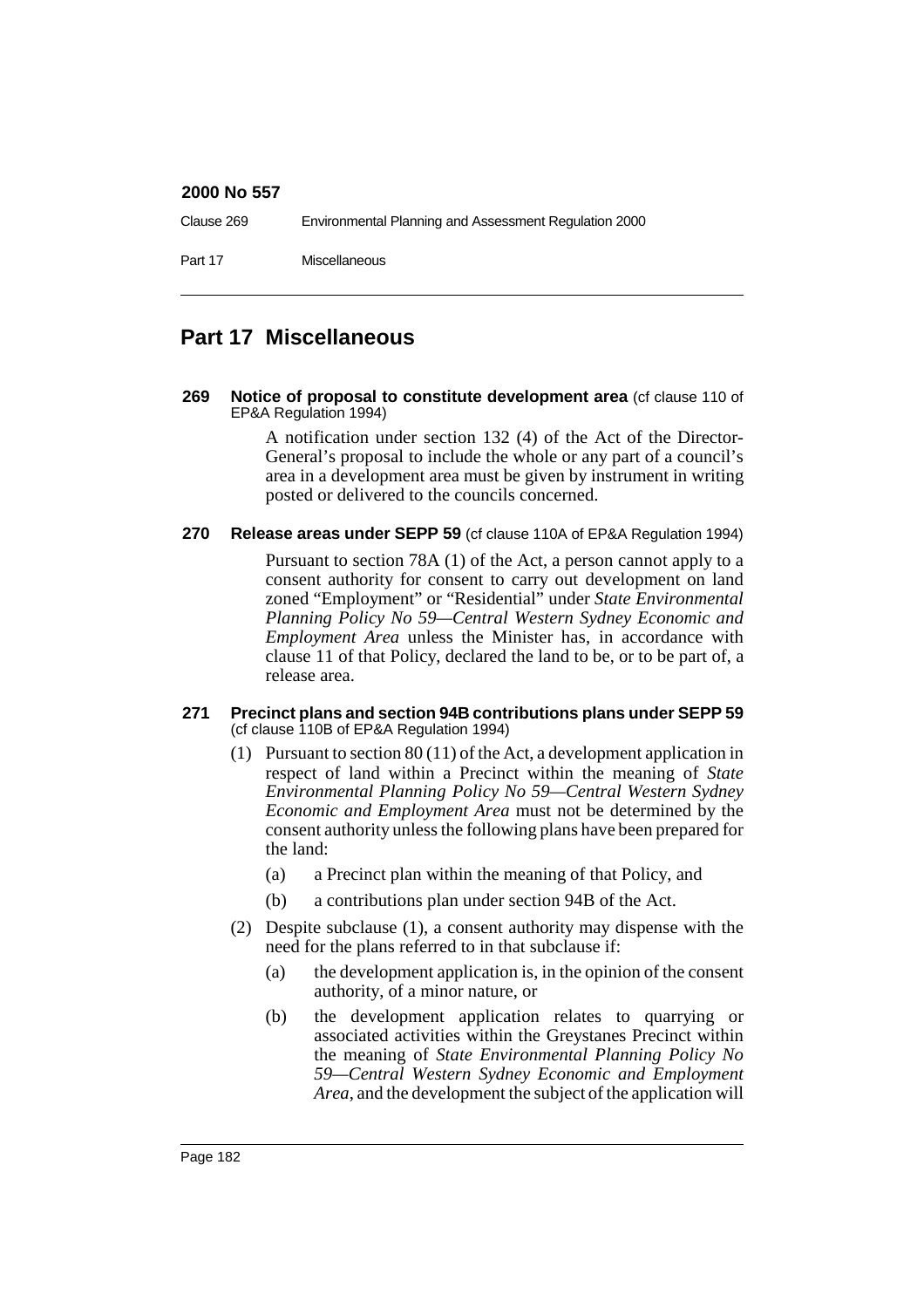|                                                       | 2000 No 557 |
|-------------------------------------------------------|-------------|
| Environmental Planning and Assessment Regulation 2000 | Clause 271  |
| <b>Miscellaneous</b>                                  | Part 17     |

not, in the opinion of the consent authority, prevent the attainment of the zoning objectives under that Policy for the land, or

- (c) the developer has entered into an agreement with the consent authority that makes adequate provision with respect to the matters that may be the subject of those plans.
- **272 Assessment fee for draft Precinct plans under SEPP 59** (cf clause 110C of EP&A Regulation 1994)
	- (1) If a draft Precinct plan in respect of land within a Precinct within the meaning of *State Environmental Planning Policy No 59—Central Western Sydney Economic and Employment Area* is prepared by an owner or lessee of land within the Precinct, the owner or lessee must pay:
		- (a) the relevant council an assessment fee determined by the council, and
		- (b) if the relevant council fails or refuses to approve the draft Precinct plan, the Director-General an assessment fee determined by the Director-General.
	- (2) The assessment fee must not exceed the reasonable cost to the relevant council, or to the Director-General and the Department, of assessing the draft Precinct plan, carrying out any associated studies and publicly exhibiting the draft Precinct plan.

# **273 Assessment and preparation fees for draft master plans under SEPP 56** (cf clause 110D of EP&A Regulation 1994)

- (1) If a draft master plan in respect of land comprising the whole or part of a strategic foreshore site within the meaning of *State Environmental Planning Policy No 56—Sydney Harbour Foreshores and Tributaries* is prepared by an owner or lessee of the land, the owner or lessee must pay:
	- (a) the appropriate authority within the meaning of clause 21 of that Policy an assessment fee determined by the appropriate authority, and
	- (b) if the relevant council has not adopted a draft master plan in relation to land described in Schedule 2 to that Policy within 3 months after the date on which the draft master plan was submitted to it for adoption, the Minister an assessment fee determined by the Minister.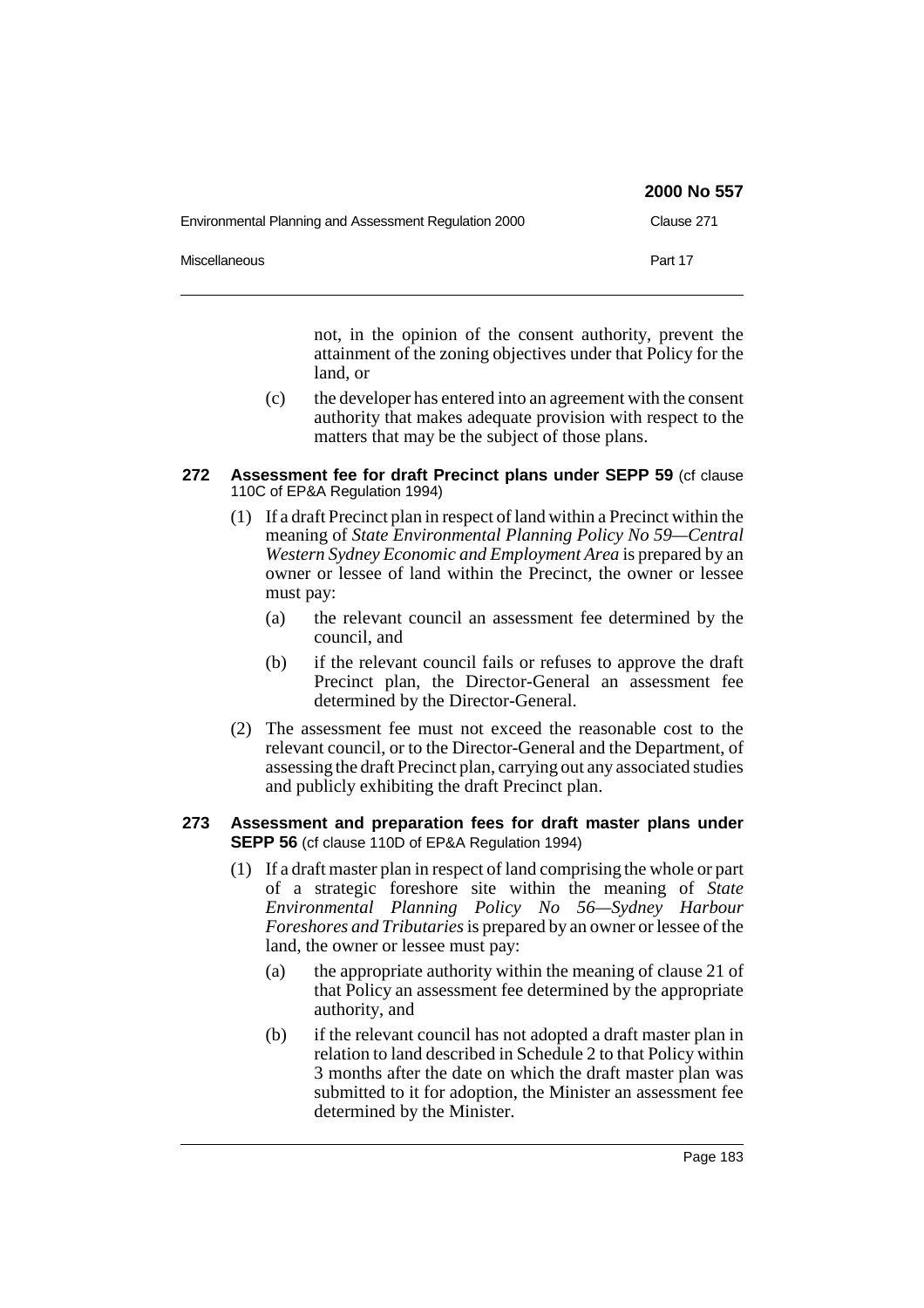| Clause 273 | Environmental Planning and Assessment Regulation 2000 |
|------------|-------------------------------------------------------|
| Part 17    | <b>Miscellaneous</b>                                  |

- (2) If a draft master plan in respect of land comprising the whole or part of a strategic foreshore site within the meaning of *State Environmental Planning Policy No 56—Sydney Harbour Foreshores and Tributaries* is prepared by the relevant council or the Director-General, the owner or lessee of the land, as specified by the relevant council or the Director-General, must pay the relevant council or the Director-General a preparation fee determined by the relevant council or the Director-General.
- (3) If there is more than one owner or lessee of the land to which the draft master plan referred to in subclause (2) applies, the preparation fee is to be apportioned between them according to the areas of land owned or leased by them.
- (4) An assessment fee or a preparation fee must not exceed the reasonable cost to the relevant council, or to the Director-General and the Department, of assessing or preparing the draft master plan, carrying out any associated studies and publicly exhibiting the draft master plan.

#### **274 Master plans under SREP 28—Parramatta** (cf clauses 110DA and 110DB of EP&A Regulation 1994)

- (1) Pursuant to section 80 (11) of the Act, a development application in respect of land described in Schedule 2 to *Sydney Regional Environmental Plan No 28—Parramatta* must not be determined by the consent authority unless a master plan within the meaning of that Plan has been prepared for the land.
- (2) Despite subclause (1), a consent authority may dispense with the need for a master plan referred to in that subclause if, in the opinion of the consent authority:
	- (a) the development application is of a minor nature, and
	- (b) other guidelines that apply to the proposed development are adequate.
- (3) If a draft master plan in respect of land within a Precinct within the meaning of *Sydney Regional Environmental Plan No 28—Parramatta* is prepared by an owner or lessee of the land, the owner or lessee must pay:
	- (a) the relevant council (where the council may adopt the draft master plan at first instance) or the Director-General (where only the Director-General may adopt the draft master plan)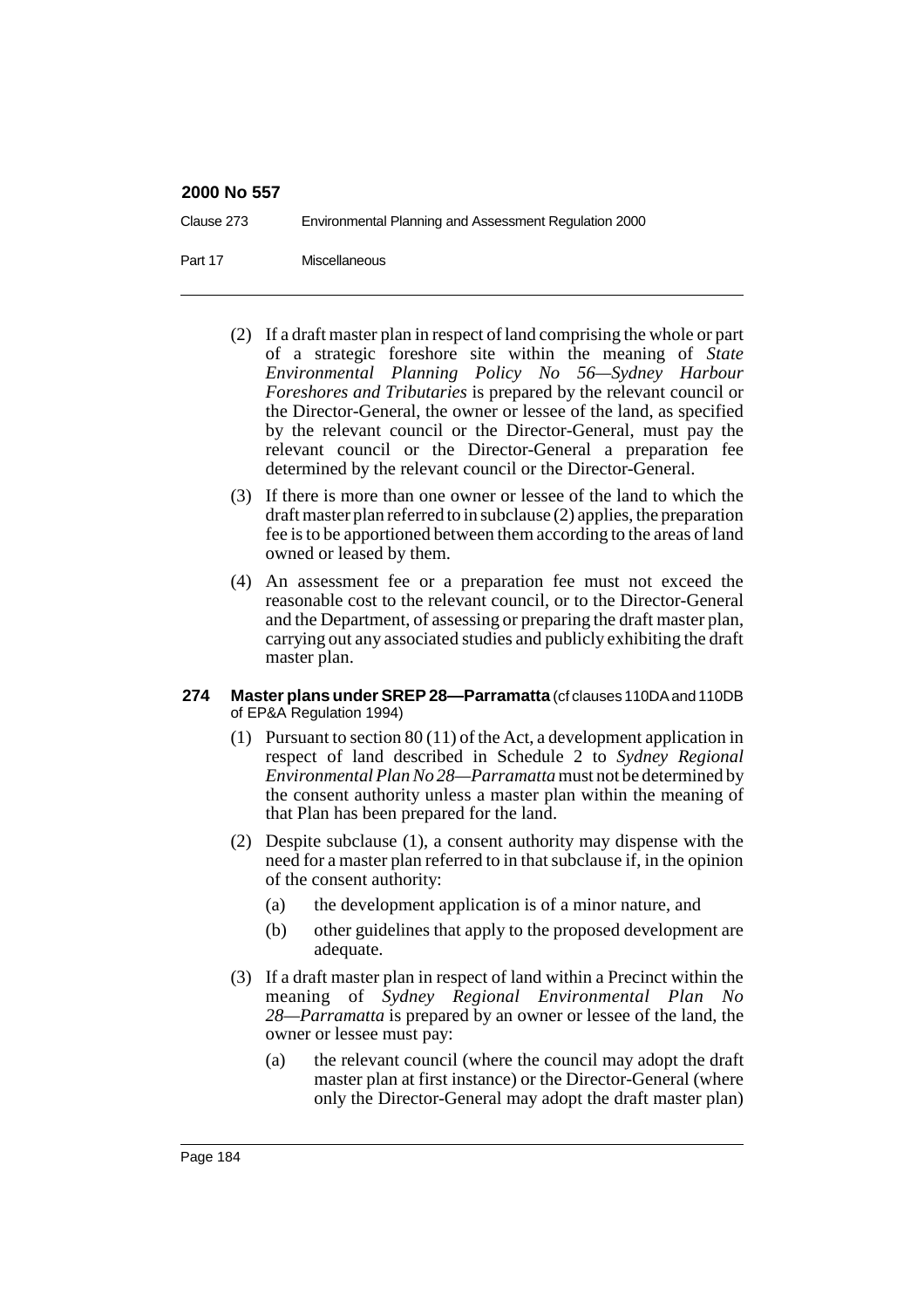|                                                       | 2000 No 557 |
|-------------------------------------------------------|-------------|
| Environmental Planning and Assessment Regulation 2000 | Clause 274  |
| Miscellaneous                                         | Part 17     |

an assessment fee determined by the council or the Director-General, as the case may be, and

- (b) if the council that may adopt a draft master plan fails or refuses to adopt it within 6 months after the date on which it was submitted to the council for adoption, the Director-General an assessment fee determined by the Director-General.
- (4) If a draft master plan is prepared by the relevant council or the Director-General, the owner or lessee of the land, as specified by the council or Director-General, must pay the council or the Director-General a preparation fee determined by the council or the Director-General.
- (5) If there is more than one owner or lessee of the land to which a draft master plan prepared by a council or the Director-General applies, the preparation fee is payable as apportioned between them by the relevant council or the Director-General.
- (6) An assessment fee or a preparation fee must not exceed the reasonable cost to the relevant council, or to the Director-General and the Department, of assessing or preparing the draft master plan, carrying out any associated studies and publicly exhibiting the draft master plan.

## **275 Comprehensive development applications under Concord Planning Scheme Ordinance** (cf clause 110DC of EP&A Regulation 1994)

- (1) This clause applies to land to which clause 61H of the *Concord Planning Scheme Ordinance* applies.
- (2) Pursuant to section 80 (11) of the Act, a development application for land within a development precinct (within the meaning of clause 61H of the *Concord Planning Scheme Ordinance*) must not be determined by the consent authority unless:
	- (a) the application relates to the whole of the precinct, or
	- (b) the application relates to part of the precinct for which there is in force:
		- (i) a development control plan that provides comprehensive design criteria for the whole of the precinct, or
		- (ii) an earlier development consent that relates to the whole of the precinct.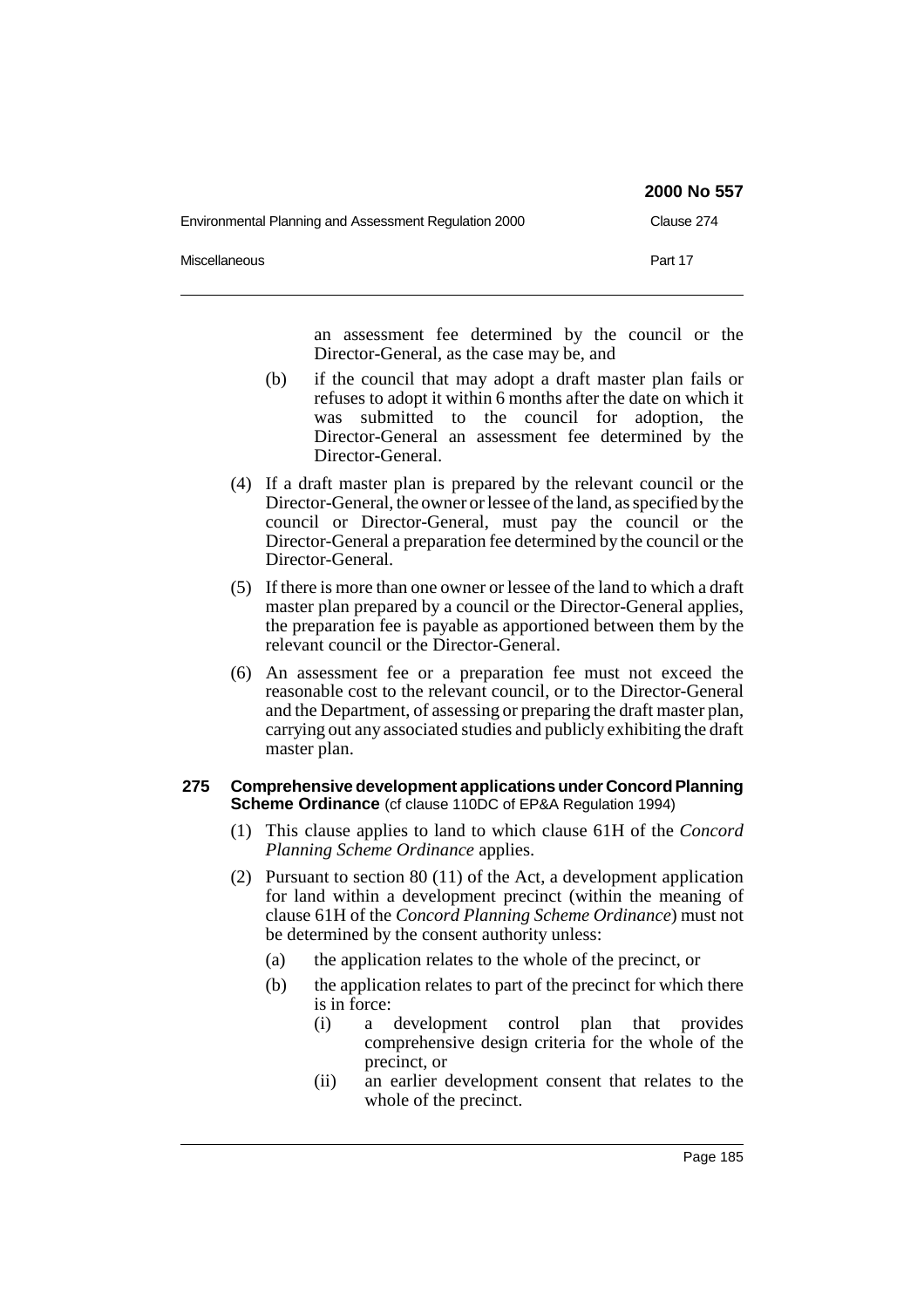| Clause 275 | Environmental Planning and Assessment Regulation 2000 |
|------------|-------------------------------------------------------|
| Part 17    | Miscellaneous                                         |

(3) Subclause (2) does not apply to a development application that relates solely to the provision of public infrastructure, utility installations or public facilities, as referred to in clause 61H (5) (b) of the *Concord Planning Scheme Ordinance*.

# **276 Master plans for Randwick** (cf clause 110DD of EP&A Regulation 1994)

- (1) This clause applies to land within the City of Randwick.
- (2) Pursuant to section 80 (11) of the Act, a development application in respect of a site consisting of more than 4,000 square metres may not be determined by the granting of development consent unless:
	- (a) a master plan has been prepared by Randwick City Council for the land concerned, and the consent authority is satisfied that the proposed development is not inconsistent with the master plan, or
	- (b) the requirement for a master plan has been waived in accordance with an environmental planning instrument.
- (3) For the purposes of section 79C (1) (a) of the Act, the provisions of any master plan adopted by Randwick City Council for any land are prescribed as matters to be taken into consideration by the consent authority in determining a development application in respect of that land.
- (4) In this clause, *master plan* means a plan:
	- (a) that makes more detailed provision for or with respect to the development of land than a local environmental plan applying to the land, and
	- (b) that complies with any relevant requirements of such a local environmental plan and other environmental planning instruments.
- **277 Public authorities** (cf clause 110E of EP&A Regulation 1994)

For the purposes of the definition of *public authority* in section 4 (1) of the Act, a class 2 irrigation corporation established under the *Irrigation Corporations Act 1994* is prescribed, but only so as to allow such a corporation to be a determining authority within the meaning of Part 5 of the Act.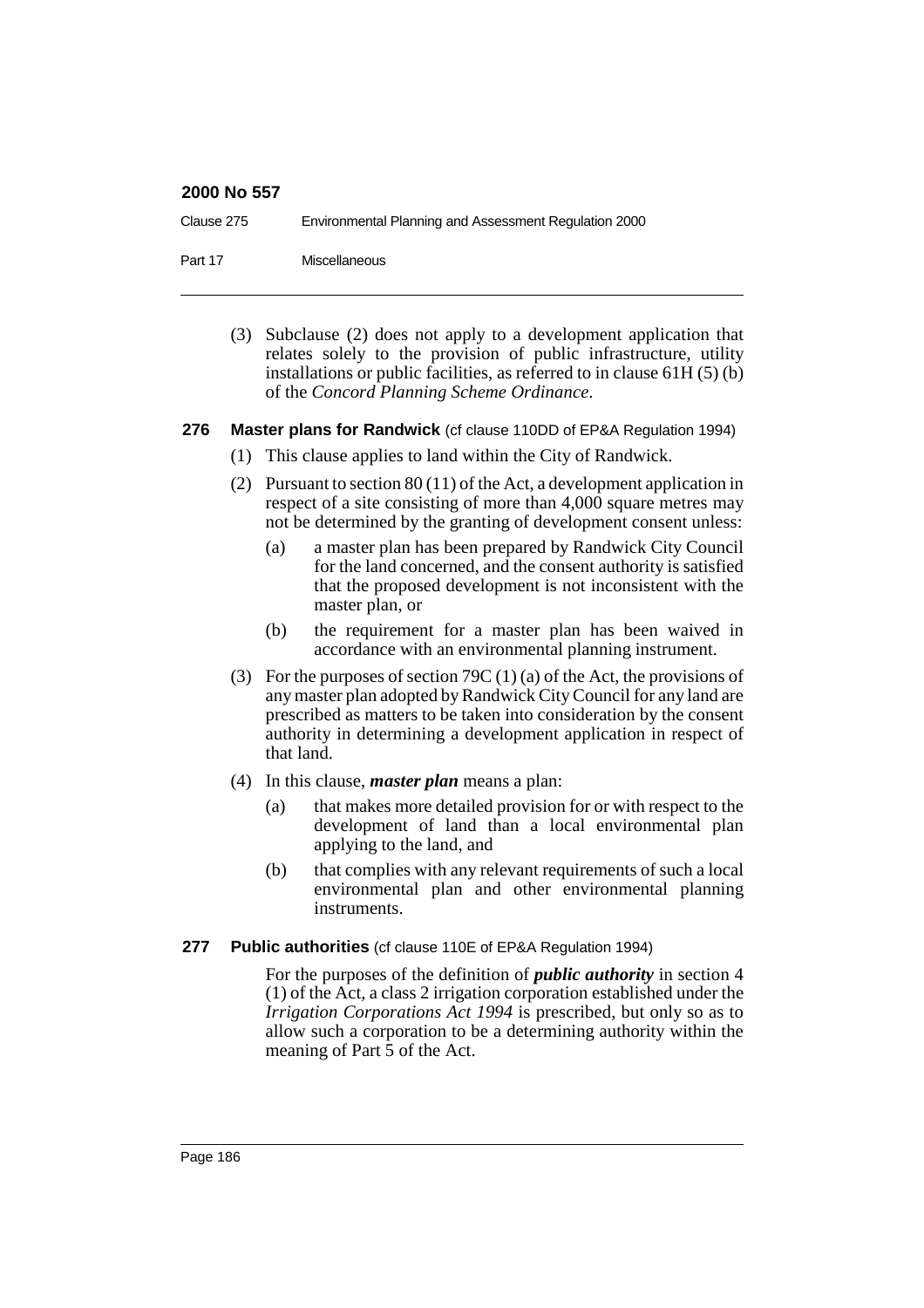|                                                       | 2000 No 557 |
|-------------------------------------------------------|-------------|
| Environmental Planning and Assessment Regulation 2000 | Clause 278  |
| Miscellaneous                                         | Part 17     |

- **278 Assessment of loan commitments of councils in development areas** (cf clause 111 of EP&A Regulation 1994)
	- (1) Any assessment to be made on a council under section 143 (1) of the Act is to be made in accordance with the following formula:

*Contribution = Total assessment*  $\times$  *Rateable value of council*<br>*Rateable value of all councils* 

where:

*Contribution* represents the amount to be contributed by the council.

*Total assessment* represents the total assessment for the development area, as referred to in section 143 (1) of the Act.

*Rateable value of council* represents the value shown in the statement given by the council in relation to the assessment payable during the calendar year ending 31 December 1990 in respect of rateable land in the area or part of the area of the council.

*Rateable value of all councils* represents the total of the values shown in the statements given by all councils in the development area in relation to the assessment payable during the calendar year ending 31 December 1990 in respect of all rateable land in the areas or parts of the areas of all such councils.

- (2) The corporation is not obliged to notify a council of its intention to make an assessment, but (if an assessment is made) must serve notice of the assessment on each relevant council.
- (3) The notice must be served on or before 1 April before the financial year in which the assessed amount is to be paid.
- (4) For the purposes of section 143 (4) of the Act, the prescribed day is the day occurring 3 months after notice of the assessment is served on the council.
- **279 What matters must be specified in a planning certificate?** (cf clause 112 of EP&A Regulation 1994)

The prescribed matters to be specified in a certificate under section 149 (2) of the Act are the matters set out in Schedule 4.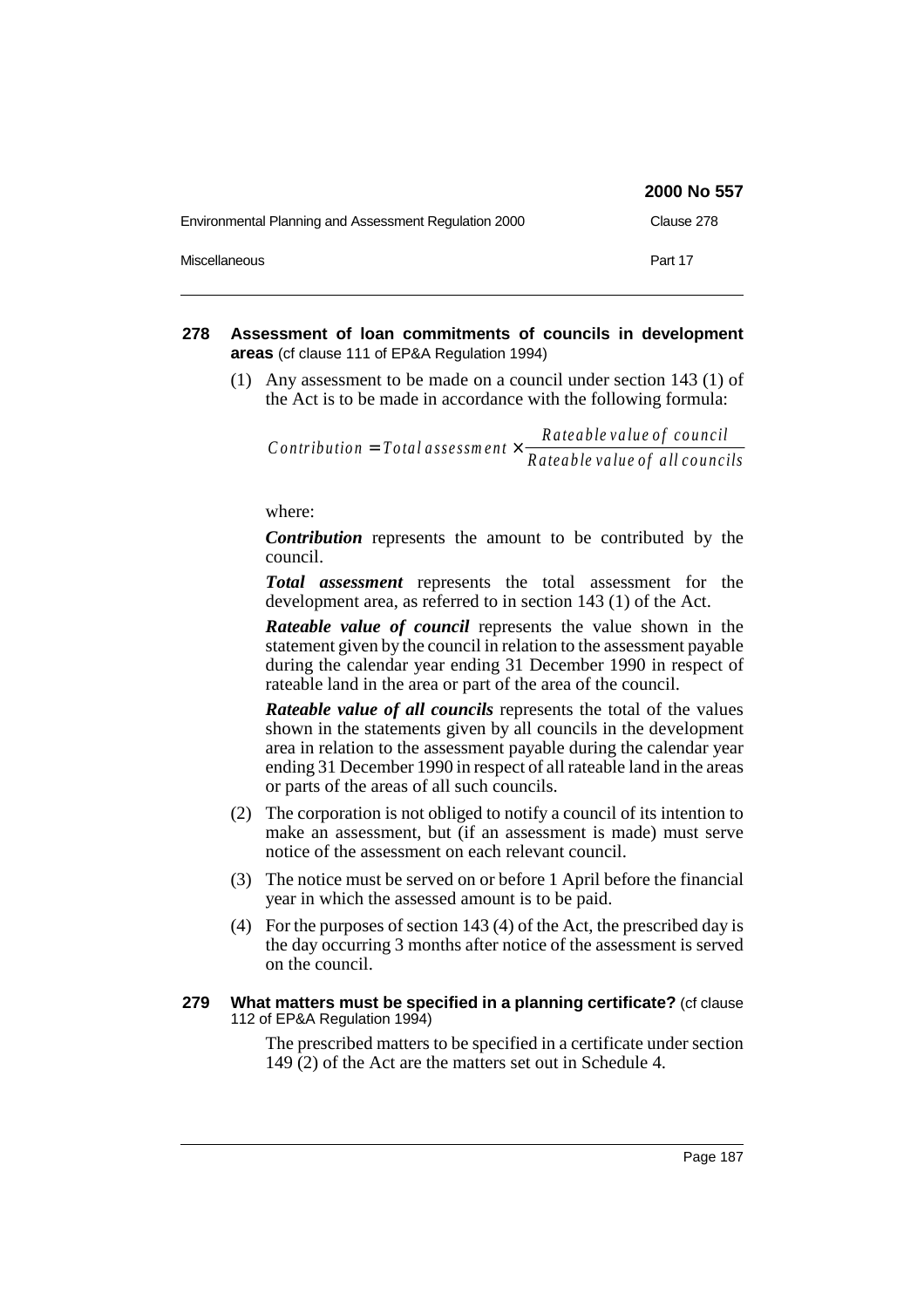| Clause 280 | Environmental Planning and Assessment Regulation 2000 |
|------------|-------------------------------------------------------|
| Part 17    | Miscellaneous                                         |

#### **280 Application for building certificate** (cf clause 112A of EP&A Regulation 1994)

- (1) An application for a building certificate in relation to the whole or a part of a building may be made to the council by:
	- (a) the owner of the building or part or any other person having the owner's consent to make the application, or
	- (b) the purchaser under a contract for the sale of property, which comprises or includes the building or part, or the purchaser's solicitor or agent, or
	- (c) a public authority that has notified the owner of its intention to apply for the certificate.
- (2) An application must be accompanied by the fee payable under clause 260.
- (3) Despite subclause (1) (a), the consent in writing of the owner of the building or part is not required if the applicant is a public authority and the public authority has, before making the application, served a copy of the application on the owner.

## **281 Form of building certificate**

A building certificate must contain the following information:

- (a) a description of the building or part of the building being certified (including the address of the building),
- (b) the date on which the building or part of the building was inspected,
- (c) a statement to the effect that the council is satisfied as to the matters specified in section 149D (1) of the Act,
- (d) a statement that describes the effect of the certificate in the same terms as, or in substantially similar terms to, section 149E of the Act,
- (e) the date on which the certificate is issued.

#### **282 Director-General may certify certain documents** (cf clause 113 of EP&A Regulation 1994)

The Director-General is a prescribed officer for the certification of documents under section 150 (1) of the Act.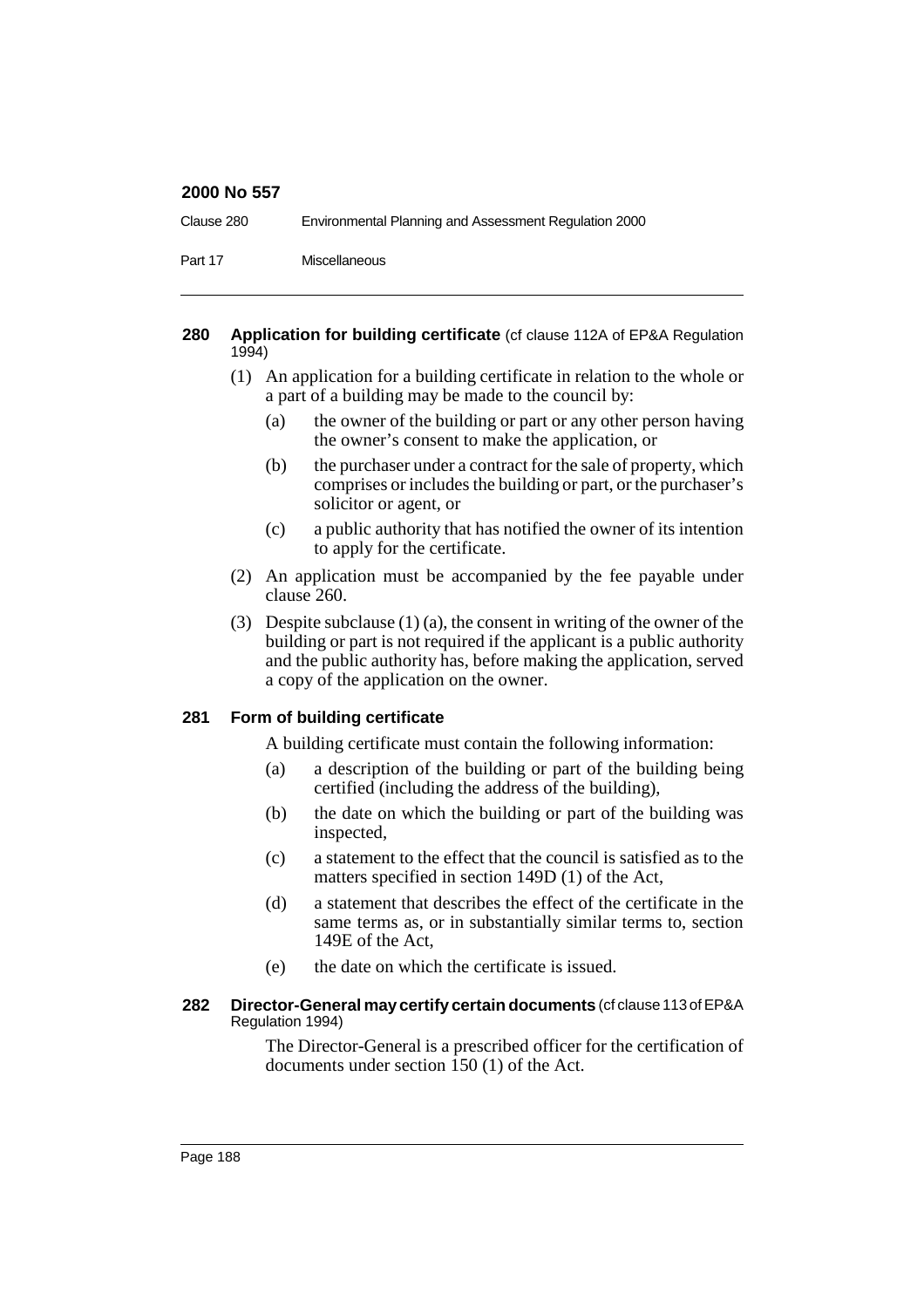|                                                       | 2000 No 557 |
|-------------------------------------------------------|-------------|
| Environmental Planning and Assessment Regulation 2000 | Clause 283  |
| <b>Miscellaneous</b>                                  | Part 17     |

## **283 False or misleading statements** (cf clause 115 of EP&A Regulation 1994)

A person is guilty of an offence if the person makes any statement, knowing it to be false or misleading in an important respect, in or in connection with any document lodged with a consent authority or certifying authority for the purposes of the Act or this Regulation.

#### **284 Penalty notice offences: section 127A** (cf clause 115A of EP&A Regulation 1994)

- (1) For the purposes of section 127A of the Act:
	- (a) each offence created by a provision specified in Column 1 of Schedule 5 is a prescribed offence, and
	- (b) the prescribed penalty for such an offence is the amount specified in Column 4 of Schedule 5.
- (2) If the reference to a provision in Column 1 of Schedule 5 is qualified by words that restrict its operation to specified kinds of offence or to offences committed in specified circumstances, an offence created by the provision is a prescribed offence only if it is an offence of a kind so specified or is committed in the circumstances so specified.

## **285 Short descriptions** (cf clause 115B of EP&A Regulation 1994)

- (1) For the purposes of section 145B of the *Justices Act 1902*, the prescribed expression for an offence created by a provision specified in Column 1 of Schedule 5 is the IPB code set out in relation to the offence in Column 2 of Schedule 5, together with:
	- (a) the text set out in relation to the offence in Column 3 of Schedule 5, or
	- (b) if a choice of words is indicated in that text, the words remaining after the omission of the words irrelevant to the offence.
- (2) For the purposes of any proceedings for an offence created by a provision specified in Column 1 of Schedule 5, the prescribed expression for the offence is taken to relate to the offence created by the provision, as the provision was in force when the offence is alleged to have been committed.
- (3) The amendment or repeal of a prescribed expression does not affect the validity of any information, complaint, summons, warrant, notice, order or other document in which the expression is used.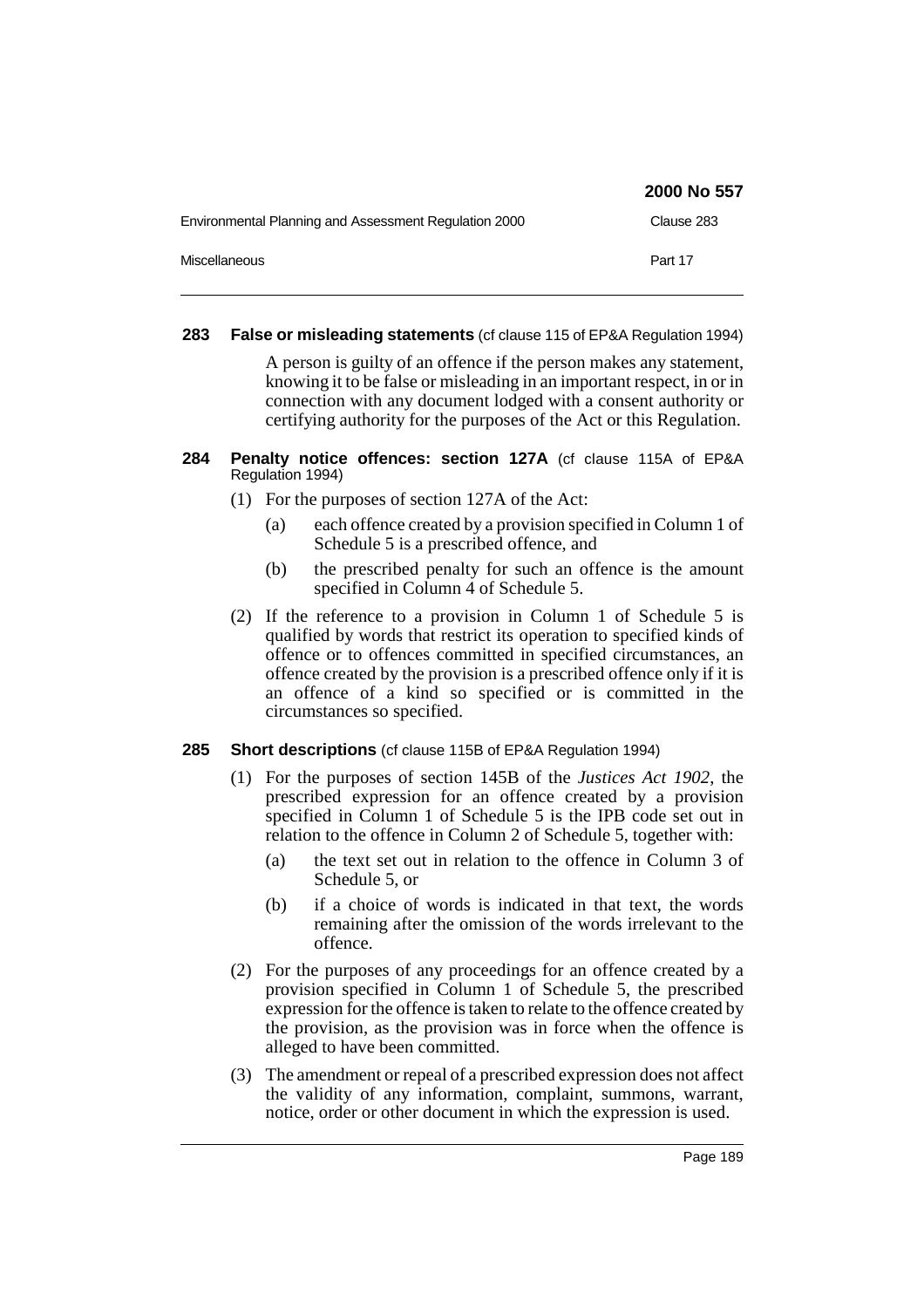| Clause 285 | Environmental Planning and Assessment Regulation 2000 |
|------------|-------------------------------------------------------|
| Part 17    | Miscellaneous                                         |

(4) Subclause (3) applies to any information, complaint, summons, warrant, notice, order or other document (whether issued, given or made before or after the amendment or repeal) that relates to an offence alleged to have been committed before the amendment or repeal.

# **286 Repeal, savings and transitional** (cf clause 116 of EP&A Regulation 1994)

- (1) The *Environmental Planning and Assessment Regulation 1994* is repealed.
- (2) Anything begun under a provision of the *Environmental Planning and Assessment Regulation 1994* before the repeal of that Regulation may be continued and completed under that Regulation as if that Regulation had not been repealed.
- (3) Subject to subclause (2), anything done under a provision of the *Environmental Planning and Assessment Regulation 1994* for which there is a corresponding provision in this Regulation (including anything arising under subclause (2)) is taken to have been done under the corresponding provision of this Regulation.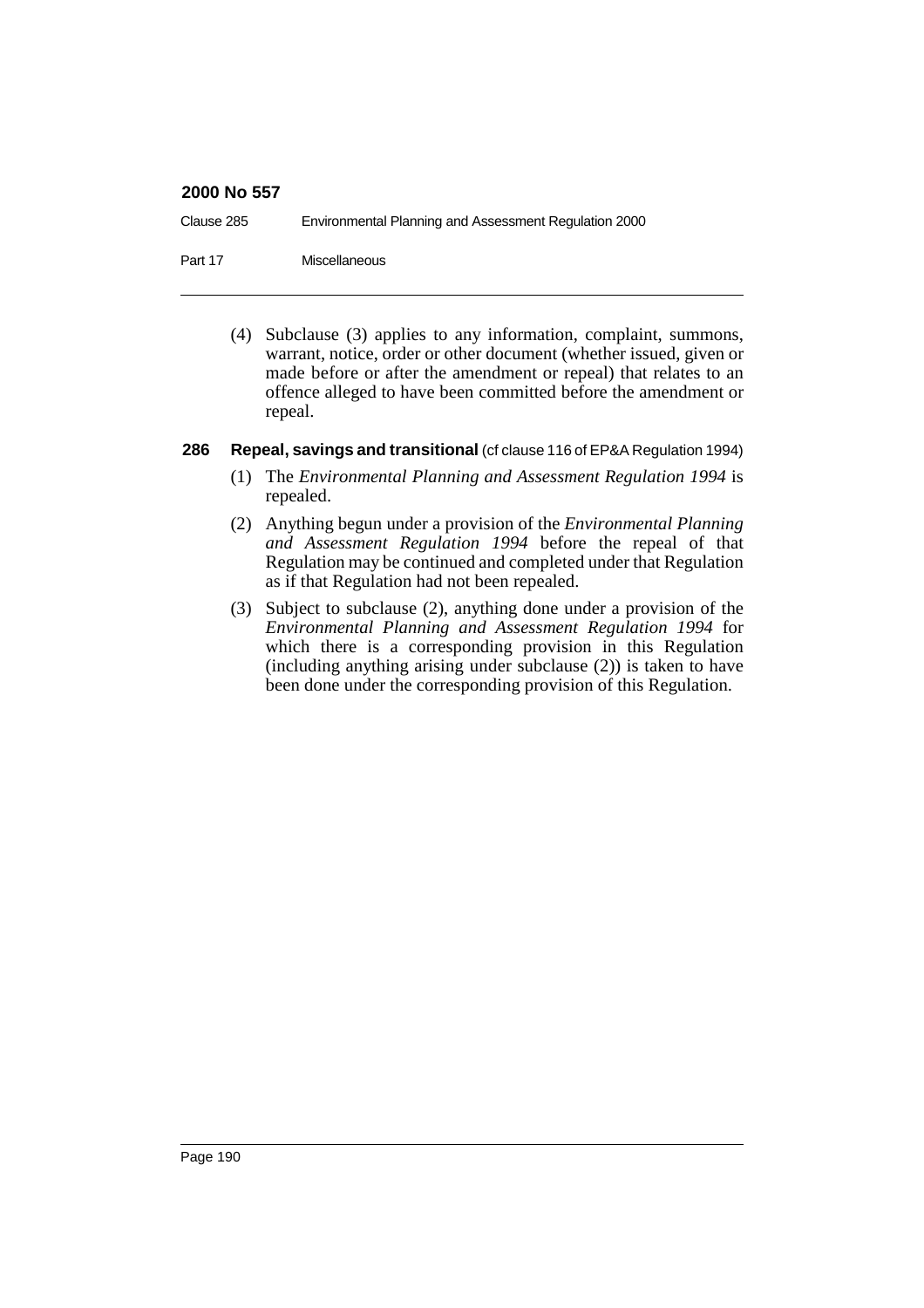Environmental Planning and Assessment Regulation 2000

Forms Schedule 1 and 1999 and 1999 and 1999 and 1999 and 1999 and 1999 and 1999 and 1999 and 1999 and 1999 and 1999 and 1999 and 1999 and 1999 and 1999 and 1999 and 1999 and 1999 and 1999 and 1999 and 1999 and 1999 and 199

# **Schedule 1 Forms**

(Clauses 50, 126 and 139)

# **Part 1 Development applications**

# **1 Information to be included in development application**

A development application must contain the following information:

- (a) the name and address of the applicant,
- (b) a description of the development to be carried out,
- (c) the address, and formal particulars of title, of the land on which the development is to be carried out,
- (d) an indication as to whether the land is, or is part of, critical habitat,
- (e) an indication as to whether the development is likely to significantly affect threatened species, populations or ecological communities, or their habitats,
- (f) a list of any authorities from which concurrence must be obtained before the development may lawfully be carried out,
- (g) a list of any approvals of the kind referred to in section 91 (1) of the Act that must be obtained before the development may lawfully be carried out,
- (h) the estimated cost of the development,
- (i) if the applicant is not the owner of the land, a statement signed by the owner of the land to the effect that the owner consents to the making of the application,
- (j) a list of the documents accompanying the application.

# **2 Documents to accompany development application**

- (1) A development application must be accompanied by the following documents:
	- (a) a site plan of the land,
	- (b) a sketch of the development,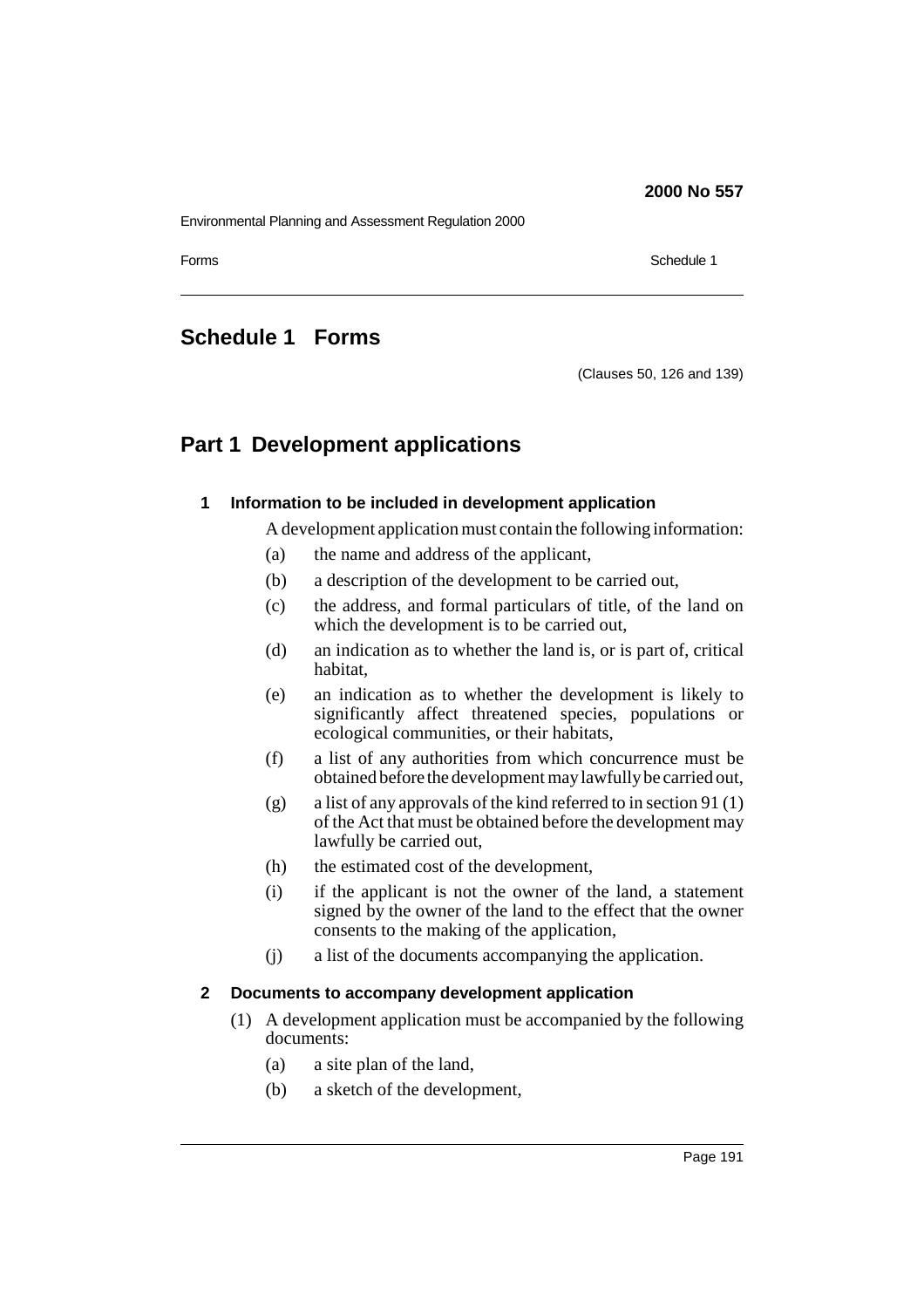|            | Environmental Planning and Assessment Regulation 2000                                                                                                                                                                                                                                                                                                                                                               |  |  |
|------------|---------------------------------------------------------------------------------------------------------------------------------------------------------------------------------------------------------------------------------------------------------------------------------------------------------------------------------------------------------------------------------------------------------------------|--|--|
| Schedule 1 | Forms                                                                                                                                                                                                                                                                                                                                                                                                               |  |  |
|            | (c)<br>a statement of environmental effects (in the case of<br>development other than designated development),                                                                                                                                                                                                                                                                                                      |  |  |
|            | (d)<br>in the case of development that involves the erection of a<br>building, an A4 plan of the building that indicates its height<br>and external configuration, as erected, in relation to its site<br>(as referred to in clause 56 of this Regulation),                                                                                                                                                         |  |  |
|            | (e)<br>an environmental impact statement (in the case of designated<br>development),                                                                                                                                                                                                                                                                                                                                |  |  |
|            | (f)<br>a species impact statement (in the case of land that is, or is<br>part of, critical habitat or development that is likely to<br>significantly affect threatened species, populations or<br>ecological communities, or their habitats),                                                                                                                                                                       |  |  |
|            | if the development involves any subdivision work,<br>(g)<br>preliminary engineering drawings of the work to be carried<br>out.                                                                                                                                                                                                                                                                                      |  |  |
|            | if<br>(h)<br>environmental<br>planning instrument<br>an<br>requires<br>arrangements for any matter to have been made before<br>development consent may be granted (such as arrangements<br>for the provision of utility services), documentary evidence<br>that such arrangements have been made,                                                                                                                   |  |  |
|            | (i)<br>if the development involves a change of use of a building<br>(other than a dwelling-house or a building or structure that is<br>ancillary to a dwelling-house):<br>a list of the Category 1 fire safety provisions that<br>(i)<br>currently apply to the existing building, and<br>a list of the Category 1 fire safety provisions that are<br>(ii)<br>to apply to the building following its change of use, |  |  |
|            | if the development involves building work to alter, expand<br>(i)<br>or rebuild an existing building, a scaled plan of the existing<br>building,                                                                                                                                                                                                                                                                    |  |  |
|            | if the land is within a wilderness area and is the subject of a<br>(k)<br>wilderness protection agreement or conservation agreement<br>within the meaning of the Wilderness Act 1987, a copy of the<br>consent of the Minister for the Environment to the carrying<br>out of the development.                                                                                                                       |  |  |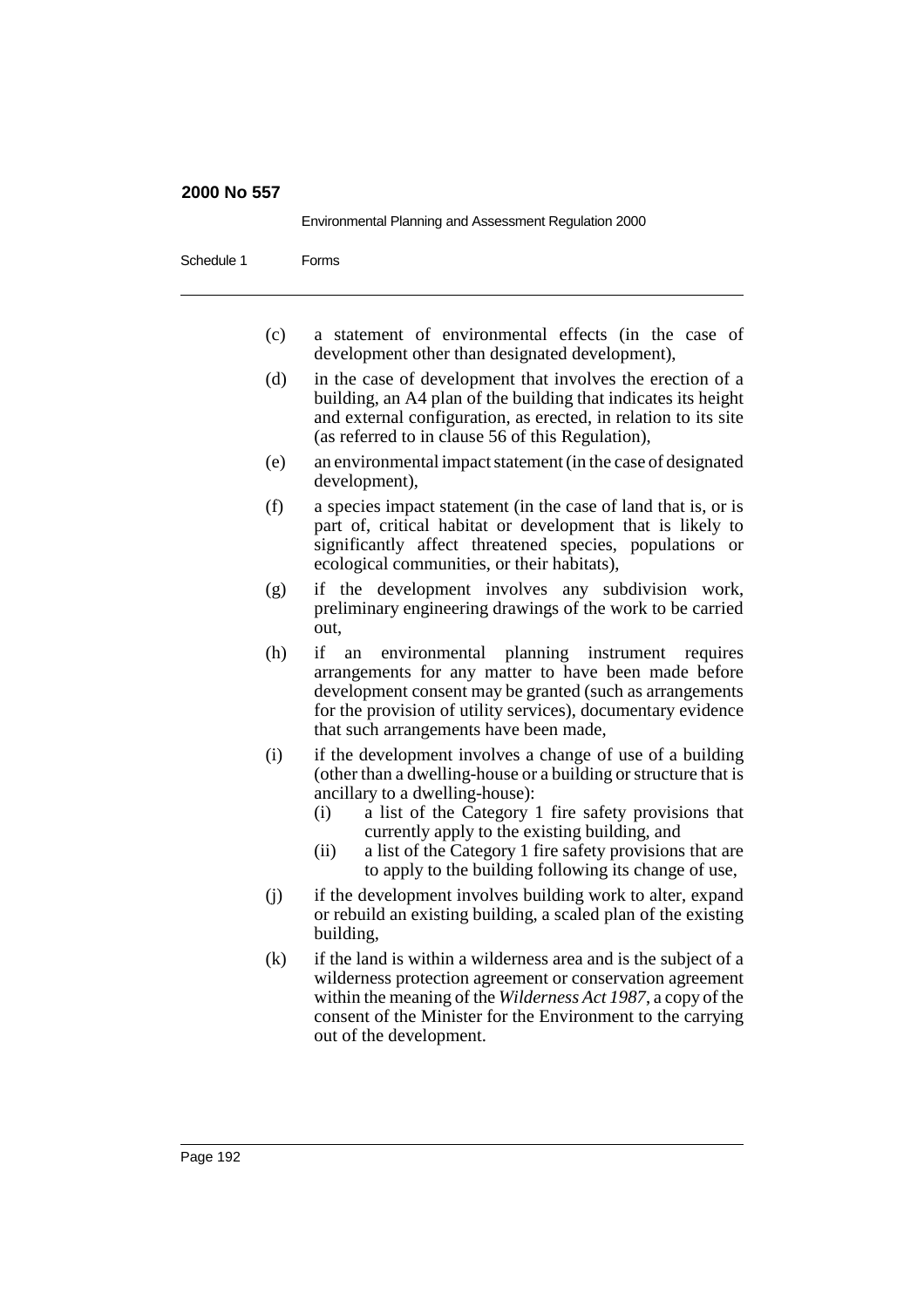Environmental Planning and Assessment Regulation 2000

Forms Schedule 1 and 1999 and 1999 and 1999 and 1999 and 1999 and 1999 and 1999 and 1999 and 1999 and 1999 and 1999 and 1999 and 1999 and 1999 and 1999 and 1999 and 1999 and 1999 and 1999 and 1999 and 1999 and 1999 and 199

- (2) The site plan referred to in subclause (1) (a) must indicate the following matters:
	- (a) the location, boundary dimensions, site area and north point of the land,
	- (b) existing vegetation and trees on the land,
	- (c) the location and uses of existing buildings on the land,
	- (d) existing levels of the land in relation to buildings and roads,
	- (e) the location and uses of buildings on sites adjoining the land.
- (3) The sketch referred to in subclause (1) (b) must indicate the following matters:
	- (a) the location of any proposed buildings or works (including extensions or additions to existing buildings or works) in relation to the land's boundaries and adjoining development,
	- (b) floor plans of any proposed buildings showing layout, partitioning, room sizes and intended uses of each part of the building,
	- (c) elevations and sections showing proposed external finishes and heights of any proposed buildings,
	- (d) proposed finished levels of the land in relation to existing and proposed buildings and roads,
	- (e) proposed parking arrangements, entry and exit points for vehicles, and provision for movement of vehicles within the site (including dimensions where appropriate),
	- (f) proposed landscaping and treatment of the land (indicating plant types and their height and maturity),
	- (g) proposed methods of draining the land.
- (4) A statement of environmental effects referred to in subclause  $(1)(c)$ must indicate the following matters:
	- (a) the environmental impacts of the development,
	- (b) how the environmental impacts of the development have been identified,
	- (c) the steps to be taken to protect the environment or to lessen the expected harm to the environment,
	- (d) any matters required to be indicated by any guidelines issued by the Director-General for the purposes of this clause.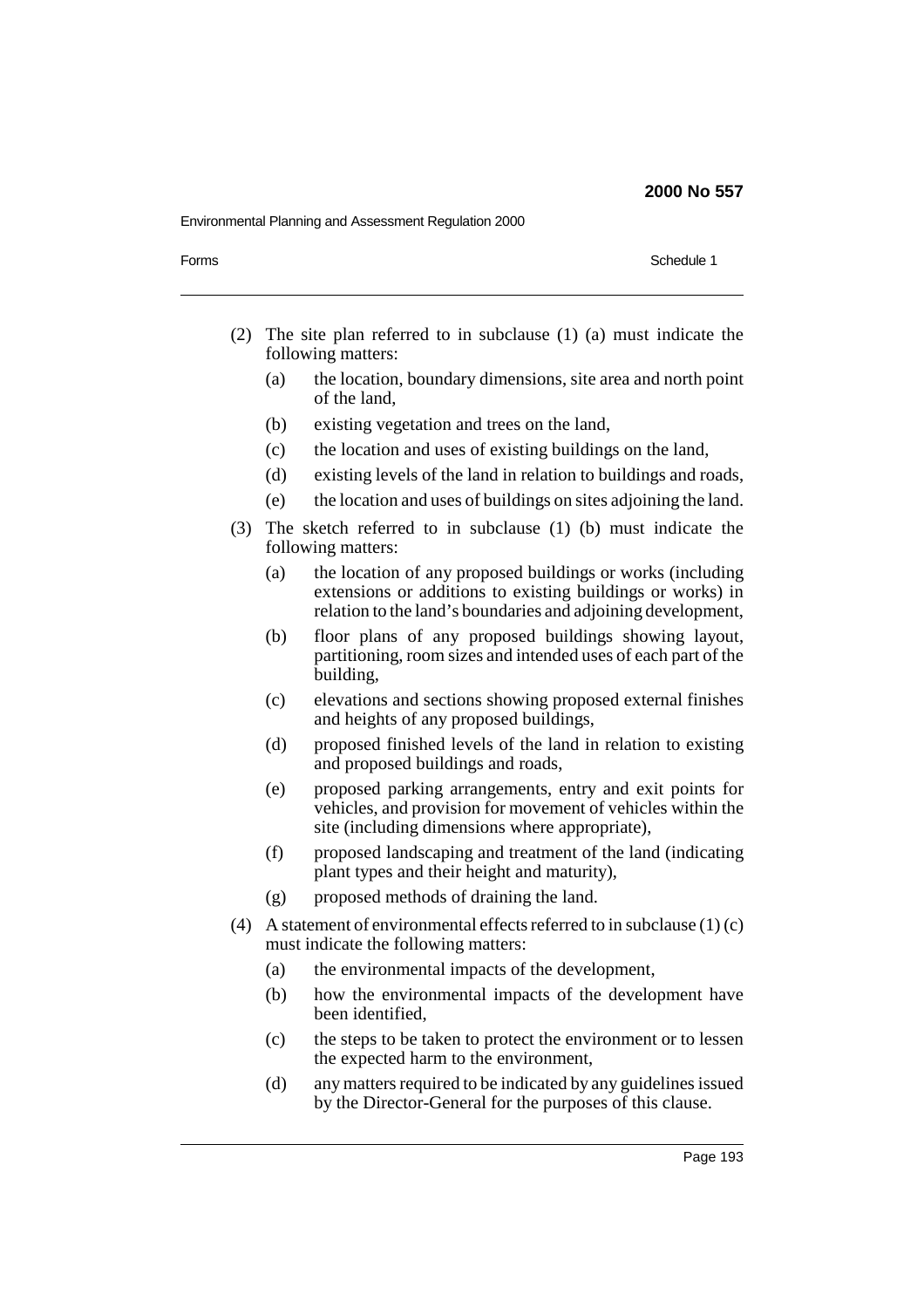Environmental Planning and Assessment Regulation 2000

Schedule 1 Forms

# **Part 2 Complying development certificates**

# **3 Information to be included in application for complying development certificate**

An application for a complying development certificate must contain the following information:

- (a) the name and address of the applicant,
- (b) a description of the development to be carried out,
- (c) the address, and formal particulars of title, of the land on which the development is to be carried out,
- (d) the estimated cost of the development,
- (e) if the applicant is not the owner of the land, a statement signed by the owner of the land to the effect that the owner consents to the making of the application,
- (f) a list of the documents accompanying the application.

# **4 Documents to accompany application for complying development certificate**

- (1) An application for a complying development certificate must be accompanied by the following documents:
	- (a) a site plan of the land,
	- (b) a sketch of the development,
	- (c) if the development involves a change of use of a building (other than a dwelling-house or a building or structure that is ancillary to a dwelling-house):
		- (i) a list of the Category 1 fire safety provisions that currently apply to the existing building,
		- (ii) a list of the Category 1 fire safety provisions that are to apply to the building following its change of use,
	- (d) if the development involves building work (including work in relation to a dwelling-house or a building or structure that is ancillary to a dwelling-house):
		- (i) a detailed description of the development, and
		- (ii) appropriate building work plans and specifications,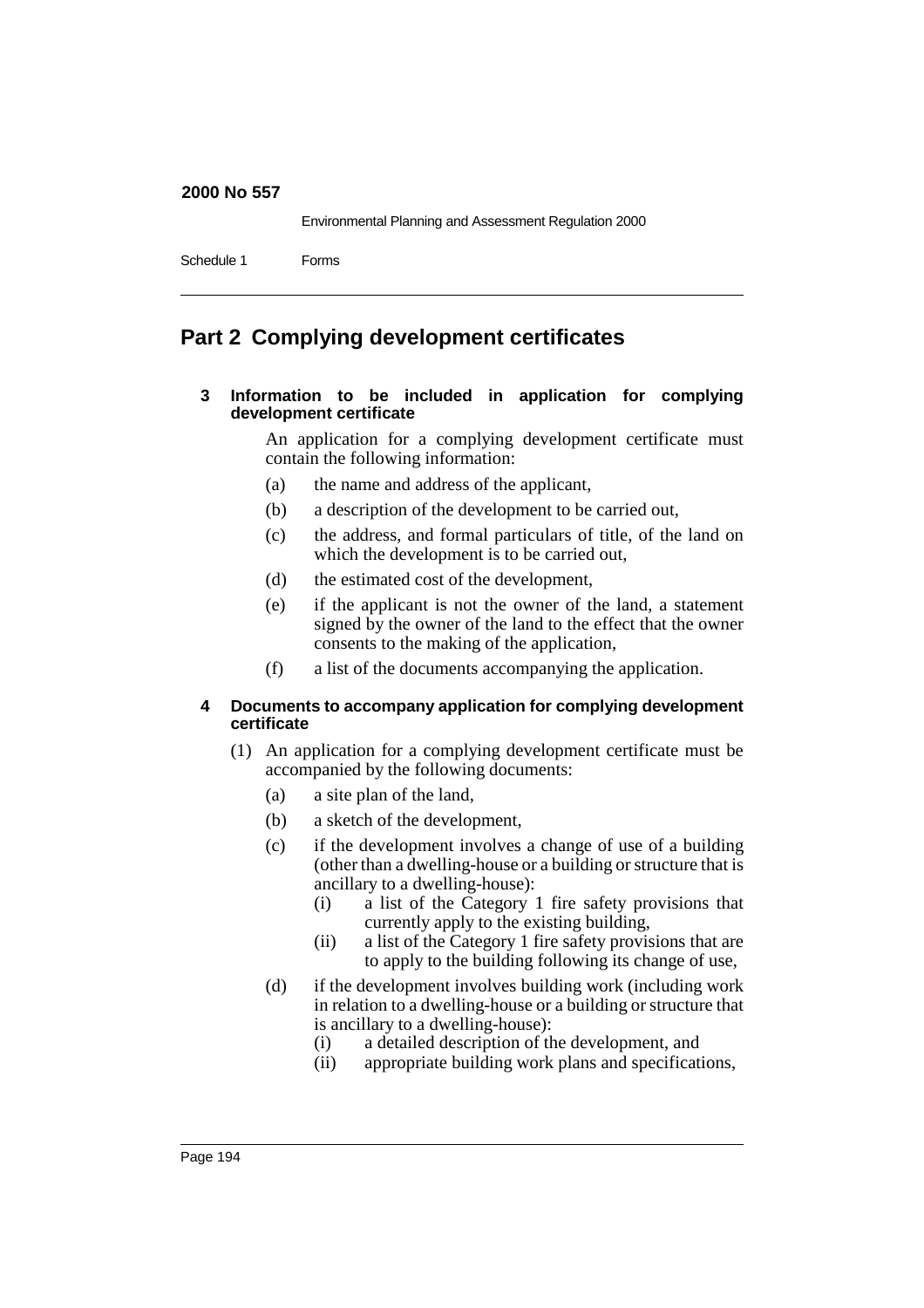Environmental Planning and Assessment Regulation 2000

| Forms |  | Schedule 1 |
|-------|--|------------|
|       |  |            |

- (e) if the development involves building work (other than work in relation to a dwelling-house or a building or structure that is ancillary to a dwelling-house):
	- (i) a list of any existing fire safety measures provided in relation to the land or any existing building on the land, and
	- (ii) a list of the proposed fire safety measures to be provided in relation to the land and any building on the land as a consequence of the building work,
- (f) if the development involves subdivision work, appropriate subdivision work plans and specifications.
- (2) The site plan referred to in subclause (1) (a) must indicate the following matters:
	- (a) the location, boundary dimensions, site area and north point of the land,
	- (b) existing vegetation and trees on the land,
	- (c) the location and uses of existing buildings on the land,
	- (d) existing levels of the land in relation to buildings and roads,
	- (e) the location and uses of buildings on sites adjoining the land.
- (3) The sketch referred to in subclause (1) (b) must indicate the following matters:
	- (a) the location of any proposed buildings or works (including extensions or additions to existing buildings or works) in relation to the land's boundaries and adjoining development,
	- (b) floor plans of any proposed buildings showing layout, partitioning, room sizes and intended uses of each part of the building,
	- (c) elevations and sections showing proposed external finishes and heights of any proposed buildings,
	- (d) proposed finished levels of the land in relation to existing and proposed buildings and roads,
	- (e) proposed parking arrangements, entry and exit points for vehicles, and provision for movement of vehicles within the site (including dimensions where appropriate),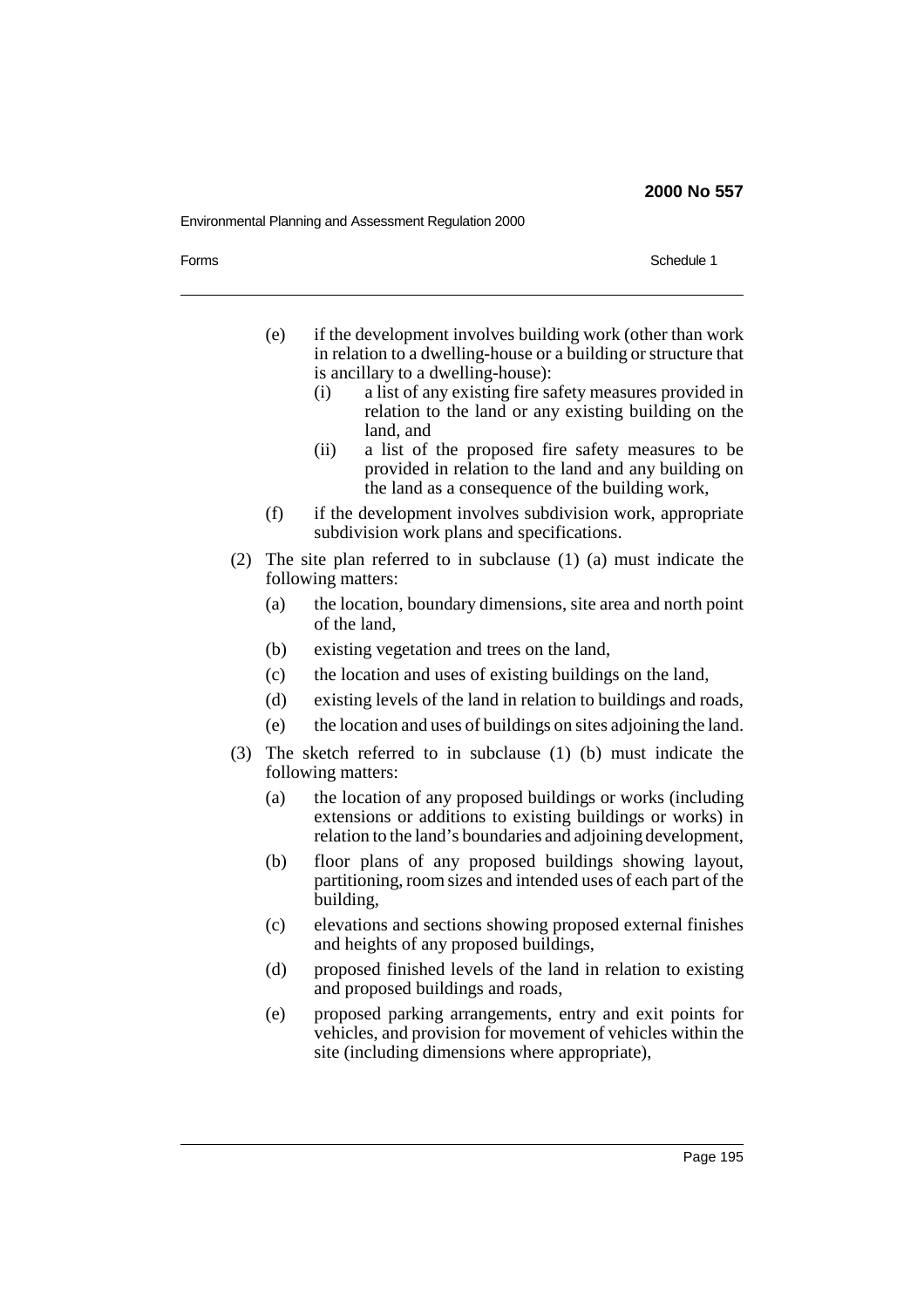Environmental Planning and Assessment Regulation 2000

Schedule 1 Forms

- (f) proposed landscaping and treatment of the land (indicating plant types and their height and maturity),
- (g) proposed methods of draining the land.
- (4) A detailed description of the development referred to in subclause (1) (d) (i) must indicate the following matters:
	- (a) the area of the land (in square metres),
	- (b) the location of any existing buildings on the land,
	- (c) the gross floor area of any existing buildings on the land (in square metres),
	- (d) the current uses of the land and any existing buildings on the land,
	- (e) whether the land contains a dual occupancy,
	- (f) the gross floor area of any proposed building (in square metres),
	- (g) the proposed use of the land, the buildings on the land and any proposed buildings,
	- (h) the number of existing dwellings on the land,
	- (i) the number of existing dwellings on the land that are to be demolished,
	- (j) the number of storeys of each proposed building,
	- (k) the materials to be used in the construction of any proposed buildings (using the abbreviations set out in clause 7 of this Schedule).
- (5) Appropriate building work plans and specifications referred to in subclause  $(1)$   $(d)$   $(ii)$  include the following:
	- (a) detailed plans, drawn to a suitable scale and consisting of a block plan and a general plan, that show:
		- (i) a plan of each floor section, and
		- (ii) a plan of each elevation of the building, and
		- (iii) the levels of the lowest floor and of any yard or unbuilt on area belonging to that floor and the levels of the adjacent ground, and
		- (iv) the height, design, construction and provision for fire safety and fire resistance (if any),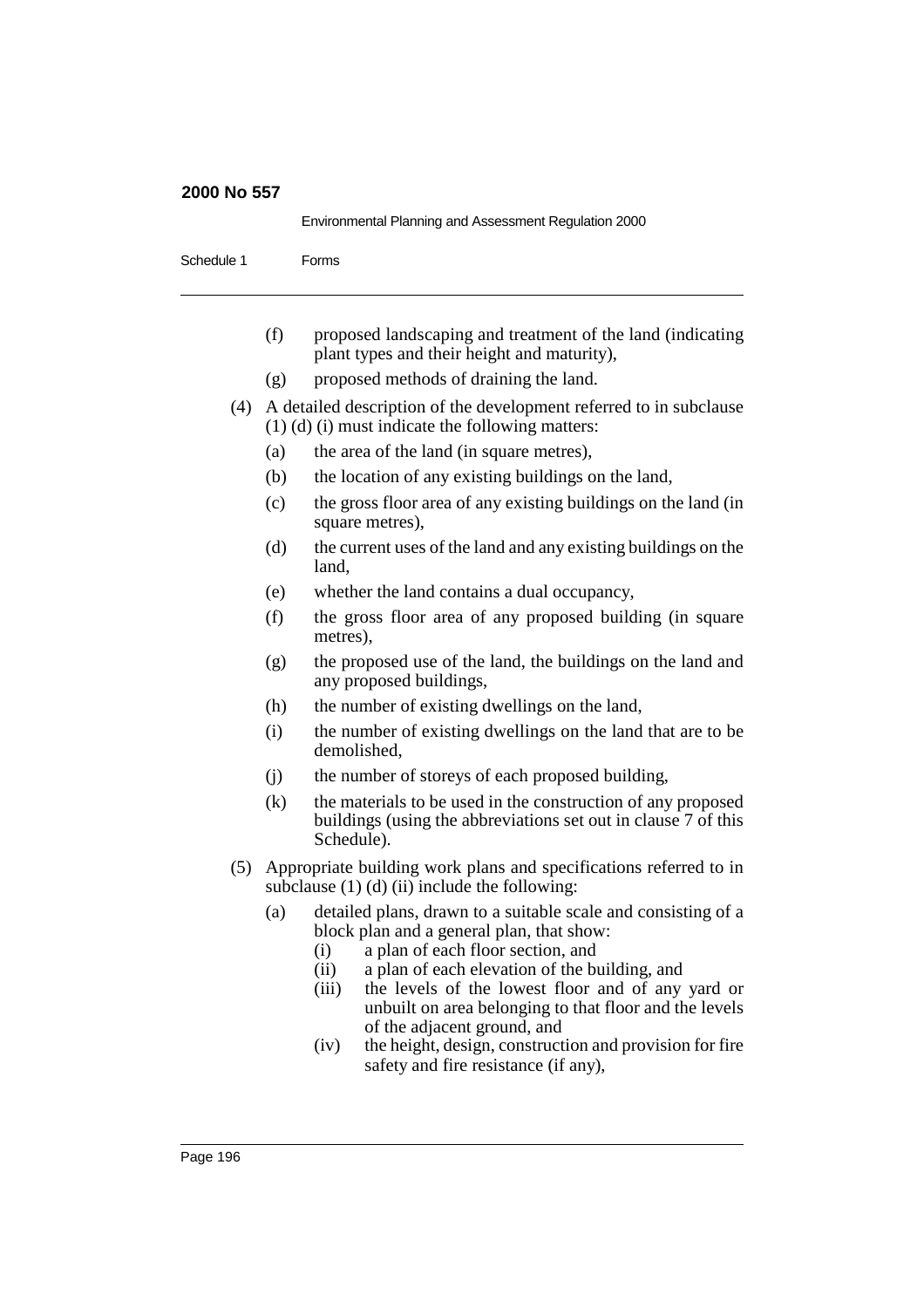| Forms |     | Schedule 1                                                                                                                                                                                                                                                                                                                                                                    |
|-------|-----|-------------------------------------------------------------------------------------------------------------------------------------------------------------------------------------------------------------------------------------------------------------------------------------------------------------------------------------------------------------------------------|
|       | (b) | specifications for the development:<br>that describe the construction and materials of which<br>(i)<br>the building is to be built and the method of drainage,<br>sewerage and water supply, and<br>that state whether the materials to be used are new or<br>(ii)<br>second-hand and (in the case of second-hand<br>materials) give particulars of the materials to be used, |
|       | (c) | a statement as to how the performance requirements of the<br>Building Code of Australia are to be complied with (if an<br>alternative solution, to meet the performance requirements,<br>is to be used),                                                                                                                                                                      |
|       | (d) | a description of any accredited components, processes or<br>design sought to be relied on,                                                                                                                                                                                                                                                                                    |
|       | (e) | copies of any compliance certificate to be relied on,                                                                                                                                                                                                                                                                                                                         |
|       | (f) | if the development involves building work to alter, expand<br>or rebuild an existing building, a scaled plan of the existing<br>building.                                                                                                                                                                                                                                     |
| (6)   |     | Appropriate subdivision work plans and specifications referred to<br>in subclause $(1)$ (f) include the following:                                                                                                                                                                                                                                                            |
|       | (a) | details of the existing and proposed subdivision pattern<br>(including the number of lots and the location of roads),                                                                                                                                                                                                                                                         |
|       | (b) | details as to which public authorities have been consulted<br>with as to the provision of utility services to the land<br>concerned,                                                                                                                                                                                                                                          |
|       | (c) | detailed engineering plans as to the following matters:<br>earthworks,<br>(i)<br>(ii)<br>roadworks,<br>(iii)<br>road pavement,<br>road furnishings,<br>(iv)<br>stormwater drainage,<br>(v)<br>water supply works,<br>(vi)<br>sewerage works,<br>(vii)<br>landscaping works,<br>(viii)<br>erosion control works,<br>(ix)                                                       |
|       | (d) | copies of any compliance certificates to be relied on.                                                                                                                                                                                                                                                                                                                        |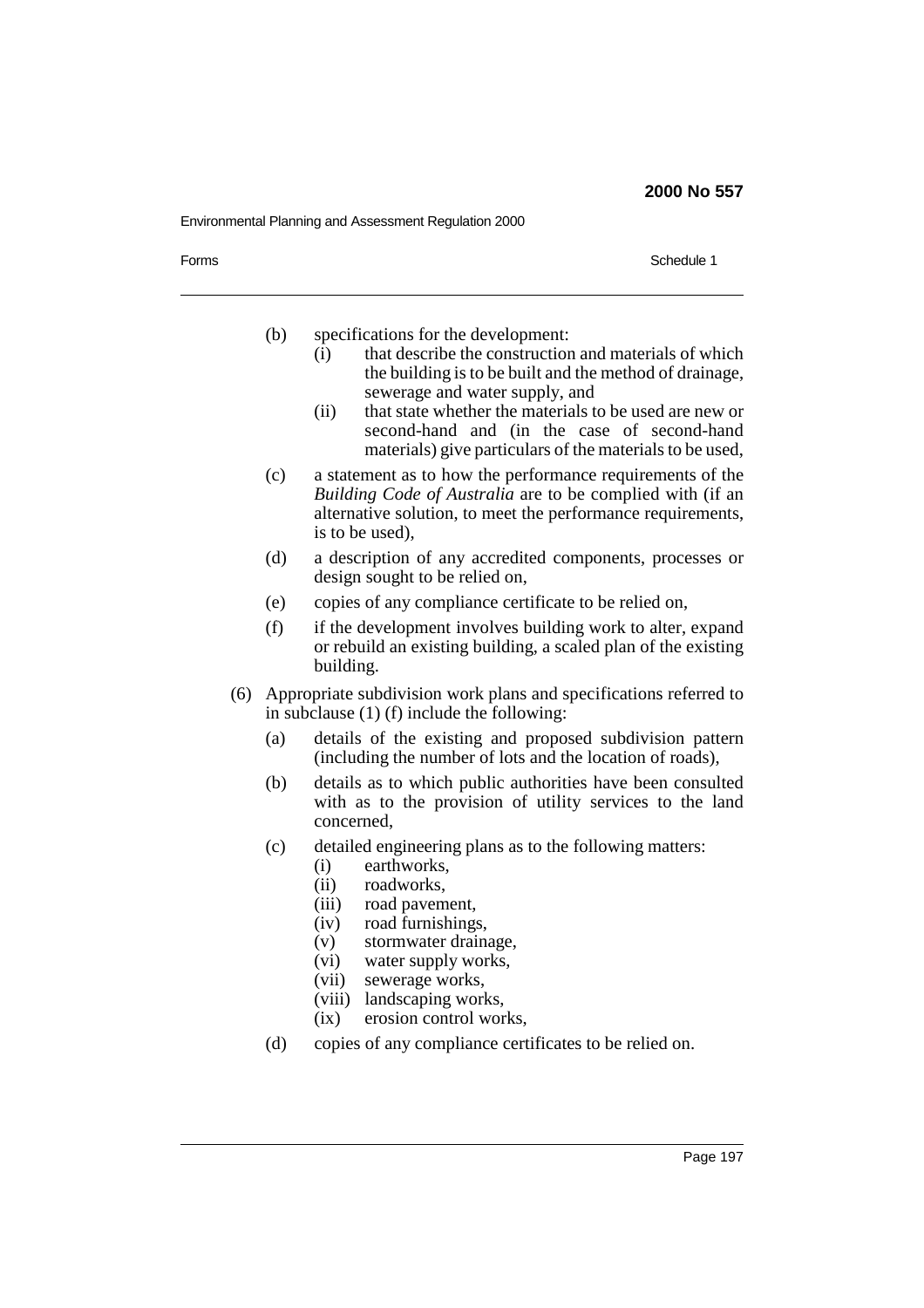Environmental Planning and Assessment Regulation 2000

Schedule 1 Forms

# **Part 3 Construction certificates**

# **5 Information to be included in application for construction certificate**

An application for a construction certificate must contain the following information:

- (a) the name and address of the applicant,
- (b) a description of the building work or subdivision work to be carried out,
- (c) the address, and formal particulars of title, of the land on which the building work or subdivision work is to be carried out,
- (d) in the case of building work, the class of the building under the *Building Code of Australia*,
- (e) the registered number and date of issue of the relevant development consent,
- (f) the estimated cost of the development,
- (g) if the applicant is not the owner of the land and the owner of the land has not previously consented to the making of the application, a statement signed by the owner of the land to the effect that the owner consents to the making of the application,
- (h) a list of the documents accompanying the application.

# **6 Documents to accompany application for construction certificate**

- (1) An application for a construction certificate must be accompanied by the following documents:
	- (a) if the development involves building work (including work in relation to a dwelling-house or a building or structure that is ancillary to a dwelling-house):
		- (i) a detailed description of the development, and
		- (ii) appropriate building work plans and specifications,
	- (b) if the development involves building work (other than work in relation to a dwelling-house or a building or structure that is ancillary to a dwelling-house):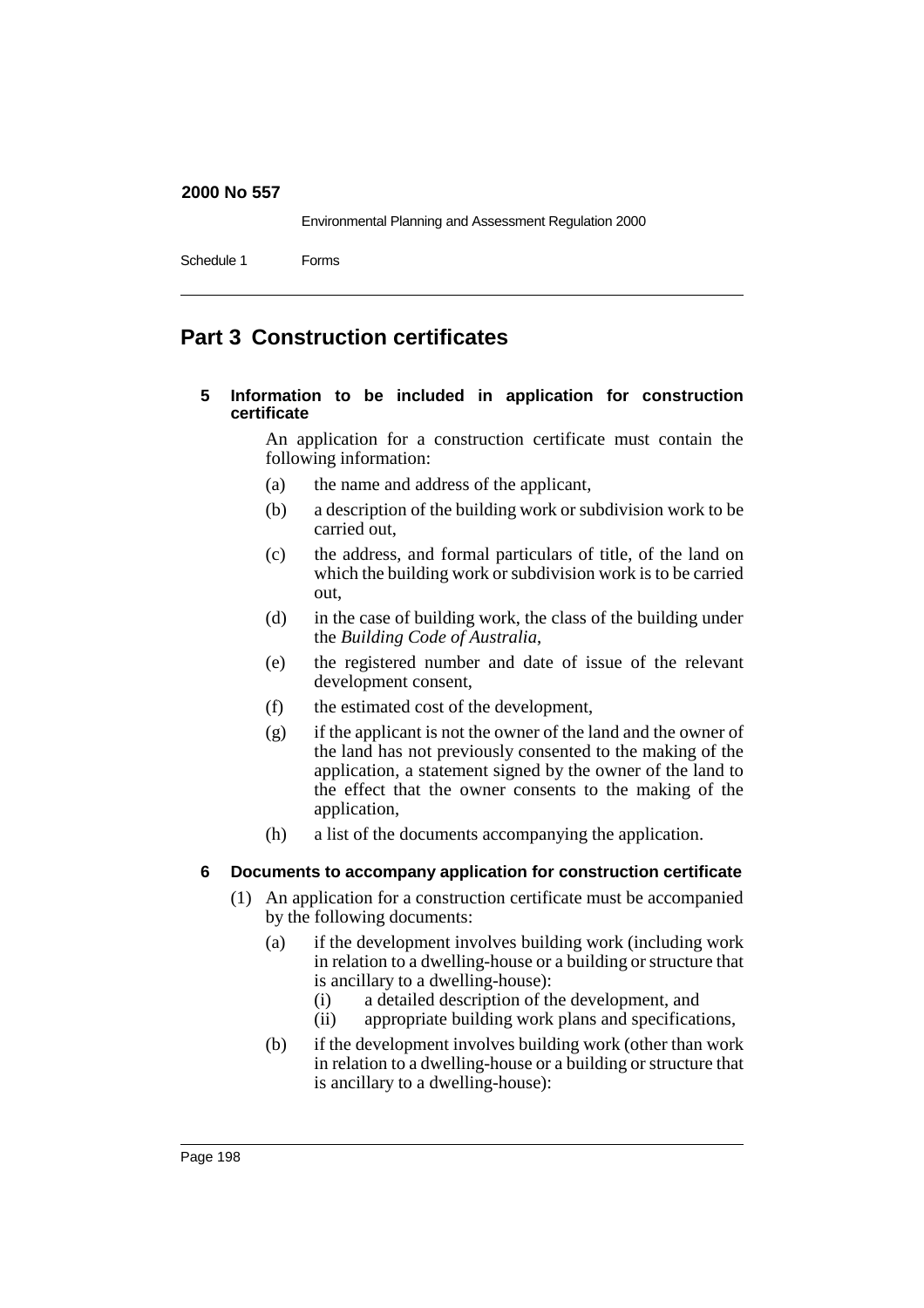Environmental Planning and Assessment Regulation 2000

Forms Schedule 1 and 1999 and 1999 and 1999 and 1999 and 1999 and 1999 and 1999 and 1999 and 1999 and 1999 and 1999 and 1999 and 1999 and 1999 and 1999 and 1999 and 1999 and 1999 and 1999 and 1999 and 1999 and 1999 and 199

- (i) a list of any existing fire safety measures provided in relation to the land or any existing building on the land, and
- (ii) a list of the proposed fire safety measures to be provided in relation to the land and any building on the land as a consequence of the building work,
- (c) if the development involves subdivision work, appropriate subdivision work plans and specifications.
- (2) A detailed description of the development referred to in subclause (1) (a) (i) must indicate the following matters:
	- (a) the area of the land (in square metres),
	- (b) the location of any existing buildings on the land,
	- (c) the gross floor area of any existing buildings on the land (in square metres),
	- (d) the current uses of the land and any existing buildings on the land,
	- (e) whether the land contains a dual occupancy,
	- (f) the gross floor area of any proposed building (in square metres),
	- (g) the proposed use of the land, the buildings on the land and any proposed buildings,
	- (h) the number of existing dwellings on the land,
	- (i) the number of existing dwellings on the land that are to be demolished,
	- (j) the number of storeys of each proposed building,
	- $(k)$  the materials to be used in the construction of any proposed buildings (using the abbreviations set out in clause 7 of this Schedule).
- (3) Appropriate building work plans and specifications referred to in subclause  $(1)$   $(a)$   $(ii)$  include the following:
	- (a) detailed plans, drawn to a suitable scale and consisting of a block plan and a general plan, that show:
		- (i) a plan of each floor section, and<br>(ii) a plan of each elevation of the bu
		- a plan of each elevation of the building, and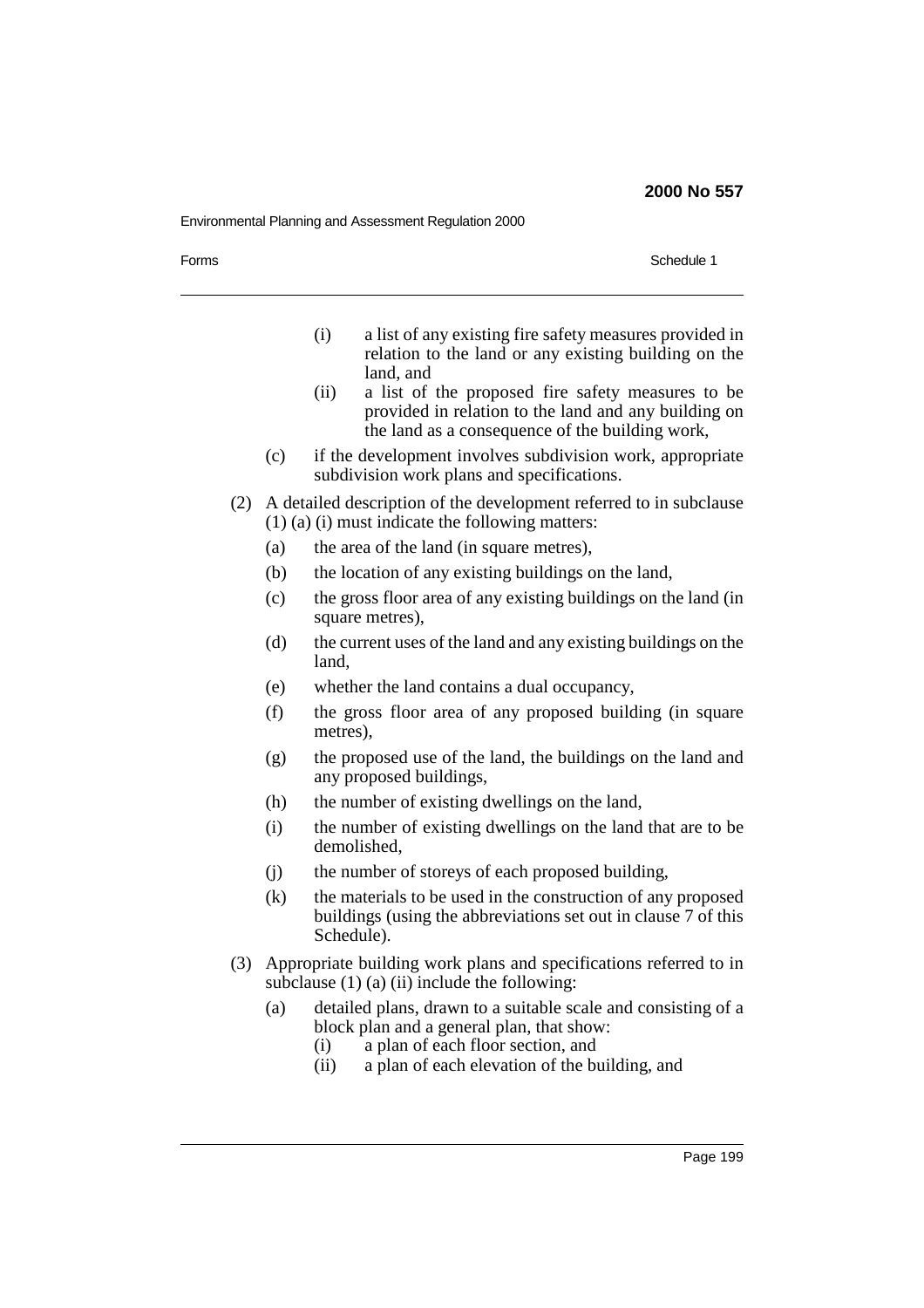|            |     | Environmental Planning and Assessment Regulation 2000                                                                                                                                                                                                                                                                                                                         |
|------------|-----|-------------------------------------------------------------------------------------------------------------------------------------------------------------------------------------------------------------------------------------------------------------------------------------------------------------------------------------------------------------------------------|
| Schedule 1 |     | Forms                                                                                                                                                                                                                                                                                                                                                                         |
|            |     | (iii)<br>the levels of the lowest floor and of any yard or<br>unbuilt on area belonging to that floor and the levels<br>of the adjacent ground, and<br>the height, design, construction and provision for fire<br>(iv)<br>safety and fire resistance (if any),                                                                                                                |
|            | (b) | specifications for the development:<br>that describe the construction and materials of which<br>(i)<br>the building is to be built and the method of drainage,<br>sewerage and water supply, and<br>that state whether the materials to be used are new or<br>(ii)<br>second-hand and (in the case of second-hand<br>materials) give particulars of the materials to be used, |
|            | (c) | a statement as to how the performance requirements of the<br>Building Code of Australia are to be complied with (if an<br>alternative solution, to meet the performance requirements,<br>is to be used),                                                                                                                                                                      |
|            | (d) | a description of any accredited components, processes or<br>design sought to be relied on,                                                                                                                                                                                                                                                                                    |
|            | (e) | copies of any compliance certificate to be relied on,                                                                                                                                                                                                                                                                                                                         |
|            | (f) | if the development involves building work to alter, expand<br>or rebuild an existing building, a scaled plan of the existing<br>building.                                                                                                                                                                                                                                     |
| (4)        |     | Appropriate subdivision work plans and specifications referred to<br>in subclause $(1)$ (c) include the following:                                                                                                                                                                                                                                                            |
|            | (a) | details of the existing and proposed subdivision pattern<br>(including the number of lots and the location of roads),                                                                                                                                                                                                                                                         |
|            | (b) | details as to which public authorities have been consulted<br>with as to the provision of utility services to the land<br>concerned,                                                                                                                                                                                                                                          |
|            | (c) | detailed engineering plans as to the following matters:<br>earthworks,<br>(i)<br>(ii)<br>roadworks,<br>road pavement,<br>(iii)<br>road furnishings,<br>(iv)<br>(v)<br>stormwater drainage,<br>water supply works,<br>(vi)<br>(vii)<br>sewerage works,                                                                                                                         |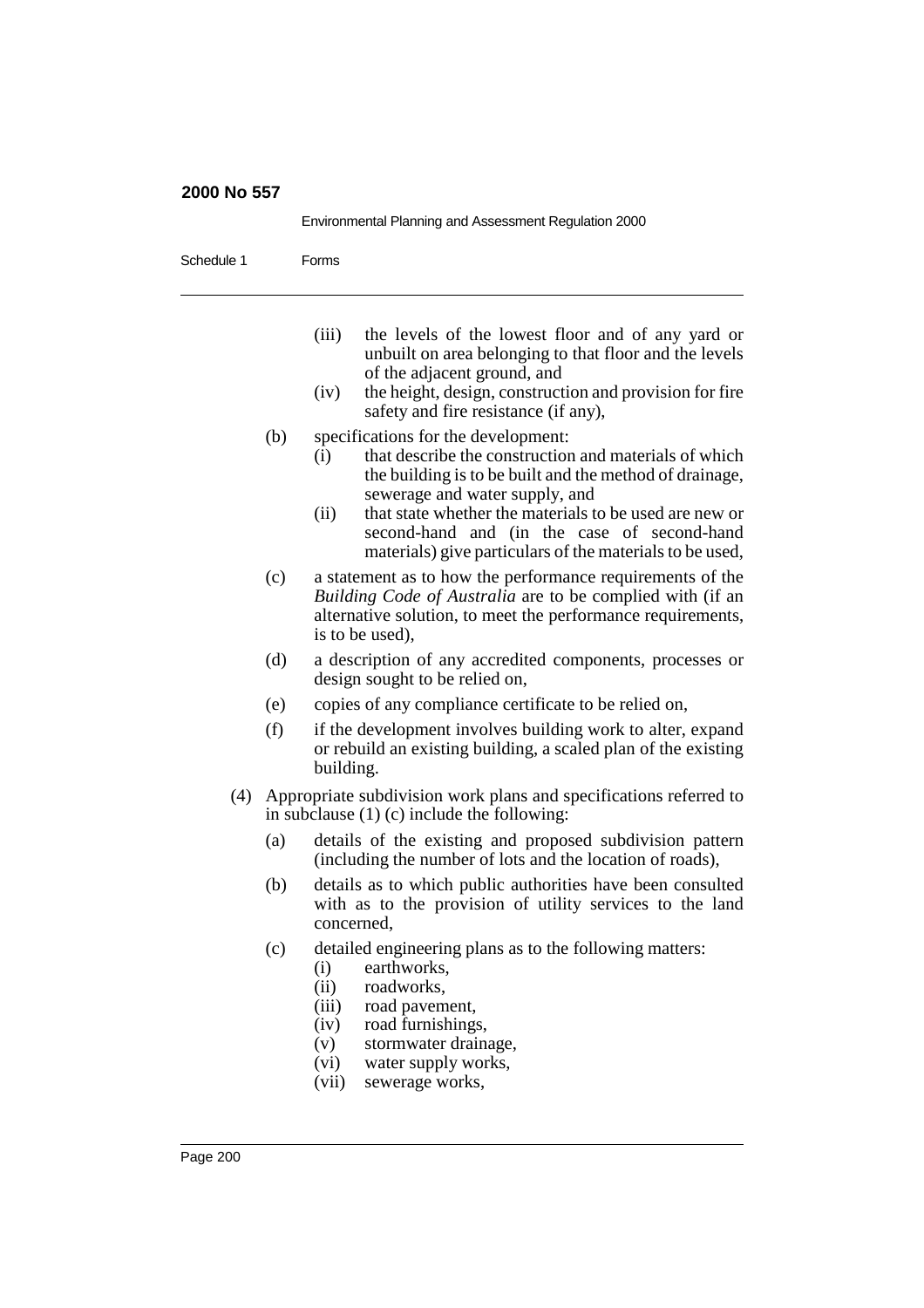Environmental Planning and Assessment Regulation 2000

Forms Schedule 1

- (viii) landscaping works,<br>(ix) erosion control wor
- erosion control works,
- (d) copies of any compliance certificates to be relied on.

# **Part 4 Abbreviations for building materials**

# **7 Abbreviations for building materials**

The following abbreviations are to be used in any development application or application for a complying development certificate:

| <b>Walls</b>        | Code | Roof                                | Code |
|---------------------|------|-------------------------------------|------|
| brick veneer        | 12   | aluminium                           | 70   |
| full brick          | 11   | concrete                            | 20   |
| single brick        | 11   | concrete tile                       | 10   |
| concrete block      | 11   | fibrous cement                      | 30   |
| concrete/masonry    | 20   | fibreglass                          | 80   |
| concrete            | 20   | masonry/terracotta<br>shingle tiles | 10   |
| steel               | 60   | slate                               | 20   |
| fibrous cement      | 30   | steel                               | 60   |
| hardiplank          | 30   | terracotta tile                     | 10   |
| timber/weatherboard | 40   | other                               | 80   |
| cladding-aluminium  | 70   | unknown                             | 90   |
| curtain glass       | 50   |                                     |      |
| other               | 80   |                                     |      |
| unknown             | 90   |                                     |      |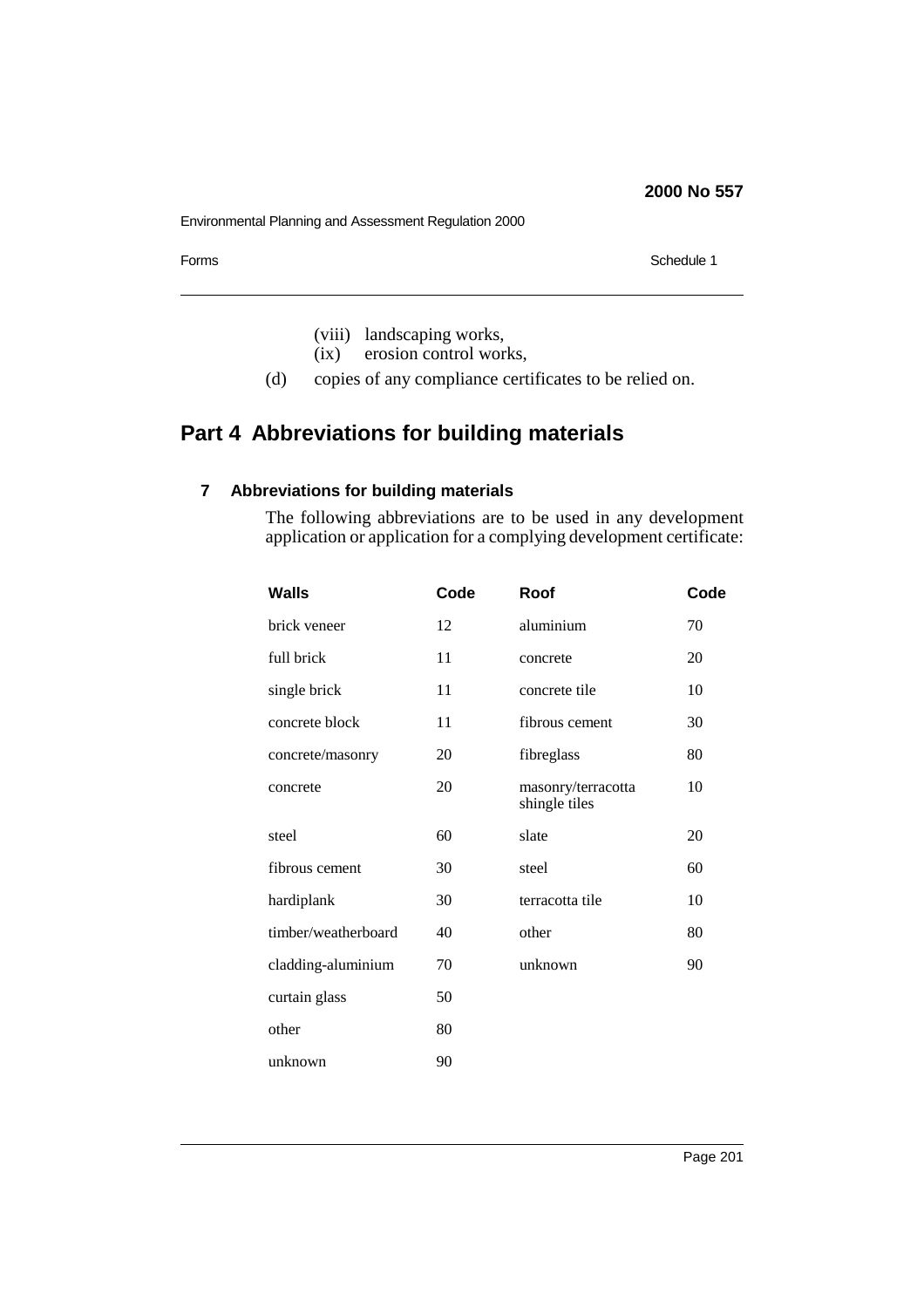Environmental Planning and Assessment Regulation 2000

Schedule 1 Forms

| <b>Floor</b> |    | <b>Frame</b> |    |
|--------------|----|--------------|----|
| concrete     | 20 | timber       | 40 |
| timber       | 10 | steel        | 60 |
| other        | 80 | other        | 80 |
| unknown      | 90 | unknown      | 90 |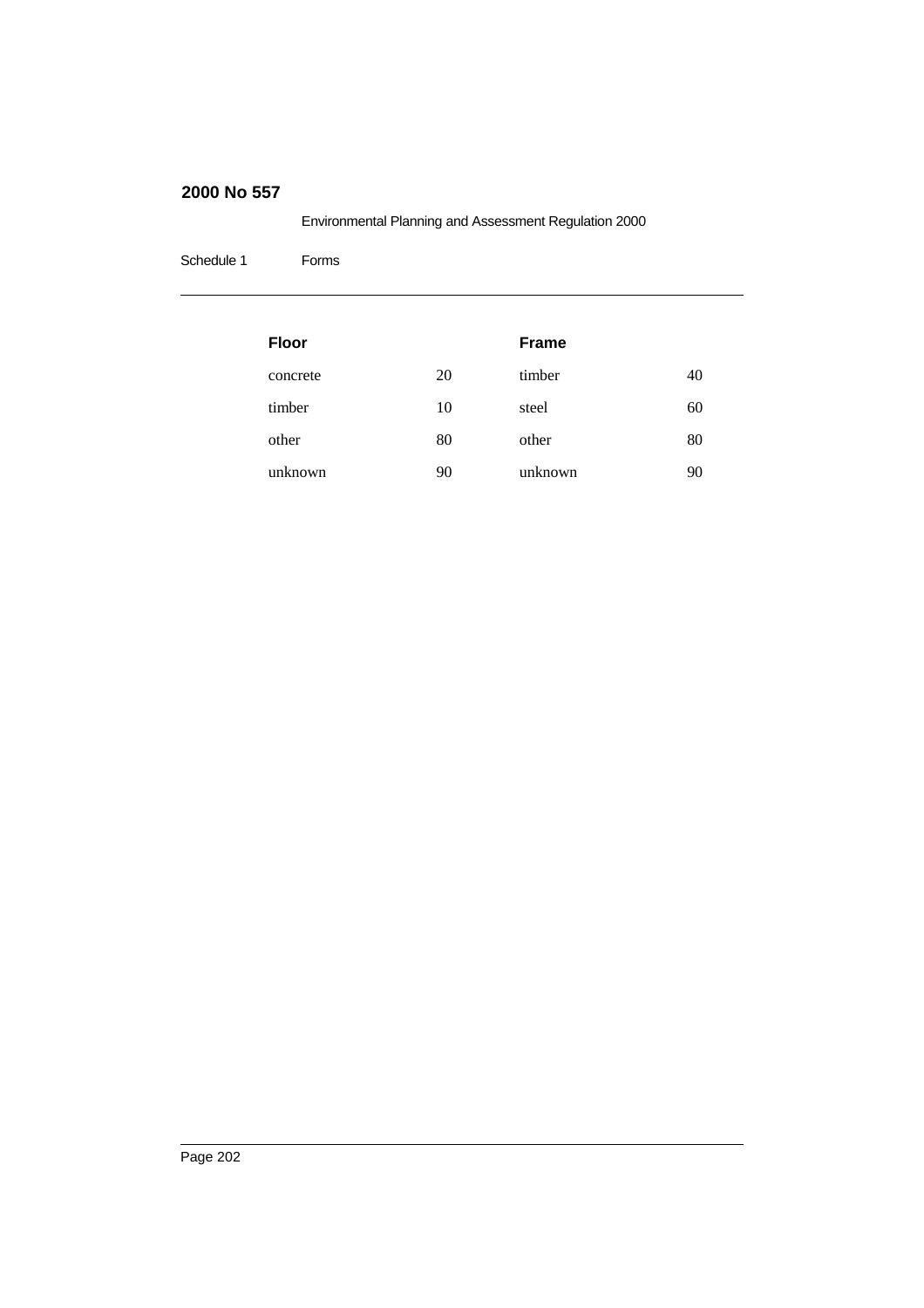Environmental Planning and Assessment Regulation 2000

Environmental impact statements Schedule 2

# **Schedule 2 Environmental impact statements**

(Clauses 72 and 230)

## **1 Summary**

A summary of the environmental impact statement.

#### **2 Statement of objectives**

A statement of the objectives of the development or activity.

#### **3 Analysis of alternatives**

An analysis of any feasible alternatives to the carrying out of the development or activity, having regard to its objectives, including the consequences of not carrying out the development or activity.

#### **4 Environmental assessment**

An analysis of the development or activity, including:

- (a) a full description of the development or activity, and
- (b) a general description of the environment likely to be affected by the development or activity, together with a detailed description of those aspects of the environment that are likely to be significantly affected, and
- (c) the likely impact on the environment of the development or activity, and
- (d) a full description of the measures proposed to mitigate any adverse effects of the development or activity on the environment, and
- (e) a list of any approvals that must be obtained under any other Act or law before the development or activity may lawfully be carried out.

## **5 Compilation of measures to mitigate adverse effects**

A compilation (in a single section of the environmental impact statement) of the measures referred to in item 4 (d).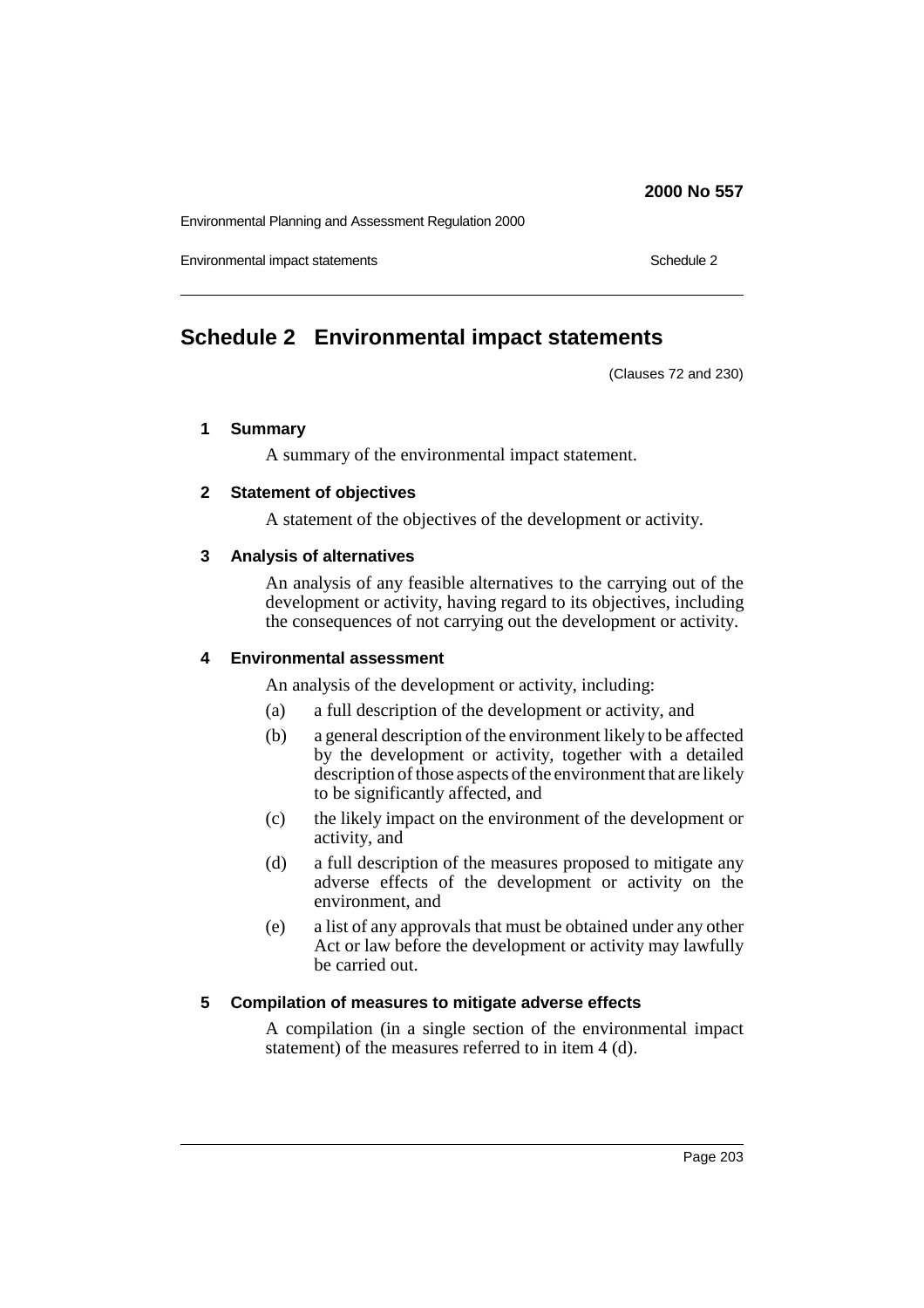Environmental Planning and Assessment Regulation 2000

Schedule 2 Environmental impact statements

## **6 Justification of development**

- (1) The reasons justifying the carrying out of the development or activity in the manner proposed, having regard to biophysical, economic and social considerations, including the following principles of ecologically sustainable development:
	- (a) the *precautionary principle*, namely, that if there are threats of serious or irreversible environmental damage, lack of full scientific certainty should not be used as a reason for postponing measures to prevent environmental degradation.

In the application of the precautionary principle, public and private decisions should be guided by:

- (i) careful evaluation to avoid, wherever practicable, serious or irreversible damage to the environment, and
- (ii) an assessment of the risk-weighted consequences of various options,
- (b) *inter-generational equity*, namely, that the present generation should ensure that the health, diversity and productivity of the environment are maintained or enhanced for the benefit of future generations,
- (c) *conservation of biological diversity and ecological integrity*, namely, that conservation of biological diversity and ecological integrity should be a fundamental consideration,
- (d) *improved valuation, pricing and incentive mechanisms*, namely, that environmental factors should be included in the valuation of assets and services, such as:
	- (i) polluter pays, that is, those who generate pollution and waste should bear the cost of containment, avoidance or abatement,
	- (ii) the users of goods and services should pay prices based on the full life cycle of costs of providing goods and services, including the use of natural resources and assets and the ultimate disposal of any waste,
	- (iii) environmental goals, having been established, should be pursued in the most cost effective way, by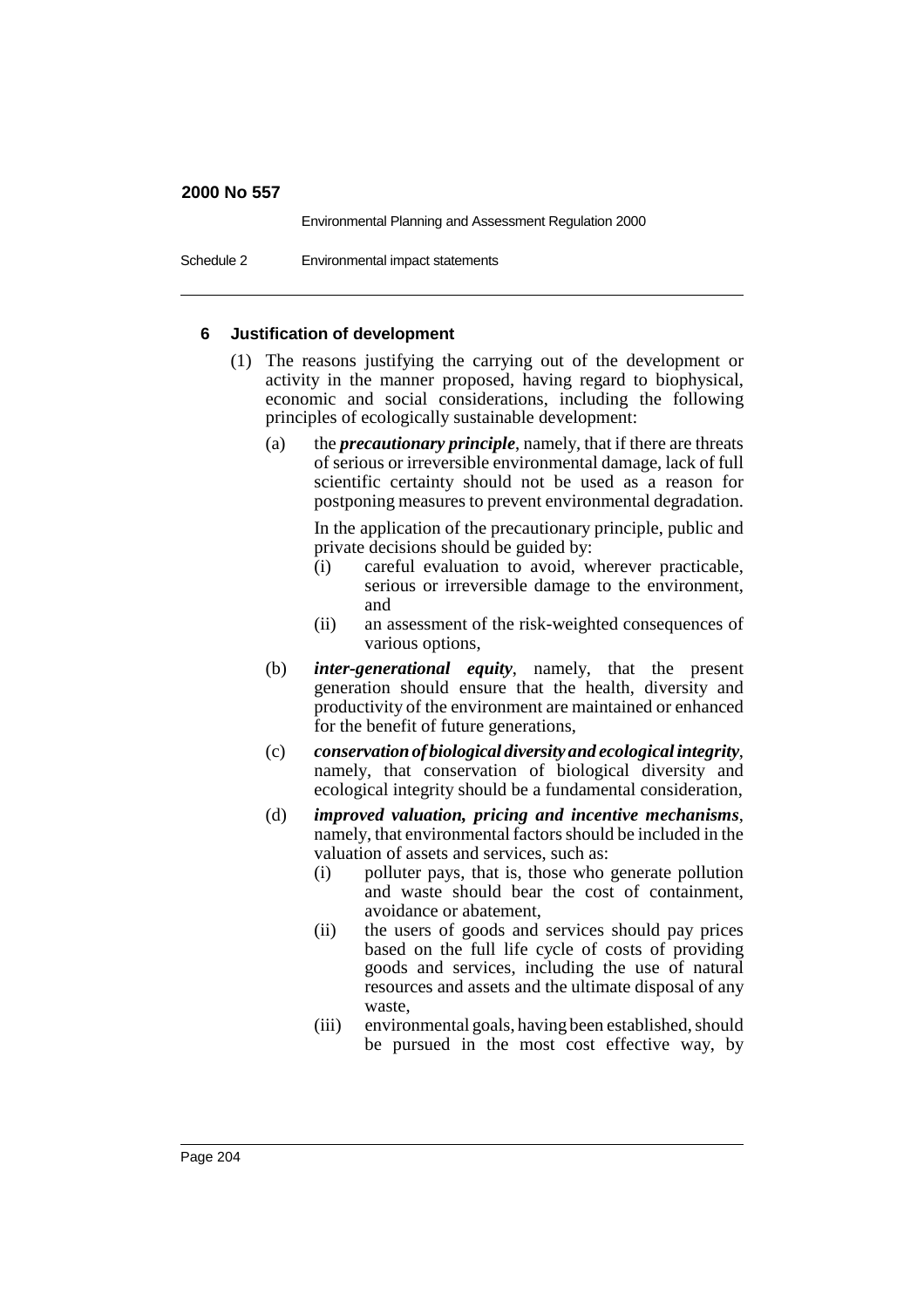Environmental Planning and Assessment Regulation 2000

Environmental impact statements Schedule 2

establishing incentive structures, including market mechanisms, that enable those best placed to maximise benefits or minimise costs to develop their own solutions and responses to environmental problems.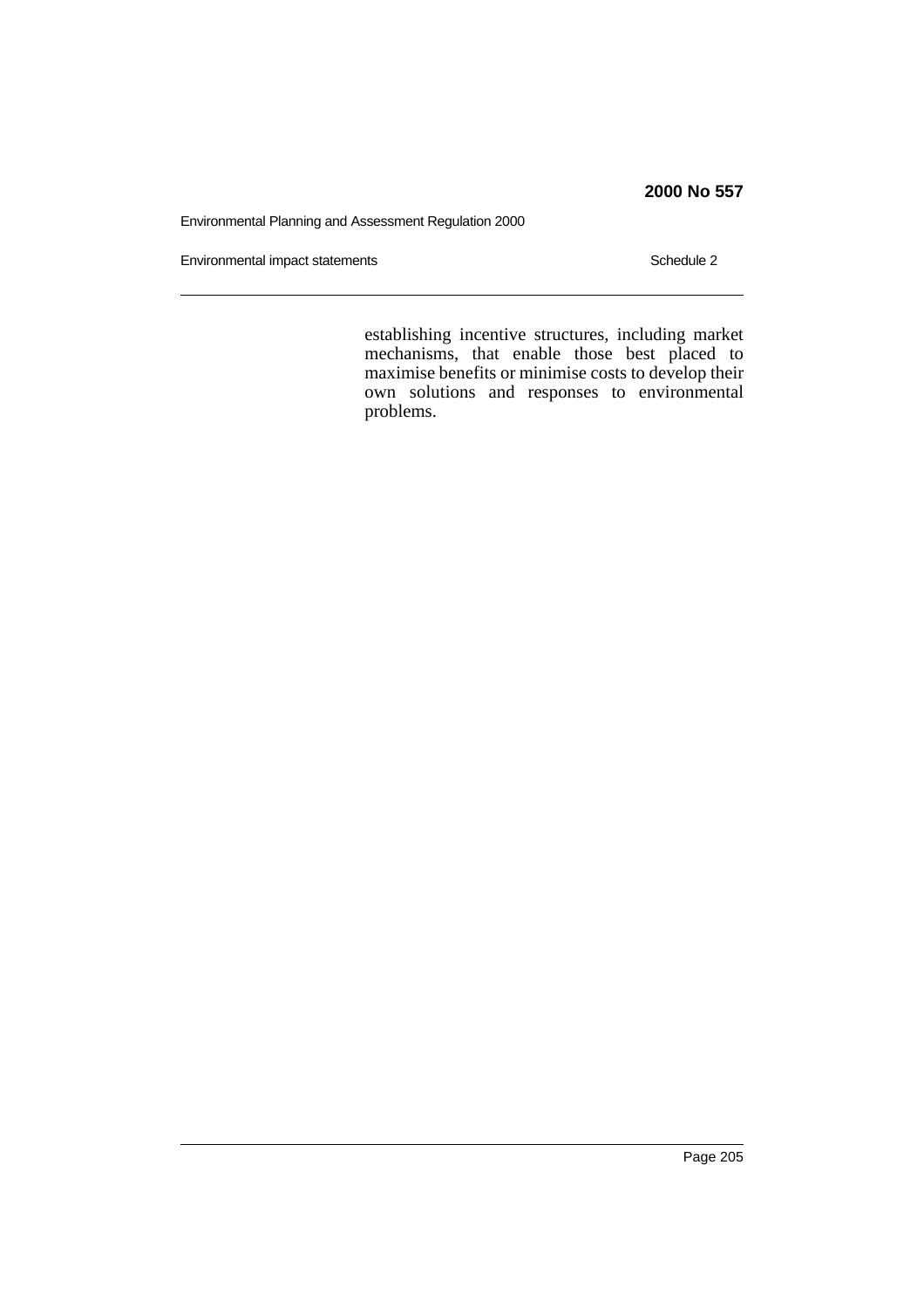Environmental Planning and Assessment Regulation 2000

Schedule 3 Designated development

# **Schedule 3 Designated development**

(Clause 4)

# **Part 1 What is designated development?**

# **1 Agricultural produce industries**

Agricultural produce industries (being industries that process agricultural produce, including dairy products, seeds, fruit, vegetables or other plant material):

- (a) that crush, juice, grind, mill, gin, mix or separate more than 30,000 tonnes of agricultural produce per year, or
- (b) that release effluent, sludge or other waste:
	- (i) in or within 100 metres of a natural waterbody or wetland, or
	- (ii) in an area of high watertable, highly permeable soils or acid sulphate, sodic or saline soils.

# **2 Aircraft facilities**

Aircraft facilities (including terminals, buildings for the parking, servicing or maintenance of aircraft, installations or movement areas) for the landing, taking-off or parking of aeroplanes, seaplanes or helicopters:

- (a) in the case of seaplane or aeroplane facilities:
	- (i) that cause a significant environmental impact or significantly increase the environmental impacts as a result of the number of flight movements (including taking-off or landing) or the maximum take-off weight of aircraft capable of using the facilities, and
	- (ii) that are located so that the whole or part of a residential zone, a school or hospital is within the 20 ANEF contour map approved by the Civil Aviation Authority of Australia, or within 5 kilometres of the facilities if no ANEF contour map has been approved, or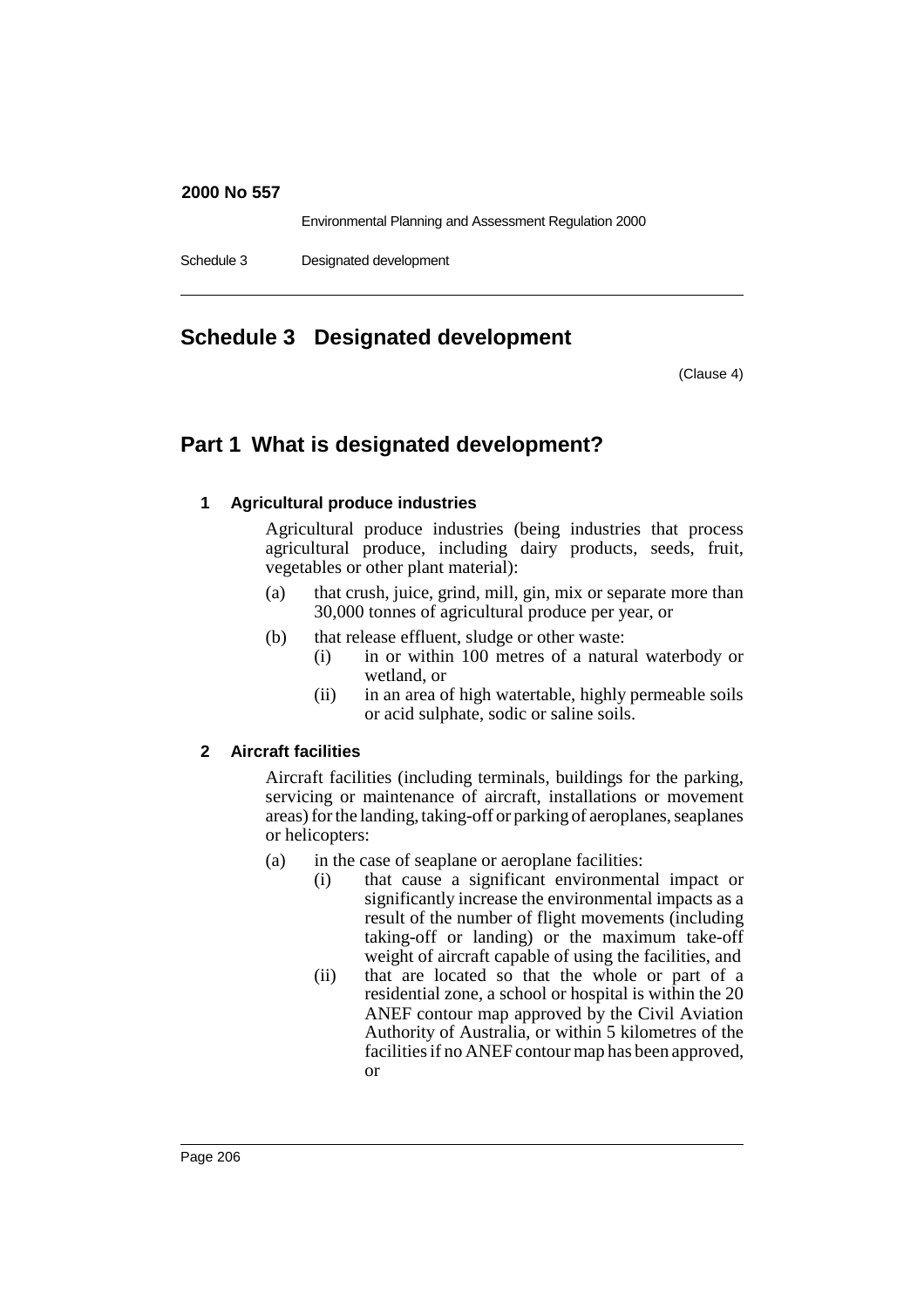Environmental Planning and Assessment Regulation 2000

Designated development **Schedule 3** Schedule 3

- (b) in the case of helicopter facilities (other than facilities used exclusively for emergency aeromedical evacuation, retrieval or rescue):
	- (i) that have an intended use of more than 7 helicopter flight movements per week (including taking-off or landing), and
	- (ii) that are located within 1 kilometre of a dwelling not associated with the facilities, or
- (c) in any case, that are located:
	- (i) so as to disturb more than 20 hectares of native vegetation by clearing, or
	- (ii) within 40 metres of an environmentally sensitive area, or
	- (iii) within 40 metres of a natural waterbody (if other than seaplane or helicopter facilities).

# **3 Aquaculture**

- (1) Aquaculture (being the commercial breeding, hatching, rearing or cultivation of marine, estuarine or fresh water organisms, including aquatic plants or animals such as fin fish, crustaceans, molluscs or other aquatic invertebrates):
	- (a) that involve supplemental feeding in:
		- (i) tanks or artificial waterbodies located in areas of high watertable or acid sulphate soils, or
		- (ii) tanks or artificial waterbodies that have a total water storage area of more than 2 hectares or total water volume of more than 40 megalitres and that are located on a floodplain or release effluent or sludge into a natural waterbody or wetland or into groundwater, or
		- (iii) tanks or artificial waterbodies that have a total water storage area of more than 10 hectares or a total water volume of more than 400 megalitres, or
		- (iv) natural waterbodies (except for trial projects that operate for a maximum period of 2 years and are approved by the Director of NSW Fisheries), or
	- (b) that involve farming of species not indigenous to New South Wales located: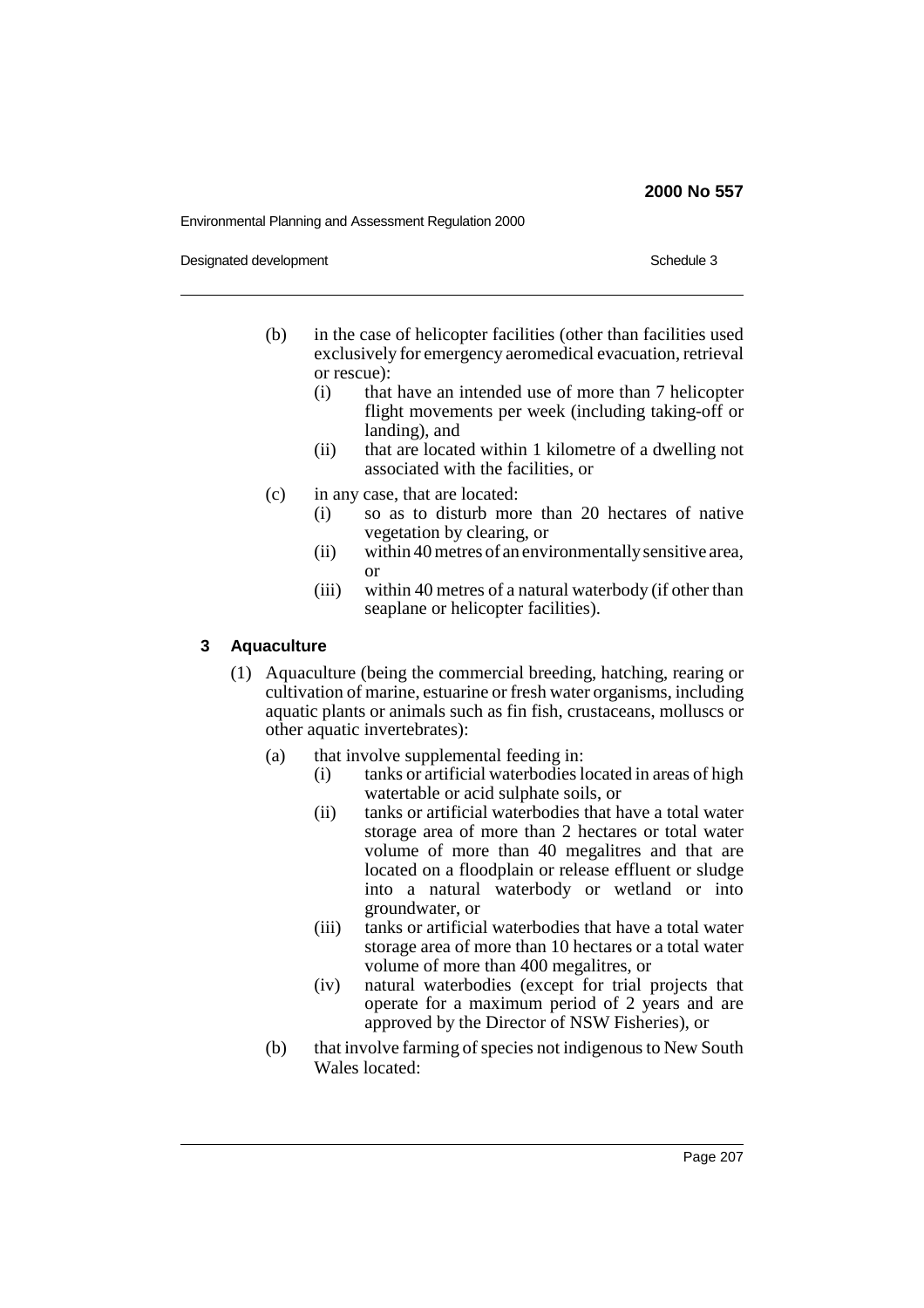|            | Environmental Planning and Assessment Regulation 2000 |
|------------|-------------------------------------------------------|
| Schedule 3 | Designated development                                |
|            |                                                       |

- (i) in or within 500 metres of a natural waterbody or wetland, or
- (ii) on a floodplain, or
- (c) that involve the establishment of new areas for lease under the *Fisheries Management Act 1994* with a total area of more than 10 hectares and that in the opinion of the consent authority, are likely to cause significant impacts:
	- (i) on the habitat value or the scenic value, or
	- (ii) on the amenity of the waterbody by obstructing or restricting navigation, fishing or recreational activities, or
	- (iii) because other leases are within 500 metres, or
- (d) that involve the establishment of new areas for lease under the *Fisheries Management Act 1994* with a total area of more than 50 hectares.
- (2) This clause does not apply to:
	- (a) aquaculture that constitutes development for which *State Environmental Planning Policy No 52—Farm Dams and Other Works in Land and Water Management Plan Areas* requires consent, or
	- (b) aquaculture development to which *State Environmental Planning Policy No 62—Sustainable Aquaculture* applies.

**Note.** State Environmental Planning Policy No 62—Sustainable Aquaculture declares Class 3 aquaculture (within the meaning of that Policy) to be designated development. So whereas Class 1 aquaculture and Class 2 aquaculture (within the meaning of that Policy) are not designated development because of subclause (2) (b) above, Class 3 aquaculture (within the meaning of that Policy) is designated development because of the provisions of that Policy.

## **4 Artificial waterbodies**

- (1) Artificial waterbodies:
	- (a) that have a maximum aggregate surface area of water of more than 0.5 hectares located:
		- (i) in or within 40 metres of a natural waterbody, wetland or an environmentally sensitive area, or
		- (ii) in an area of high watertable or acid sulphate, sodic or saline soils, or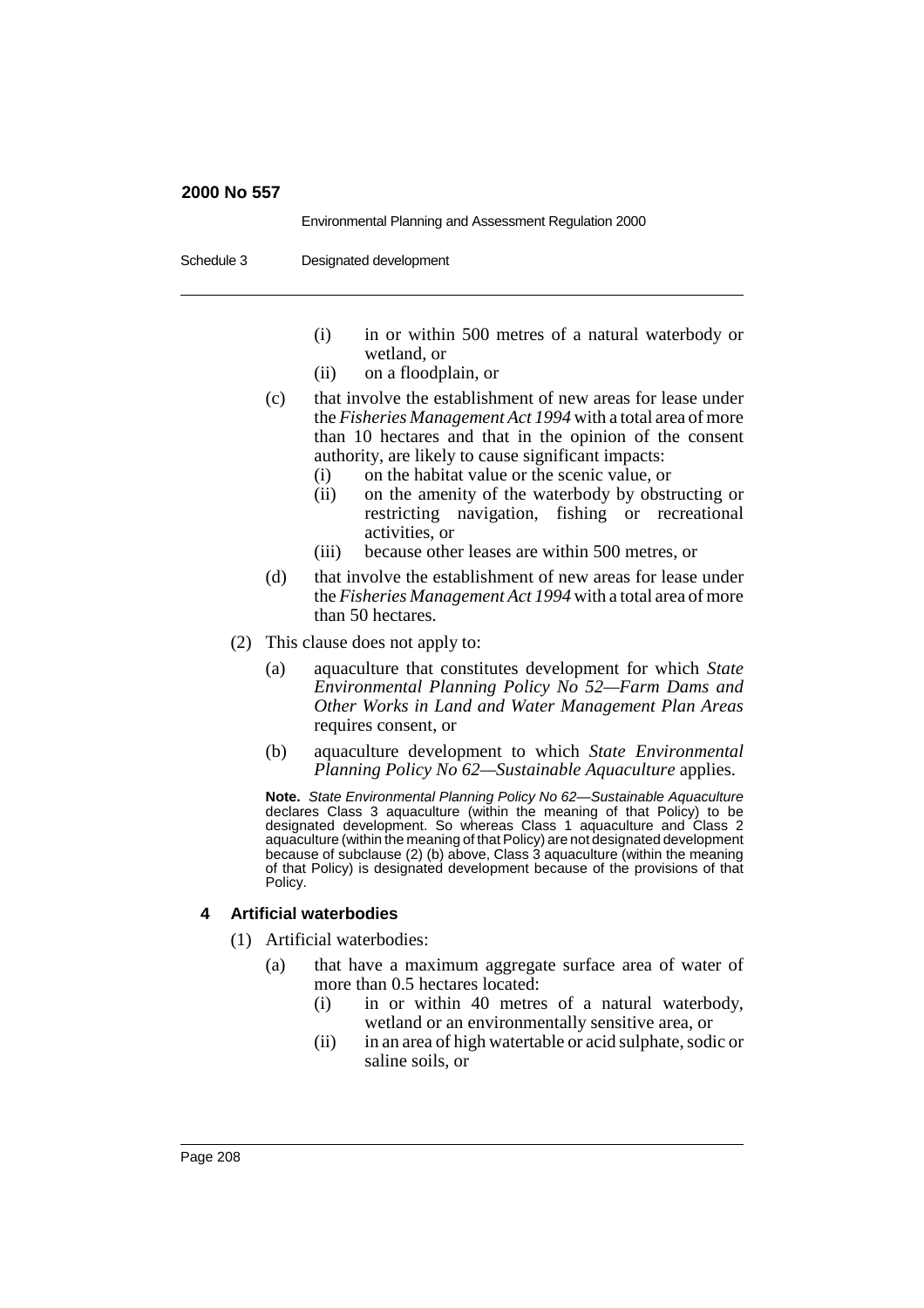Environmental Planning and Assessment Regulation 2000

Designated development **Schedule 3** Schedule 3

- (b) that have a maximum aggregate surface area of water of more than 20 hectares or a maximum total water volume of more than 800 megalitres, or
- (c) from which more than 30,000 cubic metres per year of material is to be removed.
- (2) This clause does not apply to:
	- (a) artificial waterbodies located on land to which the *Sydney Regional Environmental Plan No 11—Penrith Lakes Scheme* applies, or
	- (b) artificial waterbodies that constitute development for which *State Environmental Planning Policy No 52—Farm Dams and Other Works in Land and Water Management Plan Areas* requires consent.

# **5 Bitumen pre-mix and hot-mix industries**

- (1) Bitumen premix or hot-mix industries (being industries in which crushed or ground rock is mixed with bituminous materials):
	- (a) that have an intended production capacity of more than 150 tonnes per day or 30,000 tonnes per year, or
	- (b) that are located:
		- (i) within 100 metres of a natural waterbody or wetland, or
		- (ii) within 250 metres of a residential zone or dwelling not associated with the development.
- (2) This clause does not apply to bitumen plants located on or adjacent to a construction site and exclusively providing material to the development being carried out on that site:
	- (a) for a period of less than 12 months, or
	- (b) for which the environmental impacts were previously assessed in an environmental impact statement prepared for the development.

# **6 Breweries and distilleries**

Breweries or distilleries producing alcohol or alcoholic products:

(a) that have an intended production capacity of more than 30 tonnes per day or 10,000 tonnes per year, or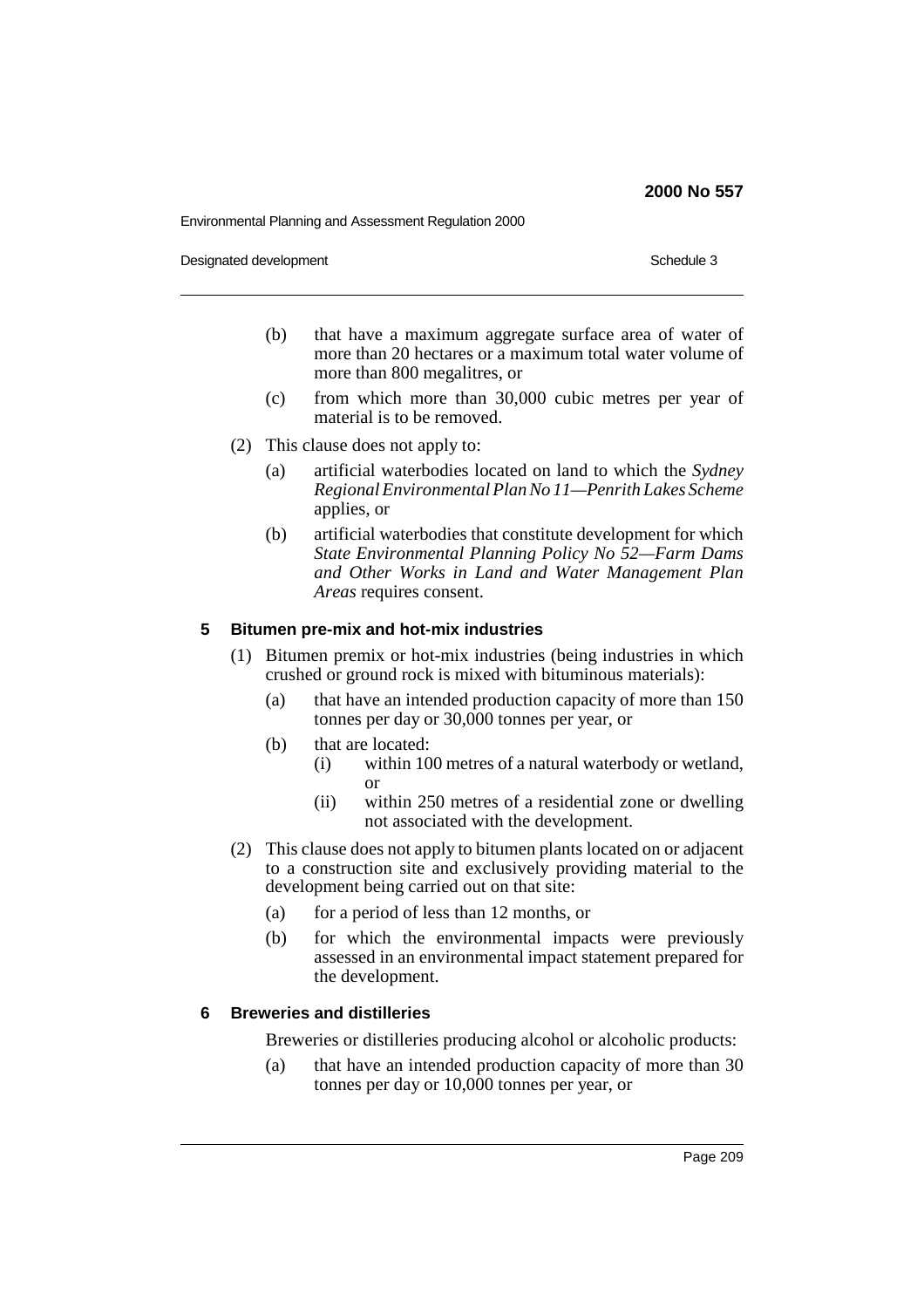|            | Environmental Planning and Assessment Regulation 2000 |
|------------|-------------------------------------------------------|
| Schedule 3 | Designated development                                |

- (b) that are located within 500 metres of a residential zone and are likely, in the opinion of the consent authority, to significantly affect the amenity of the neighbourhood by reason of odour, traffic or waste, or
- (c) that release effluent or sludge:
	- (i) in or within 100 metres of a natural waterbody or wetland, or
	- (ii) in an area of high watertable, highly permeable soils or acid sulphate, sodic or saline soils.

# **7 Cement works**

Cement works manufacturing portland or other special purpose cement or quicklime:

- (a) that burn, sinter or heat (until molten) calcareous, argillaceous or other materials, or
- (b) that grind clinker or compound cement with an intended processing capacity of more than 150 tonnes per day or 30,000 tonnes per year, or
- (c) that have an intended combined handling capacity of more than 150 tonnes per day, or 30,000 tonnes per year, of bulk cement, fly ash, powdered lime or other such dry cement product,
- (d) that are located:
	- (i) within 100 metres of a natural waterbody or wetland, or
	- (ii) within 250 metres of a residential zone or a dwelling not associated with the development.

# **8 Ceramic and glass industries**

Ceramic or glass industries (being industries that manufacture bricks, tiles, pipes, pottery, ceramics, refractories or glass by means of a firing process):

- (a) that have an intended production capacity of more than 150 tonnes per day or 30,000 tonnes per year, or
- (b) that are located:
	- (i) within 40 metres of a natural waterbody or wetland, or
	- (ii) within 250 metres of a residential zone or dwelling not associated with the development.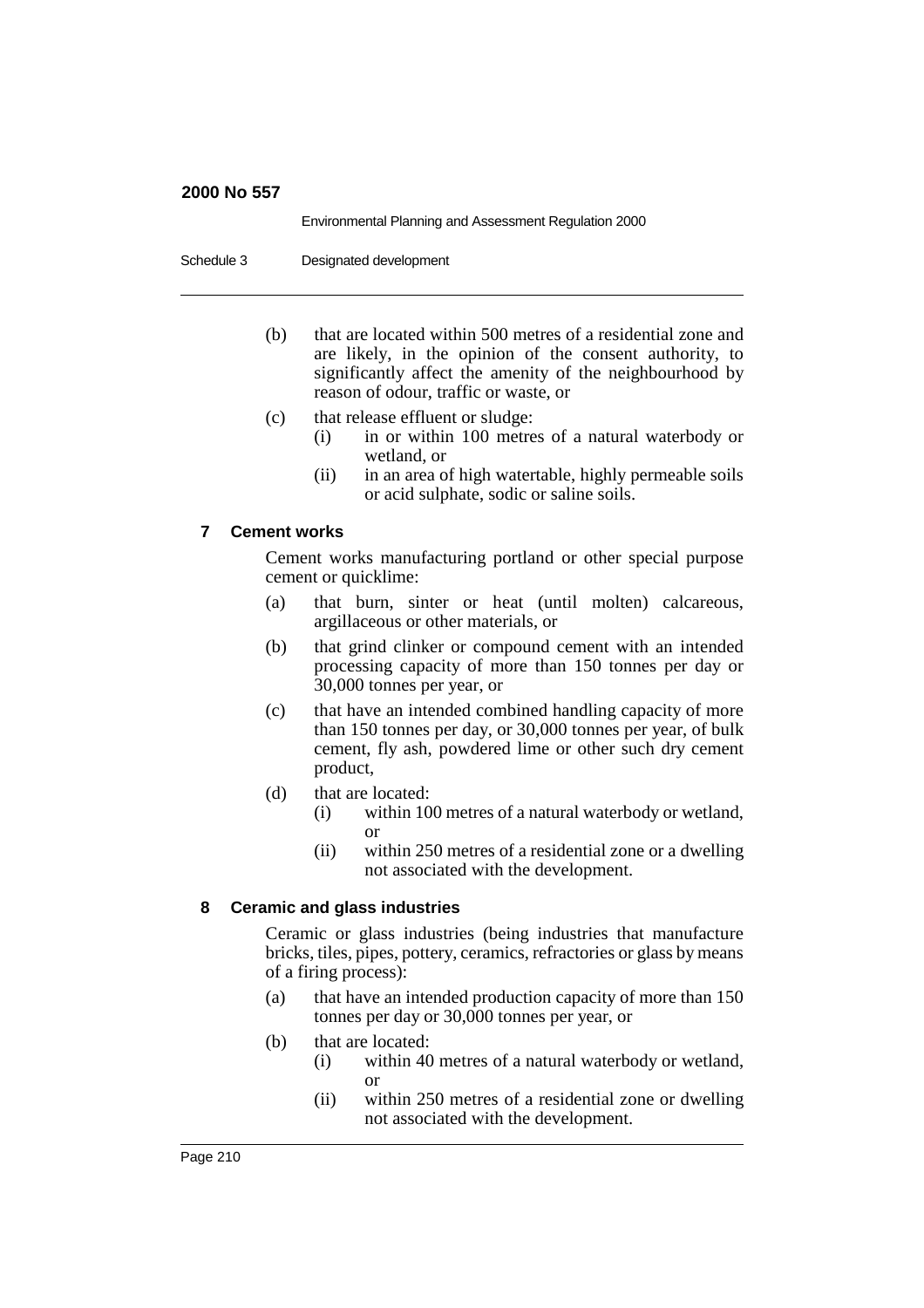Environmental Planning and Assessment Regulation 2000

Designated development **Schedule 3** Schedule 3

# **9 Chemical industries and works**

- (1) Chemical industries or works for the commercial production of, or research into, chemical substances, comprising:
	- (a) chemical industries or works referred to in subclause (2), or
	- (b) chemical industries or works other than those referred to in subclause (2):
		- (i) that manufacture, blend, recover or use substances classified as explosive, poisonous or radioactive in the *Australian Dangerous Goods Code*, or
		- (ii) that manufacture or use more than 1,000 tonnes per year of substances classified (but other than as explosive, poisonous or radioactive) in the *Australian Dangerous Goods Code*, or
		- (iii) that crush, grind or mill more than 10,000 tonnes per year of chemical substances, or
	- (c) chemical industries or works that are located:
		- (i) within 40 metres of a natural waterbody or wetland, or
		- (ii) in an area of high watertable or highly permeable soil, or
		- (iii) in a drinking water catchment, or
		- (iv) on a floodplain.
- (2) The chemical industries or works referred to in subclause  $(1)$  (a) are the following:
	- (a) agriculture fertiliser industries that manufacture inorganic plant fertilisers in quantities of more than 20,000 tonnes per year,
	- (b) battery industries that manufacture or reprocess batteries and use or recover more than 30 tonnes of metal per year,
	- (c) carbon black plants that manufacture more than 5,000 tonnes of carbon black per year,
	- (d) explosive and pyrotechnic industries that manufacture explosives for purposes including industrial, extractive industries and mining uses, ammunition, fireworks or fuel propellents,
	- (e) paint, paint solvent, pigment, dye, printing ink, industrial polish, adhesive or sealant industries that manufacture paints, paint solvents, pigments, dyes, printing inks, industrial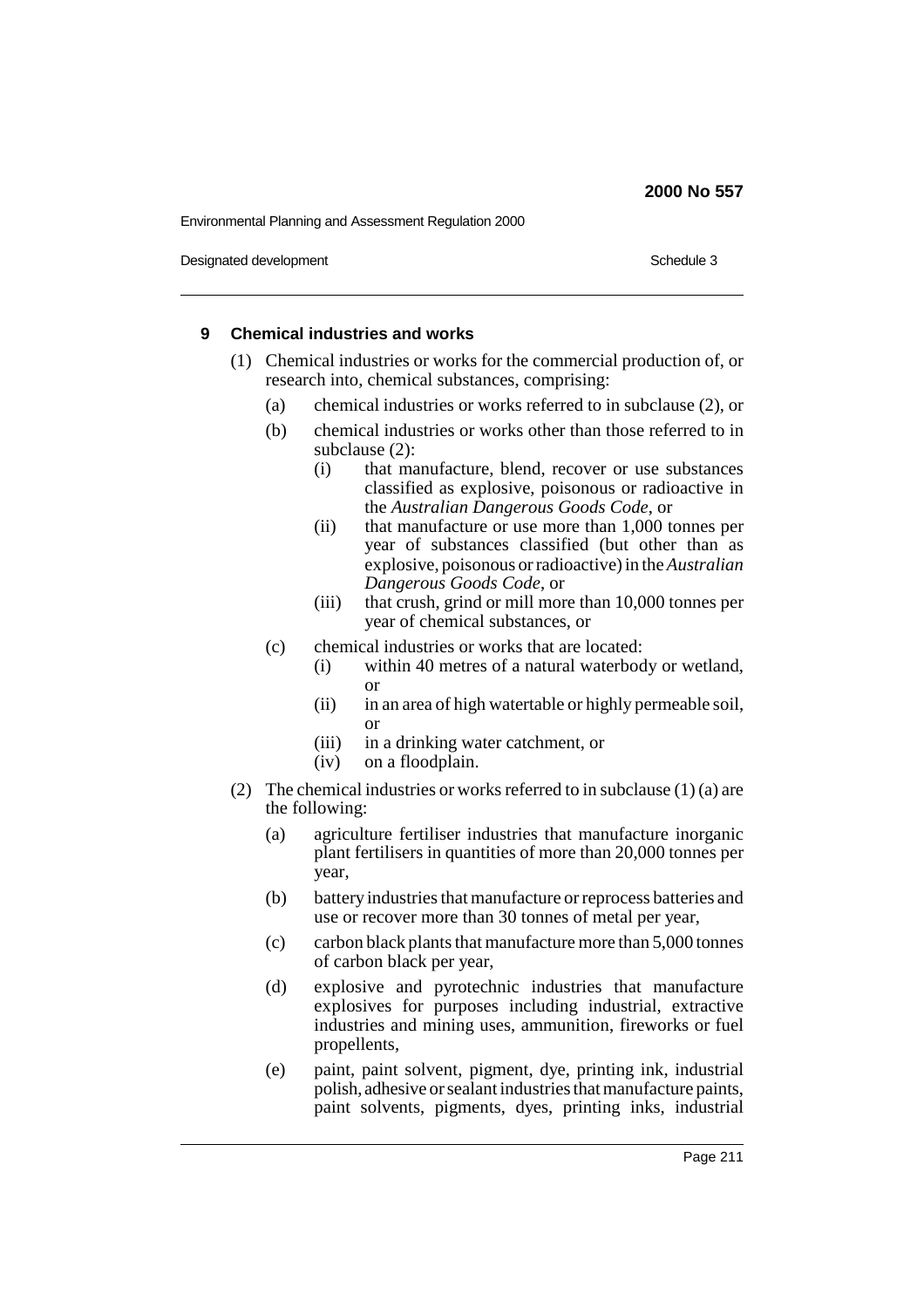|            | Environmental Planning and Assessment Regulation 2000 |
|------------|-------------------------------------------------------|
| Schedule 3 | Designated development                                |

polishes, adhesives or sealants in quantities of more than 5,000 tonnes per year,

- (f) petrochemical industries that manufacture petrochemicals or petrochemical products in quantities of more than 2,000 tonnes per year,
- (g) pesticide, fungicide, herbicide, rodenticide, nematocide, miticide, fumigant or related products industries:
	- (i) that use or produce materials classified as poisonous in the *Australian Dangerous Goods Code*, or
	- (ii) that manufacture products in quantities (excluding simple blending) of more than 2,000 tonnes per year,
- (h) pharmaceutical or veterinary products industries that use or produce materials classified as poisonous in the *Australian Dangerous Goods Code*,
- (i) plastics industries:
	- (i) that manufacture more than 2,000 tonnes per year of synthetic plastic resins, or
	- (ii) that reprocess more than 5,000 tonnes of plastics per year otherwise than by a simple melting and reforming process,
- (j) rubber industries or works:
	- (i) that manufacture more than 2,000 tonnes per year of synthetic rubber, or
	- (ii) that manufacture, retread or recycle more than 5,000 tonnes per year of rubber products or rubber tyres, or
	- (iii) that dump or store (otherwise than in a building) more than 10 tonnes of used rubber tyres, or
- (k) soap or detergent industries that manufacture soap or detergent (including domestic, institutional or industrial soap or detergent):
	- (i) that produce more than 100 tonnes per year of materials containing substances classified as poisonous in the *Australian Dangerous Goods Code*, or
	- (ii) that produce more than 5,000 tonnes per year of products (excluding simple blending).
- (3) This clause does not apply to:
	- (a) chemical industries or works where dangerous goods within the meaning of the *Dangerous Goods Act 1975* are stored in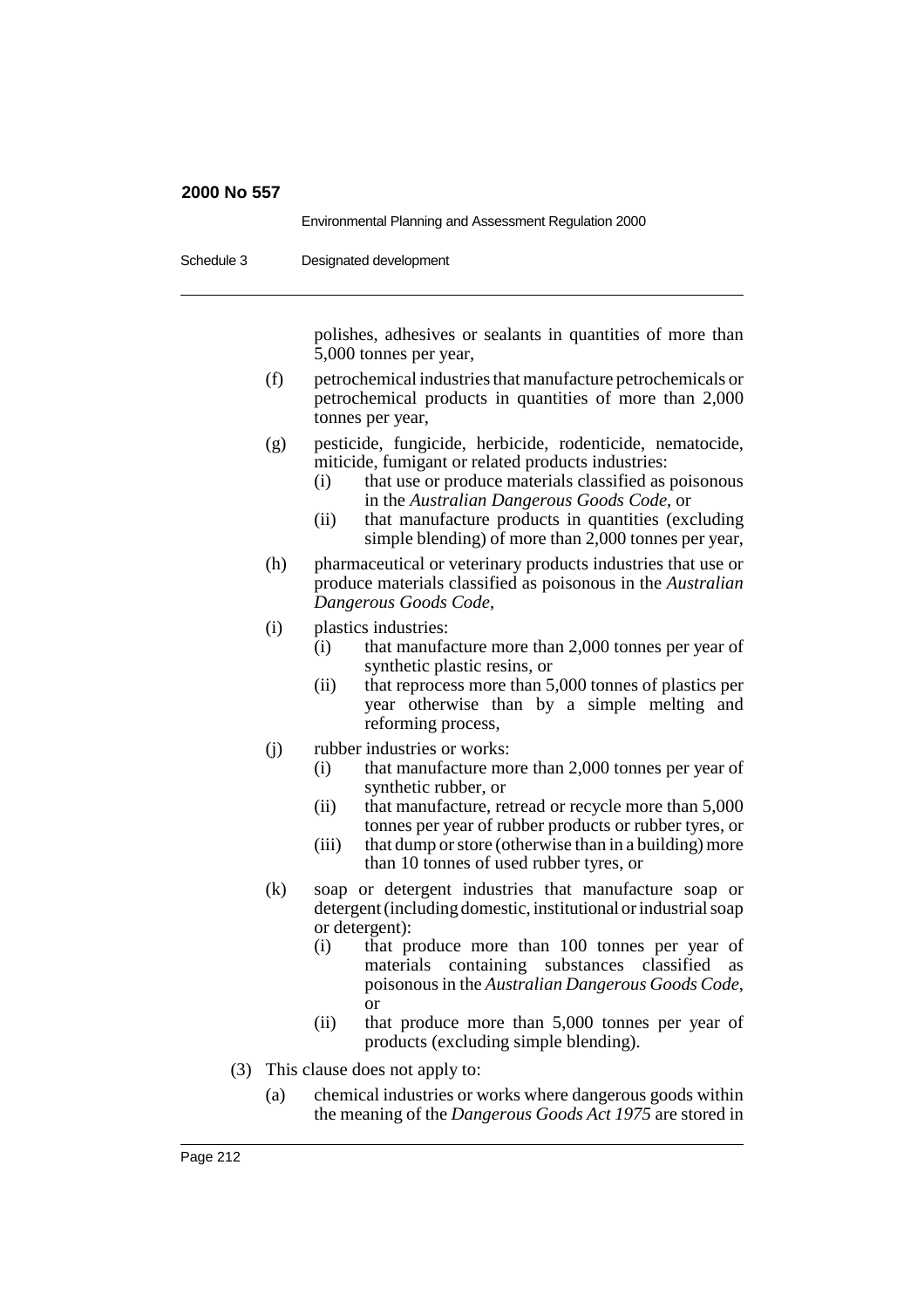Environmental Planning and Assessment Regulation 2000

Designated development **Schedule 3** Schedule 3

quantities below the licence level set out in the regulations under that Act, or

(b) development specifically referred to elsewhere in this Schedule.

## **10 Chemical storage facilities**

Chemical storage facilities:

- (a) that store or package chemical substances in containers, bulk storage facilities, stockpiles or dumps with a total storage capacity in excess of:
	- (i) 20 tonnes of pressurised gas, or
	- (ii) 200 tonnes of liquefied gases, or
	- (iii) 2,000 tonnes of any chemical substances, or
- (b) that are located:
	- (i) within 40 metres of a natural waterbody or wetland, or
	- (ii) in an area of high watertable or highly permeable soil, or
	- (iii) in a drinking water catchment, or
	- (iv) on a floodplain.

# **11 Coal mines**

Coal mines that mine, process or handle coal, being:

- (a) underground mines, or
- (b) open cut mines:
	- (i) that produce or process more than 500 tonnes of coal or carbonaceous material per day, or
	- (ii) that disturb or will disturb a total surface area of more than 4 hectares of land (associated with a mining lease or mineral claim or subject to a notice under section 8 of the *Mining Act 1992*) by clearing or excavating, by constructing dams, ponds, drains, roads, railways or conveyors or by storing or depositing overburden, coal or carbonaceous material or tailings, or
- (c) mines that are located:
	- (i) in or within 40 metres of a natural waterbody, wetland, a drinking water catchment or an environmentally sensitive area, or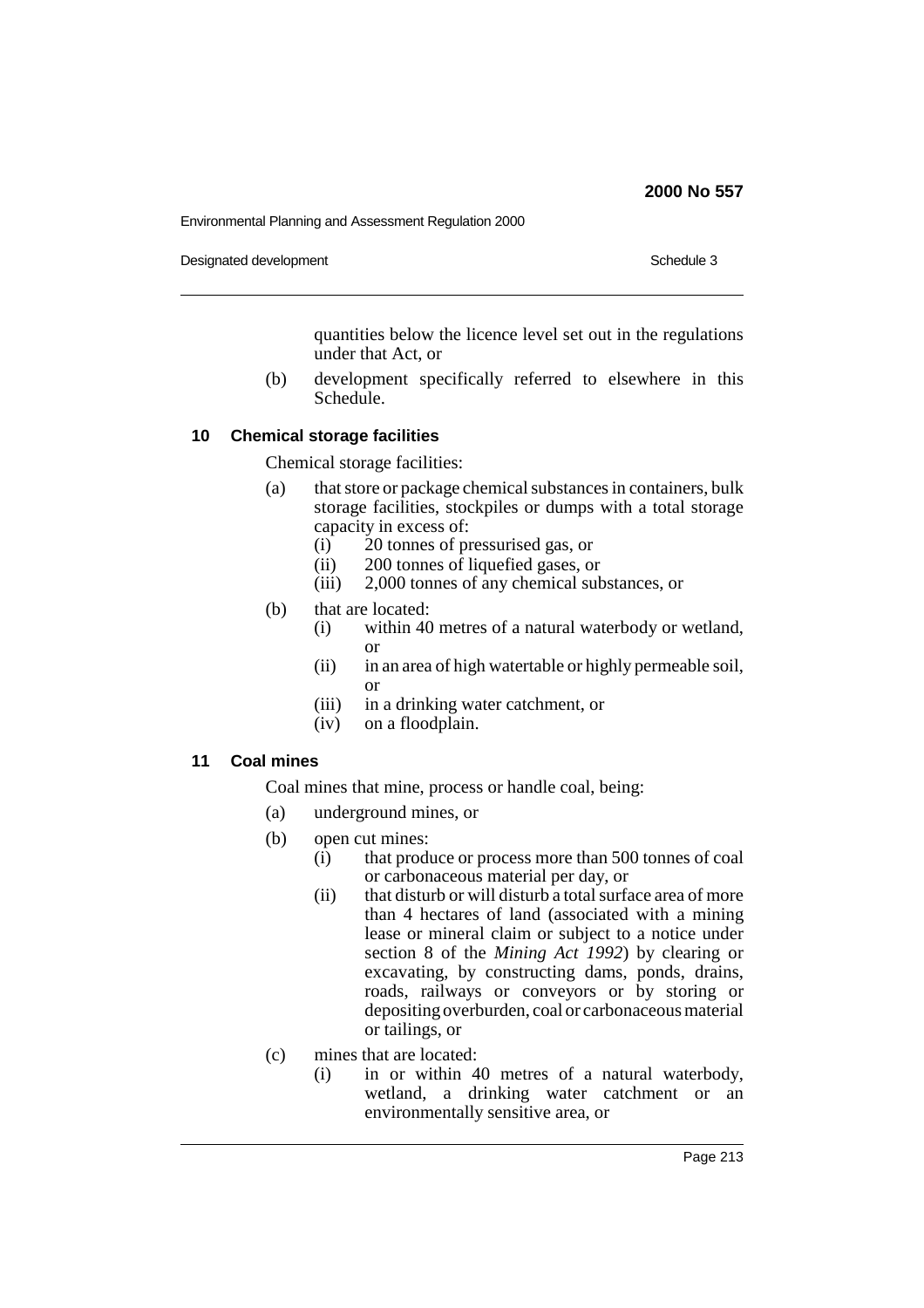|            | Environmental Planning and Assessment Regulation 2000 |
|------------|-------------------------------------------------------|
| Schedule 3 | Designated development                                |

- (ii) within 200 metres of a coastline, or
- (iii) on land that slopes at more than 18 degrees to the horizontal, or
- (iv) if involving blasting, within 1,000 metres of a residential zone or within 500 metres of a dwelling not associated with the mine.

## **12 Coal works**

Coal works that store and handle coal or carbonaceous material (including any coal loader, conveyor, washery or reject dump) at an existing coal mine or on a separate coal industry site, and:

- (a) that handle more than 500 tonnes per day of coal or carbonaceous material, or
- (b) that store more than 5,000 tonnes of coal, except where the storage is within a closed container or a closed building, or
- (c) that store or deposit more than 5,000 tonnes of carbonaceous reject material, or
- (d) that are located in or within 40 metres of a natural waterbody, wetland, a drinking water catchment or an environmentally sensitive area.

## **13 Composting facilities or works**

Composting facilities or works (being works involving the controlled aerobic or anaerobic biological conversion of organic material into stable cured humus-like products, including bioconversion, biodigestion and vermiculture):

- (a) that process more than 5,000 tonnes per year of organic materials, or
- (b) that are located:
	- (i) in or within 100 metres of a natural waterbody, wetland, coastal dune field or environmentally sensitive area, or
	- (ii) in an area of high watertable, highly permeable soils, acid sulphate, sodic or saline soils, or
	- (iii) within a drinking water catchment, or
	- (iv) within a catchment of an estuary where the entrance to the sea is intermittently open, or
	- (v) on a floodplain, or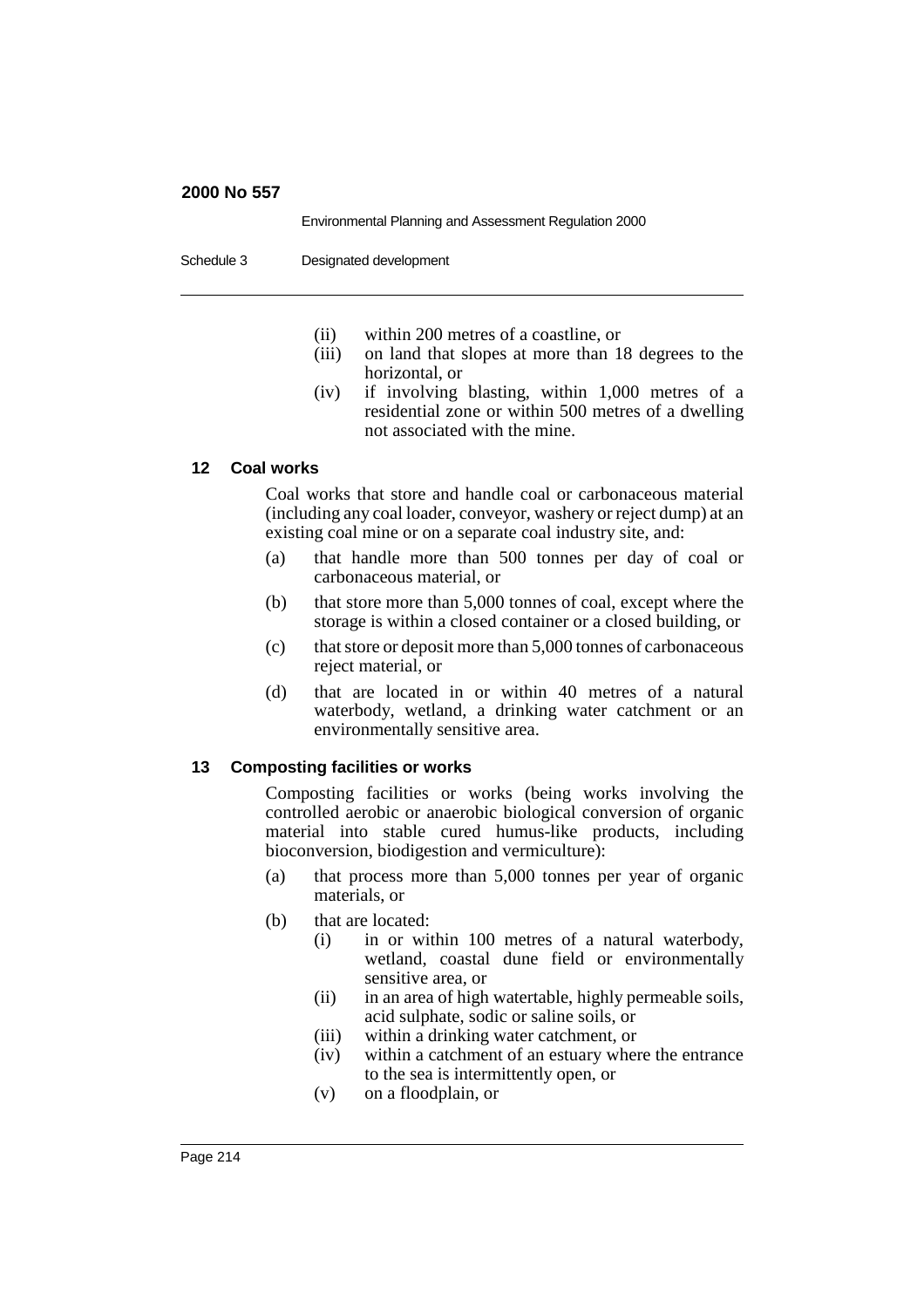Environmental Planning and Assessment Regulation 2000

Designated development **Schedule 3** Schedule 3

(vi) within 500 metres of a residential zone or 250 metres of a dwelling not associated with the development and, in the opinion of the consent authority, having regard to topography and local meteorological conditions, are likely to significantly affect the amenity of the neighbourhood by reason of noise, visual impacts, air pollution (including odour, smoke, fumes or dust), vermin or traffic.

## **14 Concrete works**

- (1) Concrete works that produce pre-mixed concrete or concrete products and:
	- (a) that have an intended production capacity of more than 150 tonnes per day or 30,000 tonnes per year of concrete or concrete products, or
	- (b) that are located:
		- (i) within 100 metres of a natural waterbody or wetland, or
		- (ii) within 250 metres of a residential zone or dwelling not associated with the development.
- (2) This clause does not apply to concrete works located on or adjacent to a construction site exclusively providing material to the development carried out on that site:
	- (a) for a period of less than 12 months, or
	- (b) for which the environmental impacts were previously assessed in an environmental impact statement prepared for that development.

# **15 Contaminated soil treatment works**

Contaminated soil treatment works (being works for on-site or off-site treatment of contaminated soil, including incineration or storage of contaminated soil, but excluding excavation for treatment at another site):

(a) that treat or store contaminated soil not originating from the site on which the development is proposed to be carried out and are located: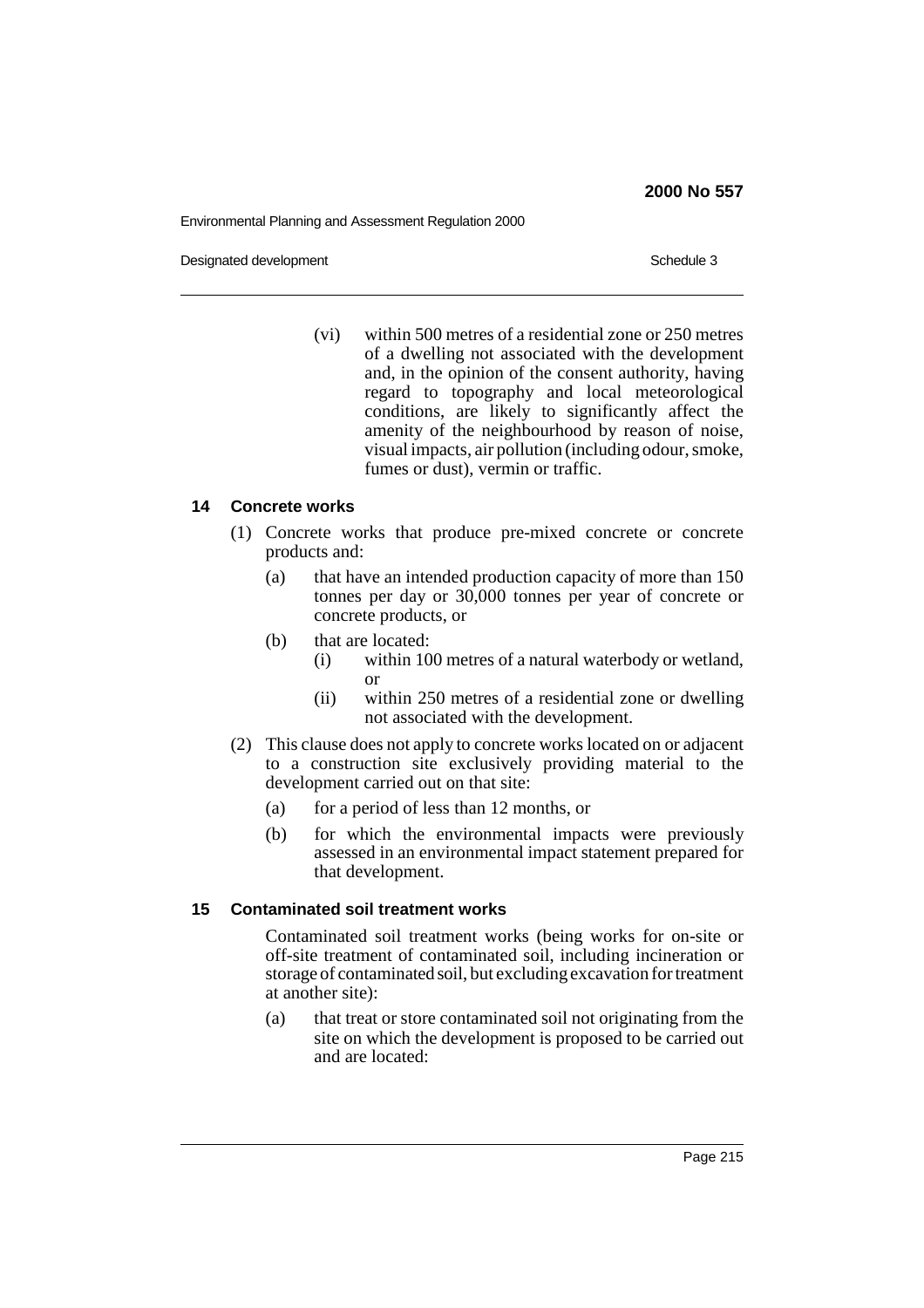|            | Environmental Planning and Assessment Regulation 2000                                                                                                                                                                                                                                                                                                                                                       |
|------------|-------------------------------------------------------------------------------------------------------------------------------------------------------------------------------------------------------------------------------------------------------------------------------------------------------------------------------------------------------------------------------------------------------------|
| Schedule 3 | Designated development                                                                                                                                                                                                                                                                                                                                                                                      |
|            | (i)<br>within 100 metres of a natural waterbody or wetland,<br><sub>or</sub><br>in an area of high watertable or highly permeable<br>(ii)<br>soils, or<br>(iii)<br>within a drinking water catchment, or<br>(iv)<br>on land that slopes at more than 6 degrees to the<br>horizontal, or<br>on a floodplain, or<br>(v)<br>within 100 metres of a dwelling not associated with<br>(vi)<br>the development, or |
| (b)        | that treat more than 1,000 cubic metres per year of<br>contaminated soil not originating from the site on which the<br>development is located, or                                                                                                                                                                                                                                                           |

- (c) that treat contaminated soil originating exclusively from the site on which the development is located and:
	- (i) incinerate more than 1,000 cubic metres per year of contaminated soil, or
	- (ii) treat otherwise than by incineration and store more than 30,000 cubic metres of contaminated soil, or
	- (iii) disturb more than an aggregate area of 3 hectares of contaminated soil.

## **16 Crushing, grinding or separating works**

- (1) Crushing, grinding or separating works, being works that process materials (such as sand, gravel, rock or minerals) or materials for recycling or reuse (such as slag, road base, concrete, bricks, tiles, bituminous material, metal or timber) by crushing, grinding or separating into different sizes:
	- (a) that have an intended processing capacity of more than 150 tonnes per day or 30,000 tonnes per year, or
	- (b) that are located:
		- (i) within 40 metres of a natural waterbody or wetland, or
		- (ii) within 250 metres of a residential zone or dwelling not associated with the development.
- (2) This clause does not apply to development specifically referred to elsewhere in this Schedule.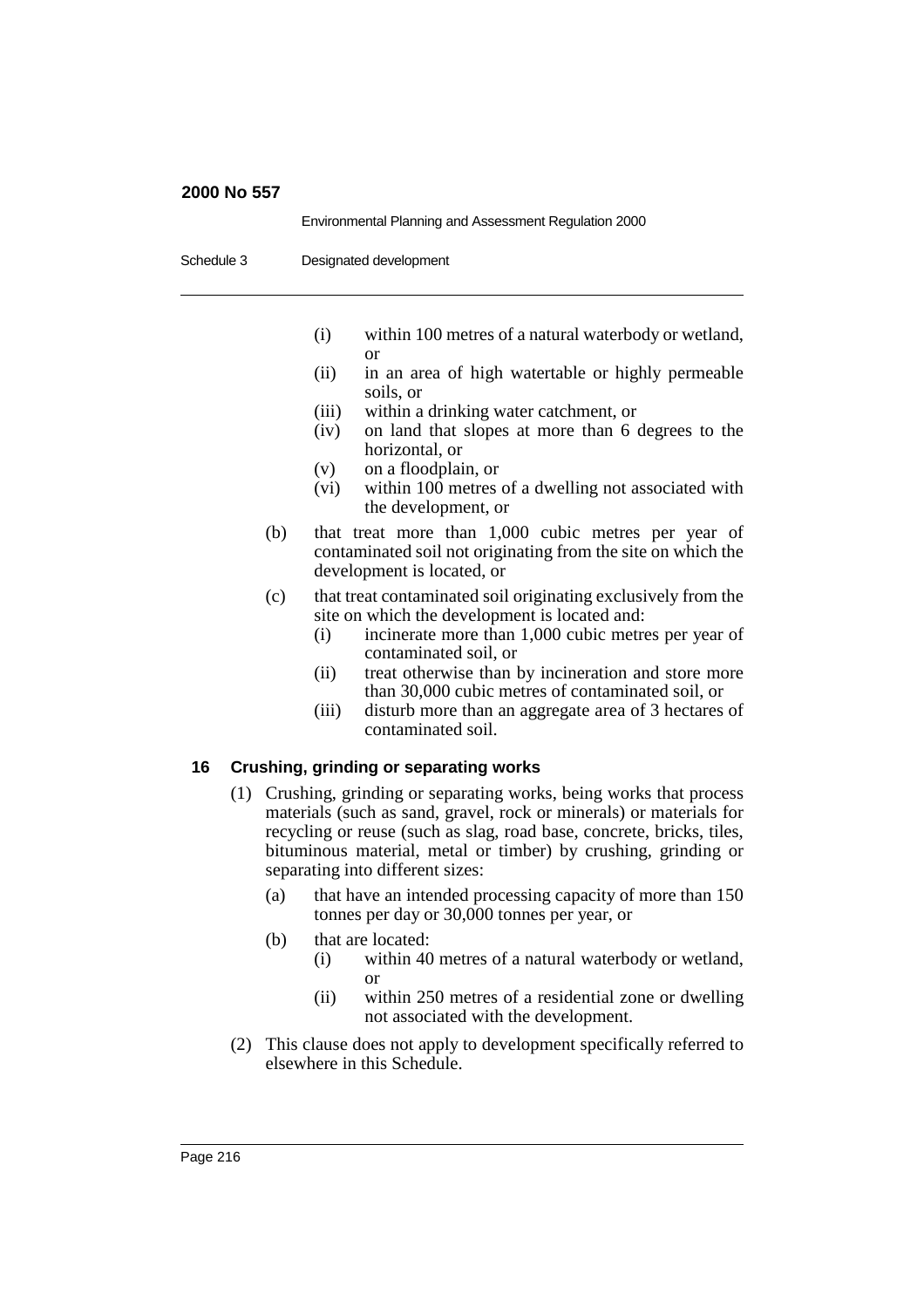Environmental Planning and Assessment Regulation 2000

Designated development **Schedule 3** Schedule 3

### **17 Drum or container reconditioning works**

Drum or container reconditioning works that recondition, recycle or store:

- (a) packaging containers (including metal, plastic or glass drums, bottles or cylinders) previously used for the transport or storage of substances classified as poisonous or radioactive in the *Australian Dangerous Goods Code*, or
- (b) more than 100 metal drums per day, unless the works (including associated drum storage) are wholly contained within a building.

# **18 Electricity generating stations**

- (1) Electricity generating stations, including associated water storage, ash or waste management facilities, that supply or are capable of supplying:
	- (a) electrical power where:
		- (i) the associated water storage facilities inundate land identified as wilderness under the *Wilderness Act 1987*, or
		- (ii) the temperature of the water released from the generating station into a natural waterbody is more than 2 degrees centigrade from the ambient temperature of the receiving water, or
	- (b) more than 1 megawatt of hydroelectric power requiring a new dam, weir or inter-valley transfer of water, or
	- (c) more than 30 megawatts of electrical power from other energy sources (including coal, gas, wind, bio-material or solar powered generators, hydroelectric stations on existing dams or co-generation).
- (2) This clause does not apply to power generation facilities used exclusively for stand-by power purposes for less than 4 hours per week averaged over any continuous 3-month period.

# **19 Extractive industries**

(1) Extractive industries (being industries that obtain extractive materials by methods including excavating, dredging, tunnelling or quarrying or that store, stockpile or process extractive materials by methods including washing, crushing, sawing or separating):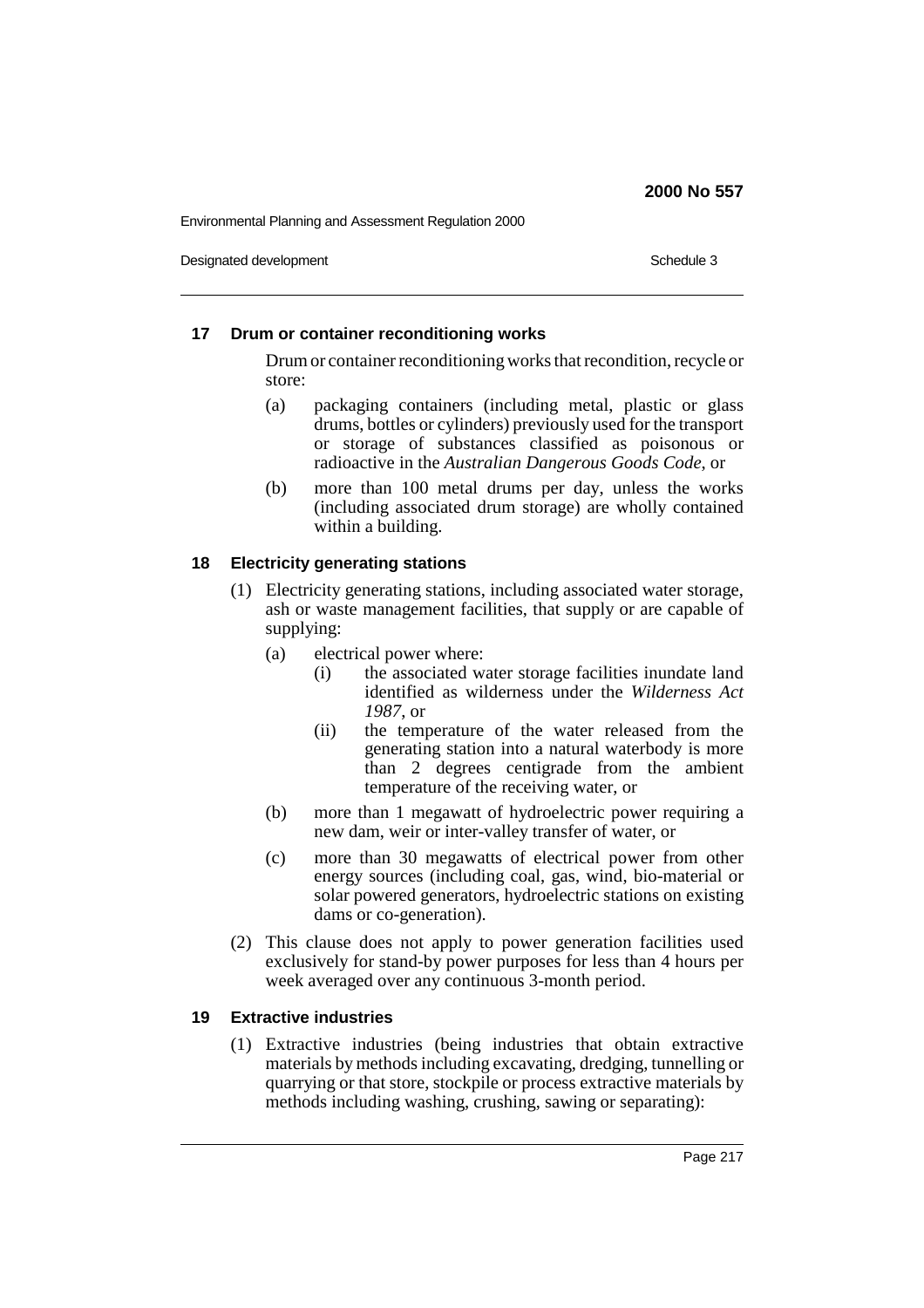|            |     | Environmental Planning and Assessment Regulation 2000                                                                                                                                                                                                                                                                                                                                                                                                                                                                                                                                                                            |
|------------|-----|----------------------------------------------------------------------------------------------------------------------------------------------------------------------------------------------------------------------------------------------------------------------------------------------------------------------------------------------------------------------------------------------------------------------------------------------------------------------------------------------------------------------------------------------------------------------------------------------------------------------------------|
| Schedule 3 |     | Designated development                                                                                                                                                                                                                                                                                                                                                                                                                                                                                                                                                                                                           |
|            | (a) | that obtain or process for sale, or reuse, more than 30,000<br>cubic metres of extractive material per year, or                                                                                                                                                                                                                                                                                                                                                                                                                                                                                                                  |
|            | (b) | that disturb or will disturb a total surface area of more than<br>2 hectares of land by:<br>clearing or excavating, or<br>(i)<br>constructing dams, ponds, drains, roads or conveyors,<br>(ii)<br><b>or</b><br>storing or depositing overburden, extractive material<br>(iii)<br>or tailings, or                                                                                                                                                                                                                                                                                                                                 |
|            | (c) | that are located:<br>in or within 40 metres of a natural waterbody,<br>(i)<br>wetland or an environmentally sensitive area, or<br>within 200 metres of a coastline, or<br>(ii)<br>in an area of contaminated soil or acid sulphate soil,<br>(iii)<br><b>or</b><br>on land that slopes at more than 18 degrees to the<br>(iv)<br>horizontal, or<br>if involving blasting, within 1,000 metres of a<br>(v)<br>residential zone or within 500 metres of a dwelling<br>not associated with the development, or<br>within 500 metres of the site of another extractive<br>(vi)<br>industry that has operated during the last 5 years. |
| (2)        |     | This clause does not apply to:                                                                                                                                                                                                                                                                                                                                                                                                                                                                                                                                                                                                   |
|            | (a) | extractive industries on land to which the following<br>environmental planning instruments apply:<br>Sydney Regional Environmental Plan No 11-Penrith<br>(i)<br>Lakes Scheme,<br>Western Division Regional Environmental Plan<br>(ii)<br>No 1-Extractive Industries, or                                                                                                                                                                                                                                                                                                                                                          |
|            | (b) | maintenance dredging involving the removal of less than<br>1,000 cubic metres of alluvial material from oyster leases,<br>sediment ponds or dams, artificial wetland or deltas formed<br>at stormwater outlets, drains or the junction of creeks with<br>rivers, provided that:<br>the extracted material does not include contaminated<br>(i)<br>soil or acid sulphate soil, and<br>(i)<br>any dredging operations do not remove any seggrass                                                                                                                                                                                   |

- (ii) any dredging operations do not remove any seagrass or native vegetation, and
- (iii) there has been no other dredging within 500 metres during the past 5 years, or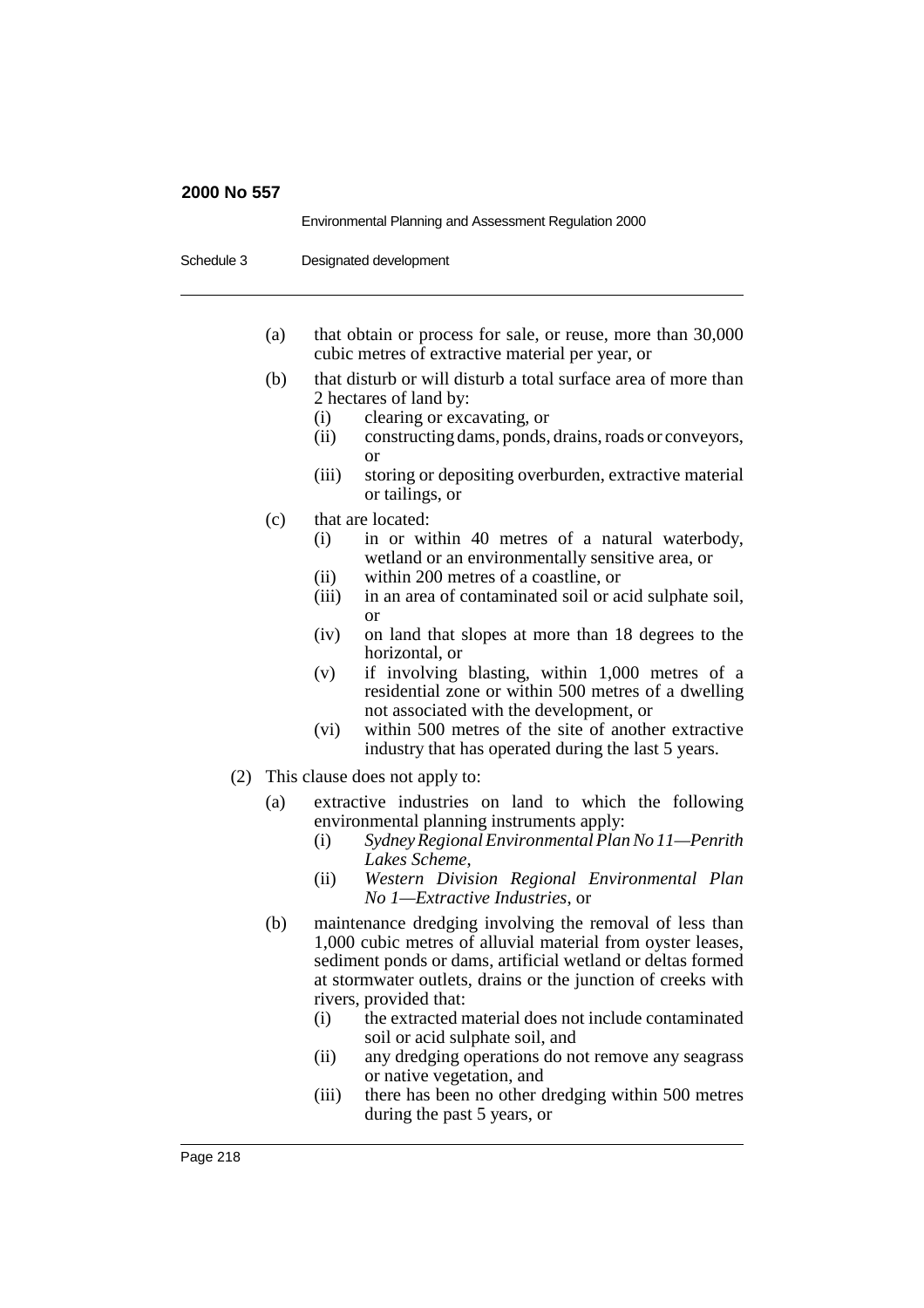Environmental Planning and Assessment Regulation 2000

Designated development **Schedule 3** Schedule 3

- (c) extractive industries undertaken in accordance with a plan of management (such as river, estuary, land or water management plans), provided that:
	- (i) the plan is prepared in accordance with guidelines approved by the Director-General and includes consideration of cumulative impacts, bank and channel stability, flooding, ecology and hydrology of the area to which the plan applies, approved by a public authority and adopted by the consent authority and reviewed every 5 years, and
	- (ii) less than 1,000 cubic metres of extractive material is removed from any potential extraction site that is specifically described in the plan, or
- (d) the excavation of contaminated soil for treatment at another site, or
- (e) artificial waterbodies, contaminated soil treatment works, turf farms, or waste management facilities or works, specifically referred to elsewhere in this Schedule, or
- (f) development for which *State Environmental Planning Policy No 52—Farm Dams and Other Works in Land and Water Management Plan Areas* requires consent.

### **20 Limestone mines and works**

- (1) Limestone mines or works that disturb a total surface area of more than 2 hectares of land (being land associated with a mining lease or mineral claim or subject to a notice under section 8 of the *Mining Act 1992*) by:
	- (a) clearing or excavating, or
	- (b) constructing dams, ponds, drains, roads, railways or conveyors, or
	- (c) storing or depositing overburden, limestone or its products or tailings.
- (2) Mines that mine or process limestone and are located:
	- (a) in or within 40 metres of a natural waterbody, wetland, a drinking water catchment or an environmentally sensitive area, or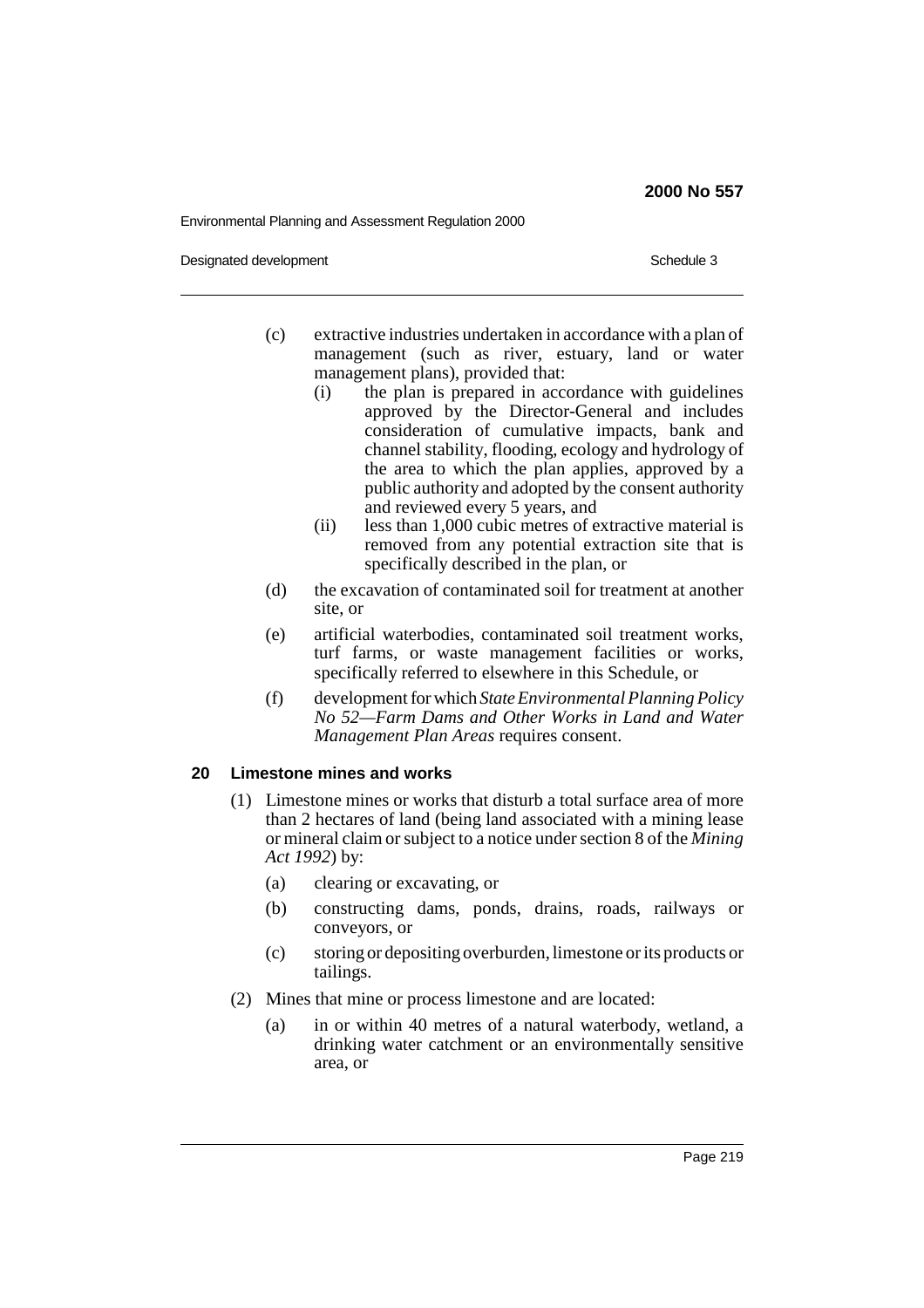|            | Environmental Planning and Assessment Regulation 2000 |
|------------|-------------------------------------------------------|
| Schedule 3 | Designated development                                |

- (b) if involving blasting, within 1,000 metres of a residential zone or within 500 metres of a dwelling not associated with the mine, or
- (c) within 500 metres of another mining site that has operated within the past 5 years.
- (3) Limestone works (not associated with a mine):
	- (a) that crush, screen, burn or hydrate more than 150 tonnes per day, or 30,000 tonnes per year, of material, or
	- (b) that are located:
		- (i) within 100 metres of a natural waterbody or wetland, or
			- (ii) within 250 metres of a residential zone or a dwelling not associated with the development.

### **21 Livestock intensive industries**

- (1) Feedlots that accommodate in a confinement area and rear or fatten (wholly or substantially) on prepared or manufactured feed, more than 1,000 head of cattle, 4,000 sheep or 400 horses (excluding facilities for drought or similar emergency relief).
- (2) Dairies that accommodate more than 800 head of cattle for the purposes of milk production.
- (3) Piggeries:
	- (a) that accommodate more than 200 pigs or 20 breeding sows and are located:
		- (i) within 100 metres of a natural waterbody or wetland, or
		- (ii) in an area of high watertable, highly permeable soils or acid sulphate, sodic or saline soils, or
		- (iii) on land that slopes at more than 6 degrees to the horizontal, or
		- (iv) within a drinking water catchment, or
		- (v) on a floodplain, or
		- (vi) within 5 kilometres of a residential zone and, in the opinion of the consent authority, having regard to topography and local meteorological conditions, are likely to significantly affect the amenity of the neighbourhood by reason of noise, odour, dust, traffic or waste, or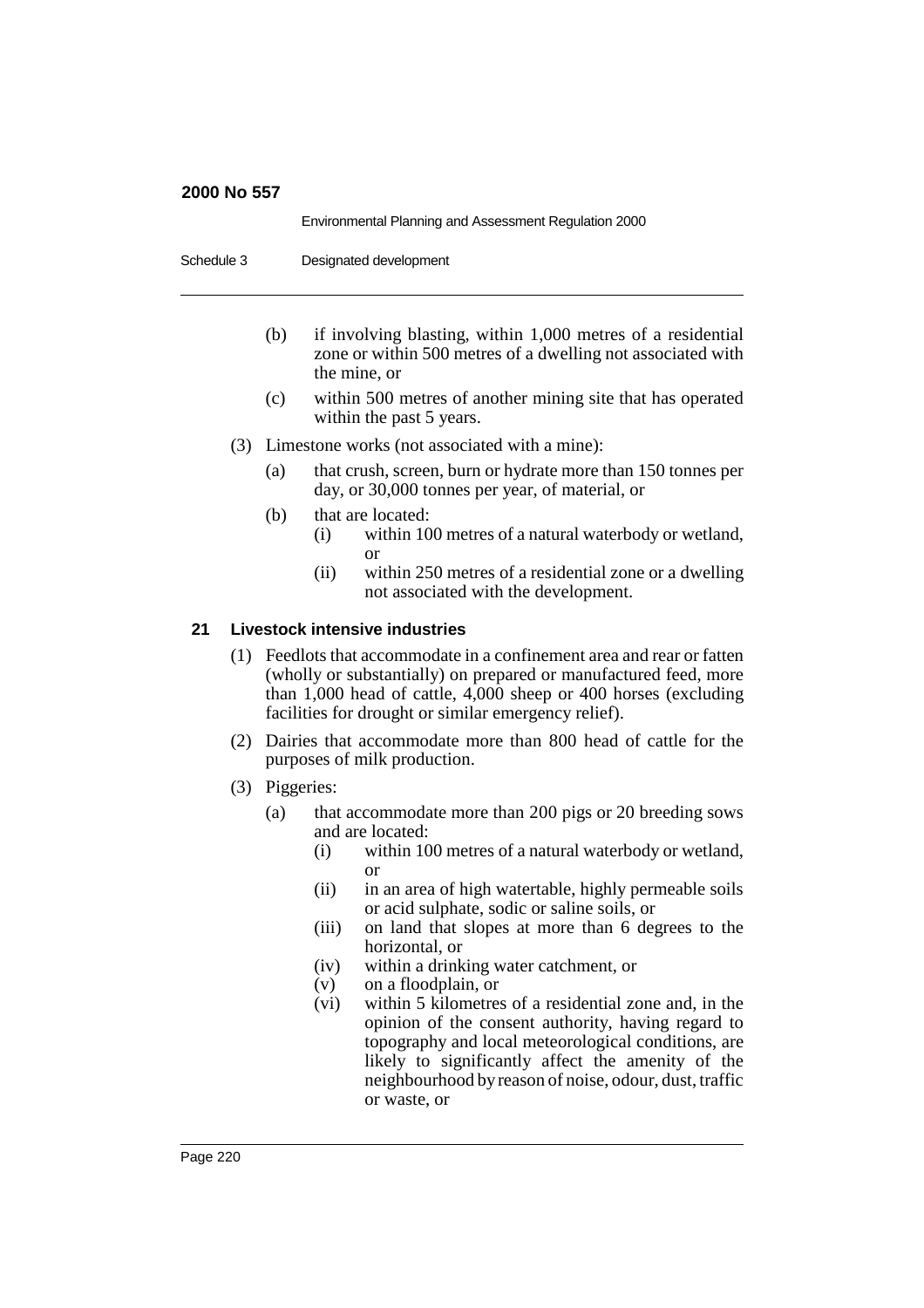Environmental Planning and Assessment Regulation 2000

Designated development **Schedule 3** Schedule 3

- (b) that accommodate more than 2,000 pigs or 200 breeding sows.
- (4) Poultry farms for the commercial production of birds (such as domestic fowls, turkeys, ducks, geese, game birds and emus), whether as meat birds, layers or breeders and whether as free range or shedded birds:
	- (a) that accommodate more than 250,000 birds, or
	- (b) that are located:
		- (i) within 100 metres of a natural waterbody or wetland, or
		- (ii) within a drinking water catchment, or
		- (iii) within 500 metres of another poultry farm, or
		- (iv) within 500 metres of a residential zone or 150 metres of a dwelling not associated with the development and, in the opinion of the consent authority, having regard to topography and local meteorological conditions, are likely to significantly affect the amenity of the neighbourhood by reason of noise, odour, dust, lights, traffic or waste.
- (5) Saleyards having an annual throughput of:
	- (a) more than 50,000 head of cattle, or
	- (b) more than 200,000 animals of any type (including cattle),

for the purposes of sale, auction or exchange or transportation by road, rail or ship.

### **22 Livestock processing industries**

Livestock processing industries (being industries for the commercial production of products derived from the slaughter of animals or the processing of skins or wool of animals):

- (a) that slaughter animals (including poultry) with an intended processing capacity of more than 3,000 kilograms live weight per day, or
- (b) that manufacture products derived from the slaughter of animals, including:
	- (i) tanneries or fellmongeries, or
	- (ii) rendering or fat extraction plants with an intended production capacity of more than 200 tonnes per year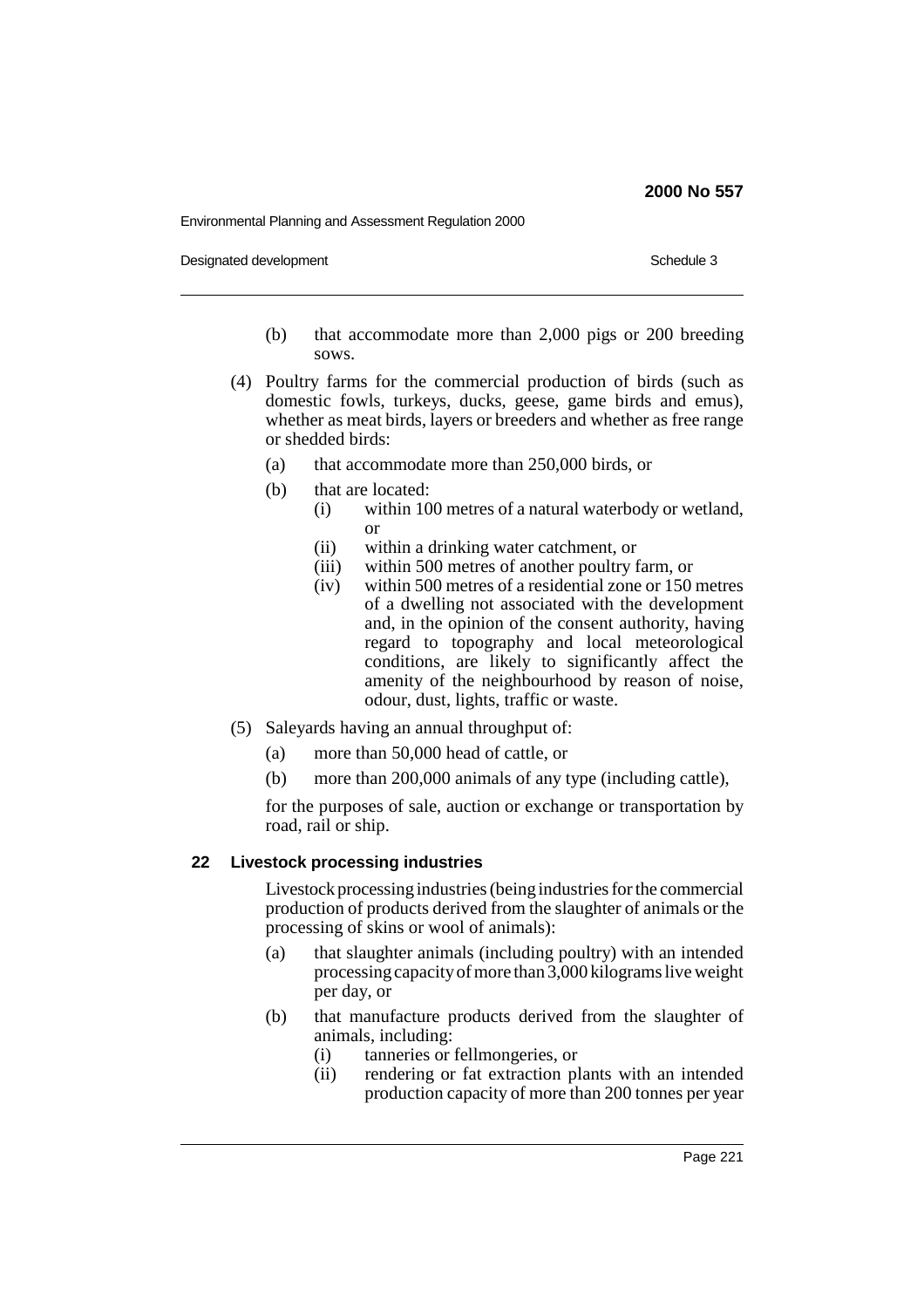|            | Environmental Planning and Assessment Regulation 2000 |
|------------|-------------------------------------------------------|
| Schedule 3 | Designated development                                |

of tallow, fat or their derivatives or proteinaceous matter, or

- (iii) plants with an intended production capacity of more than 5,000 tonnes per year of products (including hides, adhesives, pet feed, gelatine, fertiliser or meat products), or
- (c) that scour, top, carbonise or otherwise process greasy wool or fleeces with an intended production capacity of more than 200 tonnes per year, or
- (d) that are located:
	- (i) within 100 metres of a natural waterbody or wetland, or
	- (ii) in an area of high watertable or highly permeable soils or acid sulphate, sodic or saline soils, or
	- (iii) on land that slopes at more than 6 degrees to the horizontal, or
	- (iv) within a drinking water catchment, or
	- (v) on a floodplain, or
	- (vi) within 5 kilometres of a residential zone and, in the opinion of the consent authority, having regard to topography and local meteorological conditions, are likely to significantly affect the amenity of the neighbourhood by reason of noise, odour, dust, lights, traffic or waste.

# **23 Marinas or other related land and water shoreline facilities**

- (1) Marinas or other related land or water shoreline facilities that moor, park or store vessels (excluding rowing boats, dinghies or other small craft) at fixed or floating berths, at freestanding moorings, alongside jetties or pontoons, within dry storage stacks or on cradles on hardstand areas:
	- (a) that have an intended capacity of 15 or more vessels having a length of 20 metres or more, or
	- (b) that have an intended capacity of 30 or more vessels of any length and:
		- (i) are located in non-tidal waters, or within 100 metres of a wetland or aquatic reserve, or
		- (ii) require the construction of a groyne or annual maintenance dredging, or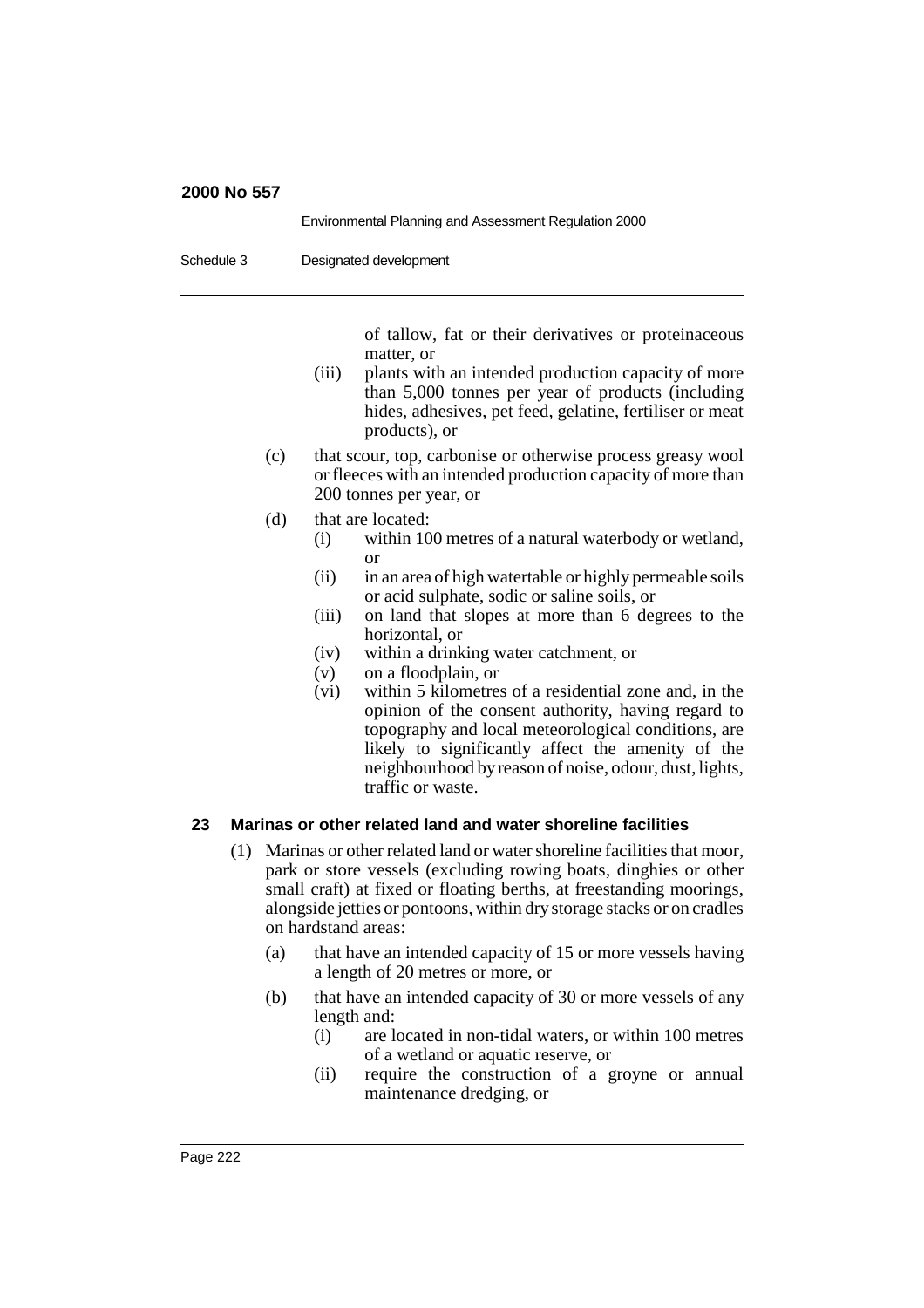Environmental Planning and Assessment Regulation 2000

Designated development **Schedule 3** Schedule 3

- (iii) the ratio of car park spaces to vessels is less than  $0.5:1$  or
- (c) that have an intended capacity of 80 or more vessels of any size.
- (2) Facilities that repair or maintain vessels out of the water (including slipways, hoists or other facilities) that have an intended capacity of:
	- (a) one or more vessels having a length of 25 metres or more, or
	- (b) 5 or more vessels of any length at any one time.

#### **24 Mineral processing or metallurgical works**

Mineral processing or metallurgical works (being works for the commercial production or extraction of ores using methods including chemical, electrical, magnetic, gravity or physico-chemical or for the commercial refinement, processing or reprocessing of metals involving smelting, casting, metal coating or metal products recovery):

- (a) that process into ore concentrates more than 150 tonnes per day of material, or
- (b) that smelt, process, coat, reprocess or recover more than 10,000 tonnes per year of ferrous or non-ferrous metals, alloys or ore concentrates, or
- (c) that crush, grind, shred, sort or store:
	- (i) more than 150 tonnes per day, or 30,000 tonnes per year, of scrap metal and are not wholly contained within a building, or
	- (ii) more than 50,000 tonnes per year and are wholly contained within a building, or
- (d) that are located:
	- (i) within 40 metres of a natural waterbody or wetland, or
	- (ii) in an area of high watertable, or
	- (iii) within 500 metres of a residential zone and, in the opinion of the consent authority, having regard to topography and local meteorological conditions, are likely to significantly affect the amenity of the neighbourhood by reason of noise, vibration, odour, fumes, smoke, soot, dust, traffic or waste, or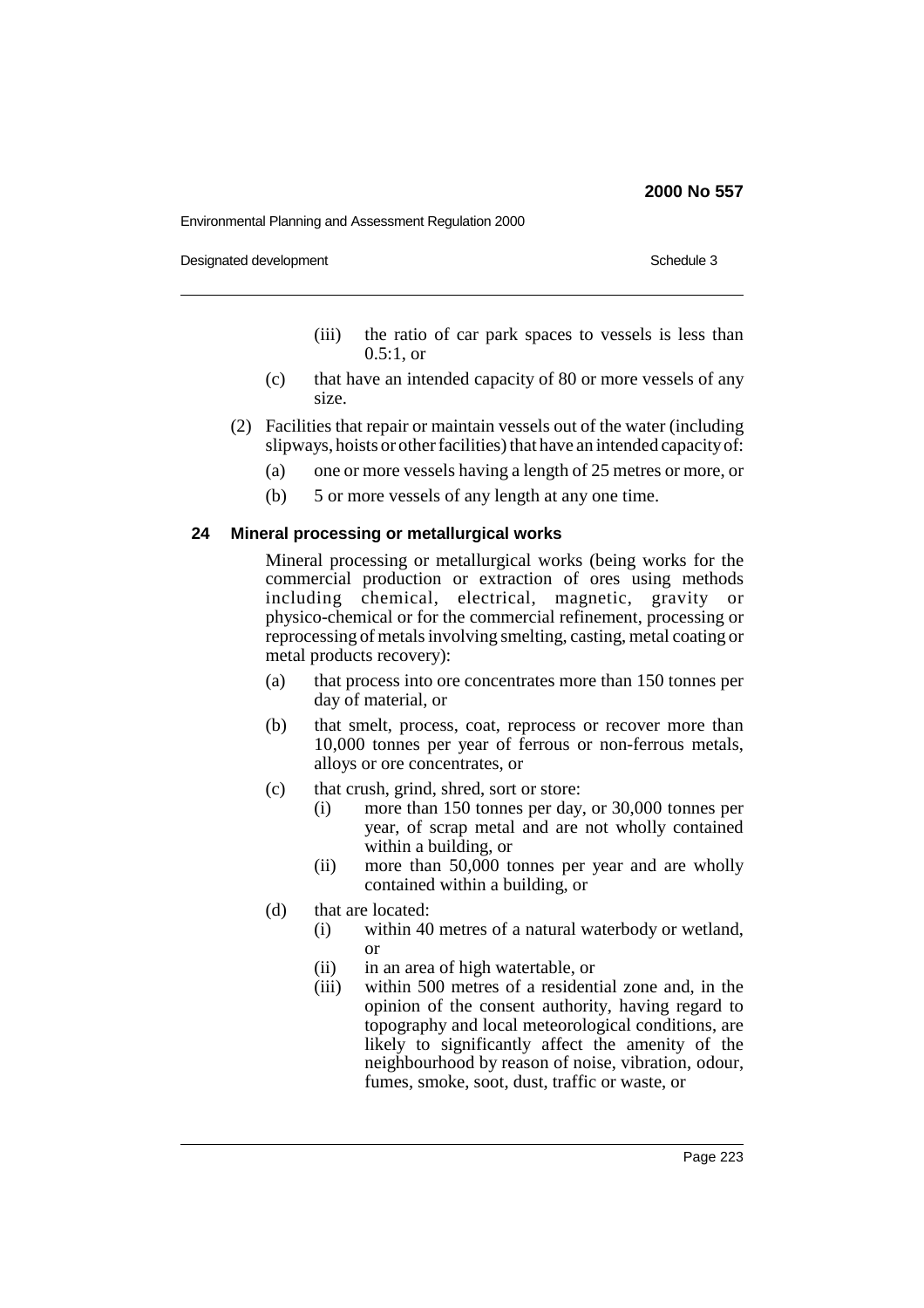Environmental Planning and Assessment Regulation 2000

Schedule 3 Designated development

(iv) so that, in the opinion of the consent authority, having regard to topography and local meteorological conditions, the works are likely to significantly affect the environment because of the use or production of substances classified as poisonous in the *Australian Dangerous Goods Code*.

### **25 Mines**

Mines that mine, process or handle minerals (being minerals within the meaning of the *Mining Act 1992* other than coal or limestone) and:

- (a) that disturb or will disturb a total surface area of more than 4 hectares of land (associated with a mining lease or mineral claim or subject to a notice under section 8 of the *Mining Act 1992*) by:
	- (i) clearing or excavating, or
	- (ii) constructing dams, ponds, drains, roads, railways or conveyors, or
	- (iii) storing or depositing overburden, ore or its products or tailings, or
- (b) that are located:
	- (i) in a natural waterbody or wetland, or
	- (ii) in or within 40 metres of a natural waterbody, wetland, a drinking water catchment or an environmentally sensitive area, or
	- (iii) within 200 metres of a coastline, or
	- (iv) if involving blasting, within 1,000 metres of a residential zone, or within 500 metres of a dwelling not associated with the mine, or
	- (v) within 500 metres of another mining site that has operated during the past 5 years, or
	- (vi) so that, in the opinion of the consent authority, having regard to topography and local meteorological conditions, the mine is likely to significantly affect the environment because of the use or production of substances classified as poisonous in the *Australian Dangerous Goods Code*.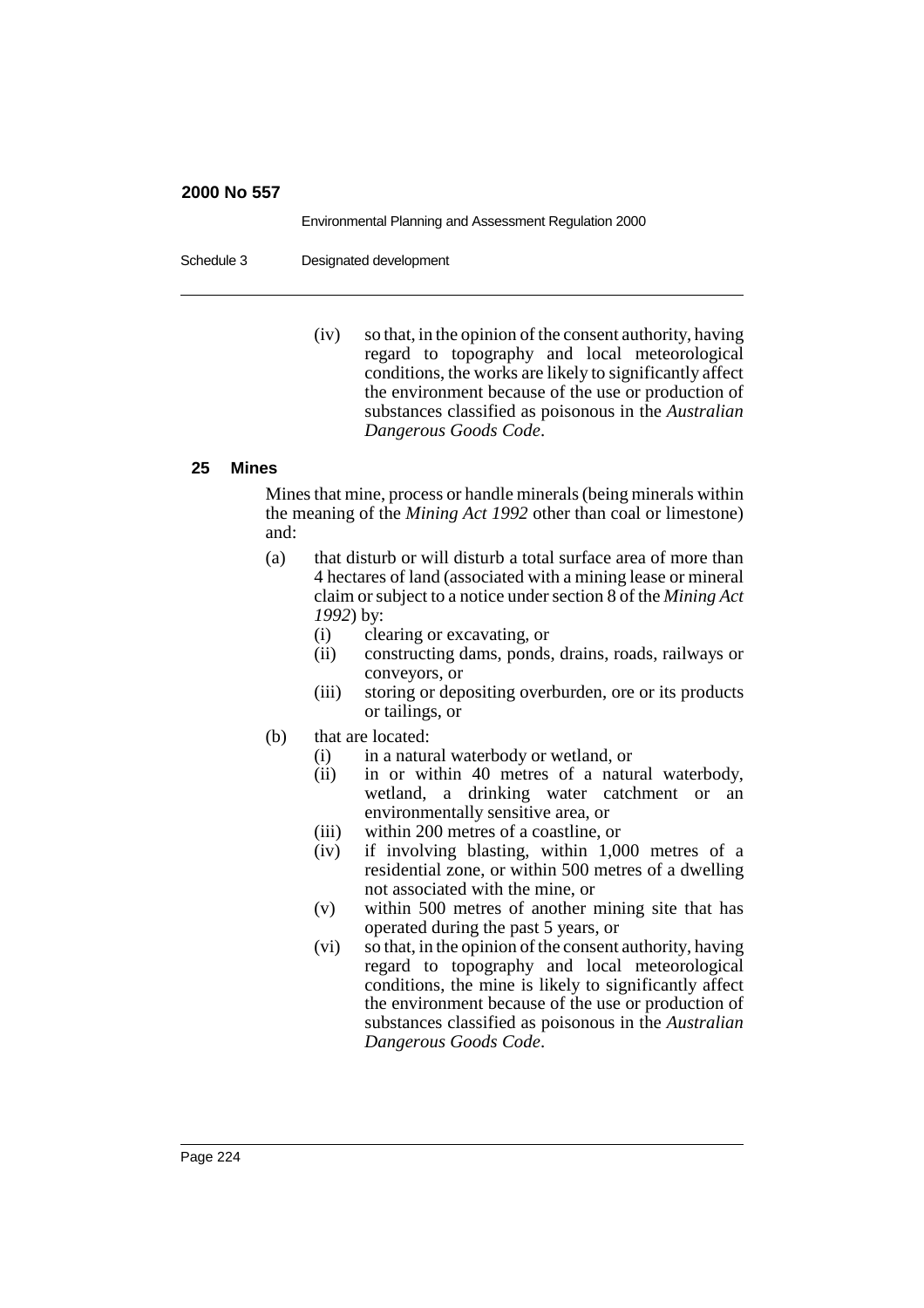Environmental Planning and Assessment Regulation 2000

Designated development **Schedule 3** Schedule 3

### **26 Paper pulp or pulp products industries**

Paper pulp or pulp products industries:

- (a) that have an intended production capacity of more than:
	- (i) 30,000 tonnes per year, or
	- (ii) 70,000 tonnes per year if at least 90 per cent of the raw material is recycled material and if no bleaching or de-inking is undertaken, or
- (b) that release effluent or sludge:
	- (i) in or within 100 metres of a natural waterbody or wetland, or
	- (ii) in an area of high watertable or highly permeable soils, or
	- (iii) in a drinking water catchment.

### **27 Petroleum works**

Petroleum works:

- (a) that produce crude petroleum or shale oil, or
- (b) that produce more than 5 petajoules per year of natural gas or methane, or
- (c) that refine crude petroleum, shale oil or natural gas, or
- (d) that manufacture more than 100 tonnes per year of petroleum products (including aviation fuel, petrol, kerosene, mineral turpentine, fuel oils, lubricants, wax, bitumen, liquefied gas and the precursors to petrochemicals, such as acetylene, ethylene, toluene and xylene), or
- (e) that store petroleum and natural gas products with an intended storage capacity in excess of:
	- (i) 200 tonnes for liquefied gases, or
	- (ii) 2,000 tonnes of any petroleum products, or
- (f) that dispose of oil or petroleum waste or process or recover more than 20 tonnes of oil or petroleum waste per year, or
- (g) that are located:
	- (i) within 40 metres of a natural waterbody or wetland, or
	- (ii) in an area of high watertable or highly permeable soils, or
	- (iii) within a drinking water catchment, or
	- (iv) on a floodplain.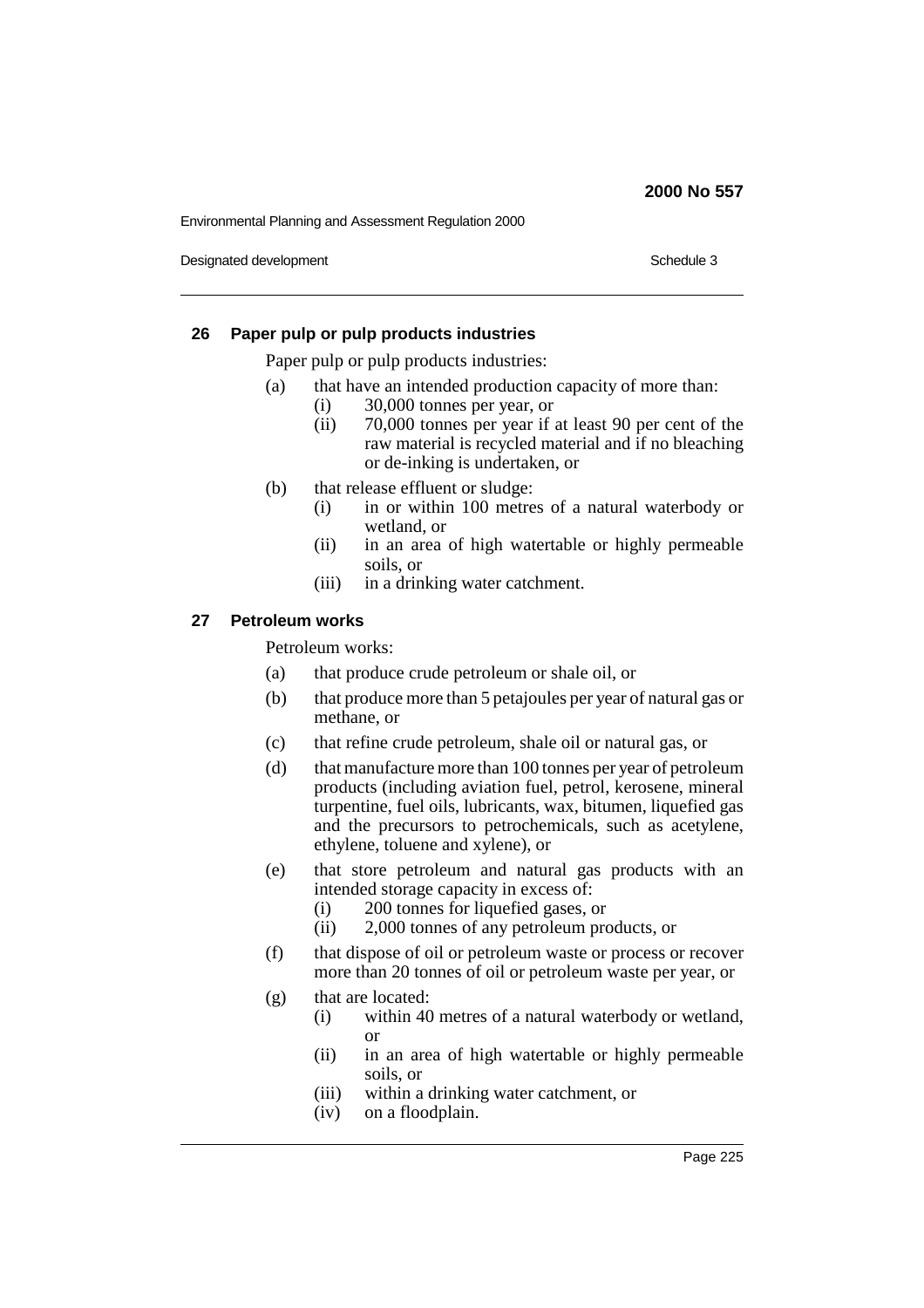Environmental Planning and Assessment Regulation 2000

Schedule 3 Designated development

### **28 Railway freight terminals**

Railway freight terminals (including any associated spur lines, freight handling facilities, truck or container loading or unloading facilities, container storage, packaging or repackaging facilities):

- (a) that involve more than 250 truck movements per day, or
- (b) that involve the clearing of more than 20 hectares of native vegetation, or
- (c) that are located:
	- (i) within 40 metres of a natural water body, wetland or environmentally sensitive area, or
	- (ii) within 500 metres of a residential zone or dwelling not associated with the development and, in the opinion of the consent authority, having regard to topography and local meteorological conditions, are likely to significantly affect the amenity of the neighbourhood by reason of noise, odour, dust, lights, traffic or waste.

# **29 Sewerage systems or works**

- (1) Sewerage systems or works:
	- (a) that have an intended processing capacity of more than 2,500 persons equivalent capacity or 750 kilolitres per day, or
	- (b) that have an intended processing capacity of more than 20 persons equivalent capacity or 6 kilolitres per day and are located:
		- (i) on a floodplain, or
		- (ii) within a coastal dune field.
- (2) Sewerage systems or works that incinerate sewage or sewage products.
- (3) Sewerage systems or works that store sewage, sludge or effluent and:
	- (a) that have a capacity of more than 1,000 tonnes of material, or
	- (b) that are located:
		- (i) within 100 metres of a natural waterbody or wetland, or
		- (ii) in an area of high watertable or highly permeable soils, or
		- (iii) within a drinking water catchment, or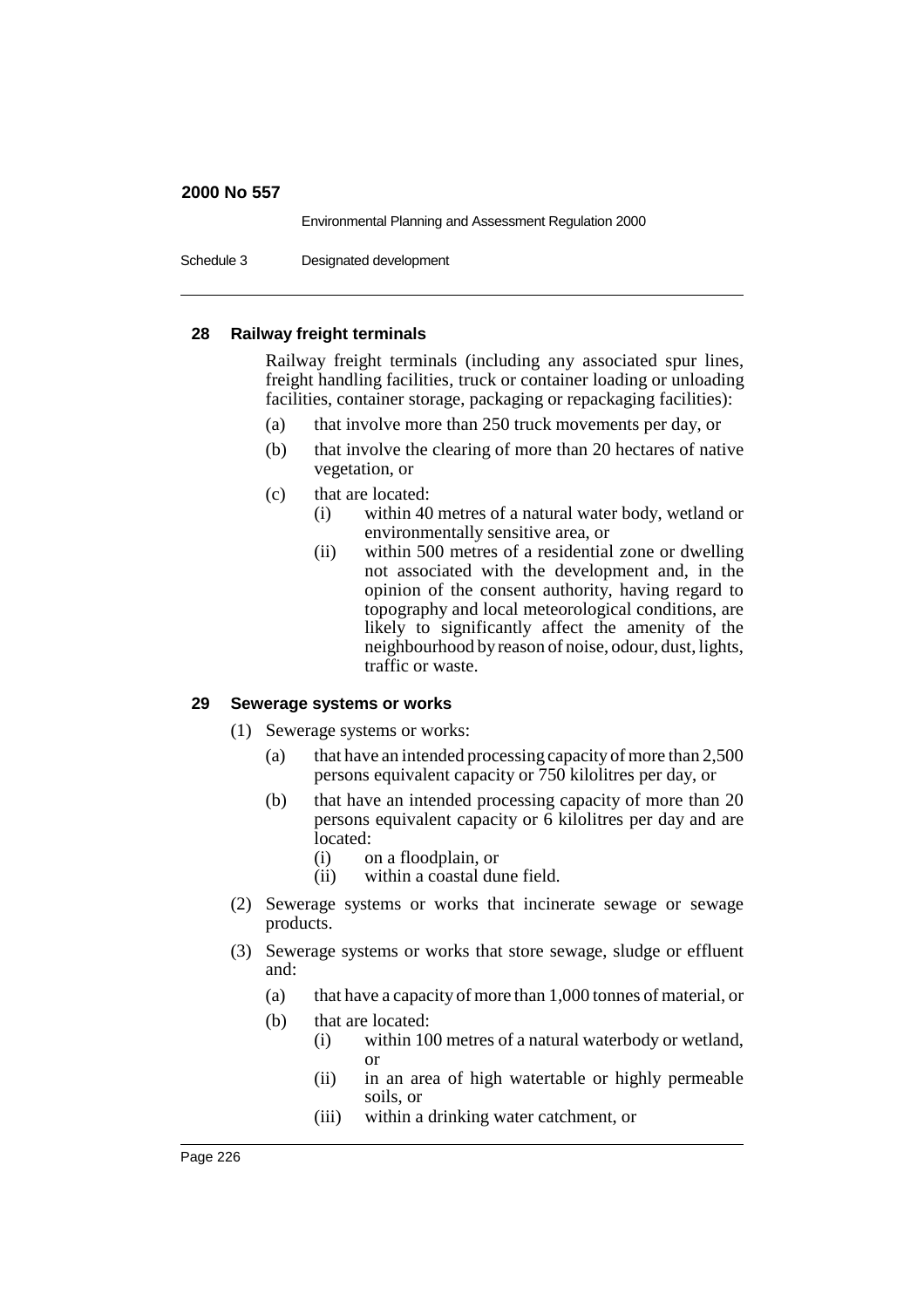Environmental Planning and Assessment Regulation 2000

Designated development **Schedule 3** Schedule 3

- (iv) on a floodplain, or
- (v) within 250 metres of a dwelling not associated with the development.
- (4) Sewerage systems or works that release or reuse more than 20 persons equivalent capacity or 6 kilolitres per day of sewage, effluent or sludge and that are located:
	- (a) in or within 100 metres of a natural waterbody, wetland, coastal dune field or environmentally sensitive area, or
	- (b) in an area of high watertable, highly permeable soils or acid sulphate, sodic or saline soils, or
	- (c) on land that slopes at more than 6 degrees to the horizontal, or
	- (d) within a drinking water catchment, or
	- (e) within a catchment of an estuary where the entrance to the sea is intermittently open, or
	- (f) on a floodplain, or
	- (g) within 500 metres of a residential zone or 250 metres of a dwelling not associated with the development.
- (5) This clause does not apply to development for the pumping out of sewage from recreational vessels.

### **30 Shipping facilities**

Wharves or wharf-side facilities at which cargo is loaded onto vessels, or unloaded from vessels, or temporarily stored, at a rate of more than:

- (a) 150 tonnes per day, or 5,000 tonnes per year, for facilities handling goods classified in the *Australian Dangerous Goods Code*, or
- (b) 500 tonnes per day or 50,000 tonnes per year.

### **31 Turf farms**

Turf farms:

- (a) that are located:
	- (i) within 100 metres of a natural waterbody or wetland, or
	- (ii) in an area of high watertable or acid sulphate, sodic or saline soils, or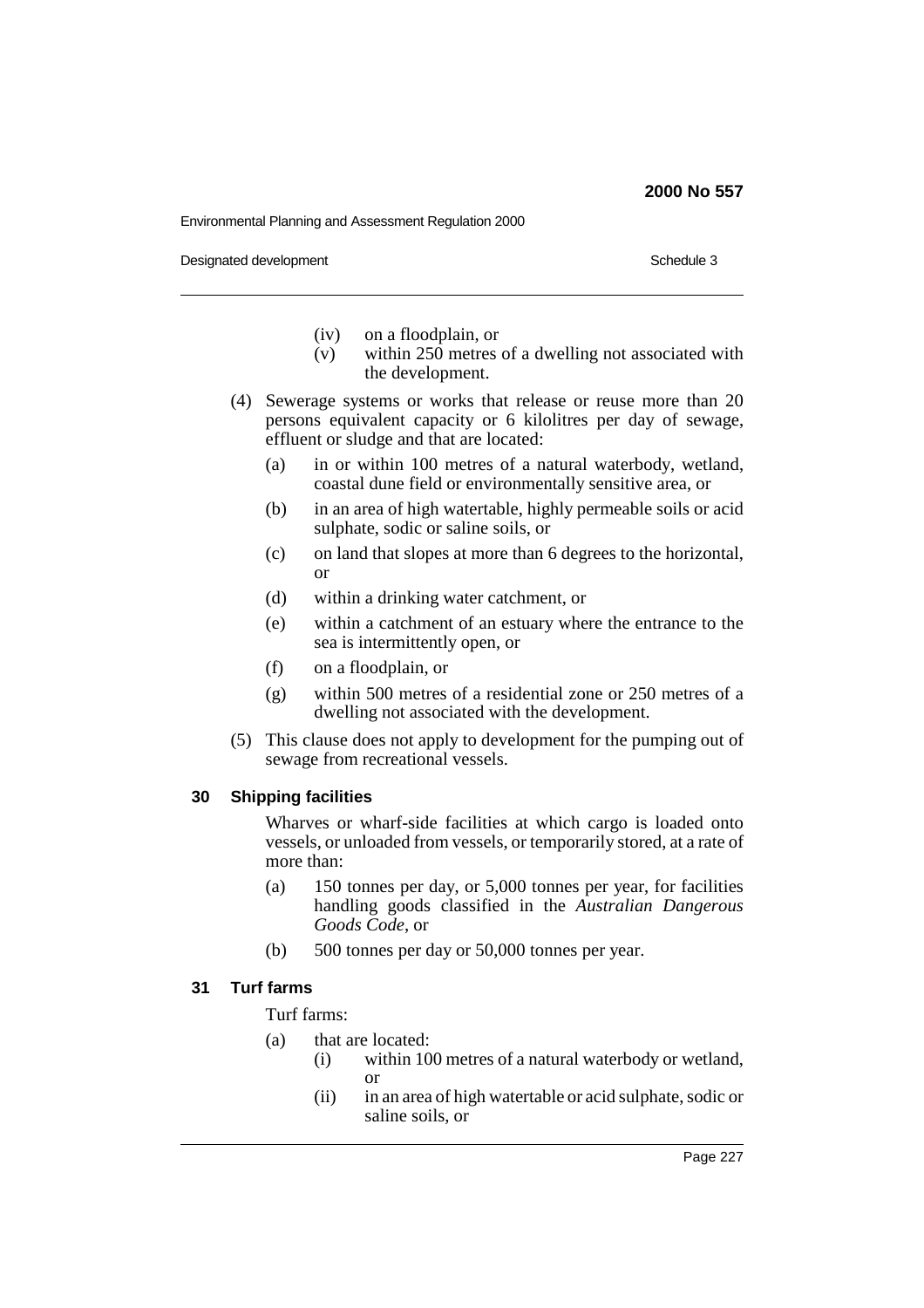|            | Environmental Planning and Assessment Regulation 2000 |
|------------|-------------------------------------------------------|
| Schedule 3 | Designated development                                |

- (iii) within a drinking water catchment, or
- (iv) within 250 metres of another turf farm, and
- (b) that, because of their location, are likely to significantly affect the environment.

#### **32 Waste management facilities or works**

- (1) Waste management facilities or works that store, treat, purify or dispose of waste or sort, process, recycle, recover, use or reuse material from waste and:
	- (a) that dispose (by landfilling, incinerating, storing, placing or other means) of solid or liquid waste:
		- (i) that includes any substance classified in the *Australian Dangerous Goods Code* or medical, cytotoxic or quarantine waste, or
		- (ii) that comprises more than 100,000 tonnes of "clean fill" (such as soil, sand, gravel, bricks or other excavated or hard material) in a manner that, in the opinion of the consent authority, is likely to cause significant impacts on drainage or flooding, or
		- (iii) that comprises more than 1,000 tonnes per year of sludge or effluent, or
		- (iv) that comprises more than 200 tonnes per year of other waste material, or
	- (b) that sort, consolidate or temporarily store waste at transfer stations or materials recycling facilities for transfer to another site for final disposal, permanent storage, reprocessing, recycling, use or reuse and:
		- (i) that handle substances classified in the *Australian Dangerous Goods Code* or medical, cytotoxic or quarantine waste, or
		- (ii) that have an intended handling capacity of more than 10,000 tonnes per year of waste containing food or livestock, agricultural or food processing industries waste or similar substances, or
		- (iii) that have an intended handling capacity of more than 30,000 tonnes per year of waste such as glass, plastic, paper, wood, metal, rubber or building demolition material, or
	- (c) that purify, recover, reprocess or process more than 5,000 tonnes per year of solid or liquid organic materials, or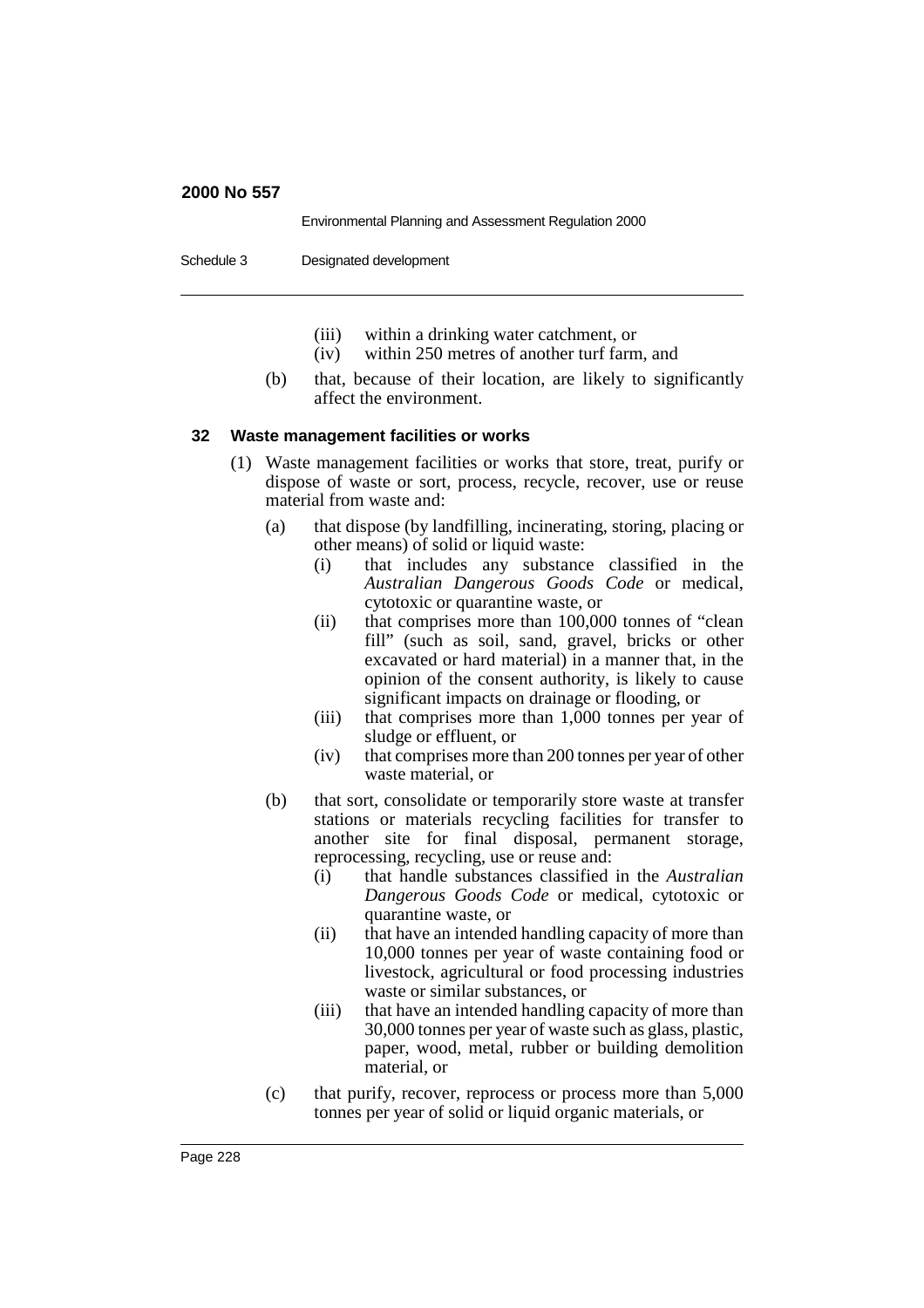Environmental Planning and Assessment Regulation 2000

Designated development **Schedule 3** Schedule 3

- (d) that are located:
	- (i) in or within 100 metres of a natural waterbody, wetland, coastal dune field or environmentally sensitive area, or
	- (ii) in an area of high watertable, highly permeable soils, acid sulphate, sodic or saline soils, or
	- (iii) within a drinking water catchment, or
	- (iv) within a catchment of an estuary where the entrance to the sea is intermittently open, or
	- (v) on a floodplain, or
	- (vi) within 500 metres of a residential zone or 250 metres of a dwelling not associated with the development and, in the opinion of the consent authority, having regard to topography and local meteorological conditions, are likely to significantly affect the amenity of the neighbourhood by reason of noise, visual impacts, air pollution (including odour, smoke, fumes or dust), vermin or traffic.
- (2) This clause does not apply to:
	- (a) development comprising or involving any use of sludge or effluent if:
		- (i) the dominant purpose is not waste disposal, and
		- (ii) the development is carried out in a location other than one listed in subclause (1) (d), above, or
	- (b) development comprising or involving waste management facilities or works specifically referred to elsewhere in this Schedule, or
	- (c) development for which *State Environmental Planning Policy No 52—Farm Dams and Other Works in Land and Water Management Plan Areas* requires consent.

### **33 Wood or timber milling or processing works**

Wood or timber milling or processing works (being works, other than joineries, builders supply yards or home improvement centres that saw, machine, mill, chip, pulp or compress timber or wood):

- (a) that have an intended processing capacity of more than 6,000 cubic metres of timber per year and:
	- (i) are located within 500 metres of a dwelling not associated with the milling works, or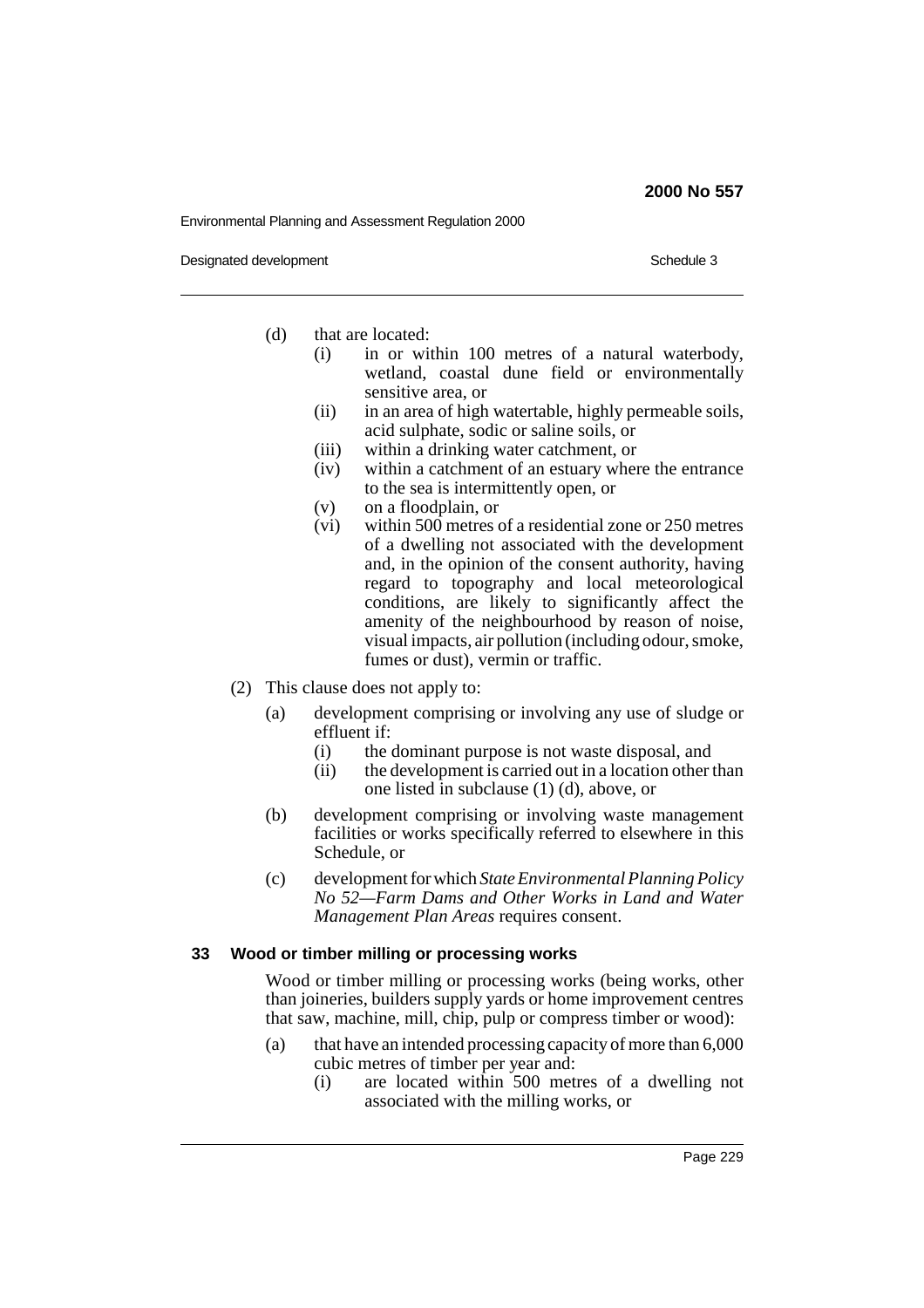|            | Environmental Planning and Assessment Regulation 2000 |
|------------|-------------------------------------------------------|
| Schedule 3 | Designated development                                |
|            |                                                       |

- (ii) are located within 40 metres of a natural waterbody or wetland, or
- (iii) burn waste (other than as a source of fuel), or
- (b) that have an intended processing capacity of more than 50,000 cubic metres of timber per year.

# **34 Wood preservation works**

Wood preservation works that treat or preserve timber using chemical substances (containing copper, chromium, arsenic, creosote or any substance classified in the *Australian Dangerous Goods Code*) and:

- (a) that process more than 10,000 cubic metres per year of timber, or
- (b) that are located:
	- (i) within 250 metres of a natural waterbody, wetland or an environmentally sensitive area, or
	- (ii) in an area of high watertable or highly permeable soils, or
	- (iii) on land that slopes at more than 6 degrees to the horizontal, or
	- (iv) within a drinking water catchment, or
	- (v) within 250 metres of a dwelling not associated with the development.

# **Part 2 Are alterations or additions designated development?**

# **35 Is there a significant increase in the environmental impacts of the total development?**

Development involving alterations or additions to development (whether existing or approved) is not designated development if, in the opinion of the consent authority, the alterations or additions do not significantly increase the environmental impacts of the total development (that is the development together with the additions or alterations) compared with the existing or approved development.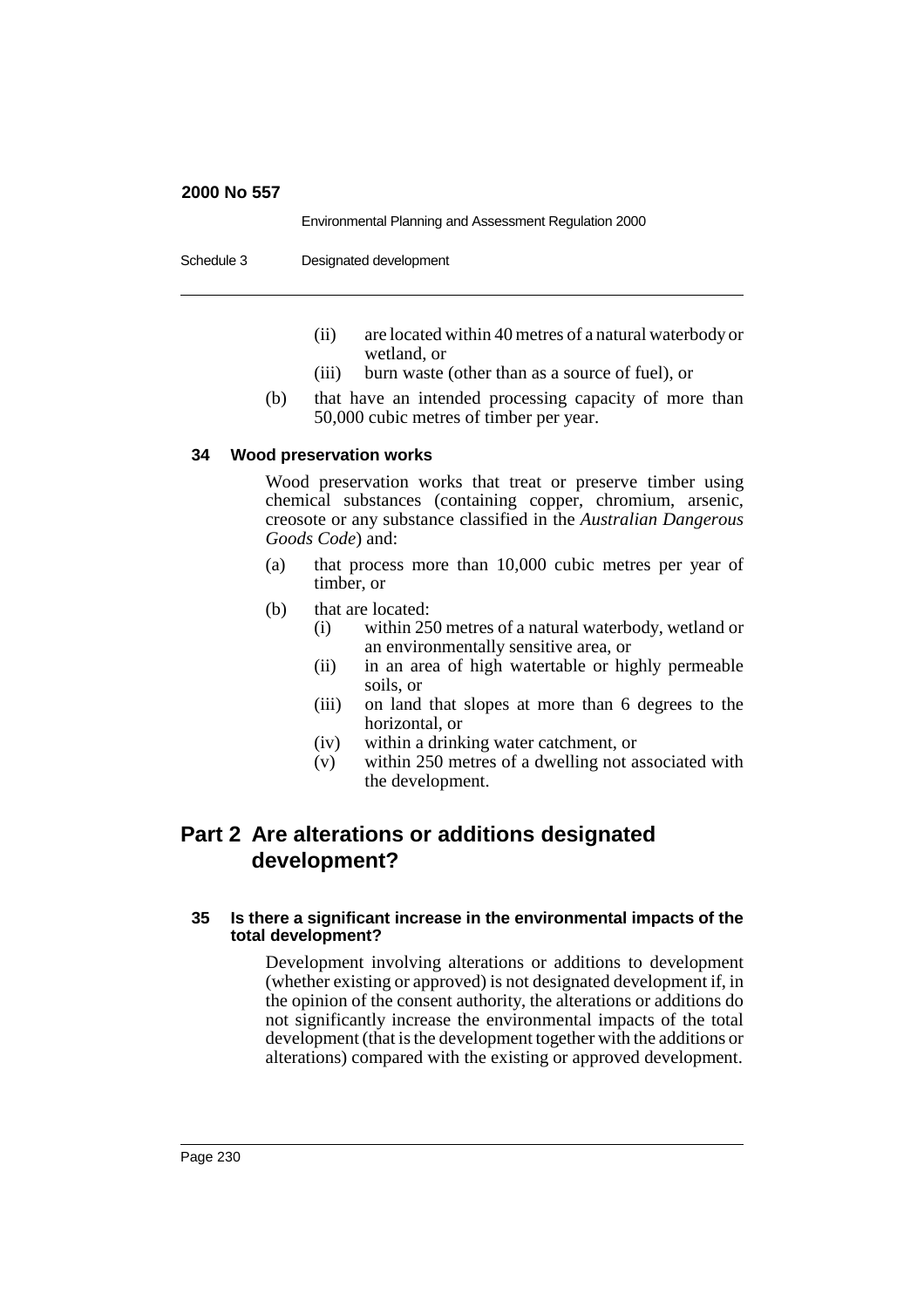Environmental Planning and Assessment Regulation 2000

Designated development **Schedule 3** Schedule 3

### **36 Factors to be taken into consideration**

In forming its opinion as to whether or not development is designated development, a consent authority is to consider:

- (a) the impact of the existing development having regard to factors including:
	- (i) previous environmental management performance, including compliance with the conditions of any consents, licences, leases or authorisations by a public authority and compliance with any relevant codes of practice, and
	- (ii) rehabilitation or restoration of any disturbed land, and
	- (iii) the number and nature of all past changes and their cumulative effects, and
- (b) the likely impact of the proposed alterations or additions having regard to factors including:
	- (i) the scale, character or nature of the proposal in relation to the development, and
	- (ii) the existing vegetation, air, noise and water quality, scenic character and special features of the land on which the development is or is to be carried out and the surrounding locality, and
	- (iii) the degree to which the potential environmental impacts can be predicted with adequate certainty, and
	- (iv) the capacity of the receiving environment to accommodate changes in environmental impacts, and
- (c) any proposals:
	- (i) to mitigate the environmental impacts and manage any residual risk, and
	- (ii) to facilitate compliance with relevant standards, codes of practice or guidelines published by the Department or other public authorities.

# **Part 3 What is excepted from designated development?**

### **37 Development under Newcastle LEP 1987 (Amendment No 105)**

Development that is certified in writing by the Director-General not to be designated development on the basis that: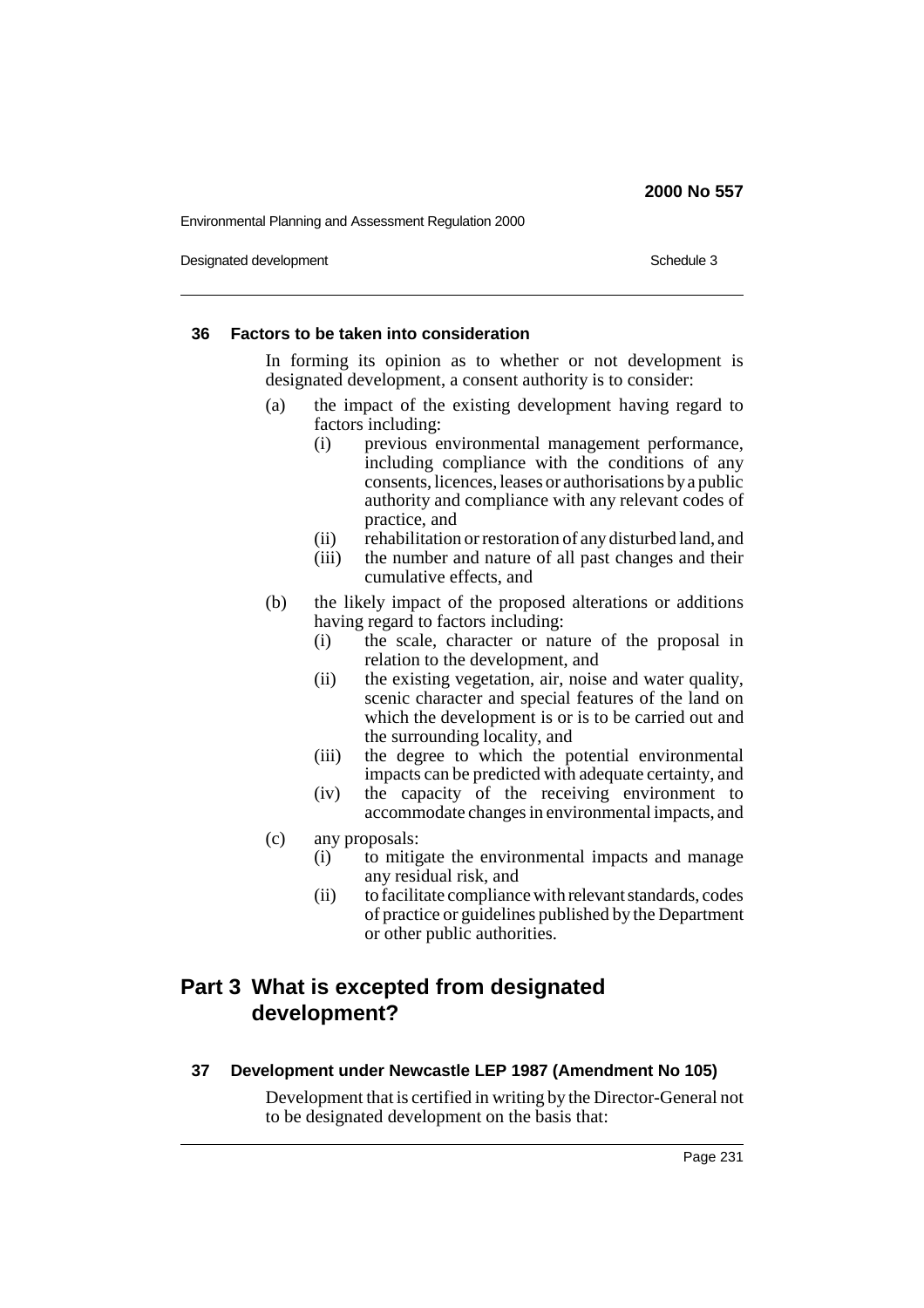|            | Environmental Planning and Assessment Regulation 2000 |
|------------|-------------------------------------------------------|
| Schedule 3 | Designated development                                |

- (a) the development is to be carried out on land to which *Newcastle Local Environmental Plan 1987 (Amendment No 105)* applies, and
- (b) the Director-General is of the opinion that a study prepared by a suitably qualified person demonstrates, without the need for further studies, that the development complies with the requirements set out in *Part D—Findings of the Strategic Impact Assessment Study* referred to in that local environmental plan.

# **Part 4 What do terms used in this Schedule mean?**

# **38 Definitions**

In this Schedule:

*acid sulphate soil* means acid sulphate soil, potential acid sulphate soil, sulphidic clay or sulphidic sand with soil profiles or layers (within the material to be disturbed or impacted by the development) with more than 0.1 percent sulphide and a net acid generation potential of more than zero.

*ANEF* means Australian Noise Exposure Forecast as defined in *Australian Standard 2021–2000: Acoustics—Aircraft Noise Intrusion—Building Siting and Construction*.

*Australian Dangerous Goods Code* means the *Australian Dangerous Goods Code* prepared by the National Road Transport Commission, as in force at 1 January 2001.

*coastal dune field* means any system of wind-blown sand deposits extending landwards of the coastline, whether active or stable.

*coastline* means ocean beaches, headlands or other coastal landforms, excluding bays, estuaries or inlets.

*contaminated soil* means soil that contains a substance at a concentration above the concentration at which the substance is normally present in soil from the same locality, being a presence that presents a risk of harm to human health or any other aspect of the environment, where *harm to the environment* includes any direct or indirect alteration of the environment that has the effect of degrading the environment.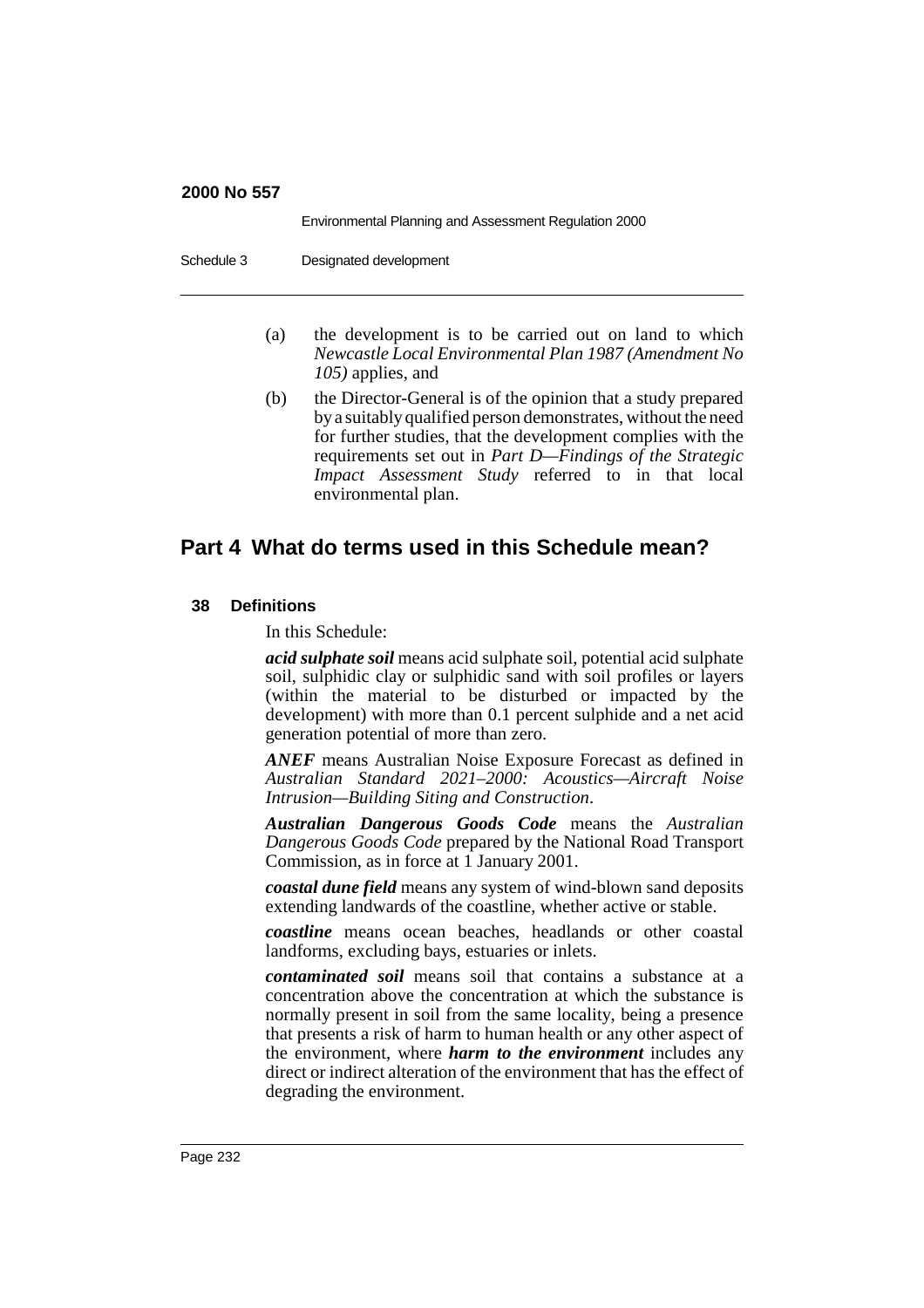Environmental Planning and Assessment Regulation 2000

Designated development **Schedule 3** Schedule 3

*development site*, in relation to a development application, means:

- (a) the whole of the land to which the application applies, or
- (b) if the application identifies part only of the land as the actual site of the proposed development, the part of the land so identified,

and, in relation to a development application for development involving alterations or additions to development (whether existing or approved), includes the actual site of the existing or approved development.

### *drinking water catchment* means:

- (a) land within a restricted area prescribed by a controlling water authority, including:
	- (i) an inner or outer catchment area declared under the *Sydney Water Catchment Management Act 1998*, and
	- (ii) a catchment district proclaimed under section 128 of the *Local Government Act 1993*, or
- (b) land within 100 metres of a potable groundwater supply bore.

*dwelling* means a room or suite of rooms occupied or used or so constructed or adapted as to be capable of being occupied or used as a separate domicile.

*effluent* includes treated or partially treated wastewater from processes such as sewage treatment plants or from treatment plants associated with intensive livestock industries, aquaculture or agricultural, livestock, wood, paper or food processing industries.

### *environmentally sensitive area* means:

- (a) land identified in an environmental planning instrument as an environment protection zone such as for the protection or preservation of habitat, plant communities, escarpments, wetland or foreshore or land protected or preserved under *State Environmental Planning Policy No 14—Coastal Wetlands* or *State Environmental Planning Policy No 26—Littoral Rainforests*, or
- (b) land reserved as national parks or historic sites or dedicated as nature reserves or declared as wilderness under the *National Parks and Wildlife Act 1974*, or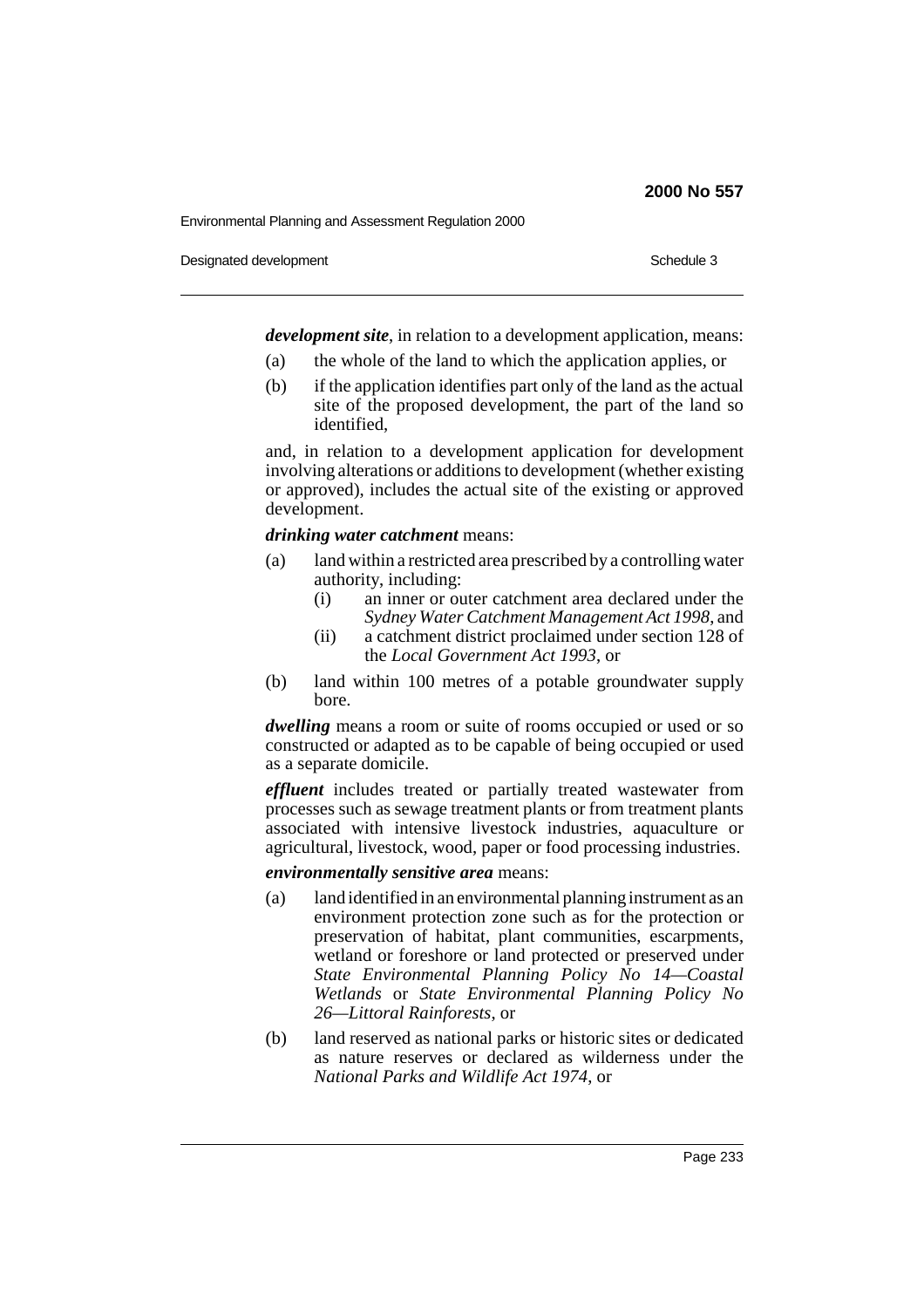|            | Environmental Planning and Assessment Regulation 2000 |
|------------|-------------------------------------------------------|
| Schedule 3 | Designated development                                |

- (c) an area declared to be an aquatic reserve under Division 2 of Part 7 of the *Fisheries Management Act 1994*, or
- (d) land reserved or dedicated within the meaning of the *Crown Lands Act 1989* for the preservation of flora, fauna, geological formations or for other environmental protection purposes, or
- (e) land declared as wilderness under the *Wilderness Act 1987*.

*extractive material* means sand, soil, stone, gravel, rock, sandstone or similar substances that are not prescribed minerals within the meaning of the *Mining Act 1992*.

*floodplain* means the floodplain level nominated in a local environmental plan or those areas inundated as a result of a 1 in 100 flood event if no level has been nominated.

*high watertable* means those areas where the groundwater depth is less than 3 metres below the surface at its highest seasonal level.

*highly permeable soil* means soil profiles or layers (within the upper 2 metres of the material to be disturbed or impacted by the development) with a saturated hydraulic conductivity of more than 50 millimetres per hour.

*incinerate* includes any method of burning or thermally oxidising solids, liquids or gases.

*poisonous* means substances classified as poisonous in the *Australian Dangerous Goods Code*, including poisonous gases (Class 2.3) or poisonous (toxic), infectious and genetically modified substances (Class 6).

*residential zone* means land identified in an environmental planning instrument as being predominantly for residential use, including urban, village or living area zones, but excluding rural residential zones.

*saline soil* means soil profiles or layers (within the upper 2 metres of soil) with an electrical conductivity of saturated extracts (Ece) value of more than 4 decisiemens per metre (Ds/m).

*sludge* means semi-liquid particulate matter produced as a by-product of agricultural produce industries, aquaculture, breweries or distilleries, livestock intensive industries, livestock processing industries, paper pulp or pulp product industries or sewerage systems or works.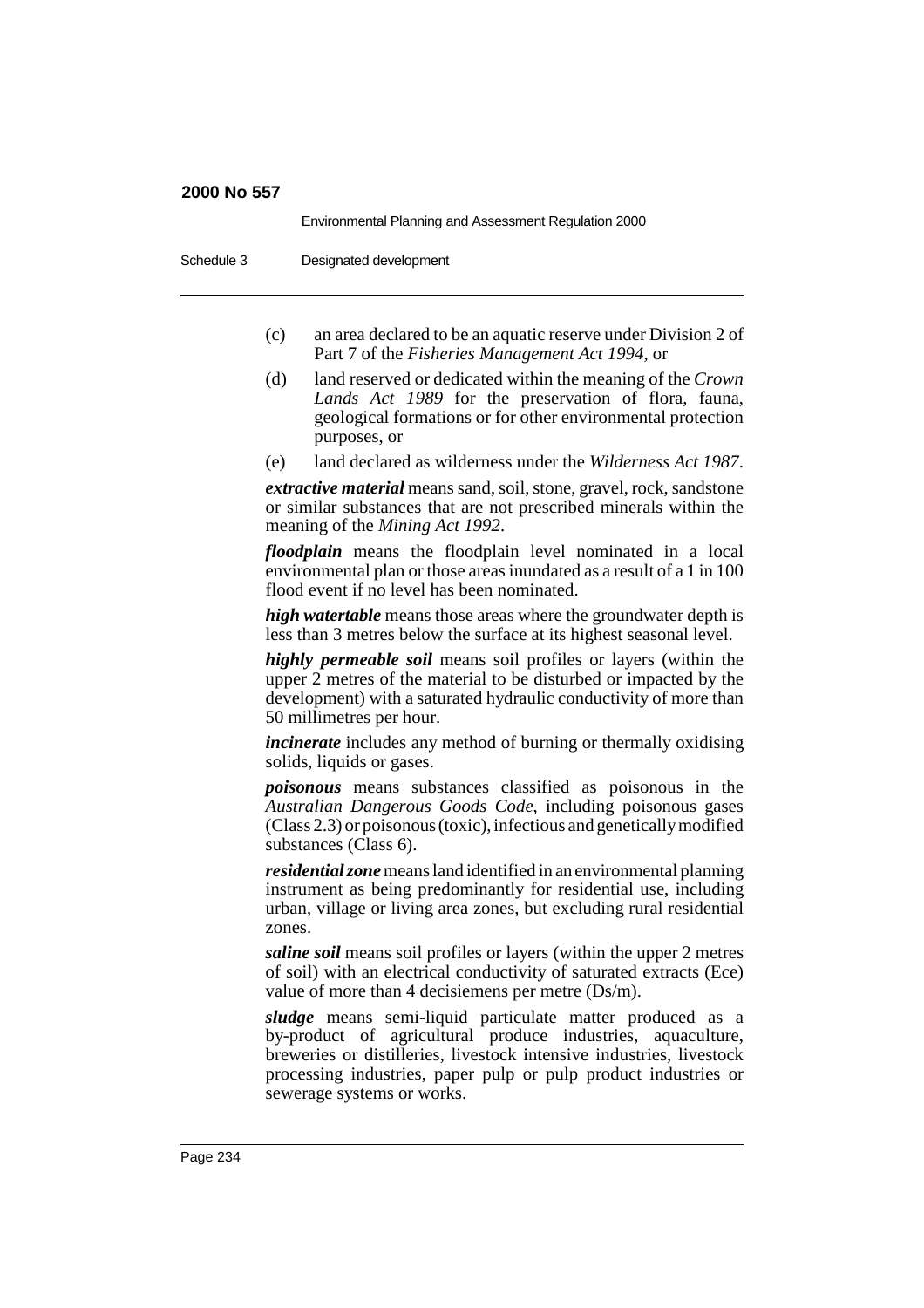Environmental Planning and Assessment Regulation 2000

Designated development **Schedule 3** Schedule 3

*sodic soil* means soil profiles or layers (within the upper 2 metres of soil) with an exchangeable sodium percentage (ESP) of more than 8 percent.

*waste* includes any matter or thing whether solid, gaseous or liquid or a combination of any solids, gases or liquids that is discarded or is refuse from processes or uses (such as domestic, medical, industrial, mining, agricultural or commercial processes or uses). A substance is not precluded from being waste for the purposes of this Schedule merely because it can be reprocessed, re-used or recycled or because it is sold or intended for sale.

### *waterbody* means:

- (a) a natural waterbody, including:
	- (i) a lake or lagoon either naturally formed or artificially modified, or
	- (ii) a river or stream, whether perennial or intermittent, flowing in a natural channel with an established bed or in a natural channel artificially modifying the course of the stream, or
	- (iii) tidal waters including any bay, estuary or inlet, or
- (b) an artificial waterbody, including any constructed waterway, canal, inlet, bay, channel, dam, pond or lake, but does not include a dry detention basin or other stormwater management construction that is only intended to hold water intermittently.

#### *wetland* means:

- (a) natural wetland including marshes, mangroves, backwaters, billabongs, swamps, sedgelands, wet meadows or wet heathlands that form a shallow waterbody (up to 2 metres in depth) when inundated cyclically, intermittently or permanently with fresh, brackish or salt water, and where the inundation determines the type and productivity of the soils and the plant and animal communities, or
- (b) artificial wetland, including marshes, swamps, wet meadows, sedgelands or wet heathlands that form a shallow water body (up to 2 metres in depth) when inundated cyclically, intermittently or permanently with water, and are constructed and vegetated with wetland plant communities.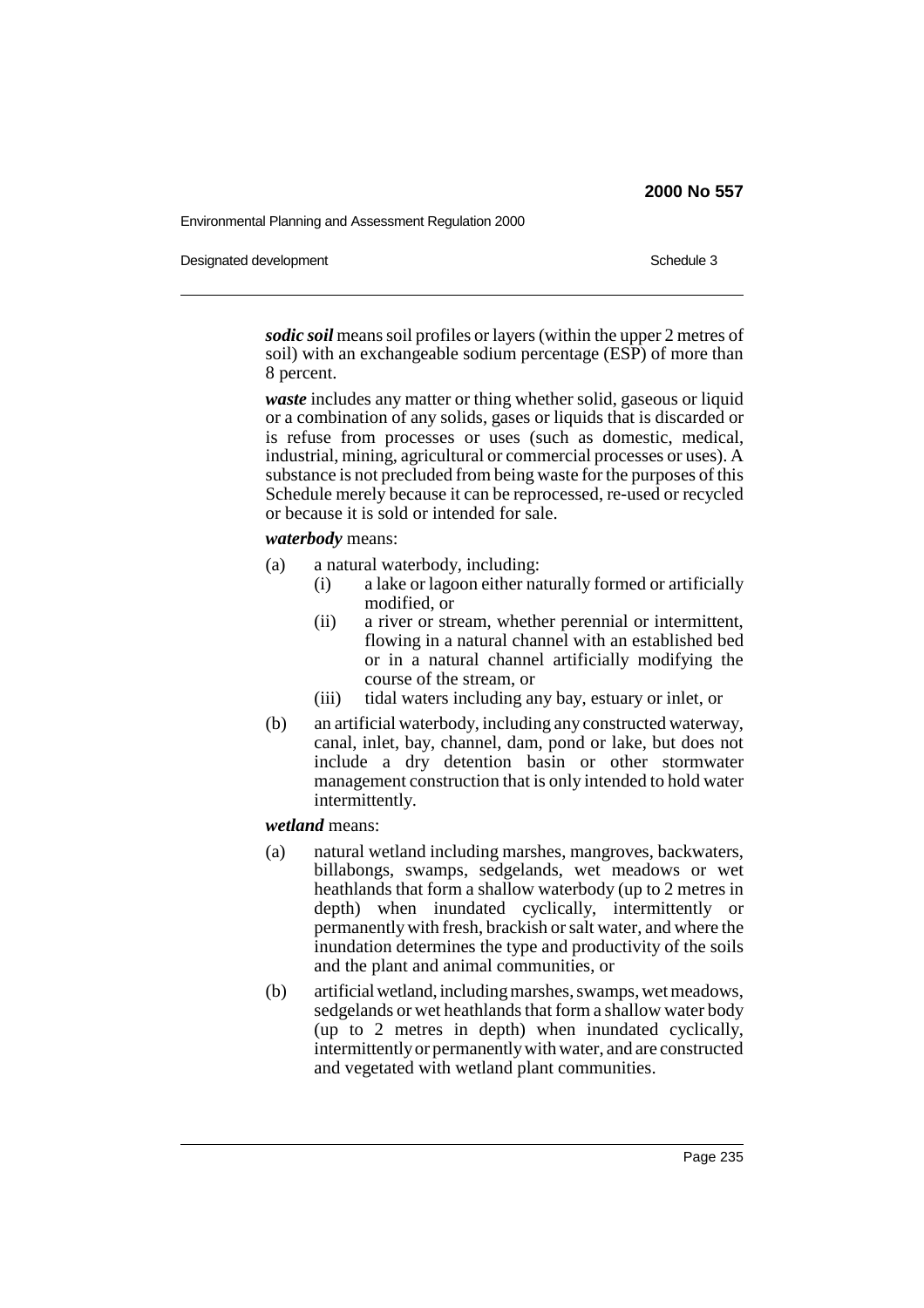Environmental Planning and Assessment Regulation 2000

# **Part 5 How are distances measured for the purposes of this Schedule?**

### **39 Aquaculture**

The distance between leases is to be measured as the shortest distance between the boundary of any existing lease area and the boundary of the area to which the development application applies.

### **40 Coastline**

The distance from a coastline is to be measured as the shortest distance between the mean high water mark and the boundary of the development site (excluding access roads).

### **41 Dwellings**

The distance from a dwelling is to be measured as the shortest distance between the edge of the dwelling and the boundary of any development or works to which the development application applies.

### **42 Environmentally sensitive areas**

The distance from an environmentally sensitive area is to be measured as the shortest distance between the boundary of the area and the boundary of the development site.

# **43 Extractive industries and mines (including coal and limestone)**

The distance between extractive industries or mine sites is to be measured as the shortest distance between any area of disturbance by a mine or extractive industry that has operated within the past 5 years and the boundary of the development site (excluding access roads).

# **44 Poultry farms**

The distance between poultry farms is to be measured as the shortest distance between the edge of any facilities or works associated with an existing poultry farm and the facilities or works to which the development application applies (excluding access roads).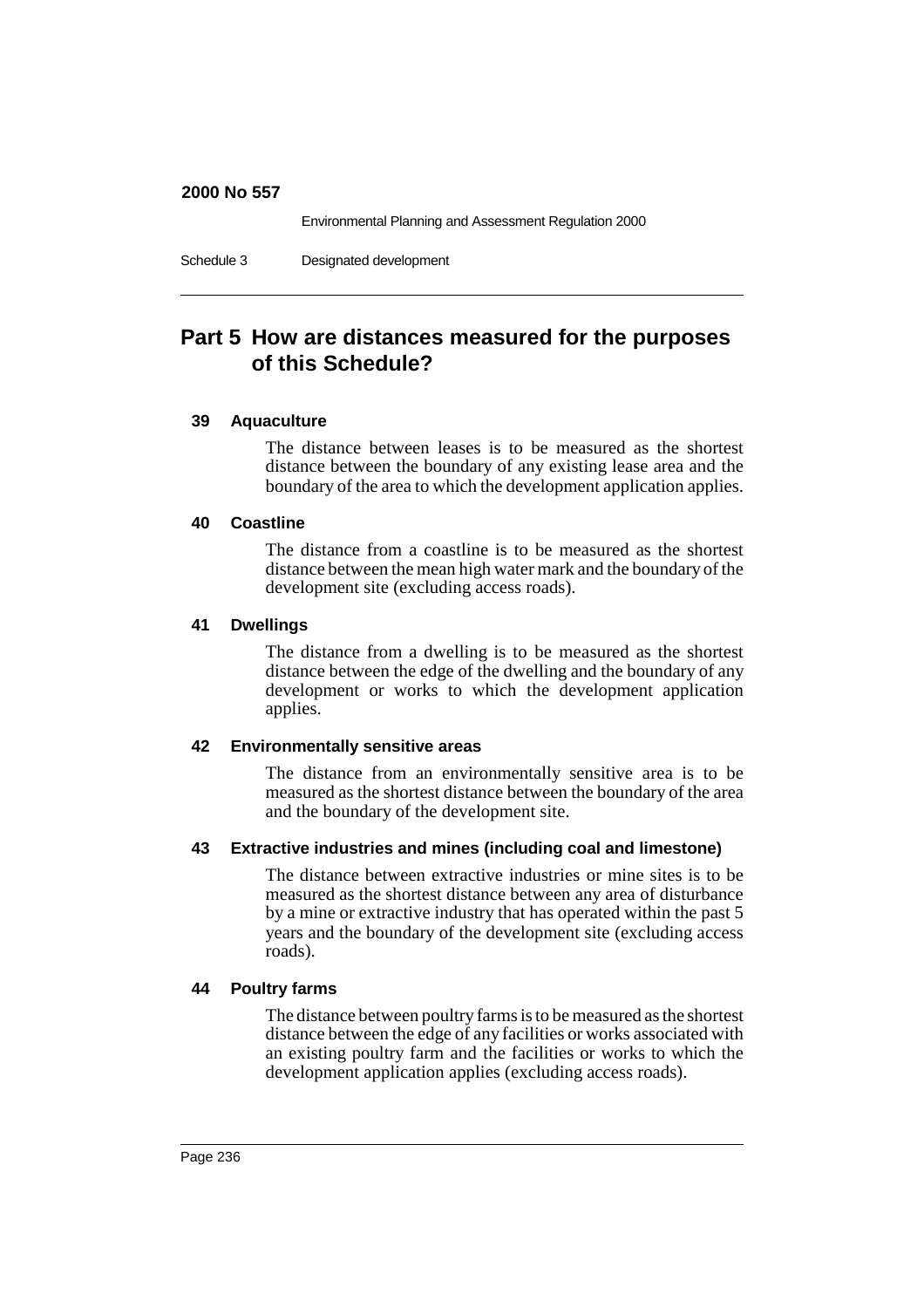Environmental Planning and Assessment Regulation 2000

Designated development **Schedule 3** Schedule 3

### **45 Residential zones**

The distance from a residential zone is to be measured as the shortest distance between the boundary of the residential zone and the facilities or works to which the development application applies (excluding access roads).

### **46 Turf farms**

The distance between turf farms is to be measured as the shortest distance between the edge of an area which is growing or has previously grown turf sod within the last 5 years and the edge of the area for growing turf sod to which the development application applies.

### **47 Waterbodies**

The distance from a waterbody is to be measured as the shortest distance between:

- (a) the top of the high bank, if present, or
- (b) if no high bank is present, then:
	- (i) the mean high water mark in tidal waters, or
	- (ii) the mean water level in non-tidal waters,

and the boundary of the development site.

### **48 Wetlands**

The distance from a wetland is to be measured as the shortest distance between:

- (a) the top of the high bank, if present, or
- (b) if no high bank is present, then the edge of vegetation communities dominated by wetland species,

and the boundary of the development site.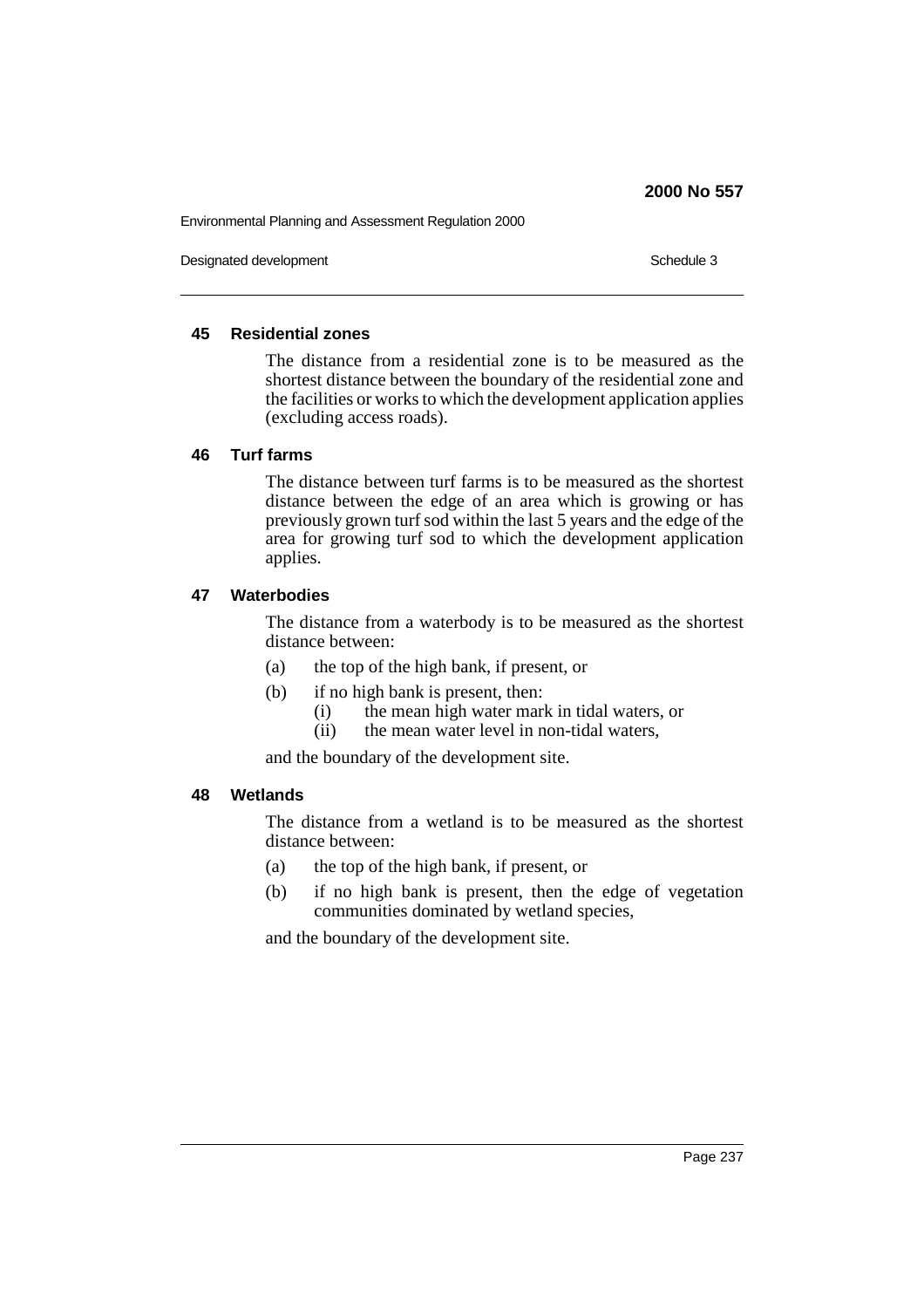Environmental Planning and Assessment Regulation 2000

Schedule 4 Planning certificates

# **Schedule 4 Planning certificates**

(Clause 279)

# **1 Names of relevant SEPPs, REPS, LEPs and DCPs**

- (1) The names of:
	- (a) each local environmental plan and deemed environmental planning instrument applying to the land, and
	- (b) each draft local environmental plan applying to the land that has been placed on exhibition under section 66 (1) (b) of the Act, and
	- (c) each development control plan applying to the land that has been prepared by the council under section 72 of the Act.
- (2) The names of:
	- (a) each regional environmental plan applying to the land, and
	- (b) each draft regional environmental plan applying to the land that has been placed on exhibition under section 47 (b) of the Act, and
	- (c) each development control plan applying to the land that has been prepared by the Director-General under section 51A of the Act.
- (3) The names of:
	- (a) each State environmental planning policy applying to the land, and
	- (b) each draft State environmental planning policy applying to the land that has been publicised as referred to in section 39 (2) of the Act.

# **2 Zoning and land use under relevant LEPs**

For each local environmental plan, deemed environmental planning instrument and draft local environmental plan applying to the land that includes the land in any zone (however described):

(a) the identity of the zone, whether by reference to a name (such as "Residential Zone" or "Heritage Area") or by reference to a number (such as "Zone No  $2$  (a)"),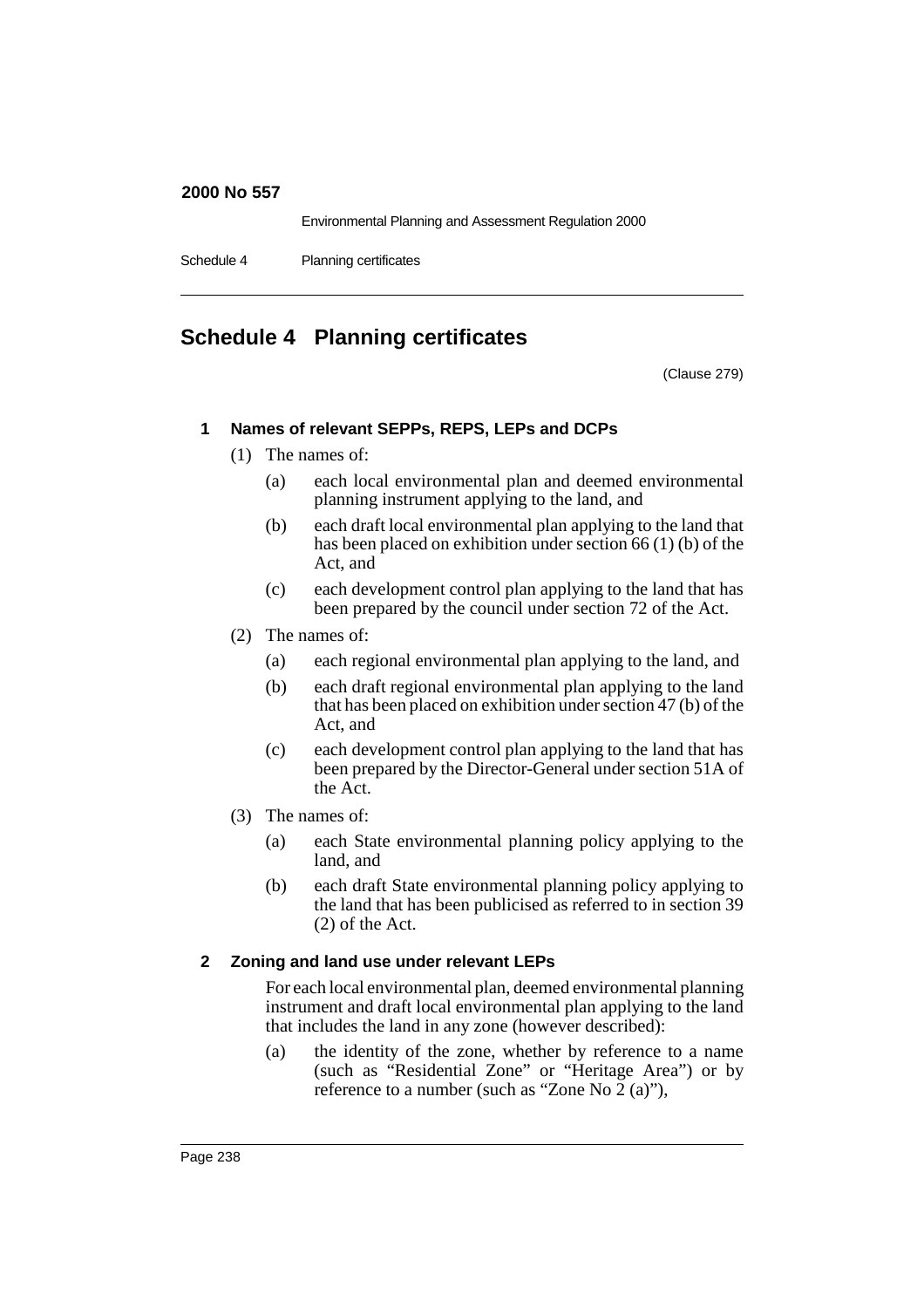Environmental Planning and Assessment Regulation 2000

Planning certificates Schedule 4

- (b) the purposes for which the plan or instrument provides that development may be carried out within the zone without the need for development consent,
- (c) the purposes for which the plan or instrument provides that development may not be carried out within the zone except with development consent,
- (d) the purposes for which the plan or instrument provides that development is prohibited within the zone,
- (e) whether the land's dimensions are such as to permit the erection of a dwelling-house on the land,
- (f) whether the land includes or comprises critical habitat,
- (g) whether the land is in a conservation area (however described),
- (h) whether an item of environmental heritage (however described) is situated on the land.

### **3 Declared State significant development**

Any development, or class of development, that is State significant development by virtue of a declaration by the Minister referred to in section 76A (7) (b) of the Act.

# **4 Coastal protection**

Whether or not the land is affected by the operation of section 38 or 39 of the *Coastal Protection Act 1979*, but only to the extent that the council has been so notified by the Department of Public Works.

### **5 Mine subsidence**

Whether or not the land is proclaimed to be a mine subsidence district within the meaning of section 15 of the *Mine Subsidence Compensation Act 1961*.

# **6 Road widening and road realignment**

Whether or not the land is affected by any road widening or road realignment under:

- (a) Division 2 of Part 3 of the *Roads Act 1993*, or
- (b) any environmental planning instrument, or
- (c) any resolution of the council.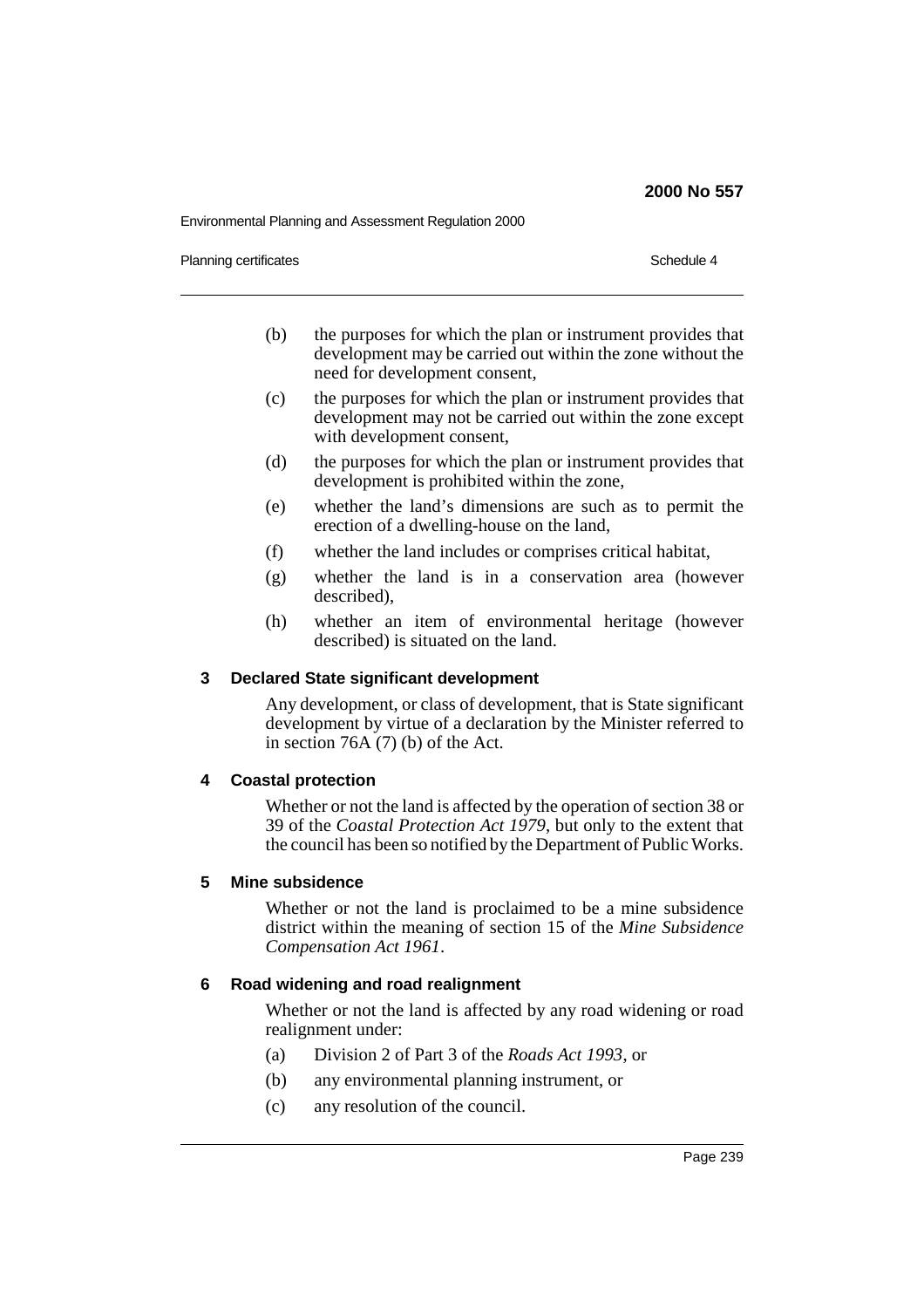Environmental Planning and Assessment Regulation 2000

Schedule 4 Planning certificates

### **7 Council and other public authority policies on hazard risk restrictions**

Whether or not the land is affected by a policy:

- (a) adopted by the council, or
- (b) adopted by any other public authority and notified to the council for the express purpose of its adoption by that authority being referred to in planning certificates issued by the council,

that restricts the development of the land because of the likelihood of land slip, bushfire, flooding, tidal inundation, subsidence, acid sulphate soils or any other risk.

### **8 Land reserved for acquisition**

Whether or not any environmental planning instrument, deemed environmental planning instrument or draft environmental planning instrument applying to the land provides for the acquisition of the land by a public authority, as referred to in section 27 of the Act.

#### **9 Contributions plans**

The name of each contributions plan applying to the land.

### **10 Matters arising under the Contaminated Land Management Act 1997**

Section 59 (2) of the *Contaminated Land Management Act 1997* prescribes the following additional matters that are to be specified in a planning certificate:

- (a) that the land to which the certificate relates is within land declared to be an *investigation area* or *remediation site* under Part 3 of that Act (if it is within such an area or site at the date when the certificate is issued),
- (b) that the land to which the certificate relates is subject to an *investigation order* or a *remediation order* within the meaning of that Act (if it is subject to such an order at the date when the certificate is issued),
- (c) that the land to which the certificate relates is the subject of a voluntary investigation proposal (or voluntary remediation proposal) the subject of the Environment Protection Authority's agreement under section 19 or 26 of that Act (if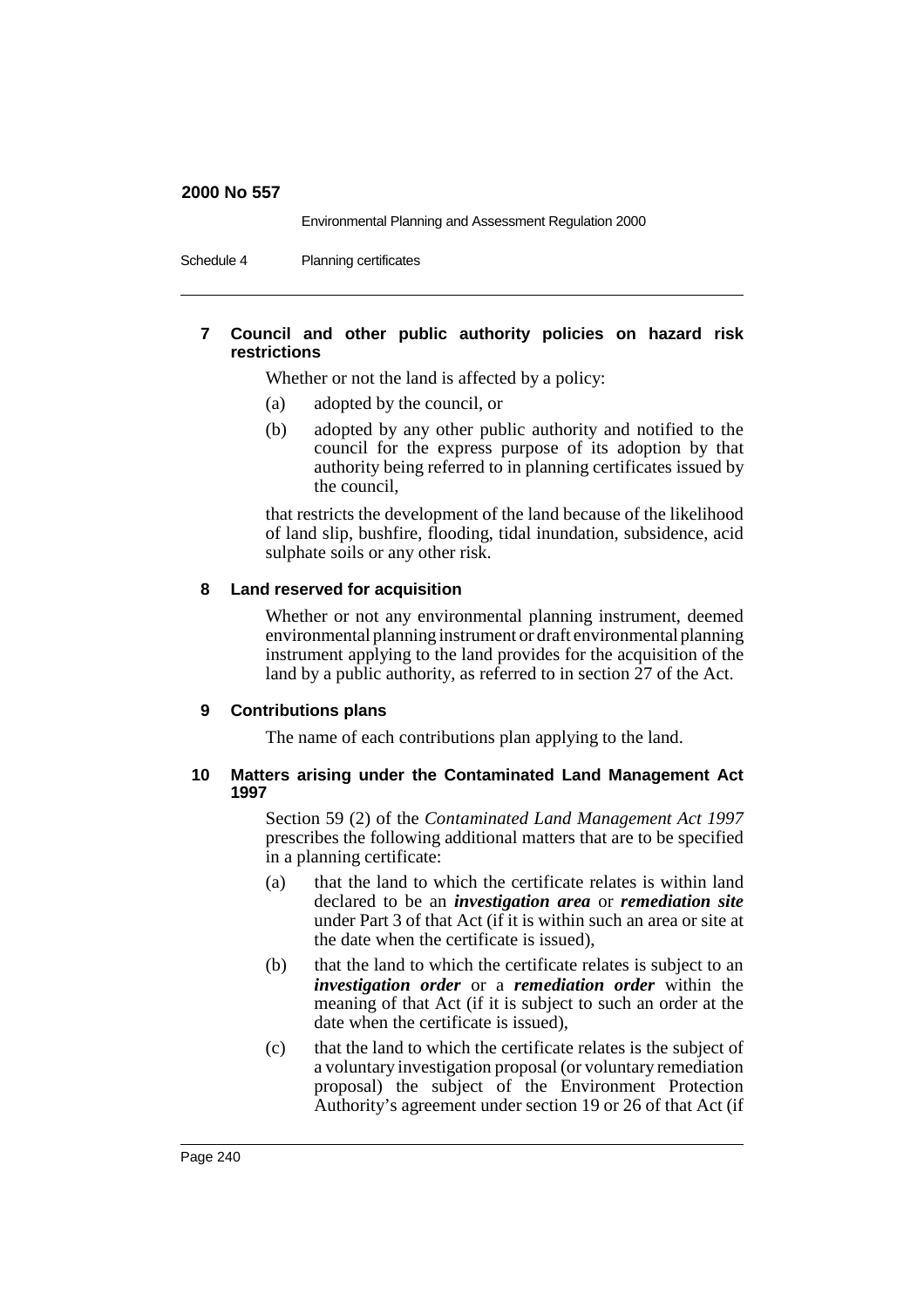Environmental Planning and Assessment Regulation 2000

Planning certificates **Schedule 4** Schedule 4

it is the subject of such a proposal, and the proposal has not been fully carried out, at the date when the certificate is issued),

(d) that the land to which the certificate relates is the subject of a site audit statement within the meaning of Part 4 of that Act (if a copy of such a statement has been provided at any time to the local authority issuing the certificate).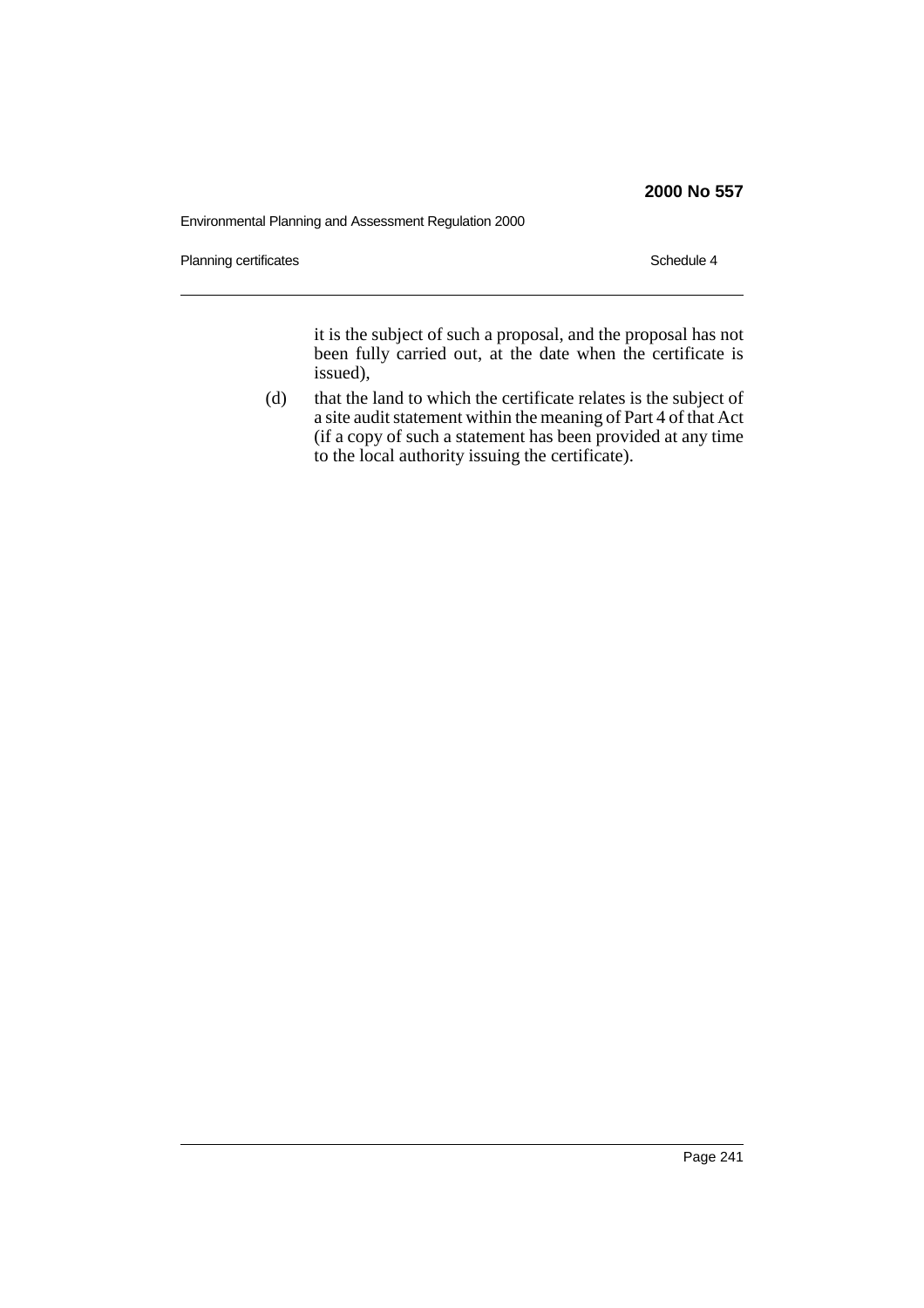Environmental Planning and Assessment Regulation 2000

Schedule 5 Penalty notice offences

# **Schedule 5 Penalty notice offences**

(Clauses 284 and 285)

# **Offences under the Act**

| Column 1                                                                                                                                                                 | Column <sub>2</sub> | <b>Column 3</b>                                                              | Column 4       |
|--------------------------------------------------------------------------------------------------------------------------------------------------------------------------|---------------------|------------------------------------------------------------------------------|----------------|
| <b>Provision of Act</b>                                                                                                                                                  | <b>IPB Code</b>     | <b>Short description</b>                                                     | <b>Penalty</b> |
| Section $125(1)$ of the<br>Act in relation to<br>contravention of<br>section $76A(1)$                                                                                    | 8188                | Development not carried out in<br>accordance with consent                    | \$600          |
| Section $125(1)$ of the<br>Act in relation to<br>contravention of order<br>No 1 in Table to<br>section 121B                                                              | 8190                | Failure to cease use of<br>premises for prohibited<br>purpose                | \$1,500        |
| Section $125(1)$ of the<br>Act in relation to<br>contravention of order<br>No 2 in Table to<br>section 121B given in<br>relation to an<br>unlawfully erected<br>building | 8190                | Failure to demolish/remove<br>unlawful building                              | \$1,500        |
| Section $125(1)$ of the<br>Act in relation to<br>contravention of order<br>No 8 in Table to<br>section 121B                                                              | 8190                | Failure to cease activity<br>threatening life/public<br>health/public safety | \$1,500        |
| Section $125(1)$ of the<br>Act in relation to<br>contravention of order<br>No 9 in Table to<br>section 121B                                                              | 8192                | Failure to comply order use of<br>building                                   | \$1,500        |
| Section 125 $(1)$ of the<br>Act in relation to<br>contravention of order<br>No 10 in Table to<br>section 121B                                                            | 8199                | Failure to comply order cease<br>use premises or evacuate<br>premises        | \$1,500        |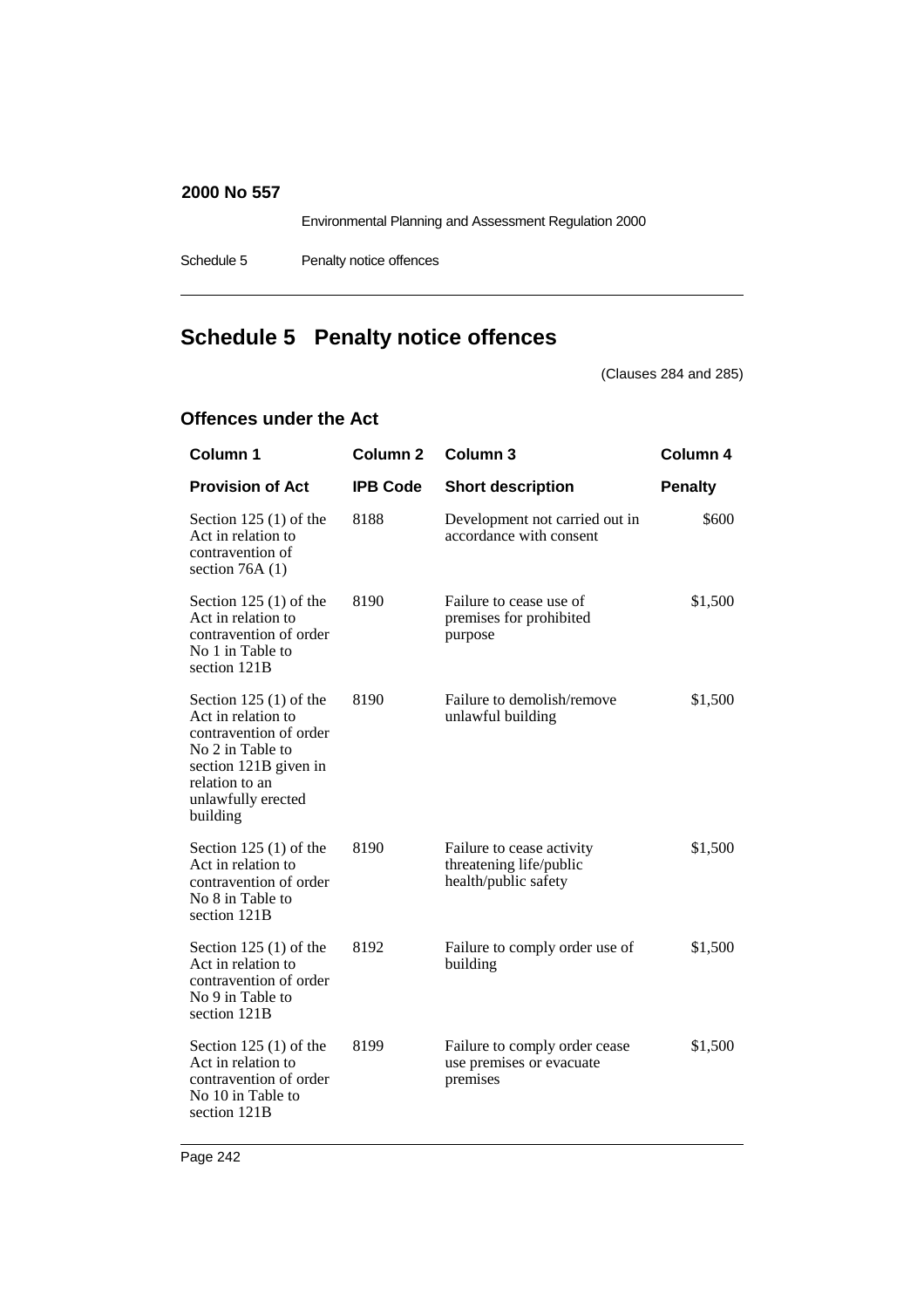Environmental Planning and Assessment Regulation 2000 Penalty notice offences **Schedule 5** Schedule 5

Section 125 (1) of the Act in relation to contravention of order No 11 in Table to section 121B 8202 Failure to comply use premises or not enter premises \$1,500

# **Offences under this Regulation**

| Column 1                                                                                                        | Column <sub>2</sub> | <b>Column 3</b>                                                  | Column 4       |
|-----------------------------------------------------------------------------------------------------------------|---------------------|------------------------------------------------------------------|----------------|
| <b>Provision of</b><br><b>Regulation</b>                                                                        | <b>IPB Code</b>     | <b>Short description</b>                                         | <b>Penalty</b> |
| Section $125(2)$ of the<br>Act in relation to<br>contravention of<br>clause $172(1)$ (b) of<br>this Regulation  | 8204                | Owner fails to display final<br>fire safety certificate          | \$100          |
| Section 125 $(2)$ of the<br>Act in relation to<br>contravention of<br>clause $177(1)$ of this<br>Regulation     | 8205                | Owner fails to provide annual<br>fire safety statement           | \$600          |
| Section 125 $(2)$ of the<br>Act in relation to<br>contravention of<br>clause $177(3)$ (b) of<br>this Regulation | 8206                | Owner fails to display annual<br>fire safety statement           | \$100          |
| Section 125 $(2)$ of the<br>Act in relation to<br>contravention of<br>clause $180(1)$ of this<br>Regulation     | 8207                | Owner fails to provide<br>supplementary fire safety<br>statement | \$600          |
| Section 125 $(2)$ of the<br>Act in relation to<br>contravention of<br>clause $180(3)$ (b) of<br>this Regulation | 8208                | Owner fails to display<br>supplementary fire safety<br>statement | \$100          |